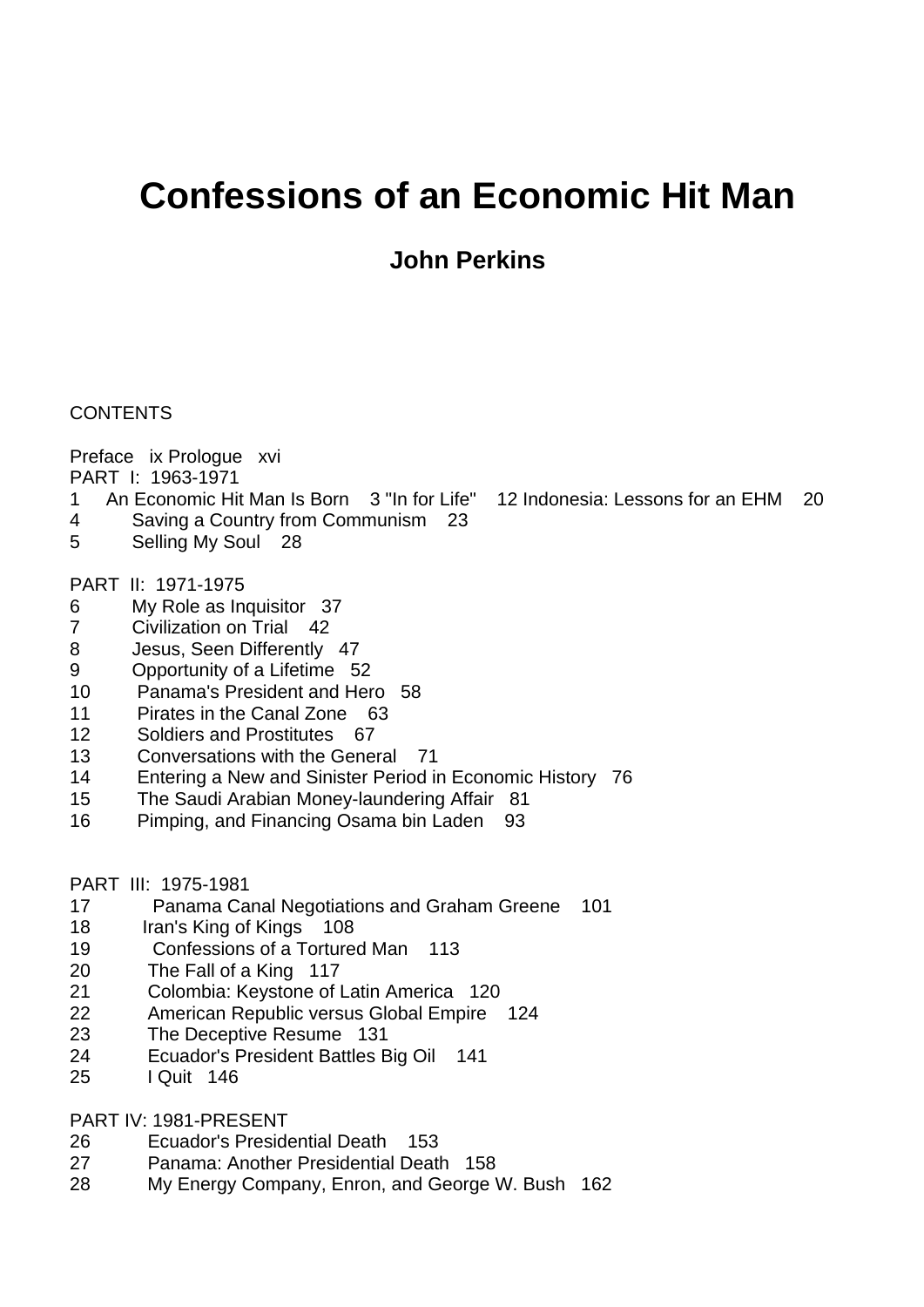29 | Take a Bribe 167 30 The United States Invades Panama 173 31 An EHM Failure in Iraq 182 32 September 11 and its Aftermath for Me, Personally 189 33 Venezuela: Saved by Saddam 196 34 Ecuador Revisited 203 35 Piercing the Veneer 211 Epilogue 221 John Perkins Personal History 226 Notes 230 Index 240 About the Author 248

### PREFACE

Economic hit men (EHMs) are highly paid professionals who cheat countries around the globe out of trillions of dollars. They funnel money from the World Bank, the U.S. Agency for International Development (USAID), and other foreign "aid" organizations into the coffers of huge corporations and the pockets of a few wealthy fami-lies who control the planet's natural resources. Their tools include fraudulent financial reports, rigged elections, payoffs, extortion, sex, and murder. They play a game as old as empire, but one that has taken on new and terrify-ing dimensions during this time of globalization. I should know; I was an EHM, I wrote that in 1982, as the beginning of a book with the working title, Conscience of an Economic Hit Man. The book was dedicated to the presidents of two countries, men who had been my clients, whom I respected and thought of as kindred spirits — Jaime Roldos, president of Ecuador, and Omar Torrijos, president of Panama. Both had just died in fiery crashes. Their deaths were not accidental. They were assassinated because they opposed that fraternity of corporate, government, and banking heads whose goal is global empire. We EHMs failed to bring Roldos and Torrijos around, and the other type of hit men, the CIA-sanctioned jackals who were always right behind us, stepped in.

I was persuaded to stop writing that book. I started it four more times during the next twenty years. On each occasion, my decision to begin again was influenced by current world events: the U.S. invasion of Panama in 1989, the first Gulf War, Somalia, the rise of Osama bin Laden. However, threats or bribes always convinced me to stop.

In 2003, the president of a major publishing house that is owned by a powerful international corporation read a draft of what had now become Confessions of an Economic Hit Man. He described it

viii Confessions of an Economic Hit Man

IX

as "a riveting story that needs to be told." Then he smiled sadly, shook his head, and told me that since the executives at world head-quarters might object, he could not afford to risk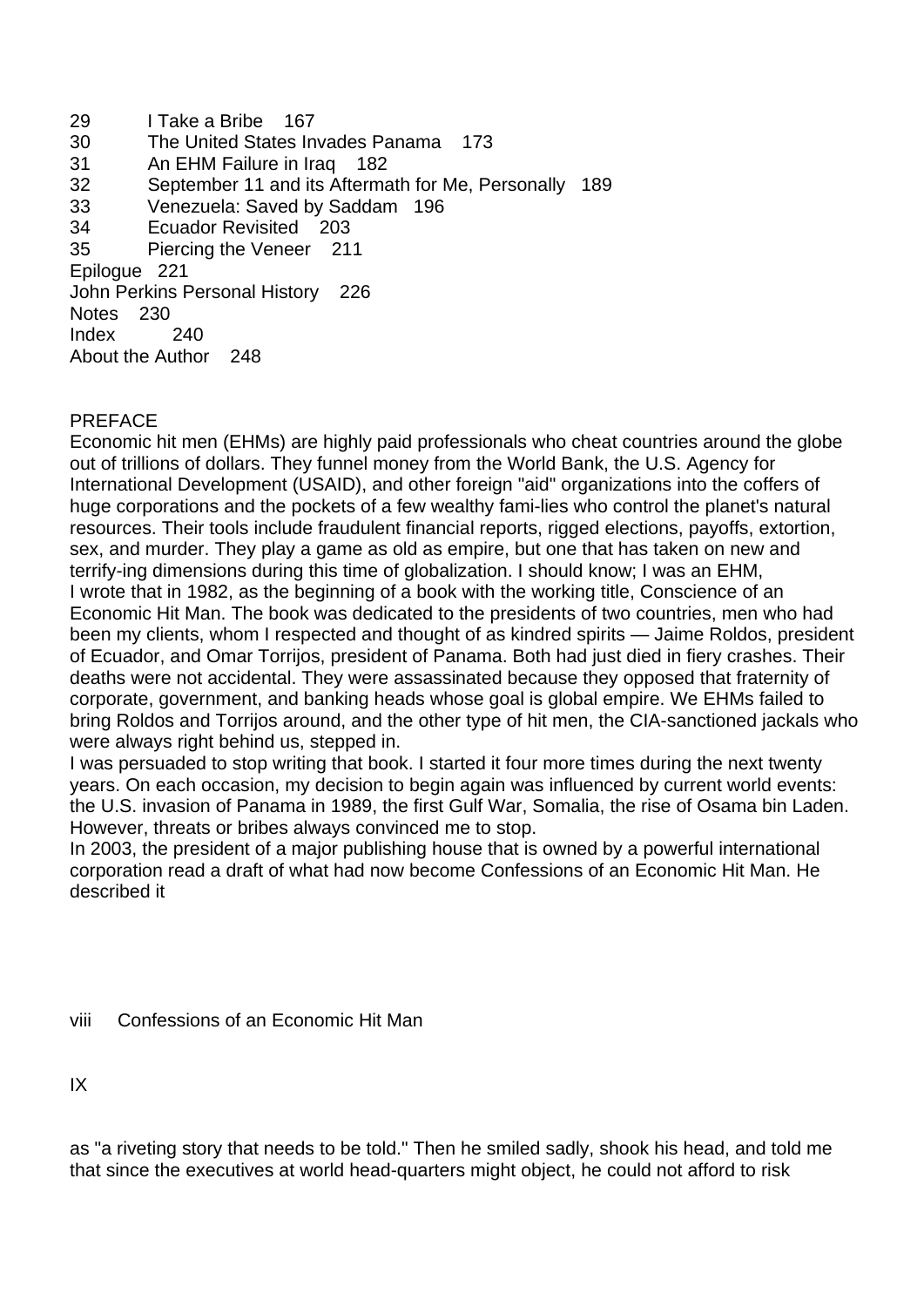publishing it. He advised me to fictionalize it. "We could market you in the mold of a novelist like John Le Carre or Graham Greene."

But this is not fiction. It is the true story of my life. A more coura-geous publisher, one not owned by an international corporation, has agreed to help me tell it.

This story must be told. We live in a time of terrible crisis — and tremendous opportunity. The story of this particular economic hit man is the story of how we got to where we are and why we currently face crises that seem insurmountable. This story must be told be-cause only by understanding our past mistakes will we be able to take advantage of future opportunities; because 9/11 happened and so did the second war in Iraq; because in addition to the three thou-sand people who died on September 11, 2001, at the hands of ter-rorists, another twentyfour thousand died from hunger and related causes. In fact, twenty-four thousand people die every single day because they are unable to obtain life-sustaining food.1 Most im-portantly, this story must be told because today, for the first time in history, one nation has the ability, the money, and the power to change all this. It is the nation where I was born and the one I served as an EHM: the United States of America.

What finally convinced me to ignore the threats and bribes?

The short answer is that my only child, Jessica, graduated from college and went out into the world on her own. When I recently told her that I was considering publishing this book and shared my fears with her, she said, "Don't worry, dad. If they get you, I'll take over where you left off. We need to do this for the grandchildren I hope to give you someday!" That is the short answer.

The longer version relates to my dedication to the country where I was raised, to my love of the ideals expressed by our Founding Fa-thers, to my deep commitment to the American republic that today promises "life, liberty, and the pursuit of happiness" for all people, everywhere, and to my determination after 9/11 not to sit idly by any longer while EHMs turn that republic into a global empire. That is the skeleton version of the long answer; the flesh and blood are added in the chapters that follow.

This is a true story. I lived every minute of it. The sights, the people,

the conversations, and the feelings I describe were all a part of my life. It is my personal story, and yet it happened within the larger context of world events that have shaped our history, have brought us to where we are today, and form the foundation of our children's futures. I have made every effort to present these experiences, people, and conversations accurately. Whenever I discuss historical events or re-create conversations with other people, I do so with the help of several tools: published documents; personal records and notes; rec-ollections — my own and those of others who participated; the five manuscripts I began previously; and historical accounts by other authors, most notably recently published ones that disclose infor-mation that formerly was classified or otherwise unavailable. Refer-ences are provided in the endnotes, to allowT interested readers to pursue these subjects in more depth. In some cases, I combine sev-eral dialogues I had with a person into one conversation to facilitate the flow of the narrative. My publisher asked whether we actually referred to ourselves as economic hit men. I assured him that we did, although usually only by the initials. In fact, on the day in 1971 when I began working with my teacher Claudine, she informed me, "My assignment is to mold you into an economic hit man. No one can know about your in-volvement — not even your wife." Then she turned serious. "Once you're in, you're in for life."

Claudine's role is a fascinating example of the manipulation that underlies the business I had entered. Beautiful and intelligent, she was highly effective; she understood my weaknesses and used them to her greatest advantage. Her job and the way she executed it ex-emplify the subtlety of the people behind this system.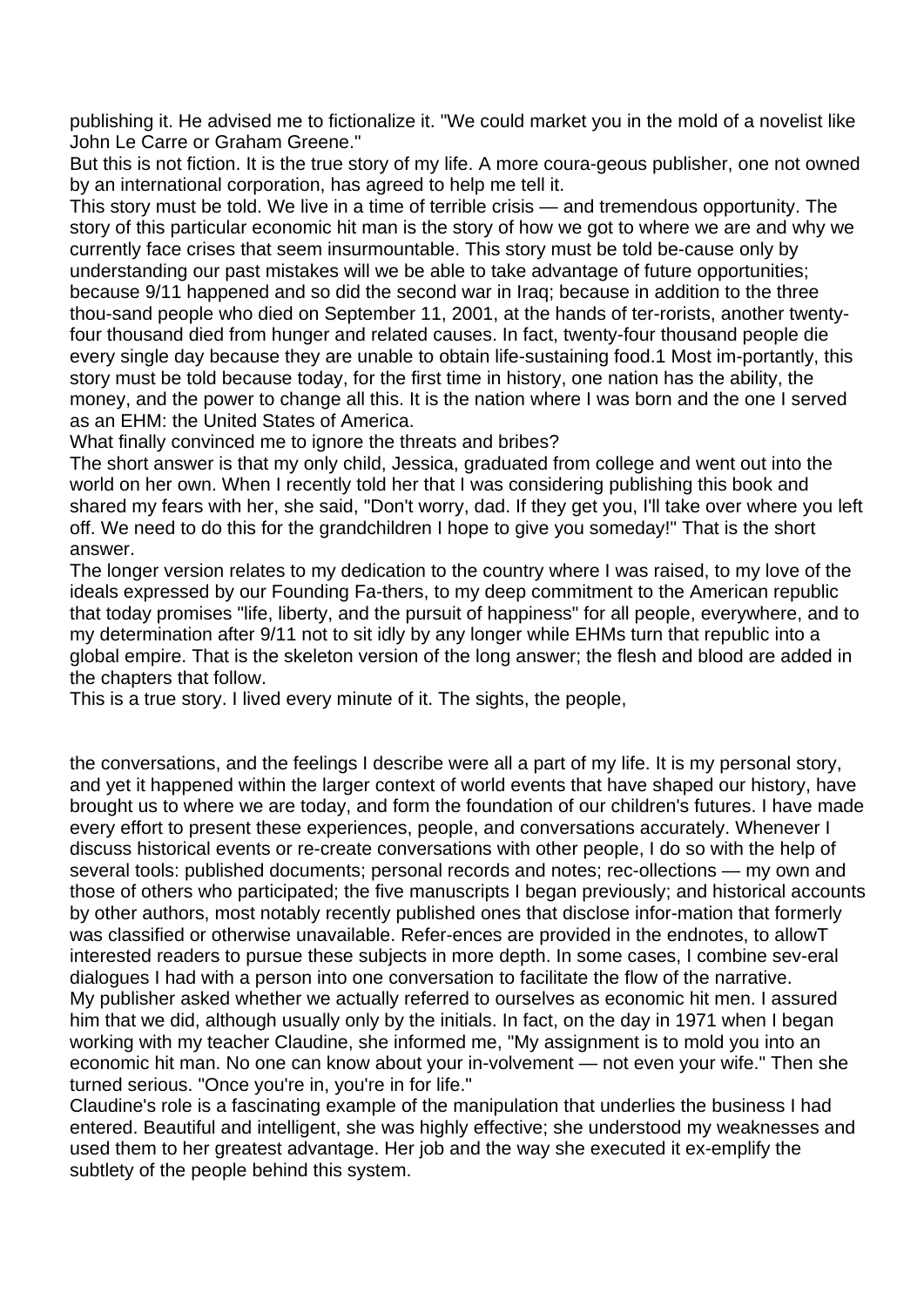Claudine pulled no punches when describing what I would be called upon to do. My job, she said, was "to encourage world leaders to become part of a vast network that promotes U.S. commercial in-terests. In the end, those leaders become ensnared in a web of debt that ensures their loyalty. We can draw on them whenever we desire — to satisfy our political, economic, or military needs. In turn, they bolster their political positions by bringing industrial parks, power plants, and airports to their people. The owmers of U.S. engineer-ing/construction companies become fabulously wealthy."

Today we see the results of this system run amok. Executives at our most respected companies hire people at near-slave wages to

### x Confessions of an Economic Hit Man

Preface xi

toil under inhuman conditions in Asian sweatshops. Oil companies wantonly pump toxins into rain forest rivers, consciously killing people, animals, and plants, and committing genocide among ancient cultures. The pharmaceutical industry denies lifesaving medicines to millions of HIV-infected Africans. Twelve million families in our own United States worry about their next meal.2 The energy indus-try creates an Enron. The accounting industry creates an Andersen. The income ratio of the one-rifth of the world's population in the wealthiest countries to the onefifth in the poorest went from 30 to 1 in I960 to 74 to 1 in 1995.3 The United States spends over \$87 bil-lion conducting a war in Iraq while the United Nations estimates that for less than half that amount we could provide clean water, ad-equate diets, sanitation services, and basic education to every person on the planet.4

And we wonder why terrorists attack us?

Some would blame our current problems on an organized con-spiracy. I wish it were so simple. Members of a conspiracy can be rooted out and brought to justice. This system, however, is fueled by something far more dangerous than conspiracy. It is driven not by a small band of men but by a concept that has become accepted as gospel: the idea that all economic growth benefits humankind and that the greater the growth, the more widespread the benefits. This belief also has a corollary: that those people who excel at stoking the fires of economic growth should be exalted and rewarded, while those born at the fringes are available for exploitation. The concept is, of course, erroneous. We know that in many coun-tries economic growth benefits only a small portion of the popula-tion and may in fact result in increasingly desperate circumstances for the majority. This effect is reinforced by the corollary belief that the captains of industry who drive this system should enjoy a special status, a belief that is the root of many of our current problems and is perhaps also the reason why conspiracy theories abound. When men and women are rewarded for greed, greed becomes a corrupt-ing motivator. When we equate the gluttonous consumption of the earth's resources with a status approaching sainthood, when we teach our children to emulate people who live unbalanced lives, and when we define huge sections of the population as subservient to an elite minority, we ask for trouble. And we get it.

In their drive to advance the global empire, corporations, banks,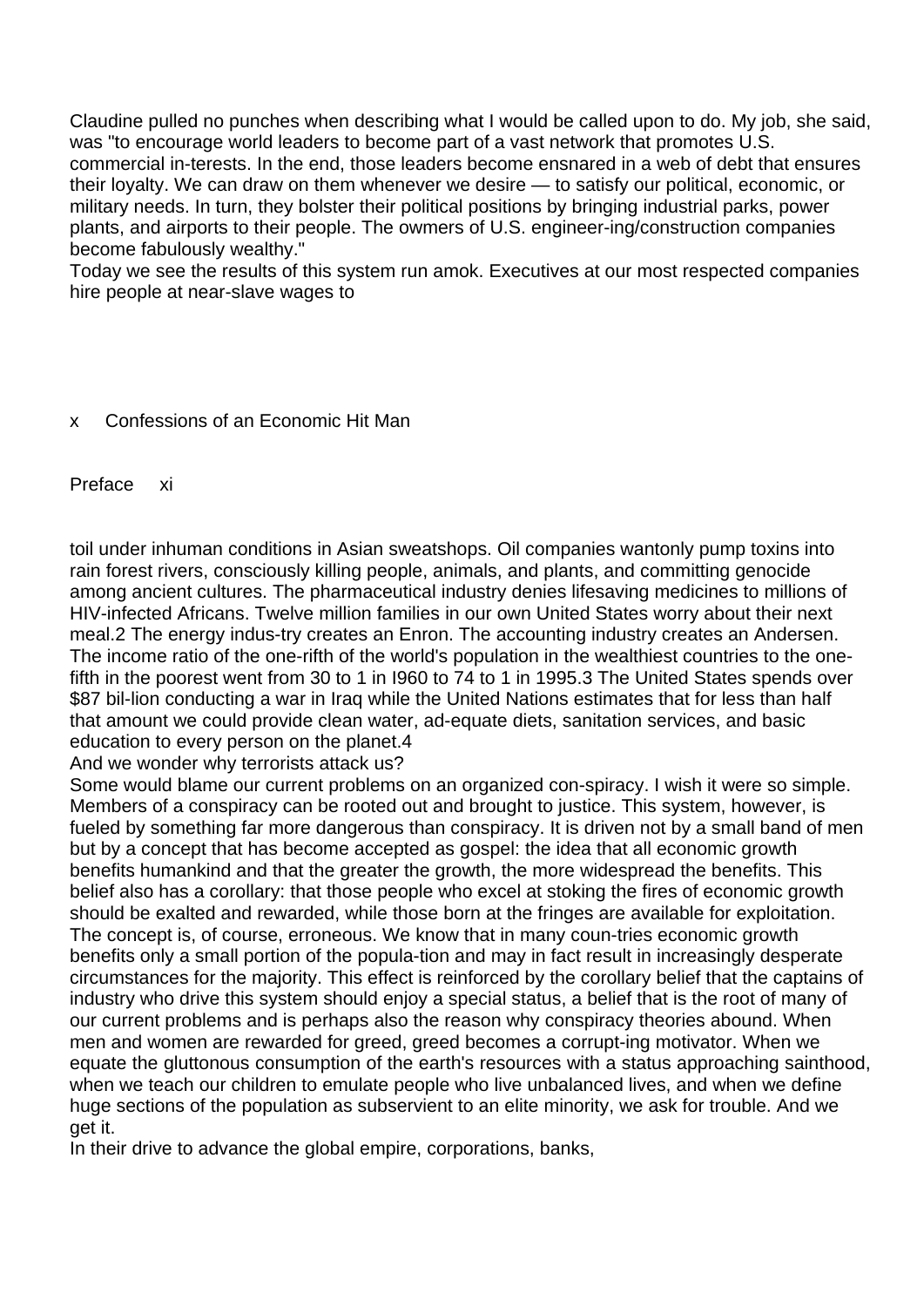and governments (collectively the corporatocracy) use their financial and political muscle to ensure that our schools, businesses, and media support both the fallacious concept and its corollary. They have brought us to a point where our global culture is a monstrous ma-chine that requires exponentially increasing amounts of fuel and maintenance, so much so that in the end it will have consumed even-thing in sight and will be left with no choice but to devour itself.

The corporatocracy is not a conspiracy, but its members do endorse common values and goals. One of corporatocracy's most im-portant functions is to perpetuate and continually expand and strengthen the system. The lives of those who "make it," and their accoutrements — their mansions, yachts, and private jets — are pre-sented as models to inspire us all to consume, consume, consume. Every opportunity is taken to convince us that purchasing things is our civiJxluty, that pillaging the earth is good for the economy and therefore serves our higher interests. People like me are paid out-rageously high salaries to do the system's bidding. If we falter, a more malicious form of hit man, the jackal, steps to the plate. And if the jackal fails, then the job falls to the military.

This book is the confession of a man who, back when I was an EHM, was part of a relatively small group. People who play similar roles are more abundant now. They have more euphemistic titles, and they walk the corridors of Monsanto, General Electric, Nike, General Motors, Wal-Mart, and nearly every other major corpora-tion in the world. In a very real sense, Confessions of an Economic Hit Man is their story as well as mine.

It is your story too, the story of your world and mine, of the first truly global empire. History tells us that unless we modify this story, it is guaranteed to end tragically. Empires never last. Everyone of them has failed terribly. They destroy many cultures as they race toward greater domination, and then they themselves fall. No country or com-bination of countries can thrive in the long term by exploiting others.

This book was written so that we may take heed and remold our story. I am certain that when enough of us become aware of how we are being exploited by the economic engine that creates an insatiable appetite for the world's resources, and results in systems that foster slavery, we will no longer tolerate it. We will reassess our role in a world where a few swim in riches and the majority drown in poverty, pollution, and violence. We will commit ourselves to navigating a

xii Confessions of an Economic Hit Man

Preface xiii

course toward compassion, democracy, and social justice for all.

Admitting to a problem is the first step toward finding a solution. Confessing a sin is the beginning of redemption. Let this book, then, be the start of our salvation. Let it inspire us to new levels of dedi-cation and drive us to realize our dream of balanced and honorable societies. Without the many people whose lives I shared and who are de-scribed in the following pages, this book would not have been written. I am grateful for the experiences and the lessons. Beyond them, I thank the people who encouraged me to go out on a limb and tell my story: Stephan Rechtschaffen, Bill and Lynne Twist, Ann Kemp, Art Roffey, so many of the people who partici-pated in Dream Change trips and workshops, especially my co-facilitators, Eve Bruce,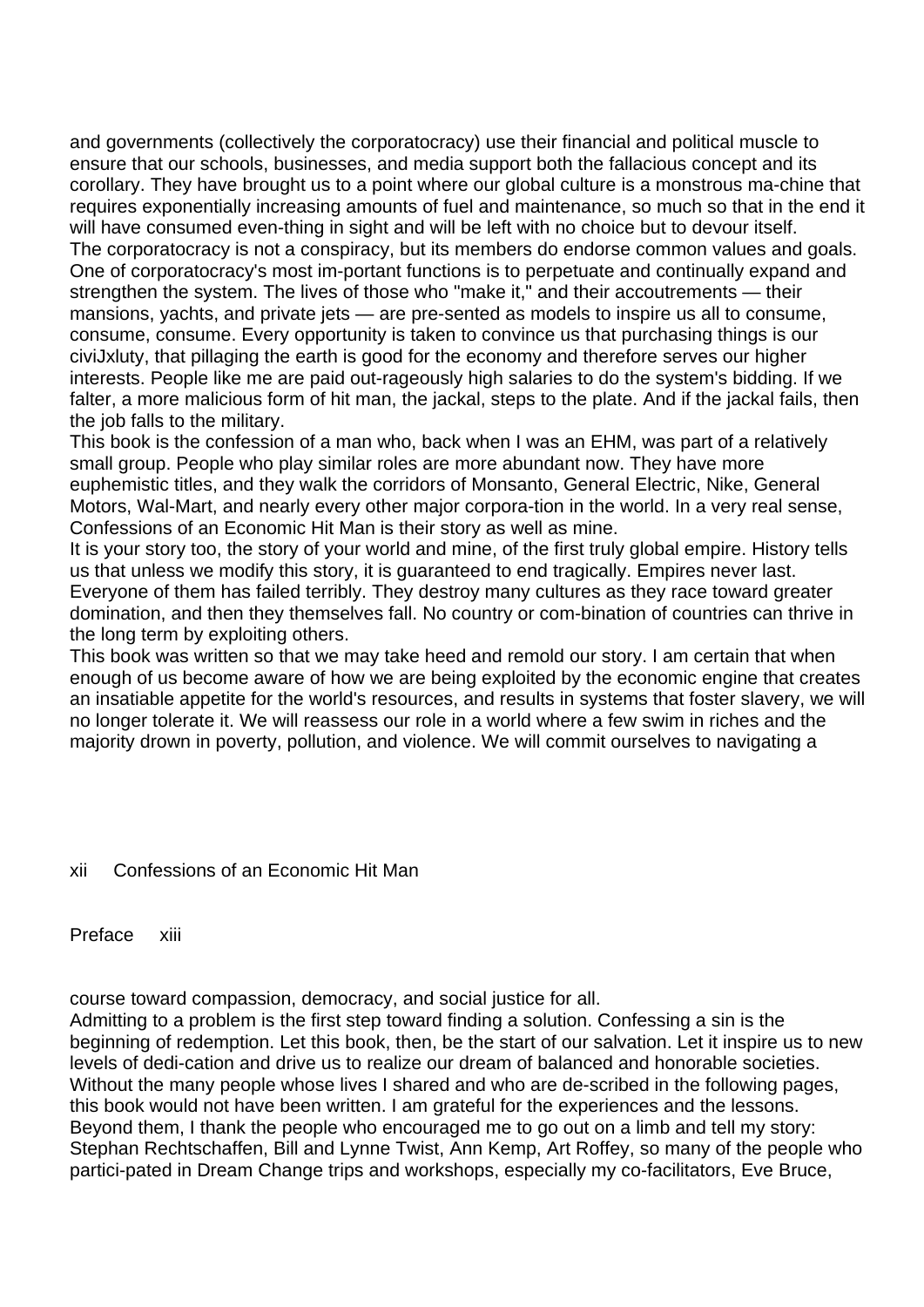Lyn Roberts-Herrick, and Mary Tendall, and my incredible wife and partner of twenty-five years, Winifred, and our daughter Jessica.

I am grateful to the many men and women who provided per-sonal insights and information about the multinational banks, international corporations, and political innuendos of various coun-tries, with special thanks to Michael Ben-Eli, Sabrina Bologni, Juan Gabriel Carrasco, Jamie Grant, Paul Shaw, and several others, who wish to remain anonymous but who know who you are.

Once the manuscript was written, Berrett-Koehler founder Steven Piersanti not only had the courage to take me in but also devoted endless hours as a brilliant editor, helping me to frame and reframe the book. My deepest thanks go to Steven, to Richard Perl, who in-troduced me to him, and also to Nova Brown, Randi Fiat, Allen Jones, Chris Lee, Jennifer Liss, Laurie Pellouchoud, and Jenny Williams, who read and critiqued the manuscript; to David Korten, who not only read and critiqued it but also made me jump through hoops to satisfy his high and excellent standards; to Paul Fedorko, my agent; to Valerie Brewster for crafting the book design; and to Todd Manza, my copy editor, a wordsmith and philosopher extraordinaire. A special word of gratitude to Jeevan Sivasubramanian, Berrett-Koehler's managing editor, and

to Ken Lupoff, Rick Wilson, Maria

Jesus Aguilo, Pat Anderson, Marina Cook, Michael Crowley, Robin Donovan, Kristen Frantz, Tiffany Lee, Catherine Lengronne, Dianne Platner —all the BK staff wiio recognize the need to raise con-sciousness and who work tirelessly to make this world a better place. I must thank all those men and women who worked with me at MAIN and were unaware of the roles they played in helping EHM shape the global empire; I especially thank the ones who worked for me and with whom I traveled to distant lands and shared so many precious moments. Also Ehud Sperling and his staff at Inner Tradi-tions International, publisher of my earlier books on indigenous cul-tures and shamanism, and good friends who set me on this path as an author. I am eternally grateful to the men and women who took me into their homes in the jungles, deserts, and mountains, in the cardboard shacks along the canals of Jakarta, and in the slums of countless cities araund the world, who shared their food and their lives with me and who have been my greatest source of inspiration.

John Perkins August 2004

xiv Confessions of an Economic Hit Man

Preface seo

# **PROLOGUE**

Quito, Ecuador's capital, stretches across a volcanic valley high in the Andes, at an altitude of nine thousand feet. Residents of this city, which was founded long before Columbus arrived in the Americas, are accustomed to seeing snow on the surrounding peaks, despite the fact that they live just a tew miles south of the equator.

The city of Shell, a frontier outpost and military base hacked out of Ecuador's Amazon jungle to service the oil company whose name it bears, is nearly eight thousand feet lower than Quito. A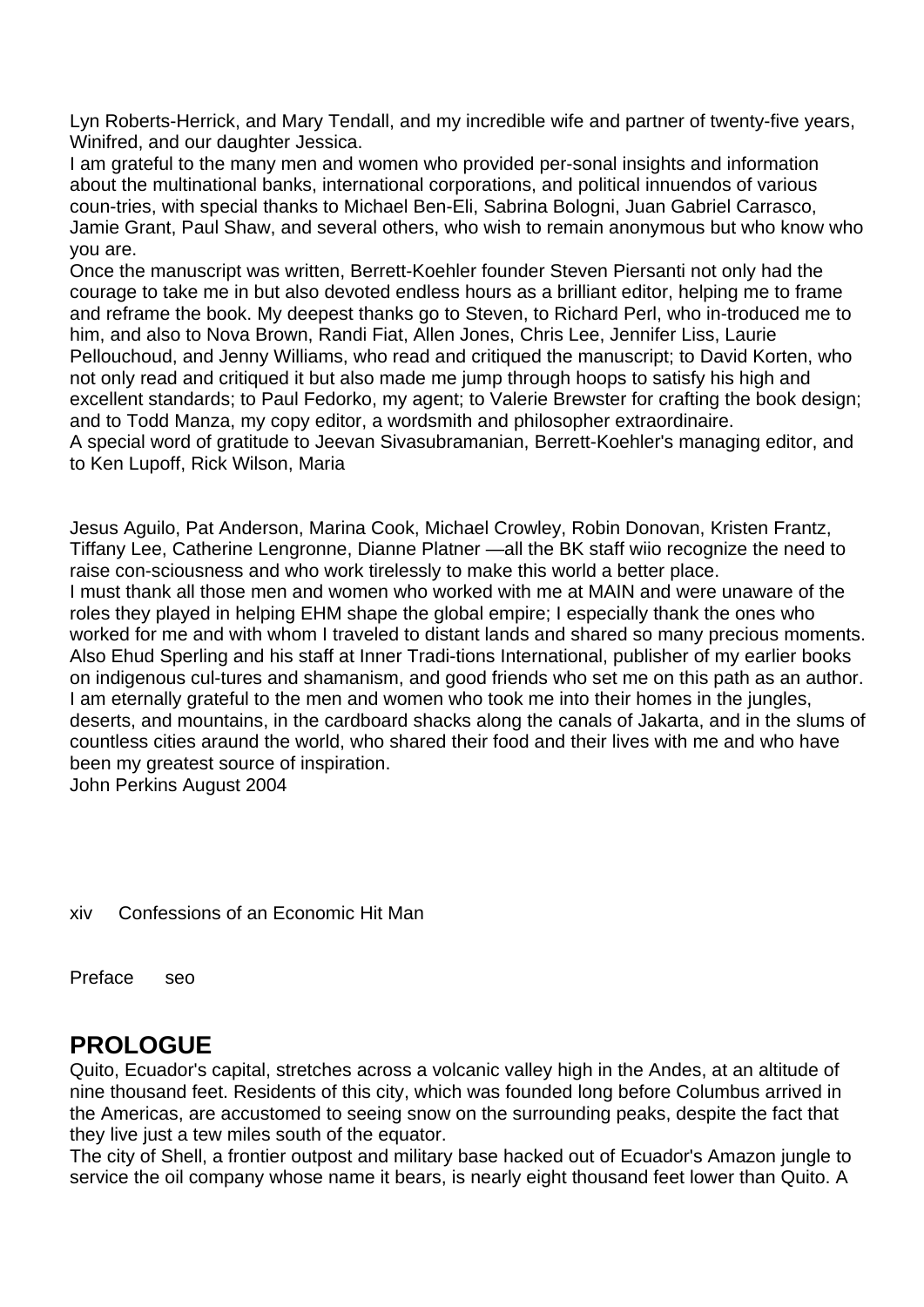steaming city, it is inhabited mostly by soldiers, oil workers, and the indige-nous people from the Shuar and Kichwa tribes who work for them as prostitutes and laborers.

To journey from one city to the other, you must travel a road that is both tortuous and breathtaking. Local people will tell you that during the trip you experience all four seasons in a single day.

Although I have driven this road many times, I never tire of the spectacular scenery. Sheer cliff's, punctuated by cascading waterfalls and brilliant bromeliads, rise up one side. On the other side, the earth drops abruptly into a deep abyss where the Pastaza River, a head-water of the Amazon, snakes its way down the Andes. The Pastaza carries water from the glaciers of Cotopaxi, one of the world s highest active volcanoes and a deity in the time of the Incas, to the Atlantic Ocean over three thousand miles away.

In 2003,1 departed Quito in a Subaru Outback and headed for Shell on a mission that was like no other I had ever accepted. I was hoping to end a war I had helped create. As is the case with so many things we EHMs must take responsibility for, it is a war that is vir-tually unknown anywhere outside the country where it is fought. I was on my way to meet with the Shuars, the Kichwas, and their neighbors the Achuars, the Zaparos, and the Shiwiars — tribes de-termined to prevent our oil companies from destroying their homes, families, and lands, even if it means they must die in the process. For them, this is a war about the survival of their children and cultures, while for us it is about power, money, and natural resources. It is one

part of the struggle for world domination and the dream of a few greedy men, global empire.1 That is what we EHMs do best: we build a global empire. We are an elite group of men and women who utilize international financial organizations to foment conditions that make other nations sub-servient to the corporatocracy running our biggest corporations, our government, and our banks. Like our counterparts in the Mafia, EHMs provide favors. These take the form of loans to develop in-frastructure — electric generating plants, highways, ports, airports, or industrial parks. A condition of such loans is that engineering and construction companies from our own country must build all these projects. In essence, most of the money never leaves the United States; it is simply transferred from banking offices in Washington to engineering offices in New York, Houston, or San Francisco.

Despite the fact that the money is returned almost immediately to corporations that are members of the corporatocracy (the credi-tor), the recipient country is required to pay it all back, principal plus interest. If an EHM is completely successful, the loans are so large that the debtor is forced to default on its payments after a few years. When this happens, then like the Mafia we demand our pound of flesh. This often includes one or more of the following: control over United Nations votes, the installation of military bases, or access to precious resources such as oil or the Panama Canal. Of course, the debtor still owes us the money—and another country is added to our global empire.

Driving from Quito toward Shell on this sunny day in 2003, I thought back thirty-five years to the first time I arrived in this part of the world. I had read that although Ecuador is only about the size of Nevada, it has more than thirty active volcanoes, over 15 percent of the world's bird species, and thousands of as-yet-unclassified plants, and that it is a land of diverse cultures where nearly as many people speak ancient indigenous languages as speak Spanish. I found it fascinating and certainly exotic; yet, the words that kept coming to mind back then were pure, untouched, and innocent.

Much has changed in thirty-five years.

At the time of my first visit in 1968, Texaco had only just discov-ered petroleum in Ecuador's Amazon region. Today, oil accounts for nearly half the country's exports. A trans-Andean pipeline built shortly after my first visit has since leaked over a half million barrels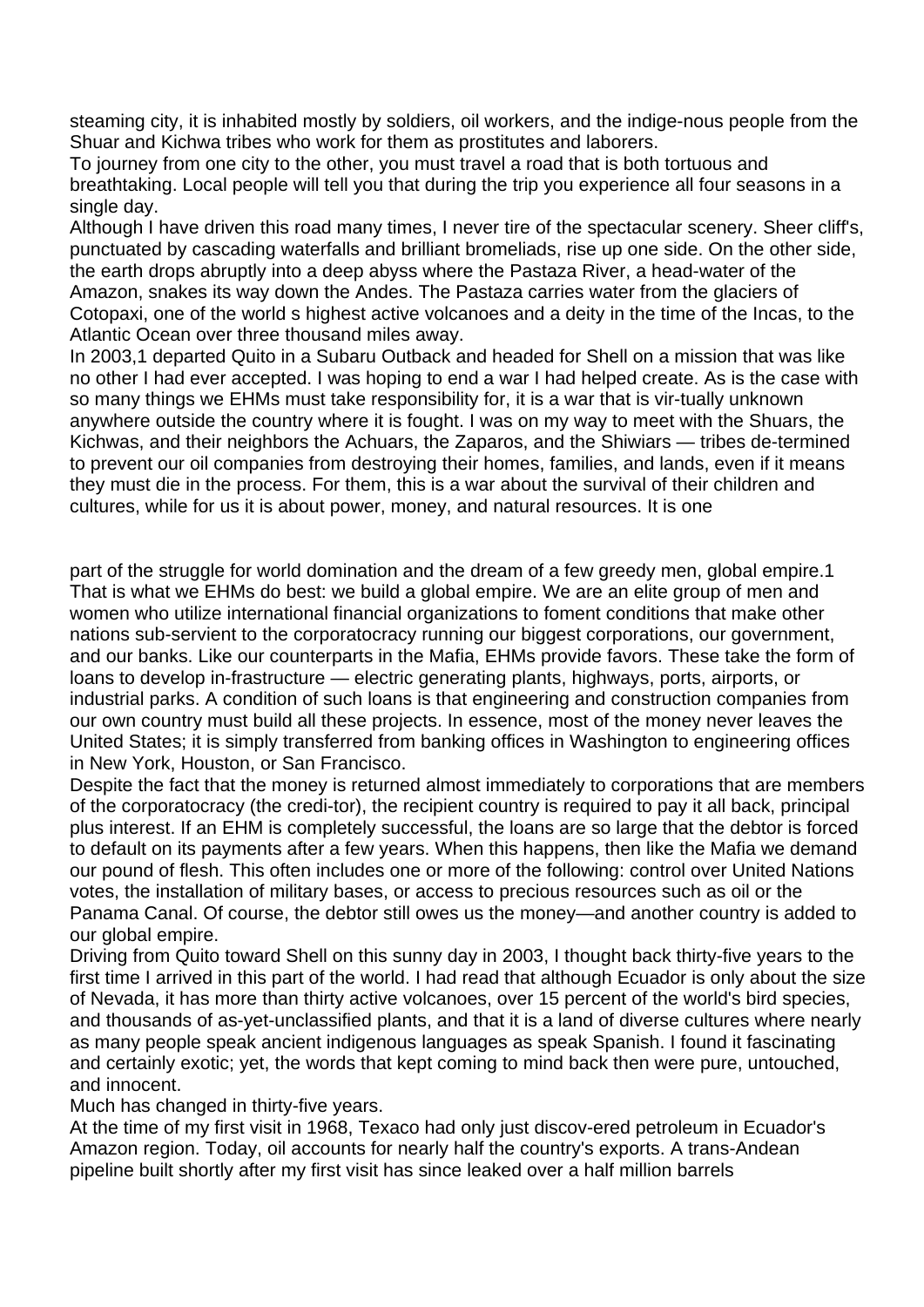XVI

Prologue xvii

of oil into the fragile rain forest— more than twice the amount spilled by the Exxon Valdcz.'2 Today, a new \$1.3 billion, three hundred-mile pipeline constructed by an EHM-organized consortium promises to make Ecuador one of the world's top ten suppliers of oil to the United States.3 Vast areas of rain forest have fallen, macaws and jaguars have all but vanished, three Ecuadorian indigenous cultures have been driven to the verge of collapse, and pristine rivers have been transformed into flaming cesspools.

During this same period, the indigenous cultures began fighting back. For instance, on May 7, 2003, a group of American lawyers representing more than thirty thousand indigenous Ecuadorian people filed a \$1 billion lawsuit against ChevronTexaco Corp. The suit asserts that between 1971 and 1992 the oil giant dumped into open holes and rivers over four million gallons per day of toxic wastewater contaminated with oil, heavy metals, and carcinogens, and that the company left behind nearly 350 uncovered waste pits that continue to kill both people and animals.4

Outside the window of my Outback, great clouds of mist rolled in from the forests and up the Pastaza's canyons. Sweat soaked my shirt, and my stomach began to churn, but not just from the intense trop-ical heat and the serpentine twists in the road. Knowing the part I had played in destroying this beautiful country was once again taking its toll. Because of my fellow EHMs and me, Ecuador is in far worse shape today than she was before we introduced her to the miracles of modern economics, banking, and engineering. Since 1970, during this period known euphemistically as the Oil Boom, the official poverty level grew from 50 to 70 percent, under- or unemployment increased from 15 to 70 percent, and public debt increased from \$240 million to \$16 billion. Meanwhile, the share of national resources allocated to the poorest segments of the population declined from 20 to 6 percent.5

Unfortunately, Ecuador is not the exception. Nearly every country we EHMs have brought under the global empire's umbrella has suf-fered a similar fate.6 Third world debt has grown to more than S2.5 trillion, and the cost of servicing it — over \$375 billion per year as of 2004 — is more than all third world spending on health and educa-tion, and twenty times what developing countries receive annually in foreign aid. Over half the people in the world survive on less than two dollars per day, which is roughly the same amount they received

in the early 1970s. Meanwhile, the top 1 percent of third world households accounts for 70 to 90 percent of all private financial wealth and real estate ownership in their country; the actual per-centage depends on the specific country.7

The Subaru slowed as it meandered through the streets of the beautiful resort town of Banos, famous for the hot baths created by underground volcanic rivers that flow from the highly active Mount Tungurahgua. Children ran along beside us, waving and trying to sell us gum and cookies.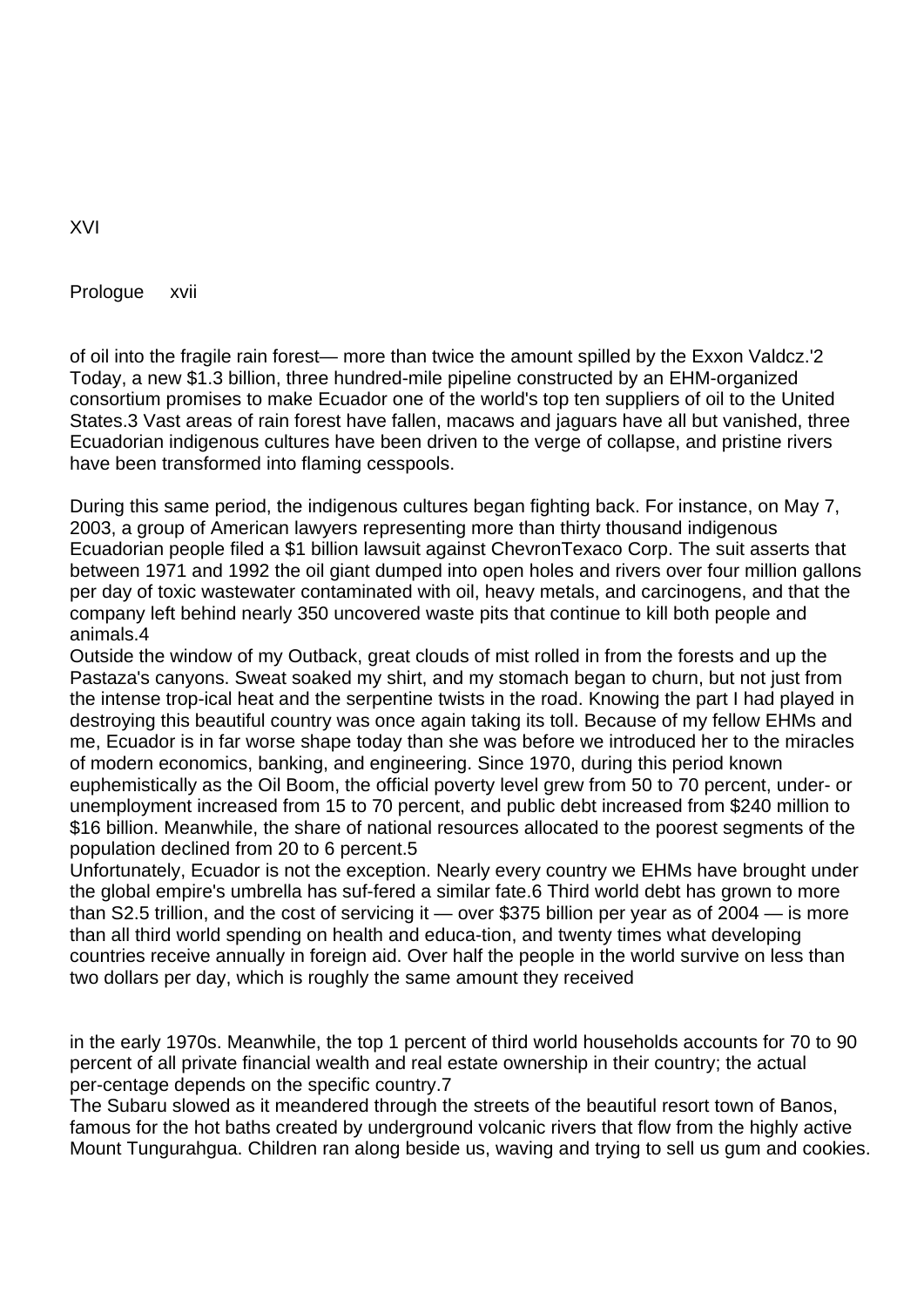Then we left Banos behind. The spectacu-lar scenery ended abruptly as the Subaru sped out of paradise and into a modern vision of Dante's Inferno.

A gigantic monster reared up from the river, a mammoth gray wall. Its dripping concrete was totally out of place, completely un-natural and incompatible with the landscape. Of course, seeing it there stlould not have surprised me. I knew all along that it would be waiting in ambush. I had encountered it many times before and in the past had praised it as a symbol of EHM accomplishments. Even so, it made my skin crawl.

That hideous, incongruous wall is a dam that blocks the rushing Pastaza River, diverts its waters through huge tunnels bored into the mountain, and converts the energy to electricity. This is the 156-megawatt Agoyan hydroelectric project. It fuels the industries that make a handful of Ecuadorian families wealthy, and it has been the source of untold suffering for the farmers and indigenous people who live along the river. This hydroelectric plant is just one of many projects developed through my efforts and those of other EHMs. Such projects are the reason Ecuador is now a member of the global empire, and the reason why the Shuars and Kichwas and their neighbors threaten war against our oil companies.

Because of EHM projects, Ecuador is awash in foreign debt and must devote an inordinate share of its national budget to paying this off, instead of using its capital to help the millions of its citizens officially classified as dangerously impoverished. The only way Ecua-dor can buy down its foreign obligations is by selling its rain forests to the oil companies. Indeed, one of the reasons the EHMs set their sights on Ecuador in the first place was because the sea of oil beneath its Amazon region is believed to rival the oil fields of the Middle East.8 The global empire demands its pound of flesh in the form of oil concessions.

scviii Confessions of an Economic Hit Man

Prologue xix

These demands became especially urgent after September 11, 2001, when Washington feared that Middle Eastern supplies might cease. On top of that, Venezuela, our third-largest oil supplier, had recently elected a populist president, Hugo Chavez, who took a strong stand against what he referred to as U.S. imperialism; he threatened to cut off oil sales to the United States. The EHMs had failed in Iraq and Venezuela, but we had succeeded in Ecuador; now we would milk it for all it is worth.

Ecuador is typical of countries around the world that EHMs have brought into the economicpolitical fold. For every \$100 of crude taken out of the Ecuadorian rain forests, the oil companies receive \$75. Of the remaining S25, three-quarters must go to paying off the foreign debt. Most of the remainder covers military and other gov-ernment expenses — which leaves about \$2.50 for health, education, and programs aimed at helping the poor.9 Thus, out of every \$100 worth of oil torn from the Amazon, less than \$3 goes to the people who need the money most, those whose lives have been so adversely impacted by the dams, the drilling, and the pipelines, and who are dying from lack of edible food and potable water.

All of those people — millions in Ecuador, billions around the planet —are potential terrorists. Not because they believe in com-munism or anarchism or are intrinsically evil, but simply because they are desperate. Looking at this dam, I wondered — as I have so often in so many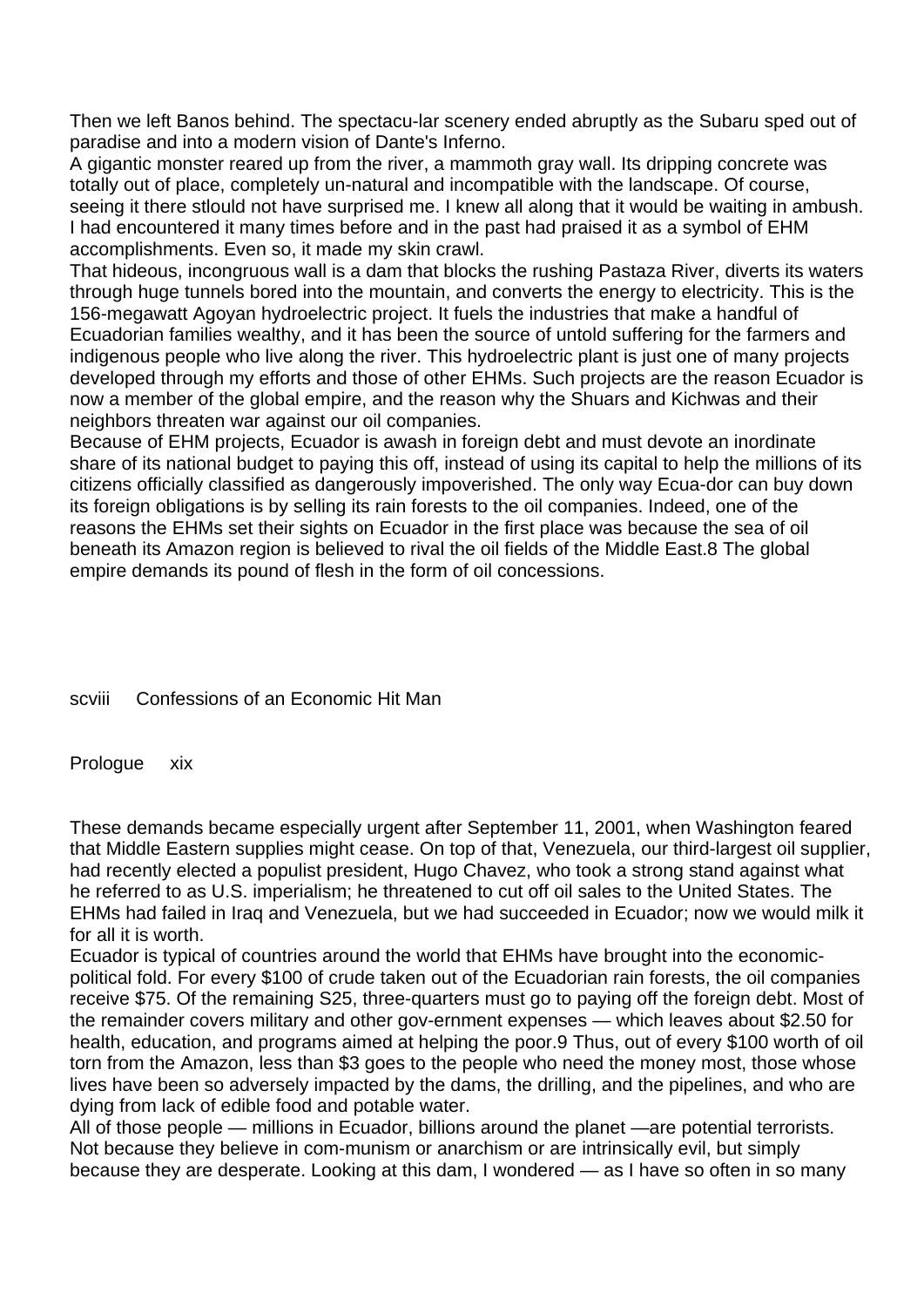places around the world—when these people would take action, like the Americans against England in the 1770s or Latin Americans against Spain in the early 1800s.

The subtlety of this modern empire building puts the Roman centurions, the Spanish conquistadors, and the eighteenth- and nineteenth-century European colonial powers to shame. We EHMs are crafty; we learned from history. Today we do not carry swords. We do not wear armor or clothes that set us apart. In countries like Ecuador, Nigeria, and Indonesia, we dress like local schoolteachers and shop owners. In Washington and Paris, we look like government bureaucrats and bankers. We appear humble, normal. We visit project sites and stroll through impoverished villages. We profess altruism, talk with local papers about the wonderful humanitarian things we are doing. We cover the conference tables of government committees with our spreadsheets and financial projections, and we lecture at the Harvard Business School about the miracles of macroeconomics.

We are on the record, in the open. Or so we portray ourselves and so are we accepted. It is how the system works. We seldom resort to anything illegal because the system itself is built on subterfuge, and the system is by definition legitimate.

However — and this is a very large caveat —- if we fail, an even more sinister breed steps in, ones we EHMs refer to as the jackals, men who trace their heritage directly to those earlier empires. The jackals are always there, lurking in the shadows. When they emerge, heads of state are overthrown or die in violent "accidents."10 And if by chance the jackals fail, as they failed in Afghanistan and Iraq, then the old models resurface. When the jackals fail, young Ameri-cans are sent in to kill and to die.

As I passed the monster, that hulking mammoth wall of gray con-crete rising from the river, I was very conscious of the sweat that soaked myclothes and of the tightening in my intestines. I headed on down intcHhe jungle to meet with the indigenous people wrho are determined to fight to the last man in order to stop this empire I helped create, and I was overwhelmed with feelings of guilt.

How, I asked myself, did a nice kid from rural New Hampshire ever get into such a dirty business?

xx Confessions of an Economic Hit Man

Prologue xxi

# **PART 1:1963-1971**

### **CHAPTER 1**

An Economic Hit Man Is Born

It began innocently enough.

I was an only child, born into the middle class in 1945. Both my parents came from three centuries of New England Yankee stock; their strict, moralistic, staunchly Republican attitudes reflected generations of puritanical ancestors. They were the first in their fam-ilies to attend college — on scholarships. My mother became a high school Latin teacher. My father joined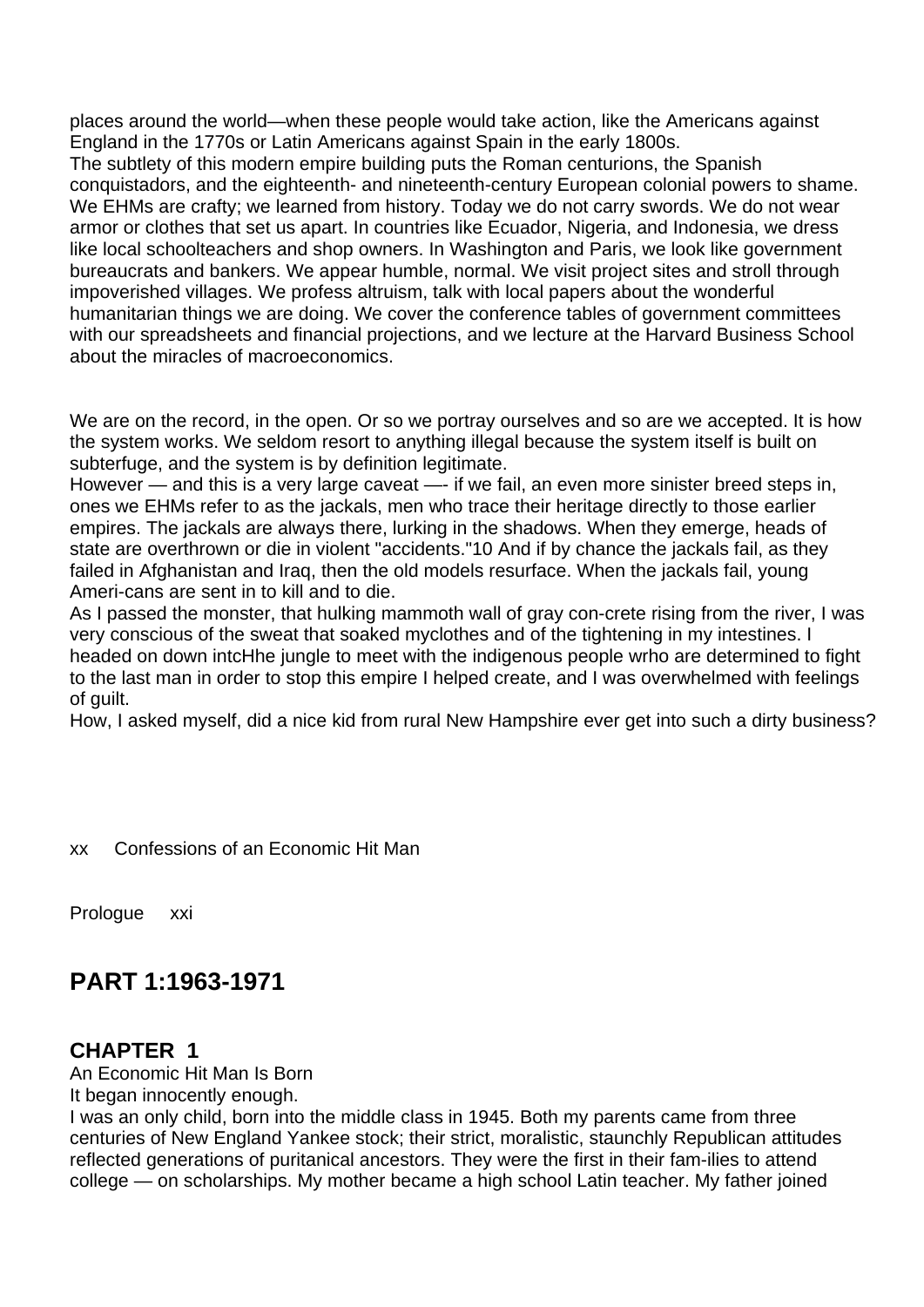World War II as a Navy lieu-tenant and was in charge of the armed guard gun crew on a highly flammable merchant marine tanker in the Atlantic. When I was born, in Hanover, New Hampshire, he was recuperating from a bro-ken hip in a Texas hospital. I did not see him until I was a year old.

He took a job teaching languages at Tilton School, a boys' board-ing school in rural New Hampshire. The campus stood high on a hill, proudly— some would say arrogantly—towering over the town of the same name. This exclusive institution limited its enrollment to about fifty students in each grade level, nine through twelve. The students were mostly the scions of wealthy families from Buenos Aires, Caracas, Boston, and New York.

My family was cash starved; however, we most certainly did not see ourselves as poor. Although the school's teachers received very little salary, all our needs were provided free: food, housing, heat, water, and the workers who mowed our lawn and shoveled our snow. Beginning on my fourth birthday, I ate in the prep school dining

3

room, shagged balls for the soccer teams my dad coached, and handed out towels in the locker room.

It is an understatement to say that the teachers and their wives felt superior to the locals. I used to hear my parents joking about be-ing the lords of the manor, ruling over the lowly peasants the townies. I knew it was more than a joke.

My elementary and middle school friends belonged to that peasant class; they were very- poor. Their parents were dirt farmers, lumber-jacks, and mill workers. They resented "the preppies on the hill," and in turn, my father and mother discouraged me from socializing with the townie girls, who they called "tarts" and "sluts." I had shared schoolbooks and crayons with these girls since first grade, and over the years, I fell in love with three of them: Ann, Priscilla, and Judy. I had a hard time understanding my parents' perspective; however, I deferred to their wishes. Every year we spent the three months of my dad's summer vacation at a lake cottage built by my grandfather in 1921. It was surrounded by forests, and at night we could hear owls and mountain lions. We had no neighbors; I was the only child within walking distance. In the early years, I passed the days by pretending that the trees were knights of the Round Table and damsels in distress named Ann, Priscilla, or Judy (depending on the year). My passion was, I had no doubt, as strong as that of Lancelot for Guinevere — and even more secretive. At fourteen, I received free tuition to Tilton School. With my par-ents' prodding, I rejected everything to do with the town and never saw my old friends again. When my new classmates went home to their mansions and penthouses for vacation, I remained alone on the hill. Their girlfriends were debutantes; I had no girlfriends. All the girls I knew were "sluts"; I had cast them off, and they had forgotten me. I was alone — and terribly frustrated.

My parents were masters at manipulation: they assured me that I was privileged to have such an opportunity and that some day I would be grateful. I would find the perfect wife, one suited to our high moral standards. Inside, though, I seethed. I craved female com-panionship — sex; the idea of a slut was most alluring.

However, rather than rebelling, I repressed my rage and expressed my frustration by excelling. I was an honor student, captain of two varsity teams, editor of the school newspaper. I was determined to

show up my rich classmates and to leave Tilton behind forever. Dur-ing my senior year, I was awarded a full athletic scholarship to Brown and an academic scholarship to Middlebury. I chose Brown, mainly because I preferred being an athlete — and because it was located in a city. My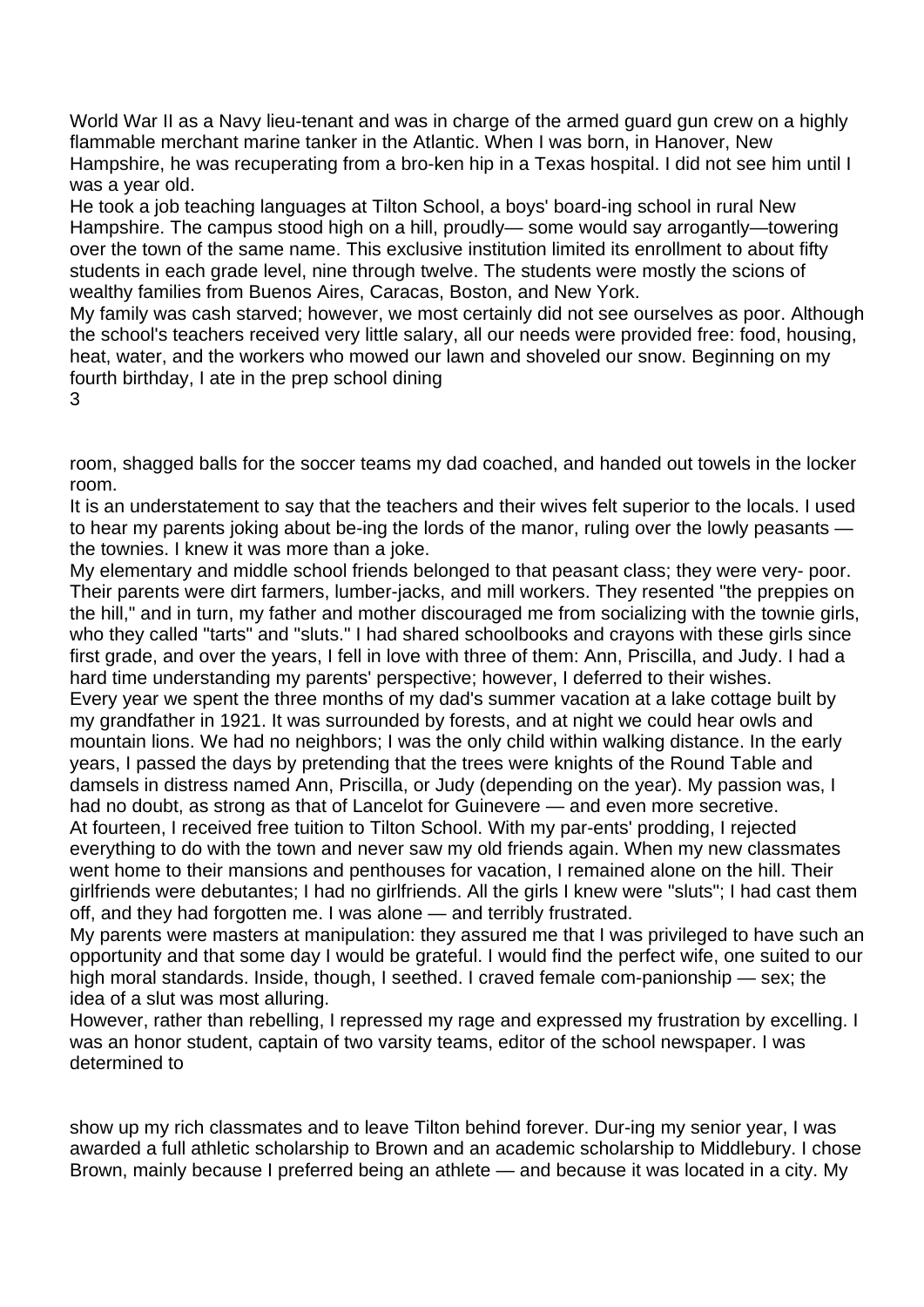mother had graduated from Middlebury and my father had received his master's degree there, so even though Brown was in the Ivy League, they preferred Middlebury.

"What if you break your leg?" my father asked. "Better to take the academic scholarship." I buckled.

Middlebury was, in my perception, merely an inflated version of Tilton — albeit in rural Vermont instead of rural New Hampshire. True, it was coed, but I was poor and most everyone else was wealthy, and I had not attended school with a female in four years. I lacked confidence, felt outclassed, was miserable. I pleaded with my dad to let me drop out or take a year off. I wanted to move to Boston and learn about life and women. He would not hear of it. "How can I pre-tend to prepare other parents' kids for college if my own won't stay in one?" he asked.

I have come to understand that life is composed of a series of coincidences. How we react to these —how we exercise what some refer to as free will — is everything; the choices we make within the boundaries of the twists of fate determine who we are. Two major coincidences that shaped my life occurred at Middlebury. One came in the form of an Iranian, the son of a general who was a personal advisor to the shah; the other was a beautiful young woman named Ann, like my childhood sweetheart.

The first, whom I will call Farhad, had played professional soccer in Rome. He was endowed with an athletic physique, curly black hair, soft walnut eyes, and a background and charisma that made him irresistible to women. He was my opposite in many ways. I worked hard to win his friendship, and he taught me many things that would serve me well in the years to come. I also met Ann. Al-though she was seriously dating a young man who attended another college, she took me under her wing. Our platonic relationship was the first truly loving one I had ever experienced.

Farhad encouraged me to drink, party, and ignore my parents. I consciously chose to stop studying. I decided I would break my aca-demic leg to get even with my father. My grades plummeted; I lost my scholarship. Halfway through my sophomore year, I elected to

4 Part 1:1963-1971

An Economic Hit Man Is Born 5

drop out. My father threatened to disown me; Farhad egged me on. I stormed into the dean's office and quit school. It was a pivotal mo-ment in my life.

Farhad and I celebrated my last night in town together at a local bar. A drunken farmer, a giant of a man, accused me of flirting with his wife, picked me up off my feet, and hurled me against a wall. Farhad stepped between us, drew a knife, and slashed the farmer open at the cheek. Then he dragged me across the room and shoved me through a window, out onto a ledge high above Otter Creek. We jumped and made our way along the river and back to our dorm.

The next morning, when interrogated by the campus police, I lied and refused to admit any knowledge of the incident. Nevertheless, Farhad was expelled. We both moved to Boston and shared an apart-ment there. I landed a job at Hearst's RecordAmerican /SundayAd-vertiser newspapers, as a personal assistant to the editor in chief of the Sunday Advertiser. Later that year, 1965, several of my friends at the newspaper were drafted. To avoid a similar fate, I entered Boston University's College of Business Administration. By then, Ann had broken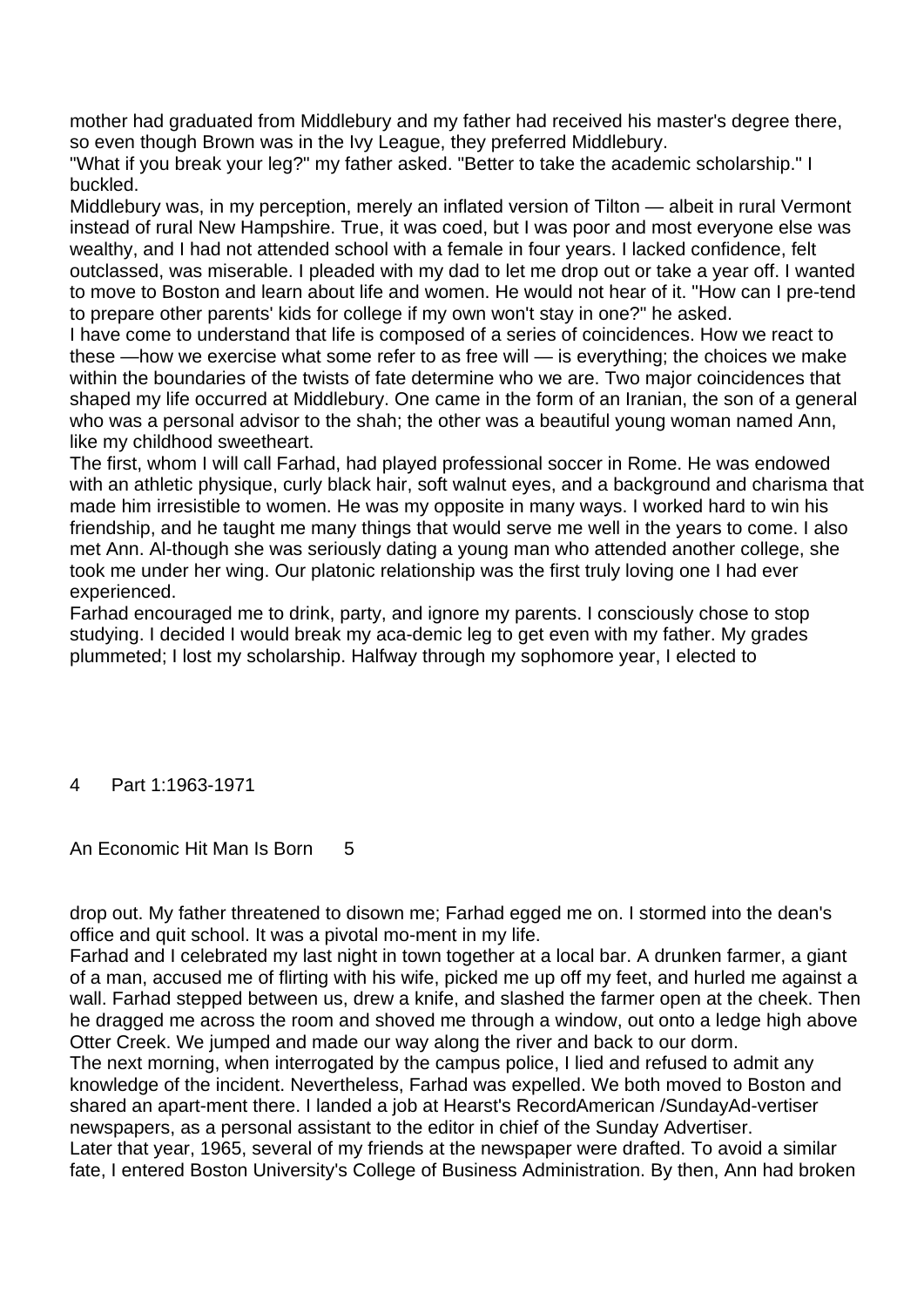up with her old boyfriend, and she often traveled down from Middlebury to visit. I welcomed her attention. She graduated in 1967, while I still had another year to complete at BU. She adamantly refused to move in with me until we were married. Although I joked about being black-mailed, and in fact did resent what I saw as a continuation of my parents' archaic and prudish set of moral standards, I enjoyed our times together and I wanted more. We married. Ann's father, a brilliant engineer, had masterminded the naviga-tional system for an important class of missile and was rewarded with a high-level position in the Department of the Navy. His best friend, a man Ann called Uncle Frank (not his real name), was em-ployed as an executive at the highest echelons of the National Secu-rity Agency (NSA), the country's least-known and by most accounts largest — spy organization.

Shortly after our marriage, the military summoned me for my physical. I passed and therefore faced the prospect of Vietnam upon graduation. The idea of fighting in Southeast Asia tore me apart emotionally, though war has always fascinated me. I was raised on tales about my colonial ancestors — who include Thomas Paine and Ethan Allen — and I had visited all the New England and upstate

New York battle sites of both the French and Indian and the Revo-lutionary wars. I read every historical novel I could find. In fact, when Army Special Forces units first entered Southeast Asia, I was eager to sign up. But as the media exposed the atrocities and the in-consistencies of U.S. policy, I experienced a change of heart. I found myself wondering whose side Paine would have taken. I was sure he would have joined our Vietcong enemies.

Uncle Frank came to my rescue. He informed me that an NSA job made one eligible for draft deferment, and he arranged for a series of meetings at his agency, including a day of grueling polygraph-monitored interviews. I was told that these tests would determine whether I was suitable material for NSA recruitment and training, and if I was, would provide a profile of my strengths and weaknesses, which would be used to map out my career. Given my attitude to-ward the Vietnam War, I was convinced I would fail the tests.

Under examination, I admitted that as a loyal American I op-posed the war, and I was surprised when the interviewers did not pursue this subject. Instead, they focused on my upbringing, my attitudes toward my parents, the emotions generated by the fact I grew up as a poor puritan among so many wealthy, hedonistic prep-pies. They also explored my frustration about the lack of women, sex, and money in my life, and the fantasy world that had evolved as a re-sult. I was amazed by the attention they gave to my relationship with Farhad and by their interest in my willingness to lie to the campus police to protect him.

At first I assumed all these things that seemed so negative to me marked me as an NSA reject, but the interviews continued, suggest-ing otherwise. It was not until several years later that I realized that from an NSA viewpoint these negatives actually are positive. Their assessment had less to do with issues of loyalty to my country than with the frustrations of my life. Anger at my parent, an obsession with women, and my ambition to live the good life gave them a hook; I was seducible. My determination to excel in school and in sports, my ultimate rebellion against my father, my ability to get along with foreigners, and my willingness to lie to the police were exactly the types of attributes they sought. I also discovered, later, that Farhad's father worked for the U.S. intelligence community in Iran; my friendship with Farhad was therefore a definite plus. A few weeks after the NSA testing, I was offered a job to start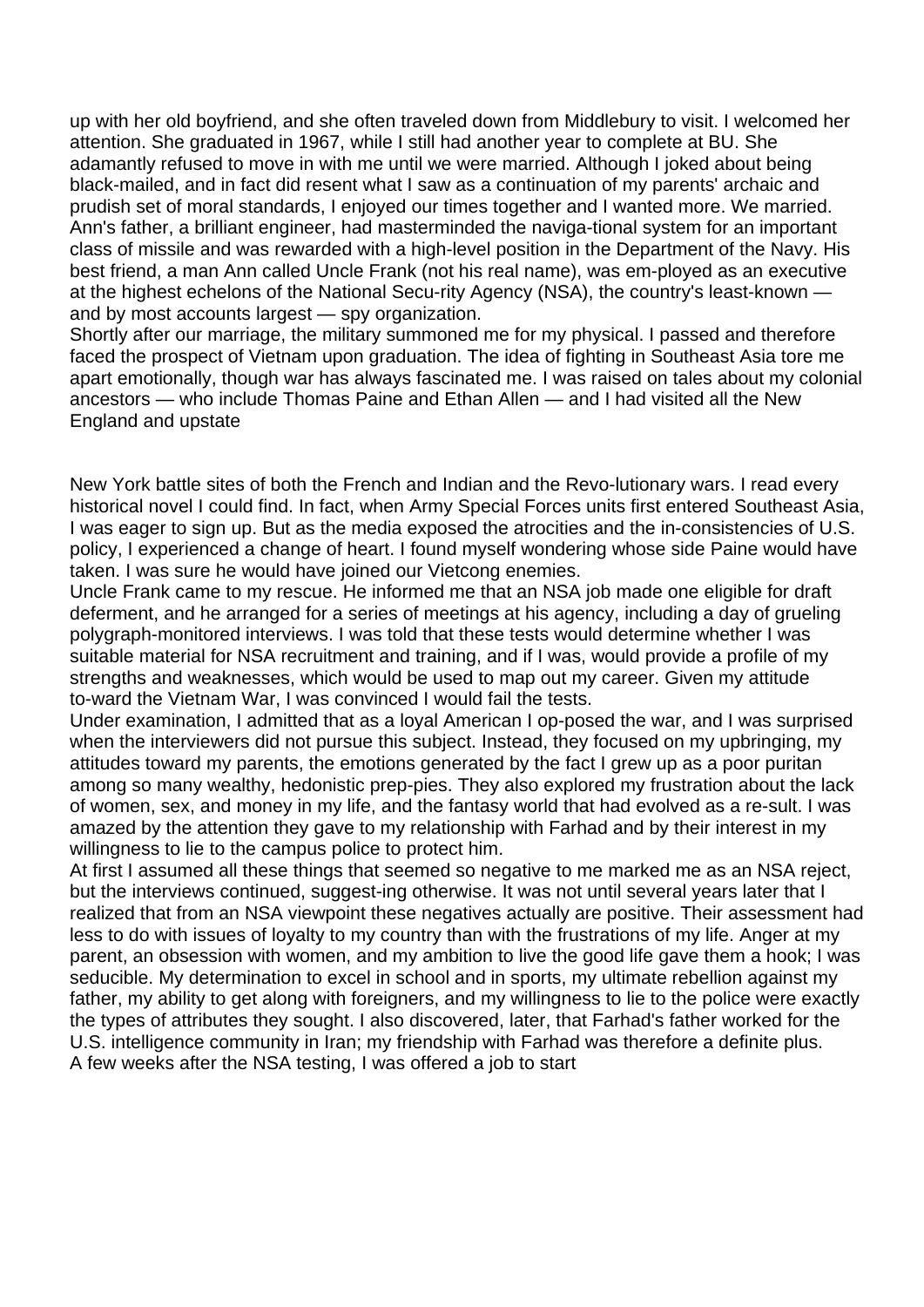### 6 Part 1:1963-1971

An Economic Hit Man Is Born 7

training in the art of spying, to begin after I received my degree from BU several months later. However, before I had officially accepted this offer, I impulsively attended a seminar given at BU by a Peace Corps recruiter. A major selling point was that, like the NSA, Peace Corps jobs made one eligible for draft deferments.

The decision to sit in on that seminar was one of those coincidences that seemed insignificant at the time but turned out to have life-changing implications. The recruiter described several places in the world that especially needed volunteers. One of these was the Amazon rain forest where, he pointed out, indigenous people lived very much as natives of North America had until the arrival of Europeans.

I had always dreamed of living like the Abnakis who inhabited New Hampshire when my ancestors first settled there. I knew I had Abnaki blood in my veins, and I wanted to learn the type of forest lore they understood so well. I approached the recruiter after his talk and asked about the possibility of being assigned to the Amazon. He assured me there was a great need for volunteers in that region and that my chances would be excellent. I called Uncle Frank. To my surprise, Uncle Frank encouraged me to consider the Peace Corps. He confided that after the fall of Hanoi — which in those days was deemed a certainty by men in his position the Amazon would become a hot spot.

"Loaded with oil," he said. "We'll need good agents there — people who understand the natives." He assured me that the Peace Corps would be an excellent training ground, and he urged me to become proficient in Spanish as well as in local indigenous dialects. "You might," he chuckled, "end up working for a private company instead of the government."

I did not understand what he meant by that at the time. I was be-ing upgraded from spy to EHM, although I had never heard the term and would not for a few more years. I had no idea that there were hundreds of men and women scattered around the world, working for consulting firms and other private companies, people who never received a penny of salary from any government agency and yet were serving the interests of empire. Nor could I have guessed that a new type, with more euphemistic titles, would num-ber in the thousands by the end of the millennium, and that I would play a significant role in shaping this growing army.

Ann and I applied to the Peace Corps and requested an assign-ment in the Amazon. When our acceptance notification arrived, my first reaction was one of extreme disappointment. The letter stated that we would be sent to Ecuador.

Oh no, I thought. I requested the Amazon, not Africa.

I went to an atlas and looked up Ecuador. I was dismayed when I could not find it anywhere on the African continent. In the index, though, I discovered that it is indeed located in Latin America, and I saw on the map that the river systems flowing off its Andean gla-ciers form the headwaters to the mighty Amazon. Further reading assured me that Ecuador's jungles were some of the world's most di-verse and formidable, and that the indigenous people still lived much as they had for millennia. We accepted.

Ann and I completed Peace Corps training in Southern California and headed for Ecuador in September 1968. We lived in the Amazon with the Shuar whose lifestyle did indeed resemble that of precolo-nial North American natives; we also worked in the Andes with de-scendants of the Incas. It was a side of the world I never dreamed still existed. Until then, the only Latin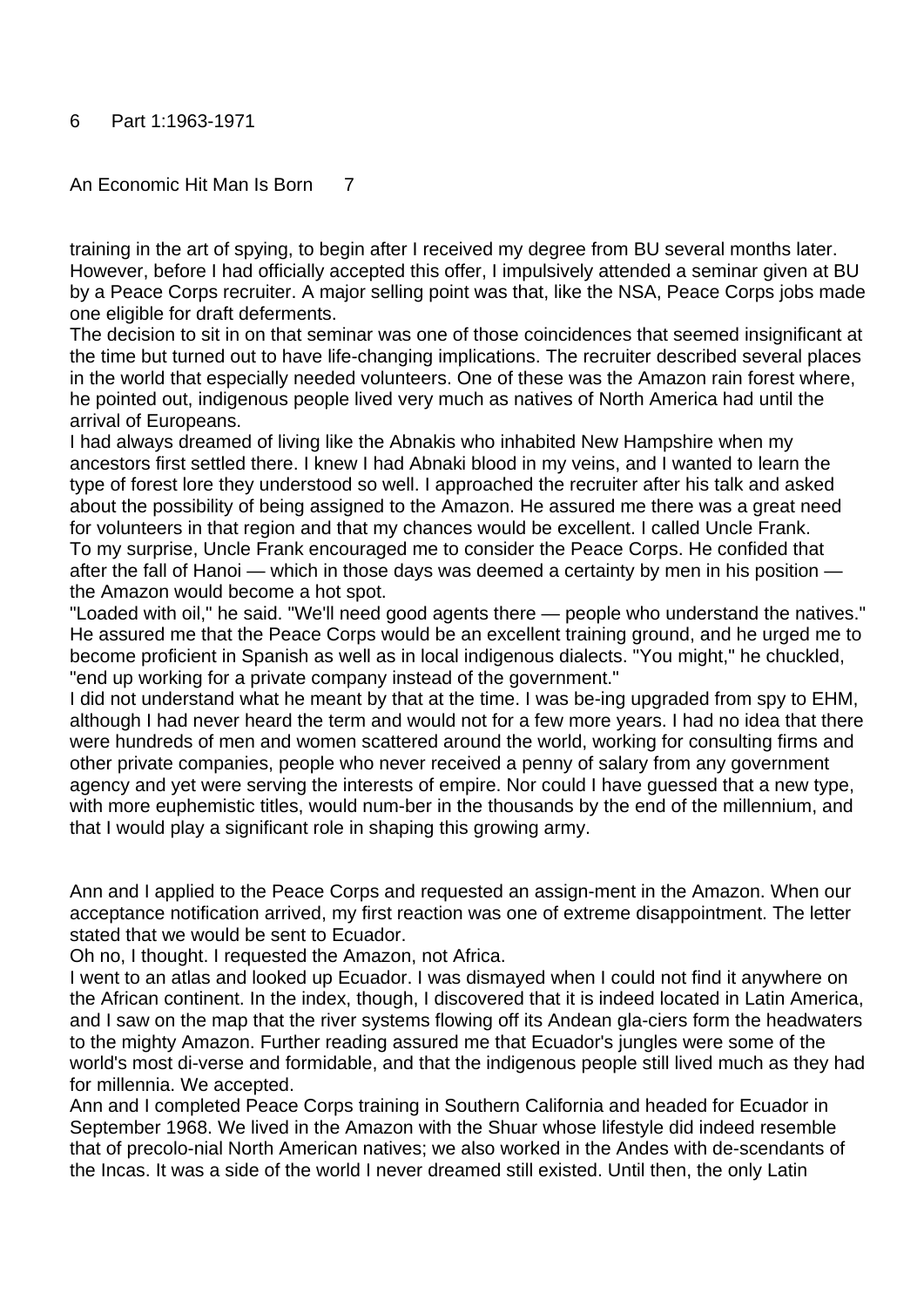Americans I had met were the wealthy preppies at the school where my father taught. I found my-self sympathizing with these indigenous people who subsisted on hunting and farming. I felt an odd sort of kinship with them. Somehow, they reminded me of the townies I had left behind. One day a man in a business suit, Einar Greve, landed at the airstrip in our community. He was a vice president at Chas. T. Main, Inc. (MAIN), an international consulting firm that kept a very low profile and that was in charge of studies to determine whether the World Bank should lend Ecuador and its neighboring countries bil-lions of dollars to build hydroelectric dams and other infrastructure projects. Einar also was a colonel in the U.S. Army Reserve. He started talking with me about the benefits of working for a company like MAIN. When I mentioned that I had been accepted by the NSA before joining the Peace Corps, and that I was considering going back to them, he informed me that he sometimes acted as an NSA liaison; he gave me a look that made me suspect that part of his assignment was to evaluate my capabilities. I now believe that he was updating my profile, and especially sizing up my abilities to sur-vive in environments most North Americans would find hostile. We spent a couple of days together in Ecuador, and afterward

8 Part 1:1963-1971

An Economic Hit Man Is Born 9

communicated by mail. He asked me to send him reports assessing Ecuador's economic prospects. I had a small portable typewriter, loved to write, and was quite happy to comply with this request. Over a period of about a year, I sent Einar at least fifteen long letters. In these letters, I speculated on Ecuador's economic and political future, and I appraised the growing frustration among the indigenous communities as they struggled to confront oil companies, interna-tional development agencies, and other attempts to draw them into the modern world. When my Peace Corps tour was over, Einar invited me to a job interview at MAIN headquarters in Boston. During our private meet-ing, he emphasized that MAIN'S primary business was engineering but that his biggest client, the World Bank, recently had begun in-sisting that he keep economists on staff to produce the critical eco-nomic forecasts used to determine the feasibility and magnitude of engineering projects. He confided that he had previously hired three highly qualified economists with impeccable credentials — two with master's degrees and one with a PhD. They had failed miserably.

"None of them," Einar said, "can handle the idea of producing economic forecasts in countries where reliable statistics aren't avail-able." He went on to tell me that, in addition, all of them had found it impossible to fulfill the terms of their contracts, which required them to travel to remote places in countries like Ecuador, Indonesia, Iran, and Egypt, to interview local leaders, and to provide personal assessments about the prospects for economic development in those regions. One had suffered a nervous breakdown in an isolated Panamanian village; he was escorted by Panamanian police to the airport and put on a plane back to the United States.

"The letters you sent me indicate that you don't mind sticking your neck out, even when hard data isn't available. And given your living conditions in Ecuador, I'm confident you can survive almost anywhere." He told me that he already had fired one of those econ-omists and was prepared to do the same with the other two, if I accepted the job.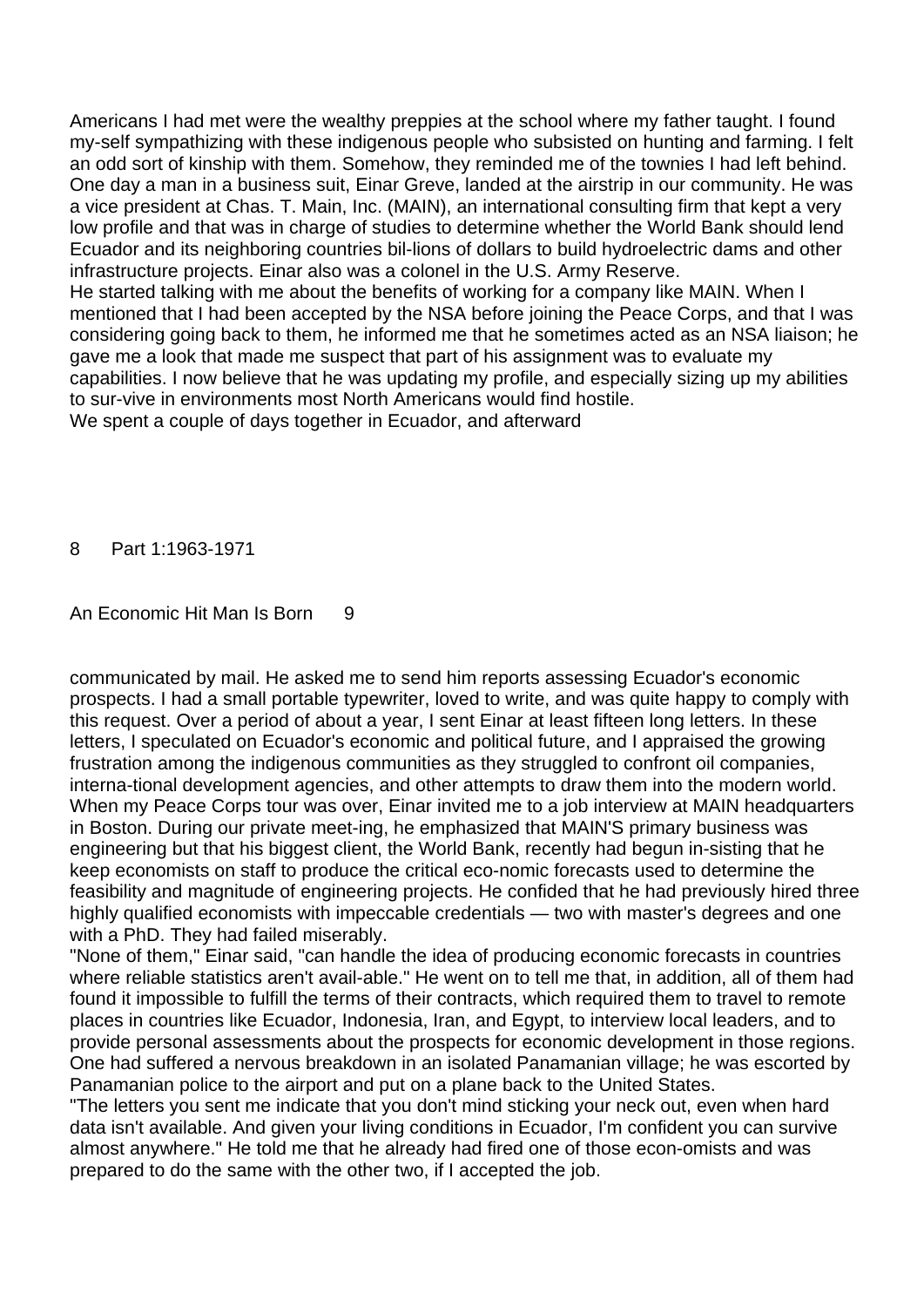So it was that in January 19711 was offered a position as an econ-omist with MAIN. I had turned twenty-six — the magical age when the draft board no longer wanted me. I consulted with Ann's family; they encouraged me to take the job, and I assumed this reflected Un-cle Frank's attitude as well. I recalled him mentioning the possibility

I would end up working for a private firm. Nothing was ever stated openly, but I had no doubt that my employment at MAIN was a con-sequence of the arrangements Uncle Frank had made three years earlier, in addition to my experiences in Ecuador and my willingness to write about that country's economic and political situation.

My head reeled for several weeks, and I had a very swollen ego. I had earned only a bachelor's degree from BU, which did not seem to warrant a position as an economist with such a lofty consulting com-pany. I knew that many of my BU classmates who had been rejected by the draft and had gone on to earn MBAs and other graduate de-grees would be overcome with jealousy. I visualized myself as a dash-ing secret agent, heading off to exotic lands, lounging beside hotel swimming pools, surrounded by gorgeous bikini-clad women, mar-tini in hand.

Although this was merely fantasy, I would discover that it held el-ements of truth. Einar had hired me as an economist, but I was soon to learn that my real job went far beyond that, and that it was in fact closer to James Bond's than I ever could have guessed.

10 Part 1:1963-1971

An Economic Hit Man Is Born 11

### **CHAPTER 2**

#### "In for Life"

In legal parlance, MAIN would be called a closely held corporation; roughly 5 percent of its two thousand employees owned the company. These were referred to as partners or associates, and their position was coveted. Not only did the partners have power over everyone else, but also they made the big bucks. Discretion was their hallmark; they dealt with heads of state and other chief executive officers who expect their consultants, like their attorneys and psychotherapists, to honor a strict code of absolute confidentiality. Talking with the press was taboo. It simply was not tolerated. As a consequence, hardly any-one outside MAIN had ever heard of us, although many were famil-iar with our competitors, such as Arthur D. Little, Stone & Webster, Brown & Root, Halliburton, and Bechtel.

I use the term competitors loosely, because in fact MAIN was in a league by itself. The majority of our professional staff was engineers, yet we owned no equipment and never constructed so much as a storage shed. Many MAINers were ex-military; however, we did not contract with the Department of Defense or with any of the military services. Our stock-in-trade was something so different from the norm that during my first months there even I could not figure out what we did. I knew only that my first real assignment would be in Indonesia, and that I would be part of an eleven-man team sent to create a master energy plan for the island of Java.

I also knew that Einar and others who discussed the job with me were eager to convince me that Java's economy would boom, and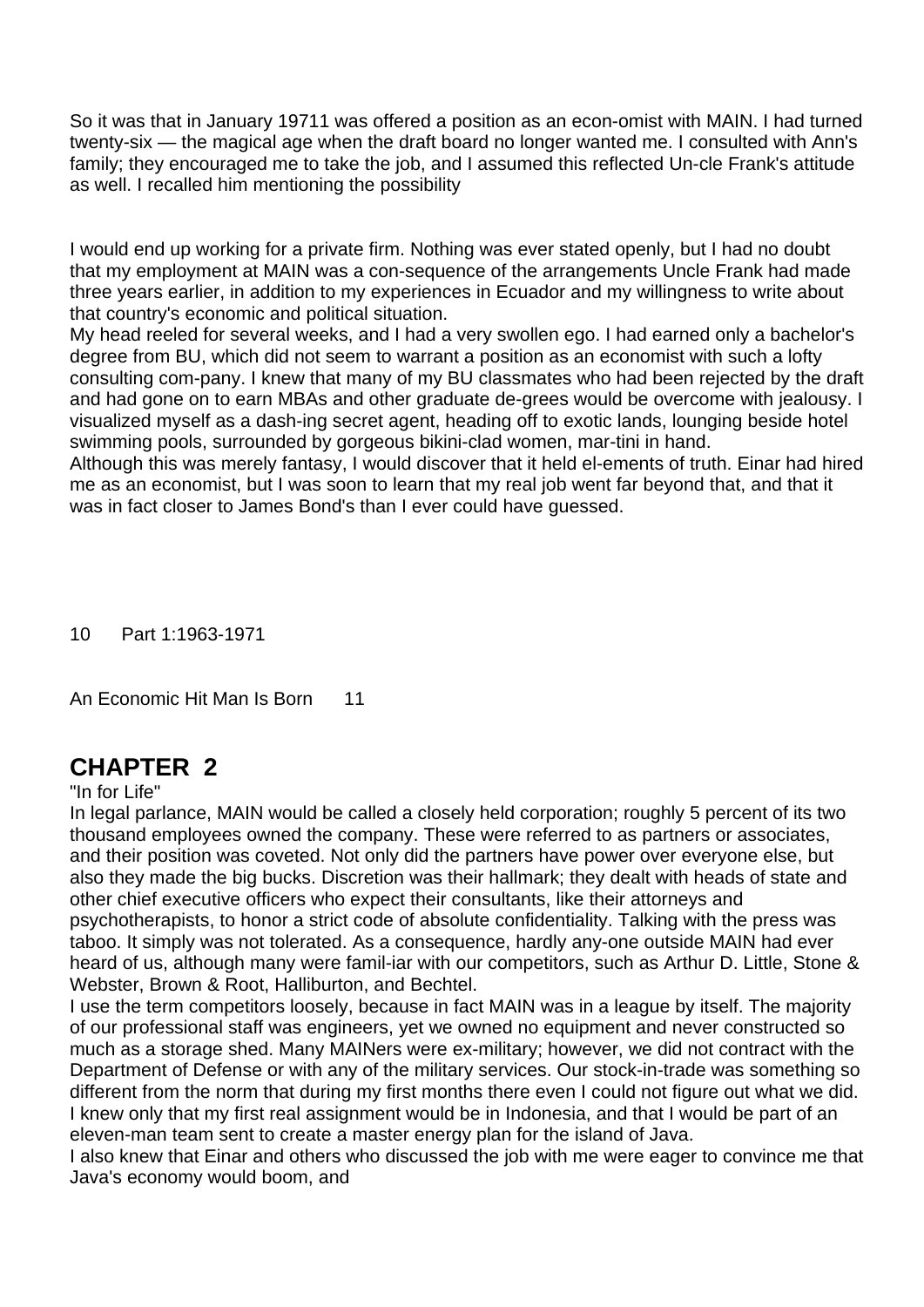that if I wanted to distinguish myself as a good forecaster (and to therefore be offered promotions), I would produce projections that demonstrated as much.

"Right off the chart," Einar liked to say. He would glide his fingers through the air and up over his head. "An economy that will soar like a bird!"

Einar took frequent trips that usually lasted only two to three days. No one talked much about them or seemed to know where he had gone. When he was in the office, he often invited me to sit with him for a few minutes over coffee. He asked about Ann, our new apartment, and the cat we had brought with us from Ecuador. I grew bolder as I came to know him better, and I tried to learn more about him and what I wTould be expected to do in my job. But I never re-ceived answers that satisfied me; he was a master at turning con-versations around. On one such occasion, he gave me a peculiar look.

"You needn't worry," he said. "We have high expectations for you. I was in Washington recently..." His voice trailed off and he smiled inscrutably. "In any case, you know we have a big project in Kuwait. It'll be a while before you leave for Indonesia. I think you should use some of your time to read up on Kuwait. The Boston Public Librae-is a great resource, and we can get you passes to the MIT and Harvard libraries."

After that, I spent many hours in those libraries, especially in the BPL, which was located a few blocks away from the office and very close to my Back Bay apartment. I became familiar with Kuwait as well as with many books on economic statistics, published by the United Nations, the Internationa] Monetary Fund (IMF), and the World Bank. I knew that I would be expected to produce econometric mod-els for Indonesia and Java, and I decided that I might as well get started by doing one for Kuwait.

However, my BS in business administration had not prepared me as an econometrician, so I spent a lot of time trying to figure out how to go about it. I went so far as to enroll in a couple of courses on the subject. In the process, I discovered that statistics can be manipu-lated to produce a large array of conclusions, including those sub-stantiating the predilections of the analyst.

MAIN was a macho corporation. There were only four women who held professional positions in 1971- However, there were per-haps two hundred women divided between the cadres of personal

12

"In for Life" 13

secretaries — every vice president and department manager had one — and the steno pool, which served the rest of us. I had become accustomed to this gender bias, and I was therefore especially as-tounded by what happened one day in the BPL's reference section. An attractive brunette woman came up and sat in a chair across the table from me. In her dark green business suit, she looked very sophisticated. I judged her to be several years my senior, but I tried to focus on not noticing her, on acting indifferent. After a few min-utes, without a word, she slid an open book in my direction. It con-tained a table with information I had been searching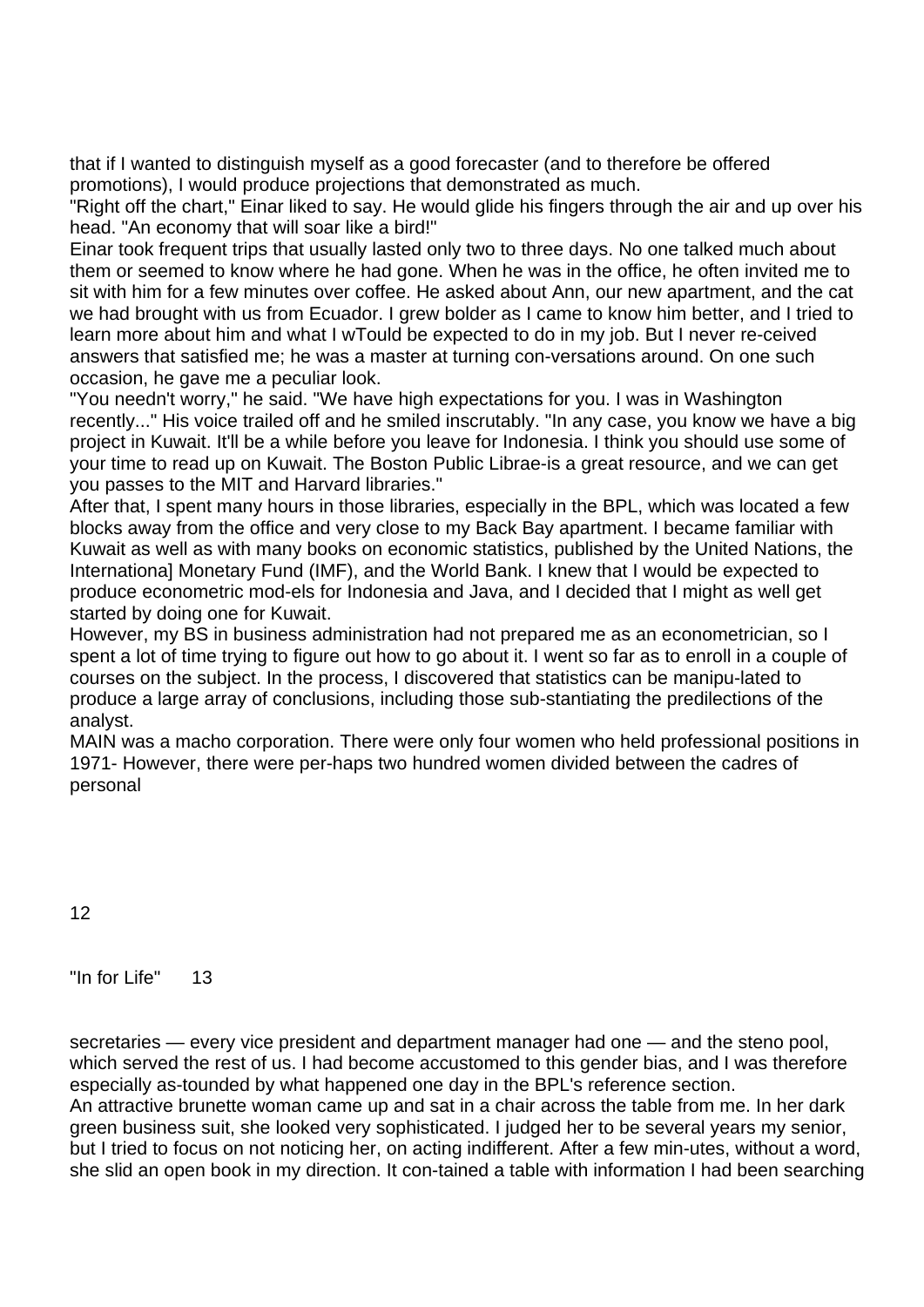for about Kuwait — and a card with her name, Claudine Martin, and her title, Special Consultant to Chas. T. Main, Inc. I looked up into her soft green eyes, and she extended her hand. "I've been asked to help in your training," she said. I could not be-lieve this was happening to me. Beginning the next day, we met in Claudine's Beacon Street apartment, a few blocks from MAIN'S Prudential Center headquar-ters. During our first hour together, she explained that my position was an unusual one and that we needed to keep everything highly confidential. She told me that no one had given me specifics about my job because no one wras authorized to except her. Then she in-formed me that her assignment was to mold me into an economic hit man.

The very name awakened old cloak-and-dagger dreams. I was embarrassed by the nervous laughter I heard coming from me. She smiled and assured me that humor was one of the reasons they used the term. "Who would take it seriously?" she asked.

I confessed ignorance about the role of economic hit men.

"You're not alone," she laughed. "We're a rare breed, in a dirty business. No one can know about your involvement — not even your wife." Then she turned serious. "I'll be very frank with you, teach you all I can during the next wreeks. Then you'll have to choose. Your de-cision is final. Once you're in, you're in for life." After that, she sel-dom used the full name; we were simply EHMs.

I know now what I did not then — that Claudine took full advantage of the personality weaknesses the NSA profile had disclosed about me. I do not know w^ho supplied her with the information — Einar, the NSA, MAIN's personnel department, or someone else — only that she used it masterfully. Her approach, a combination of physical

seduction and verbal manipulation, was tailored specifically for me, and yet it fit within the standard operating procedures I have since seen used by a variety of businesses when the stakes are high and the pressure to close lucrative deals is great. She knew from the start that I would not jeopardize my marriage by disclosing our clandes-tine activities. And she was brutally frank when it came to describ-ing the shadowy side of things that would be expected of me. I have no idea who paid her salary, although I have no reason to suspect it was not, as her business card implied, MAIN. At the time, I was too naive, intimidated, and bedazzled to ask the questions that today seem so obvious.

Claudine told me that there were two primary objectives of my wrork. First, I was to justify huge international loans that would funnel money back to MAIN and other U.S. companies (such as Bechtel, Halliburton, Stone & Webster, and Brown & Root) through massive engineering and construction projects. Second, I would work to bankrupt the countries that received those loans (after they had paid MAIN and the other U.S. contractors, of course) so that they would be forever beholden to their creditors, and so they would present easy targets when we needed favors, including military bases, UN votes, or access to oil and other natural resources. My job, she said, was to forecast the effects of investing billions of dollars in a country. Specifically, I would produce studies that pro-jected economic growth twenty to twenty-five years into the future and that evaluated the impacts of a variety of projects. For example, if a decision was made to lend a country \$1 billion to persuade its leaders not to align with the Soviet Union, I would compare the ben-efits of investing that money in power plants with the benefits of in-vesting in a new national railroad network or a telecommunications system. Or I might be told that the country was being offered the op-portunity to receive a modern electric utility system, and it would be up to me to demonstrate that such a system would result in sufficient economic growth to justify the loan. The critical factor, in every case, was gross national product. The project that resulted in the highest average annual growth of GNP won. If only one project was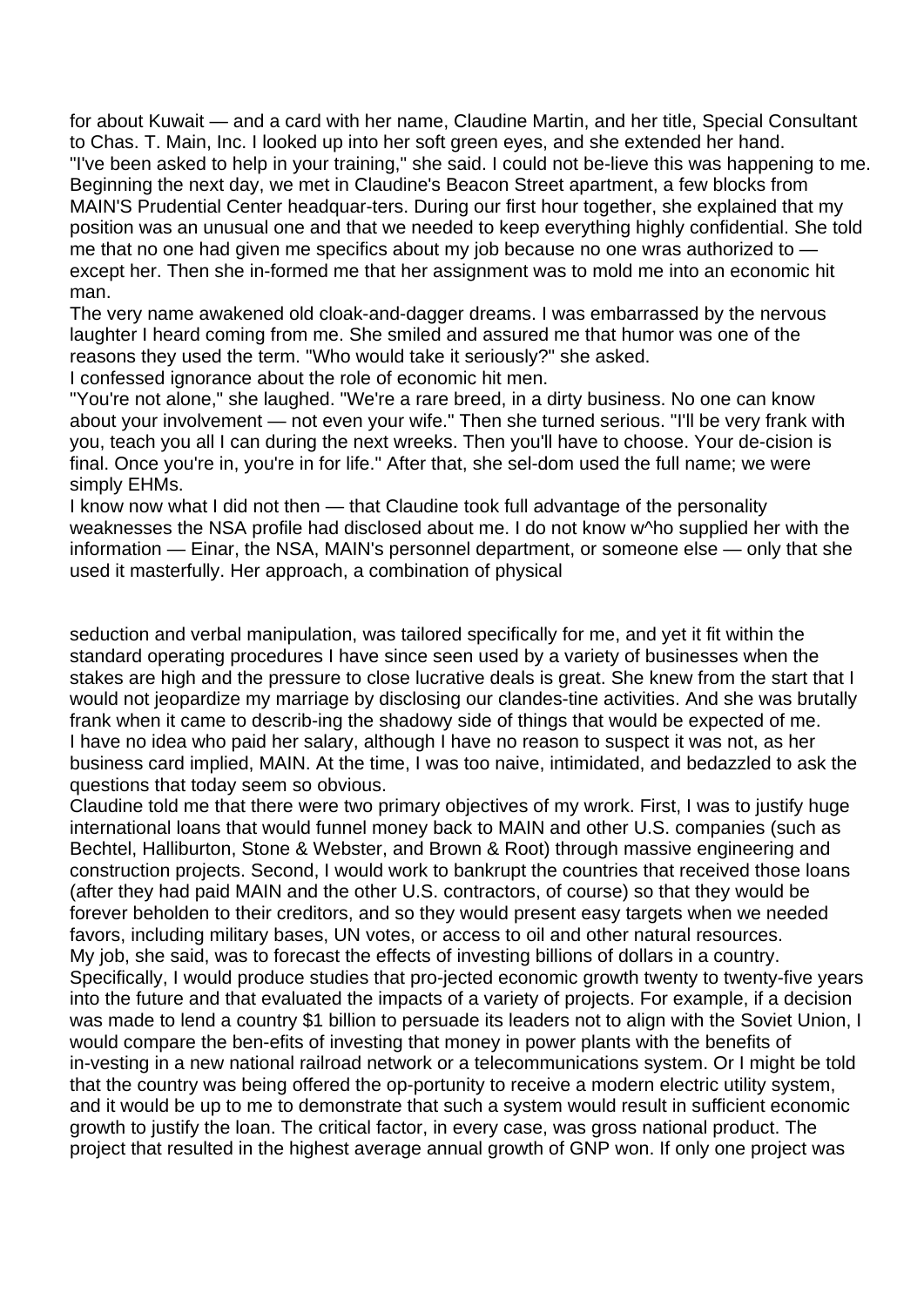under consideration, I would need to demonstrate that developing it would bring superior benefits to the GNP.

The unspoken aspect of every one of these projects was that they were intended to create large profits for the contractors, and to make

14 Part 1:1963-1971

In for Life" 15

a handful of wealthy and influential families in the receiving coun-tries very happy, while assuring the long-term financial dependence and therefore the political loyalty of governments around the world. The larger the loan, the better. The fact that the debt burden placed on a country would deprive its poorest citizens of health, ed-ucation, and other social services for decades to come was not taken into consideration.

Claudine and I openly discussed the deceptive nature of GNP. For instance, the growth of GNP may result even when it profits only one person, such as an individual who owns a utility company, and even if the majority of the population is burdened with debt. The rich get richer and the poor grow poorer. Yet, from a statistical standpoint, this is recorded as economic progress.

Like U.S. citizens in general, most MAIN employees believed we were doing countries favors when we built power plants, highways, and ports. Our schools and our press have taught us to perceive all of our actions as altruistic. Over the years, I've repeatedly heard com-ments like, "If they're going to burn the U.S. flag and demonstrate against our embassy, why don't we just get out of their damn coun-try and let them wallow in their own poverty?"

People who say such things often hold diplomas certifying that they are well educated. However, these people have no clue that the main reason we establish embassies around the world is to serve our own interests, which during the last half of the twentieth century meant turning the American republic into a global empire. Despite credentials, such people are as uneducated as those eighteenth-century colonists who believed that the Indians fighting to defend their lands were servants of the devil.

Within several months, I would leave for the island of Java in the country of Indonesia, described at that time as the most heavily pop-ulated piece of real estate on the planet. Indonesia also happened to be an oil-rich Muslim nation and a hotbed of communist activity.

"It's the next domino after Vietnam," is the way Claudine put it. "We must win the Indonesians over. If they join the Communist bloc, well..." She drew a finger across her throat and then smiled sweetly. "Let's just say you need to come up with a very optimistic forecast of the economy, how it will mushroom after all the new power plants and distribution lines are built. That will allow USAID and the international banks to justify the loans. You'll be well rewarded,

of course, and can move on to other projects in exotic places. The world is your shopping cart." She went on to warn me that my role would be tough. "Experts at the banks will come after you. It's their job to punch holes in your forecasts — that's what they're paid to do. Making you look bad makes them look good."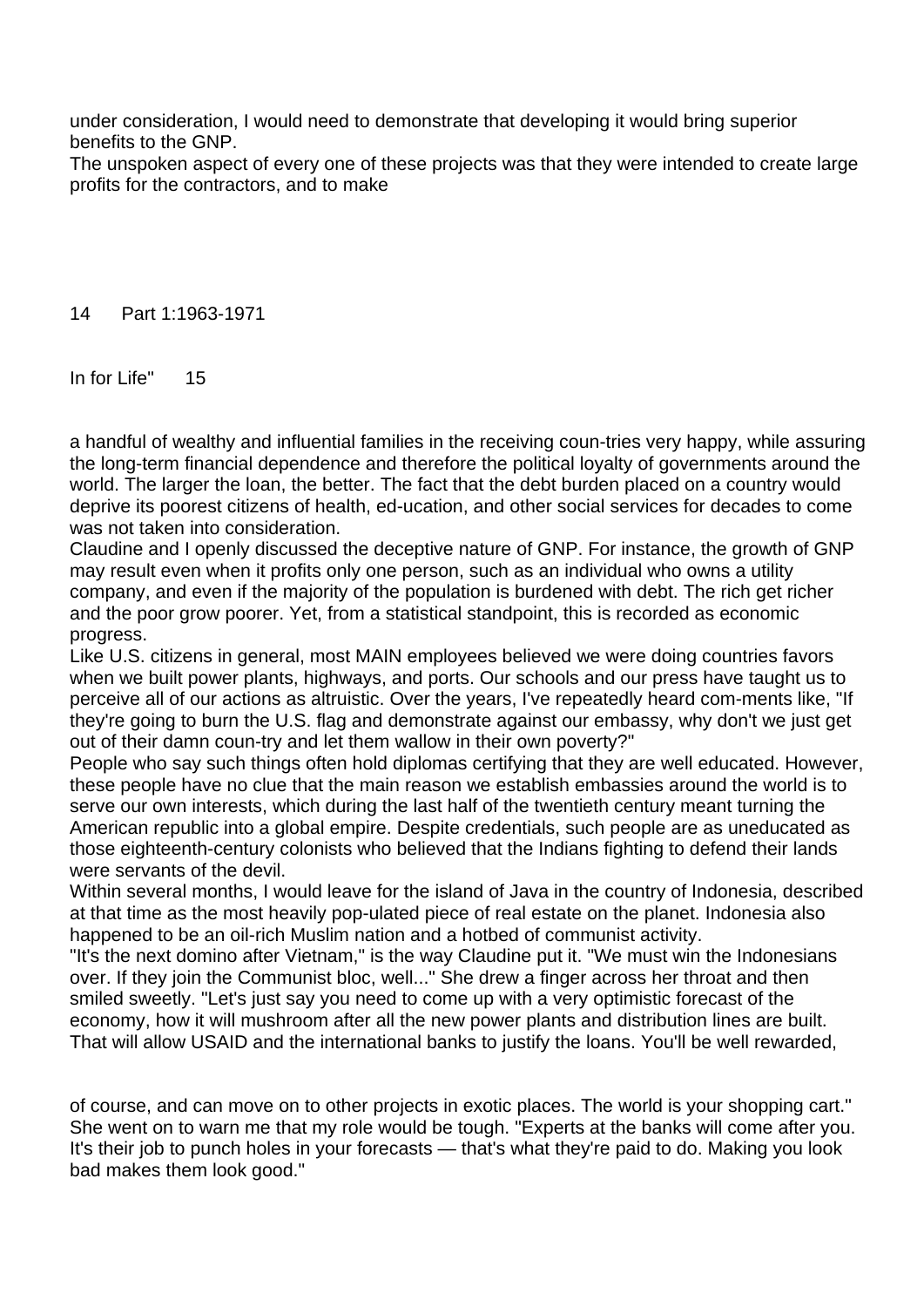One day I reminded Claudine that the MAIN team being sent to Java included ten other men. I asked if they all were receiving the same type of training as me. She assured me they were not. "They're engineers," she said. "They design power plants, trans-mission and distribution lines, and seaports and roads to bring in the fuel. You're the one wrho predicts the future. Your forecasts de-termine the magnitude of the systems they design — and the size of the loans. You see, you're the key."

Every time I walked away from Claudine's apartment, I wondered whether I was doing the right thing. Somewhere in my heart, I sus-pected I was not. But the frustrations of my past haunted me. MAIN seemed to offer everything my life had lacked, and yet I kept asking myself if Tom Paine would have approved. In the end, I convinced myself that by learning more, by experiencing it, I could better ex-pose it later—the old "working from the inside" justification. When I shared this idea with Claudine, she gave me a perplexed look. "Don't be ridiculous. Once you're in, you can never get out. You must decide for yourself, before you get in any deeper." I understood her, and what she said frightened me. After I left, I strolled down Commonwealth Avenue, turned onto Dartmouth Street, and assured myself that I was the exception. One afternoon some months later, Claudine and I sat in a win-dow settee watching the snow fall on Beacon Street. "We're a small, exclusive club," she said. "We're paid — well paid—to cheat countries around the globe out of billions of dollars. A large part of your job is to encourage world leaders to become part of a vast network that promotes U.S. commercial interests. In the end, those leaders be-come ensnared in a web of debt that ensures their loyalty. We can draw on them whenever we desire — to satisfy our political, economic, or military needs. In turn, these leaders bolster their political posi-tions by bringing industrial parks, power plants, and airports to their people. Meanwhile, the owners of U.S. engineering and con-struction companies become very wealthy."

That afternoon, in the idyllic setting of Claudine's apartment,

16 Part 1:1963-1971

"In for Life" 17

relaxing in the window while snow swirled around outside, I learned the history of the profession I was about to enter. Claudine described how throughout most of history, empires were built largely through military force or the threat of it. But with the end of World War II, the emergence of the Soviet Union, and the specter of nuclear holo-caust, the military solution became just too risky.

The decisive moment occurred in 1951, when Iran rebelled against a British oil company that was exploiting Iranian natural resources and its people. The company was the forerunner of British Petroleum, today's BP. In response, the highly popular, democratically elected Iranian prime minister (and TIME magazine's Man of the Year in 1951), Mohammad Mossadegh, nationalized all Iranian petroleum assets. An outraged England sought the help of her World War II ally, the United States. However, both countries feared that military retaliation would provoke the Soviet Union into taking action on be-half of Iran.

Instead of sending in the Marines, therefore, Washington dis-patched CIA agent Kermit Roosevelt (Theodore's grandson). He per-formed brilliantly, winning people over through payoffs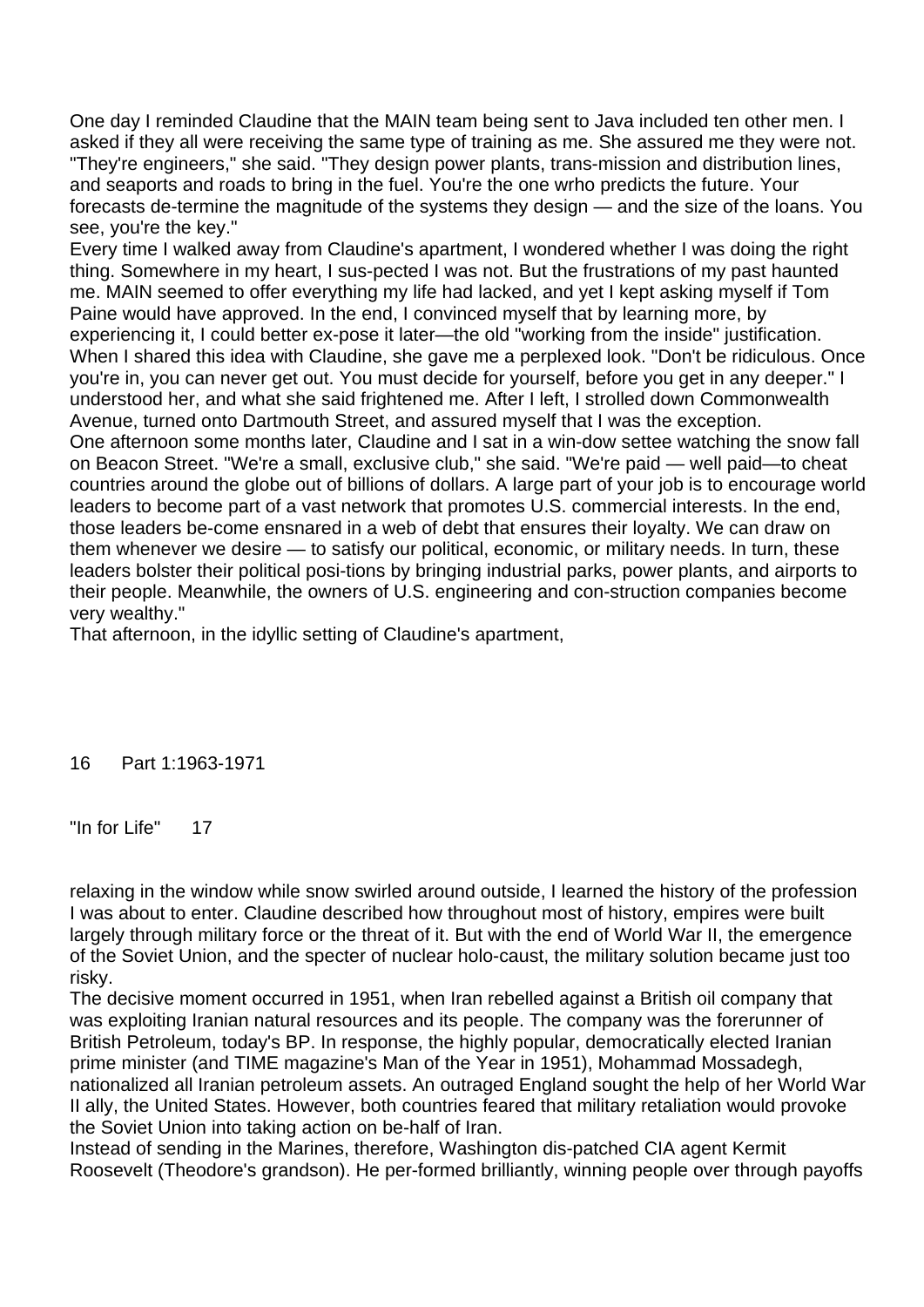and threats. He then enlisted them to organize a series of street riots and violent demonstrations, which created the impression that Mossadegh was both unpopular and inept. In the end, Mossadegh went down, and he spent the rest of his life under house arrest. The pro-American Mohammad Reza Shah became the unchallenged dictator. Kermit Roosevelt had set the stage for a new profession, the one whose ranks I was joining.1

Roosevelt's gambit reshaped Middle Eastern history even as it rendered obsolete all the old strategies for empire building. It also coincided with the beginning of experiments in "limited nonnuclear military actions," which ultimately resulted in US. humiliations in Korea and Vietnam. By 1968, the year I interviewed with the NSA, it had become clear that if the United States wanted to realize its dream of global empire (as envisioned by men like presidents Johnson and Nixon), it would have to employ strategies modeled on Roosevelt's Iranian example. This was the only way to beat the Soviets without the threat of nuclear war.

There was one problem, however. Kermit Roosevelt was a CIA employee. Had he been caught, the consequences would have been dire. He had orchestrated the first U.S. operation to overthrow a

foreign government, and it was likely that many more would follow, but it was important to find an approach that would not directly im-plicate Washington.

Fortunately for the strategists, the 1960s also witnessed another type of revolution: the empowerment of international corporations and of multinational organizations such as the World Bank and the IMF. The latter were financed primarily by the United States and our sister empire builders in Europe. A symbiotic relationship de-veloped between governments, corporations, and multinational or-ganizations.

By the time I enrolled in BU's business school, a solution to the Roosevelt-as-CIA-agent problem had already been worked out. U.S. intelligence agencies — including the NSA — would identify prospec-tive EHMs, who could then be hired by international corporations. These EHMs would never be paid by the government; instead, they would draw their salaries from the private sector. As a result, their dirty work, if exposed, would be chalked up to corporate greed rather than to government policy. In addition, the corporations that hired them, although paid by government agencies and their multi-national banking counterparts (with taxpayer money), would be in-sulated from congressional oversight and public scrutiny, shielded by a growing body of legal initiatives, including trademark, interna-tional trade, and Freedom of Information laws.2 "So you see," Claudine concluded, "we are just the next generation in a proud tradition that began back when you were in first grade."

18 Part 1:1963-1971

"In for Life" 19

### **CHAPTER 3**

Indonesia: Lessons for an EHM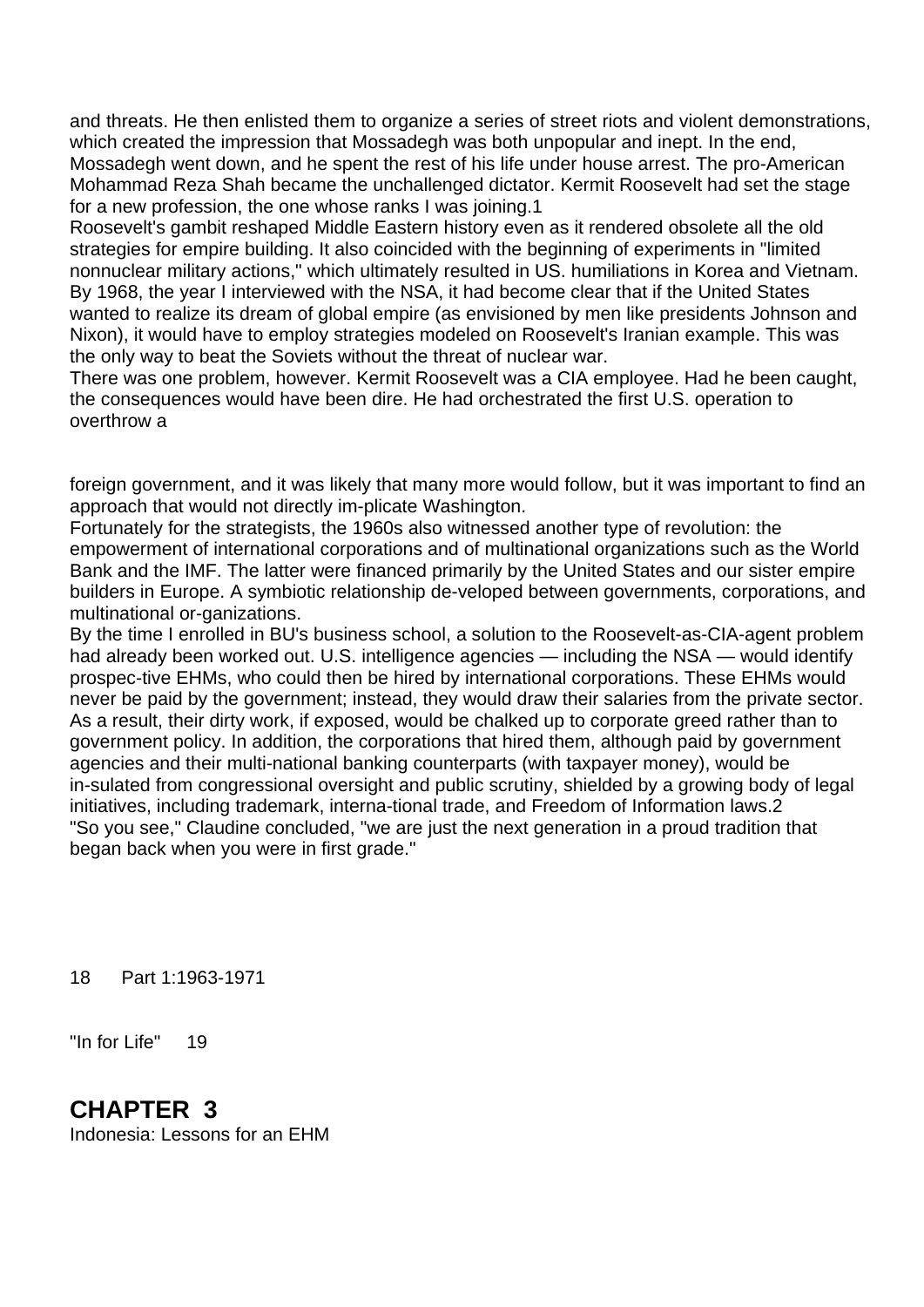In addition to learning about my new career, I also spent time read-ing books about Indonesia. "The more you know about a country be-fore you get there, the easier your job will be," Claudine had advised. I took her words to heart.

When Columbus set sail in 1492, he was trying to reach Indonesia, known at the time as the Spice Islands. Throughout the colonial era, it was considered a treasure worth far more than the Americas. Java, with its rich fabrics, fabled spices, and opulent kingdoms, was both the crown jewel and the scene of violent clashes between Span-ish, Dutch, Portuguese, and British adventurers. The Netherlands emerged triumphant in 1750, but even though the Dutch controlled Java, it took them more than 150 years to subdue the outer islands. When the Japanese invaded Indonesia during World War II, Dutch forces offered little resistance. As a result, Indonesians, espe-cially the Javanese, suffered terribly. Following the Japanese surrender, a charismatic leader named Sukarno emerged to declare independ-ence. Four years of fighting finally ended on December 27, 1949, when the Netherlands lowered its flag and returned sovereignty to a people who had known nothing but struggle and domination for more than three centuries. Sukarno became the new republic's first president.

Ruling Indonesia, however, proved to be a greater challenge than defeating the Dutch. Far from homogeneous, the archipelago of about 17,500 islands was a boiling pot of tribalism, divergent cultures,

dozens of languages and dialects, and ethnic groups who nursed centuries-old animosities. Conflicts were frequent and brutal, and Sukarno clamped down. He suspended parliament in I960 and was named president-for-life in 1963. He formed close alliances with Communist governments around the world, in exchange for military equipment and training. He sent Russian-armed Indonesian troops into neighboring Malaysia in an attempt to spread communism throughout Southeast Asia and win the approval of the world's Social-ist leaders. Opposition built, and a coup was launched in 1965. Sukarno es-caped assassination only through the quick wits of his mistress. Many of his top military officers and his closest associates were less lucky. The events were reminiscent of those in Iran in 1953. In the end, the Communist Party was held responsible — especially those factions aligned with China. In the Army-initiated massacres that followed, an estimated three hundred thousand to five hundred thou-sand people were killed. The head of the military, General Suharto, took over as president in 1968.1

By 1971, the United States' determination to seduce Indonesia away from communism was heightened because the outcome of the Vietnam War was looking very uncertain. President NLxon had begun a series of troop withdrawals in the summer of 1969, and U.S. strat-egy was taking on a more global perspective. The strategy focused on preventing a domino effect of one country after another falling under Communist rule, and it focused on a couple of countries; Indonesia was the key. MAIN's electrification project was part of a compre-hensive plan to ensure American dominance in Southeast Asia.

The premise of U.S. foreign policy was that Suharto would serve Washington in a manner similar to the shah of Iran. The United States also hoped the nation would serve as a model for other coun-tries in the region. Washington based part of its strategy on the assumption that gains made in Indonesia might have positive reper-cussions throughout the Islamic world, particularly in the explosive Middle East. And if that were not incentive enough, Indonesia had oil. No one was certain about the magnitude or quality of its reserves, but oil company seismologists were exuberant over the possibilities.

As I pored over the books at the BPL, my excitement grew. I began to imagine the adventures ahead. In working for MAIN, I would be trading the rugged Peace Corps lifestyle for a much more luxurious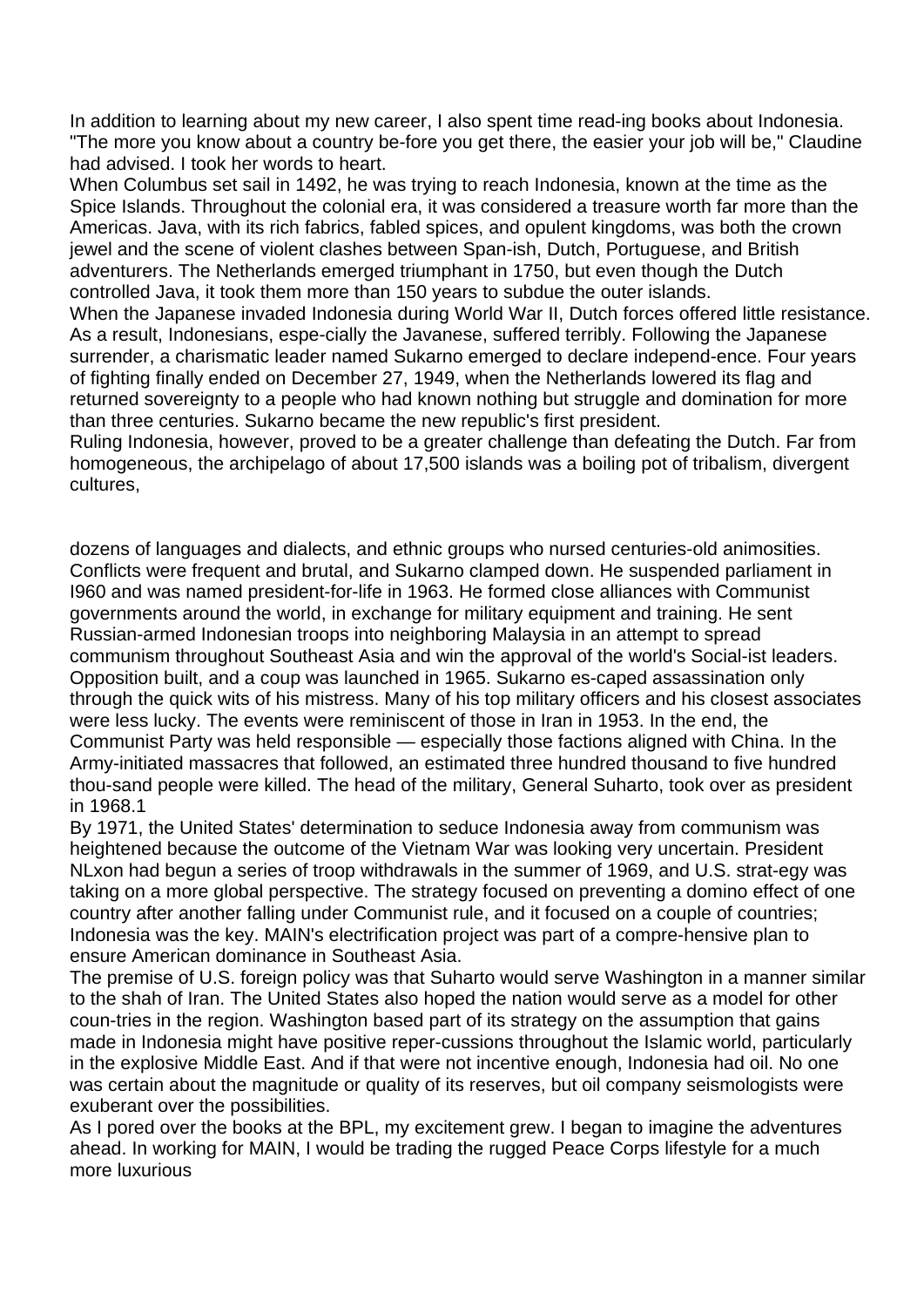### Indonesia: Lessons for an EHM 21

and glamorous one. My time with Claudine already represented the realization of one of my fantasies; it seemed too good to be true. I felt at least partially vindicated for serving the sentence at that all-boys' prep school.

Something else was also happening in my life: Ann and I were not getting along. I think she must have sensed that I was leading two lives. I justified it as the logical result of the resentment I felt to-ward her for forcing us to get married in the first place. Never mind that she had nurtured and supported me through the challenges of our Peace Corps assignment in Ecuador; I still saw her as a contin-uation of my pattern of giving in to my parents' whims. Of course, as I look back on it, I'm sure my relationship with Claudine was a ma-jor factor. I could not tell Ann about this, but she sensed it. In any case, we decided to move into separate apartments.

One day in 1971, about a week before my scheduled departure for Indonesia, I arrived at Claudine's place to find the small dining room table set with an assortment of cheeses and breads, and there was a fine bottle of Beaujolais. She toasted me.

"You've made it." She smiled, but somehow it seemed less than sincere. "You're now one of us." We chatted casually for half an hour or so; then, as we were fin-ishing off the wine, she gave me a look unlike any I had seen before. "Never admit to anyone about our meetings," she said in a stern voice. "I won't forgive you if you do, ever, and I'll deny I ever met you." She glared at me perhaps the only time I felt threatened by her — and then gave a cold laugh. "Talking about us would make life dangerous for you."

I was stunned. I felt terrible. But later, as I walked alone back to the Prudential Center, I had to admit to the cleverness of the scheme. The fact is that all our time together had been spent in her apartment. There was not a trace of evidence about our relationship, and no one at MAIN was implicated in any way. There was also part of me that appreciated her honesty; she had not deceived me the way my parents had about Tilton and Middlebury.

# **CHAPTER 4**

### Saving a Country from Communism

I had a romanticized vision of Indonesia, the country where I was to live for the next three months. Some of the books I read featured photographs of beautiful women in brightly colored sarongs, exotic Balinese dancers, shamans blowing fire, and warriors paddling long dugout canoes in emerald waters at the foot of smoking volcanoes. Particularly striking was a series on the magnificent black-sailed galleons of the infamous Bugi pirates, who still sailed the seas of the archipelago, and who had so terrorized early European sailors that they returned home to warn their children, "Behave yourselves, or the Bugimen will get you." Oh, how those pictures stirred my soul.

The history and legends of that country represent a cornucopia of larger-than-life figures: wrathful gods, Komodo dragons, tribal sul-tans, and ancient tales that long before the birth of Christ had trav-eled across Asian mountains, through Persian deserts, and over the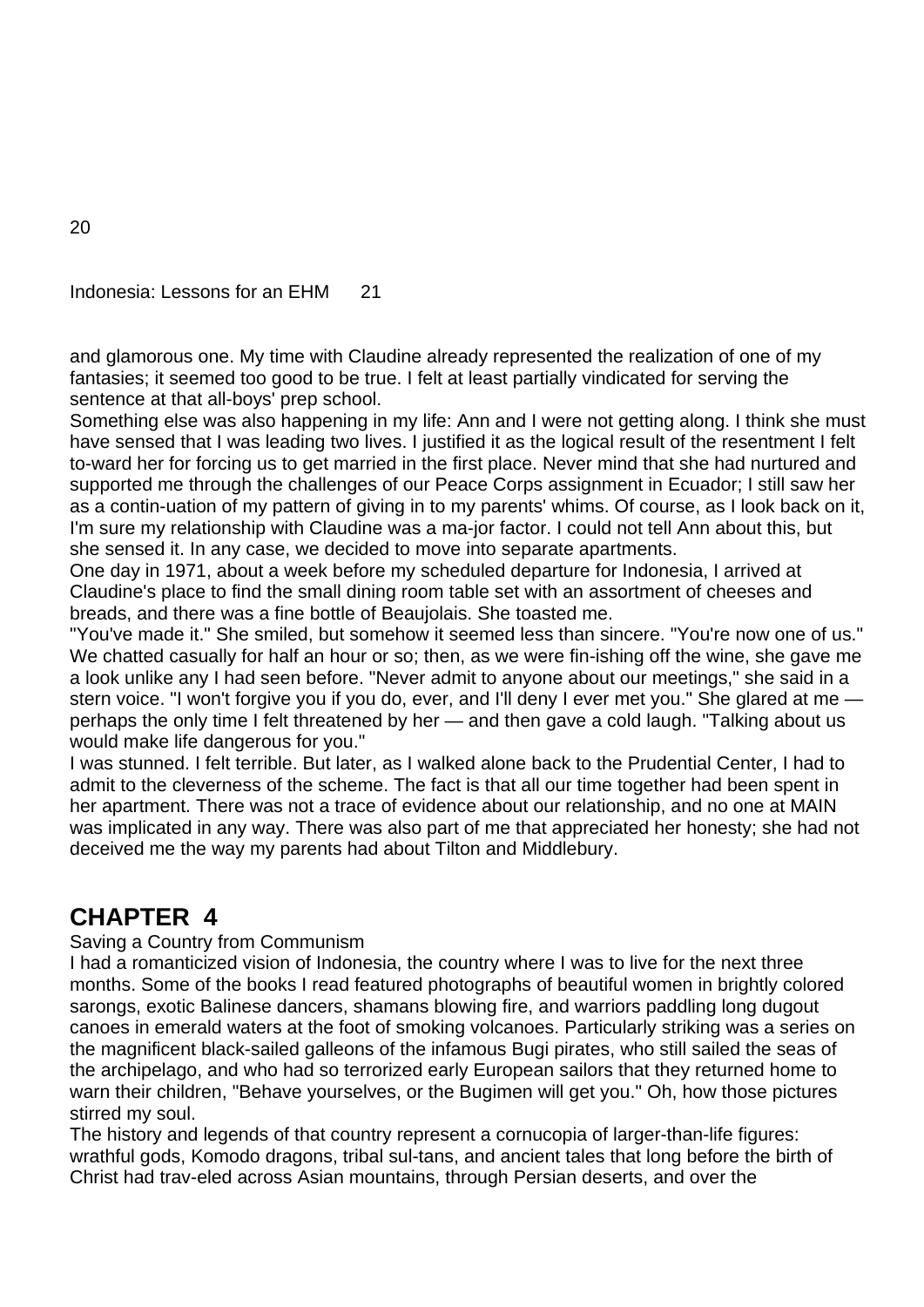Mediterranean to embed themselves in the deepest realms of our collective psyche. The very names of its fabled islands—Java, Suma-tra, Borneo, Sulawesi — seduced the mind. Here was a land of mys-ticism, myth, and erotic beauty; an elusive treasure sought but never found by Columbus; a princess wooed yet never possessed by Spain, by Holland, by Portugal, by Japan; a fantasy and a dream.

My expectations were high, and I suppose they mirrored those of the great explorers. Like Columbus, though, I should have known to temper my fantasies. Perhaps I could have guessed that the beacon shines on a destiny that is not always the one we envision. Indonesia

### 22 Part 1:1963-1971

23

offered treasures, but it was not the chest of panaceas I had come to expect. In fact, my first days in Indonesia's steamy capital, Jakarta, in the summer of 1971, were shocking. The beauty was certainly present. Gorgeous women sporting colorful sarongs. Lush gardens ablaze with tropical flowers. Exotic Balinese dancers. Bicycle cabs with fanciful, rainbow-colored scenes painted on the sides of the high seats, where passengers reclined in front of the pedaling drivers. Dutch Colonial mansions and turreted mosques. But there was also an ugly, tragic side to the city. Lepers holding out bloodied stumps instead of hands. Young girls offering their bodies for a few coins. Once-splendid Dutch canals turned into cesspools. Cardboard hovels where entire families lived along the trash-lined banks of black rivers. Blaring horns and choking fumes. The beautiful and the ugly, the elegant and the vulgar, the spiritual and the profane. This was Jakarta, where the enticing scent of cloves and orchid blossoms battled the miasma of open sewers for dominance.

I had seen poverty before. Some of my New Hampshire class-mates lived in cold-water tarpaper shacks and arrived at school wearing thin jackets and frayed tennis shoes on subzero winter days, their unwashed bodies reeking of old sweat and manure. I had lived in mud shacks with Andean peasants whose diet consisted almost entirely of dried corn and potatoes, and where it sometimes seemed that a newborn was as likely to die as to experience a birthday. I had seen poverty, but nothing to prepare me for Jakarta.

Our team, of course, was quartered in the country's fanciest hotel, the Hotel Intercontinental Indonesia. Owned by Pan American Air-ways, like the rest of the Intercontinental chain scattered around the globe, it catered to the whims of wealthy foreigners, especially oil ex-ecutives and their families. On the evening of our first day, our proj-ect manager Charlie Illingworth hosted a dinner for us in the elegant restaurant on the top floor.

Charlie was a connoisseur of war; he devoted most of his free time to reading history books and historical novels about great military leaders and battles. He was the epitome of the pro-Vietnam War armchair soldier. As usual, this night he was wearing khaki slacks and a short-sleeved khaki shirt with military-style epaulettes.

After welcoming us, he lit up a cigar. "To the good life," he sighed, raising a glass of champagne.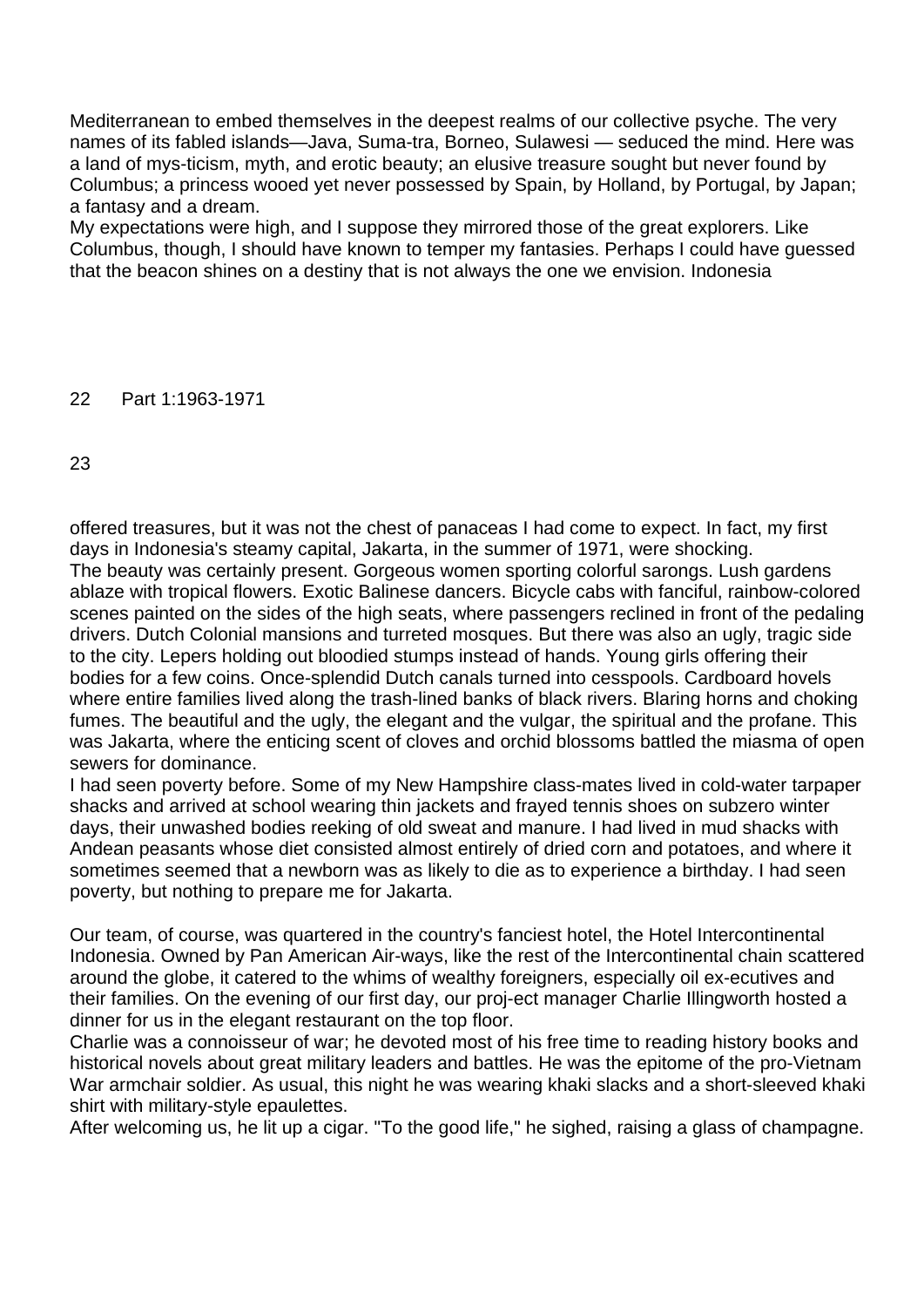We joined him. "To the good life." Our glasses clinked.

Cigar smoke swirling around him, Charlie glanced about the room. "We will be well pampered here," he said, nodding his head appreciatively. "The Indonesians will take very good care of us. As will the U.S. Embassy people. But let's not forget that we have a mis-sion to accomplish." He looked down at a handful of note cards. "Yes, we're here to develop a master plan for the electrification of Java — the most populated land in the world. But that's just the tip of the iceberg."

His expression turned serious; he reminded me of George C. Scott playing General Patton, one of Charlie's heroes. "We are here to accomplish nothing short of saving this country from the clutches of communism. As you know, Indonesia has a long and tragic history. Now, at a time wThen it is poised to launch itself into the twentieth century, it is tested once again. Our responsibility is to make sure that Indonesia doesn't follow in the footsteps of its northern neighbors, Vietnam, Cambodia, and Laos. An integrated electrical system is a key element. That, more than any other single factor (with the possi-ble exception of oil), will assure that capitalism and democracy rule.

"Speaking of oil," he said. He took another puff on his cigar and flipped past a couple of the note cards. "We all know how dependent our own country is on oil. Indonesia can be a powerful ally to us in that regard. So, as you develop this master plan, please do everything you can to make sure that the oil industry and all the others that serve it —ports, pipelines, construction companies — get whatever they are likely to need in the way of electricity for the entire duration of this twenty-five-year plan."

He raised his eyes from his note cards and looked directly at me. "Better to err on the high side than to underestimate. You don't want the blood of Indonesian children — or our own — on your hands. You don't want them to live under the hammer and sickle or the Red flag of China!" As I lay in my bed that night, high above the city, secure in the luxury of a first-class suite, an image of Claudine came to me. Her discourses on foreign debt haunted me. I tried to comfort myself by recalling lessons learned in my macroeconomics courses at business school. After all, I told myself, I am here to help Indonesia rise out of a medieval economy and take its place in the modern industrial world. But I knew that in the morning I would look out my window-,

24 Part 1:1963-1971

Saving a Country from Communism 25

across the opulence of the hotel's gardens and swimming pools, and see the hovels that fanned out for miles beyond. I would know that babies were dying out there for lack of food and potable water, and that infants and adults alike were suffering from horrible diseases and living in terrible conditions.

Tossing and turning in my bed, I found it impossible to deny that Charlie and everyone else on our team were here for selfish reasons. We were promoting U.S. foreign policy and corporate interests. We were driven by greed rather than by any desire to make life better for the vast majority of Indonesians. A word came to mind: corporatoc-racy. I was not sure whether I had heard it before or had just in-vented it, but it seemed to describe perfectly the new elite who had made up their minds to attempt to rule the planet.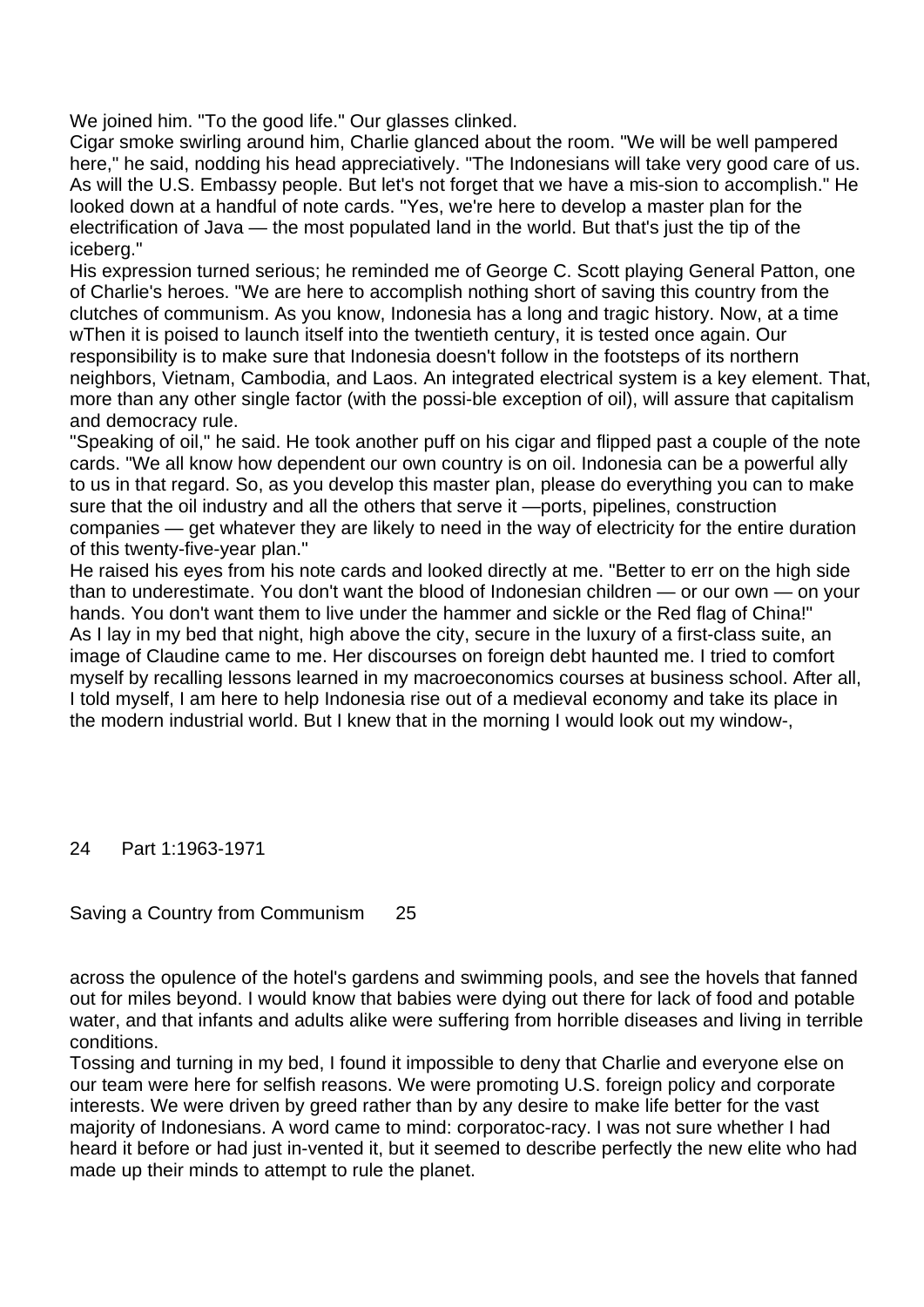This was a close-knit fraternity of a few men with shared goals, and the fraternity's members moved easily and often between cor-porate boards and government positions. It struck me that the cur-rent president of the World Bank, Robert McNamara, was a perfect example. He had moved from a position as president of Ford Motor Company, to secretary of defense under presidents Kennedy and Johnson, and now occupied the top post at the world's most power-ful financial institution.

I also realized that my college professors had not understood the true nature of macroeconomics: that in many cases helping an econ-omy grow only makes those few people who sit atop the pyramid even richer, while it does nothing for those at the bottom except to push them even lower. Indeed, promoting capitalism often results in a system that resembles medieval feudal societies. If any of my pro-fessors knew this, they had not admitted it — probably because big corporations, and the men who run them, fund colleges. Exposing the truth would undoubtedly cost those professors their jobs —just as such revelations could cost me mine. These thoughts continued to disturb my sleep every night that I spent at the Hotel Intercontinental Indonesia. In the end, my pri-mary defense was a highly personal one: I had fought my way out of that New Hampshire town, the prep school, and the draft. Through a combination of coincidences and hard work, I had earned a place in the good life. I also took comfort in the fact that I was doing the right thing in the eyes of my culture. I was on my way to becoming a successful and respected economist. I was doing what business

school had prepared me for. I was helping implement a development model that was sanctioned by the best minds at the world's top think tanks.

Nonetheless, in the middle of the night I often had to console my-self with a promise that someday I would expose the truth. Then I would read myself to sleep with Louis L'Amour novels about gun-fighters in the Old West.

26 Part 1:1963-1971

Saving a Country from Communism 27

# **CHAPTER 5**

#### Selling My Soul

Our eleven-man team spent six days in Jakarta registering at the U.S. Embassy, meeting various officials, organizing ourselves, and relaxing around the pool. The number of Americans who lived at the Hotel Intercontinental amazed me. I took great pleasure in watch-ing the beautiful young women — wives of U.S. oil and construction company executives — who passed their days at the pool and their evenings in the half dozen posh restaurants in and around the hotel.

Then Charlie moved our team to the mountain city of Bandung. The climate was milder, the poverty less obvious, and the distrac-tions fewer. We were given a government guesthouse known as the Wisma, complete with a manager, a cook, a gardener, and a staff of servants. Built during the Dutch colonial period, the Wisma was a haven. Its spacious veranda faced tea plantations that flowed across rolling hills and up the slopes of Java's volcanic mountains. In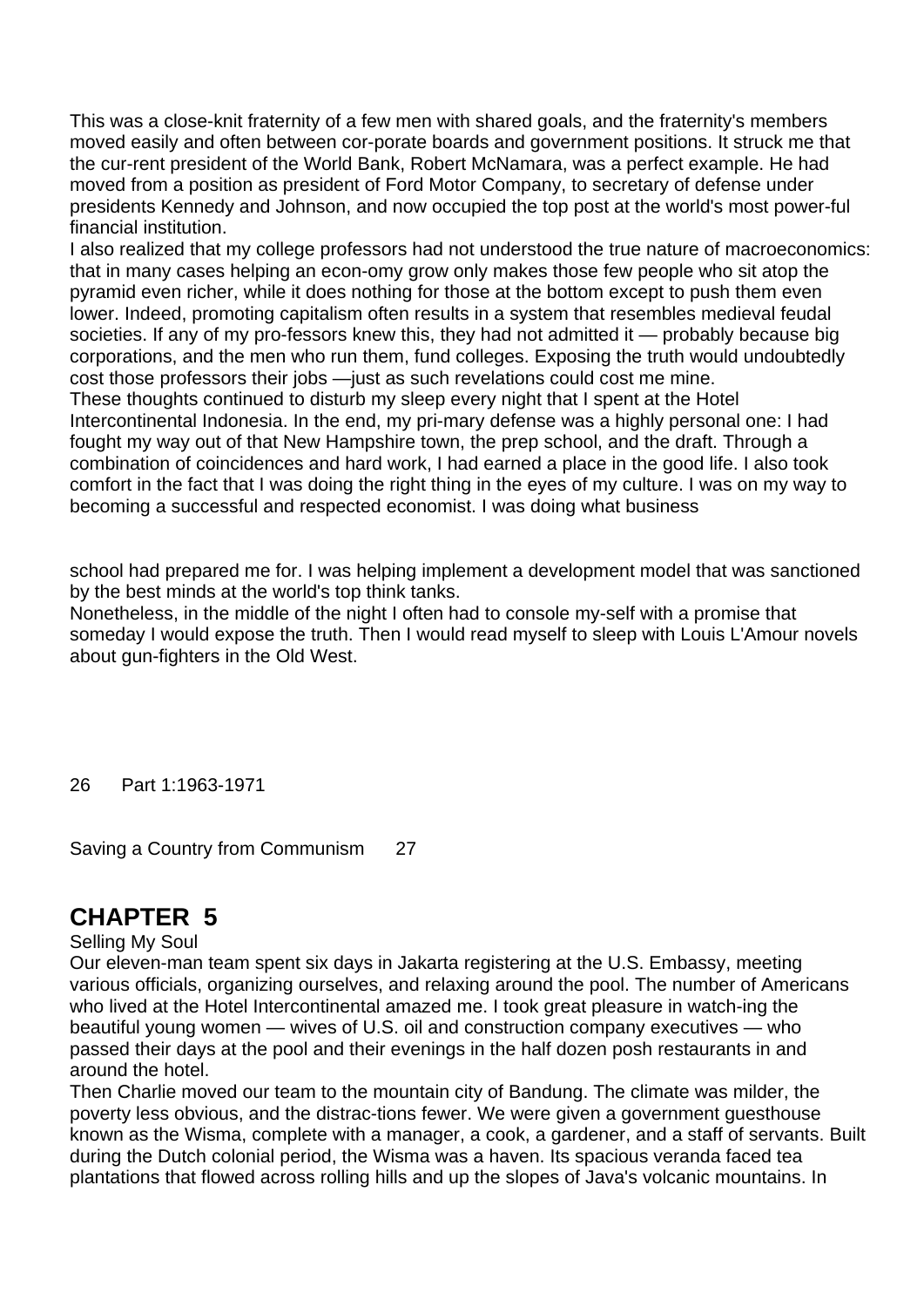addi-tion to housing, we were provided with eleven Toyota off-road vehi-cles, each with a driver and translator. Finally, we were presented with memberships to the exclusive Bandung Golf and Racket Club, and we were housed in a suite of offices at the local headquarters of Perusahaan Umum Listrik Negara (PLN), the government-owned electric utility company.

For me, the first several days in Bandung involved a series of meetings with Charlie and Howard Parker. Howard was in his sev-enties and was the retired chief load forecaster for the New England

Electric System. Now he was responsible for forecasting the amount of energy and generating capacity (the load) the island of Java would need over the next twenty-five years, as well as for breaking this down into city and regional forecasts. Since electric demand is highly correlated with economic growth, his forecasts depended on my eco-nomic projections. The rest of our team would develop the master plan around these forecasts, locating and designing power plants, transmission and distribution lines, and fuel transportation systems in a manner that would satisfy our projections as efficiently as pos-sible. During our meetings, Charlie continually emphasized the im-portance of my job, and he badgered me about the need to be very optimistic in my forecasts. Claudine had been right; I was the key to the entire master plan. "The first few weeks here," Charlie explained, "are about data collection."

He, Howard, and I were seated in big rattan chairs in Charlie's plush private office. The walls were decorated with batik tapestries depicting epic tales from the ancient Hindu texts of the Ramayana. Charlie puffed on a fat cigar.

"The engineers will put together a detailed picture of the current electric system, port capacities, roads, railroads, all those sorts of things." He pointed his cigar at me. "You gotta act fast. By the end of month one, Howard'll need to get a pretty good idea about the full extent of the economic miracles that'll happen when we get the new grid online. By the end of the second month, he'll need more details — broken down into regions. The last month will be about filling in the gaps. That'll be critical. All of us will put our heads together then. So, before we leave we gotta be absolutely certain we have all the information we'll need. Home for Thanksgiving, that's my motto. There's no coming back."

Howard appeared to be an amiable, grandfatherly type, but he was actually a bitter old man who felt cheated by life. He had never reached the pinnacle of the New England Electric System and he deeply resented it. "Passed over," he told me repeatedly, "because I refused to buy the company line." He had been forced into retire-ment and then, unable to tolerate staying at home with his wife, had accepted a consulting job with MAIN. This was his second assign-ment, and I had been warned by both Einar and Charlie to watch

28

Selling My Soul 29

out for him. They described him with words like stubborn, mean, and vindictive. As it turned out, Howard was one of my wisest teachers, although not one I was ready to accept at the time. He had never received the type of training Claudine had given me. I suppose they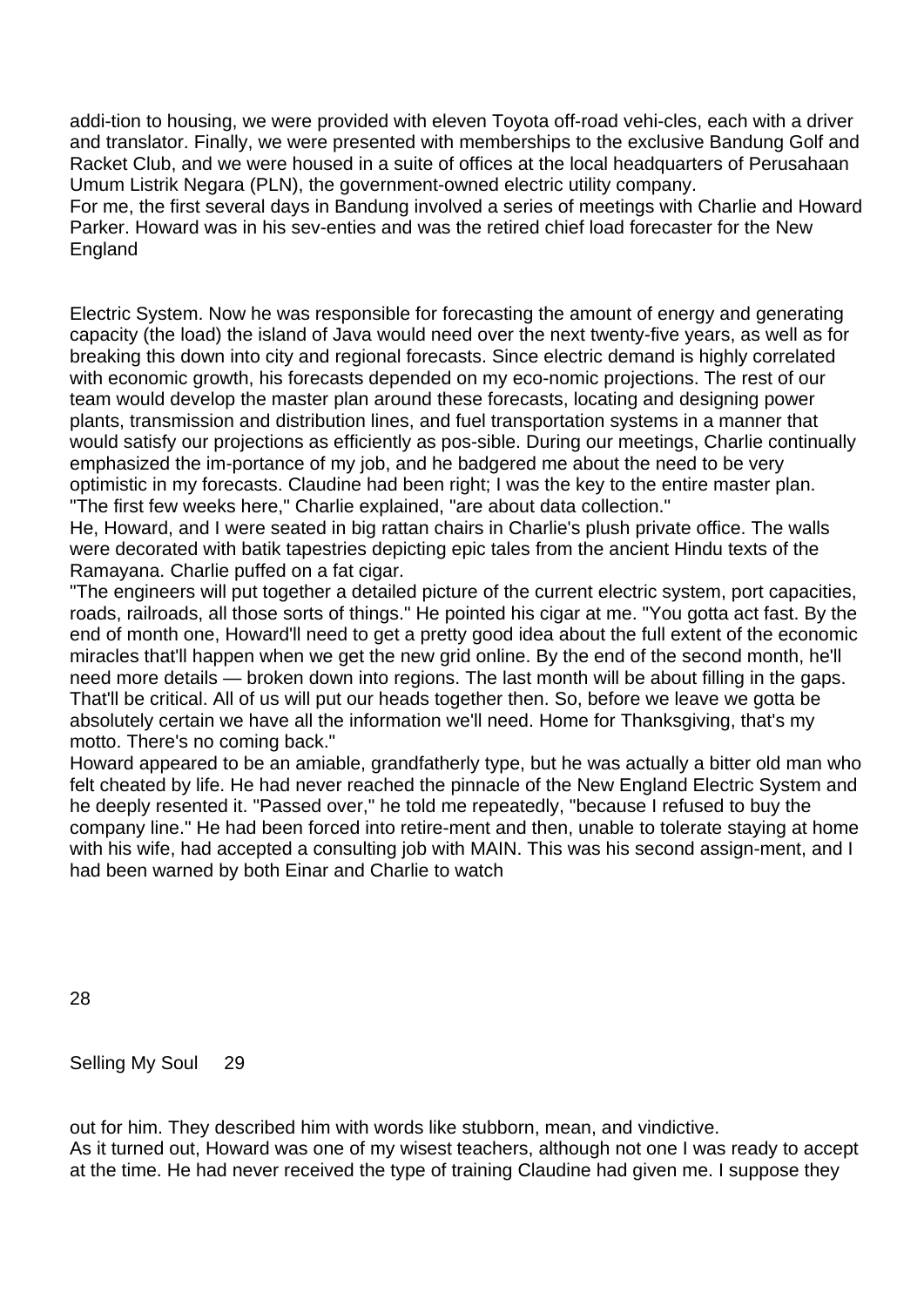considered him too old, or perhaps too stubborn. Or maybe they figured he was only in it for the short run, until they could lure in a more pliable full-timer like me. In any case, from their standpoint, he turned out to be a problem. Howard clearly saw the situation and the role they wanted him to play, and he was determined not to be a pawn. All the adjectives Einar and Charlie had used to describe him were appro-priate, but at least some of his stubbornness grew out of his personal commitment not to be their servant. I doubt he had ever heard the term economic hit man, but he knew they intended to use him to promote a form of imperialism he could not accept.

He took me aside after one of our meetings with Charlie. He wore a hearing aid and fiddled with the little box under his shirt that con-trolled its volume.

"This is between you and me," Howard said in a hushed voice. We were standing at the window in the office we shared, looking out at the stagnant canal that wound past the PLN building. A young woman was bathing in its foul waters, attempting to retain some semblance of modesty by loosely draping a sarong around her other-wise naked body. "They'll try to convince you that this economy is go-ing to skyrocket," he said. "Charlie's ruthless. Don't let him get to you."

His words gave me a sinking feeling, but also a desire to convince him that Charlie was right; after all, my career depended on pleasing my MAIN bosses.

"Surely this economy will boom," I said, my eyes drawn to the woman in the canal. "Just look at what's happening."

"So there you are," he muttered, apparently unaware of the scene in front of us. "You've already bought their line, have you?"

A movement up the canal caught my attention. An elderly man had descended the bank, dropped his pants, and squatted at the edge of the water to answer nature's call. The young woman saw him but was undeterred; she continued bathing. I turned away from the window and looked directly at Howard.

"I've been around," I said. "I may be young, but I just got back

from three years in South America. I've seen what can happen when oil is discovered. Things change fast."

"Oh, I've been around too," he said mockingly. "A great many years. I'll tell you something, young man. I don't give a damn for your oil discoveries and all that. I forecasted electric loads all my life — during the Depression, World War II, times of bust and boom. I've seen what Route 128's so-called Massachusetts Miracle did for Boston. And I can say for sure that no electric load ever grew by more than 7 to 9 percent a year for any sustained period. And that's in the best of times. Six percent is more reasonable."

I stared at him. Part of me suspected he was right, but I felt de-fensive. I knew I had to convince him, because my own conscience cried out for justification.

"Howard, this isn't Boston. This is a country where, until now, no one could even get electricity. Things are different here."

He turned on his heel and waved his hand as though he could brush me away.

"Go ahead," he snarled. "Sell out. I don't give a damn what you come up with." He jerked his chair from behind his desk and fell into it. "I'll make my electricity forecast based on what I believe, not some pie-in-the-sky economic study." He picked up his pencil and started to scribble on a pad of paper.

It was a challenge I could not ignore. I went and stood in front of his desk.

"You'll look pretty stupid if I come up with what everyone expects — a boom to rival the California gold rush — and you forecast elec-tricity growth at a rate comparable to Boston in the 1960s."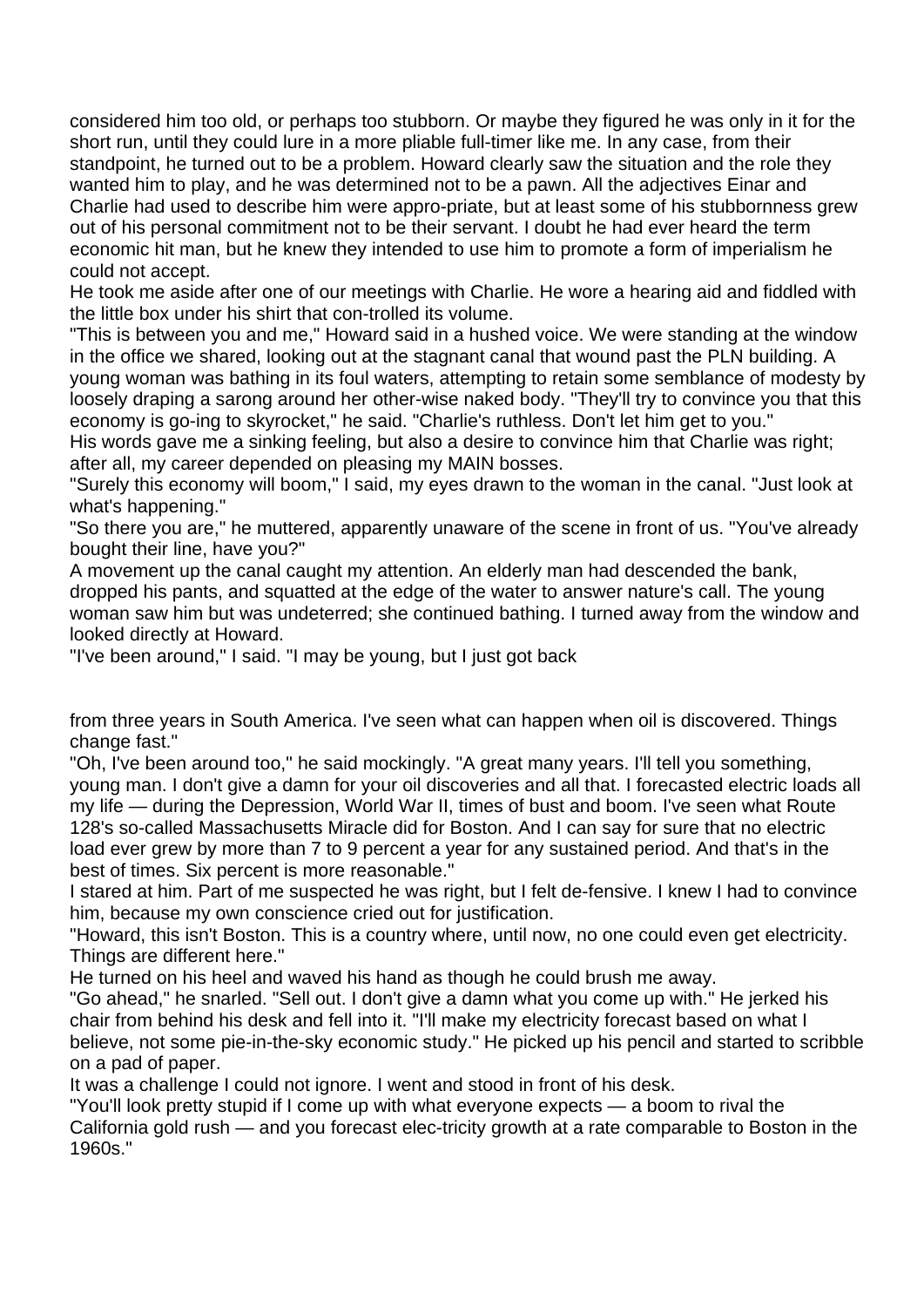He slammed the pencil down and glared at me. "Unconscionable! That's what it is. You — all of you — " he waved his arms at the offices beyond our walls, "you've sold your souls to the devil. You're in it for the money. Now," he feigned a smile and reached under his shirt, "I'm turning off my hearing aid and going back to work."

It shook me to the core. I stomped out of the room and headed for Charlie's office. Halfway there, I stopped, uncertain about what I intended to accomplish. Instead, I turned and walked down the stairs, out the door, into the afternoon sunlight. The young woman was climbing out of the canal, her sarong wrapped tightly about her body. The elderly man had disappeared. Several boys played in the

30 Part 1:1963-1971

Selling My Soul 31

canal, splashing and shouting at each other. An older woman was standing knee-deep in the water, brushing her teeth; another was scrubbing clothes.

A huge lump grew in my throat. I sat down on a slab of broken concrete, trying to disregard the pungent odor from the canal. I fought hard to hold back the tears; I needed to figure out why I felt so miserable.

You're in it for the money. I heard Howard's words, over and over. He had struck a raw nerve. The little boys continued to splash each other, their gleeful voices filling the air. I wondered what I could do. What would it take to make me carefree like them? The question tormented me as I sat there watching them cavort in their blissful innocence, apparently un-aware of the risk they took by playing in that fetid water. An elderly, hunchbacked man with a gnarled cane hobbled along the bank above the canal. He stopped and watched the boys, and his face broke into a toothless grin.

Perhaps I could confide in Howard; maybe together we would arrive at a solution. I immediately felt a sense of relief. I picked up a little stone and threw it into the canal. As the ripples faded, however, so did my euphoria. I knew I could do no such thing. Howard was old and bitter. He had already passed up opportunities to advance his own career. Surely, he would not buckle now. I was young, just starting out, and certainly did not want to end up like him.

Staring into the water of that putrid canal, I once again saw im-ages of the New Hampshire prep school on the hill, where I had spent vacations alone while the other boys went off to their debu-tante balls. Slowly the sorry fact settled in. Once again, there was no one I could talk to. That night I lay in bed, thinking for a long time about the people in my life — Howard, Charlie, Claudine, Ann, Einar, Uncle Frank — wondering what my life would be like if I had never met them. Where would I be living? Not Indonesia, that was for sure. I wondered also about my future, about where I was headed. I pondered the de-cision confronting me. Charlie had made it clear that he expected Howard and me to come up with growth rates of at least 17 percent per annum. What kind of forecast would I produce?

Suddenly a thought came to me that soothed my soul. Why had it not occurred to me before? The decision was not mine at all. Howard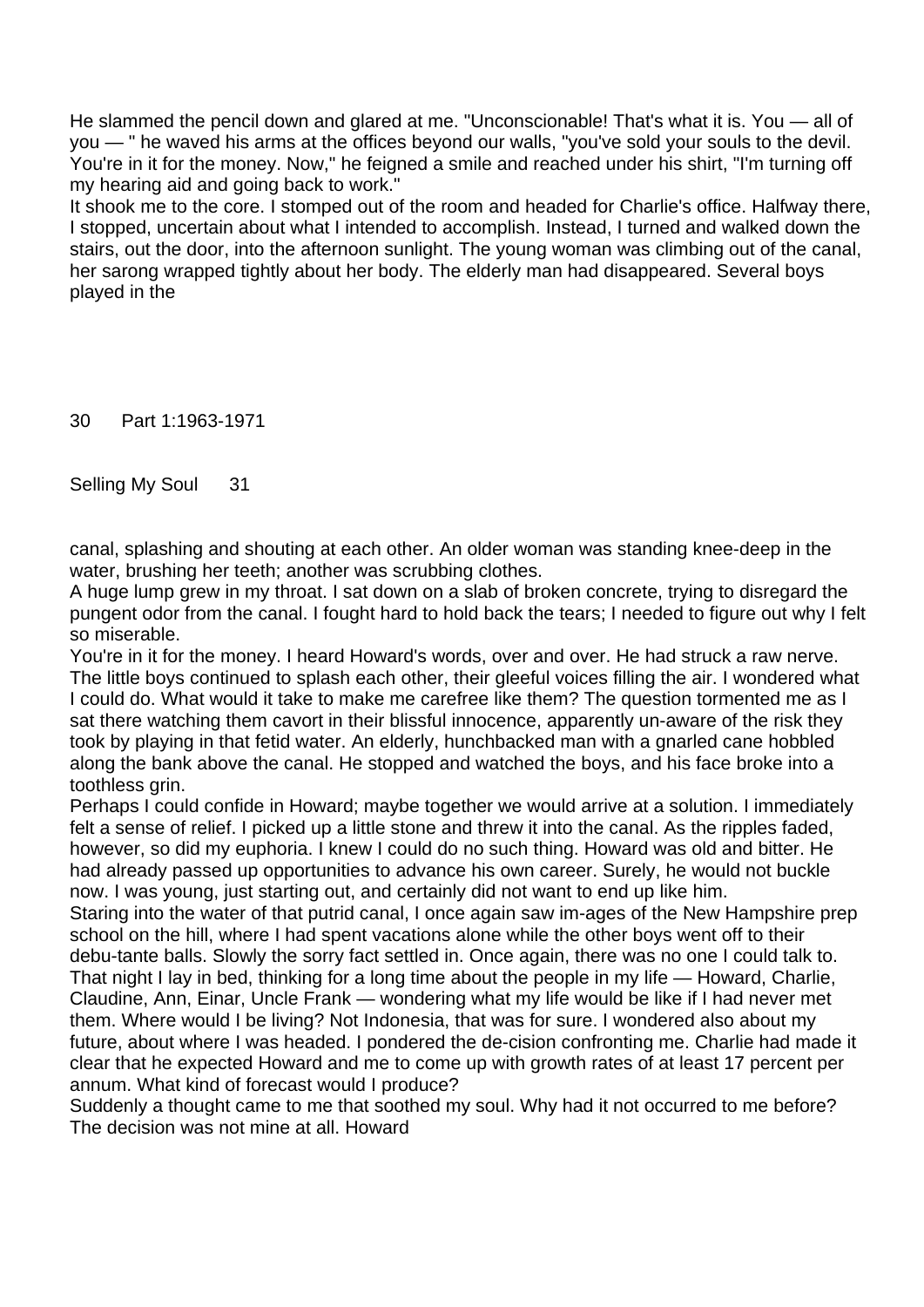had said that he would do what he considered right, regardless of my conclusions. I could please my bosses with a high economic forecast and he would make his own decision; my work would have no effect on the master plan. People kept emphasizing the importance of my role, but they were wrong. A great burden had been lifted. I fell into a deep sleep.

A few days later, Howard was taken ill with a severe amoebic attack. We rushed him to a Catholic missionary hospital. The doc-tors prescribed medication and strongly recommended that he return immediately to the United States. Howard assured us that he already had all the data he needed and could easily complete the load forecast from Boston. His parting words to me were a reitera-tion of his earlier warning.

"No need to cook the numbers," he said. "I'll not be part of that scam, no matter wrhat you say about the miracles of economic growth!"

32 Part I: 1963-1971

Selling My Soul 33

# **PART II: 1971-1975**

# **CHAPTER 6**

### My Role as Inquisitor

Our contracts with the Indonesian government, the Asian Develop-ment Bank, and USAID required that someone on our team visit all the major population centers in the area covered by the master plan. I was designated to fulfill this condition. As Charlie put it, 'You survived the Amazon; you know how to handle bugs, snakes, and bad water."

Along with a driver and translator, I visited many beautiful places and stayed in some pretty dismal lodgings. I met with local business and political leaders and listened to their opinions about the pros-pects for economic growth. However, I found most of them reluctant to share information with me. They seemed intimidated by my pres-ence. Typically, they told me that I would have to check with their bosses, with government agencies, or with corporate headquarters in Jakarta. I sometimes suspected some sort of conspiracy was directed at me. These trips were usually short, not more than two or three days. In between, I returned to the Wisma in Bandung. The woman who managed it had a son a few years younger than me. His name was Rasmon, but to everyone except his mother he was Rasy. A student of economics at a local university, he immediately took an interest in my work. In fact, I suspected that at some point he would approach me for a job. He also began to teach me Bahasa Indonesia. Creating an easy-to-leam language had been President Sukarno's highest priority after Indonesia won its independence from Holland. 37

Over 350 languages and dialects are spoken throughout the archi-pelago,1 and Sukarno realized that his country needed a common vocabulary in order to unite people from the many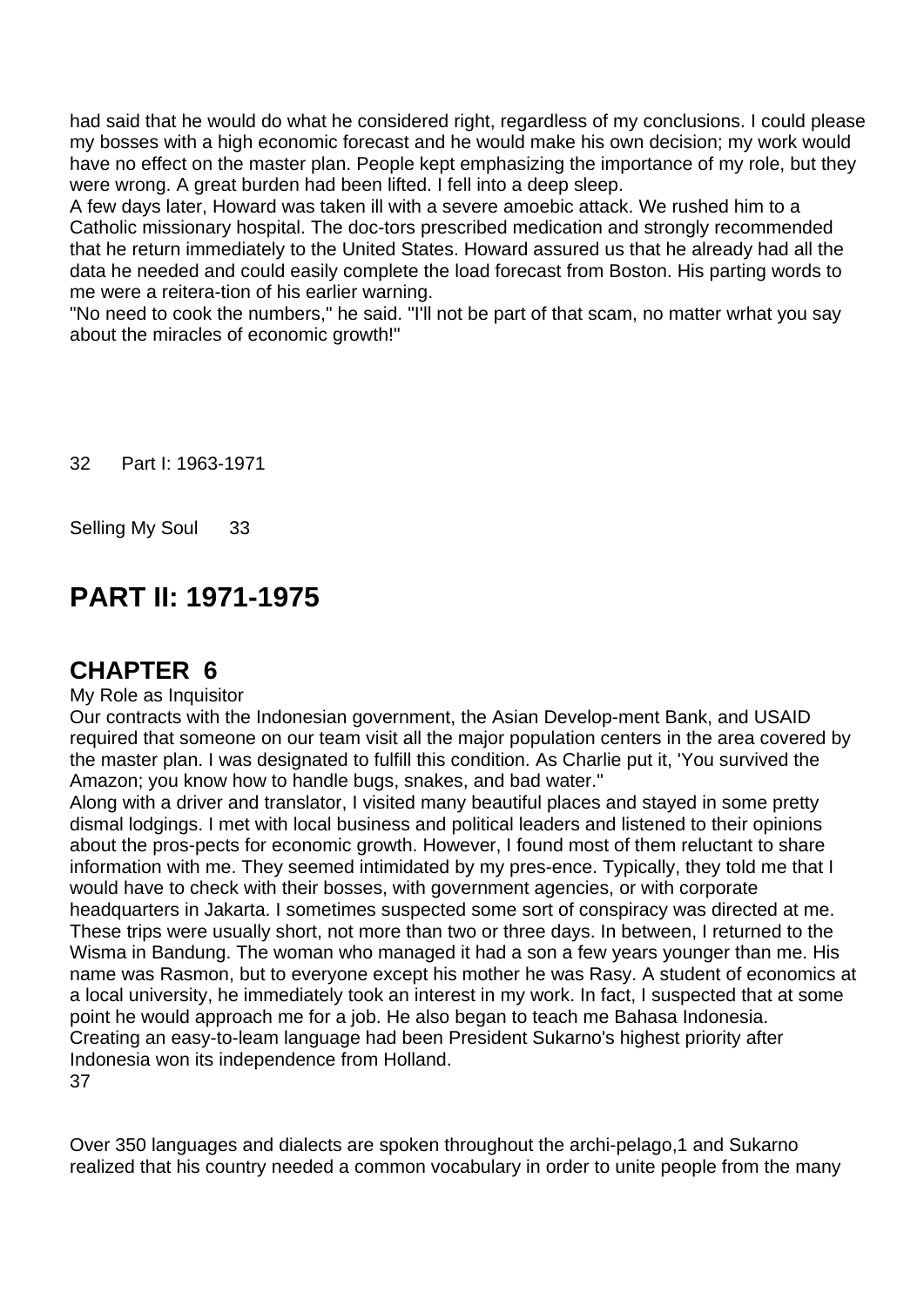islands and cul-tures. He recruited an international team of linguists, and Bahasa Indonesia was the highly successful result. Based on Malay, it avoids many of the tense changes, irregular verbs, and other complications that characterize most languages. By the early 1970s, the majority of Indonesians spoke it, although they continued to rely on Javanese and other local dialects within their own communities. Rasy was a great teacher with a wonderful sense of humor, and compared to learning Shuar or even Spanish, Bahasa was easy.

Rasy owned a motor scooter and took it upon himself to intro-duce me to his city and people. Til show you a side of Indonesia you haven't seen," he promised one evening, and urged me to hop on behind him.

We passed shadow-puppet shows, musicians playing traditional instruments, fire-blowers, jugglers, and street vendors selling eveiy imaginable ware, from contraband American cassettes to rare indige-nous artifacts. Finally, we ended up at a tiny coffeehouse populated by young men and women whose clothes, hats, and hairstyles would have been right in fashion at a Beatles concert in the late 1960s; however, everyone was distinctly Indonesian. Rasy introduced me to a group seated around a table and we sat down.

They all spoke English, with varying degrees of fluency, but they appreciated and encouraged my attempts at Bahasa. They talked about this openly and asked me why Americans never learned their language. I had no answer. Nor could I explain why I was the only American or European in this part of the city, even though you could always find plenty of us at the Golf and Racket Club, the posh restaurants, the movie theaters, and the upscale supermarkets. It was a night I shall always remember. Rasy and his friends treated me as one of their own. I enjoyed a sense of euphoria from being there, sharing their city, food, and music, smelling the clove cigarettes and other aromas that were part of their lives, joking and laughing with them. It was like the Peace Corps all over again, and I found myself wondering why I had thought that I wanted to travel first class and separate myself from people like this. As the night wore on, they became increasingly interested in learning my thoughts

about their country and about the war my country was fighting in Vietnam. Every one of them was horrified by what they referred to as "the illegal invasion," and they were relieved to discover I shared their feelings.

By the time Rasy and I returned to the guesthouse it was late and the place was dark. I thanked him profusely for inviting me into his world; he thanked me for opening up to his friends. We promised to do it again, hugged, and headed off to our respective rooms.

That experience with Rasy whetted my appetite for spending more time away from the MAIN team. The next morning, I had a meeting with Charlie and told him I was becoming frustrated trying to obtain information from local people. In addition, most of the statistics I needed for developing economic forecasts could only be found at government offices in Jakarta. Charlie and I agreed that I would need to spend one to two weeks in Jakarta.

He expressed sympathy for me, having to abandon Bandung for the steaming metropolis, and I professed to detest the idea. Secretly, however, I was excited by the opportunity to have some time to myself, to explore Jakarta and to live at the elegant Hotel Intercon-tinental Indonesia. Once in Jakarta, however, I discovered that I now viewed life from a different perspective. The night spent with Rasy and the young Indonesians, as well as my travels around the country, had changed me. I found that I saw my fellow Americans in a different light. The young wives seemed not quite so beautiful. The chain-link fence around the pool and the steel bars outside the win-dows on the lower floors, which I had barely noticed before, now took on an ominous appearance. The food in the hotel's elegant restaurants seemed insipid.

I noticed something else too. During my meetings with political and business leaders, I became aware of subtleties in the way they treated me. I had not perceived it before, but now I saw that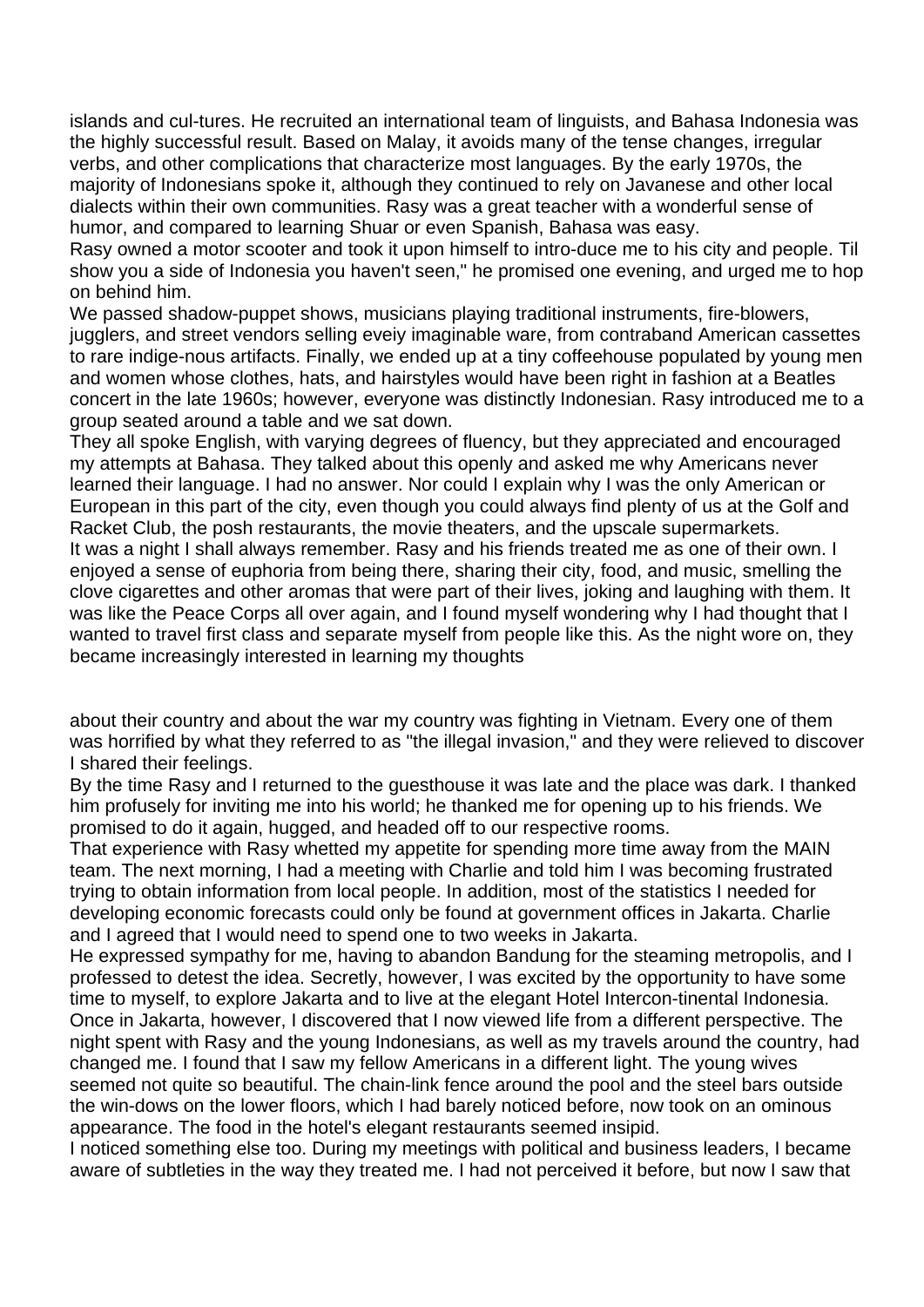many of them resented my presence. For example, when they introduced me to each other, they often used Bahasa terms that according to my dictionary translated to inquisitor and interrogator. I purposely neg-lected disclosing my knowledge of their language — even my trans-lator knew only that I could recite a few stock phrases —and I purchased a good Bahasa/English dictionary, which I often used after leaving them.

:m Part II: 1971-1975

My Role as Inquisitor 39

Were these addresses just coincidences of language? Misinter-pretations in my dictionary? I tried to convince myself they were. Yet, the more time I spent with these men, the more convinced I be-came that I was an intruder, that an order to cooperate had come down from someone, and that they had little choice but to comply. I had no idea whether a government official, a banker, a general, or the U.S. Embassy had sent the order. All I knew was that although they invited me into their offices, offered me tea, politely answered my questions, and in every overt manner seemed to welcome my presence, beneath the surface there was a shadow of resignation and rancor.

It made me wonder, too, about their answers to my questions and about the validity of their data. For instance, I could never just walk into an office with my translator and meet with someone; we first had to set up an appointment. In itself, this would not have seemed so strange, except that doing so was outrageously time consuming. Since the phones seldom worked, we had to drive through the traf-fic-choked streets, which were laid out in such a contorted manner that it could take an hour to reach a building only blocks away. Once there, we were asked to fill out several forms. Eventually, a male sec-retary would appear. Politely—always with the courteous smile for which the Javanese are famous —he would question me about the types of information I desired, and then he would establish a time for the meeting.

Without exception, the scheduled appointment was at least sev-eral days away, and when the meeting finally occurred I was handed a folder of prepared materials. The industry owners gave me five-and ten-year plans, the bankers had charts and graphs, and the gov-ernment officials provided lists of projects that were in the process of leaving the drawing boards to become engines of economic growth. Everything these captains of commerce and government provided, and all they said during the interviews, indicated that Java was poised for perhaps the biggest boom any economy had ever enjoyed. No one — not a single person — ever questioned this premise or gave me any negative information.

As I headed back to Bandung, though, I found myself wondering about all these experiences; something was deeply disturbing. It oc-curred to me that everything I was doing in Indonesia was more like

a game than reality. It was as though we were playing a game of poker. We kept our cards hidden. We could not trust each other or count on the reliability of the information we shared. Yet, this game was deadly serious, and its outcome would impact millions of lives for decades to come.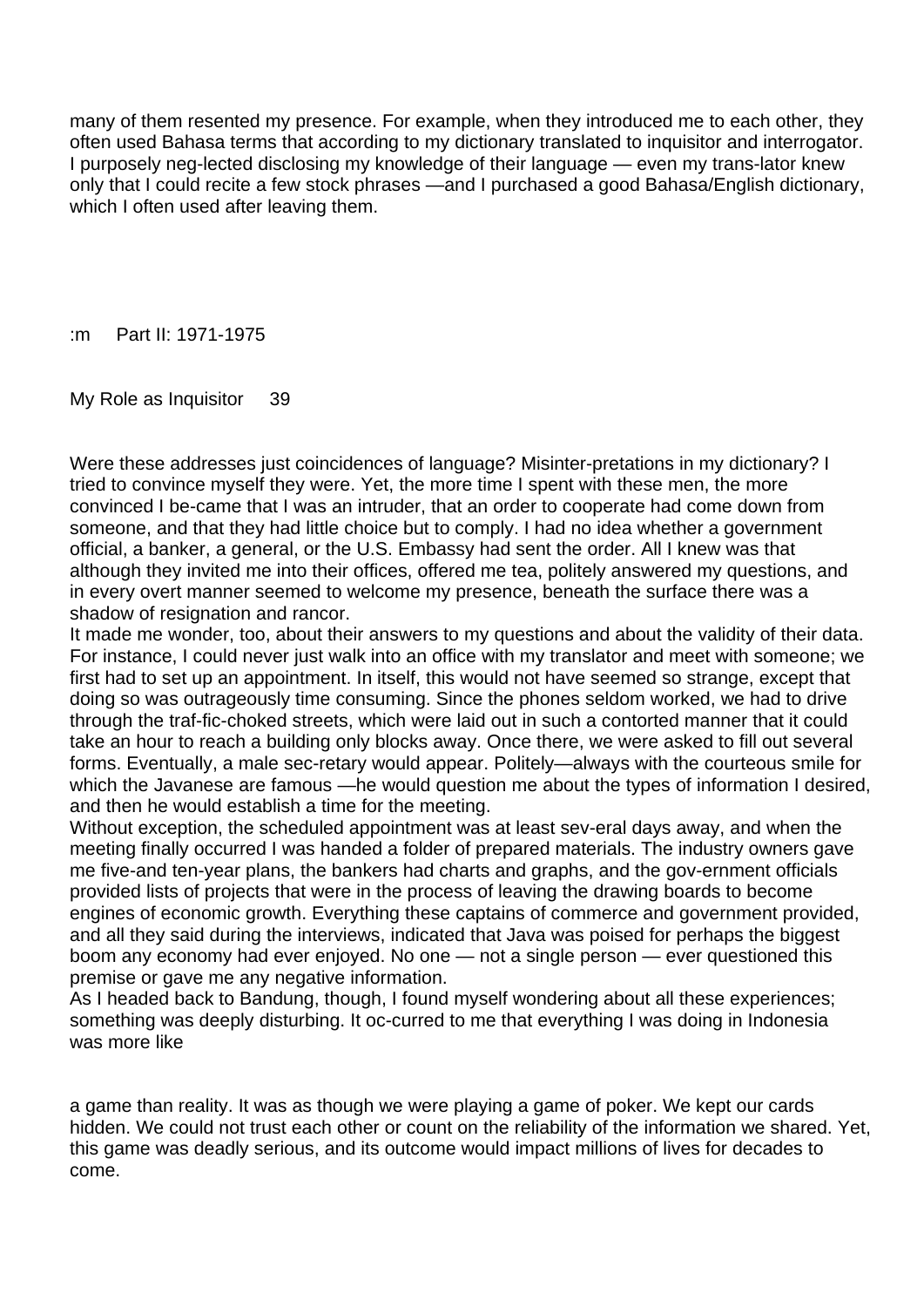40 Part II: 1971-1975

My Role as Inquisitor 41

### **CHAPTER 7**

Civilization on Trial

"I'm taking you to a dalang," Rasy beamed. "You know, the famous Indonesian puppet masters." He was obviously pleased to have me back in Bandung. "There's a very important one in town tonight."

He drove me on his scooter through parts of his city I did not know existed, through sections filled with traditional Javanese kampong houses, which looked like a poor person's version of tiny tile-roofed temples. Gone were the stately Dutch Colonial mansions and office buildings I had grown to expect. The people were obvi-ously poor, yet they bore themselves with great pride. They wore threadbare but clean batik sarongs, brightly colored blouses, and widebrimmed straw hats. Everywhere we went we were greeted with smiles and laughter. When we stopped, children rushed up to touch me and feel the fabric of my jeans. One little girl stuck a fra-grant frangipani blossom in my hair.

We parked the scooter near a sidewalk theater where several hun-dred people were gathered, some standing, others sitting in portable chairs. The night was clear and beautiful. Although we were in the heart of the oldest section of Bandung, there were no streetlights, so the stars sparkled over our heads. The air was filled with the aromas of wood fires, peanuts, and cloves. Rasy disappeared into the crowd and soon returned with many of the young people I had met at the coffeehouse. They offered me hot tea, little cakes, and sate, tiny bits of meat cooked in peanut oil. I must have hesitated before accepting the latter, because one of the

women pointed at a small fire. "Very fresh meat" she laughed. "Just cooked."

Then the music started —the hauntingly magical sounds of the gamalong, an instrument that conjures images of temple bells.

"The dalang plays all the music by himself," Rasy whispered. "He also works all the puppets and speaks their voices, several languages. We'll translate for you."

It was a remarkable performance, combining traditional legends with current events. I would later learn that the dalang is a shaman who does his work in trance. He had over a hundred puppets and he spoke for each in a different voice. It was a night I will never forget, and one that has influenced the rest of my life.

After completing a classic selection from the ancient texts of the Ramayana, the dalang produced a puppet of Richard Nixon, complete with the distinctive long nose and sagging jowls. The U.S. president was dressed like Uncle Sam, in a stars-and-stripes top hat and tails. He was accompanied by another puppet, which wore a three-piece pin-striped suit. The second puppet carried in one hand a bucket decorated with dollar signs. He used his free hand to wave an Ameri-can flag over Nixon's head in the manner of a slave fanning a master.

A map of the Middle and Far East appeared behind the two, the various countries hanging from hooks in their respective positions. Nixon immediately approached the map, lifted Vietnam off its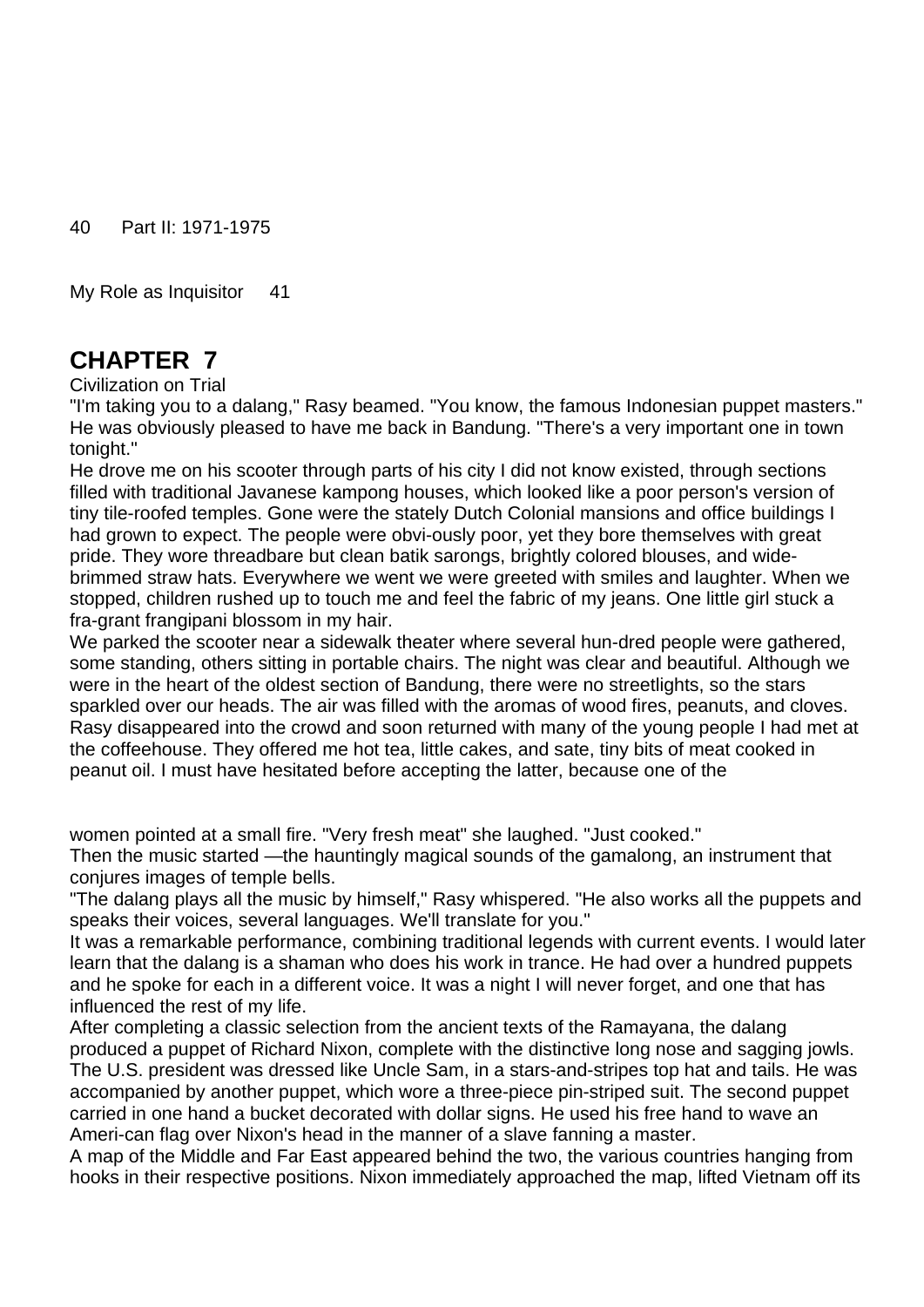hook, and thrust it to his mouth. He shouted something that was trans-lated as, "Bitter! Rubbish. We don't need any more of this!" Then he tossed it into the bucket and proceeded to do the same with other countries.

I was surprised, however, to see that his next selections did not include the domino nations of Southeast Asia. Rather, they were all Middle Eastern countries — Palestine, Kuwait, Saudi Arabia, Iraq, Syria, and Iran. After that, he turned to Pakistan and Afghanistan. Each time, the Nixon doll screamed out some epithet before drop-ping the country into his bucket, and in every instance, his vitupera-tive words were anti-Islamic: "Muslim dogs," "Mohammed's monsters," and "Islamic devils."

The crowd became very excited, the tension mounting with each new addition to the bucket. They seemed torn between fits of laughter, shock, and rage. At times, I sensed they took offense at the puppeteer's language. I also felt intimidated; I stood out in this crowd, taller

42

Civilization on Trial 43

than the rest, and I worried that they might direct their anger at me. Then Nixon said something that made my scalp tingle when Rasy translated it.

"Give this one to the World Bank. See what it can do to make us some money off Indonesia." He lifted Indonesia from the map and moved to drop it into the bucket, but just at that moment another puppet leaped out of the shadows. This puppet represented an In-donesian man, dressed in batik shirt and khaki slacks, and he wore a sign with his name clearly printed on it. "A popular Bandung politician," Rasy explained.

This puppet literally flew between Nixon and Bucket Man and held up his hand.

"Stop!" he shouted. "Indonesia is sovereign."

The crowd burst into applause. Then Bucket Man lifted his flag and thrust it like a spear into the Indonesian, who staggered and died a most dramatic death. The audience members booed, hooted, screamed, and shook their fists. Nixon and Bucket Man stood there, looking out at us. They bowed and left the stage.

"I think I should go," I said to Rasy.

He placed a hand protectively around my shoulder. "It's okay," he said. "They have nothing against you personally." I wasn't so sure.

Later we all retired to the coffeehouse. Rasy and the others as-sured me that they had not been informed ahead of time about the Nixon-World Bank skit. "You never know what to expect from that puppeteer," one of the young men observed.

I wondered aloud whether this had been staged in my honor. Someone laughed and said I had a very big ego. "Typical of Ameri-cans," he added, patting my back congenially.

"Indonesians are very conscious of politics," the man in the chair beside me said. "Don't Americans go to shows like this?"

A beautiful woman, an English major at the university, sat across the table from me. "But you do work for the World Bank, don't you?" she asked.

I told her that my current assignment was for the Asian Devel-opment Bank and the United States Agency for Internationa] Development.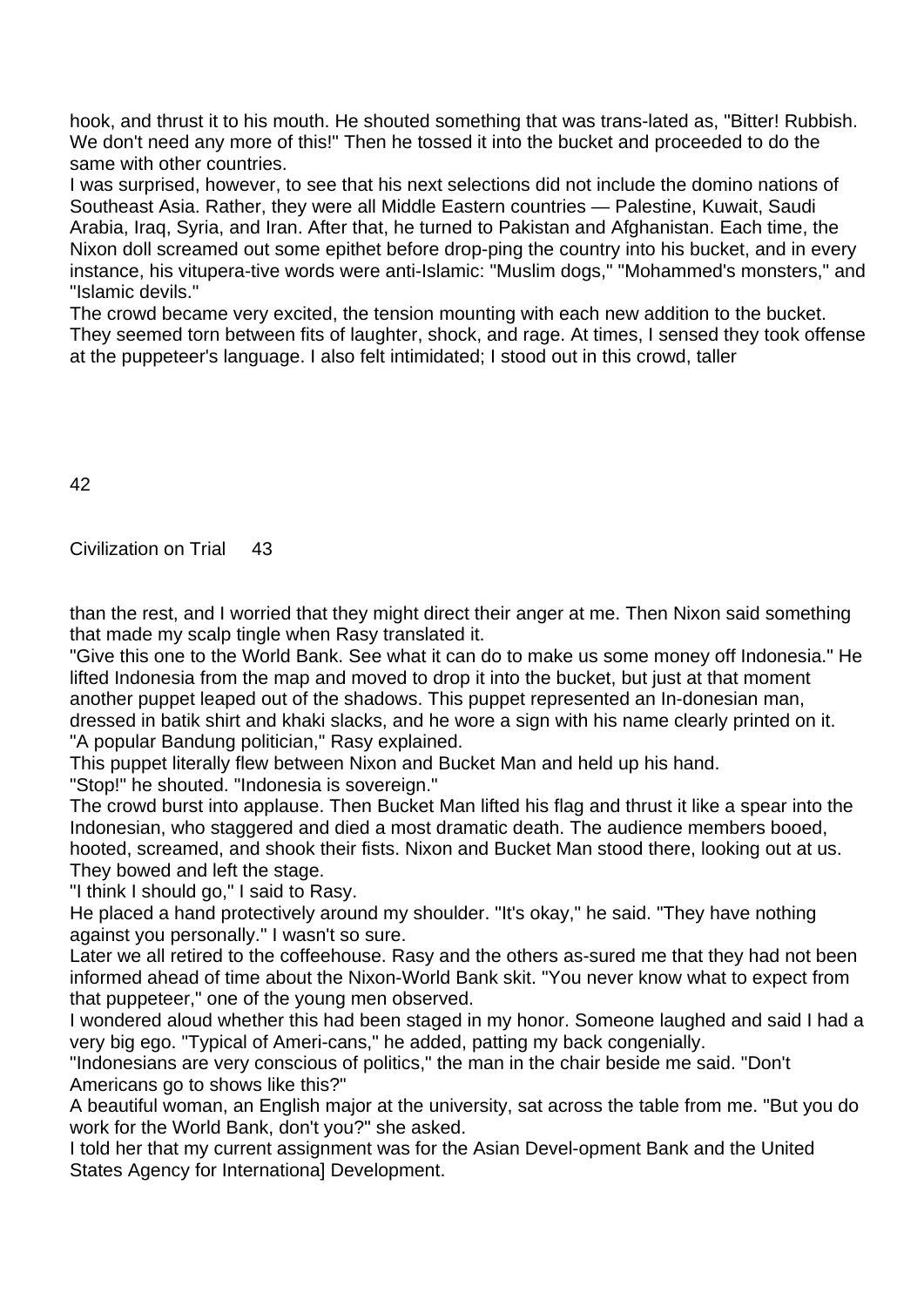"Aren't they really all the same?" She didn't wait for an answer. "Isn't it like the play tonight showed? Doesn't your government look

at Indonesia and other countries as though we are just a bunch of..." She searched for the word. "Grapes," one of her friends coached.

"Exactly. A bunch of grapes. You can pick and choose. Keep Eng-land. Eat China. And throw away Indonesia."

"After you've taken all our oil," another woman added.

I tried to defend myself but was not at all up to the task. I wanted to take pride in the fact that I had come to this part of town and had stayed to watch the entire anti-U.S. performance, which I might have construed as a personal assault. I wanted them to see the courage of what I had done, to know that I was the only member of my team who bothered to learn Bahasa or had any desire to take in their culture, and to point out that I was the sole foreigner attending this production. But I decided it would be more prudent not to men-tion any of this. Instead, I tried to refocus the conversation. I asked them why they thought the dalang had singled out Muslim coun-tries, except for Vietnam.

The beautiful English major laughed at this. "Because that's the plan."

"Vietnam is just a holding action," one of the men interjected, "like Holland was for the Nazis. A stepping-stone."

"The real target," the woman continued, "is the Muslim world."

I could not let this go unanswered. "Surely," I protested, "you can't believe that the United States is anti-Islamic."

"Oh no?" she asked. "Since when? You need to read one of your own historians — a Brit named Toynbee. Back in the fifties he pre-dicted that the real war in the next century would not be between Communists and capitalists, but between Christians and Muslims."

"Arnold Toynbee said that?" I was stunned.

"Yes. Read Civilization on Trial and The World and the West"

"But why should there be such animosity between Muslims and Christians?" I asked.

Looks were exchanged around the table. They appeared to find it hard to believe that I could ask such a foolish question.

"Because," she said slowly, as though addressing someone slow-witted or hard of hearing, "the West — especially its leader, the U.S. — is determined to take control of all the world, to become the great-est empire in history. It has already gotten very close to succeeding.

44 Part li: 1971-1975

Civilization on Trial 45

The Soviet Union currently stands in its way, but the Soviets will not endure. Toynbee could see that. They have no religion, no faith, no substance behind their ideology. History demonstrates that faith — soul, a belief in higher powers — is essential. We Muslims have it. We have it more than anyone else in the world, even more than the Christians. So we wait. We grow strong." "We will take our time," one of the men chimed in, "and then like a snake we will strike."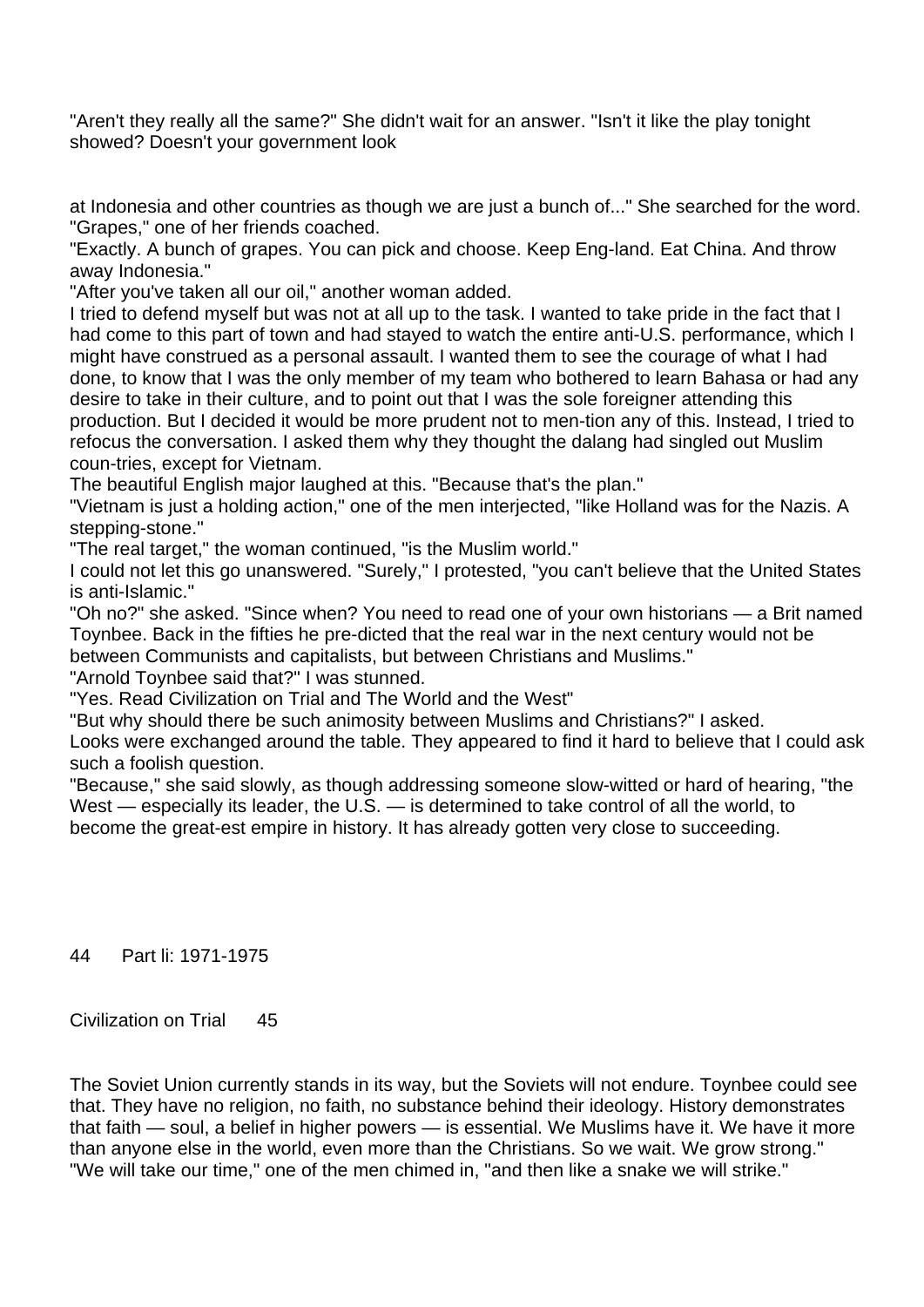"What a horrible thought!" I could barely contain myself. "What can we do to change this?" The English major looked me directly in the eyes. "Stop being so greedy," she said, "and so selfish. Realize that there is more to the world than your big houses and fancy stores. People are starving and you worry about oil for your cars. Babies are dying of thirst and you search the fashion magazines for the latest styles. Nations like ours are drowning in poverty, but your people don't even hear our cries for help. You shut your ears to the voices of those who try to tell you these things. You label them radicals or Communists. You must open your hearts to the poor and downtrodden, instead of driving them further into poverty and servitude. There's not much time left. If you don't change, you're doomed."

Several days later the popular Bandung politician, whose puppet stood up to Nixon and was impaled by Bucket Man, was struck and killed by a hit-and-run driver.

# **CHAPTER 8**

Jesus, Seen Differently

The memory of that dalang stuck with me. So did the words of the beautiful English major. That night in Bandung catapulted me to a new level of thinking and feeling. While I had not exactly ignored the implications of what we were doing in Indonesia, my reactions had been ruled by emotions, and I usually had been able to calm my feelings by calling on reason, on the example of history, and on the biological imperative. I had justified our involvement as part of the human condition, convincing myself that Einar, Charlie, and the rest of us were simply acting as men always have: taking care of ourselves and our families.

My discussion with those young Indonesians, however, forced me to see another aspect of the issue. Through their eyes, I realized that a selfish approach to foreign policy does not serve or protect future generations anywhere. It is myopic, like the annual reports of the corporations and the election strategies of the politicians who for-mulate that foreign policy.

As it turned out, the data I needed for my economic forecasts required frequent visits to Jakarta. I took advantage of my time alone there to ponder these matters and to write about them in a journal. I wandered the streets of that city, handed money to beggars, and attempted to engage lepers, prostitutes, and street urchins in conversation.

Meanwhile, I pondered the nature of foreign aid, and I consid-ered the legitimate role that developed countries (DCs, in World

46 Part II: 1971-1975

47

Bank jargon) might play in helping alleviate poverty and misery in less-developed countries (LDCs). I began to wonder when foreign aid is genuine and when it is only greedy and selfserving. Indeed, I began to question whether such aid is ever altruistic, and if not, whether that could be changed. I was certain that countries like my own should take decisive action to help the sick and starving of the world, but I was equally certain that this was seldom — if ever — the prime motivation for our intervention.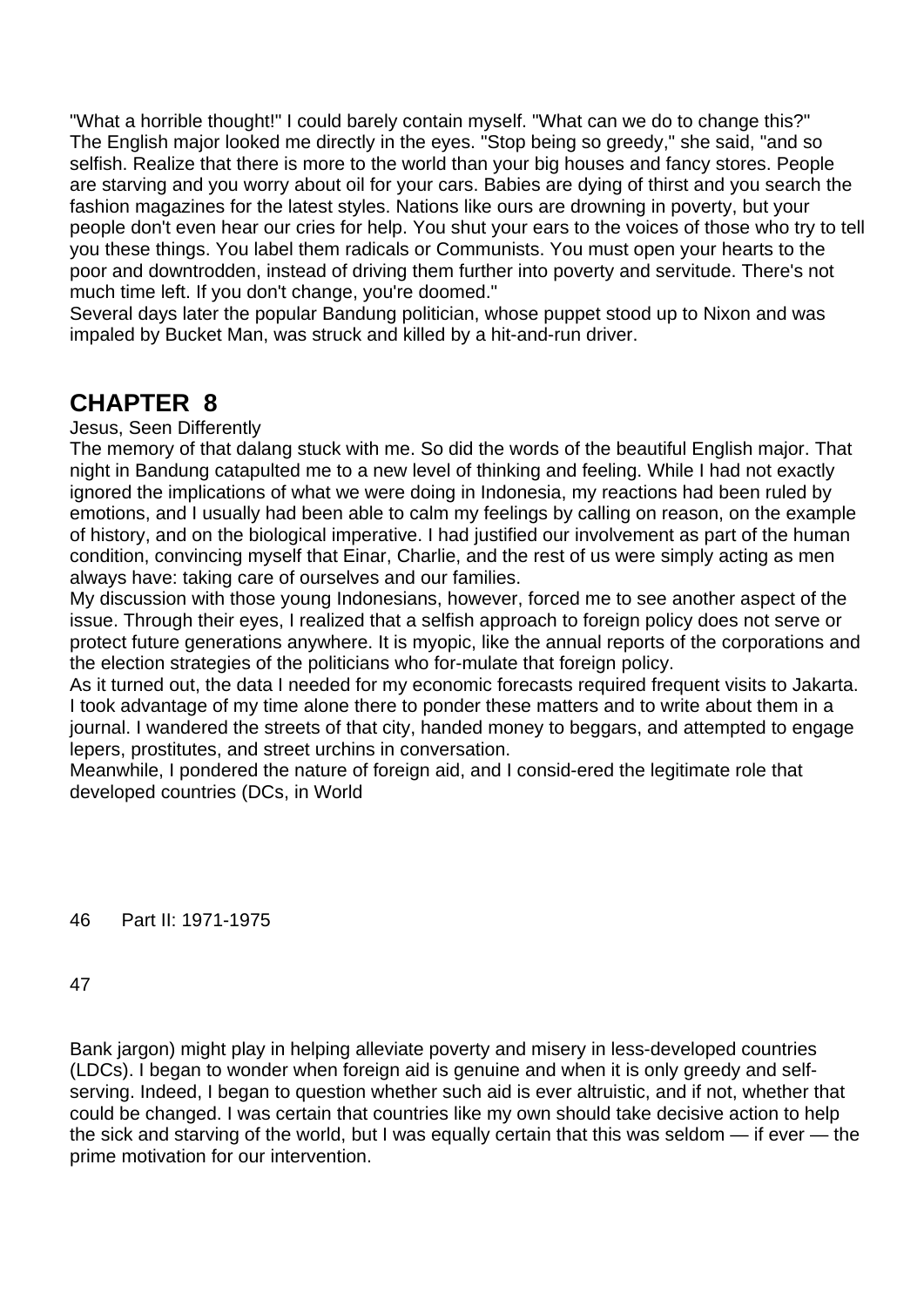I kept coming back to one main question: if the objective of for-eign aid is imperialism, is that so wrong? I often found myself envy-ing people like Charlie who believed so strongly in our system that they wanted to force it on the rest of the world. I doubted whether limited resources would allow the whole world to live the opulent life of the United States, when even the United States had millions of citizens living in poverty. In addition, it wasn't entirely clear to me that people in other nations actually want to live like us. Our own statis-tics about violence, depression, drug abuse, divorce, and crime in-dicated that although ours was one of the wealthiest societies in history, it may also be one of the least happy societies. Why would we want others to emulate us? Perhaps Claudine had warned me of all this. I was no longer sure what it was she had been trying to tell me. In any case, intellectual arguments aside, it had now become painfully clear that my days of innocence were gone. I wrote in my journal:

Is anyone in the U.S. innocent? Although those at the very pinnacle of the economic pyramid gain the most, millions of us depend — either directly or indirectly — on the exploitation of the LDCs for our livelihoods. The resources and cheap labor that feed nearly all our busi-nesses come from places like Indonesia, and very little ever makes its way back. The loans of foreign aid ensure that today's children and their grandchildren will be held hostage. They will have to allow our corporations to ravage their natural resources and will have to forego education, health, and other social services merely to pay us back. The fact that our own companies already received most of this money to build the power plants, airports, and

industrial parks does not factor into this formula. Does the excuse that most Americans are unaware of this constitute innocence? Uninformed and intentionally misinformed, yes — but innocent?

Of course, I had to face the fact that I was now numbered among those who actively misinform. The concept of a worldwide holy war was a disturbing one, but the longer I contemplated it, the more convinced I became of its pos-sibility. It seemed to me, however, that if this jihad were to occur it would be less about Muslims versus Christians than it wrould be about LDCs versus DCs, perhaps with Muslims at the forefront. We in the DCs were the users of resources; those in the LDCs were the suppliers. It was the colonial mercantile system all over again, set up to make it easy for those with power and limited natural resources to exploit those with resources but no power.

I did not have a copy of Toynbee with me, but I knew enough his-tory to understand that suppliers who are exploited long enough will rebel. I only had to return to the American Revolution and Tom Paine for a model. I recalled that Britain justified its taxes by claim-ing that England wTas providing aid to the colonies in the form of military protection against the French and the Indians. The colonists had a very different interpretation.

WTiat Paine offered to his countrymen in the brilliant Common Sense was the soul that my young Indonesian friends had referred to — an idea, a faith in the justice of a higher powrer, and a religion of freedom and equality that was diametrically opposed to the British monarchy and its elitist class systems. What Muslims offered was similar: faith in a higher power and a belief that developed countries have no right to subjugate and exploit the rest of the world. Like colonial minutemen, Muslims were threatening to fight for their rights, and like the British in the 1770s, we classified such actions as terrorism. History appeared to be repeating itself.

I wondered what sort of a world we might have if the United States and its allies diverted all the monies expended in colonial wars — like the one in Vietnam — to eradicating world hunger or to making education and basic health care available to all people, including our own. I wondered how future generations would be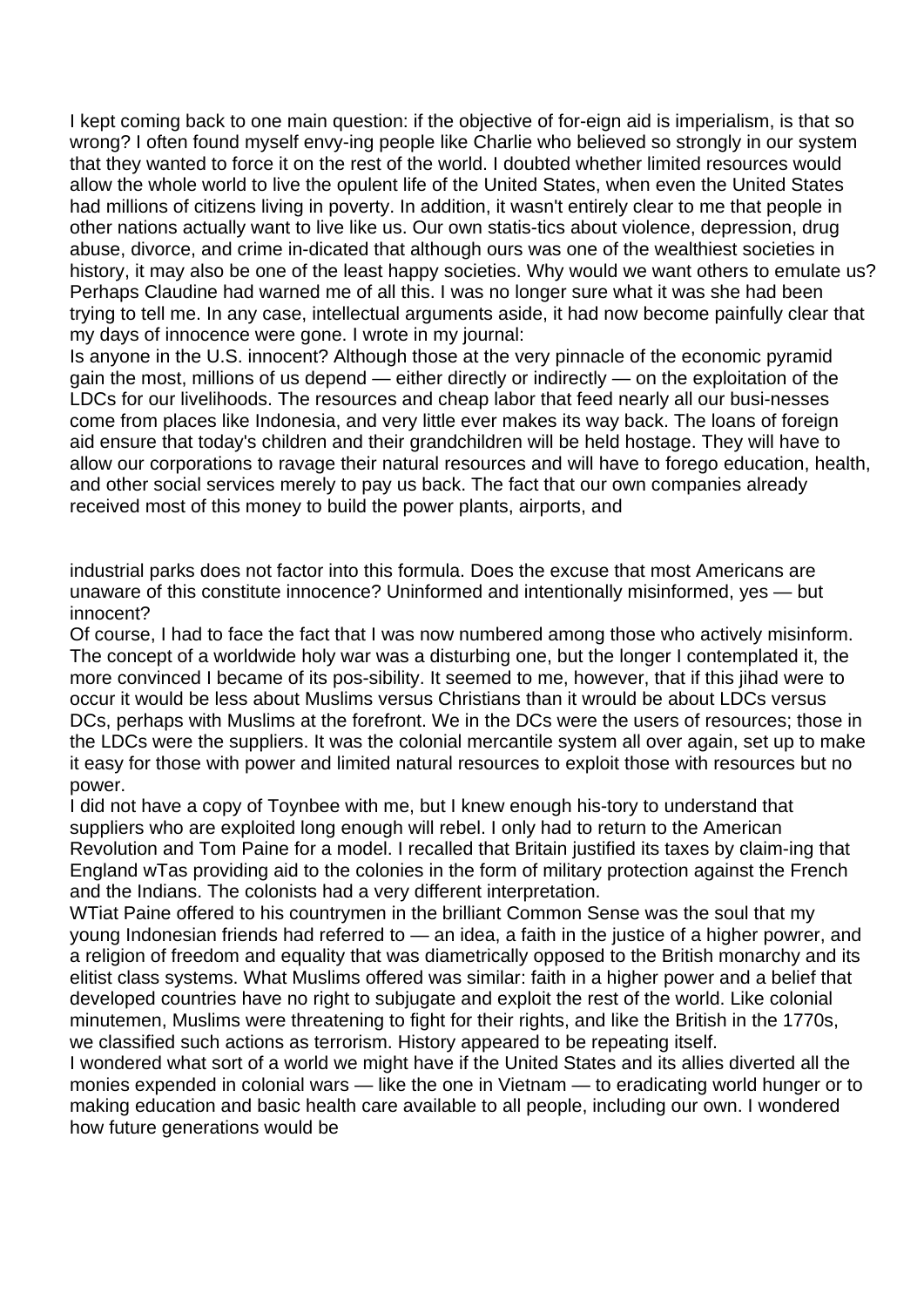#### 48 Part II: 1971-1975

#### Jesus, Seen Differently 49

affected if we committed to alleviating the sources of misery and to protecting watersheds, forests, and other natural areas that ensure clean water, air, and the things that feed our spirits as well as our bodies. I could not believe that our Founding Fathers had envisioned the right to life, liberty, and the pursuit of happiness to exist only for Americans, so why were we now implementing strategies that pro-moted the imperialist values they had fought against? On my last night in Indonesia, I awoke from a dream, sat up in bed, and switched on the light. I had the feeling that someone" was in the room with me. I peered around at the familiar Hotel Inter-Continental furniture, the batik tapestries, and the framed shadow-puppets hanging on the walls. Then the dream came back.

I had seen Christ standing in front of me. He seemed like the same Jesus I had talked with every night when, as a young boy, I shared my thoughts with him after saying my formal prayers. Except that the Jesus of my childhood was fair-skinned and blond, while this one had curly black hair and a dark complexion. He bent down and heaved something up to his shoulder. I expected a cross. In-stead, I saw the axle of a car with the attached wheel rim protruding above his head, forming a metallic halo. Grease dripped like blood down his forehead. He straightened, peered into my eyes, and said, "If I were to come now, you would see me differently." I asked him why. "Because," he answered, "the world has changed."

The clock told me it was nearly daylight. I knew I could not go back to sleep, so I dressed, took the elevator to the empty lobby, and wandered into the gardens around the swimming pool. The moon was bright; the sweet smell of orchids filled the air. I sat down in a lounge chair and wondered what I was doing here, why the coinci-dences of my life had taken me along this path, why Indonesia. I knew my life had changed, but I had no idea how drastically.

resentment was too large an obstacle. Besides, there was so much I could not tell her. The only person I could share such things with was Claudine, and I thought about her constantly. Ann and I landed at Boston's Logan Airport and took a taxi to our separate apartments in the Back Bay.

Ann and I met in Paris on my way home, to attempt reconciliation. Even during this French vacation, however, we continued to quarrel. Although there were many special and beautiful moments, I think we both came to the realization that our long history of anger and

50 Part II: 1971-1975

Jesus, Seen Differently 51

### **CHAPTER 9**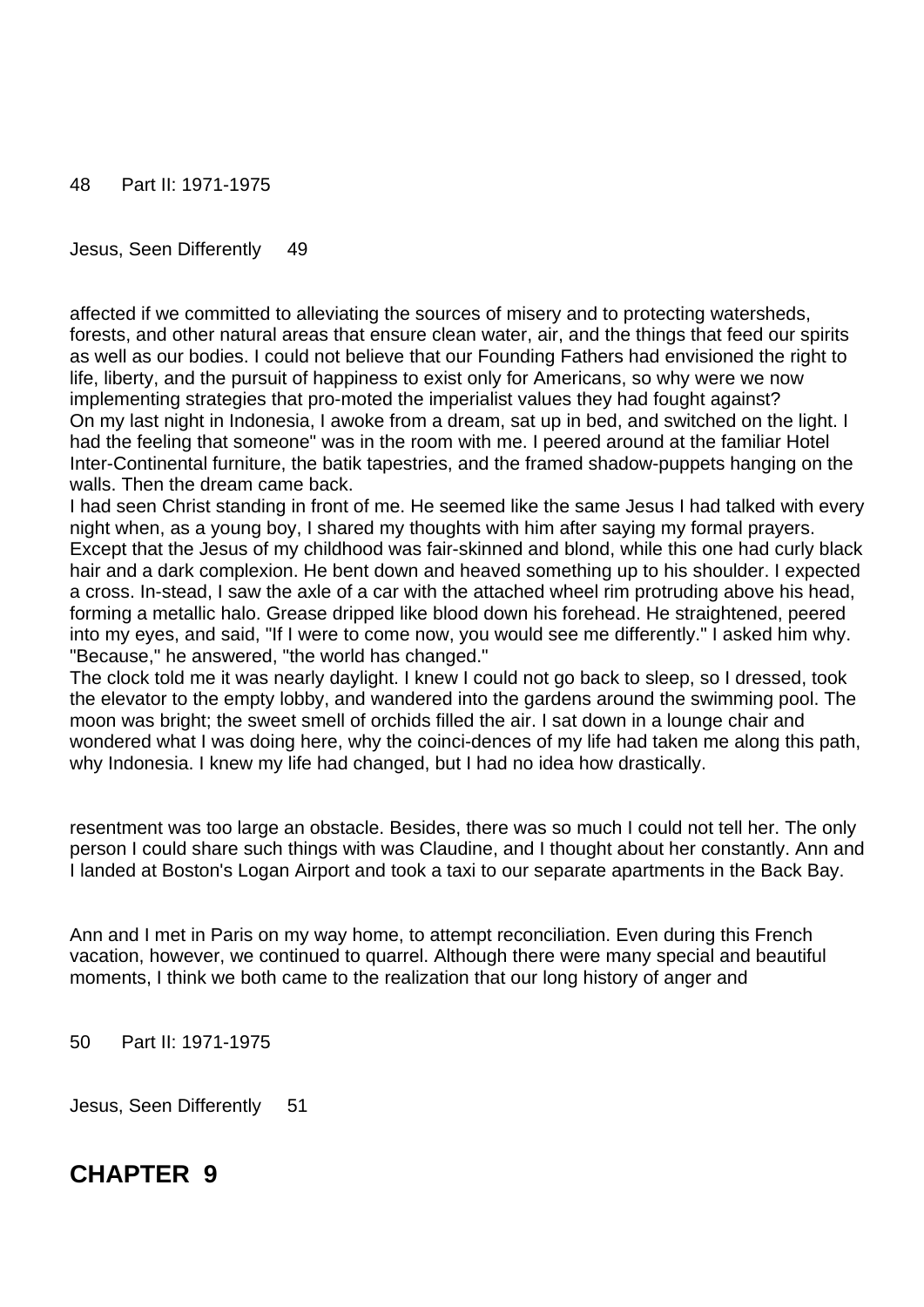Opportunity of a Lifetime

The true test of Indonesia awaited me at MAIN. I went to the Pru-dential Center headquarters first thing in the morning, and while I was standing with dozens of other employees at the elevator I learned that Mac Hall, MAIN's enigmatic, octogenarian chairman and CEO, had promoted Einar to president of the Portland, Oregon office. As a result, I now officially reported to Bruno Zambotti.

Nicknamed "the silver fox" because of the color of his hair and his uncanny ability to outmaneuver everyone who challenged him, Bruno had the dapper good looks of Cary Grant. He was eloquent, and he held both an engineering degree and an MBA. He under-stood econometrics and was vice president in charge of MAIN's elec-trical power division and of most of our international projects. He also was the obvious choice to take over as president of the corpora-tion when his mentor, the aging Jake Dauber, retired. Like most MAIN employees, I was awed and terrified by Bruno Zambotti.

Just before lunch, I was summoned to Bruno's office. Following a cordial discussion about Indonesia, he said something that made me jump to the edge of my seat.

"I'm firing Howard Parker. We don't need to go into the details, except to say that he's lost touch with reality." His smile was discon-certingly pleasant as he tapped his finger against a sheaf of papers on his desk. "Eight percent a year. That's his load forecast. Can you believe it? In a country with the potential of Indonesia!"

His smile faded and he looked me squarely in the eye. "Charlie

Illingworth tells me that your economic forecast is right on target and will justify load growth of between 17 and 20 percent. Is that right?"

I assured him it was.

He stood up and offered me his hand. "Congratulations. You've just been promoted." Perhaps I should have gone out and celebrated at a fancy restau-rant with other MAIN employees — or even by myself. However, my mind was on Claudine. I was dying to tell her about my promotion and all my experiences in Indonesia. She had wTarned me not to call her from abroad, and I had not. Now I was dismayed to find that her phone was disconnected, with no forwarding number. I went look-ing for her.

A young couple had moved into her apartment. It was lunchtime but I believe I roused them from their bed; obviously annoyed, they professed to know nothing about Claudine. I paid a visit to the real estate agency, pretending to be a cousin. Their files indicated they had never rented to anyone with her name; the previous lease had been issued to a man who would remain anonymous by his request. Back at the Prudential Center, MAIN's employment office also claimed to have no record of her. They admitted only to a "special consultants" file that was not available for my scrutiny.

By late afternoon, I was exhausted and emotionally drained. On top of everything else, a bad case of jet lag had set in. Returning to my empty apartment, I felt desperately lonely and abandoned. My promotion seemed meaningless or, even worse, to be a badge of my willingness to sell out. I threw myself onto the bed, overwhelmed with despair. I had been used by Claudine and then discarded. De-termined not to give in to my anguish, I shut down my emotions. I lay there on my bed staring at the bare walls for what seemed like hours.

Finally, I managed to pull myself together. I got up, swallowed a beer, and smashed the empty bottle against a table. Then I stared out the window. Looking down a distant street, I thought I saw her walking toward me. I started for the door and then returned to the window for another look. The woman had come closer. I could see that she was attractive, and that her walk was reminiscent of Claudine's, but it was not Claudine. My heart sank, and my feelings changed from anger and loathing to fear.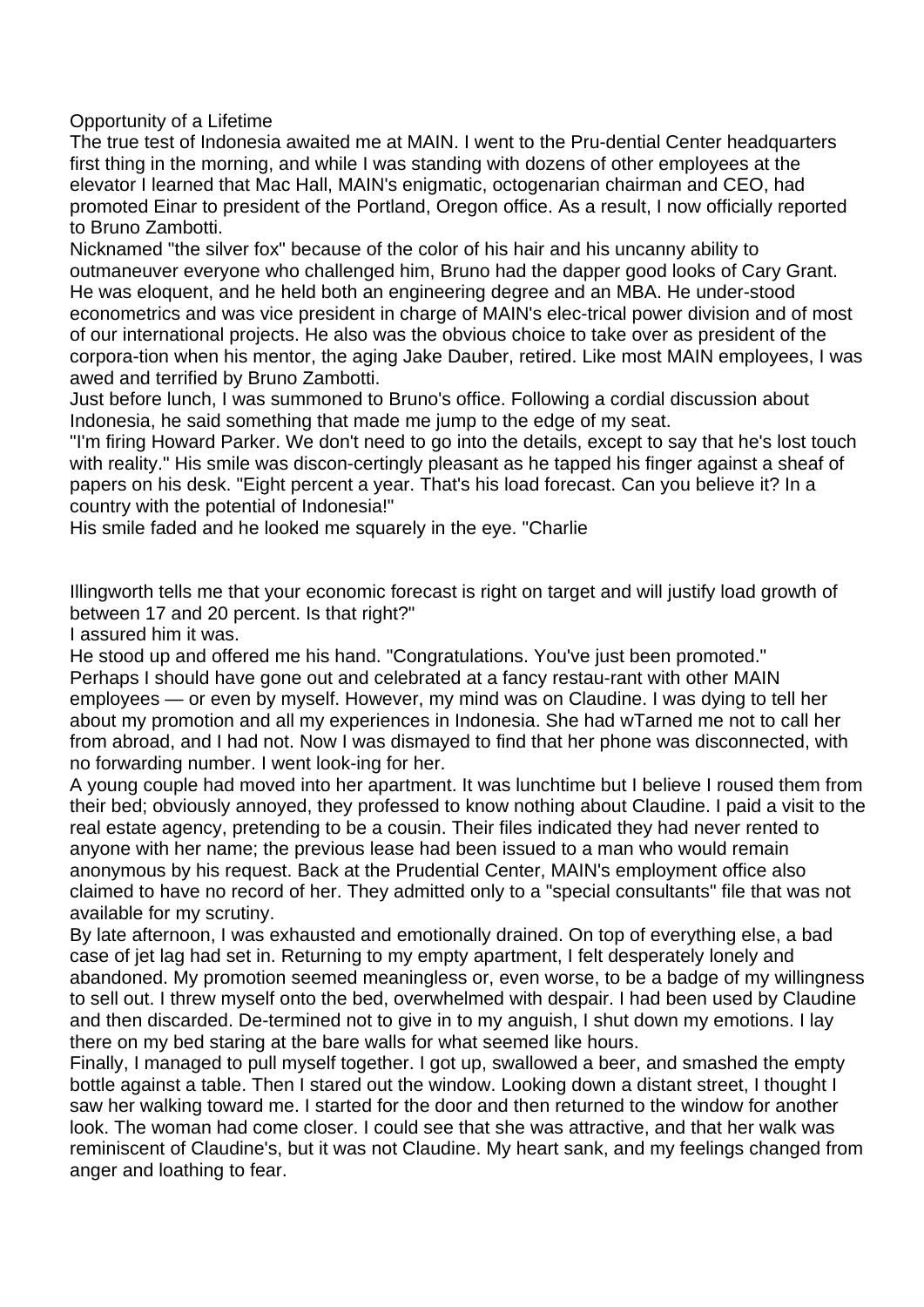An image flashed before me of Claudine flailing, falling in a rain

52

Opportunity of a Lifetime 53

of bullets, assassinated. I shook it off, took a couple Valium, and drank myself to sleep. The next morning, a call from MAIN's personnel department woke me from my stupor. Its chief, Paul Mormino, assured me he under-stood my need for rest, but he urged me to come in that afternoon.

"Good news," he said. "The best thing for catching up with yourself."

I obeyed the summons and learned that Bruno had been more than true to his word. I had not only been promoted to Howard's old job; I had been given the title of Chief Economist and a raise. It did cheer me up a bit.

I took the afternoon off and wandered down along the Charles River with a quart of beer. As I sat there, watching the sailboats and nursing combined jet lag and vicious hangover, I convinced myself that Claudine had done her job and had moved on to her next assignment. She had always emphasized the need for secrecy. She would call me. Mormino had been right. My jet lag — and my anxi-ety — dissipated.

During the next weeks, I tried to put all thoughts of Claudine aside. I focused on writing my report on the Indonesian economy and on revising Howard's load forecasts. I came up with the type of study my bosses wanted to see: a growth in electric demand averag-ing 19 percent per annum for twelve years after the new system was completed, tapering down to 17 percent for eight more years, and then holding at 15 percent for the remainder of the twenty-five-year projection.

I presented my conclusions at formal meetings with the interna-tional lending agencies. Their teams of experts questioned me ex-tensively and mercilessly. By then, my emotions had turned into a sort of grim determination, not unlike those that had driven me to excel rather than to rebel during my prep school days. Nonetheless, Claudine's memory always hovered close. When a sassy young economist out to make a name for himself at the Asian Development Bank grilled me relentlessly for an entire afternoon, I recalled the advice Claudine had given me as we sat in her Beacon Street apart-ment those many months before.

"Who can see twenty-five years into the future?" she had asked. "Your guess is as good as theirs. Confidence is everything."

I convinced myself I was an expert, reminding myself that I had experienced more of life in developing countries than many of the

men — some of them twice my age —who now sat in judgment of my work. I had lived in the Amazon and had traveled to parts of Java no one else wanted to visit. I had taken a couple of intensive courses aimed at teaching executives the finer points of econometrics, and I told myself that I was part of the new breed of statistically ori-ented, econometric-worshipping whiz kids that appealed to Robert McNamara, the buttoned-down president of the World Bank, former president of Ford Motor Company, and John Kennedy's secretary of defense. Here was a man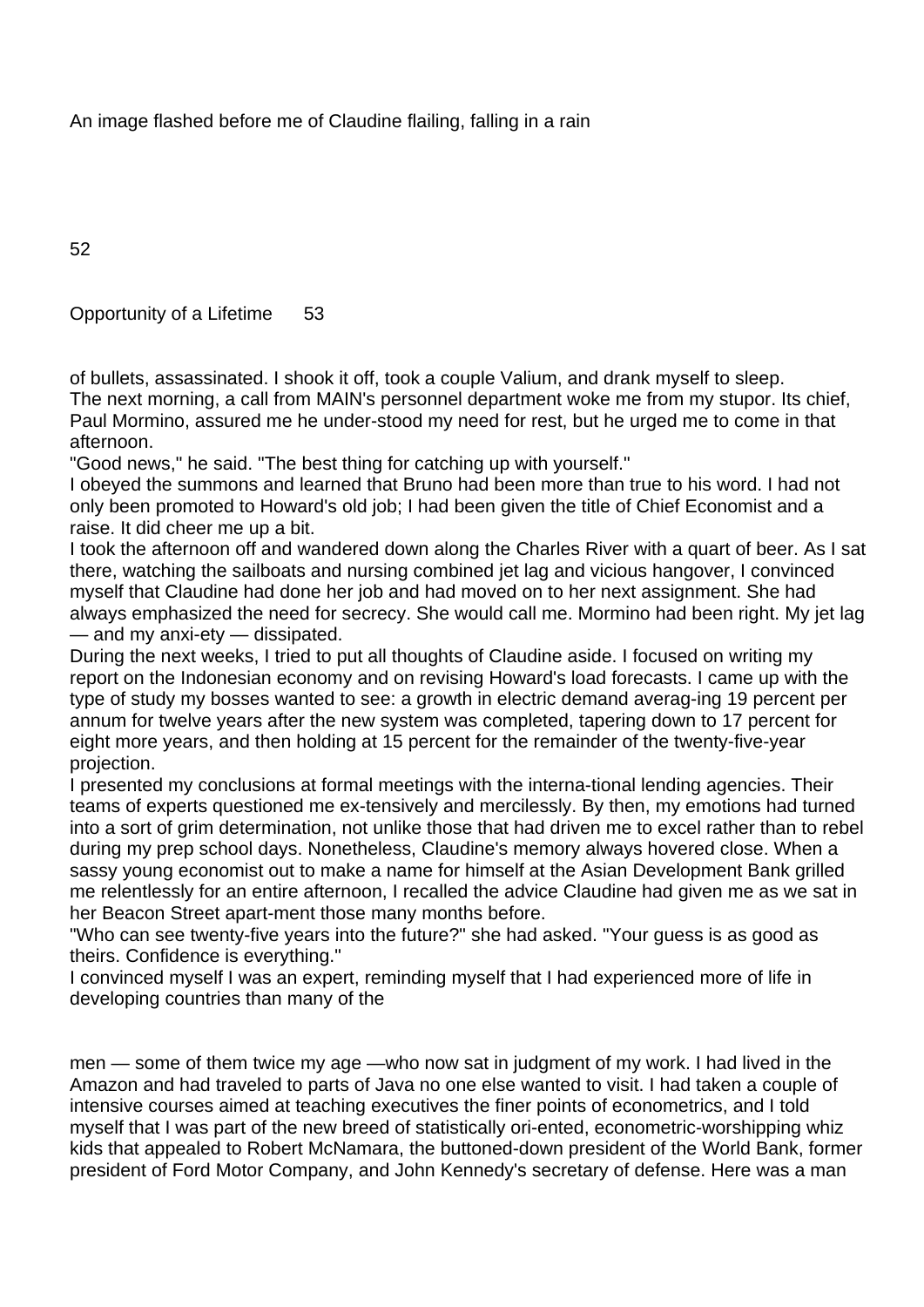who had built his reputation on numbers, on probability theory, on mathematical models, and - I suspected — on the bravado of a very large ego.

I tried to emulate both McNamara and my boss, Bruno. I adopted manners of speech that imitated the former, and I took to walking with the swagger of the latter, attache case swinging at my side. Looking back, I have to wonder at my gall. In truth, my expertise was extremely limited, but what I lacked in training and knowledge I made up for in audacity.

And it worked. Eventually the team of experts stamped my re-ports with their seals of approval. During the ensuing months, I attended meetings in Tehran, Caracas, Guatemala City, London, Vienna, and Washington, DC. I met famous personalities, including the shah of Iran, the former presidents of several countries, and Robert McNamara himself. Like prep school, it was a world of men. I was amazed at how my new ti-tle and the accounts of my recent successes before the international lending agencies affected other people's attitudes toward me.

At first, all the attention went to my head. I began to think of my-self as a Merlin who could wave his wand over a country, causing it suddenly to light up, industries sprouting like flowers. Then I became disillusioned. I questioned my own motives and those of all the people I worked with. It seemed that a glorified title or a PhD did little to help a person understand the plight of a leper living beside a cess-pool in Jakarta, and I doubted that a knack for manipulating statistics enabled a person to see into the future. The better I came to know those who made the decisions that shape the world, the more skep-tical I became about their abilities and their goals. Looking at the faces around the meeting room tables, I found myself struggling very hard to restrain my anger.

Eventually, however, this perspective also changed. I came to

54 Part II: 1971-1975

Opportunity of a Lifetime 55

understand that most of those men believed they were doing the right thing. Like Charlie, they were convinced that communism and terrorism were evil forces — rather than the predictable reactions to decisions they and their predecessors had made — and that they had a duty to their country, to their offspring, and to God to convert the world to capitalism. They also clung to the principle of sumval of the fittest; if they happened to enjoy the good fortune to have been born into a privileged class instead of inside a cardboard shack, then they saw it as an obligation to pass this heritage on to their progeny.

I vacillated between viewing such people as an actual conspiracy and simply seeing them as a tight-knit fraternity bent on dominating the world. Nonetheless, over time I began to liken them to the plan-tation owners of the pre-Civil War South. They were men drawn together in a loose association by common beliefs and shared self-interest, rather than an exclusive group meeting in clandestine hideaways with focused and sinister intent. The plantation autocrats had grown up with servants and slaves, had been educated to believe that it was their right and even their duty to take care of the "hea-thens" and to convert them to the owners' religion and way of life. Even if slavery repulsed them philosophically, they could, like Thomas Jefferson, justify it as a necessity, the collapse of which would result in social and economic chaos. The leaders of the modern oligarchies, what I now thought of as the corporatocracy, seemed to fit the same mold.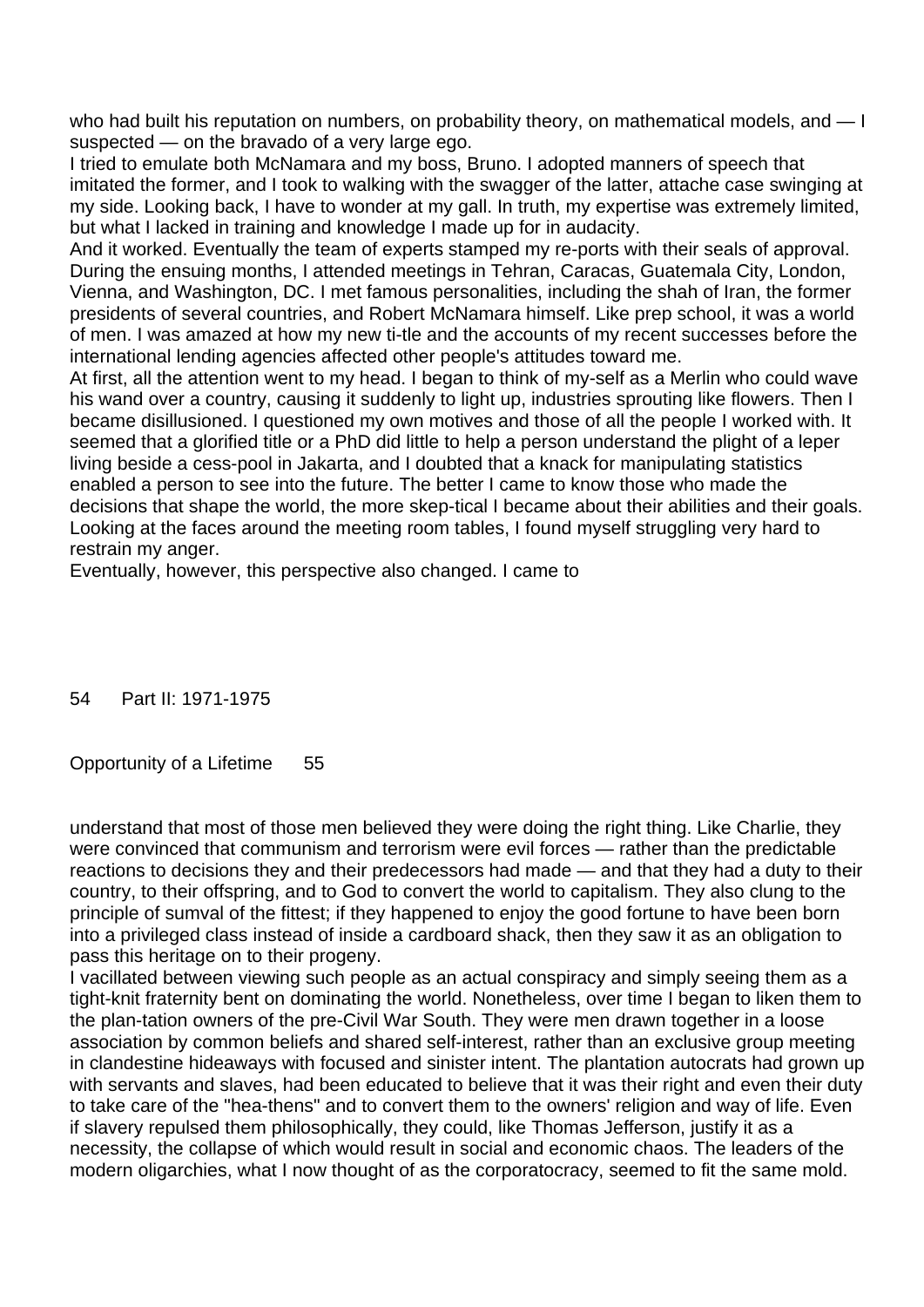I also began to wonder who benefits from war and the mass pro-duction of weapons, from the damming of rivers and the destruction of indigenous environments and cultures. I began to look at who benefits when hundreds of thousands of people die from insufficient food, polluted water, or curable diseases. Slowly, I came to realize that in the long run no one benefits, but in the short term those at the top of the pyramid — my bosses and me — appear to benefit, at least materially.

This raised several other questions: Why does this situation persist? Why has it endured for so long? Does the answer lie simply in the old adage that "might is right," that those with the power perpetuate the system?

It seemed insufficient to say that power alone allows this situation to persist. While the proposition that might makes right explained a great deal, I felt there must be a more compelling force at work here.

I recalled an economics professor from my business school days, a man from northern India, who lectured about limited resources, about man's need to grow continually, and about the principle of slave labor. According to this professor, all successful capitalist systems involve hierarchies with rigid chains of command, including a handful at the very top who control descending orders of subordinates, and a mas-sive army of workers at the bottom, who in relative economic terms truly can be classified as slaves. Ultimately, then, I became convinced that we encourage this system because the corporatocracy has con-vinced us that God has given us the right to place a few of our peo-ple at the very top of this capitalist pyramid and to export our system to the entire world.

Of course, we are not the first to do this. The list of practitioners stretches back to the ancient empires of North Africa, the Middle East, and Asia, and works its way up through Persia, Greece, Rome, the Christian Crusades, and all the European empire builders of the post-Columbian era. This imperialist drive has been and continues to be the cause of most wars, pollution, starvation, species extinc-tions, and genocides. And it has always taken a serious toll on the conscience and well-being of the citizens of those empires, contribut-ing to social malaise and resulting in a situation where the wealthiest cultures in human history are plagued with the highest rates of suicide, drug abuse, and violence.

I thought extensively on these questions, but I avoided consider-ing the nature of my own role in all of this. I tried to think of myself not as an EHM but as a chief economist. It sounded so very legiti-mate, and if I needed any confirmation, I could look at my pay stubs: all were from MAIN, a private corporation. I didn't earn a penny from the NSA or any government agency. And so I became con-vinced. Almost.

One afternoon Bruno called me into his office. He walked behind my chair and patted me on the shoulder. "You've done an excellent job," he purred. "To show our appreciation, we're giving you the op-portunity of a lifetime, something few men ever receive, even at twice your age."

56 Part II: 1971-1975

Opportunity of a Lifetime 57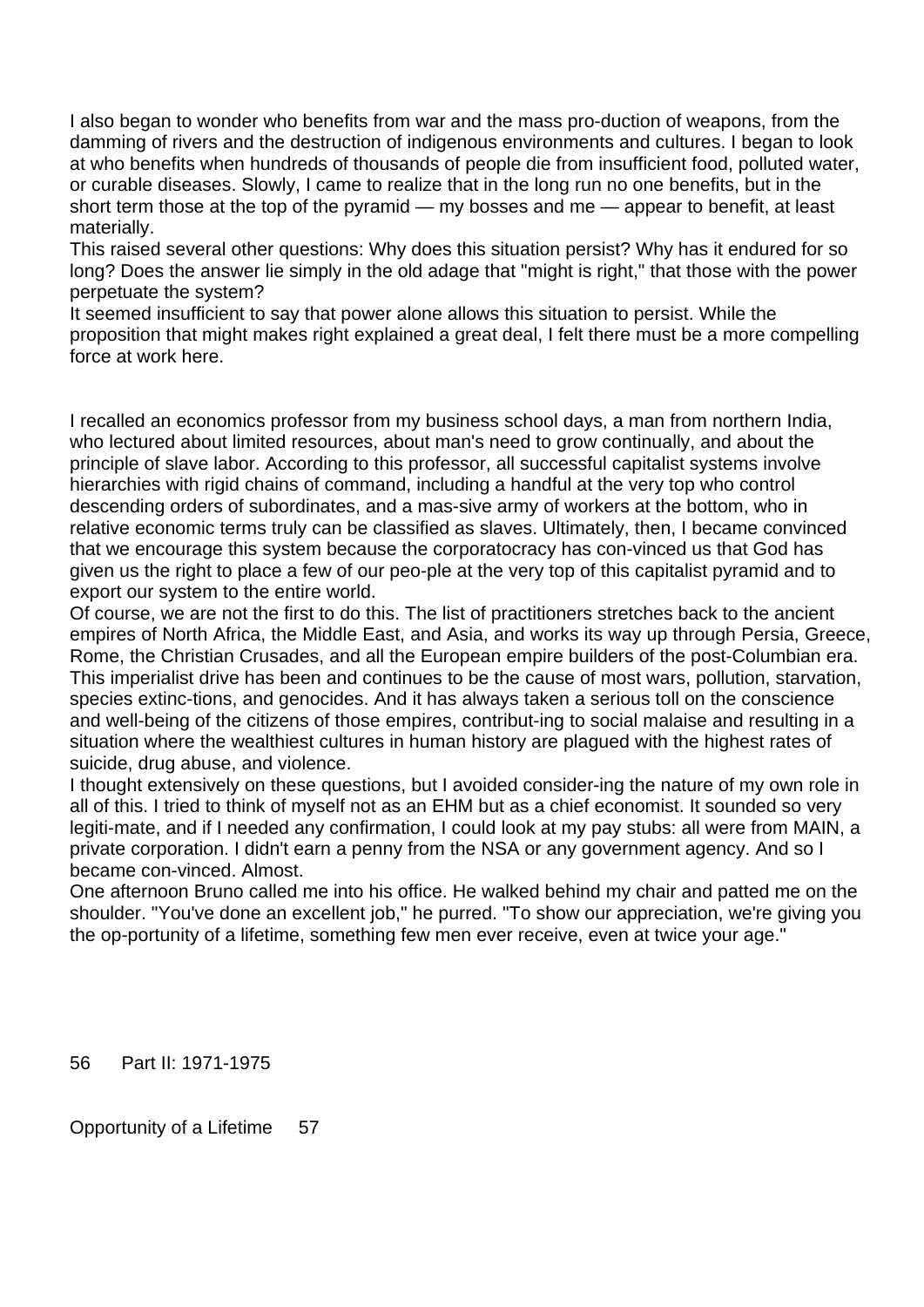# **CHAPTER 10**

Panama's President and Hero

I landed at Panama's Tocumen International Airport late one April night in 1972, during a tropical deluge. As was common in those days, I shared a taxi with several other executives, and because I spoke Spanish, I ended up in the front seat beside the driver. I stared blankly out the taxi's windshield. Through the rain, the headlights illuminated a billboard portrait of a handsome man with a promi-nent brow and flashing eyes. One side of his wide-brimmed hat was hooked rakishly up. I recognized him as the hero of modern Panama, Omar Torrijos.

I had prepared for this trip in my customary fashion, by visiting the reference section of the Boston Public Library. I knew that one of the reasons for Torrijos's popularity among his people was that he was a firm defender of both Panama's right of self-rule and of its claims to sovereignty over the Panama Canal. He was determined that the country under his leadership would avoid the pitfalls of its ignominious history.

Panama was part of Colombia when the French engineer Ferdinand de Lesseps, who directed construction of the Suez Canal, decided to build a canal through the Central American isthmus, to connect the Atlantic and Pacific oceans. Beginning in 1881, the French under-took a mammoth effort that met with one catastrophe after another. Finally, in 1889, the project ended in financial disaster—but it had inspired a dream in Theodore Roosevelt. During the first years of the twentieth century, the United States demanded that Colombia sign

a treaty turning the isthmus over to a North American consortium. Colombia refused. In 1903, President Roosevelt sent in the U.S. warship Nashville. U.S. soldiers landed, seized and killed a popular local militia com-mander, and declared Panama an independent nation. A puppet government was installed and the first Canal Treaty was signed; it established an American zone on both sides of the future waterway, legalized U.S. military intervention, and gave Washington virtual control over this newly formed "independent" nation.

Interestingly, the treaty was signed by U.S. Secretary of State Hay and a French engineer, Philippe Bunau-Varilla, who had been part of the original team, but it was not signed by a single Panamanian. In essence, Panama was forced to leave Colombia in order to serve the United States, in a deal struck by an American and a Frenchman — in retrospect, a prophetic beginning.1

For more than half a century, Panama was ruled by an oligarchy of wealthy families with strong connections to Washington. They were right-wing dictators who took whatever measures they deemed necessary to ensure that their country promoted U.S. interests. In the manner of most of the Latin American dictators who allied them-selves with Washington, Panama's rulers interpreted U.S. interests to mean putting down any populist movement that smacked of social-ism. They also supported the CIA and NSA in anti-Communist ac-tivities throughout the hemisphere, and they helped big American businesses like Rockefeller's Standard Oil and United Fruit Company (which was purchased by George H. W. Bush). These governments apparently did not feel that U.S. interests were promoted by im-proving the lives of people who lived in dire poverty or served as virtual slaves to the big plantations and corporations. Panama's ruling families were well rewarded for their support; U.S. military forces intervened on their behalf a dozen times between the declaration of Panamanian independence and 1968. However, that year, while I was still a Peace Corps volunteer in Ecuador, the course of Panamanian history suddenly changed. A coup overthrew Arnulfo Arias, the latest in the parade of dictators, and Omar Torrijos emerged as the head of state, although he had not actively partici-pated in the coup.2

Torrijos was highly regarded by the Panamanian middle and lower classes. He himself had grown up in the rural city of Santiago,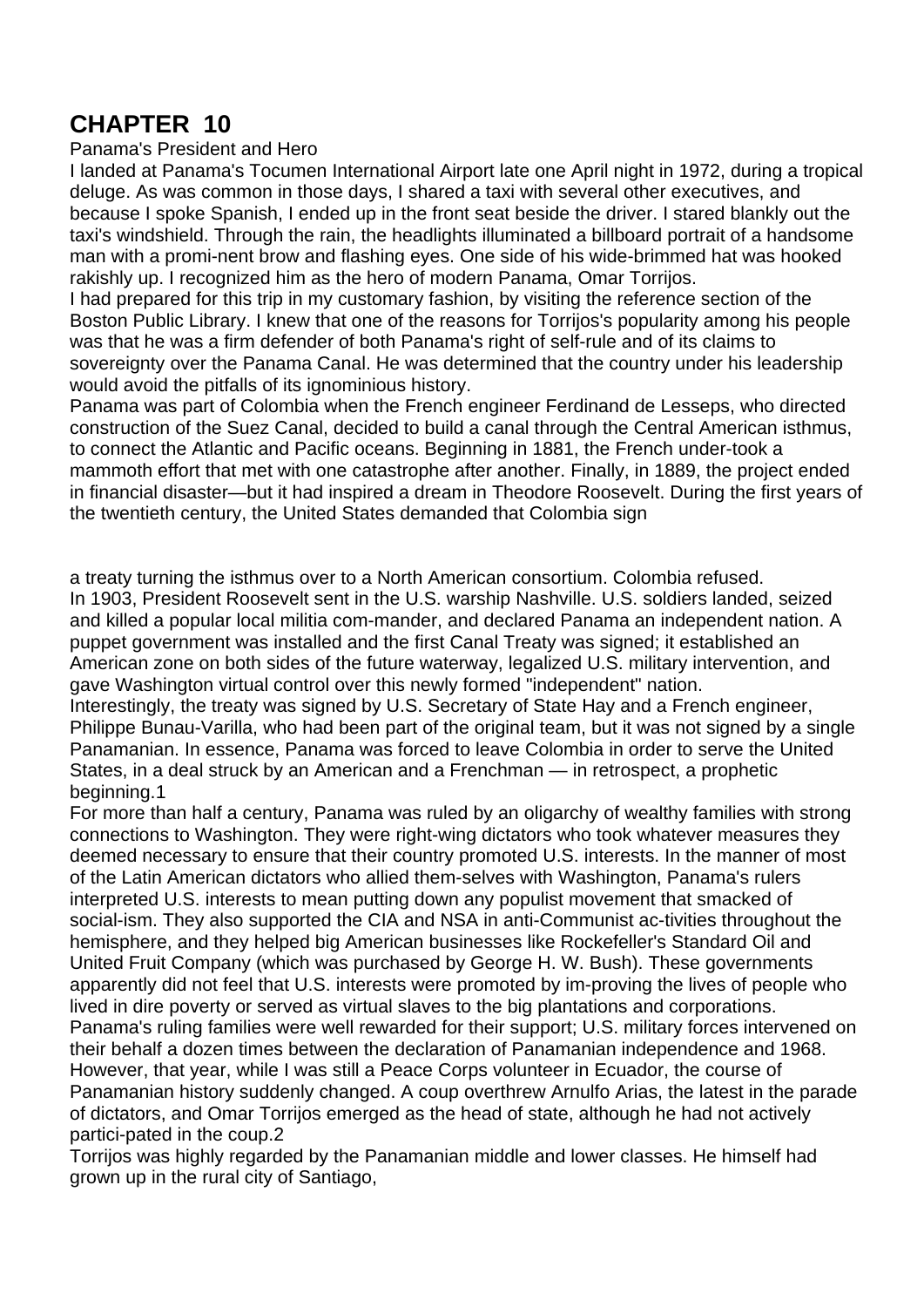### Panama's President and Hero 59

where his parents taught school. He had risen quickly through the ranks of the National Guard, Panama's primary military unit and an institution that during the 1960s gained increasing support among the poor. Torrijos earned a reputation for listening to the dispos-sessed. He walked the streets of their shantytowns, held meetings in slums politicians didn't dare to enter, helped the unemployed find jobs, and often donated his own limited financial resources to fam-ilies stricken by illness or tragedy.3

His love of life and his compassion for people reached even beyond Panama's borders. Torrijos was committed to turning his nation into a haven for fugitives from persecution, a place that would offer asylum to refugees from both sides of the political fence, from leftist opponents of Chile's Pinochet to right-wing anti-Castro guerrillas. Many people saw him as an agent of peace, a perception that earned him praise throughout the hemisphere. He also devel-oped a reputation as a leader who was dedicated to resolving differ-ences among the various factions that were tearing apart so many Latin American countries: Honduras, Guatemala, El Salvador, Nicaragua, Cuba, Colombia, Peru, Argentina, Chile, and Paraguay. His small nation of two million people served as a model of social reform and an inspiration for world leaders as diverse as the labor organizers who plotted the dismemberment of the Soviet Union and Islamic militants like Muammar Gadhafi of Libya.4

My first night in Panama, stopped at the traffic light, peering past the noisy windshield wipers, I was moved by this man smiling down at me from the billboard—handsome, charismatic, and courageous. I knew from my hours at the BPL that he stood behind his beliefs. For the first time in its history, Panama was not a puppet of Wash-ington or of anyone else. Torrijos never succumbed to the tempta-tions offered by Moscow or Beijing; he believed in social reform and in helping those born into poverty, but he did not advocate commu-nism. Unlike Castro, Torrijos was determined to win freedom from the United States without forging alliances with the United States' enemies.

I had stumbled across an article in some obscure journal in the BPL racks that praised Torrijos as a man who would alter the history of the Americas, reversing a long-term trend toward U.S. domina-tion. The author cited as his starting point Manifest Destiny — the doctrine, popular with many Americans during the 1840s, that

60 Part II: 1971-1975

the conquest of North America was divinely ordained; that God, not men, had ordered the destruction of Indians, forests, and buffalo, the draining of swamps and the channeling of rivers, and the devel-opment of an economy that depends on the continuing exploitation of labor and natural resources.

The article got me to thinking about my country's attitude toward the world. The Monroe Doctrine, originally enunciated by President James Monroe in 1823, was used to take Manifest Destiny a step fur-ther when, in the 1850s and 1860s, it was used to assert that the United States had

58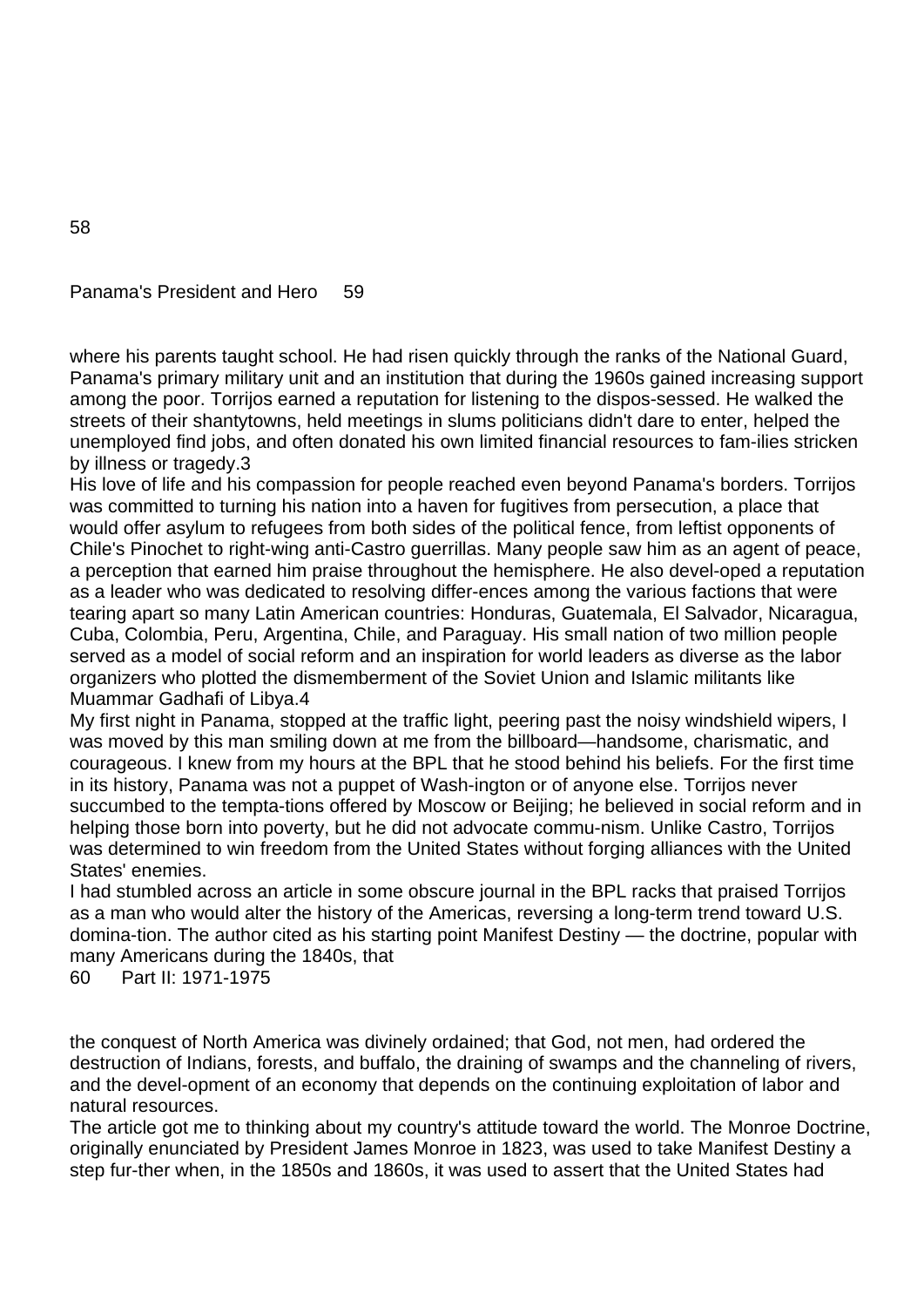special rights all over the hemisphere, including the right to invade any nation in Central or South America that re-fused to back U.S. policies. Teddy Roosevelt invoked the Monroe Doctrine to justify U.S. intervention in the Dominican Republic, in Venezuela, and during the "liberation" of Panama from Colombia. A string of subsequent U.S. presidents — most notably Taft, Wilson, and Franklin Roosevelt — relied on it to expand Washington's Pan-American activities through the end of World War II. Finally, during the latter half of the twentieth century, the United States used the Communist threat to justify expansion of this concept to countries around the globe, including Vietnam and Indonesia.5

Now, it seemed, one man was standing in Washington's way. I knew that he was not the first leaders like Castro and Allende had gone before him — but Torrijos alone was doing it outside the realm of Communist ideology and without claiming that his movement was a revolution. He was simply saying that Panama had its own rights — to sovereignty over its people, its lands, and a waterway that bisected it — and that these rights were as valid and as divinely be-stowed as any enjoyed by the United States.

Torrijos also objected to the School of the Americas and to the U.S. Southern Command's tropical warfare training center, both lo-cated in the Canal Zone. For years, the United States armed forces had invited Latin American dictators and presidents to send their sons and military leaders to these facilities — the largest and best equipped outside North America. There, they learned interrogation and covert operational skills as well as military tactics that they would use to fight communism and to protect their own assets and those of the oil companies and other private corporations. They also had opportunities to bond with the United States' top brass. These facilities were hated by Latin Americans — except for the Panama's President and Hero 61

few wealthy ones who benefited from them. They were known to provide schooling for right-wing death squads and the torturers who had turned so many nations into totalitarian regimes. Torrijos made it clear that he did not want training centers located in Panama — and that he considered the Canal Zone to be included within his borders.6

Seeing the handsome general on the billboard, and reading the caption beneath his face – "Omar's ideal is freedom; the missile is not invented that can kill an ideal!" —I felt a shiver run down my spine. I had a premonition that the story of Panama in the twentieth century was far from over, and that Torrijos was in for a difficult and perhaps even tragic time.

The tropical storm battered against the windshield, the traffic light turned green, and the driver honked his horn at the car ahead of us. I thought about my own position. I had been sent to Panama to close the deal on what would become MAIN's first truly com-prehensive master development plan. This plan would create a jus-tification for World Bank, Inter-American Development Bank, and USAID investment of billions of dollars in the energy, transporta-tion, and agricultural sectors of this tiny and very crucial country. It was, of course, a subterfuge, a means of making Panama forever indebted and thereby returning it to its puppet status. As the taxi started to move through the night, a paroxysm of guilt flashed through me, but I suppressed it. What did I care? I had taken the plunge in Java, sold my soul, and now I could create my opportunity of a lifetime. I could become rich, famous, and power-ful in one blow.

### **CHAPTER 11**

### Pirates in the Canal Zone

The next day, the Panamanian government sent a man to show me around. His name was Fidel, and I was immediately drawn to him. He was tall and slim and took an obvious pride in his country. His great-great-grandfather had fought beside Bolivar to win indepen-dence from Spain.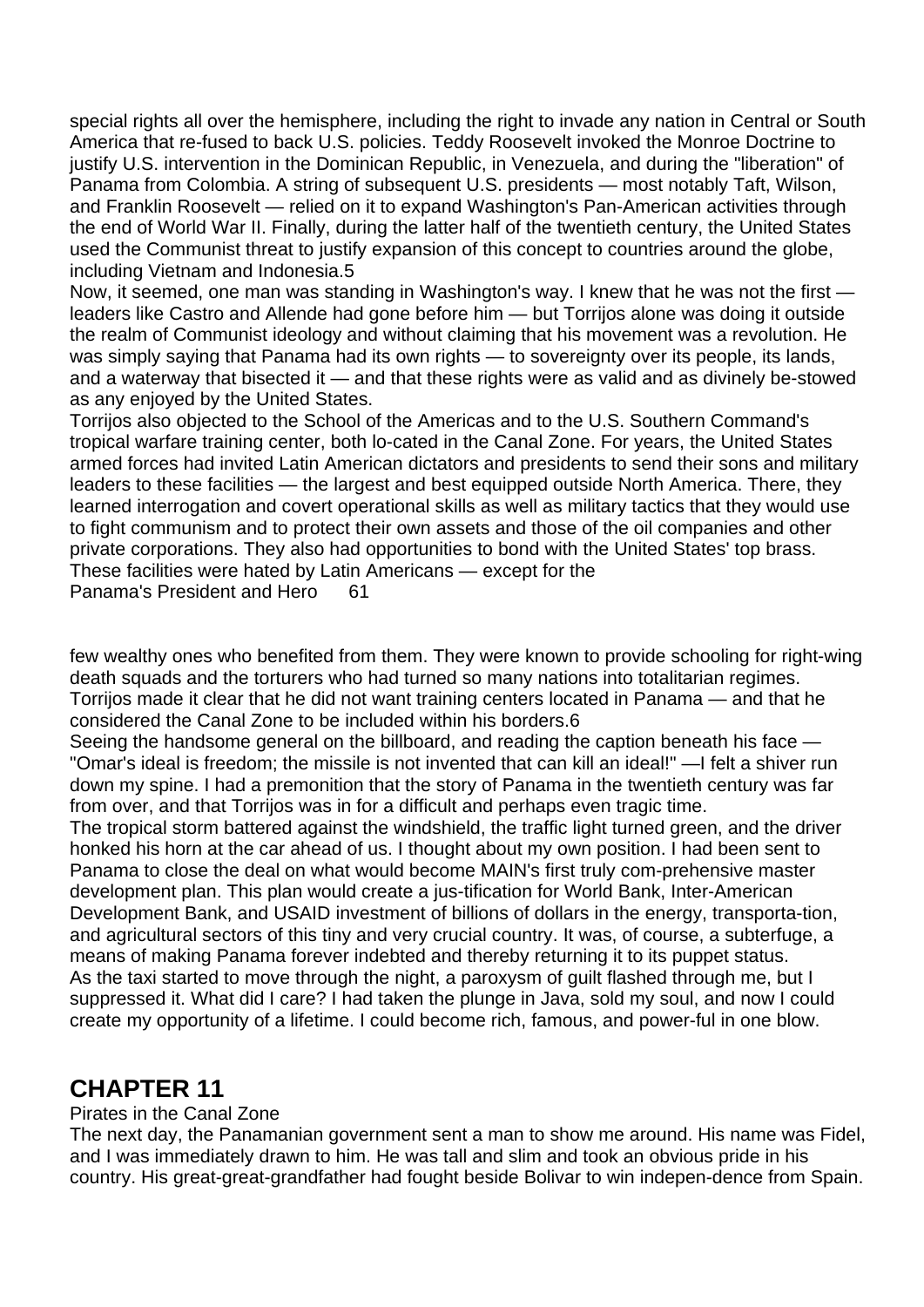I told him I was related to Tom Paine, and was thrilled to learn that Fidel had read Common Sense in Spanish. He spoke English, but when he discovered I was fluent in the language of his country, he was overcome with emotion.

"Many of your people live here for years and never bother to learn it," he said.

Fidel took me on a drive through an impressively prosperous sector of his city, which he called the New Panama. As we passed modern glass-and-steel skyscrapers, he explained that Panama had more in-ternational banks than any other country south of the Rio Grande.

"We're often called the Switzerland of the Americas," he said. "We ask very few questions of our clients."

Late in the afternoon, with the sun sliding toward the Pacific, we headed out on an avenue that followed the contours of the bay. A long line of ships was anchored there. I asked Fidel whether there was a problem with the canal.

"It's always like this," he replied with a laugh. "Lines of them, waiting their turn. Half the traffic is coming from or going to Japan. More even than the United States."

I confessed that this was news to me.

62 Part II: 1971-1975

63

"I'm not surprised," he said. "North Americans don't know much about the rest of the world." We stopped at a beautiful park in which bougainvillea crept over ancient ruins. A sign proclaimed that this was a fort built to protect the city against marauding English pirates. A family was setting up for an evening picnic: a father, mother, son and daughter, and an elderly man who I assumed was the children's grandfather. I felt a sudden longing for the tranquility that seemed to embrace these five people. As we passed them, the couple smiled, waved, and greeted us in English. I asked if they were tourists, and they laughed. The man came over to us.

"I'm third generation in the Canal Zone," he explained proudly. "My granddad came three years after it was created. He drove one of the mules, the tractors that hauled ships through the locks." He pointed at the elderly man, who was preoccupied helping the chil-dren set the picnic table. "My dad was an engineer and I've followed in his footsteps."

The woman had returned to helping her father-in-law and chil-dren. Beyond them, the sun dipped into the blue water. It was a scene of idyllic beauty, reminiscent of a Monet painting. I asked the man if they were U.S. citizens.

He looked at me incredulously. "Of course. The Canal Zone is U.S. territory." The boy ran up to tell his father that dinner was ready.

"Will your son be the fourth generation?"

The man brought his hands together in a sign of prayer and raised them toward the sky. "I pray to the good Lord every day that he may have that oppor-tunity. Living in the Zone is a wonderful life." Then he lowered his hands and stared directly at Fidel. "I just hope we can hold on to her for another fifty years. That despot Torrijos is making a lot of waves. A dangerous man."

A sudden urge gripped me, and I said to him, in Spanish, "Adios. I hope you and your family have a good time here, and learn lots about Panama's culture."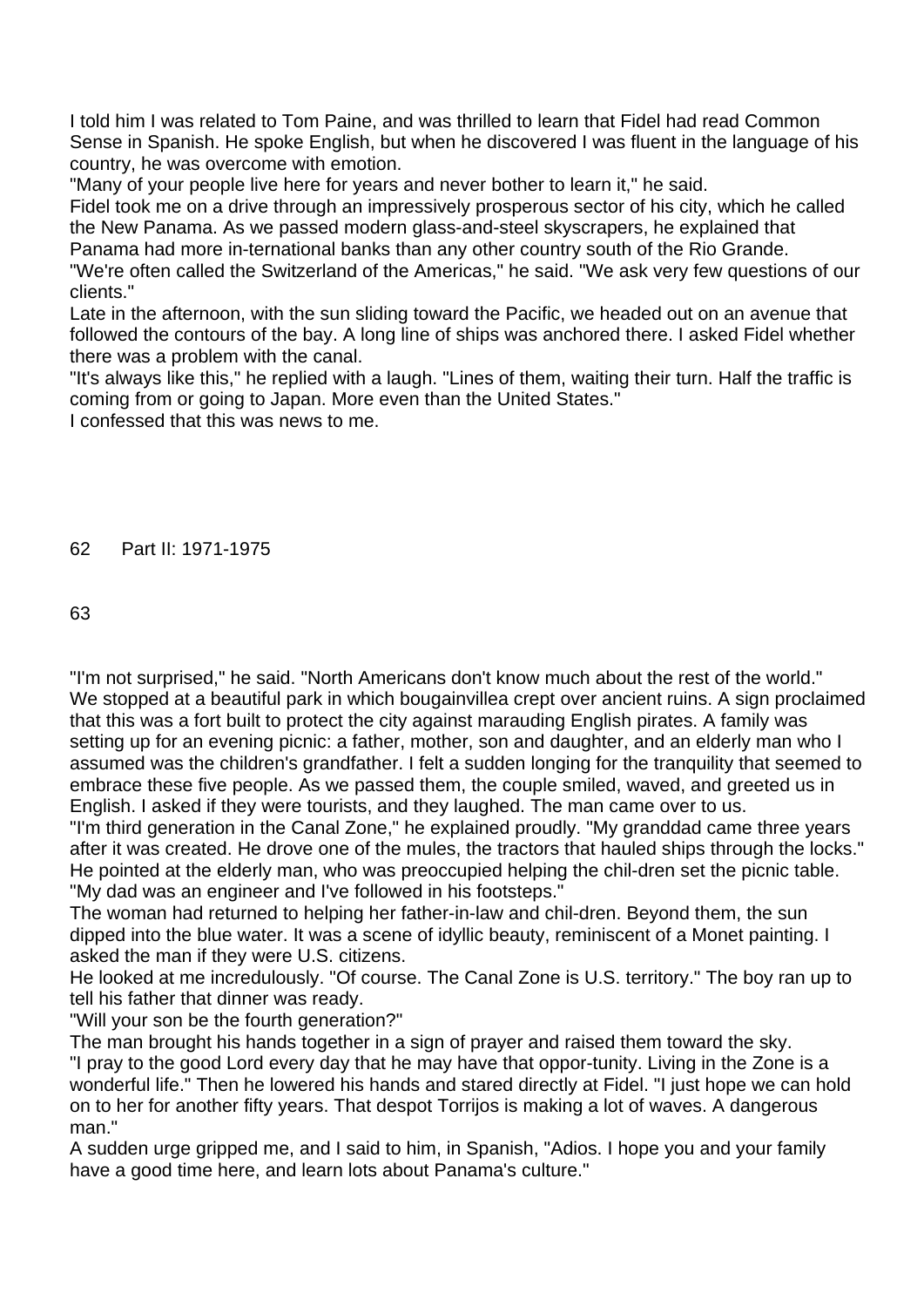He gave me a disgusted look. "I don't speak their language," he said. Then he turned abruptly and headed toward his family and the picnic.

Fidel stepped close to me, placed an arm around my shoulders, and squeezed tightly. "Thank you," he said.

Back in the city, Fidel drove us through an area he described as a slum.

"Not our worst," he said. "But you'll get the flavor."

Wooden shacks and ditches filled with standing water lined the street, the frail homes suggesting dilapidated boats scuttled in a cesspool. The smell of rot and sewage filled our car as children with distended bellies ran alongside. When we slowed, they congregated at my side, calling me uncle and begging for money. It reminded me of Jakarta.

Graffiti covered many of the walls. There were a few of the usual hearts with couples' names scrawled inside, but most of the graffiti were slogans expressing hatred of the United States: "Go home, gringo," "Stop shitting in our canal," "Uncle Sam, slave master," and "Tell Nixon that Panama is not Vietnam." The one that chilled my heart the most, however, read, "Death for freedom is the way to Christ." Scattered among these were posters of Omar Torrijos.

"Now the other side," Fidel said. "I've got official papers and you're a U.S. citizen, so we can go." Beneath a magenta sky, he drove us into the Canal Zone. As prepared as I thought I was, it was not enough. I could hardly believe the opulence of the place — huge white build-ings, manicured lawns, plush homes, golf courses, stores, and the-aters.

"The facts," he said. "Everything in here is U.S. property. All the businesses—the supermarkets, barbershops, beauty salons, restau-rants, all of them — are exempt from Panamanian laws and taxes. There are seven 18-hole golf courses, U.S. post offices scattered con-veniently around, U.S. courts of law and schools. It truly is a country within a country."

"What an affront!"

Fidel peered at me as though making a quick assessment. "Yes," he agreed. "That's a pretty good word for it. Over there," he pointed back toward the city, "income per capita is less than one thousand dollars a year, and unemployment rates are 30 percent. Of course, in the little shantytown we just visited, no one makes close to one thou-sand dollars, and hardly anyone has a job."

"What's being done?"

He turned and gave me a look that seemed to change from anger to sadness.

"What can we do?" He shook his head. "I don't know, but I'll sav

64 Part II: 1971-1975

Pirates in the Canal Zone 65

this: Torrijos is trying. I think it may be the death of him, but he sure as hell is giving it all he's got. He's a man who'll go down fighting for his people."

As we headed out of the Canal Zone, Fidel smiled. "You like to dance?" Without waiting for me to reply, he said, "Let's get some din-ner, and then I'll show you yet another side of Panama."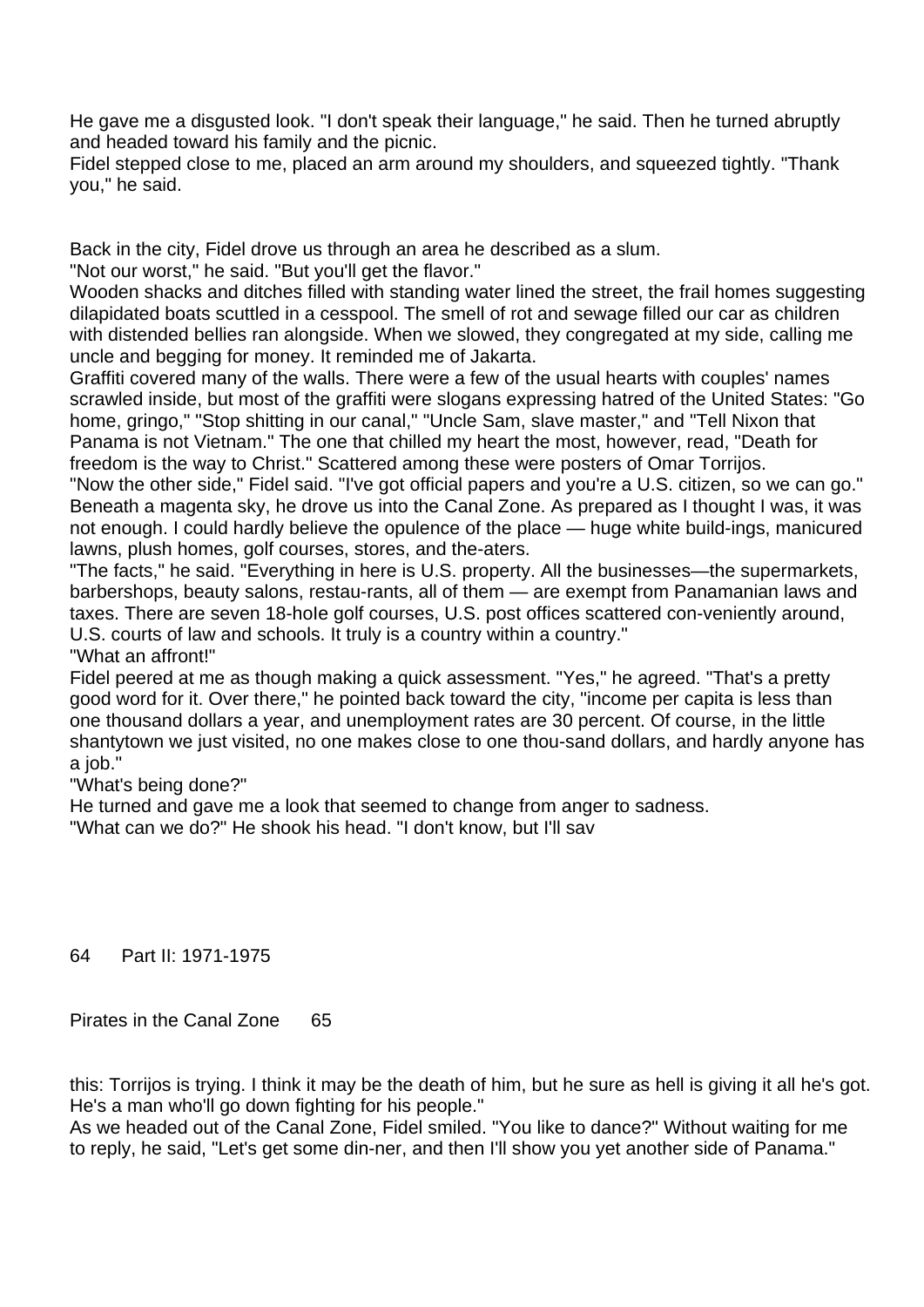# **CHAPTER 12**

Soldiers and Prostitutes

After a juicy steak and a cold beer, we left the restaurant and drove down a dark street. Fidel advised me never to walk in this area. "When you come here, take a cab right to the front door." He pointed. "Just there, beyond the fence, is the Canal Zone."

He drove on until we arrived at a vacant lot filled with cars. He found an empty spot and parked. An old man hobbled up to us. Fidel got out and patted him on the back. Then he ran his hand lov-ingly across the fender of his car.

"Take good care of her. She's my lady." He handed the man a bill.

We took a short footpath out of the parking lot and suddenly found ourselves on a street flooded with flashing neon lights. Two boys raced past, pointing sticks at each other and making the sounds of men shooting guns. One slammed into Fidel's legs, his head reaching barely as high as Fidel's thigh. The little boy stopped and stood back.

"I'm sorry, sir," he gasped in Spanish.

Fidel placed both his hands on the boys shoulders. "No harm done, my man," he said. "But tell me, what were you and your friend shooting at?"

The other boy came up to us. He placed his arm protectively around the first. "My brother," he explained. "We're sorry."

"It's okay," Fidel chuckled gently. "He didn't hurt me. I just asked him what you guys were shooting at. I think I used to play the same game."

66 Part II: 1971-1975

67

The brothers glanced at each other. The older one smiled. "He's the gringo general at the Canal Zone. He tried to rape our mother and I'm sending him packing, back to where he belongs." Fidel stole a look at me. "Where does he belong?"

"At home, in the United States."

"Does your mother work here?"

"Over there." Both boys pointed proudly at a neon light down the street. "Bartender."

"Go on then." Fidel handed them each a coin. "But be careful. Stay in the lights."

"Oh yes, sir. Thank you." They raced off.

As we walked on, Fidel explained that Panamanian women were prohibited by law from prostitution. "They can tend bar and dance, but cannot sell their bodies. That's left to the imports."

We stepped inside the bar and were blasted with a popular Amer-ican song. My eyes and ears took a moment to adjust. A couple of burly U.S. soldiers stood near the door; bands around their uniformed arms identified them as MPs.

Fidel led me along a bar, and then I saw the stage. Three young women were dancing there, entirely naked except for their heads. One wore a sailor's cap, another a green beret, and the third a cowboy hat. They had spectacular figures and were laughing. They seemed to be playing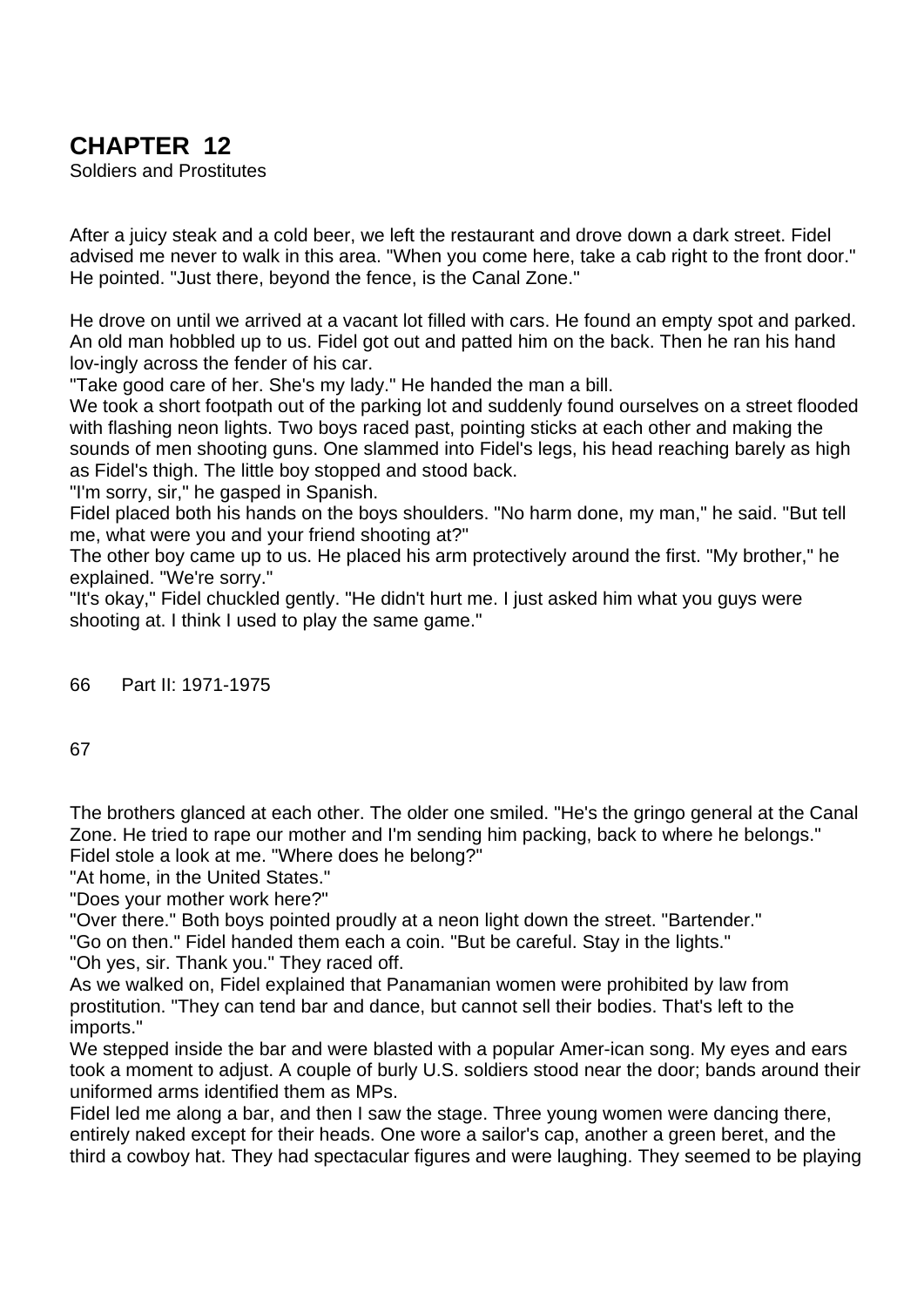a game with one another, as though dancing in a com-petition. The music, the way they danced, the stage — it could have been a disco in Boston, except that they were naked.

We pushed our way through a group of young English-speaking men. Although they wore Tshirts and blue jeans, their crew cuts gave them away as soldiers from the Canal Zone's military base. Fi-del tapped a waitress on the shoulder. She turned, let out a scream of delight, and threw her arms around him. The group of young men watched this intently, glancing at one another with disapproval. I wondered if they thought Manifest Destiny included this Panaman-ian woman. The waitress led us to a corner. From somewhere, she produced a small table and two chairs.

As we settled in, Fidel exchanged greetings in Spanish with two men at a table beside ours. Unlike the soldiers, they wore printed short-sleeved shirts and creased slacks. The waitress returned with a couple of Balboa beers, and Fidel patted her on the rump as she

turned to leave. She smiled and threw him a kiss. I glanced around and was relieved to discover that the young men at the bar were no longer watching us; they were focused on the dancers. The majority of the patrons were English-speaking soldiers, but there were others, like the two beside us, who obviously were Pana-manians. They stood out because their hair would not have passed inspection, and because they did not wear T-shirts and jeans. A few of them sat at tables, others leaned against the walls. They seemed to be highly alert, like border collies guarding flocks of sheep.

Women roamed the tables. They moved constantly, sitting on laps, shouting to the waitresses, dancing, swirling, singing, taking turns on the stage. They wore tight skirts, T-shirts, jeans, clinging dresses, high heels. One was dressed in a Victorian gown and veil. Another wore only a bikini. It was obvious that only the most beautiful could survive here. I marveled at the numbers who made their way to Pana-ma and wondered at the desperation that had driven them to this. "All from other countries?" I shouted to Fidel above the music.

He nodded. "Except..." He pointed at the waitresses. "They're Panamanian."

"What countries?"

"Honduras, El Salvador, Nicaragua, and Guatemala."

"Neighbors."

"Not entirely. Costa Rica and Colombia are our closest neighbors."

The waitress who had led us to this table came and sat on Fidel's knee. He gently rubbed her back.

"Clarissa," he said, "please tell my North American friend why they left their countries." He nodded his head in the direction of the stage. Three new girls were accepting the hats from the others, who jumped down and started dressing. The music switched to salsa, and as the newcomers danced, they shed their clothes to the rhythm.

Clarissa held out her right hand. "I'm pleased to meet you," she said. Then she stood up and reached for our empty bottles. "In an-swer to Fidel's question, these girls come here to escape brutality. I'll bring a couple more Balboas."

After she left, I turned to Fidel. "Come on," I said. "They're here for U.S. dollars."

"True. But why so many from the countries where fascist dictators rule?"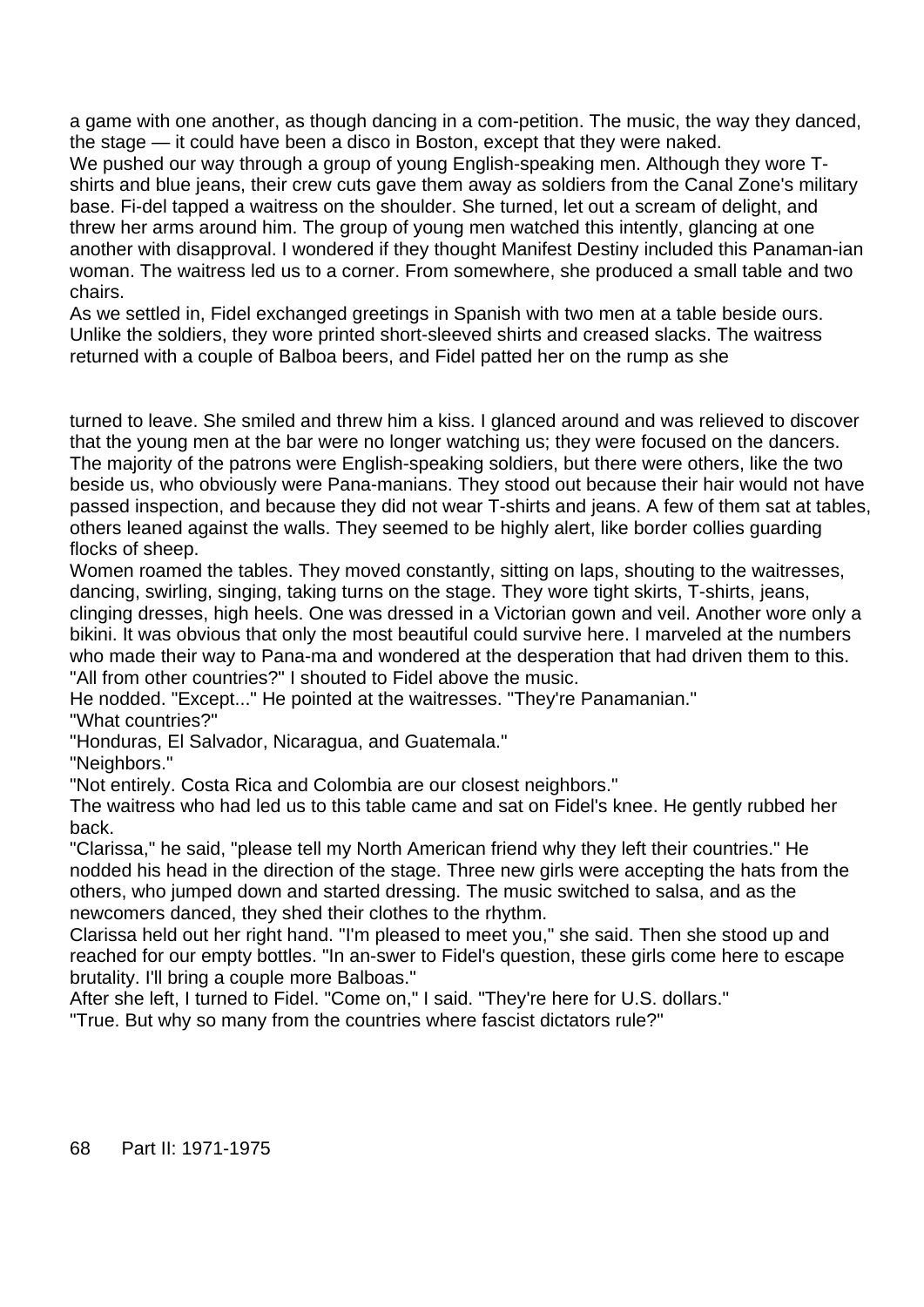### Soldiers and Prostitutes 69

I glanced back at the stage. The three of them were giggling and throwing the sailors cap around like a ball. I looked Fidel in the eye. "You're not kidding, are you?"

"No," he said seriously, "I wish I were. Most of these girls have lost their families —fathers, brothers, husbands, boyfriends. They grew up with torture and death. Dancing and prostitution don't seem all that bad to them. They can make a lot of money here, then start fresh somewhere, buy a little shop, open a cafe — "

He was interrupted by a commotion near the bar. I saw a waitress swing her fist at one of the soldiers, who caught her hand and began to twist her wrist. She screamed and fell to her knee. He laughed and shouted to his buddies. They all laughed. She tried to hit him with her free hand. He twisted harder. Her face contorted with pain.

The MPs remained by the door, watching calmly. Fidel jumped to his feet and started toward the bar. One of the men at the table next to ours held out a hand to stop him. "Tranquilo, hermano? he said. "Be calm, brother. Enrique has control."

A tall, slim Panamanian came out of the shadows near the stage. He moved like a cat and was upon the soldier in an instant. One hand encircled the man's throat while the other doused him in the face with a glass of water. The waitress slipped away. Several of the Panamanians who had been lounging against the walls formed a protective semicircle around the tall bouncer. He lifted the soldier against the bar and said something I couldn't hear. Then he raised his voice and spoke slowly in English, loudly enough for everyone in the still room to hear over the music. "The waitresses are off-limits to you guys, and you don't touch the others until after you pay them."

The two MPs finally swung into action. They approached the cluster of Panamanians. "We'll take it from here, Enrique," they said.

The bouncer lowered the soldier to the floor and gave his neck a final squeeze, forcing the others head back and eliciting a cry of pain.

"Do you understand me?" There was a feeble groan. "Good." He pushed the soldier at the two MPs. "Get him out of here."

### **CHAPTER 13**

Conversations with the General

The invitation was completely unexpected. One morning during that same 1972 visit, I was sitting in an office I had been given at the In-stitute de Recursos Hidraulicos y Electrification, Panama's govern-ment-owned electric utility company. I was poring over a sheet of statistics when a man knocked gently on the frame of my open door. I invited him in, pleased with any excuse to take my attention off the numbers. He announced himself as the general's chauffeur and said he had come to take me to one of the generals bungalows.

An hour later, I was sitting across the table from General Omar Torrijos. He was dressed casually, in typical Panamanian style: khaki slacks and a short-sleeved shirt buttoned down the front, light blue with a delicate green pattern. He was tall, fit, and handsome. He seemed amazingly relaxed for a man with his responsibilities. A lock of dark hair fell over his prominent forehead.

He asked about my recent travels to Indonesia, Guatemala, and Iran. The three countries fascinated him, but he seemed especially intrigued with Iran's king, Shah Mohammad Reza Pahlavi. The shah had come to power in 1941, after the British and Soviets overthrew his father, whom they accused of collaborating with Hitler.1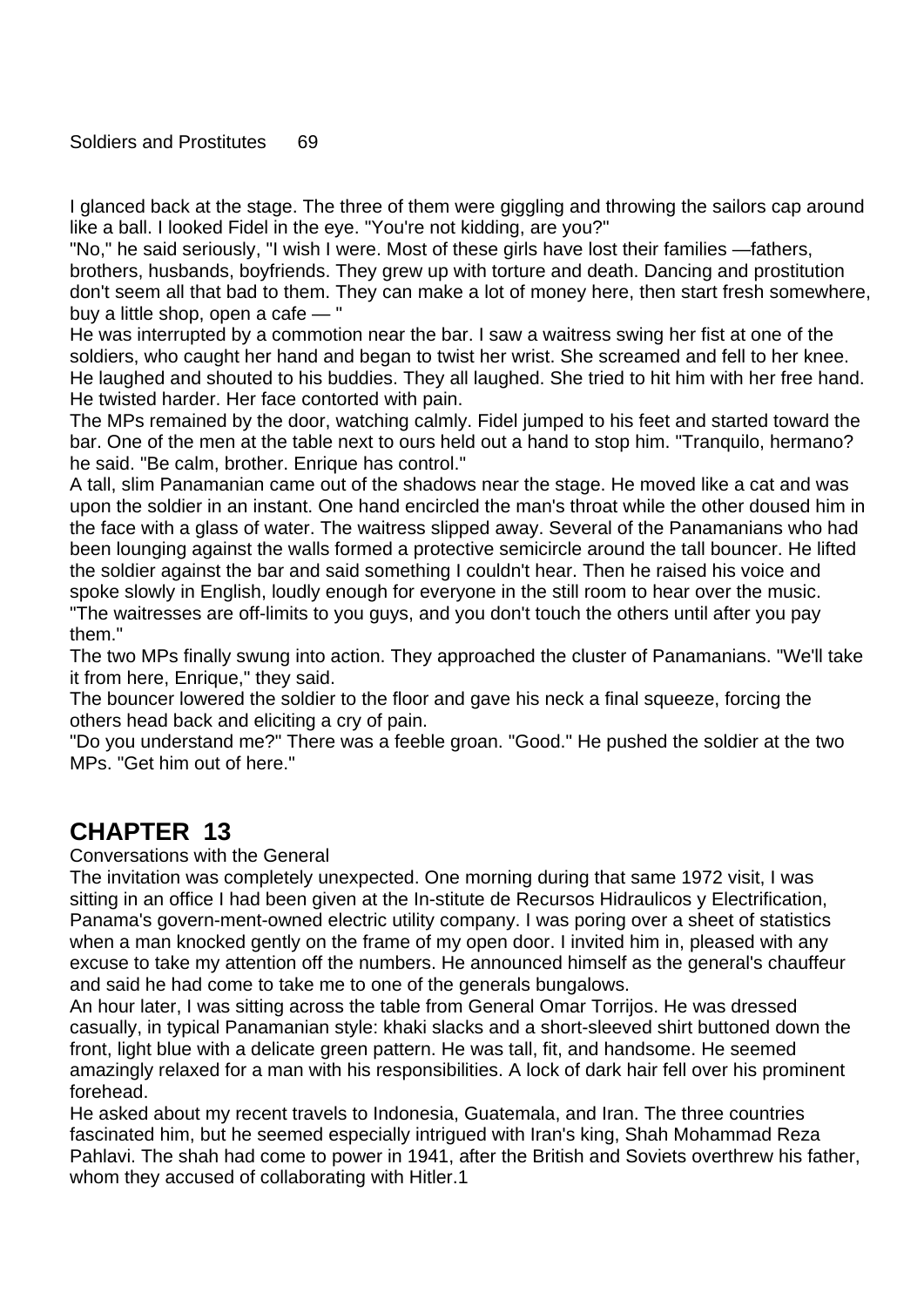"Can you imagine," Torrijos asked, "being part of a plot to dethrone your own father?" Panama's head of state knew a good deal about the history of this far-off land. We talked about how the tables were turned on the shah

70 Part il: 1971-1975

71

in 1951, and how his own premier, Mohammad Mossadegh, forced him into exile. Torrijos knew, as did most of the world, that it had been the CIA that labeled the premier a Communist and that stepped in to restore the shah to power. However, he did not know—or at least did not mention—the parts Claudine had shared with me, about Kermit Roosevelt's brilliant maneuvers and the fact that this had been the beginning of a new era in imperialism, the match that had ignited the global empire conflagration.

"After the shah was reinstated," Torrijos continued, "he launched a series of revolutionary programs aimed at developing the indus-trial sector and bringing Iran into the modern era." I asked him how he happened to know so much about Iran.

"I make it my point," he said. "I don't think too highly of the shah's politics — his willingness to overthrow his own father and become a CIA puppet—but it looks as though he's doing good things for his country. Perhaps I can learn something from him. If he survives." "You think he won't?"

"He has powerful enemies."

"And some of the world's best bodyguards."

Torrijos gave me a sardonic look. "His secret police, SAVAK, have the reputation of being ruthless thugs. That doesn't win many friends. He won't last much longer." He paused, then rolled his eyes. "Body-guards? I have a few myself." He waved at the door. "You think they'll save my life if your country decides to get rid of me?"

I asked whether he truly saw that as a possibility.

He raised his eyebrows in a manner that made me feel foolish for asking such a question. "We have the Canal. That's a lot bigger than Arbenz and United Fruit."

I had researched Guatemala, and I understood Torrijos's mean-ing. United Fruit Company had been that country's political equiva-lent of Panama's canal. Founded in the late 1800s, United Fruit soon grew into one of the most powerful forces in Central America. Dur-ing the early 1950s, reform candidate Jacobo Arbenz was elected president of Guatemala in an election hailed all over the hemisphere as a model of the democratic process. At the time, less than 3 percent of Guatemalans owned 70 percent of the land. Arbenz promised to help the poor dig their way out of starvation, and after his election he implemented a comprehensive land reform program. "The poor and middle classes throughout Latin America ap-

plauded Arbenz," Torrijos said. "Personally, he was one of my heroes. But we also held our breath. We knew that United Fruit opposed these measures, since they were one of the largest and most oppres-sive landholders in Guatemala. They also owned big plantations in Colombia,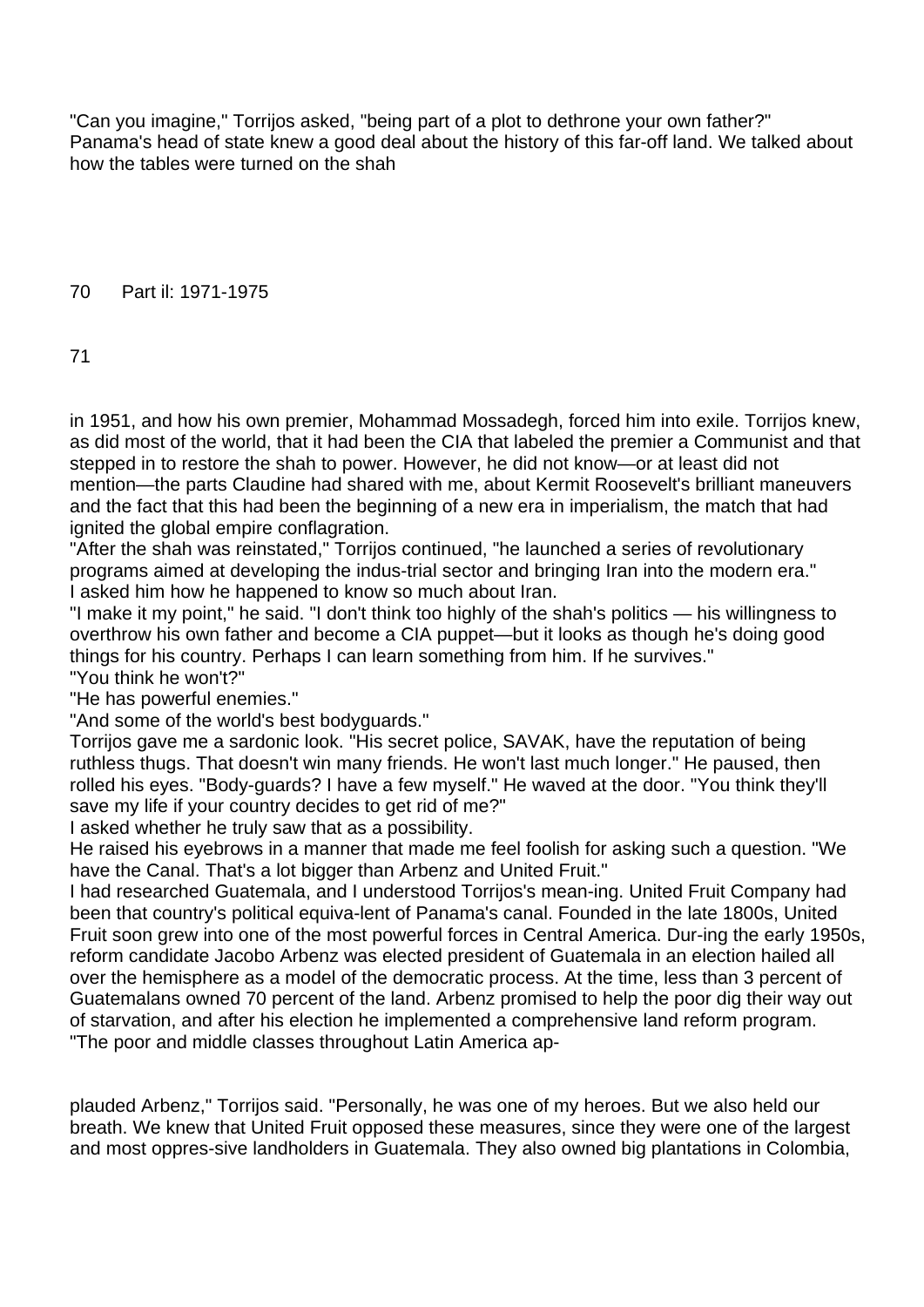Costa Rica, Cuba, Jamaica, Nicaragua, Santo Domingo, and here in Panama. They couldn't afford to let Arbenz give the rest of us ideas."

I knew the rest: United Fruit had launched a major public rela-tions campaign in the United States, aimed at convincing the Amer-ican public and congress that Arbenz was part of a Russian plot and that Guatemala was a Soviet satellite. In 1954, the CIA orchestrated a coup. American pilots bombed Guatemala City and the democrat-ically elected Arbenz was overthrown, replaced by Colonel Carlos Castillo Armas, a ruthless right-wing dictator.

The new government owed everything to United Fruit. By way of thanks, the government reversed the land reform process, abolished taxes on the interest and dividends paid to foreign investors, elimi-nated the secret ballot, and jailed thousands of its critics. Anyone who dared to speak out against Castillo was persecuted. Historians trace the violence and terrorism that plagued Guatemala for most of the rest of the century to the not-so-secret alliance between United Fruit, the CIA, and the Guatemalan army under its colonel dictator.2

"Arbenz was assassinated," Torrijos continued. "Political and character assassination." He paused and frowned. "How could your people swallow that CIA rubbish? I won't go so easily. The military here are my people. Political assassination won't do." He smiled.

"The CIA itself will have to kill me!"

We sat in silence for a few moments, each lost in his own thoughts. Torrijos was the first to speak.

"Do you know who owns United Fruit?" he asked.

"Zapata Oil, George Bush's company—our UN ambassador." I said.

"A man with ambitions." He leaned forward and lowered his voice. "And now I'm up against his cronies at Bechtel."

This startled me. Bechtel was the world's most powerful engi-neering firm and a frequent collaborator on projects with MAIN. In the case of Panama's master plan, I had assumed that they were one of our major competitors.

"What do you mean?"

72 Part II: 1971-1975

Conversations with the General 73

understand that most of those men believed they were doing the right thing. Like Charlie, they were convinced that communism and terrorism were evil forces — rather than the predictable reactions to decisions they and their predecessors had made — and that they had a duty to their country, to their offspring, and to God to convert the world to capitalism. They also clung to the principle of survival of the fittest; if they happened to enjoy the good fortune to have been born into a privileged class instead of inside a cardboard shack, then they saw it as an obligation to pass this heritage on to their progeny.

I vacillated between viewing such people as an actual conspiracy and simply seeing them as a tight-knit fraternity bent on dominating the world. Nonetheless, over time I began to liken them to the plan-tation owners of the pre-Civil War South. They were men drawn together in a loose association by common beliefs and shared self-interest, rather than an exclusive group meeting in clandestine hideaways with focused and sinister intent. The plantation autocrats had grown up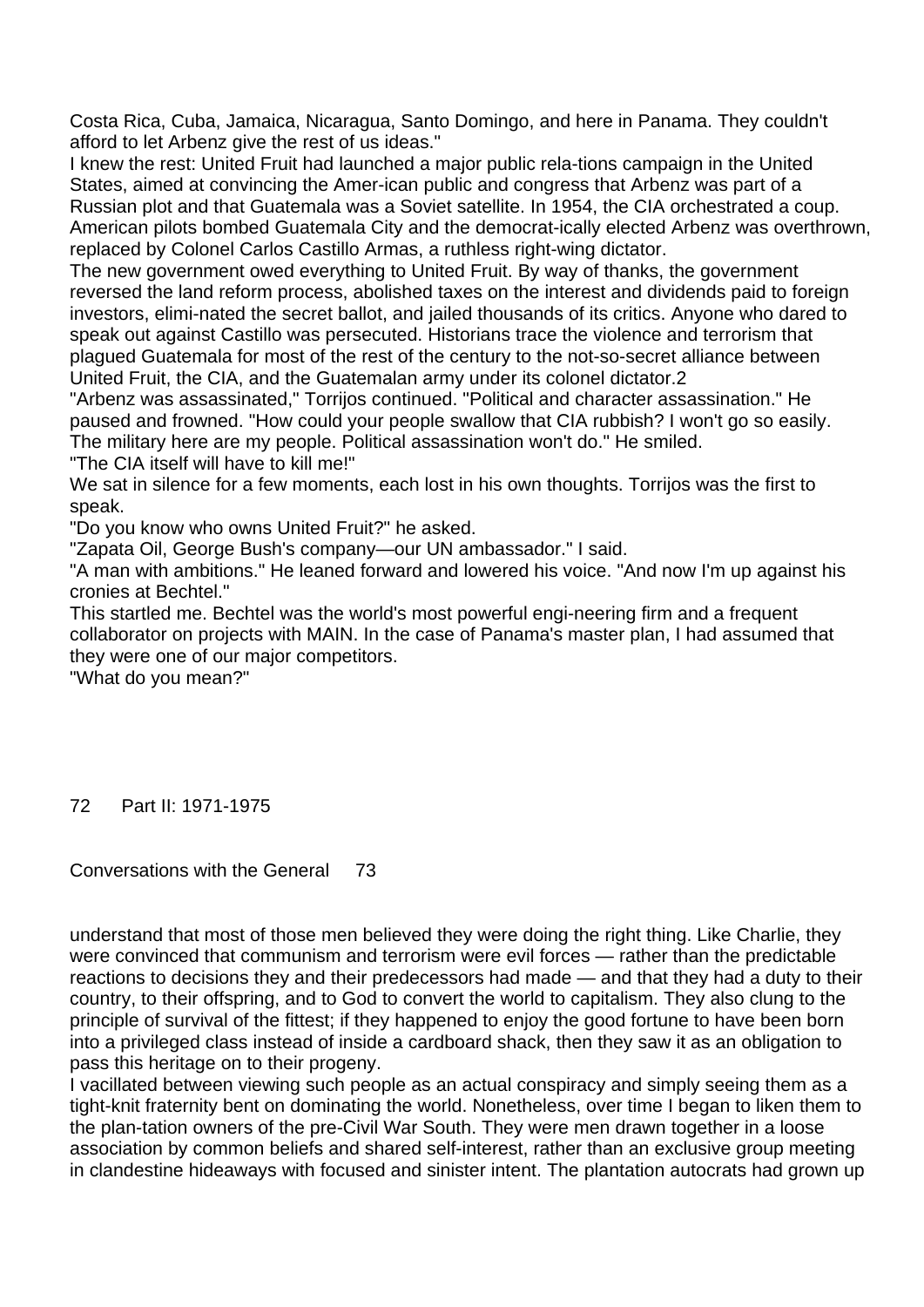with servants and slaves, had been educated to believe that it was their right and even their duty to take care of the "hea-thens" and to convert them to the owners' religion and way of life. Even if slavery repulsed them philosophically, they could, like Thomas Jefferson, justify it as a necessity, the collapse of which would result in social and economic chaos. The leaders of the modern oligarchies, what I now thought of as the corporatocracy, seemed to fit the same mold. I also began to wonder who benefits from war and the mass pro-duction of weapons, from the damming of rivers and the destruction of indigenous environments and cultures. I began to look at who benefits when hundreds of thousands of people die from insufficient food, polluted water, or curable diseases. Slowly, I came to realize that in the long run no one benefits, but in the short term those at the top of the pyramid -— my bosses and me — appear to benefit, at least materially.

This raised several other questions: Why does this situation persist? Why has it endured for so long? Does the answer lie simply in the old adage that "might is right," that those with the power perpetuate the system?

It seemed insufficient to say that power alone allows this situation to persist. While the proposition that might makes right explained a great deal, I felt there must be a more compelling force at work here.

I recalled an economics professor from my business school days, a man from northern India, who lectured about limited resources, about man's need to grow continually, and about the principle of slave labor. According to this professor, all successful capitalist systems involve hierarchies with rigid chains of command, including a handful at the very top who control descending orders of subordinates, and a mas-sive army of workers at the bottom, who in relative economic terms truly can be classified as slaves. Ultimately, then, I became convinced that we encourage this system because the corporatocracy has con-vinced us that God has given us the right to place a few of our peo-ple at the very top of this capitalist pyramid and to export our system to the entire world.

Of course, we are not the first to do this. The list of practitioners stretches back to the ancient empires of North Africa, the Middle East, and Asia, and works its way up through Persia, Greece, Rome, the Christian Crusades, and all the European empire builders of the post-Columbian era. This imperialist drive has been and continues to be the cause of most wars, pollution, starvation, species extinc-tions, and genocides. And it has always taken a serious toll on the conscience and well-being of the citizens of those empires, contribut-ing to social malaise and resulting in a situation where the wealthiest cultures in human history are plagued with the highest rates of suicide, drug abuse, and violence.

I thought extensively on these questions, but I avoided consider-ing the nature of my own role in all of this. I tried to think of myself not as an EHM but as a chief economist. It sounded so very legiti-mate, and if I needed any confirmation, I could look at my pay stubs: all were from MAIN, a private corporation. I didn't earn a penny from the NSA or any government agency. And so I became con-vinced. Almost.

One afternoon Bruno called me into his office. He walked behind my chair and patted me on the shoulder. "You've done an excellent job," he purred. "To show our appreciation, we're giving you the op-portunity of a lifetime, something few men ever receive, even at twice your age."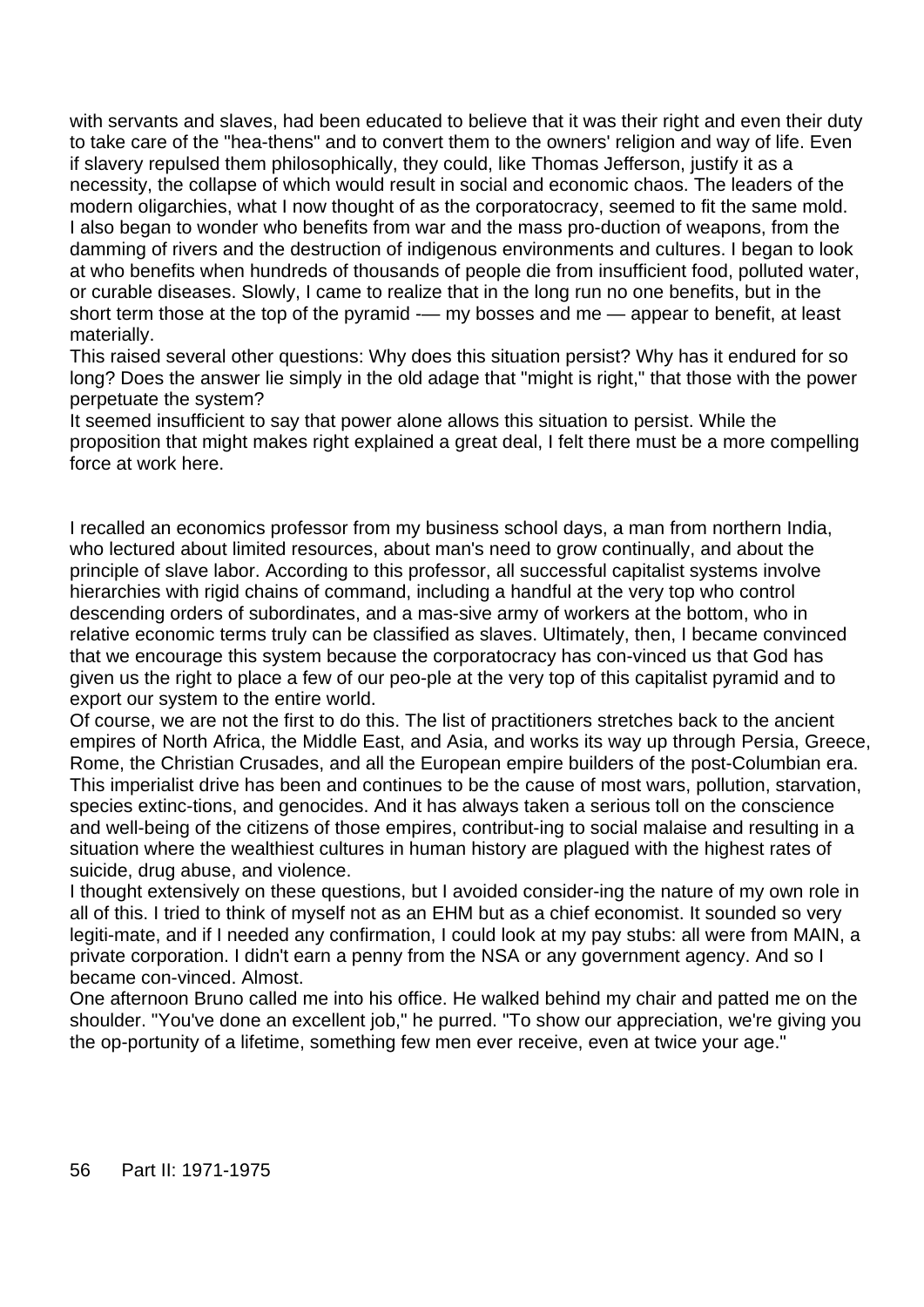Opportunity of a Lifetime 57

### **CHAPTER 14**

Entering a New and Sinister Period in Economic History

As chief economist, I not only was in charge of a department at MAIN and responsible for the studies we carried out around the globe, but I also was expected to be conversant with current eco-nomic trends and theories. The early 1970s were a time of major shifts in international economics.

During the 1960s, a group of countries had formed OPEC, the cartel of oil-producing nations, largely in response to the power of the big refining companies. Iran was also a major factor. Even though the shah owed his position and possibly his life to the United States' clandestine intervention during the Mossadegh struggle — or per-haps because of that fact —the shah was acutely aware that the tables could be turned on him at anytime. The heads of state of other petroleum-rich nations shared this awareness and the paranoia that accompanied it. They also knew that the major international oil companies, known as "The Seven Sisters," were collaborating to hold down petroleum prices — and thus the revenues they paid to the pro-ducing countries — as a means of reaping their own windfall profits. OPEC was organized in order to strike back.

This all came to a head in the early 1970s, when OPEC brought the industrial giants to their knees. A series of concerted actions, ending with a 1973 oil embargo symbolized by long lines at U.S. gas stations, threatened to bring on an economic catastrophe rivaling the Great Depression. It was a systemic shock to the developed

world economy, and of a magnitude that few people could begin to comprehend. The oil crisis could not have come at a worse time for the United States. It was a confused nation, full of fear and self-doubt, reeling from a humiliating war in Vietnam and a president who was about to resign. Nixon's problems were not limited to Southeast Asia and Watergate. He had stepped up to the plate during an era that, in ret-rospect, would be understood as the threshold of a new epoch in world politics and economics. In those days, it seemed that the "little guys," including the OPEC countries, were getting the upper hand.

I was fascinated by world events. My bread was buttered by the corporatocracy, yet some secret side of me enjoyed watching my masters being put in their places. I suppose it assuaged my guilt a bit. I saw the shadow of Thomas Paine standing on the sidelines, cheering OPEC on. None of us could have been aware of the full impact of the em-bargo at the time it was happening. We certainly had our theories, but we could not understand what has since become clear. In hind-sight, we know that economic growth rates after the oil crisis were about half those prevailing in the 1950s and 1960s, and that they have taken place against much greater inflationary pressure. The growth that did occur was structurally different and did not create nearly as many jobs, so unemployment soared. To top it all off, the international monetary system took a blow; the network of fixed exchange rates, which had prevailed since the end of World War II, essentially collapsed.

During that time, I frequently got together with friends to discuss these matters over lunch or over beers after work. Some of these peo-ple worked for me — my staff included very smart men and women, mostly young, who for the most part were freethinkers, at least by conventional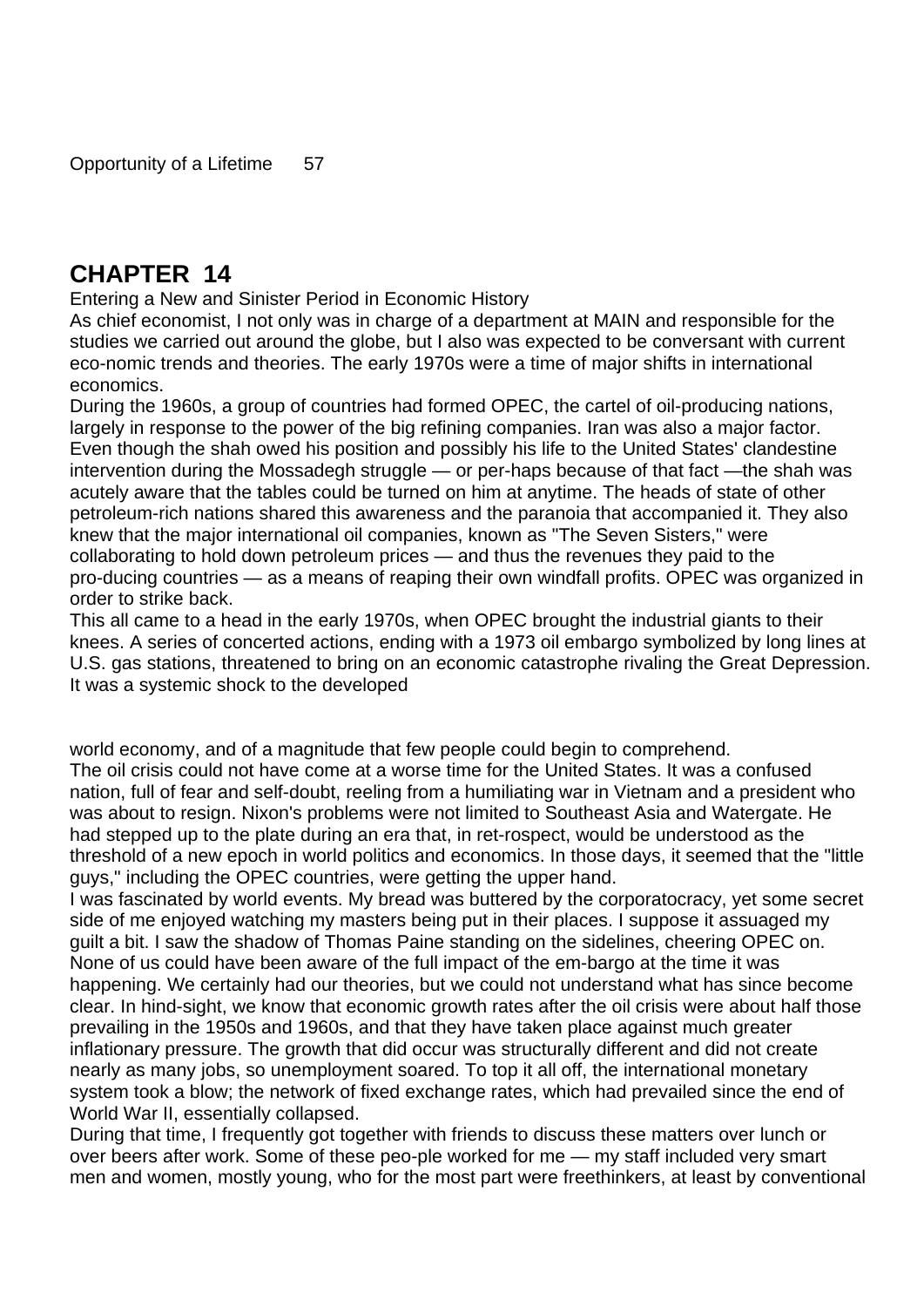standards. Others were executives at Boston think tanks or professors at local colleges, and one was an assistant to a state congressman. These were informal meetings, sometimes attended by as few as two of us, while others might include a dozen partici-pants. The sessions were always lively and raucous.

When I look back at those discussions, I am embarrassed by the sense of superiority I often felt. I knew things I could not share. My friends sometimes flaunted their credentials — connections on Beacon

76

Entering a New and Sinister Period in Economic History 77

Hill or in Washington, professorships and PhDs — and I would an-swer this in my role as chief economist of a major consulting firm, who traveled around the world first class. Yet, I could not discuss my private meetings with men like Torrijos, or the things I knew about the ways we were manipulating countries on every continent. It was both a source of inner arrogance and a frustration.

When we talked about the power of the little guys, I had to exer-cise a great deal of restraint. I knew what none of them could possibly know, that the corporatocracy, its band of EHMs, and the jackals waiting in the background would never allow the little guys to gain control. I only had to draw upon the examples of Arbenz and Mossadegh — and more recently, upon the 1973 CIA overthrow of Chile s democratically elected president, Salvador Allende. In fact, I understood that the stranglehold of global empire was growing stronger, despite OPEC — or, as I suspected at the time but did not confirm until later, with OPEC's help.

Our conversations often focused on the similarities between the early 1970s and the 1930s. The latter represented a major watershed in the international economy and in the way it was studied, analyzed, and perceived. That decade opened the door to Keynesian economics and to the idea that government should play a major role in manag-ing markets and providing sendees such as health, unemployment compensation, and other forms of welfare. We were moving away from old assumptions that markets were self-regulating and that the state's intervention should be minimal.

The Depression resulted in the New Deal and in policies that pro-moted economic regulation, governmental financial manipulation, and the extensive application of fiscal policy. In addition, both the Depression and World War II led to the creation of organizations like the World Bank, the IMF, and the General Agreement on Tariffs and Trade (GATT). The 1960s was a pivotal decade in this period and in the shift from neoclassic to Keynesian economics. It happened under the Kennedy and Johnson administrations, and perhaps the most important single influence was one man, Robert McNamara.

McNamara was a frequent visitor to our discussion groups — in absentia, of course. We all knew about his meteoric rise to fame, from manager of planning and financial analysis at Ford Motor Company in 1949 to Ford's president in I960, the first company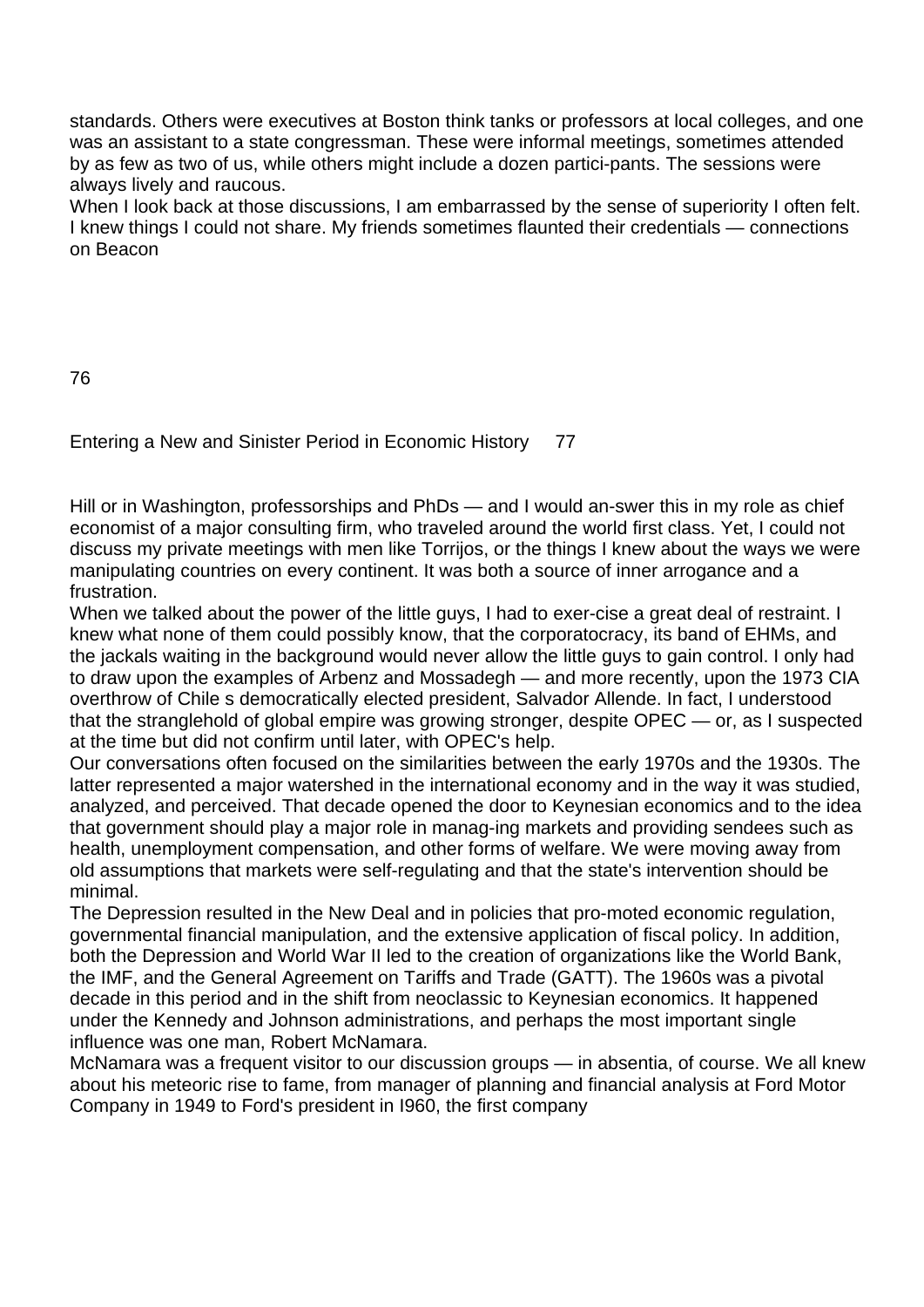head selected from outside the Ford family. Shortly after that, Kennedy appointed him secretary of defense.

McNamara became a strong advocate of a Keynesian approach to government, using mathematical models and statistical approaches to determine troop levels, allocation of funds, and other strategies in Vietnam. His advocacy of "aggressive leadership" became a hallmark not only of government managers but also of corporate executives. It formed the basis of a new philosophical approach to teaching man-agement at the nation's top business schools, and it ultimately led to a new breed of CEOs who would spearhead the rush to global empire.1 As we sat around the table discussing world events, we were es-pecially fascinated by McNamara's role as president of the World Bank, a job he accepted soon after leaving his post as secretary of de-fense. Most of my friends focused on the fact that he symbolized what was popularly known as the military-industrial complex. He had held the top position in a major corporation, in a government cabinet, and now at the most powerful bank in the world. Such an apparent breach in the separation of powers horrified many of them; I may have been the only one among us who was not in the least surprised.

I see now that Robert McNamara's greatest and most sinister contribution to history was to jockey the World Bank into becoming an agent of global empire on a scale never before witnessed. He also set a precedent. His ability to bridge the gaps between the primary components of the corporatocracy would be fine-tuned by his suc-cessors. For instance, George Shultz was secretary of the treasury and chairman of the Council on Economic Policy under Nixon, served as Bechtel president, and then became secretary' of state under Reagan. Caspar Weinberger was a Bechtel vice president and general council, and later the secretary of defense under Reagan. Richard Helms was Johnson's CIA director and then became ambassador to Iran under Nixon. Richard Cheney served as secretary of defense under George H. W. Bush, as Halliburton president, and as U.S. vice president to George W. Bush. Even a president of the United States, George H. W. Bush, began as founder of Zapata Petroleum Corp, served as U.S. ambassador to the U.N. under presidents Nixon and Ford, and was Ford's CIA director. Looking back, I am struck by the innocence of those days. In many respects, we were still caught up in the old approaches to empire

78 Part II: 1971-1975

Entering a New and Sinister Period in Economic History 79

building. Kermit Roosevelt had shown us a better way when he over-threw an Iranian democrat and replaced him with a despotic king. We EHMs were accomplishing many of our objectives in places like Indonesia and Ecuador, and yet Vietnam was a stunning example of how easily we could slip back into old patterns.

It would take the leading member of OPEC, Saudi Arabia, to change that.

### **CHAPTER 15**

The Saudi Arabian Money-laundering Affair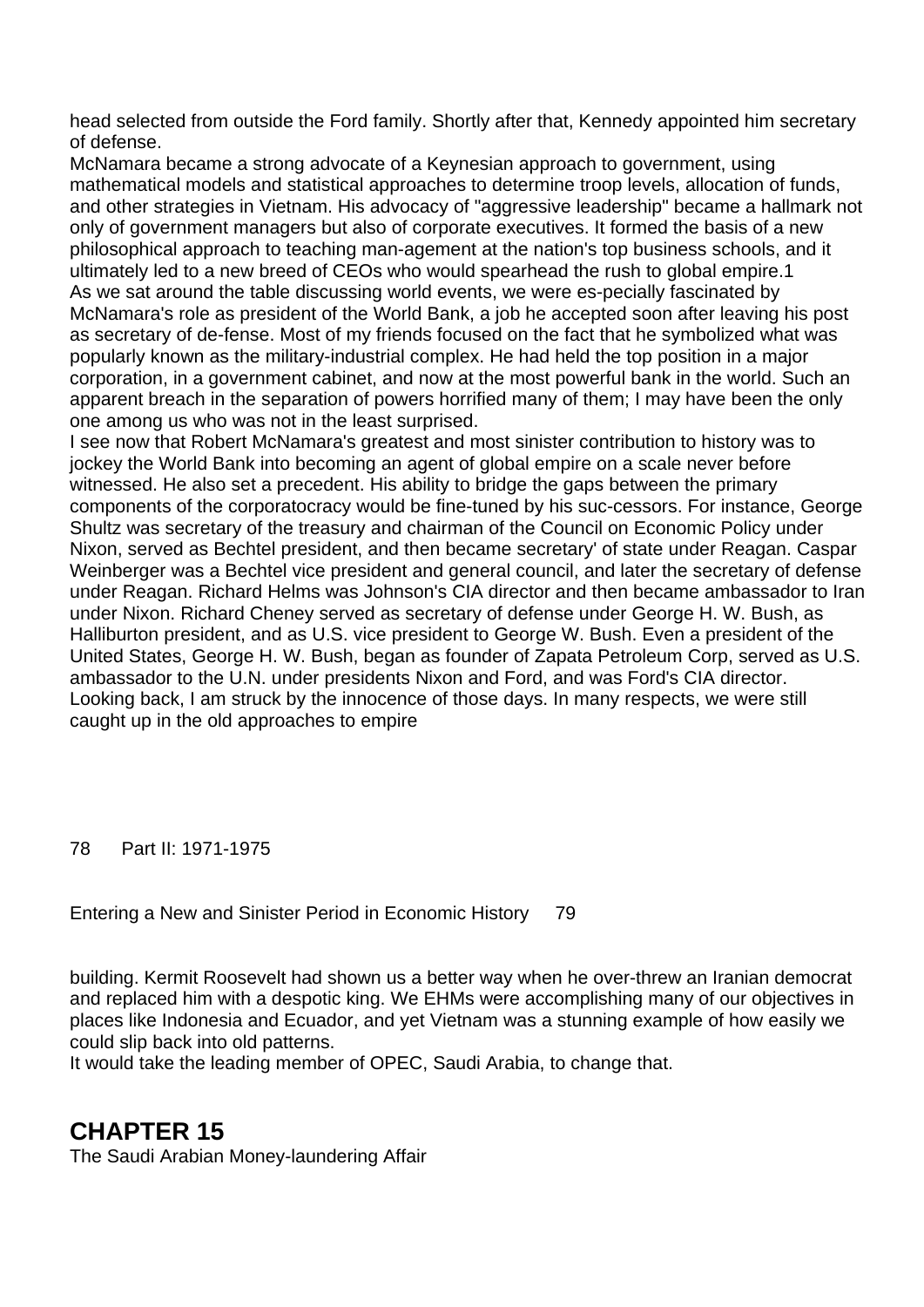In 1974, a diplomat from Saudi Arabia showed me photos of Riyadh, the capital of his country. Included in these photos was a herd of goats rummaging among piles of refuse outside a government build-ing. When I asked the diplomat about them, his response shocked me. He told me that they were the city's main garbage disposal system.

"No self-respecting Saudi would ever collect trash," he said. "We leave it to the beasts." Goats! In the capital of the world's greatest oil kingdom. It seemed unbelievable.

At the time, I was one of a group of consultants just beginning to try to piece together a solution to the oil crisis. Those goats led me to an understanding of how that solution might evolve, especially given the country's pattern of development over the previous three centuries. Saudi Arabia's history is full of violence and religious fanaticism. In the eighteenth century, Mohammed ibn Saud, a local warlord, joined forces with fundamentalists from the ultraconservative Wah-habi sect. It was a powerful union, and during the next two hundred years the Saud family and their Wahhabi allies conquered most of the Arabian Peninsula, including Islam's holiest sites, Mecca and Medina.

Saudi society reflected the puritanical idealism of its founders, and a strict interpretation of Koranic beliefs was enforced. Religious police ensured adherence to the mandate to pray five times a day.

80 Part ii: 1971-1975

81

Women were required to cover themselves from head to toe. Pun-ishment for criminals was severe; public executions and stonings were common. During my first visit to Riyadh, I was amazed when my driver told me I could leave my camera, briefcase, and even my wallet in plain sight inside our car, parked near the open market, without locking it.

"No one," he said, "would think of stealing here. Thieves have their hands cut off." Later that day, he asked me if I would like to visit so-called Chop Chop Square and watch a beheading. Wahhabism's adherence to what we would consider extreme puritanism made the streets safe from thieves — and demanded the harshest form of corporal pun-ishment for those who violated the laws. I declined the imitation.

The Saudi view of religion as an important element of politics and economics contributed to the oil embargo that shook the Western world. On October 6,1973 (Yom Kippur, the holiest of Jewish holi-days), Egypt and Syria launched simultaneous attacks on Israel. It was the beginning of the October War — the fourth and most destructive of the Arab-Israeli wars, and the one that would have the greatest impact on the world. Egypt's President Sadat pressured Saudi Ara-bia's King Faisal to retaliate against the United States' complicity with Israel by employing what Sadat referred to as "the oil weapon." On October 16, Iran and the five Arab Gulf states, including Saudi Arabia, announced a 70 percent increase in the posted price of oil. Meeting in Kuwait City, Arab oil ministers pondered further op-tions. The Iraqi representative was vehemently in favor of targeting the United States. He called on the other delegates to nationalize American businesses in the Arab world, to impose a total oil embargo on the United States and on all other nations friendly to Israel, and to withdraw Arab funds from every American bank. He pointed out that Arab bank accounts were substantial and that this action could result in a panic not unlike that of 1929.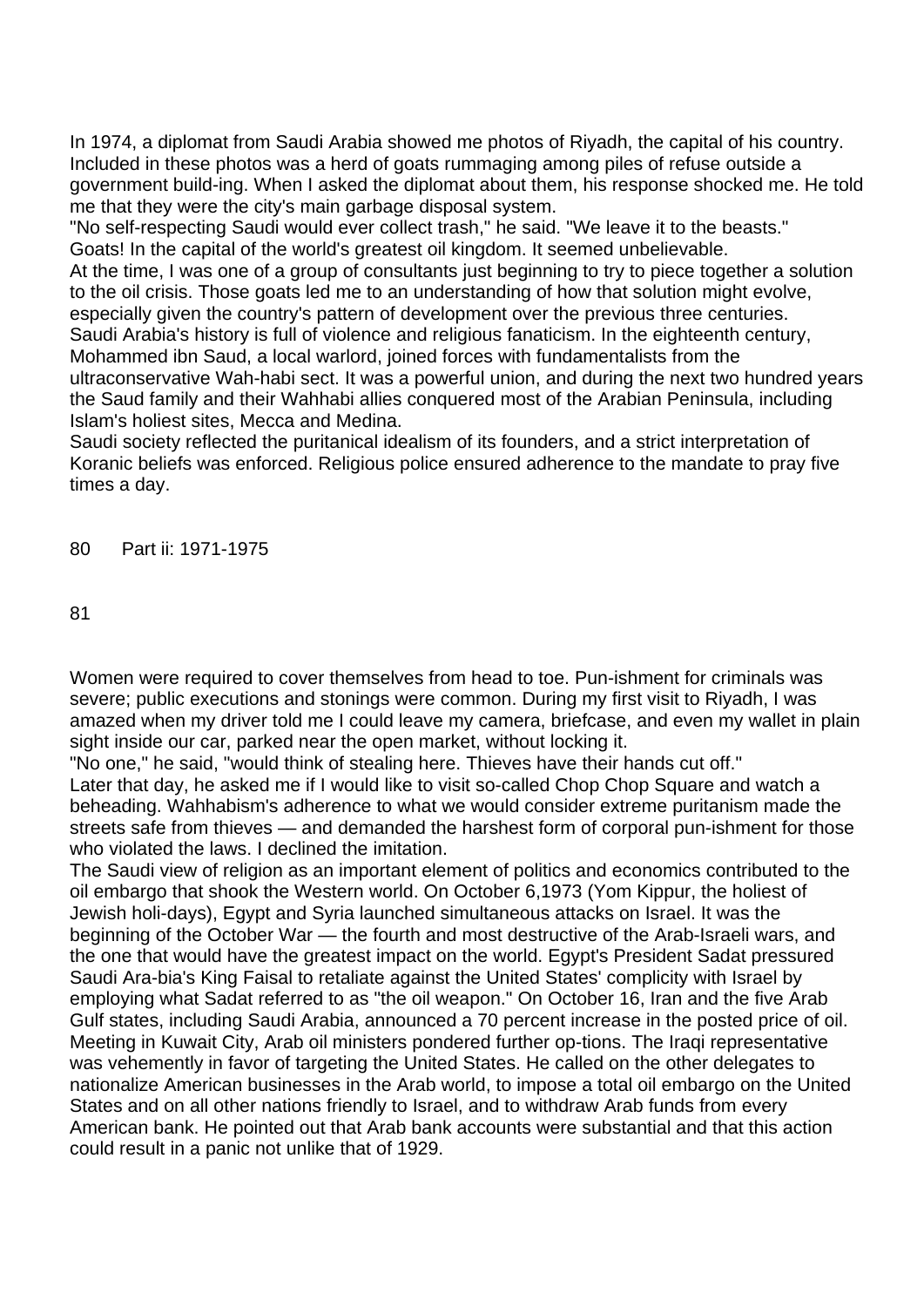Other Arab ministers were reluctant to agree to such a radical plan, but on October 17 they did decide to move forward with a more limited embargo, which would begin with a 5 percent cut in pro-duction and then impose an additional 5 percent reduction every month until their political objectives were met. They agreed that the United States should be punished for its pro-Israeli stance and should therefore have the most severe embargo levied against it.

Several of the countries attending the meeting announced that they would implement cutbacks of 10 percent, rather than 5 percent.

On October 19, President Nixon asked Congress for \$2.2 billion in aid to Israel. The next day, Saudi Arabia and other Arab produc-ers imposed a total embargo on oil shipments to the United States.1

The oil embargo ended on March 18,1974. Its duration was short, its impact immense. The selling price of Saudi oil leaped from SI.39 a barrel on January 1,1970, to \$8.32 on January 1,1974.2 Politicians and future administrations would never forget the lessons learned during the early- to mid-1970s. In the long run, the trauma of those few months served to strengthen the corporatocracy; its three pillars — big corporations, international banks, and government bonded as never before. That bond would endure.

The embargo also resulted in significant attitude and policy changes. It convinced Wall Street and Washington that such an em-bargo could never again be tolerated. Protecting our oil supplies had always been a priority; after 1973, it became an obsession. The em-bargo elevated Saudi Arabia's status as a player in world politics and forced Washington to recognize the kingdom's strategic importance to our own economy. Furthermore, it encouraged U.S. corporatoc-racy leaders to search desperately for methods to funnel petrodollars back to America, and to ponder the fact that the Saudi government lacked the administrative and institutional frameworks to properly manage its mushrooming wealth.

For Saudi Arabia, the additional oil income resulting from the price hikes was a mixed blessing. It filled the national coffers with billions of dollars; however, it also served to undermine some of the strict religious beliefs of the Wahhabis. Wealthy Saudis traveled around the world. They attended schools and universities in Europe and the United States. They bought fancy cars and furnished their houses with Western-style goods. Conservative religious beliefs were replaced by a new form of materialism — and it was this materialism that presented a solution to fears of future oil crises.

Almost immediately after the embargo ended, Washington began negotiating with the Saudis, offering them technical support, military hardware and training, and an opportunity to bring their nation into the twentieth century, in exchange for petrodollars and, most impor-tantly, assurances that there would never again be another oil embargo. The negotiations resulted in the creation of a most extraordinary

82 Part II: 1971-1975

The Saudi Arabian Money-laundering Affair 83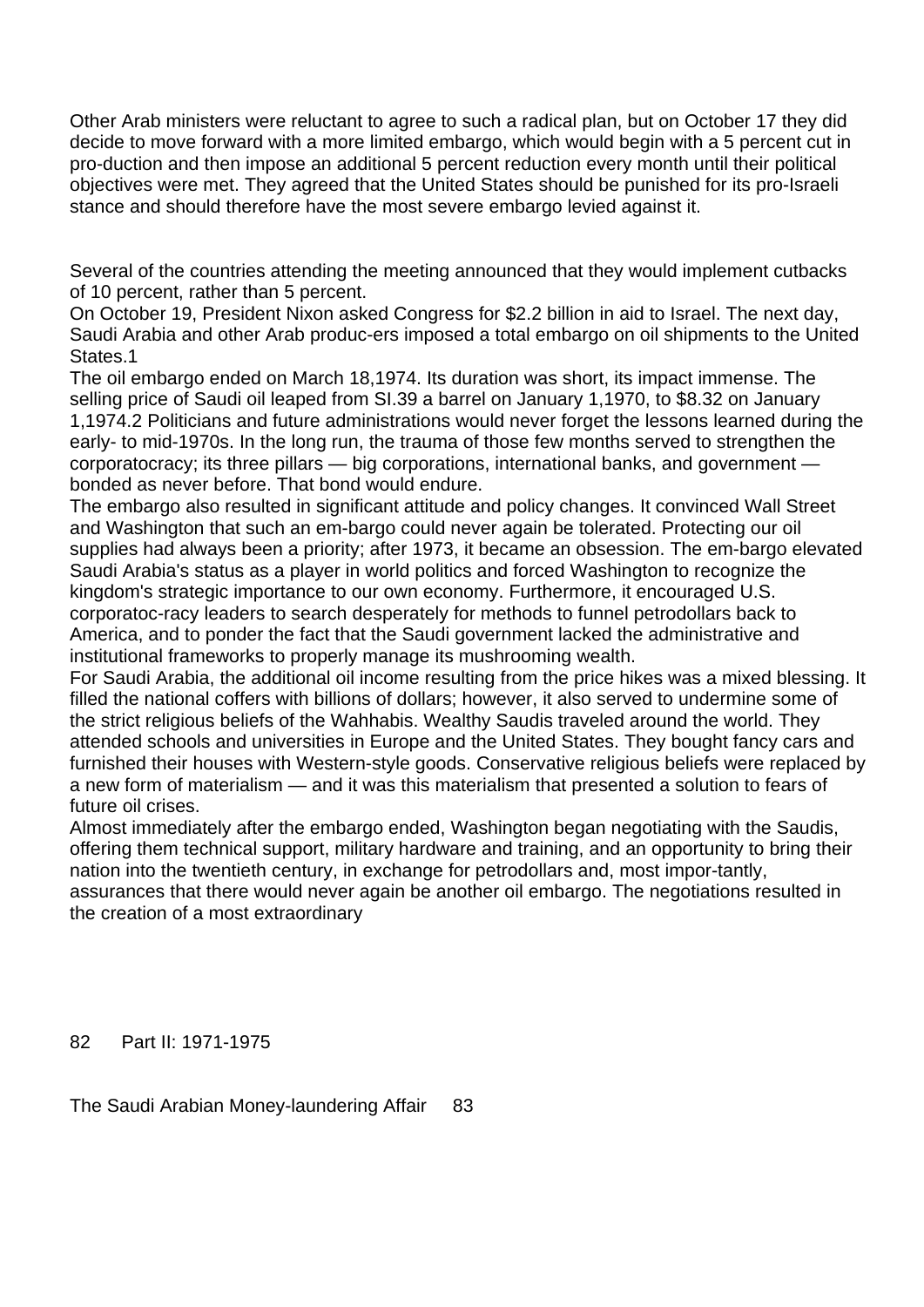organization, the United States-Saudi Arabian Joint Economic Com-mission. Known as JECOR, it embodied an innovative concept that was the opposite of traditional foreign aid programs: it relied on Saudi money to hire American firms to build up Saudi Arabia.

Although overall management and fiscal responsibility were delegated to the U.S. Department of the Treasury, this commission was independent to the extreme. Ultimately, it would spend billions of dollars over a period of more than twenty-five years, with virtually no congressional oversight. Because no U.S. funding was involved, Congress had no authority in the matter, despite Treasury's role. After studying JECOR extensively, David Holden and Richard Johns con-clude, "It was the most far-reaching agreement of its kind ever concluded by the U.S. with a developing country. It had the potential to entrench the U.S. deeply in the Kingdom, fortifying the concept of mutual interdependence."3

The Department of the Treasury brought MAIN in at an early stage to serve as an adviser. I was summoned and told that my job would be critical, and that everything I did and learned should be considered highly confidential. From my vantage point, it seemed like a clandestine operation. At the time, I was led to believe that MAIN was the lead consultant in that process; I subsequently came to realize that we were one of several consultants whose ex-pertise was sought. Since everything was done in the greatest secrecy, I was not privy to Treasury's discussions with other consultants, and I therefore cannot be certain about the importance of my role in this precedent-setting deal. I do know that the arrangement established new stan-dards for EHMs and that it launched innovative alternatives to the traditional approaches for advancing the interests of empire. I also know that most of the scenarios that evolved from my studies were ultimately implemented, that MAIN was rewarded with one of the first major —and extremely profitable — contracts in Saudi Arabia, and that I received a large bonus that year. My job was to develop forecasts of what might happen in Saudi Arabia if vast amounts of money were invested in its infrastructure, and to map out scenarios for spending that money. In short, I was asked to apply as much creativity as I could to justifying the infusion of hundreds of millions of dollars into the Saudi Arabian economy, un-der conditions that would include U.S. engineering and construction

companies. I was told to do this on my own, not to rely on my staff, and I was sequestered in a small conference room several floors above the one where my department was located. I was warned that my job was both a matter of national security and potentially very lu-crative for MAIN. I understood, of course, that the primary objective here was not the usual—to burden this country with debts it could never repay— but rather to find ways that would assure that a large portion of petrodollars found their way back to the United States. In the process, Saudi Arabia would be drawn in, its economy would become increas-ingly intertwined with and dependent upon ours, and presumably it would grow more Westernized and therefore more sympathetic with and integrated into our system.

Once I got started, I realized that the goats wandering the streets of Riyadh were the symbolic key; they were a sore point among Saudis jet-setting around the world. Those goats begged to be replaced by something more appropriate for this desert kingdom that craved entry into the modern world. I also knew that OPEC economists were stressing the need for oil-rich countries to obtain more value-added products from their petroleum. Rather than simply exporting crude oil, the economists were urging these countries to develop in-dustries of their own, to use this oil to produce petroleum-based products they could sell to the rest of the world at a higher price than that brought by the crude itself.

This twin realization opened the door to a strategy I felt certain would be a win-win situation for everyone. The goats, of course, were merely an entry point. Oil revenues could be employed to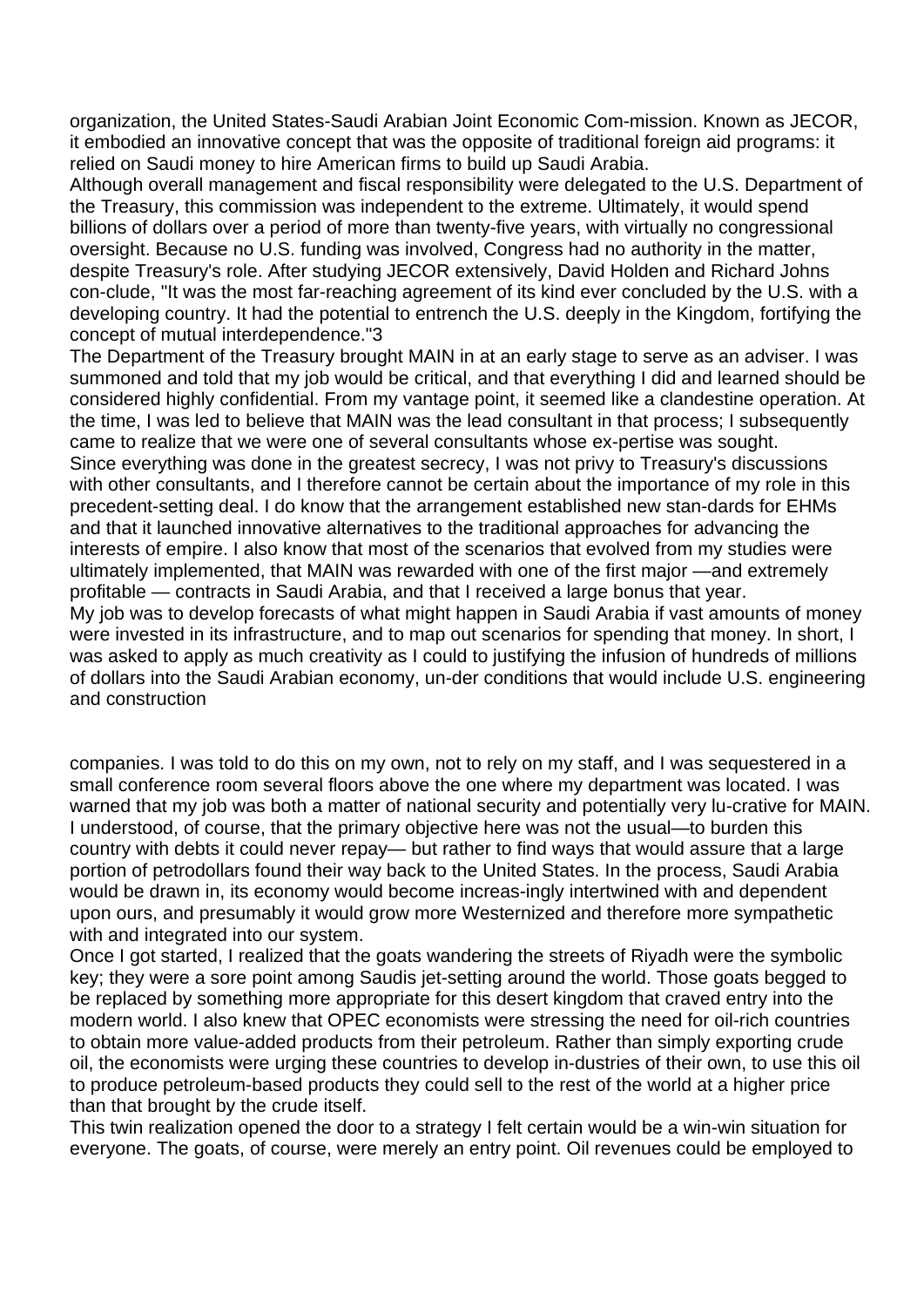hire U.S. companies to replace the goats with the world's most modern garbage collection and disposal system, and the Saudis could take great pride in this state-of-the-art technology. I came to think of the goats as one side of an equation that could be applied to most of the kingdom's economic sectors, a formula for success in the eyes of the royal family, the U.S. Department of the Treasury, and my bosses at MAIN. Under this formula, money would be earmarked to create an industrial sector focused on transforming raw petroleum into finished products for export. Large petrochem-ical complexes would rise from the desert, and around them, huge industrial parks. Naturally, such a plan would also require the con-struction of thousands of megawatts of electrical generating capacity,

### 84. Part II: 1971-1975

#### The Saudi Arabian Money-laundering Affair 85

transmission and distribution lines, highways, pipelines, communi-cations networks, and transportation systems, including new airports, improved seaports, a vast array of service industries, and the infra-structure essential to keep all these cogs turning.

We all had high expectations that this plan would evolve into a model of how things should be done in the rest of the world. Globe-trotting Saudis would sing our praises; they would invite leaders from many countries to come to Saudi Arabia and witness the miracles we had accomplished; those leaders would then call on us to help them devise similar plans for their countries and — in most cases, for countries outside the ring of OPEC — would arrange World Bank or other debt-ridden methods for financing them. The global empire would be well served. As I worked through these ideas, I thought of the goats, and the words of my driver often echoed in my ears: "No self-respecting Saudi would ever collect trash." I had heard that refrain repeatedly, in many different contexts. It was obvious that the Saudis had no intention of putting their own people to work at menial tasks, whether as laborers in industrial facilities or in the actual construc-tion of any of the projects. In the first place, there were too few of them. In addition, the royal House of Saud had indicated a commit-ment to providing its citizens with a level of education and a lifestyle that were inconsistent with those of manual laborers. The Saudis might manage others, but they had no desire or motivation to become factory and construction workers. Therefore, it would be necessary to import a labor force from other countries — countries where labor was cheap and where people needed work. If possible, the labor should come from other Middle Eastern or Islamic coun-tries, such as Egypt, Palestine, Pakistan, and Yemen.

This prospect created an even greater new stratagem for devel-opment opportunities. Mammoth housing complexes would have to be constructed for these laborers, as would shopping malls, hospitals, fire and police department facilities, water and sewage treatment plants, electrical, communications, and transportation networks — in fact, the end result would be to create modern cities where once only deserts had existed. Here, too, was the opportunity to explore emerging technologies in, for example, desalinization plants, micro-wave systems, health care complexes, and computer technologies.

Saudi Arabia was a planner's dream come true, and also a fantasy 86 Part II: 1971-1975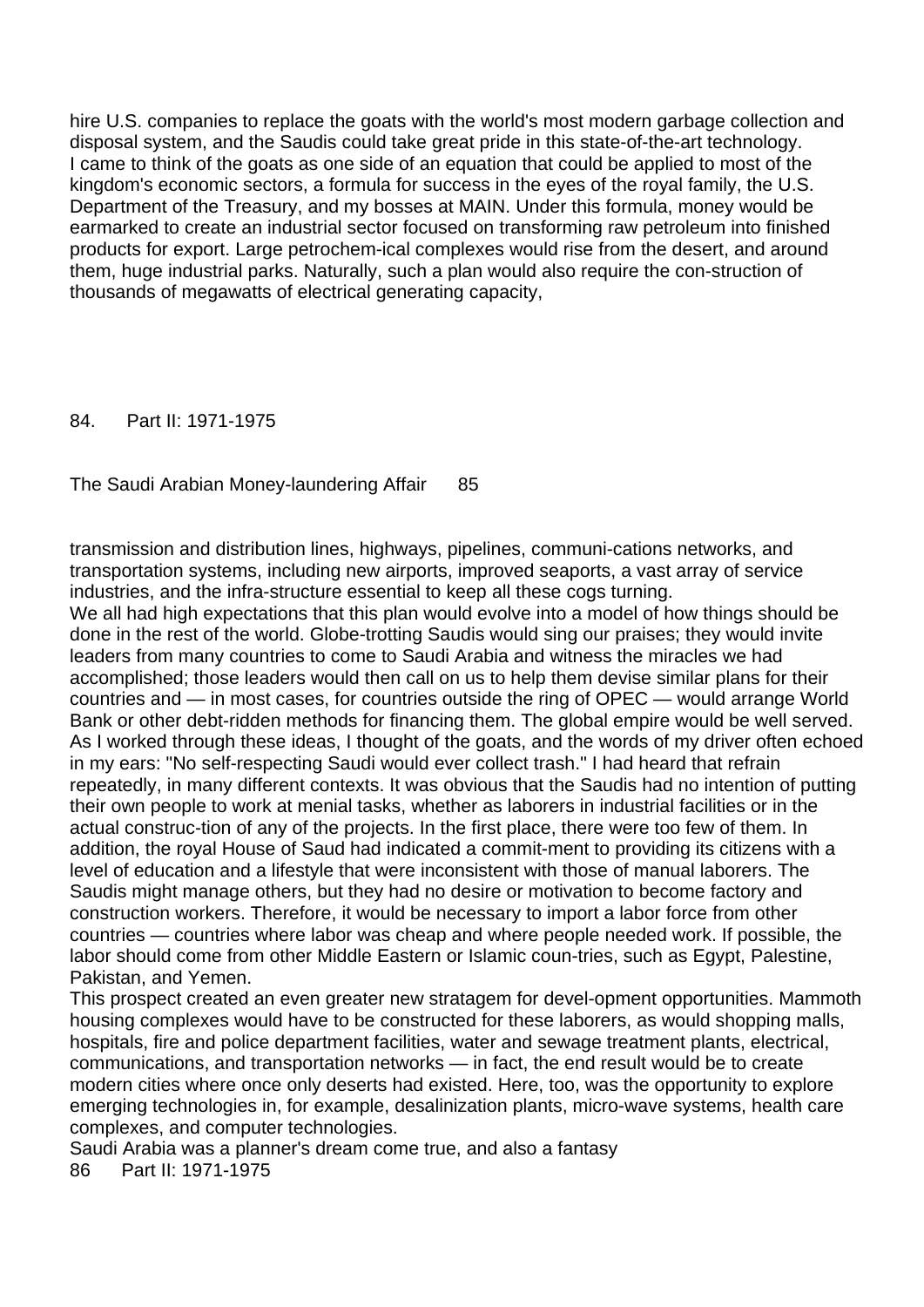realized for anyone associated with the engineering and construc-tion business. It presented an economic opportunity unrivaled by any other in history: an underdeveloped country with virtually un-limited financial resources and a desire to enter the modern age in a big way, very quickly. I must admit that I enjoyed this job immensely. There was no solid data available in Saudi Arabia, in the Boston Public Library, or anywhere else that justified the use of econometric models in this context. In fact, the magnitude of the job — the total and immediate transformation of an entire nation on a scale never before witnessed — meant that even had historical data existed, it would have been irrelevant.

Nor was anyone expecting this type of quantitative analysis, at least not at this stage of the game. I simply put my imagination to work and wrote reports that envisioned a glorious future for the kingdom. I had rule-of-thumb numbers I could use to estimate such things as the approximate cost to produce a megawatt of electricity, a mile of road, or adequate water, sewage, housing, food, and public services for one laborer. I was not supposed to refine these estimates or to draw final conclusions. My job was simply to describe a series of plans (more accurately, perhaps, "visions") of what might be possible, and to arrive at rough estimates of the costs associated with them.

I always kept in mind the true objectives: maximizing payouts to U.S. firms and making Saudi Arabia increasingly dependent on the United States. It did not take long to realize how closely the two went together; almost all the newly developed projects would require continual upgrading and servicing, and they were so highly technical as to assure that the companies that originally developed them would have to maintain and modernize them. In fact, as I moved forward with my work, I began to assemble two lists for each of the projects I envisioned: one for the types of design-and-construction contracts we could expect, and another for long-term service and management agreements. MAIN, Bechtel, Brown & Root, Halliburton, Stone & Webster, and many other U.S. engineers and contractors would profit handsomely for decades to come.

Beyond the purely economic, there was another twist that would render Saudi Arabia dependent on us, though in a very different way. The modernization of this oil-rich kingdom would trigger adverse reactions. For instance, conservative Muslims would be furious; Israel The Saudi Arabian Money-laundering Affair 87

and other neighboring countries would feel threatened. The eco-nomic development of this nation was likely to spawn the growth of another industry: protecting the Arabian Peninsula. Private compa-nies specializing in such activities, as well as the U.S. military and defense industry, could expect generous contracts — and, once again, long-term service and management agreements. Their presence would require another phase of engineering and construction proj-ects, including airports, missile sites, personnel bases, and all of the infrastructure associated with such facilities.

I sent my reports in sealed envelopes through interoffice mail, ad-dressed to "Treasury Department Project Manager." I occasionally met with a couple of other members of our team vice presidents at MAIN and my superiors. Sincawe had no official name for this proj-ect, which was still in the research and development phase and was not yet part of JECOR, we referred to it only —and with hushed voices — as SAMA. Ostensibly, this stood for Saudi Arabian Moneylaundering Affair, but it was also a tongue-in-cheek play on words; the kingdom's central bank was called the Saudi Arabian Monetary Agency, or SAMA.

Sometimes a Treasury representative would join us. I asked few questions during these meetings. Mainly, I just described my work, responded to their comments, and agreed to try to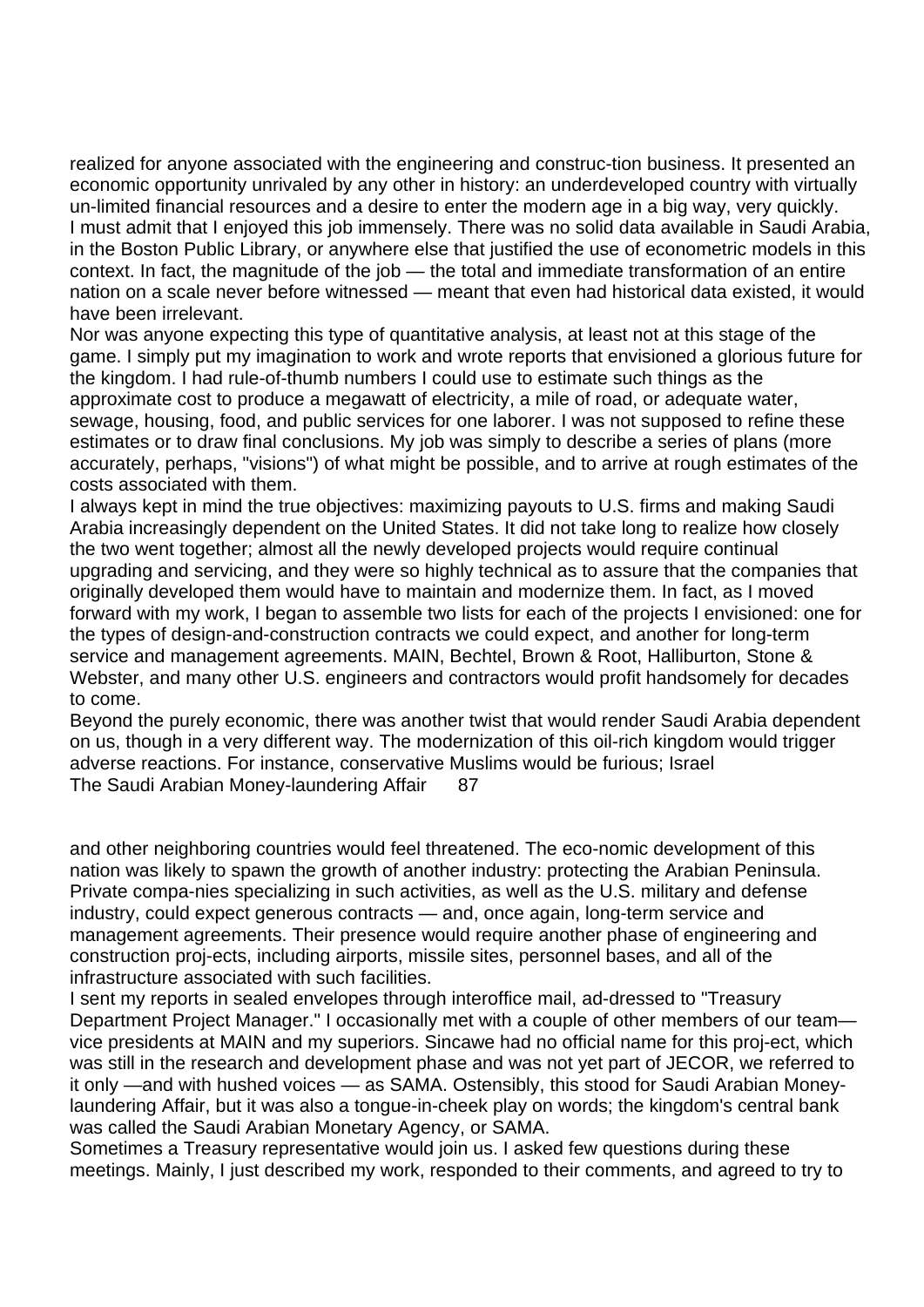do whatever was asked of me. The vice presidents and Treasury representatives were especially impressed with my ideas about the long-term service and management agreements. It prodded one of the vice presidents to coin a phrase we often used after that, referring to the kingdom as "the cow we can milk until the sun sets on our retirement." For me, that phrase always conjured images of goats rather than cows.

It was during those meetings that I came to realize that several of our competitors were involved in similar tasks, and that in the end we all expected to be awarded lucrative contracts as a result of our efforts. I assumed that MAIN and the other firms were footing the bill for this preliminary work, taking a short-term risk in order to throw our hats into the ring. This assumption was reinforced by the fact that the number I charged my time to on our daily personal time sheets appeared to be a general and administrative overhead ac-count. Such an approach was typical of the research and develop-ment/proposal preparation phase of most projects. In this case, the

initial investment certainly far exceeded the norm, but those vice presidents seemed extremely confident about the payback.

Despite the knowledge that our competitors were also involved, we all assumed that there was enough work to go around. I also had been in the business long enough to believe that the rewards be-stowed would reflect the level of Treasury's acceptance of the work we had done, and that those consultants who came up with the ap-proaches that were finally implemented would receive the choicest contracts. I took it as a personal challenge to create scenarios that would make it to the design-and-construct stage. My star was al-ready rising rapidly at MAIN. Being a key player in SAMA would guarantee its acceleration, if we were successful. During our meetings, we also openly discussed the likelihood that SAMA and the entire JECOR operation would set new precedents. It represented an innovative approach to creating lucrative work in countries that did not need to incur debts through the international banks. Iran and Iraq came immediately to mind as two additional examples of such countries. Moreover, given human nature, we felt that the leaders of such countries would likely be motivated to try to emulate Saudi Arabia. There seemed little doubt that the 1973 oil embargo—which had initially appeared to be so negative — would end up offering many unexpected gifts to the engineering and construction business, and would help to further pave the road to global empire. I worked on that visionary phase for about eight months — although never for more than several intense days at a time — sequestered in my private conference room or in my apartment overlooking Boston Common. My staff all had other assignments and pretty much took care of themselves, although I checked in on them periodically. Over time, the secrecy around our work declined. More people became aware that something big involving Saudi Arabia was going on. Ex-citement swelled, rumors swirled. The vice presidents and Treasury representatives grew more open — in part, I believe, because they themselves became privy to more information as details about the ingenious scheme emerged.

Under this evolving plan, Washington wanted the Saudis to guarantee to maintain oil supplies and prices at levels that could fluctuate but that would always remain acceptable to the United

88 Part II: 1971-1975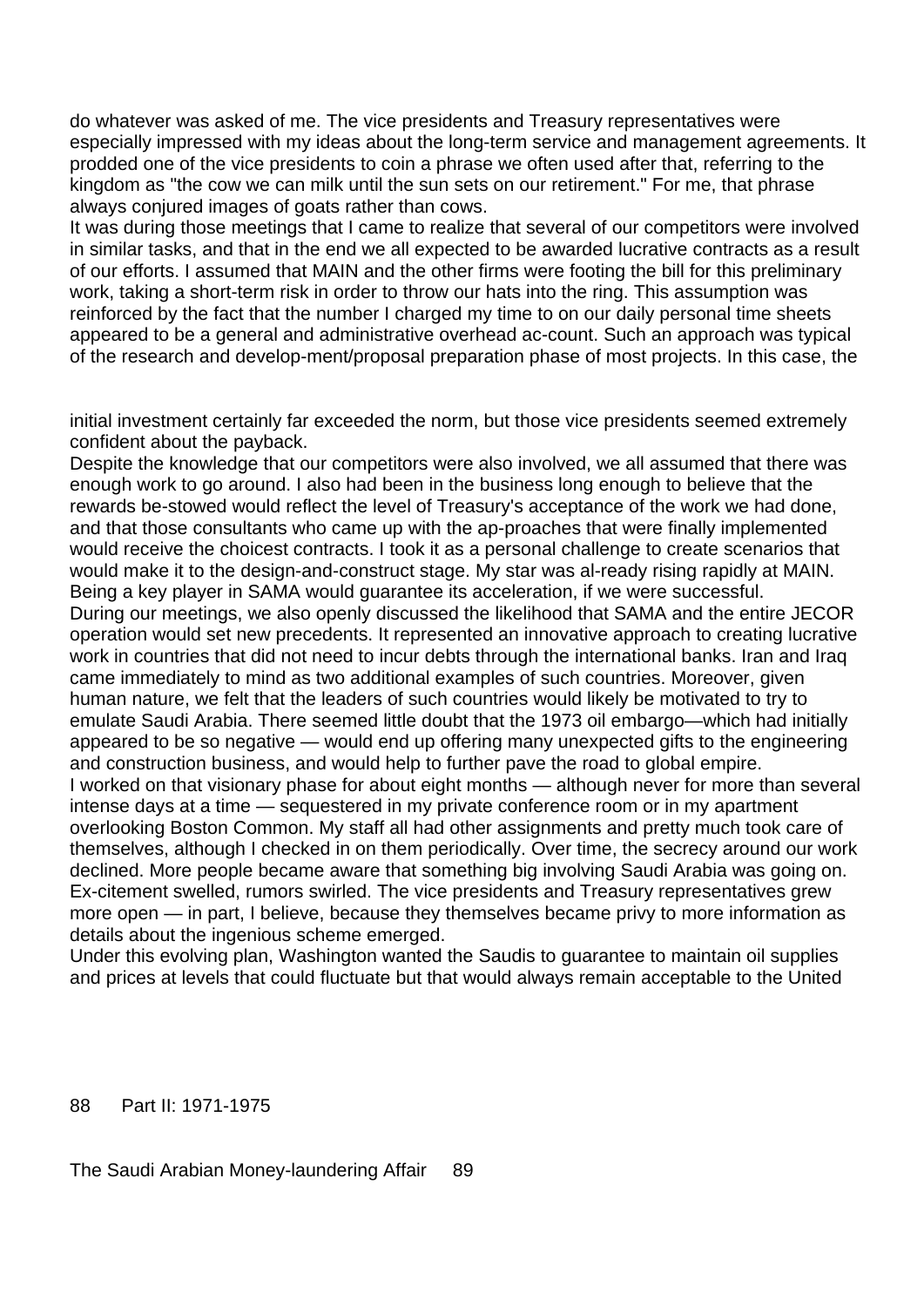States and our allies. If other countries such as Iran, Iraq, Indonesia, or Venezuela threatened embargoes, Saudi Arabia, with its vast pe-troleum supplies, would step in to fill the gap; simply the knowledge that they might do so would, in the long run, discourage other coun-tries from even considering an embargo. In exchange for this guar-antee, Washington would offer the House of Saud an amazingly attractive deal: a commitment to provide total and unequivocal U.S. political and —if necessary — military support, thereby ensuring their continued existence as the rulers of their country.

It was a deal the House of Saud could hardly refuse, given its ge-ographic location, lack of military might, and general vulnerability to neighbors like Iran, Syria, Iraq, and Israel. Naturally, therefore, Washington used its advantage to impose one other critical condi-tion, a condition that redefined the role of EHMs in the world and served as a model we would later attempt to apply in other countries, most notably in Iraq. In retrospect, I sometimes find it difficult to understand how Saudi Arabia could have accepted this condition. Certainly, most of the rest of the Arab world, OPEC, and other Is-lamic countries were appalled when they discovered the terms of the deal and the manner in which the royal house capitulated to Wash-ington's demands. The condition was that Saudi Arabia would use its petrodollars to purchase U.S. government securities; in turn, the interest earned by these securities would be spent by the U.S. Department of the Trea-sury in ways that enabled Saudi Arabia to emerge from a medieval society into the modern, industrialized world. In other words, the interest compounding on billions of dollars of the kingdom's oil in-come would be used to pay U.S. companies to fulfill the vision I (and presumably some of my competitors) had come up with, to convert Saudi Arabia into a modern industrial power. Our own U.S. De-partment of the Treasury would hire us, at Saudi expense, to build infrastructure projects and even entire cities throughout the Arabian Peninsula. Although the Saudis reserved the right to provide input regarding the general nature of these projects, the reality was that an elite corps of foreigners (mostly infidels, in the eyes of Muslims) would determine the future appearance and economic makeup of the Ara-bian Peninsula. And this would occur in a kingdom founded on con-servative Wahhabi principles and run according to those principles

90 Part tf: 1971-1975

for several centuries. It seemed a huge leap of faith on their part, yet under the circumstances, and due to the political and military pres-sures undoubtedly brought to bear by Washington, I suspected the Saud family felt they had few alternatives.

From our perspective, the prospects for immense profits seemed limitless. It was a sweetheart deal with potential to set an amazing precedent. And to make the deal even sweeter, no one had to obtain congressional approval — a process loathed by corporations, particu-larly privately owned ones like Bechtel and MAIN, which prefer not to open their books or share their secrets with anyone. Thomas W. Lippman, an adjunct scholar at the Middle East Institute and a for-mer journalist, eloquently summarizes the salient points of this deal:

The Saudis, rolling in cash, would deliver hundreds of millions of dollars to Treasury, which held on to the funds until they were needed to pay vendors or employees. This system assured that the Saudi money would be recycled back into the American economy... It also ensured that the commission's managers could undertake whatever projects they and the Saudis agreed were useful without having to justify them to Congress.4

Establishing the parameters for this historic undertaking took less time than anyone could have imagined. After that, however, we had to figure out a way to implement it. To set the process in motion, someone at the highest level of government was dispatched to Saudi Arabia — an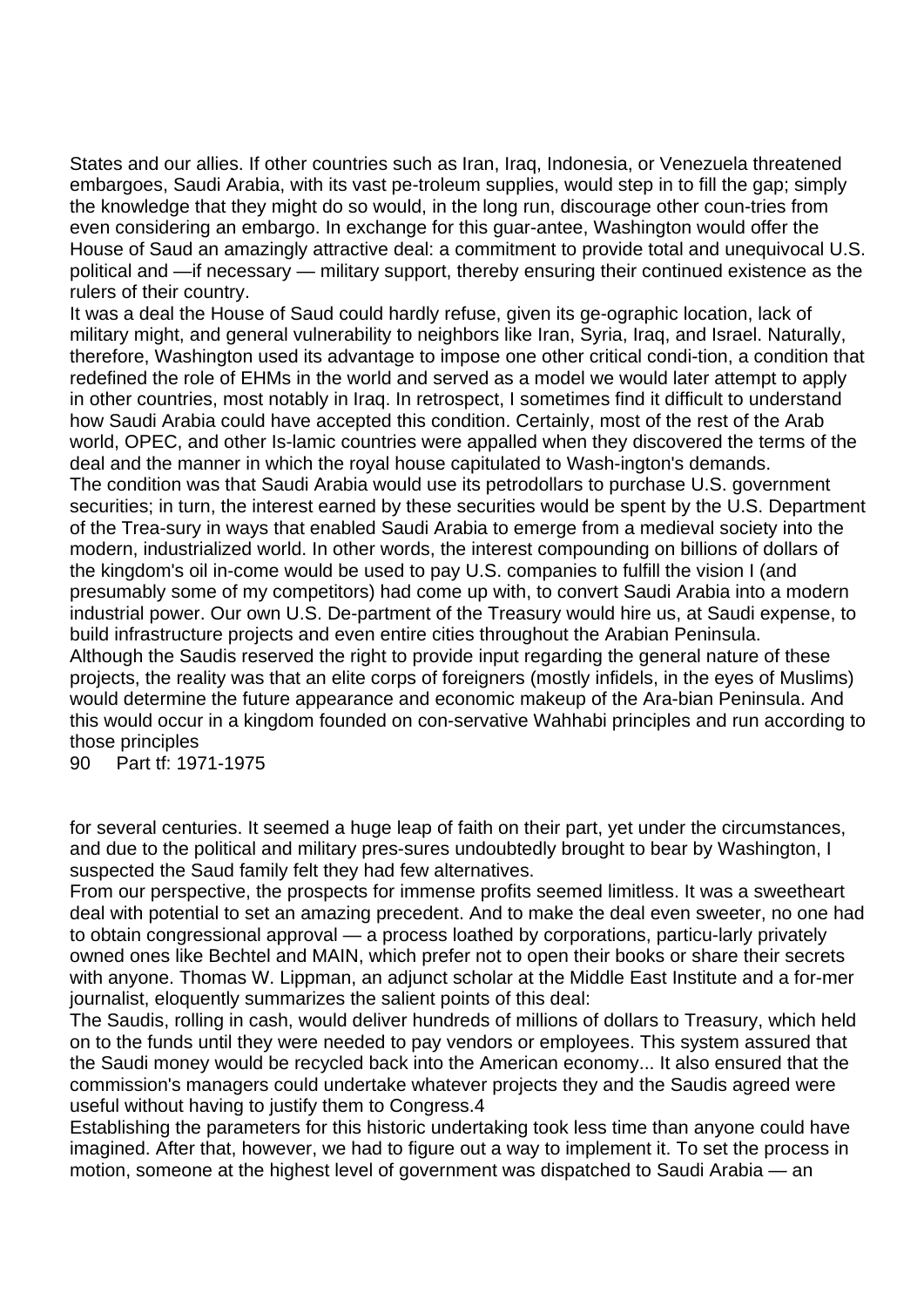extremely confidential mission. I never knew for sure, but I believe the envoy was Henry Kissinger.

Whoever the envoy was, his first job was to remind the royal family about what had happened in neighboring Iran when Mossadegh tried to oust British petroleum interests. Next, he would outline a plan that would be too attractive for them to turn down, in effect conveying to the Saudis that they had few alternatives. I have no doubt that they wrere left with the distinct impression that they could either accept our offer and thus gain assurances that we would sup-port and protect them as rulers, or they could refuse — and go the way of Mossadegh. When the envoy returned to Washington, he brought with him the message that the Saudis would like to comply.

There was just one slight obstacle. We would have to convince key

The Saudi Arabian Money-laundering Affair 91

players in the Saudi government. This, we were informed, was a family matter. Saudi Arabia was not a democracy, and yet it seemed that within the House of Saud there was a need for consensus.

In 1975, I was assigned to one of those key players. I always thought of him as Prince W., although I never determined that he was actually a crown prince. My job was to persuade him that the Saudi Arabia Money-laundering Affair would benefit his country as well as him personally.

This was not as easy as it appeared at first. Prince W. professed himself a good Wahhabi and insisted that he did not want to see his country follow in the footsteps of Western commercialism. He also claimed that he understood the insidious nature of what we were proposing. We had, he said, the same objectives as the crusaders a millennium earlier: the Christianization of the Arab world. In fact, he was partially right about this. In my opinion, the difference be-tween the crusaders and us was a matter of degree. Europe's medieval Catholics claimed their goal was to save Muslims from purgatory; we claimed that we wanted to help the Saudis modernize. In truth, I believe the crusaders, like the corporatocracy, were primarily seeking to expand their empire. Religious beliefs aside, Prince W had one weakness — for beautiful blonds. It seems almost ludicrous to mention what has now become an unfair stereotype, and I should mention that Prince W. was the only man among many Saudis I have known who had this proclivity, or at least the only one who was willing to let me see it. Yet, it played a role in structuring this historic deal, and it demonstrates how far I would go to complete my mission.

# **CHAPTER 16**

Pimping, and Financing Osama bin Laden

From the start, Prince W. let me know that whenever he came to visit me in Boston he expected to be entertained by a woman of his liking, and that he expected her to perform more functions than those of a simple escort. But he most definitely did not want a professional call girl, someone he or his family members might bump into on the street or at a cocktail party. My meetings with Prince W. were held in secret, which made it easier for me to comply with his wishes.

"Sally" was a beautiful blue-eyed blond woman who lived in the Boston area. Her husband, a United Airlines pilot who traveled a great deal both on and off the job, made little attempt to hide his infideli-ties. Sally had a cavalier attitude about her husband's activities. She appreciated his salary, the plush Boston condo, and the benefits a pilot's spouse enjoyed in those days. A decade earlier, she had been a hippie who had become accustomed to promiscuous sex, and she found the idea of a secret source of income attractive. She agreed to give Prince W. a try,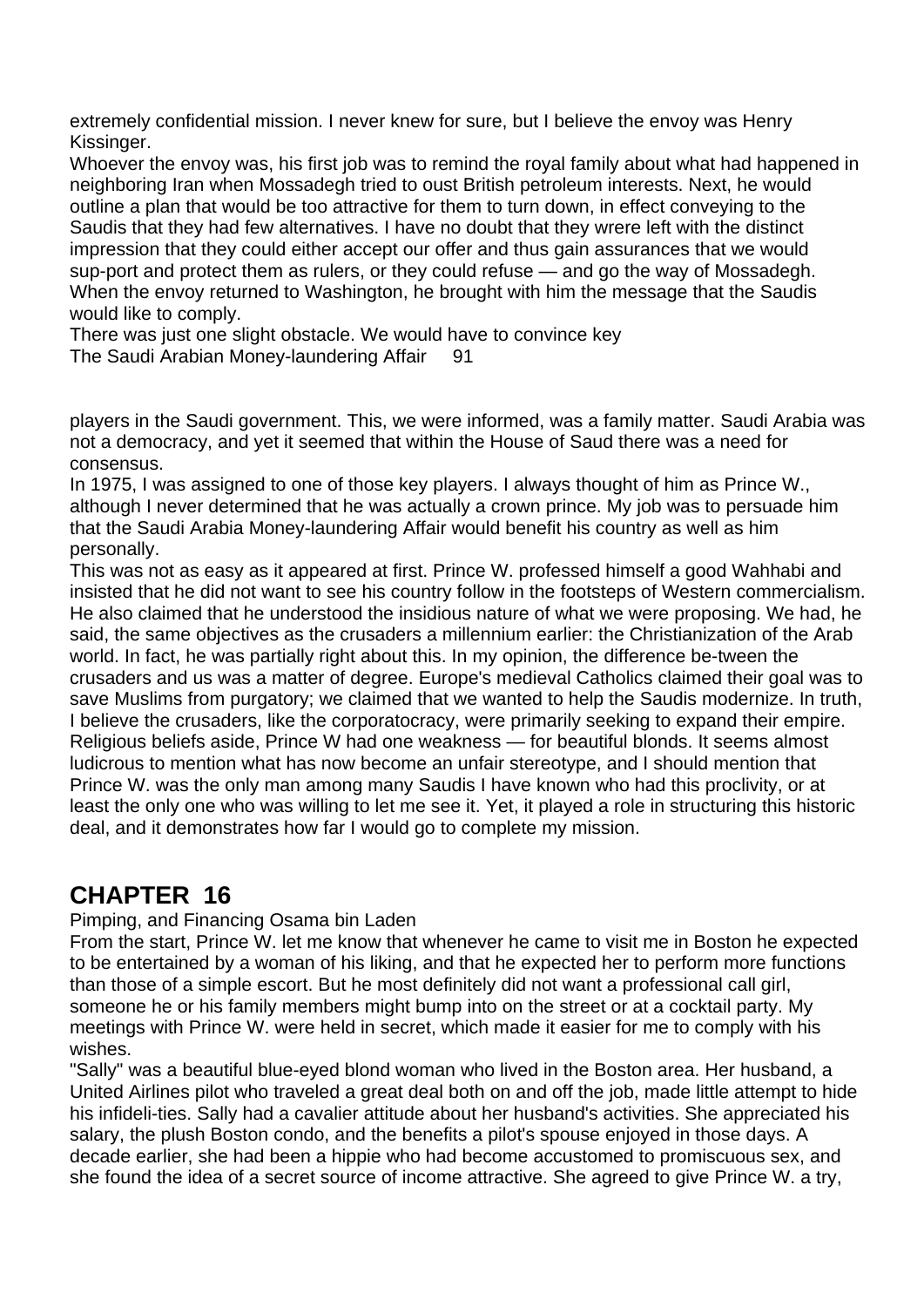on one condition: she insisted that the future of their relationship depended entirely upon his behavior and attitude toward her.

Fortunately for me, each met the other's criteria.

The Prince W.-Sally Affair, a subchapter of the Saudi Arabia Money-laundering Affair, created its own set of problems for me. MAIN strictly prohibited its partners from doing anything illicit. From a legal standpoint, I was procuring sex — pimping — an illegal activity in Massachusetts, and so the main problem was figuring out

#### 92 Part II: 1971-1975

93

how to pay for Sally's services. Luckily, the accounting department allowed me great liberties with my expense account. I was a good tipper, and I managed to persuade waiters in some of the most posh restaurants in Boston to provide me with blank receipts; it was an era when people, not computers, filled out receipts.

Prince W. grew bolder as time went by. Eventually, he wanted me to arrange for Sally to come and live in his private cottage in Saudi Arabia. This was not an unheard-of request in those days; there was an active trade in young women between certain European countries and the Middle East. These women were given contracts for some specified period of time, and when the contract expired they went home to very substantial bank accounts. Robert Baer, a case officer in the CIA's directorate of operations for twenty years, and a spe-cialist in the Middle East, sums it up: "In the early 1970s, when the petrodollars started flooding in, enterprising Lebanese began smug-gling hookers into the kingdom for the princes... Since no one in the royal family knows how to balance a checkbook, the Lebanese be-came fabulously wealthy."1

I was familiar with this situation and even knew people who could arrange such contracts. However, for me, there were two major obstacles: Sally and the payment. I was certain Sally was not about to leave Boston and move to a desert mansion in the Middle East. It was also pretty obvious that no collection of blank restaurant re-ceipts would cover this expense. Prince W. took care of the latter concern by assuring me that he expected to pay for his new mistress himself; I was only required to make the arrangements. It also gave me great relief when he went on to confide that the Saudi Arabian Sally did not have to be the exact same person as the one who had kept him company in the United States. I made calls to several friends who had Lebanese contacts in London and Amsterdam. Within a couple of weeks, a surrogate Sally signed a contract.

Prince W. was a complex person. Sally satisfied a corporeal desire, and my ability to help the prince in this regard earned me his trust. However, it by no means convinced him that SAMA was a strategy he wanted to recommend for his country. I had to work very hard to win my case. I spent many hours showing him statistics and helping him analyze studies we had undertaken for other countries, including the econometric models I had developed for Kuwait while training

with Claudine, during those first few months before heading to In-donesia. Eventually he relented.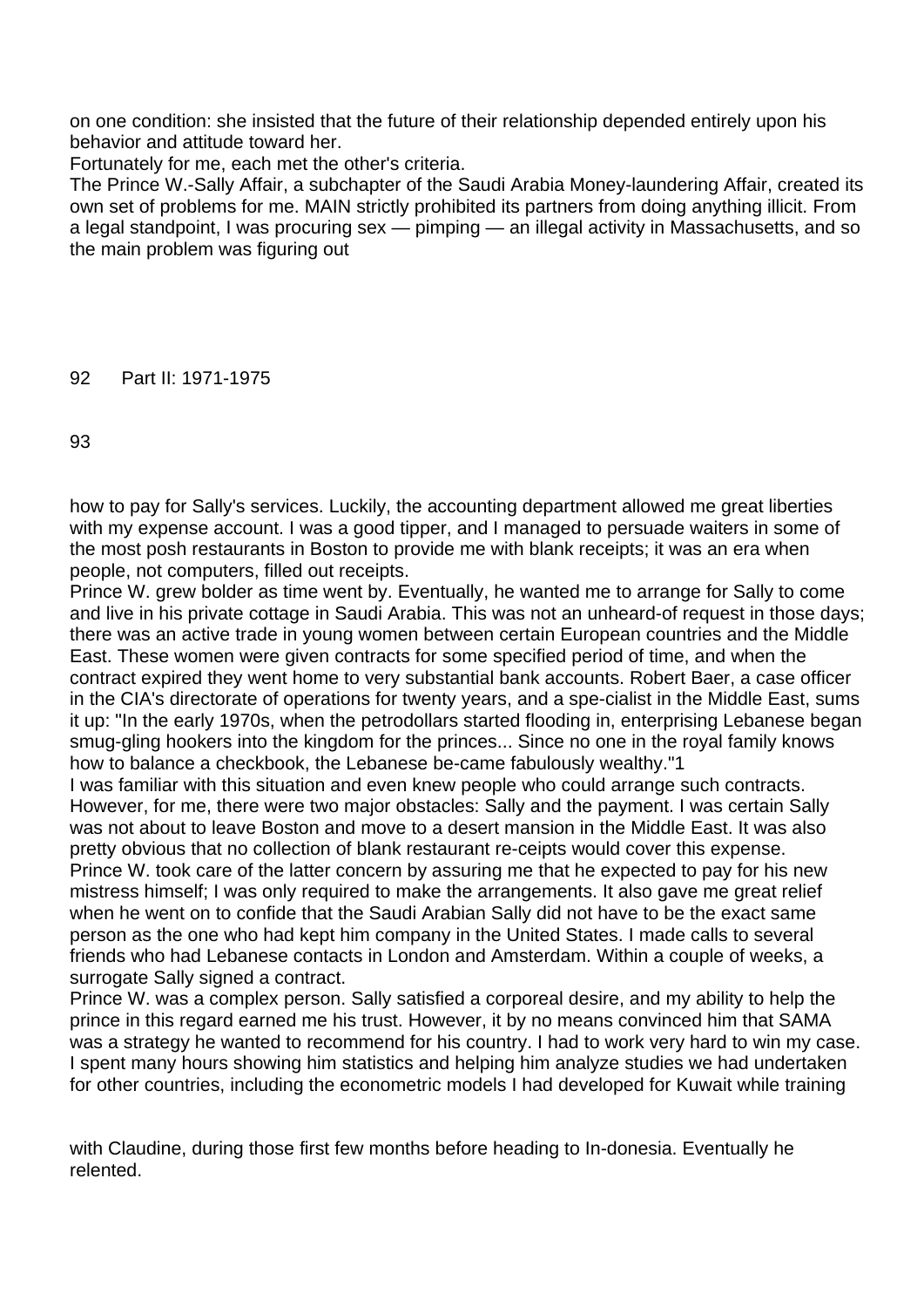I am not familiar with the details of what went on between my fellow EHMs and the other key Saudi players. All I know is that the entire package was finally approved by the royal family. MAIN was rewarded for its part with one of the first highly lucrative contracts, administered by the U.S. Department of the Treasury. We were com-missioned to make a complete survey of the country's disorganized and outmoded electrical system and to design a new one that would meet standards equivalent to those in the United States.

As usual, it was my job to send in the first team, to develop eco-nomic and electric load forecasts for each region of the country. Three of the men who worked for me — all experienced in interna-tional projects — were preparing to leave for Riyadh when word came down from our legal department that under the terms of the con-tract we were obligated to have a fully equipped office up and running in Riyadh within the next few weeks. This clause had ap-parently gone unnoticed for over a month. Our agreement with Treasury further stipulated that all equipment had to be manufac-tured either in the United States or in Saudi Arabia. Since Saudi Arabia did not have factories for producing such items, everything had to be sent from the States. To our chagrin, we discovered that long lines of tankers were queued up, waiting to get into ports on the Arabian Peninsula. It could take many months to get a shipment of supplies into the kingdom.

MAIN was not about to lose such a valuable contract over a couple of rooms of office furniture. At a conference of all the partners in-volved, we brainstormed for several hours. The solution we settled on was to charter a Boeing 747, fill it with supplies from Boston-area stores, and send it off to Saudi Arabia. I remember thinking that it would be fitting if the plane were owned by United Airlines and commanded by a certain pilot whose wife had played such a critical role in bringing the House of Saud around.

The deal between the United States and Saudi Arabia transformed the kingdom practically overnight. The goats were replaced by two

94 Part II: 1971-1975

Pimping, and Financing Osama bin Laden 95

hundred bright yellow American trash compactor trucks, provided under a \$200 million contract with Waste Management, Inc.2 In similar fashion, even' sector of the Saudi economy was modernized, from agriculture and energy to education and communications. As Thomas Lippman observed in 2003:

Americans have reshaped a vast, bleak landscape of nomads' tents and farmers' mud huts in their own image, right down to Starbucks on the corner and the wheelchair-accessible ramps in the newest public buildings. Saudi Arabia today is a country of expressways, computers, airconditioned malls filled with the same glossy shops found in prosperous American suburbs, elegant hotels, fast-food restaurants, satellite television, up-to-date hospitals, high-rise office towers, and amusement parks featuring whirling rides.3

The plans we conceived in 1974 set a standard for future negoti-ations with oil-rich countries. In a way, SAMA/JECOR was the next plateau after the one Kermit Roosevelt had established in Iran. It introduced an innovative level of sophistication to the arsenal of political-economic weapons used by a new breed of soldiers for global empire.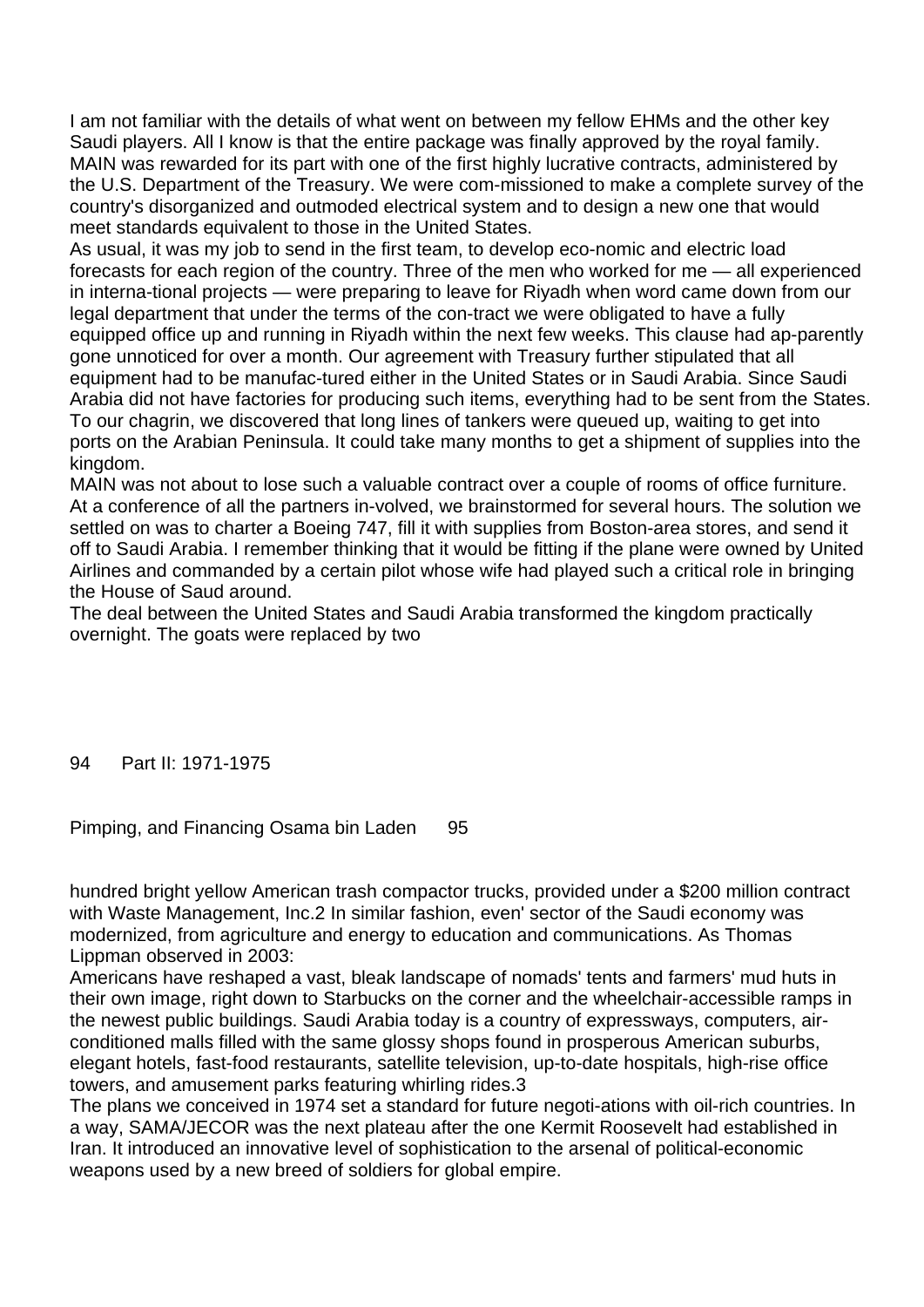The Saudi Arabia Money-laundering Affair and the Joint Com-mission also set new precedents for international jurisprudence. This was very evident in the case of Idi Amin. When the notorious Ugan-dan dictator went into exile in 1979, he was given asylum in Saudi Arabia. Although he was considered a murderous despot responsible for the deaths of between one hundred thousand and three hundred thousand people, he retired to a life of luxury, complete with cars and domestic servants provided by the House of Saud. The United States quietly objected but refused to press the issue for fear of un-dermining its arrangement with the Saudis. Amin whiled away his last years fishing and taking strolls on the beach. In 2003, he died in Jiddah, succumbing to kidney failure at the age of eighty.4

More subtle and ultimately much more damaging was the role Saudi Arabia was allowed to play in financing international terror-ism. The United States made no secret of its desire to have the House of Saud bankroll Osama bin Laden's Afghan war against the Soviet 96 Part II; 1971-1975

Union during the 1980s, and Riyadh and Washington together con-tributed an estimated S'3.5 billion to the mujahideen.5 However, U.S. and Saudi participation went far beyond this. In late 2003, U.S. News & World Report conducted an exhaustive study titled, "The Saudi Connection." The magazine reviewed thou-sands of pages of court records, U.S. and foreign intelligence reports, and other documents, and interviewed dozens of government offi-cials and experts on terrorism and the Middle East. Its findings include the following:

The evidence was indisputable: Saudi Arabia, America's longtime ally and the world's largest oil producer, had somehow become, as a senior Treasury Department official put it, "the epicenter" of terrorist financing...

Starting in the late 1980s — after the dual shocks of the Iranian revolution and the Soviet war in Afghanistan — Saudi Arabia's quasi-official charities became the pri-mary source of funds for the fast-growing jihad movement. In some 20 countries the money was used to run para-military training camps, purchase weapons, and recruit new members...

Saudi largess encouraged U.S. officials to look the other way, some veteran intelligence officers say. Billions of dollars in contracts, grants, and salaries have gone to a broad range of former U.S. officials who had dealt with the Saudis: ambassadors, CIA station chiefs, even cabinet secretaries...

Electronic intercepts of conversations implicated members of the royal family in backing not only Al Qaeda but also other terrorist groups.6

After the 2001 attacks on the World Trade Center and the Penta-gon, more evidence emerged about the covert relationships between Washington and Riyadh. In October 2003, Vanity Fair magazine disclosed information that had not previously been made public, in an in-depth report titled, "Saving the Saudis." The story that emerged about the relationship between the Bush family, the House of Saud, and the bin Laden family did not surprise me. I knew that those re-lationships went back at least to the time of the Saudi Arabian

Pimping, and Financing Osama bin Laden y7

Money-laundering Affair, which began in 1974, and to George H. W. Bush's terms as U.S. Ambassador to the United Nations (from 1971 to 1973) and then as head of the CIA (from 1976 to 1977). What sur-prised me was the fact that the truth had finally made the press. Vanity Fair concluded:

The Bush family and the House of Saud, the two most powerful dynasties in the world, have had close personal, business, and political ties for more than 20 years...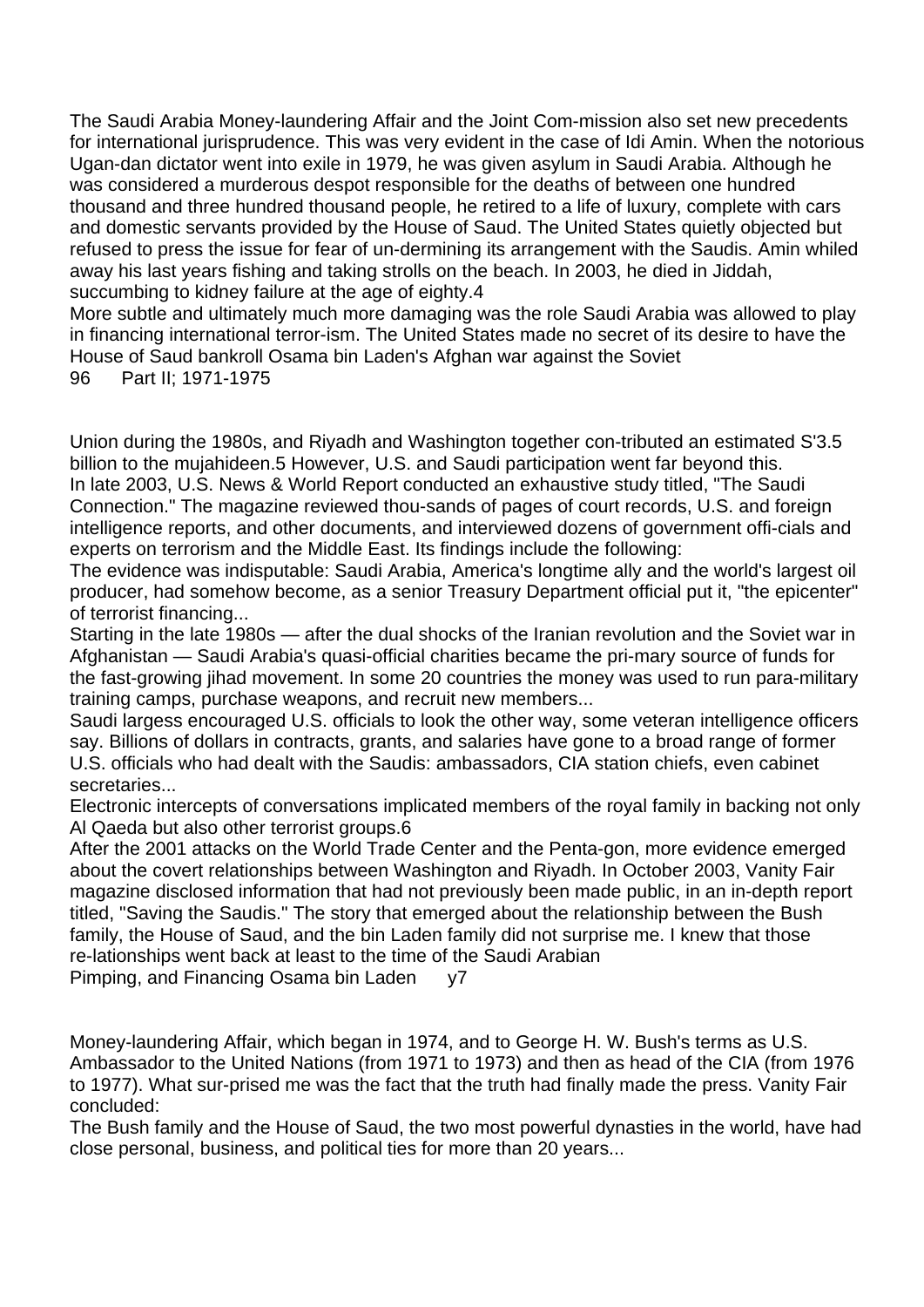In the private sector, the Saudis supported Harken Energy, a struggling oil company in which George W. Bush was an investor. Most recently, former president George H. W. Bush and his longtime ally, former Secre-tary of State James A. Baker III, have appeared before Saudis at fundraisers for the Carlyle Group, arguably the biggest private equity firm in the world. Today, former president Bush continues to serve as a senior adviser to the firm, whose investors allegedly include a Saudi accused of ties to terrorist support groups...

Just days after 9/11, wealthy Saudi Arabians, includ-ing members of the bin Laden family, were whisked out of the U.S. on private jets. No one will admit to clearing the flights, and the passengers weren't questioned. Did the Bush family's long relationship with the Saudis help make it happen?7

# **PART III: 1975-1981**

### **CHAPTER 17**

Panama Canal Negotiations and Graham Greene

Saudi Arabia made many careers. Mine was already well on the way, but my successes in the desert kingdom certainly opened new doors for me. By 1977,1 bad built a small empire that included a staff of around twenty professionals headquartered in our Boston office, and a stable of consultants from MAIN's other departments and of-fices scattered across the globe. I had become the youngest partner in the firm's hundred-year history. In addition to my title of Chief Economist, I was named manager of Economics and Regional Plan-ning. I was lecturing at Harvard and other venues, and newspapers were soliciting articles from me about current events.1 I owned a sailing yacht that was docked in Boston Harbor next to the historic battleship Constitution, "Old Ironsides," renowned for subduing the Barbary pirates not long after the Revolutionary War. I was being paid an excellent salary and I had equity that promised to elevate me to the rarified heights of millionaire well before I turned forty. True, my marriage had fallen apart, but I was spending time with beauti-ful and fascinating women on several continents. Bruno came up with an idea for an innovative approach to fore-casting: an econometric model based on the writings of a turn-of-the-century Russian mathematician. The model involved assigning subjective probabilities to predictions that certain specific sectors of an economy would grow. It seemed an ideal tool to justify the in-flated rates of increase we liked to show in order to obtain large loans, and Bruno asked me to see what I could do with the concept. 101

I brought a young MIT mathematician, Dr. Nadipuram Prasad, into my department and gave him a budget. Within six months he developed the Markov method for econometric modeling. Together we hammered out a series of technical papers that presented Markov as a revolutionary method for forecasting the impact of in-frastructure investment on economic development.

It was exactly what we wanted: a tool that scientifically "proved" we were doing countries a favor by helping them incur debts they would never be able to pay off. In addition, only a highly skilled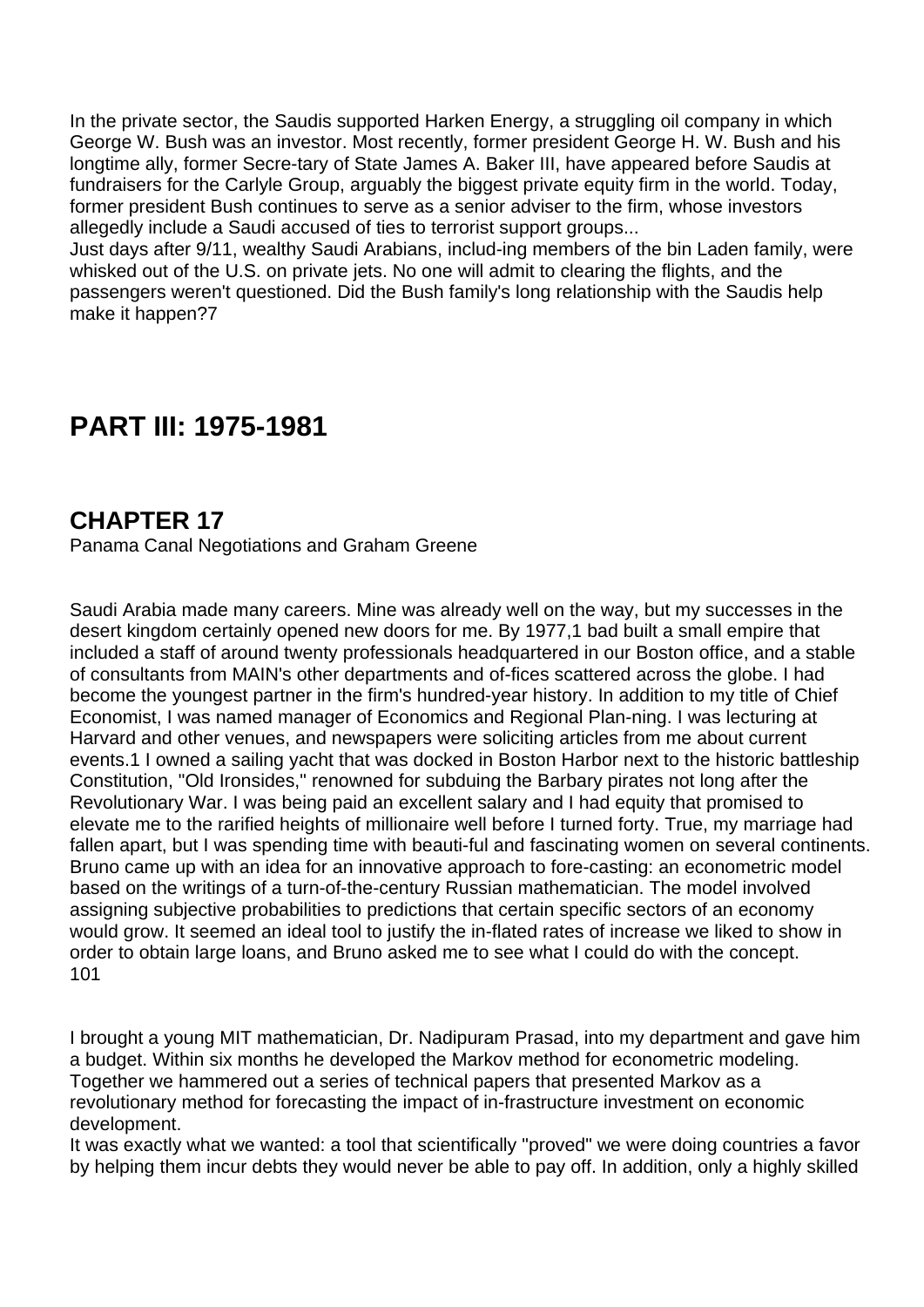econo-metrician with lots of time and money could possibly comprehend the intricacies of Markov or question its conclusions. The papers were published by several prestigious organizations, and we formally pre-sented them at conferences and universities in a number of countries. The papers — and we — became famous throughout the industry.2 Omar Torrijos and I honored our secret agreement. I made sure our studies were honest and that our recommendations took into ac-count the poor. Although I heard grumbling that my forecasts in Panama were not up to their usual inflated standards, and even that they smacked of socialism, the fact was that MAIN kept winning contracts from the Torrijos government. These contracts included a first—to provide innovative master plans that involved agriculture along with the more traditional infrastructure sectors. I also watched from the sidelines as Torrijos and Jimmy Carter set out to renegoti-ate the Canal Treaty.

The Canal negotiations generated great interest and great pas-sions around the world. People everywhere waited to see whether the United States would do what most of the rest of the world be-lieved was the right thing — allow the Panamanians to take control — or would instead try to reestablish our global version of Manifest Destiny, which had been shaken by our Vietnam debacle. For many, it appeared that a reasonable and compassionate man had been elected to the U.S. presidency at just the right time. However, the conservative bastions of Washington and the pulpits of the religious right rang with indignation. How could we give up this bulwark of national defense, this symbol of U.S. ingenuity, this ribbon of water that tied South America's fortunes to the whims of U.S. commercial interests?

During my trips to Panama, I became accustomed to staying at

the Hotel Continental. However, on my fifth visit I moved across the street to the Hotel Panama because the Continental was undergoing renovations and the construction was very noisy. At first, I resented the inconvenience — the Continental had been my home away from home. But now the expansive lobby where I sat, with its rattan chairs and paddle-bladed wooden ceiling fans, was growing on me. It could have been the set of Casablanca, and I fantasized that Humphrey Bogart might stroll in at any moment. I set down the copy of the New York Review of Books, in which I had just finished reading a Graham Greene article about Panama, and stared up at those fans, recalling an evening almost two years earlier.

"Ford is a weak president who won't be reelected," Omar Torrijos predicted in 1975. He was speaking to a group of influential Pana-manians. I was one of the few foreigners who had been invited to the elegant old club with its whirring ceiling fans. "That's the reason I decided to accelerate this Canal issue. It's a good time to launch an all-out political battle to win it back." The speech inspired me. I returned to my hotel room and scratched out a letter that I eventually mailed to the Boston Globe. Back in Boston, an editor responded by calling me at my office to request that I write an Op-Ed piece. "Colonialism in Panama Has No Place in 1975" took up nearly half the page opposite the editorials in the September 19,1975, edition.

The article cited three specific reasons for transferring the Canal to Panama. First, "the present situation is unjust — a good reason for any decision." Second, "the existing treaty creates far graver security-risks than would result from turning more control over to the Pana-manians." I referenced a study conducted by the Interoceanic Canal Commission, which concluded that "traffic could be halted for two years by a bomb planted — conceivably by one man — in the side of Gatun Dam," a point General Torrijos himself had publicly em-phasized. And third, "the present situation is creating serious prob-lems for already-troubled United States-Latin American relations." I ended with the following:

The best way of assuring the continued and efficient op-eration of the Canal is to help Panamanians gain control over and responsibility for it. In so doing, we could take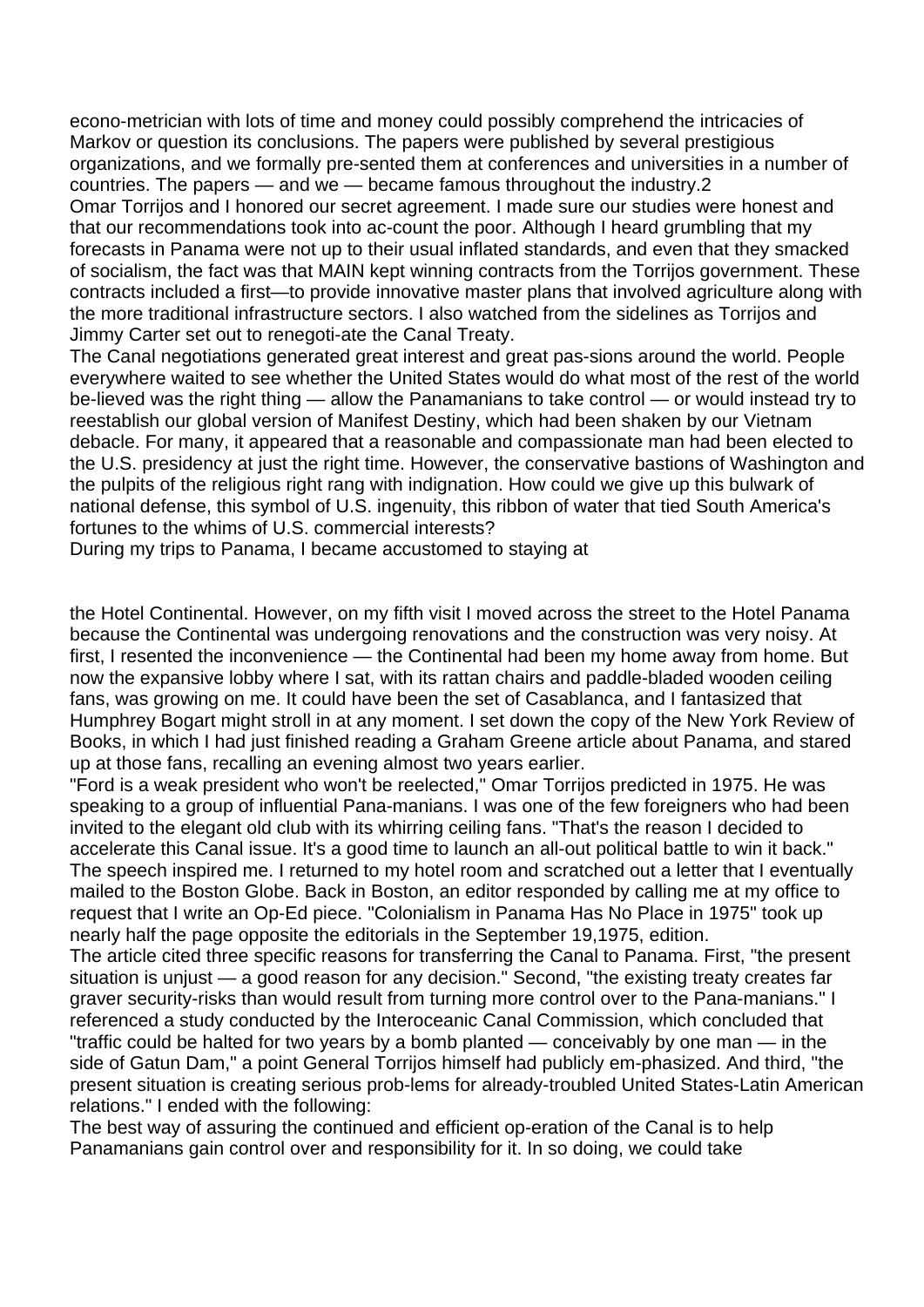#### 102 Part III: 1975-1981

#### Panama Canal Negotiations and Graham Greene 103

pride in initiating an action that would reaffirm commit-ments to the cause of self-determination to which we pledged ourselves 200 years ago...

Colonialism was in vogue at the turn of the century (early 1900s) as it had been in 1775. Perhaps ratification of such a treaty can be understood in the context of those times. Today it is without justification. Colonialism has no place in 1975. We, celebrating our bicentennial, should realize this, and act accordingly.3

Writing that piece was a bold move on my part, especially since I had recently been made a partner at MAIN. Partners were expected to avoid the press and certainly to refrain from publishing political diatribes on the editorial pages of New England's most prestigious newspaper. I received through interoffice mail a pile of nasty, mostly anonymous notes stapled to copies of the article. I was certain that I recognized the handwriting on one as that of Charlie Illingworth. My first project manager had been at MAIN for over ten years (com-pared to less than five for me) and was not yet a partner. A fierce skull and crossbones figured prominently on the note, and its mes-sage was simple: "Is this Commie really a partner in our firm?" Bruno summoned me to his office and said, "You'll get loads of grief over thi- MAIN's a pretty conservative place. But I want you to know I think you're smart. Torrijos will love it; I do hope you're sending him a copy. Good. Well, these jokers here in this office, the ones who think Torrijos is a Socialist, really won't give a damn as long as the work flows in."

Bruno had been right — as usual. Now it was 1977, Carter was in the White House, and serious Canal negotiations were under way. Many of MAIN's competitors had taken the wrong side and had been turned out of Panama, but our work had multiplied. And I was sitting in the lobby of the Hotel Panama, having just finished read-ing an article by Graham Greene in the New York Review of Books.

The article, "The Country with Five Frontiers," was a gutsy piece that included a discussion of corruption among senior officers in Panama's National Guard, The author pointed out that the general himself admitted to giving many of his staff special privileges, such as superior housing, because "If I don't pay them, the CIA will." The clear implication was that the U.S. intelligence community was

104 Part III: 1975-1981

determined to undermine the wishes of President Carter and, if nec-essary, would bribe Panama's military chiefs into sabotaging the treaty negotiations.4 I could not help but wonder if the jackals had begun to circle Torrijos.

I had seen a photograph in the "People" section of TIME or Newsweek of Torrijos and Greene sitting together; the caption indi-cated that the writer was a special guest who had become a good friend. I wondered how the general felt about this novelist, whom he apparently trusted, writing such a critique.

Graham Greene's article raised another question, one that related to that day in 1972 when I had sat across a coffee table from Torrijos. At the time, I had assumed that Torrijos knew the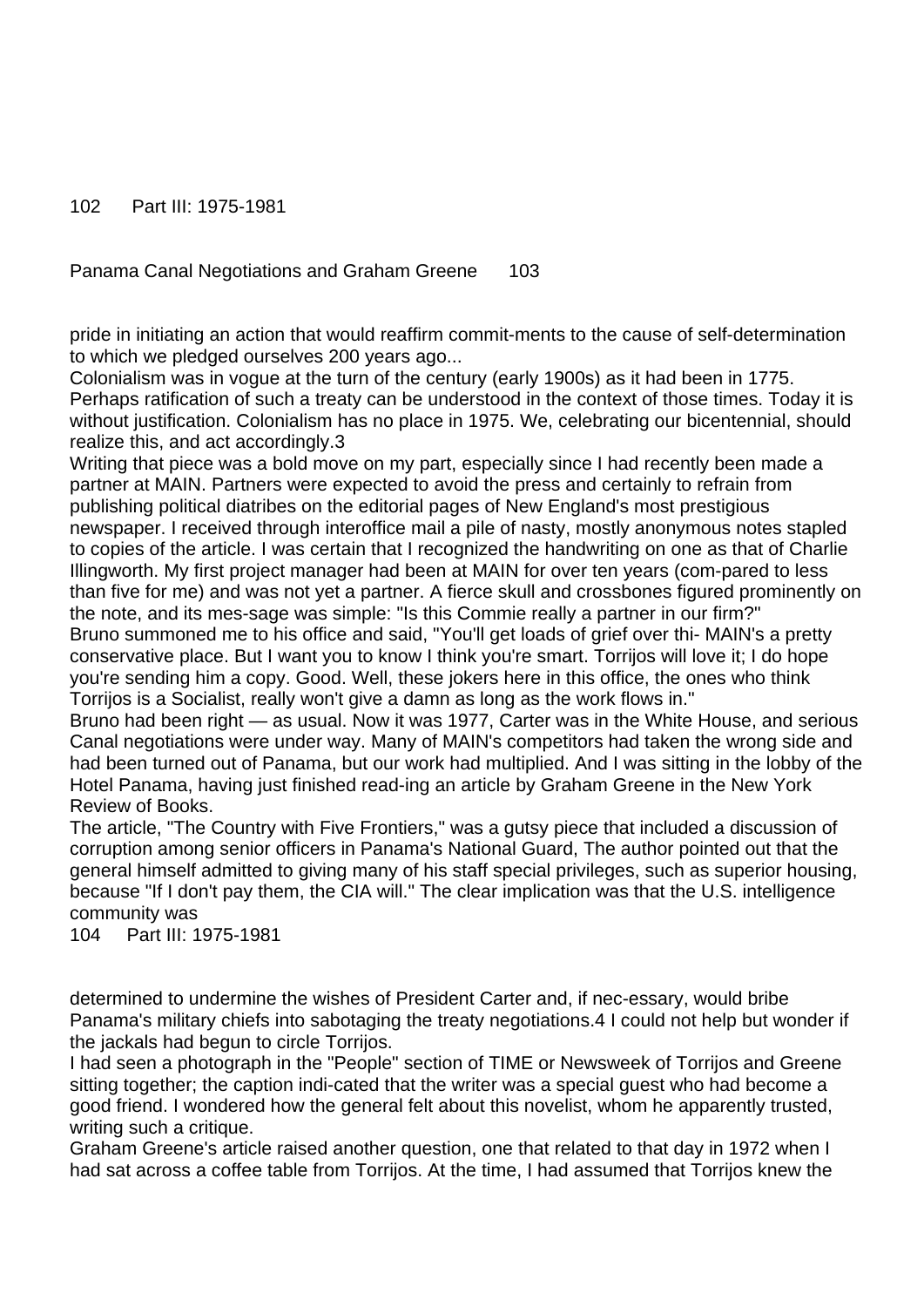foreign aid game was there to make him rich while shackling his country with debt. I had been sure he knew that the process was based on the assump-tion that men in power are corruptible, and that his decision not to seek personal benefit—but rather to use foreign aid to truly help his people — would be seen as a threat that might eventually topple the entire system. The world was watching this man; his actions had ramifications that reached far beyond Panama and would therefore not be taken lightly.

I had wondered how the corporatocracy would react if loans made to Panama helped the poor without contributing to impossible debts. Now I wondered whether Torrijos regretted the deal he and I had struck that day— and I wasn't quite sure how I felt about those deals myself. I had stepped back from my EHM role. I had played his game instead of mine, accepting his insistence on honesty in ex-change for more contracts. In purely economic terms, it had been a wise business decision for MAIN. Nonetheless, it had been incon-sistent with what Claudine had instilled in me; it was not advancing the global empire. Had it now unleashed the jackals? I recalled thinking, when I left Torrijos's bungalow that day, that Latin American history is littered with dead heroes. A system based on corrupting public figures does not take kindly to public figures who refuse to be corrupted.

Then I thought my eyes were playing tricks. A familiar figure was walking slowly across the lobby. At first, I was so confused that I be-lieved it was Humphrey Bogart, but Bogart was long deceased. Then I recognized the man ambling past me as one of the great figures in modern English literature, author of The Pride and the Glory, The

Panama Canal Negotiations and Graham Greene 105

Comedians, Our Man in Havana, and of the article I had just set down on the table next to me. Graham Greene hesitated a moment, peered around, and headed for the coffee shop. I was tempted to call out or to run after him, but I stopped my-self. An inner voice said he needed his privacy; another warned that he would shun me. I picked up the New York Review of Books and was surprised a moment later to discover that I was standing in the doorway to the coffee shop.

I had breakfasted earlier that morning, and the maitre d' gave me an odd look. I glanced around. Graham Greene sat alone at a table near the wall. I pointed to the table beside him.

"Over there," I told the maitre d'. "Can I sit there for another breakfast?"

I was always a good tipper; the maitre d' smiled knowingly and led me to the table. The novelist was absorbed in his newspaper. I ordered coffee and a croissant with honey. I wanted to discover Greene's thoughts about Panama, Torrijos, and the Canal affair, but had no idea how to initi-ate such a conversation. Then he looked up to take a sip from his glass. "Excuse me," I said.

He glared at me — or so it seemed. "Yes?"

"I hate to intrude. But you are Graham Greene, aren't you?"

"Why, yes indeed." He smiled warmly. "Most people in Panama don't recognize me." I gushed that he was my favorite novelist, and then gave him a brief life history, including my work at MAIN and my meetings with Torrijos. He asked if I was the consultant v.rho had written an article about the United States getting out of Panama. "In the Boston Globe, if I recall correctly."

I was flabbergasted.

"A courageous thing to do, given your position," he said. "Won't you join me?"

I moved to his table and sat there with him for what must have been an hour and a half. I realized as we chatted how very close to Torrijos he had grown. He spoke of the general at times like a father speaking about his son.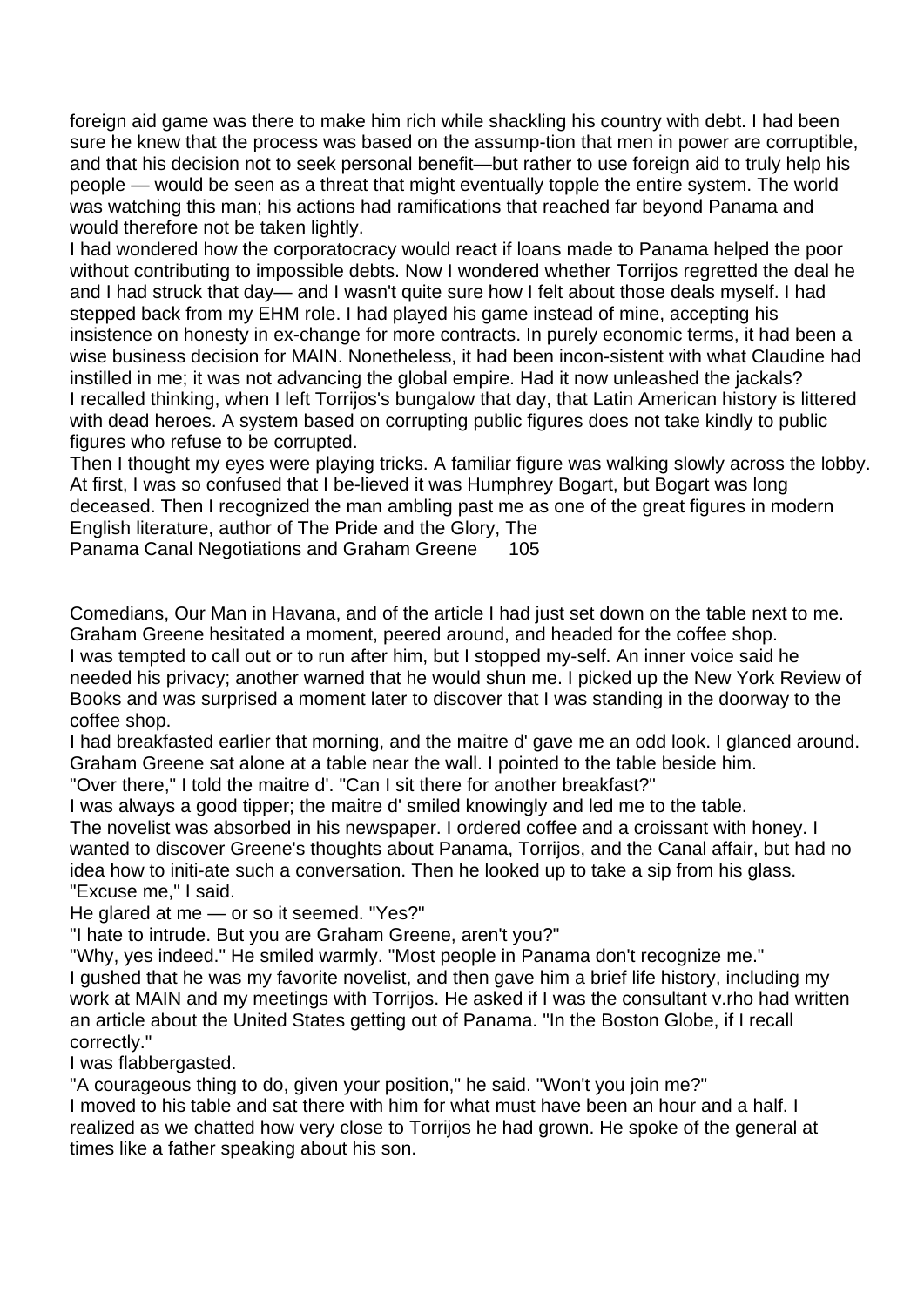"The general," he said, "invited me to write a book about his coun-try. I'm doing just that. This one will be nonfiction — something a bit off the line for me."

I asked him why he usually wrote novels instead of nonfiction.

"Fiction is safer," he said. "Most of my subject matter is contro-versial. Vietnam. Haiti. The Mexican Revolution. A lot of publishers would be afraid to publish nonfiction about these matters." He pointed at the New York Review of Books, where it lay on the table I had vacated. "Words like those can cause a great deal of damage." Then he smiled. "Besides, I like to write fiction. It gives me much greater freedom." He looked at me intensely. "The important thing is to write about things that matter. Like your Globe article about the Canal."

His admiration for Torrijos was obvious. It seemed that Panama's head of state could impress a novelist every bit as much as he im-pressed the poor and dispossessed. Equally obvious was Greene's concern for his friend's life.

"It's a huge endeavor," he exclaimed, "taking on the Giant of the North." He shook his head sadly. "I fear for his safety."

Then it was time for him to leave.

"Must catch a flight to France " he said, rising slowly and shaking my hand. He peered into my eyes. "Why don't you write a book?" He gave me an encouraging nod. "It's in you. But remember, make it about things that matter." He turned and walked away. Then he stopped and came back a few steps into the restaurant.

"Don't worry," he said. "The general will prevail. He'll get the Canal back."

Torrijos did get it back. In that same year, 1977, he successfully-negotiated new treaties with President Carter that transferred the Canal Zone and the Canal itself over to Panamanian control. Then the White House had to convince the U.S. Congress to ratify it. A long and arduous battle ensued. In the final tally, the Canal Treaty was ratified by a single vote. Conservatives swore revenge.

When Graham Greene's nonfiction book Getting to Know the Gen-eral came out many years later, it was dedicated, "To the friends of my friend, Omar Torrijos, in Nicaragua, El Salvador, and Panama."5

106 Part III: 1975-1981

Panama Canal Negotiations and Graham Greene 107

# **CHAPTER 18**

Iran's King of Kings

Between 1975 and 1978,1 frequently visited Iran. Sometimes I com-muted between Latin America or Indonesia and Tehran. The Shah of Shahs (literally, "King of Kings," his official title) presented a com-pletely different situation from that in the other countries where we worked. Iran was oil rich and, like Saudi Arabia, it did not need to incur debt in order to finance its ambitious list of projects. However, Iran differed significantly from Saudi Arabia in that its large population, while predominantly Middle Eastern and Muslim, was not Arabic. In addition, the country had a history of political turmoil — both in-ternally and in its relationships with its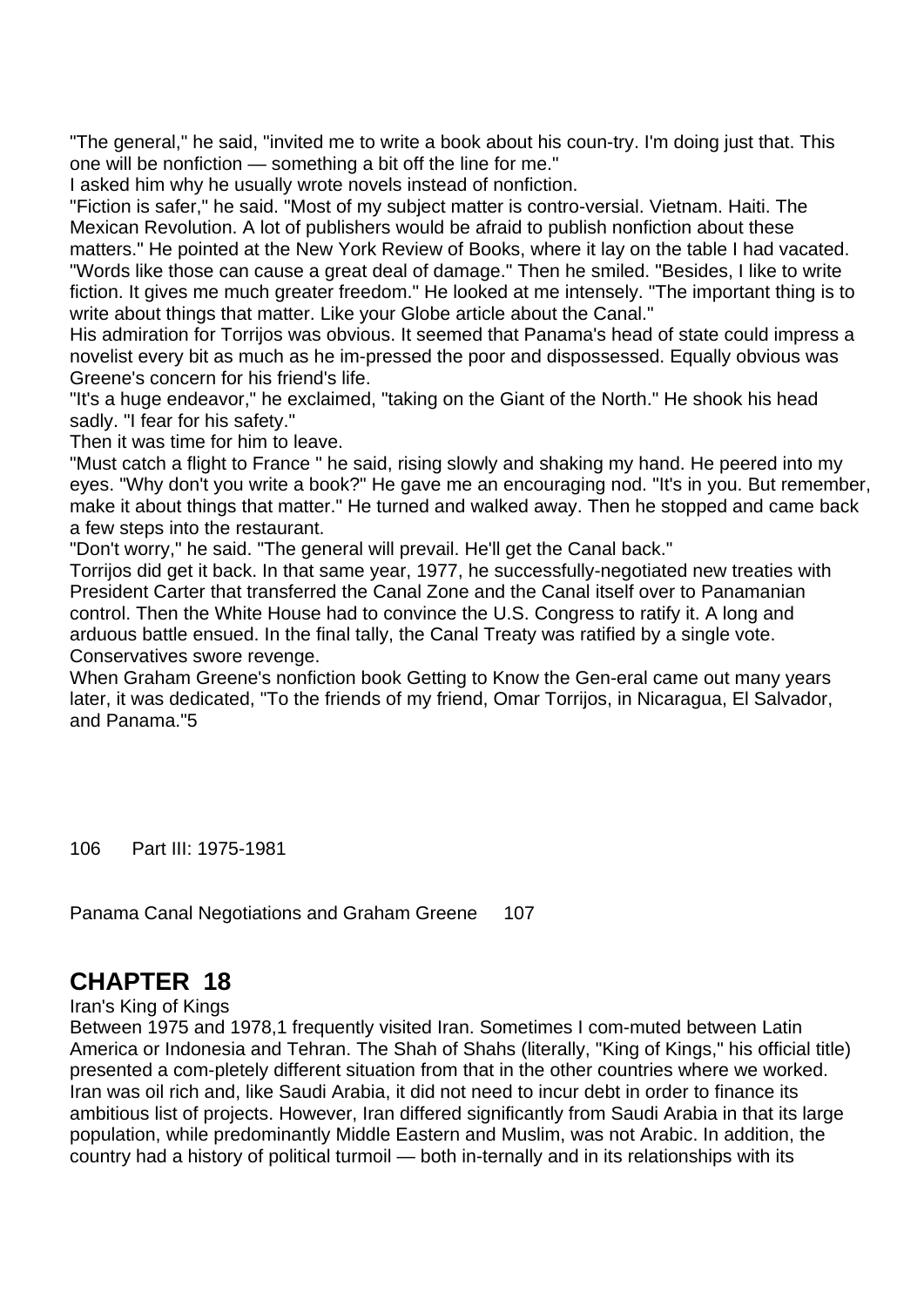neighbors. Therefore, we took a different approach: Washington and the business communityjoined forces to turn the shah into a symbol of progress.

We launched an immense effort to show the world what a strong, democratic friend of U.S. corporate and political interests could ac-complish. Never mind his obviously undemocratic title or the less obvious fact of the CIA-orchestrated coup against his democratically elected premier; Washington and its European partners were de-termined to present the shah's government as an alternative to those in Iraq, Libya, China, Korea, and other nations where a powerful undercurrent of anti-Americanism was surfacing.

To all appearances, the shah was a progressive friend of the under-privileged. In 1962, he ordered large private landholdings broken up and turned over to peasant owners. The following year, he inaugurated

his White Revolution, which involved an extensive agenda for socio-economic reforms. The power of OPEC grew during the 1970s, and the shah became an increasingly influential world leader. At the same time, Iran developed one of the most powerful military forces in the Muslim Middle East.1

MAIN was involved in projects that covered most of the country, from tourist areas along the Caspian Sea in the north to secret mil-itary installations overlooking the Straits of Hormuz in the south. Once again, the focus of our work was to forecast regional develop-ment potentials and then to design electrical generating, transmis-sion, and distribution systems that would provide the all-important energy required to fuel the industrial and commercial growth that would realize these forecasts.

I visited most of the major regions of Iran at one time or another. I followed the old caravan trail through the desert mountains, from Kirman to Bandar Abbas, and I roamed the ruins of Persepolis, the legendary palace of ancient kings and one of the wonders of the clas-sical world. I toured the country's most famous and spectacular sites: Shiraz, Isfahan, and the magnificent tent city near Persepolis where the shah had been crowned. In the process, I developed a genuine love for this land and its complex people.

On the surface, Iran seemed to be a model example of Christian-Muslim cooperation. However, I soon learned that tranquil appear-ances may mask deep resentment.

Late one evening in 1977, I returned to my hotel room to find a note shoved under my door. I was shocked to discover that it was signed by a man named Yamin. I had never met him, but he had been described to me during a government briefing as a famous and most subversive radical. In beautifully crafted English script, the note invited me to meet him at a designated restaurant. However, there was a warning: I was to come only if I was interested in ex-ploring a side of Iran that most people "in my position" never saw. I wondered whether Yamin knew what my true position was. I real-ized that I was taking a big risk; however, I could not resist the temptation to meet this enigmatic figure.

My taxi dropped me off in front of a tiny gate in a high wall — so high that I could not see the building behind it. A beautiful Iranian woman wearing a long black gown ushered me in and led me down a corridor illuminated by ornate oil lamps hanging from a low ceiling.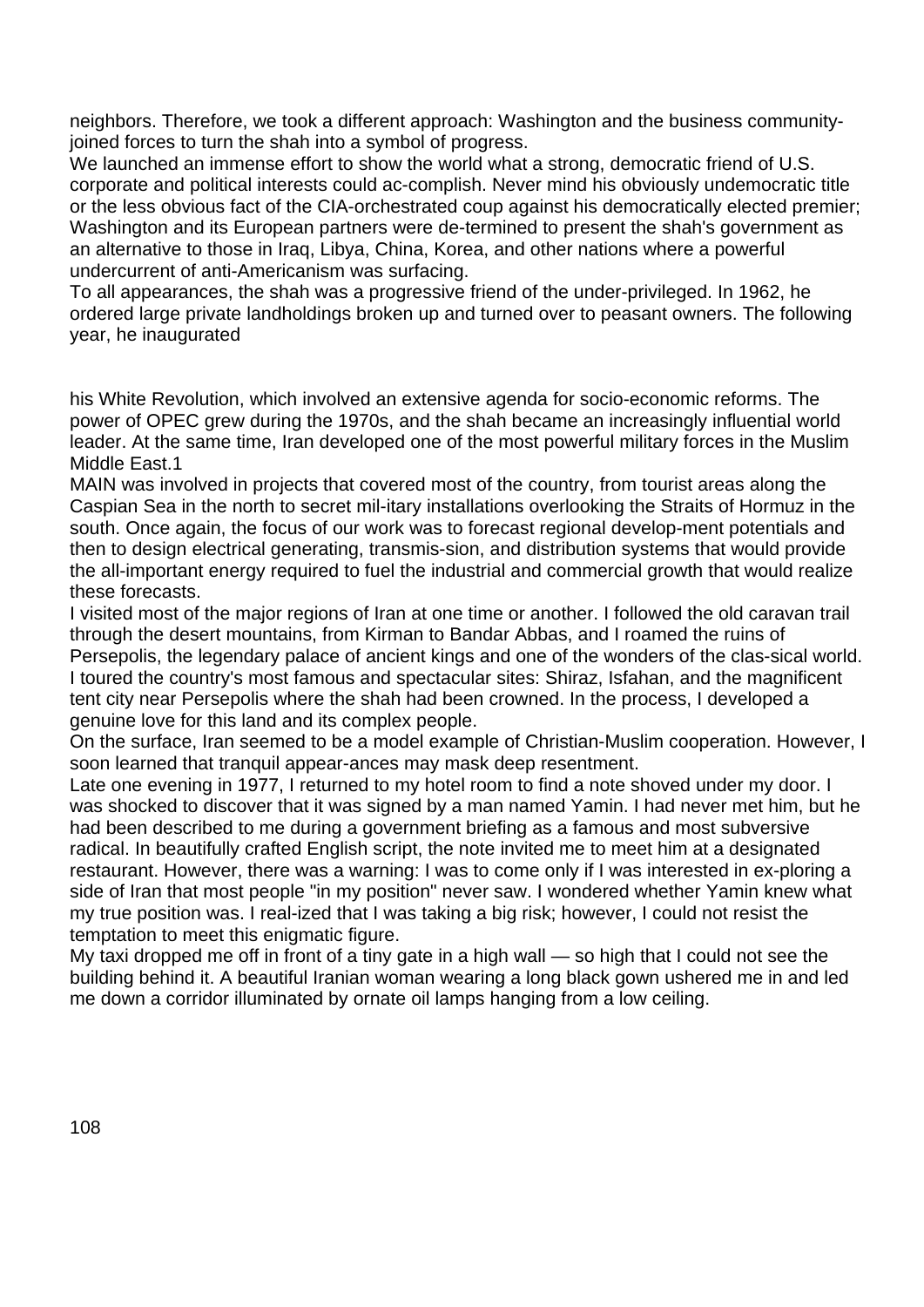At the end of this corridor, we entered a room that dazzled like the interior of a diamond, blinding me with its radiance. When my eyes finally adjusted, I saw that the walls were inlaid with semiprecious stones and mother-of-pearl. The restaurant was lighted by tall white candles protruding from intricately sculpted bronze chandeliers.

A tall man with long black hair, wearing a tailored navy blue suit, approached and shook my hand. He introduced himself as Yamin, in an accent that suggested he was an Iranian who had been educated in the British school system, and I was immediately struck by how little he looked like a subversive radical. He directed me past several tables where couples sat quietly eating, to a very private alcove; he assured me we could talk in complete confidentiality. I had the dis-tinct impression that this restaurant catered to secret rendezvous. Ours, quite possibly, was the only non-amorous one that night.

Yamin was very cordial. During our discussion, it became obvious that he thought of me merely as an economic consultant, not as someone with ulterior motives. He explained that he had singled me out because he knew I had been a Peace Corps volunteer and be-cause he had been told that I took every possible opportunity to get to know his country and to mix with its people.

"You are very young compared to most in your profession," he said. "You have a genuine interest in our history and our current problems. You represent our hope."

This, as well as the setting, his appearance, and the presence of so many others in the restaurant, gave me a certain degree of comfort. I had become accustomed to people befriending me, like Rasy in Java and Fidel in Panama, and I accepted it as a compliment and an opportunity. I knew that I stood out from other Americans because I was in fact infatuated with the places I visited. I have found that people warm to you very quickly if you open your eyes, ears, and heart to their culture.

Yamin asked if I knew about the Flowering Desert project.2 "The shah believes that our deserts were once fertile plains and lush forests. At least, that's what he claims. During Alexander the Great's reign, according to this theory, vast armies swept across these lands, traveling with millions of goats and sheep. The animals ate all the grass and other vegetation. The disappearance of these plants caused a drought, and eventually the entire region became a desert. Now all we have to do, or so the shah says, is plant millions upon millions of

trees. After that — presto — the rains will return and the desert will bloom again. Of course, in the process we will have to spend hun-dreds of millions of dollars." He smiled condescendingly. "Companies like yours will reap huge profits."

"I take it you don't believe in this theory."

"The desert is a symbol. Turning it green is about much more than agriculture."

Several waiters descended upon us with trays of beautifully pre-sented Iranian food. Asking my permission first, Yamin proceeded to select an assortment from the various trays. Then he turned back to me.

"A question for you, Mr. Perkins, if I might be so bold. What de-stroyed the cultures of your own native peoples, the Indians?"

I responded that I felt there had been many factors, including greed and superior weapons. "Yes. True. All of that. But more than anything else, did it not come down to a destruction of the environment?" He went on to ex-plain how once forests and animals such as the buffalo are destroyed, and once people are moved onto reservations, the very foundations of cultures collapse.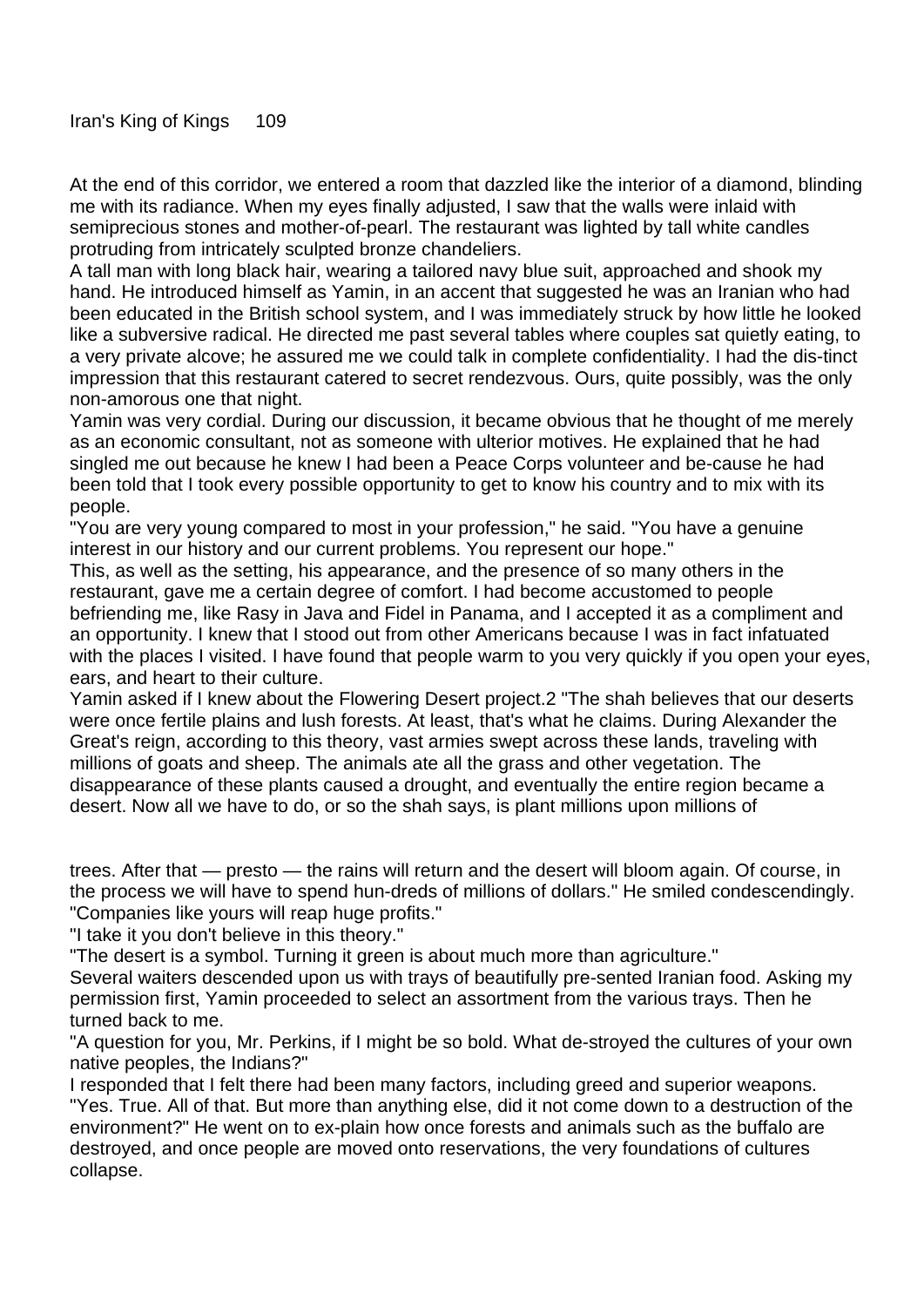"You see, it is the same here," he said. "The desert is our environ-ment. The Flowering Desert project threatens nothing less than the destruction of our entire fabric. How can we allow this to happen?"

I told him that it was my understanding that the whole idea be-hind the project came from his people. He responded with a cynical laugh, saying that the idea was planted in the shah's mind by my own United States government, and that the shah was just a puppet of that government. "A true Persian would never permit such a thing," Yamin said. Then he launched into a long dissertation about the relationship be-tween his people — the Bedouins — and the desert. He emphasized the fact that many urbanized Iranians take their vacations in the desert. They set up tents large enough for the entire family and spend a week or more living in them.

"We — my people — are part of the desert. The people the shah claims to rule with that iron hand of his are not just of the desert. We are the desert."

After that, he told me stories about his personal experiences in the desert. When the evening was over, he escorted me back to the

110 Part III: 1975-1981

Iran's King of Kings, 111

tiny door in the large wall. My taxi was waiting in the street outside. Yaroin shook my hand and expressed his appreciation for the time I had spent with him. He again mentioned my young age and my openness, and the fact that my occupying such a position gave him hope for the future. "I am so glad to have had this time with a man like you." He con-tinued to hold my hand in his. "I would request of you only one more favor. I do not ask this lightly. I do it only because, after our time together tonight, I know it will be meaningful to you. You'll gain a great deal from it." "What is it I can do for you?"

"I would like to introduce you to a dear friend of mine, a man who can tell you a great deal about our King of Kings. He may shock you, but I assure you that meeting him will be well worth your time."

### **CHAPTER 19**

Confessions of a Tortured Man

Several days later, Yamin drove me out of Tehran, through a dusty and impoverished shantytown, along an old camel trail, and out to the edge of the desert. With the sun setting behind the city, he stopped his car at a cluster of tiny mud shacks surrounded by palm trees. "A very old oasis," he explained, "dating back centuries before Marco Polo." He preceded me to one of the shacks. "The man inside has a PhD from one of your most prestigious universities. For rea-sons that will soon be clear, he must remain nameless. You can call him Doc." He knocked on the wooden door, and there was a muffled re-sponse. Yamin pushed the door open and led me inside. The tiny room was windowless and lit only by an oil lamp on a low table in one corner. As my eyes adjusted, I saw that the dirt floor was covered with Persian carpets.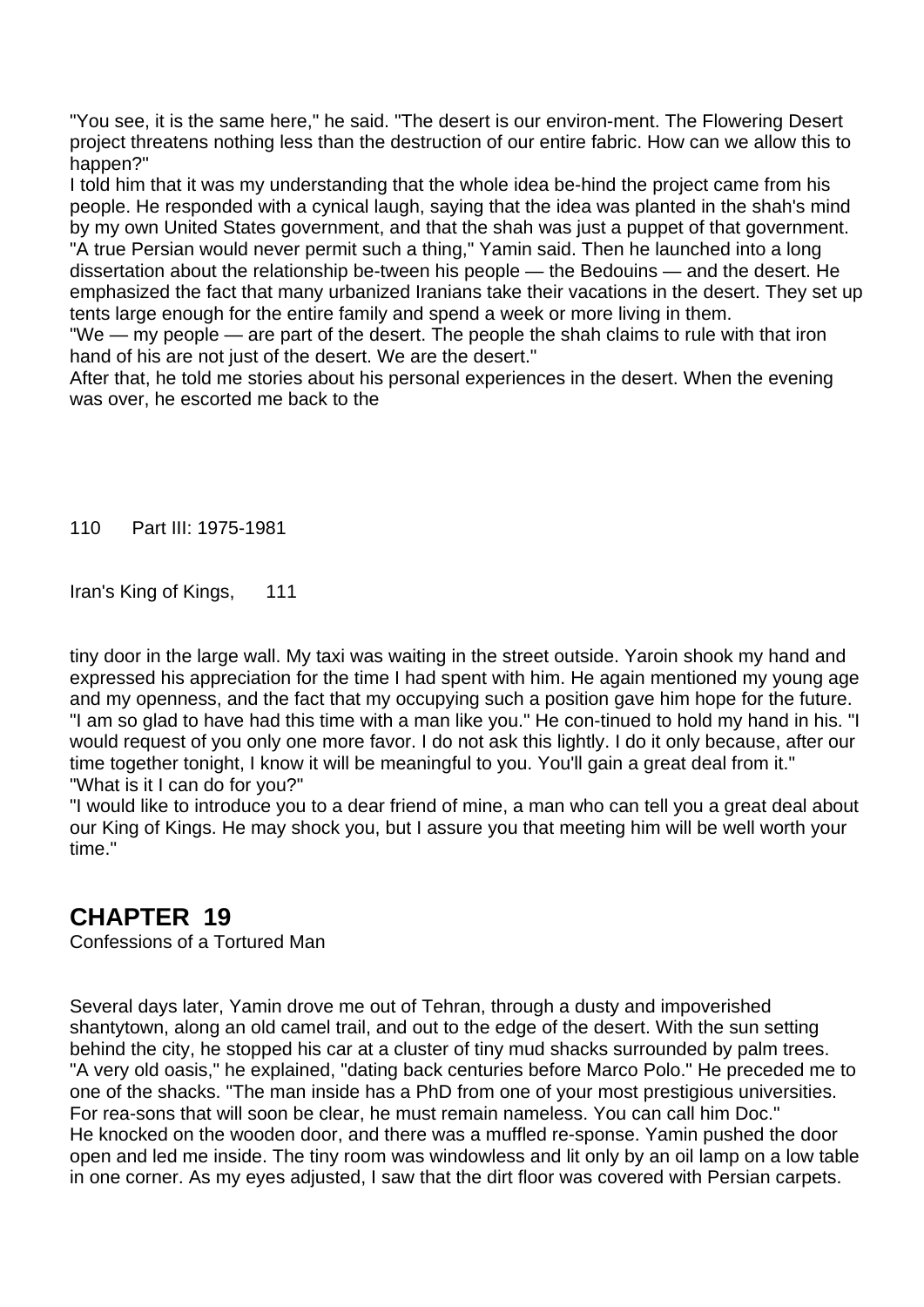Then the shadowy outline of a man began to emerge. He was seated in front of the lamp in a way that kept his features hidden. I could tell only that he was bundled in blankets and was wearing something around his head. He sat in a wheelchair, and other than the table, this was the only piece of furniture in the room. Yamin motioned for me to sit on a carpet. He went up and gently embraced the man, speaking a few words in his ear, then re-turned and sat at my side. "I've told you about Mr. Perkins," he said. "We're both honored to have this opportunity to visit with you, sir."

112 Part III: 1975-1981

113

"Mr. Perkins. You are welcome." The voice, with barely any de-tectable accent, was low and hoarse. I found myself leaning forward into the small space between us as he said, "You see before you a broken man. I have not always been so. Once I was strong like you. I was a close and trusted adviser to the shah." There was a long pause. "The Shah of Shahs, King of Kings." His tone of voice sounded, I thought, more sad than angry.

"I personally knew many of the world's leaders. Eisenhower, Nixon, de Gaulle. They trusted me to help lead this country into the capi-talist camp. The shah trusted me, and," he made a sound that could have been a cough, but which I took for a laugh, "I trusted the shah. I believed his rhetoric. I was convinced that Iran would lead the Muslim world into a new epoch, that Persia would fulfill its promise. It seemed our destiny — the shah's, mine, all of ours who carried out the mission we thought we had been born to fulfill."

The lump of blankets moved; the wheelchair made a wheezing noise and turned slightly. I could see the outline of the man's face in profile, his shaggy beard, and —then it grabbed me —the flatness. He had no nose! I shuddered and stifled a gasp.

"Not a pretty sight, would you say, ah, Mr. Perkins? Too bad you can't see it in full light. It is truly grotesque." Again there was the sound of choking laughter. "But as I'm sure you can appreciate, I must remain anonymous. Certainly, you could learn my identity if you tried, although you might find that I am dead. Officially, I no longer exist. Yet I trust you won't try. You and your family are better off not knowing who I am. The arm of the shah and SAVAK reaches far."

The chair wheezed and returned to its original position. I felt a sense of relief, as though not seeing the profile somehow obliterated the violence that had been done. At the time, I did not know of this custom among some Islamic cultures. Individuals deemed to have brought dishonor or disgrace upon society or its leaders are pun-ished by having their noses cut off. In this way, they are marked for life — as this man's face clearly demonstrated.

"I'm sure, Mr. Perkins, you're wondering why we invited you here," Without waiting for my response, the man in the wheelchair con-tinued, "You see, this man who calls himself the King of Kings is in reality satanic. His father was deposed by your CIA with — I hate to say it — my help, because he was said to be a Nazi collaborator. And then there was the Mossadegh calamity. Today, our shah is on the

route to surpassing Hitler in the realms of evil. He does this with the full knowledge and support of your government."

"Why is that?" I asked.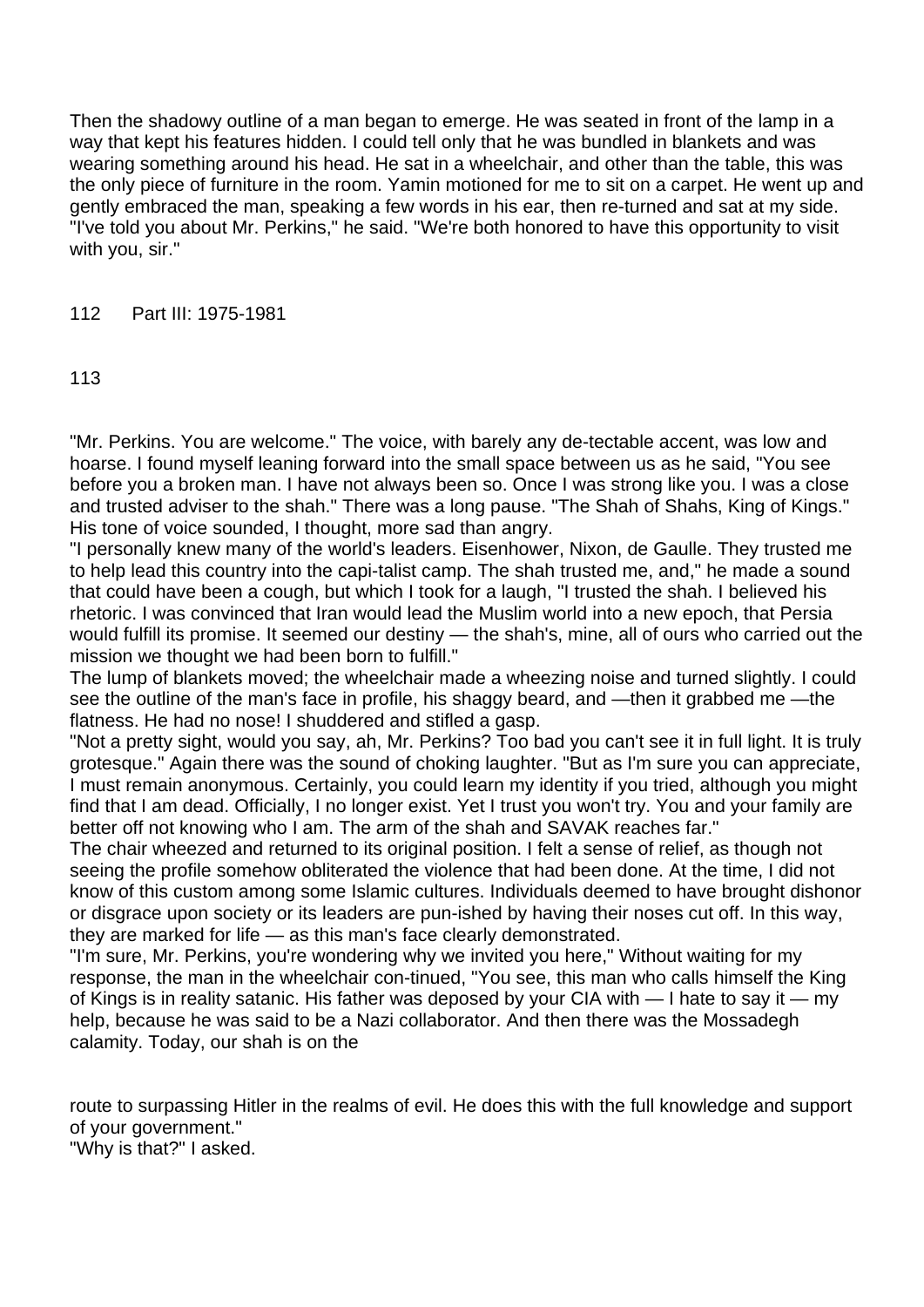"Quite simple. He is your only real ally in the Middle East, and the industrial world rotates on the axle of oil that is the Middle East. Oh, you have Israel, of course, but that's actually a liability to you, not an asset. And no oil there. Your politicians must placate the Jew-ish vote, must get their money to finance campaigns. So you're stuck with Israel, I'm afraid. However, Iran is the key. Your oil companies — which carry even more power than the Jews — need us. You need our shah — or you think you do, just as you thought you needed South Vietnam's corrupt leaders." 'Are you suggesting otherwise? Is Iran the equivalent to Vietnam?"

"Potentially much worse. You see, this shah won't last much longer. The Muslim world hates him. Not just the Arabs, but Mus-lims everywhere — Indonesia, the United States, but mostly right here, his own Persian people." There was a thumping sound and I realized that he had struck the side of his chair. "He is evil! We Persians hate him." Then silence. I could hear only his heavy breath-ing, as though the exertion had exhausted him.

"Doc is very close to the mullahs," Yamin said to me, his voice low and calm. "There is a huge undercurrent among the religious factions here and it pervades most of our country, except for a handful of people in the commercial classes who benefit from the shah's capitalism."

"I don't doubt you," I said. "But I must say that during four visits here, I've seen nothing of it. Everyone I talk with seems to love the shah, to appreciate the economic upsurge."

"You don't speak Farsi," Yamin observed. "You hear only what is told to you by those men who benefit the most. The ones who have been educated in the States or in England end up working for the shah. Doc here is an exception — now."

He paused, seeming to ponder his next words. "It's the same with your press. They only talk with the few who are his kin, his circle. Of course, for the most part, your press is also controlled by oil. So they hear what they want to hear and write what their advertisers want to read." "Why are we telling you all this, Mr. Perkins?" Doc's voice was even more hoarse than before,

as if the effort of speaking and the

114 Part III: 1975-1981

Confessions of aTortured Man 115

emotions were draining what little energy the man had mustered for this meeting. "Because we'd like to convince you to get out and to persuade your company to stay away from our country. We want to warn you that although you may think you'll make a great deal of money here, it's an illusion. This government will not last." Again, I heard the sound of his hand thudding against the chair. "And when it goes, the one that replaces it will have no sympathy for you and your kind." "You're saying we won't be paid?"

Doc broke down in a fit of coughing. Yamin went to him and rubbed his back. When the coughing ended, he spoke to Doc in Farsi and then came back to his seat.

"We must end this conversation," Yamin said to me. "In answer to your question: yes, you will not be paid. You'll do all that work> and when it comes time to collect your fees, the shah will be gone."

During the drive back, I asked Yamin why he and Doc wanted to spare MAIN the financial disaster he had predicted.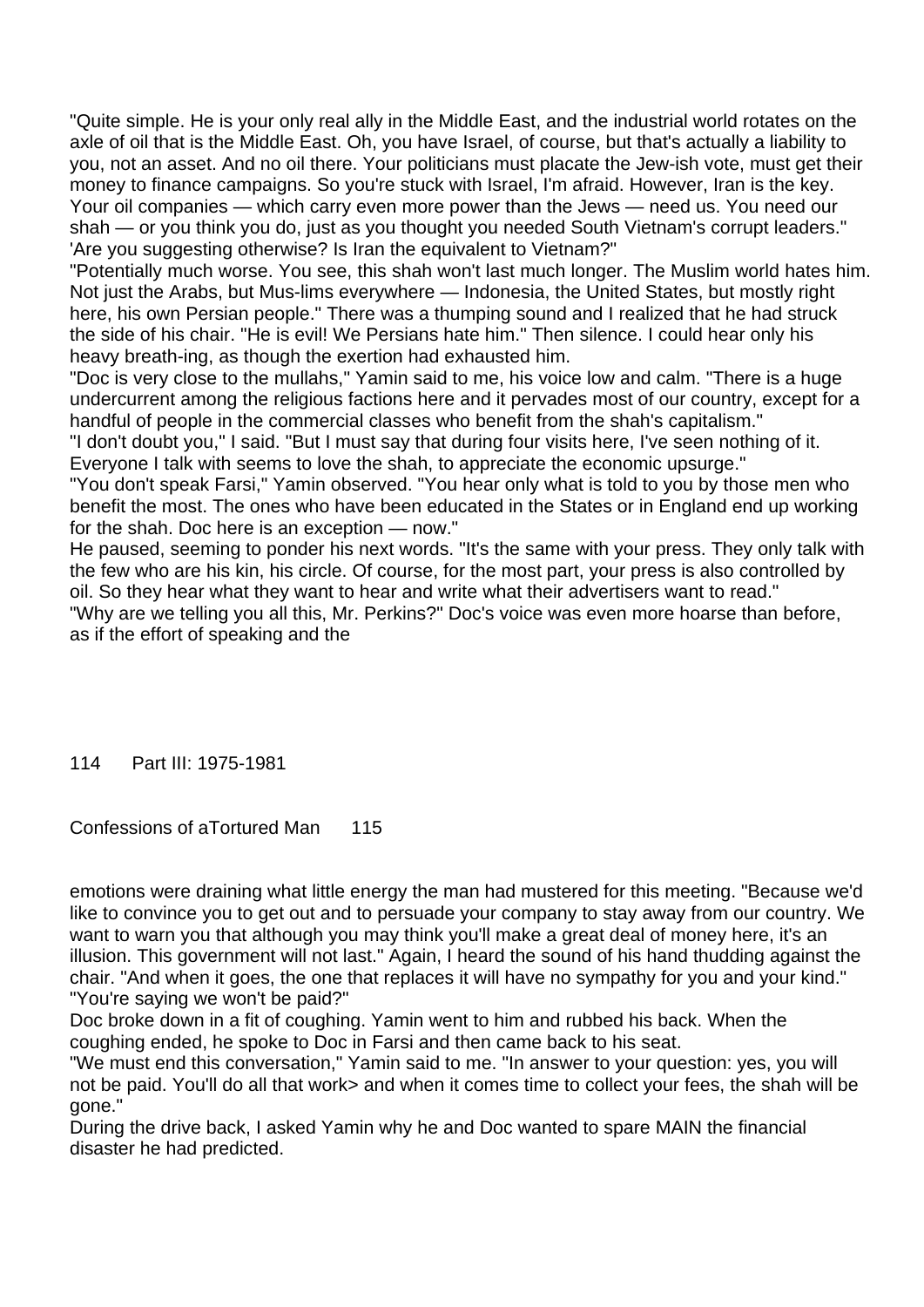"We'd be happy to see your company go bankrupt. However, we'd rather see you leave Iran. Just one company like yours, walking away, could start a trend. That's what we're hoping. You see, we don't want a bloodbath here, but the shah must go, and we'll try anything that will make that easier. So we pray to Allah that you'll convince your Mr. Zambotti to get out while there is still time."

"Why me?"

"I knew during our dinner together, when we spoke of the Flow-ering Desert project, that you were open to the truth. I knew that our information about you was correct —you are a man between two worlds, a man in the middle."

It made me wonder just how much he did know about me.

### **CHAPTER 20**

The Fall of a King

One evening in 1978, while I was sitting alone at the luxurious bar off the lobby of the Hotel Intercontinental in Tehran, I felt a tap on my shoulder. I turned to see a heavyset Iranian in a business suit.

"John Perkins! You don't remember me?"

The former soccer player had gained a lot of weight, but the voice was unmistakable. It was my old Middlebury friend Farhad, whom I had not seen in more than a decade. We embraced and sat down together. It quickly became obvious that he knew all about me and about my work. It was equally obvious that he did not intend to share much about his own work.

"Let's get right to the point," he said as we ordered our second beers. "I'm flying to Rome tomorrow. My parents live there. I have a ticket for you on my flight. Things are falling apart here. You've got to get out." He handed me an airline ticket. I did not doubt him for a moment. In Rome, we dined with Farhad's parents. His father, the retired Iranian general who once stepped in front of a would-be assassin's bullet to save the shah's life, expressed disillusionment with his for-mer boss. He said that during the past few years the shah had showed his true colors, his arrogance and greed. The general blamed U.S. policy — particularly its backing of Israel, of corrupt leaders, and of despotic governments — for the hatred sweeping the Middle East, and he predicted that the shah would be gone within months.

"You know," he said, "you sowed the seeds of this rebellion in the

116 Part III: 1975-1981

117

early fifties, when you overthrew Mossadegh. You thought it very clever back then — as did I. But now it returns to haunt you — us."1

I was astounded by his pronouncements. I had heard something similar from Yamin and Doc, but coming from this man it took on new significance. By this time, everyone knew of the existence of a fundamentalist Islamic underground, but we had convinced our-selves that the shah was immensely popular among the majority of his people and was therefore politically invincible. The general, however, was adamant.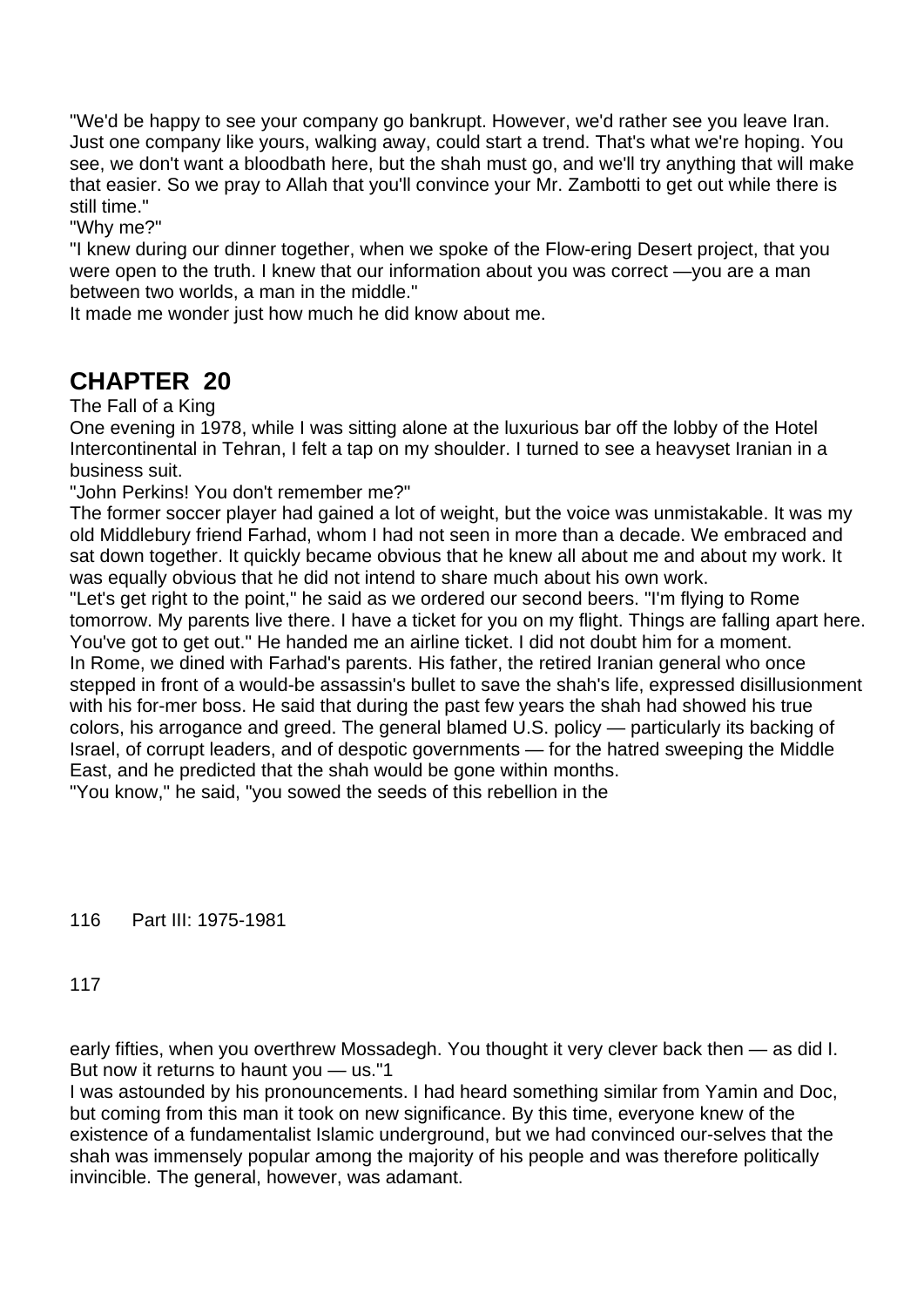"Mark my words," he said solemnly, "the shah's fall will be only the beginning. It's a preview of where the Muslim world is headed. Our rage has smoldered beneath the sands too long. Soon it will erupt."

Over dinner, I heard a great deal about Ayatollah Ruhollah Kho-meini. Farhad and his father made it clear that they did not support his fanatical Shiism, but they were obviously impressed by the in-roads he had made against the shah. They told me that this cleric, whose given name translates to "inspired of God," was born into a family of dedicated Shiite scholars in a village near Tehran, in 1902.

Khomeini had made it a point not to become involved in the Mossadegh-shah struggles of the early 1950s, but he actively op-posed the shah in the 1960s, criticizing the ruler so adamantly that he was banished to Turkey, then to the Shiite holy city of An Najaf in Iraq, where he became the acknowledged leader of the opposition. He sent out letters, articles, and tape-recorded messages urging Ira-nians to rise up, overthrow the shah, and create a clerical state.

Two days after that dinner with Farhad and his parents, news came out of Iran of bombings and riots. Ayatollah Khomeini and the mullahs had begun the offensive that would soon give them control. After that, things happened fast. The rage Farhad's father had de-scribed exploded in a violent Islamic uprising. The shah fled his country for Egypt in January 1979, and then, diagnosed with cancer, headed for a New York Hospital.

Followers of the Ayatollah Khomeini demanded his return. In November 1979, a militant Islamic mob seized the United States Embassy in Tehran and held fifty-two American hostages for the next 444 days.2 President Carter attempted to negotiate the release of the hostages. When this failed, he authorized a military rescue mission, launched in April 1980. It was a disaster, and it turned out

to be the hammer that would drive the final nail into Carter's presi-dential coffin.

Tremendous pressure, exerted by U.S. commercial and political groups, forced the cancerridden shah to leave the United States. From the day he fled Tehran he had a difficult time finding sanctu-ary; all his former friends shunned him. However, General Torrijos exhibited his customary compassion and offered the shah asylum in Panama, despite a personal dislike of the shah's politics. The shah arrived and received sanctuary at the very same resort where the new Panama Canal Treaty had so recently been negotiated.

The mullahs demanded the shah's return in exchange for the hostages held in the U.S. Embassy. Those in Washington who had opposed the Canal Treaty accused Torrijos of corruption and collu-sion with the shah, and of endangering the lives of U.S. citizens. They too demanded that the shah be turned over to Ayatollah Khomeini. Ironically, until only a few weeks earlier, many of these same people had been the shah's staunchest supporters. The once-proud King of Kings eventually returned to Egypt, where he died of cancer.

Doc's prediction came true. MAIN lost millions of dollars in Iran, as did many of our competitors. Carter lost his bid for reelection. The Reagan-Bush administration marched into Washington with promises to free the hostages, to bring dowTn the mullahs, to return democracy to Iran, and to set straight the Panama Canal situation.

For me, the lessons were irrefutable. Iran illustrated beyond any doubt that the United States was a nation laboring to deny the truth of our role in the world. It seemed incomprehensible that we could have been so misinformed about the shah and the tide of hatred that had surged against him. Even those of us in companies like MAIN, which had offices and personnel in the country, had not known. I felt certain that the NSA and the CIA must have seen what had been so obvious to Torrijos even as far back as my meeting with him in 1972, but that our own intelligence community had intentionally encour-aged us all to close our eyes.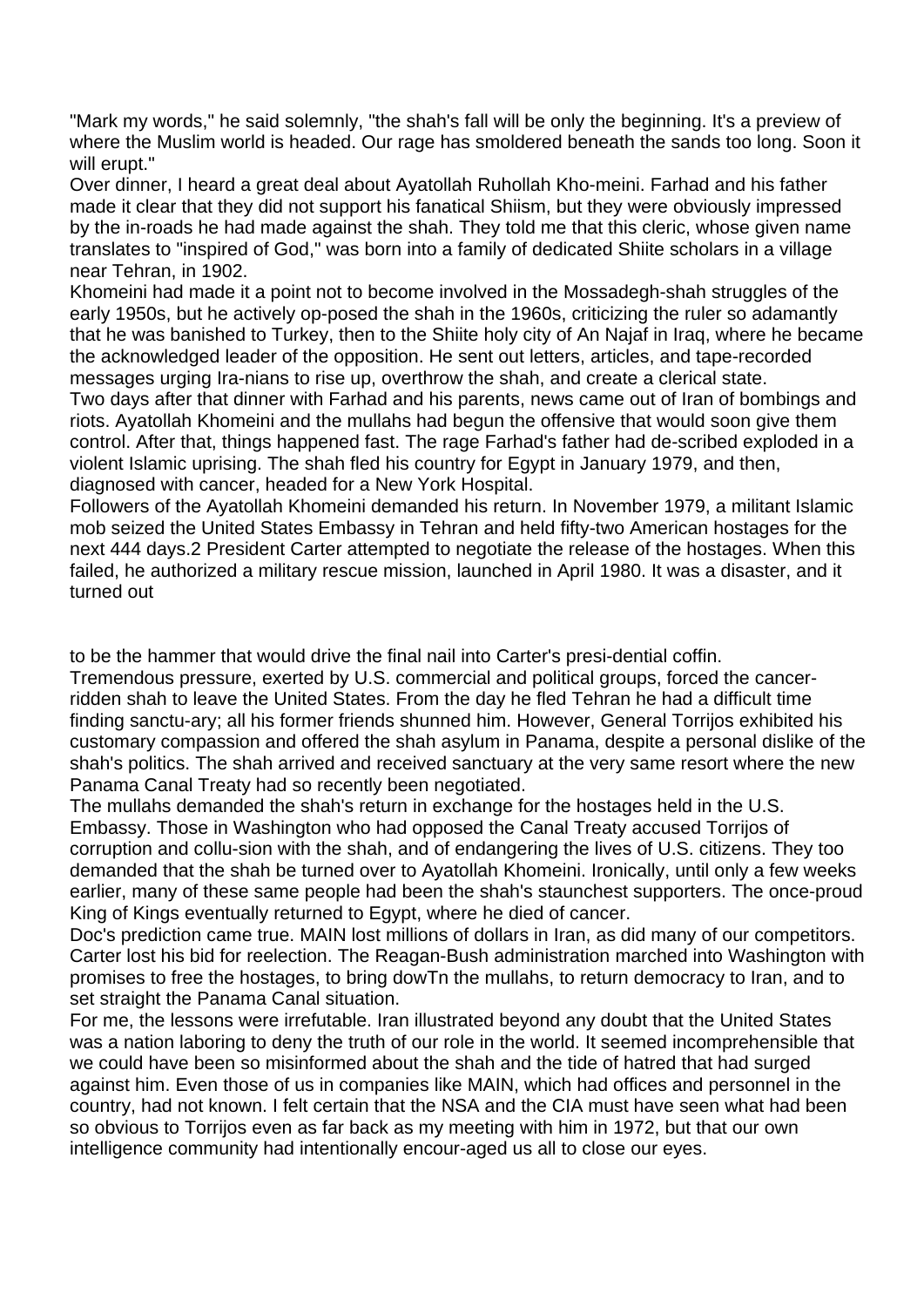The Fall of a King 119

### **CHAPTER 21**

Colombia: Keystone of Latin America

While Saudi Arabia, Iran, and Panama offered fascinating and dis-turbing studies, they also stood out as exceptions to the rule. Due to vast oil deposits in the first two and the Canal in the third, they did not fit the norm. Colombia's situation was more typical, and MAIN was the designer and lead engineering firm on a huge hydroelectric project there.

A Colombian college professor writing a book on the history of Pan-American relations once told me that Teddy Roosevelt had ap-preciated the significance of his country. Pointing at a map, the U.S. president and former Rough Rider reportedly described Colombia as "the keystone to the arch of South America." I have never verified that story; however, it is certainly true that on a map Colombia, poised at the top of the continent, appears to hold the rest of the continent together. It connects all the southern countries to the Isth-mus of Panama and therefore to both Central and North America.

Whether Roosevelt actually described Colombia in those terms or not, he was only one of many presidents who understood its pivotal position. For nearly two centuries, the United States has viewed Colombia as a keystone — or perhaps more accurately, as a portal into the southern hemisphere for both business and politics.

The country also is endowed with great natural beauty: spectac-ular palm-lined beaches on both the Atlantic and Pacific coasts, ma-jestic mountains, pampas that rival the Great Plains of the North American Midwest, and vast rain forests rich in biodiversity. The 120

people, too, have a special quality, combining the physical, cultural, and artistic traits of diverse ethnic backgrounds ranging from the local Taironas to imports from Africa, Asia, Europe, and the Middle East.

Historically, Colombia has played a crucial role in Latin Ameri-can history and culture. During the colonial period, Colombia was the seat of the viceroy for all Spanish territories north of Peru and south of Costa Rica. The great fleets of gold galleons set sail from its coastal city- of Cartagena to transport priceless treasures from as far south as Chile and Argentina to ports in Spain. Many of the critical actions in the wars for independence occurred in Colombia; tor ex-ample, forces under Simon Bolivar were victorious over Spanish roy-alists at the pivotal Battle of Boyaca, in 1819.

In modern times, Colombia has had a reputation for producing some of Latin America's most brilliant writers, artists, philosophers, and other intellectuals, as well as fiscally responsible and relatively dem-ocratic governments. It became the model for President Kennedy's nationbuilding programs throughout Latin America. Unlike Guate-mala, its government was not tarnished with the reputation of being a CIA creation, and unlike Nicaragua, the government was an elected one, which presented an alternative to both right-wing dictators and Communists. Finally, unlike so many other countries, including powerful Brazil and Argentina, Colombia did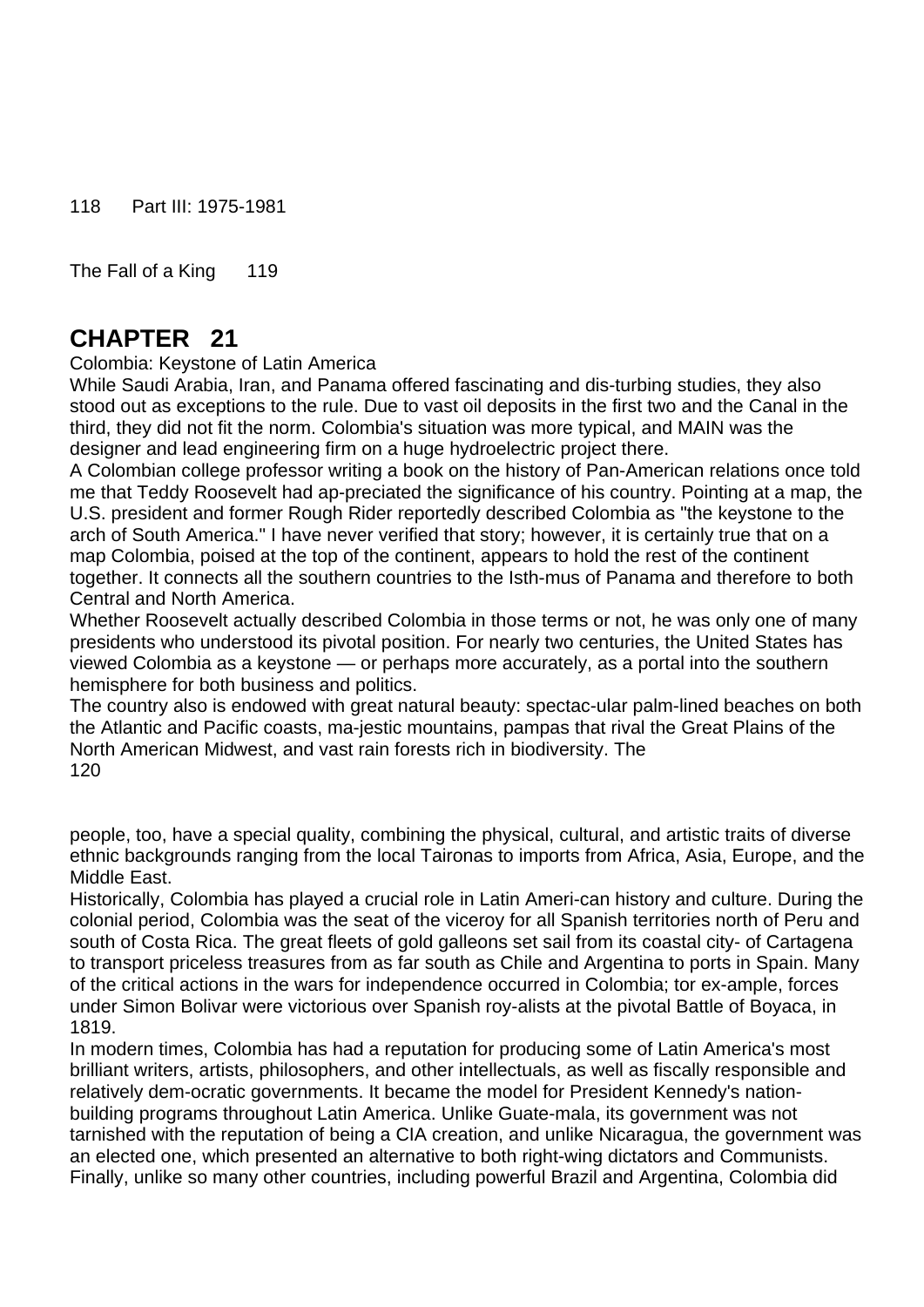not mistrust the United States. The image of Colombia as a reliable ally has continued, de-spite the blemish of its drug cartels.1

The glories of Colombia's history, however, are counterbalanced by hatred and violence. The seat of the Spanish viceroy was also home to the Inquisition. Magnificent forts, haciendas, and cities were con-structed over the bones of Indian and African slaves. The treasures carried on the gold galleons, sacred objects and masterpieces of art that had been melted down for easy transport, were ripped from the hearts of ancient peoples. The proud cultures themselves were laid to waste by conquistador swords and diseases. More recently, a con-troversial presidential election in 1945 resulted in a deep division be-tween political parties and led to La Violencia (1948-1957), during which more than two hundred thousand people died.

Despite the conflicts and ironies, both Washington and Wall Street historically have viewed Colombia as an essential factor in promoting Pan-American political and commercial interests. This is due to several factors, in addition to Colombia's critical geographic Columbia: Keystone of Latin America 121

location, including the perception that leaders throughout the hemi-sphere look to Bogota for inspiration and guidance, and the fact that the country is both a source of many products purchased in the United States — coffee, bananas, textiles, emeralds, flowers, oil, and cocaine — and a market for our goods and services.

One of the most important services we sold to Colombia during the late twentieth century was engineering and construction ex-pertise. Colombia was typical of many places where I worked. It was relatively easy to demonstrate that the country could assume vast amounts of debt and then repay these debts from the benefits real-ized both from the projects themselves and from the country's nat-ural resources. Thus, huge investments in electrical power grids, highways, and telecommunications would help Colombia open up its vast gas and oil resources and its largely undeveloped Amazonian territories; these projects, in turn, would generate the income nec-essary to pay off the loans, plus interest.

That was the theory. However, the reality, consistent with our true intent around the world, was to subjugate Bogota, to further the global empire. My job, as it had been in so many places, was to pre-sent the case for exceedingly large loans. Colombia did not have the benefit of a Torrijos; therefore, I felt I had no choice but to develop inflated economic and electric load forecasts. With the exception of the occasional bouts of guilt over my job, Colombia became a personal refuge for me. Ann and I had spent a couple of months there in the early 1970s, and had even made a down payment on a small coffee farm located in the mountains along the Caribbean coast. I think our time together during that period came as close as anything could to healing the wounds we had inflicted on each other over the preceding years. Ultimately, however, the wounds went too deep, and it was not until after our marriage fell apart that I became truly acquainted with the country.

During the 1970s, MAIN had been awarded a number of con-tracts to develop various infrastructure projects, including a network of hydroelectric facilities and the distribution systems to transport the electricity from deep in the jungle to cities high in the moun-tains. I was given an office in the coastal city of Barranquilla, and it was there, in 1977, that I met a beautiful Colombian woman who would become a powerful agent of change in my life.

Paula had long blond hair and striking green eyes — not what most foreigners expect in a Colombian. Her mother and father had emigrated from northern Italy, and in keeping with her heritage, she became a fashion designer. She went a step further, however, and built a small factory where her creations were transformed into clothes, which she then sold at upscale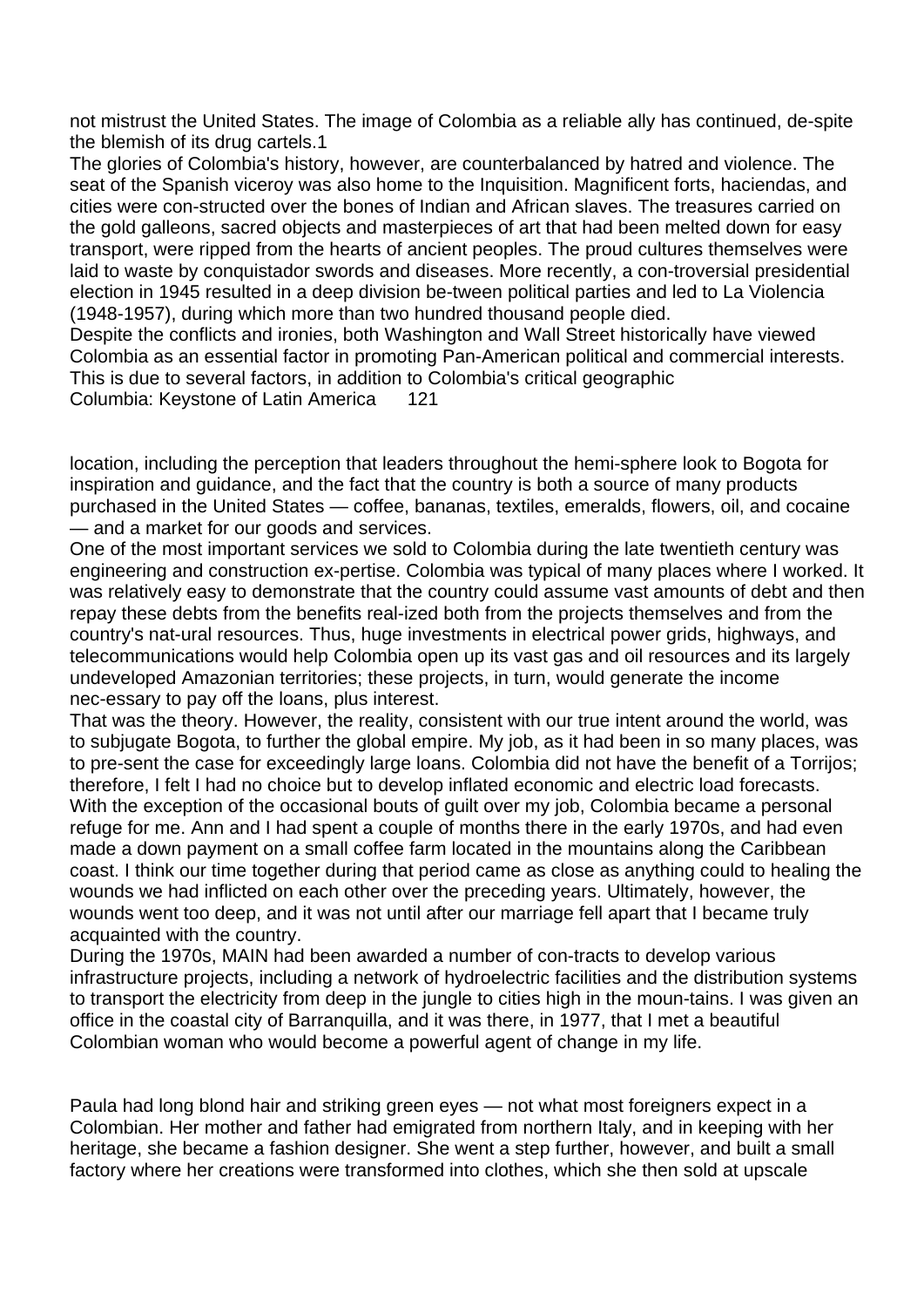boutiques throughout the country, as well as in Panama and Venezuela. She was a deeply compassionate person who helped me get through some of the personal trauma of my broken marriage and begin dealing with some of my attitudes to-ward women, which had affected me so negatively. She also taught me a great deal about the consequences of the actions I took in my job.

As I have said before, life is composed of a series of coincidences over which we have no control. For me, those included being raised as the son of a teacher at an all-male prep school in rural New Hamp-shire, meeting Ann and her Uncle Frank, the Vietnam War, and meeting Einar Greve. However, once we are presented with such co-incidences, we face choices. How we respond, the actions we take in the face of coincidences, makes all the difference. For example, ex-celling at that school, marrying Ann, entering the Peace Corps, and choosing to become an economic hit man -— all these decisions had brought me to my current place in life. Paula was another coincidence, and her influence would lead me to take actions that changed the course of my life. Until I met her, I had pretty much gone along with the system. I often found myself questioning what I was doing, sometimes feeling guilty about it, yet I always discovered a way to rationalize staying in the system. Per-haps Paula just happened along at the right time. It is possible that I would have taken the plunge anyway, that my experiences in Saudi Arabia, Iran, and Panama would have nudged me into action. But I am certain that even as one woman, Claudine, had been instru-mental in persuading me to join the ranks of EHMs, another, Paula, was the catalyst I needed at that time. She convinced me to go deep inside myself and see that I would never be happy as long as I con-tinued in that role.

122 Part III: 1975-1981

Columbia: Keystone of Latin America 12.3

### **CHAPTER 22**

American Republic versus Global Empire

"I'll be frank," Paula said one day, while we were sitting in a coffee shop. "The Indians and all the farmers who live along the river you're damming hate you. Even people in the cities, who aren't directly af-fected, sympathize with the guerrillas who've been attacking your construction camp. Your government calls these people Communists, terrorists, and narcotics traffickers, but the truth is they're just people with families who live on lands your company is destroying." I had just told her about Manuel Torres. He was an engineer em-ployed by MAIN and one of the men recently attacked by guerrillas at our hydroelectric dam construction site. Manuel was a Colombian citizen who had a job because of a U.S. Department of State rule pro-hibiting us from sending U.S. citizens to that site. We referred to it as the Colombians are Expendable doctrine, and it symbolized an atti-tude I had grown to hate. My feelings toward such policies were making it increasingly difficult for me to live with myself.

"According to Manuel, they fired AK-47s into the air and at his feet," I told Paula. "He sounded calm when he told me about it, but I know he was almost hysterical. They didn't shoot anyone. Just gave them that letter and sent them downriver in their boats."

"My God," Paula exclaimed. "The poor man was terrified."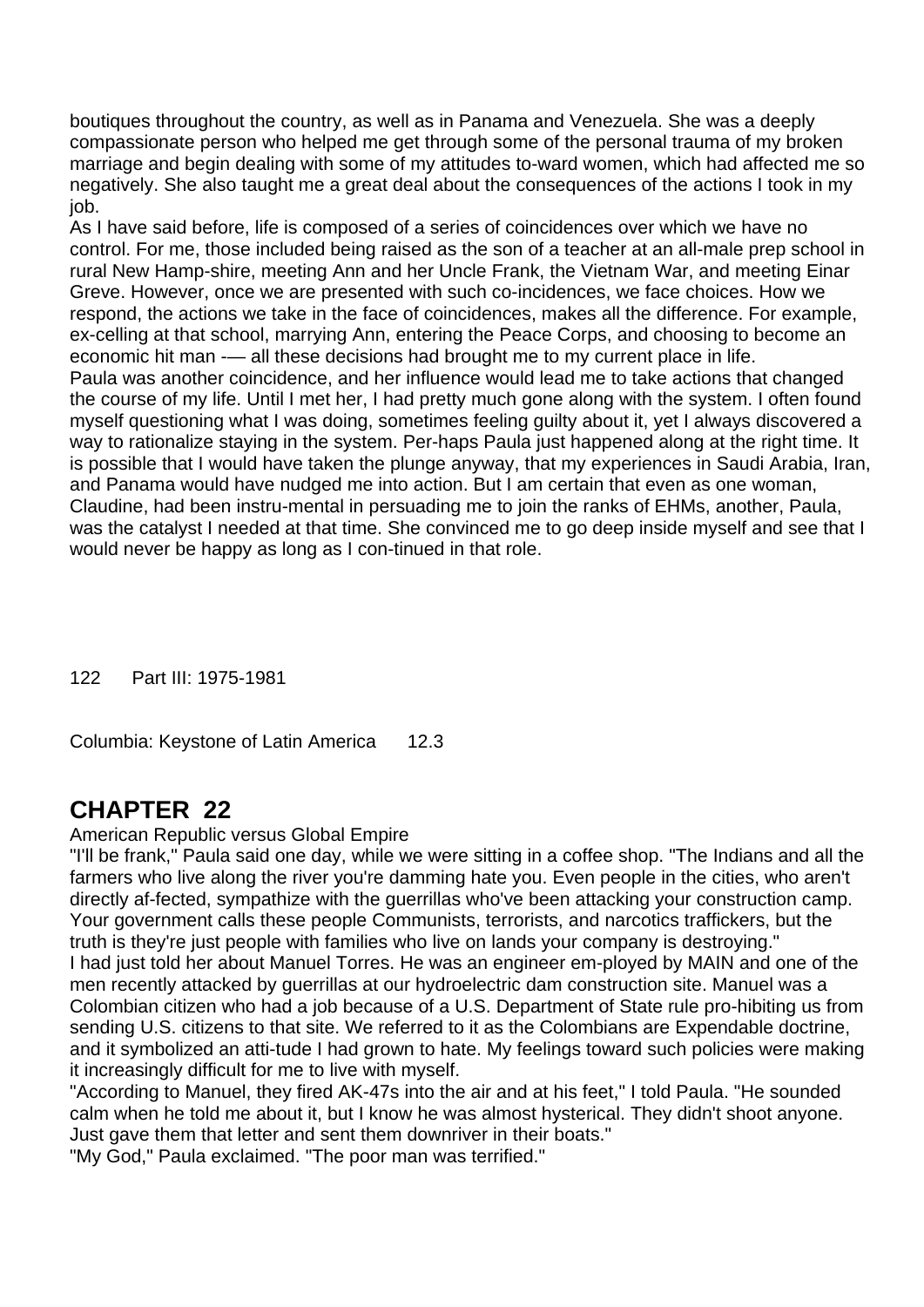"Of course he was." I told her that I had asked Manuel whether he thought they were FARC or M-19, referring to two of the most infa-mous Colombian guerrilla groups. "And?"

"He said, neither. But he told me that he believes what they said in that letter." Paula picked up the newspaper I had brought and read the letter aloud.

"'We, who work every day just to survive, swear on the blood of our ancestors that we will never allow dams across our rivers. We are simple Indians and mestizos, but we would rather die than stand by as our land is flooded. We warn our Colombian brothers: stop work-ing for the construction companies.'" She set the paper down. "What did you say to him?"

I hesitated, but only for a moment. "I had no choice. I had to toe the company line. I asked him if he thought that sounds like a letter a farmer would write."

She sat watching me, patiently.

"He just shrugged." Our eyes met. "Oh, Paula, I detest myself for playing this role." "What did you do next?" she pressed.

"I slammed my fist on the desk. I intimidated him. I asked him whether farmers with AK-47s made any sense to him. Then I asked if he knewT who invented the AK-47" "Did he?"

"Yes, but I could hardly hear his answer. 'A Russian,' he said. Of course, I assured him that he was right, that the inventor had been a Communist named Kalashnikov, a highly decorated officer in the Red Army. I brought him around to understand that the people who wrote that note were Communists."

"Do you believe that?" she asked.

Her question stopped me. How could I answer, honestly? I recalled Iran and the time Yamin described me as a man caught between two worlds, a man in the middle. In some ways, I wished I had been in that camp when the guerrillas attacked, or that I was one of the guerrillas. An odd feeling crept over me, a sort of jealousy for Yamin and Doc and the Colombian rebels. These were men with convictions. They had chosen real worlds, not a no-man's territory somewhere between.

"I have a job to do," I said at last.

She smiled gently.

"I hate it," I continued. I thought about the men whose images had come to me so often over the years, Tom Paine and other Revo-lutionary War heroes, pirates and frontiersmen. They stood at the

124.

American Republic versus Global Empire 125

edges, not in the middle. They had taken stands and lived with the consequences. "Every day I come to hate my job a little more."

She took my hand. "Your job?"

Our eyes met and held. I understood the implication. "Myself."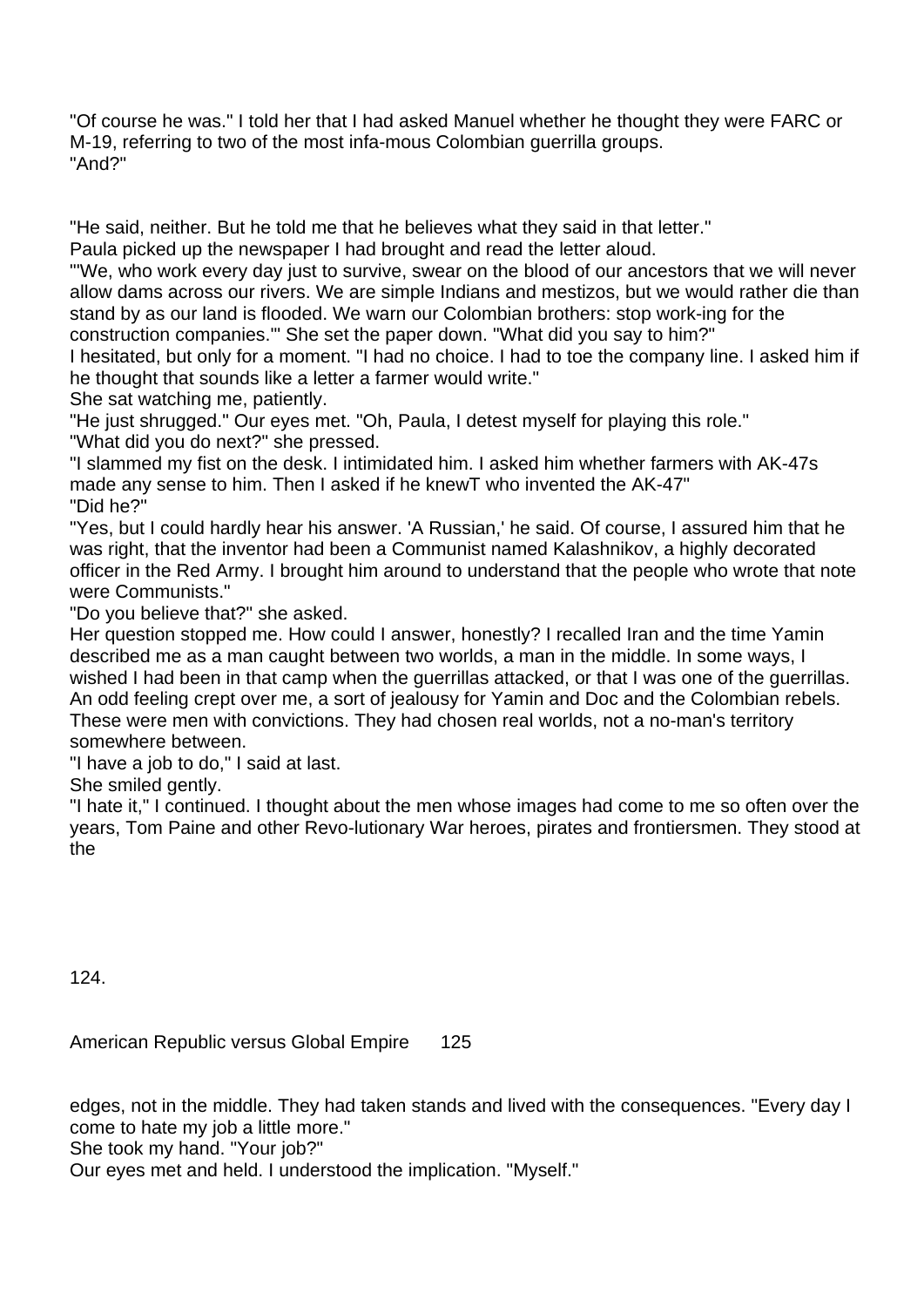She squeezed my hand and nodded slowly. I felt an immediate sense of relief, just admitting it. "What will you do, John?"

I had no answer. The relief turned into defensiveness. I stam-mered out the standard justifications: that I was trying to do good, that I was exploring ways to change the system from within, and — the old standby—that if I quit, someone even worse would fill my shoes. But I could see from the way she watched me that she was not buying it. Even worse, I knew that I was not buying it either. She had forced me to understand the essential truth: it was not my job, but me, that was to blame.

"What about you?" I asked at last. "What do you believe?"

She gave a little sigh and released my hand, asking, 'You trying to change the subject?" I nodded.

"Okay," she agreed. "Under one condition. That we'll return to it another day." She picked up a spoon and appeared to examine it. "I know that some of the guerrillas have trained in Russia and China." She lowered the spoon into her cafe con leche, stirred, and then slowly licked the spoon. "What else can they do? They need to learn about modern weapons and how to fight the soldiers who've gone through your schools. Sometimes they sell cocaine in order to raise money for supplies. How else can they buy guns? They're up against terrible odds. Your World Bank doesn't help them defend themselves. In fact, it forces them into this position." She took a sip of coffee. "I be-lieve their cause is just. The electricity will help only a few, the wealth-iest Colombians, and thousands will die because the fish and water are poisoned, after you build that dam of yours."

Hearing her speak so compassionately about the people who op-posed us — me — caused my flesh to crawl. I found myself clawing at my forearms.

"How do you know so much about the guerrillas?" Even as I asked it, I had a sinking feeling, a premonition that I did not want to know the answer.

"T went to school with some of them," she said. She hesitated, pushed her cup away. "My brother joined the movement."

There it was. I felt absolutely deflated. I thought I knew all about her, but this... I had the fleeting image of a man coming home to find his wife in bed with another man.

"How come you never told me?"

"Seemed irrelevant. Why would I? It isn't something I brag about." She paused. "I haven't seen him for two years. He has to be very careful."

"How do you know he's alive?"

"I don't, except recently the government put him on a wanted list. That's a good sign."

I was fighting the urge to be judgmental or defensive. I hoped she could not discern my jealousy. "How did he become one of them?" I asked.

Fortunately, she kept her eyes on the coffee cup. "Demonstrating outside the offices of an oil company—Occidental, I think. He was protesting drilling on indigenous lands, in the forests of a tribe facing extinction—him and a couple dozen of his friends. They were attacked by the army, beaten, and thrown into prison —for doing nothing illegal, mind you, just standing outside that building waving placards and singing." She glanced out a nearby window. "They kept him in jail for nearly six months. He never did tell us what happened there, but when he came out he was a different person."

It was the first of many similar conversations with Paula, and I now know that these discussions set the stage for what was to follow. My soul was torn apart, yet I was still ruled by my wallet and by those other weaknesses the NSA had identified when they profiled me a decade earlier, in 1968. By forcing me to see this and to con-front the deeper feelings behind my fascination with pirates and other rebels, Paula helped me along the trail toward salvation.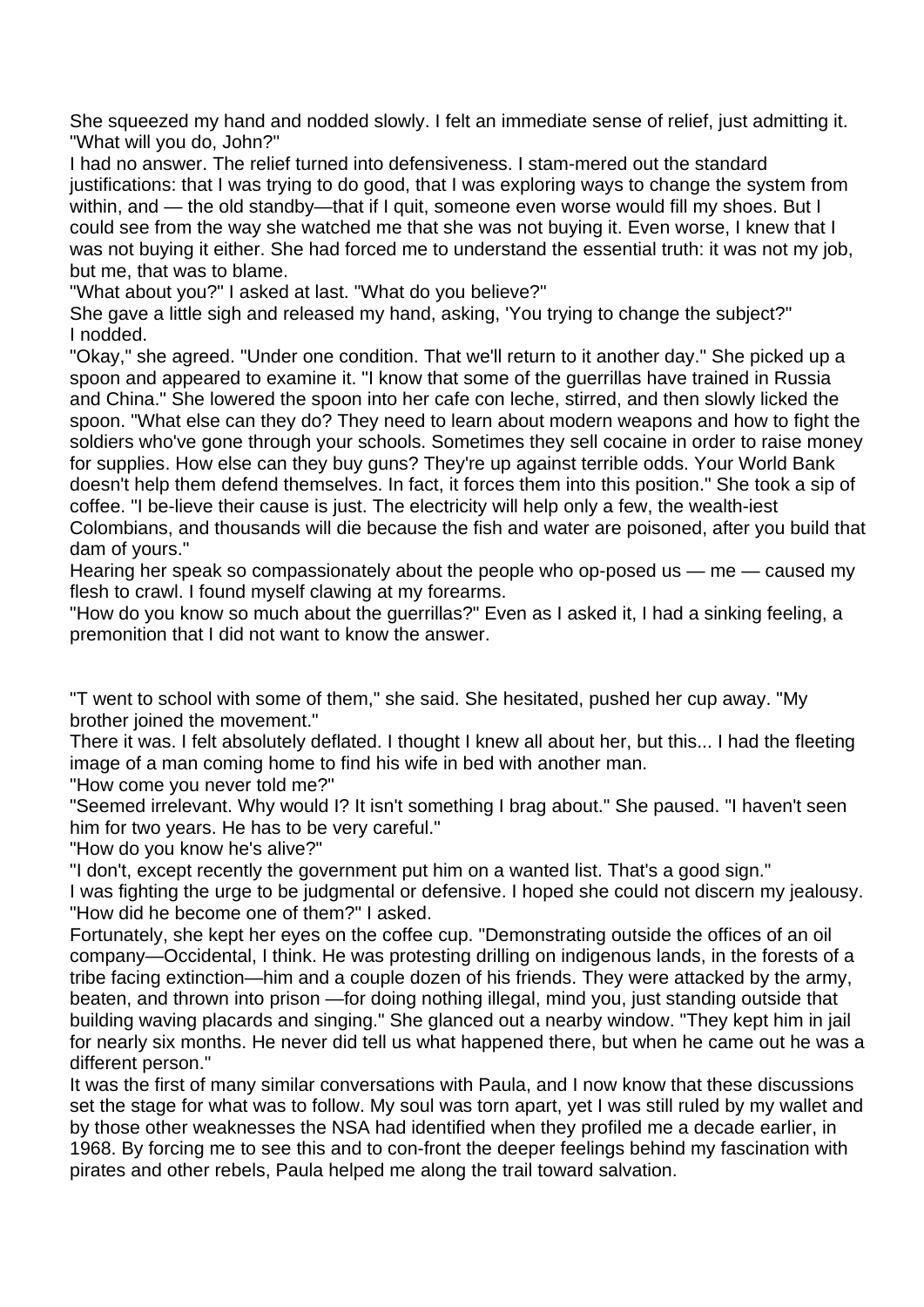Beyond my own personal dilemmas, my times in Colombia also helped me comprehend the distinction between the old American republic and the new global empire. The republic offered hope to the world. Its foundation was moral and philosophical rather than materialistic. It was based on concepts of equality' and justice for all. But it also could be pragmatic, not merely a Utopian dream but also a living, breathing, magnanimous entity. It could open its arms to

126 Part III: 1975-1981

American Republic versus Global Empire 127

shelter the downtrodden. It was an inspiration and at the same time a force to reckon with; if needed, it could swing into action, as it had during World War II, to defend the principles for which it stood. The very institutions — the big corporations, banks, and government bureaucracies — that threaten the republic could be used instead to institute fundamental changes in the world. Such institutions possess the communications networks and transportation systems necessary to end disease, starvation, and even wars — if only they could be con-vinced to take that course.

The global empire, on the other hand, is the republic's nemesis. It is self-centered, self-serving, greedy, and materialistic, a system based on mercantilism. Like empires before, its arms open only to accumulate resources, to grab everything in sight and stuff its insa-tiable maw. It will use whatever means it deems necessary to help its rulers gain more power and riches.

Of course, in learning to understand this distinction I also devel-oped a clearer sense of my own role. Claudine had warned me; she had honestly outlined what would be expected of me if I accepted the job MAIN offered. Yet, it took the experience of working in coun-tries like Indonesia, Panama, Iran, and Colombia in order for me to understand the deeper implications. And it took the patience, love, and personal stories of a woman like Paula.

I was loyal to the American republic, but what we were perpe-trating through this new, highly subtle form of imperialism was the financial equivalent of what we had attempted to accomplish mili-tarily in Vietnam. If Southeast Asia had taught us that armies have limitations, the economists had responded by devising a better plan, and the foreign aid agencies and the private contractors who served them (or, more appropriately, were served by them) had become proficient at executing that plan.

In countries on every continent, I saw how men and women working for U.S. corporations though not officially part of the EHM network—participated in something far more pernicious than anything envisioned in conspiracy theories. Like many of MAIN's engineers, these workers were blind to the consequences of their ac-tions, convinced that the sweatshops and factories that made shoes and automotive parts for their companies were helping the poor climb out of poverty, instead of simply burying them deeper in a type

of slavey reminiscent of medieval manors and southern plantations. Like those earlier manifestations of exploitation, modern serfs or slaves were socialized into believing they were better off than the unfortu-nate souls who lived on the margins, in the dark hollows of Europe, in the jungles of Africa, or in the wilds of the American frontier.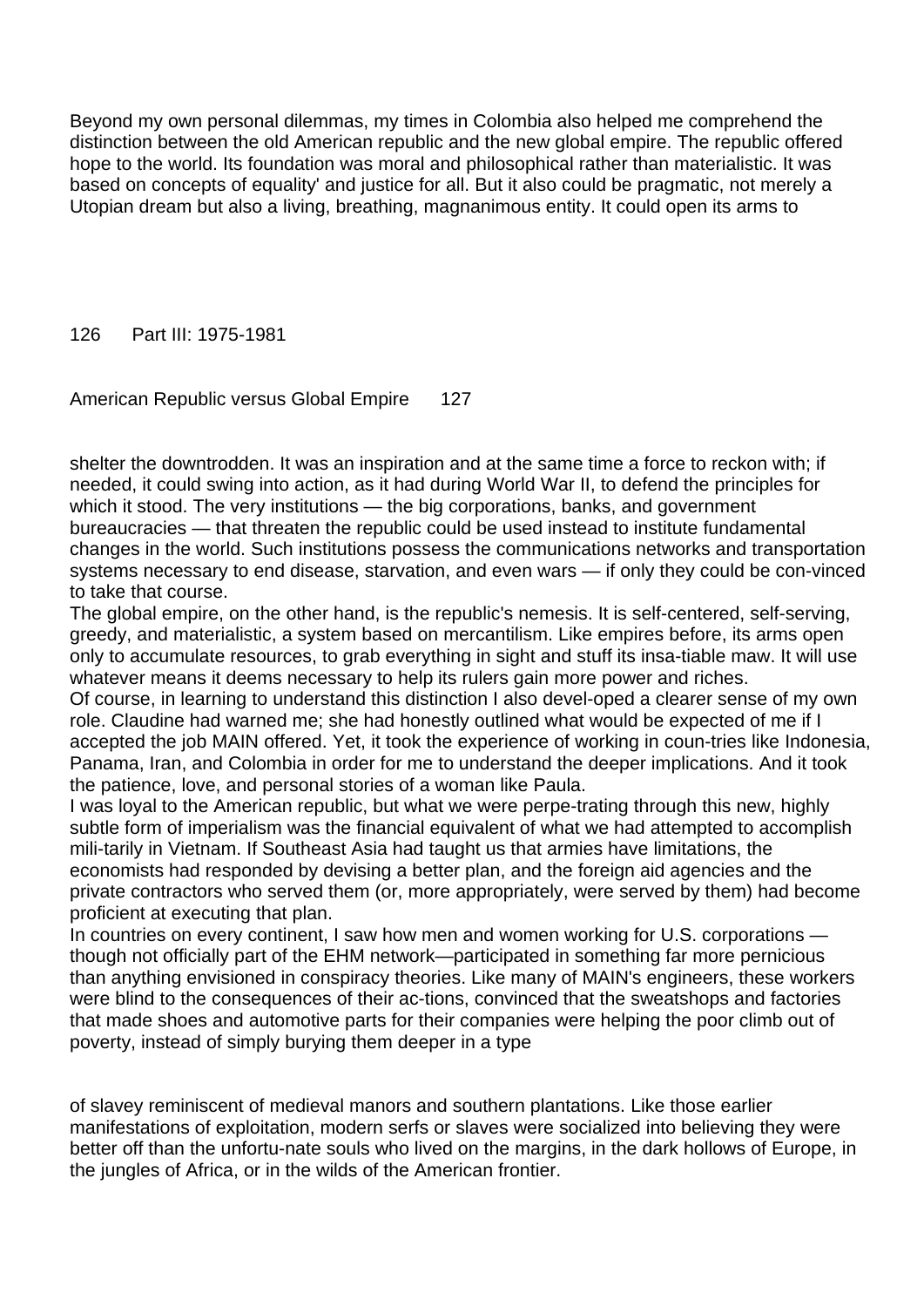The struggle over whether I should continue at MAIN or should quit had become an open battlefield. There was no doubt that my conscience wanted out, but that other side, what I liked to think of as my business-school persona, was not so sure. My own empire kept expanding; I added employees, countries, and shares of stock to my various portfolios and to my ego. In addition to the seduction of the money and lifestyle, and the adrenaline high of power, I often re-called Claudine warning rne that once I was in I could never get out.

Of course, Paula sneered at this. "What would she know?"

I pointed out that Claudine had been right about a great many things.

"That was a long time ago. lives change. Anyway, what difference does it make? You're not happy with yourself. What can Claudine or anyone else do to make things worse than that?" It was a refrain Paula often came back to, and I eventually agreed. I admitted to her and to myself that all the money, adventure, and glamour no longer justified the turmoil, guilt, and stress. As a MAIN partner, I wTas becoming wealthy, and I knew that if I stayed longer I would be permanently trapped.

One day, while we were strolling along the beach near the old Spanish fort at Cartagena, a place that had endured countless pirate attacks, Paula hit upon an approach that had not occurred to me. "What if you never say anything about the things you know?" she asked.

"You mean... just keep quiet?"

"Exactly. Don't give them an excuse to come after you. In fact, give them every reason to leave you alone, to not muddy the water."

It made a great deal of sense — I wondered why it never occurred to me before. I would not write books or do anything else to expose the truth as I had come to see it. I would not be a crusader; instead, I would just be a person, concentrate on enjoying life, travel for pleasure, perhaps even start a family with someone like Paula. I had had enough; I simply wanted out.

#### 128 Part III: 1975-1981

American Republic versus Global Empire 129

"Everything Claudine taught you is a deception," Paula added. "Your life's a lie." She smiled condescendingly. "Have you looked at your own resume recently?"

I admitted that I had not.

"Do," she advised. "I read the Spanish version the other day. If it's anything like the English one, I think you'll find it very interesting."

### **CHAPTER 23**

The Deceptive Resume

While I was in Colombia, word arrived that Jake Dauber had retired as MAIN'S president. As expected, chairman and CEO Mac Hall ap-pointed Bruno as Dauber's replacement. The phone lines between Boston and Barranquilla went crazy. Everyone predicted that I, too, would soon be promoted; after all, I was one of Bruno's most trusted proteges.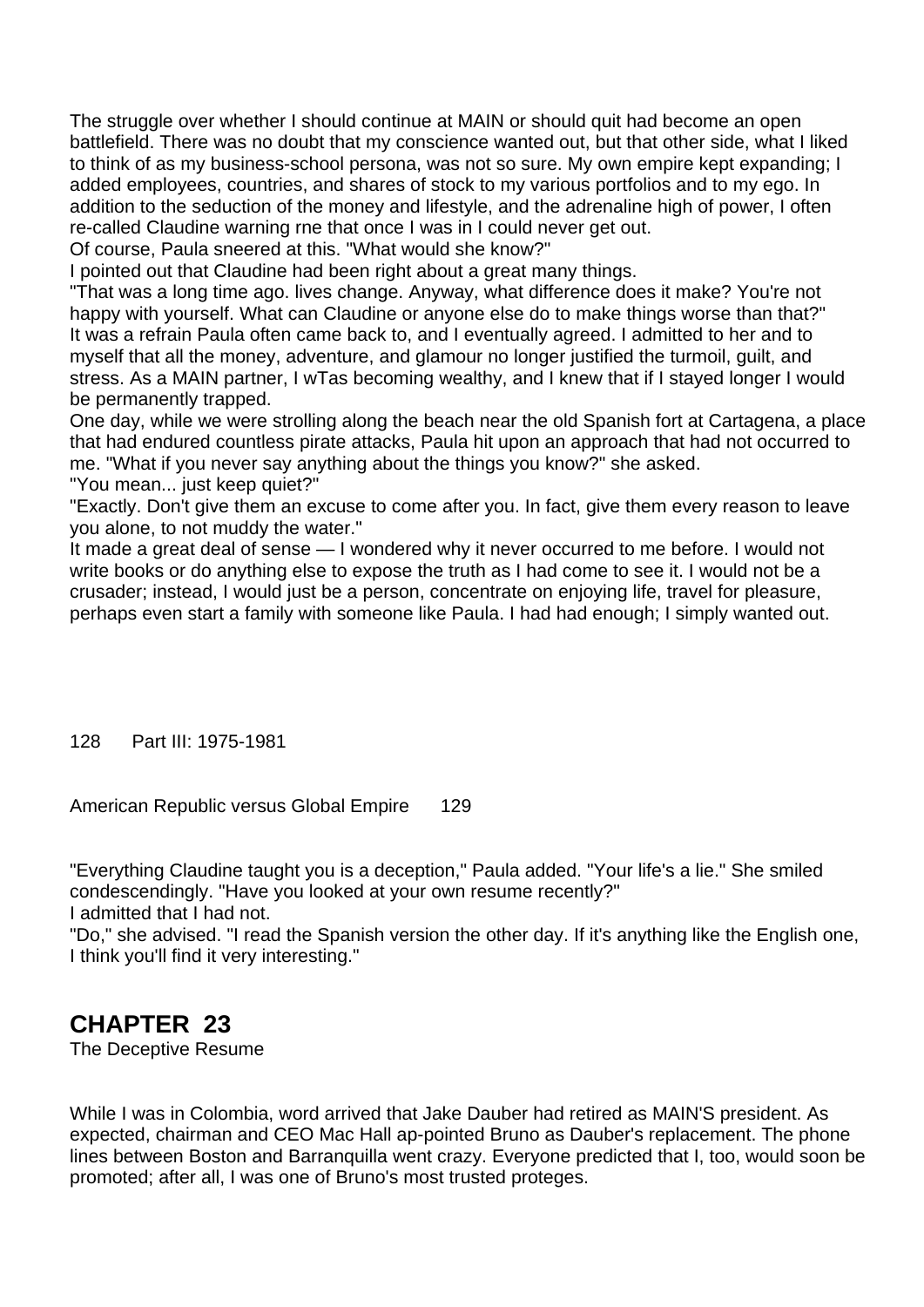These changes and rumors were an added incentive for me to re-view my own position. While still in Colombia, I followed Paula's ad-vice and read the Spanish version of my resume. It shocked me. Back in Boston, I pulled out both the English original and a November 1978 copy of MAINLINES, the corporate magazine; that edition featured me in an article titled, "Specialists Offer MAIN's Clients New Sendees." (See pages 133 and 134.)

I once had taken great pride in that resume and that article, and yet now, seeing them as Paula did, I felt a growing sense of anger and depression. The material in these documents represented inten-tional deceptions, if not lies. And these documents carried a deeper significance, a reality that reflected our times and reached to the core of our current march to global empire: they epitomized a strategy calculated to convey appearances, to shield an underlying reality. In a strange way, they symbolized the story of my life, a glossy veneer covering synthetic surfaces.

Of course, it did not give me any great comfort to know that I had to take much of the responsibility for what was included in my

130 Part IN: 1975-1981

131

resume. According to standard operating procedures, I was required to constantly update both a basic resume and a file with pertinent backup information about clients served and the type of work done. If a marketing person or project manager wanted to include me in a proposal or to use my credentials in some other way, he could massage this basic data in a manner that emphasized his particular needs.

For instance, he might choose to highlight my experience in the Middle East, or in making presentations before the World Bank and other multinational forums. Whenever this was done, that person was supposed to get my approval before actually publishing the re-vised resume. However, since like many other MAIN employees I traveled a great deal, exceptions were frequently made. Thus, the resume Paula suggested I look at, and its English counterpart, were completely new to me, although the information certainly was in-cluded in my file.

At first glance, my resume seemed innocent enough. Under Ex-perience, it stated that I had been in charge of major projects in the United States, Asia, Latin America, and the Middle East, and it pro-vided a laundry list of the types of projects: development planning, economic forecasting, energy demand forecasting, and so on. This section ended by describing my Peace Corps work in Ecuador; how-ever, it omitted any reference to the Peace Corps itself, leaving the impression that I had been the professional manager of a construction materials company, instead of a volunteer assisting a small cooper-ative composed of illiterate Andean peasant brick makers.

Following that was a long list of clients. This list included the In-ternational Bank for Reconstruction and Development (the official name of the World Bank); the Asian Development Bank; the gov-ernment of Kuwait; the Iranian Ministry of Energy; the Arabian-American Oil Company of Saudi Arabia; Institute de Recursos Hidraulicos y Electrification; Perusahaan Umum Listrik Negara; and many others. But the one that caught my attention was the final entry: U.S. Treasury Department, Kingdom of Saudi Arabia. I was amazed that such a listing had ever made it to print, even though it was obviously part of my file.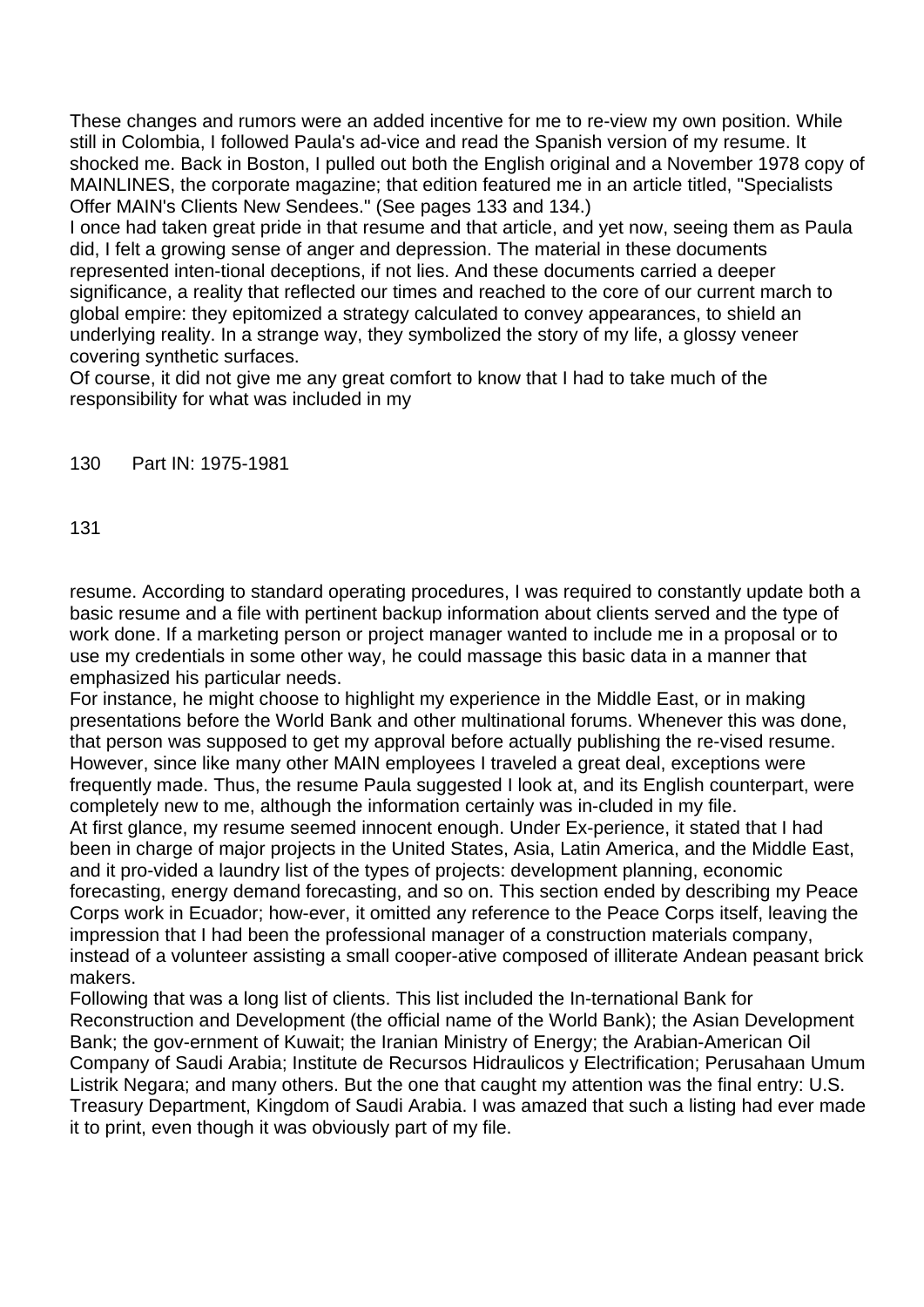Setting aside the resume for a moment, I turned to the MAIN-LINES article. I clearly recalled my interview with its author, a very talented and well-intentioned young woman. She had given it to me for my approval before publishing it. I remembered feeling gratified

that she had painted such a flattering portrait of me, and I immedi-ately approved it. Once again, the responsibility fell on my shoulders. The article began:

Looking over the faces behind the desks, it's easy to tell that Economics and Regional Planning is one of the most recently formed and rapidly growing disciplines at MAIN...

While several people were influential in getting the economics group started, it basically came about through the efforts of one man, John Perkins, who is now head of the group.

Hired as an assistant to the head load forecaster in January, 1971, John was one of the few economists work-ing for MAIN at the time. For his first assignment, he was sent as part of an 11 man team to do an electricity demand study in Indonesia.

The article briefly summarized my previous work history, de-scribed how I had "spent three years in Ecuador," and then contin-ued with the following:

It was during this time that John Perkins met Einar Greve (a former employee) [he had since left MAIN to become president of the Tucson Gas & Electric Com-pany] who was working in the town of Paute, Ecuador, on a hydroelectric project for MAIN. The two became friendly and, through continual correspondence, John was offered a position with MAIN.

About a year later, John became the head load fore-caster and, as the demands from clients and institutions such as the World Bank grew, he realized that more economists were needed at MAIN.

None of the statements in either document were outright lies — the backup for both documents was on the record, in my file; how-ever, they conveyed a perception that I now found to be twisted and sanitized. And in a culture that worships official documents, they perpetrated something that was even more sinister. Outright lies can be refuted. Documents like those two were impossible to refute

134- Part III: 1975-1981

The Deceptive Resume 135

because they were based on glimmers of truth, not open deceptions, and because they were produced by a corporation that had earned the trust of other corporations, international banks, and governments.

This was especially true of the resume because it was an official document, as opposed to the article, which was a bylined interview in a magazine. The MAIN logo, appearing on the bottom of the re-sume and on the covers of all the proposals and reports that resume was likely to grace, carried a lot of weight in the world of interna-tional business; it was a seal of authenticity that elicited the same level of confidence as those stamped on diplomas and framed cer-tificates hanging in doctors' and lawyers' offices.

These documents portrayed me as a very competent economist, head of a department at a prestigious consulting firm, who was trav-eling around the globe conducting a broad range of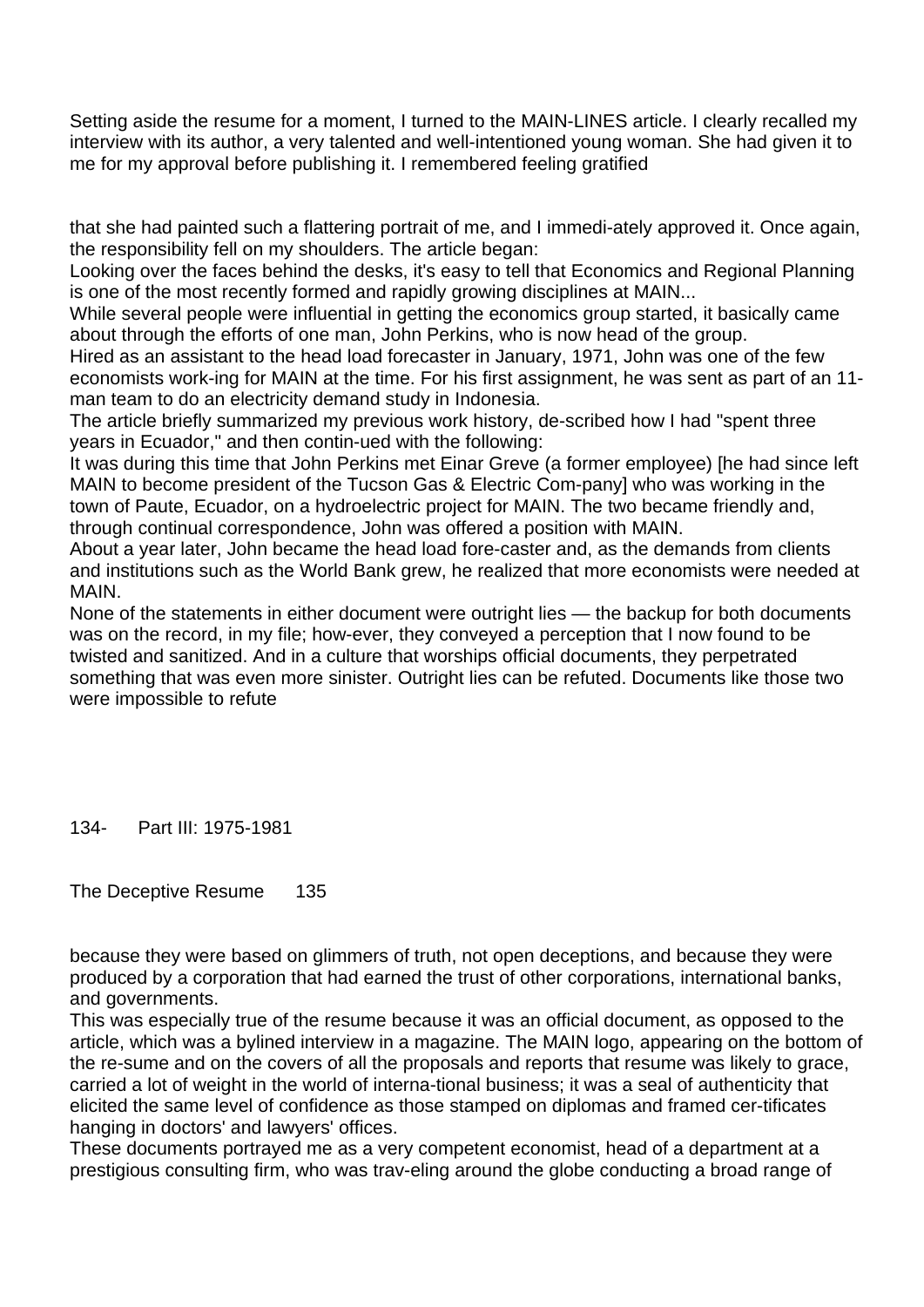studies that would make the world a more civilized and prosperous place. The deception was not in what was stated, but in what wras omitted. If I put on an outsider's hat —took a purely objective look — I had to admit that those omissions raised many questions.

For example, there was no mention of my recruitment by the NSA or of Einar Greve's connection with the Army and his role as an NSA liaison. There obviously was no discussion of the fact that I had been under tremendous pressure to produce highly inflated economic forecasts, or that much of my job revolved around arranging huge loans that countries like Indonesia and Panama could never repay. There was no praise for the integrity of my predecessor, Howard Parker, nor any acknowledgment that I became the head load fore-caster because I was willing to provide the biased studies my bosses wanted, rather than —like Howard — saying what I believed was true and getting fired as a result. Most puzzling was that final entry, under the list of my clients: U.S. Treasury Department, Kingdom of Saudi Arabia.

I kept returning to that line, and I wondered how people would interpret it. They might well ask what is the connection between the U.S. Department of the Treasury and Saudi Arabia. Perhaps some would take it as a typo, two separate lines erroneously compressed into one. Most readers, though, would never guess the truth, that it had been included for a specific reason. It was there so that those in the inner circle of the world where I operated would understand that I had been part of the team that crafted the deal of the century, the

deal that changed the course of world history but never reached the newspapers. I helped create a covenant that guaranteed continued oil for America, safeguarded the rule of the House of Saud, and assisted in the financing of Osama bin Laden and the protection of international criminals like Uganda's Idi Amin. That single line in my resume spoke to those in the know. It said that MAIN's chief economist was a man who could deliver.

The final paragraph of the MAINLINES article was a personal observation by the author, and it struck a raw nerve:

The expansion of Economics and Regional Planning has been fast paced, yet John feels he has been lucky in that each individual hired has been a hard-working professional. As he spoke to me from across his desk, the interest and support he holds for his staff was evident and admirable.

The fact was that I had never thought of myself as a bona fide economist. I had graduated with a bachelor of science in business administration from Boston University, emphasis on marketing. I had always been lousy in mathematics and statistics. At Middlebury College, I had majored in American literature; writing had come easily to me. My status as chief economist and as manager of Eco-nomics and Regional Planning could not be attributed to my capa-bilities in either economics or planning; rather, it was a function of my willingness to provide the types of studies and conclusions my bosses and clients wanted, combined with a natural acumen for per-suading others through the written word. In addition, I was clever enough to hire very competent people, many with master's degrees and a couple with PhDs, acquiring a staff who knew a whole lot more about the technicalities of my business than I did. Small wonder that the author of that article concluded that "the interest and support he holds for his staff was evident and admirable."

I kept these two documents and several other similar ones in the top drawer of my desk, and I returned to them frequently. After-ward, I sometimes found myself outside my office, wandering among the desks of my staff, looking at those men and women who worked for me and feeling guilty about what I had done to them, and about the role we all played in widening the gap between rich and poor. I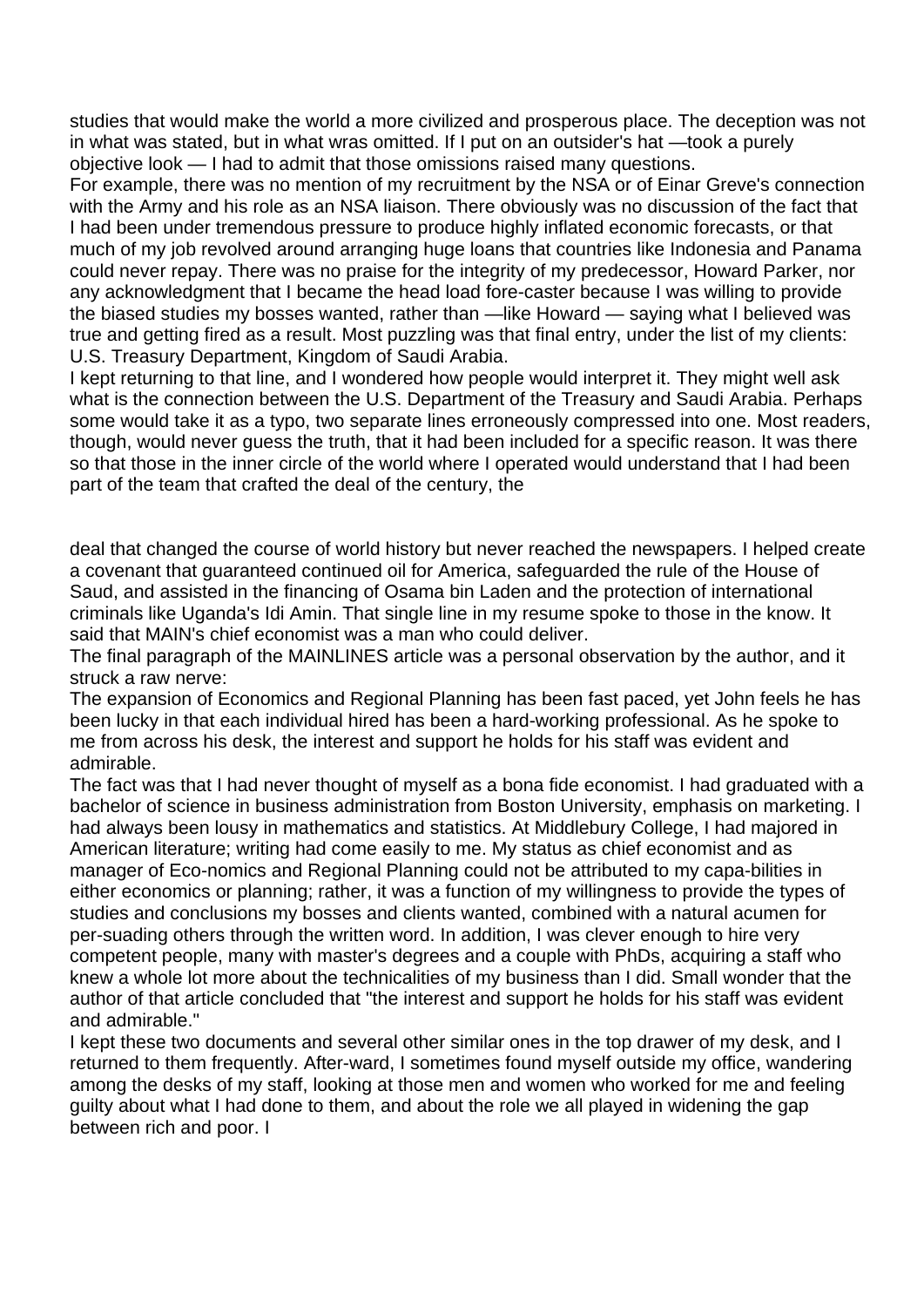#### The Deceptive Resume 137

thought about the people who starved each day while my staff and 1 slept in first-class hotels, ate at the finest restaurants, and built up our financial portfolios.

I thought about the fact that people I trained had now joined the ranks of EHMs. I had brought them in. I had recruited them and trained them. But it had not been the same as when I joined. The world had shifted and the corporatocracy had progressed. We had gotten better or more pernicious. The people who worked for me were a different breed from me. There had been no NSA polygraphs or Claudines in their lives. No one had spelled it out for them, what they were expected to do to carry on the mission of global empire. They had never heard the term economic hit man or even EHM, nor had they been told they were in for life. They simply had learned from my example and from my system of rewards and punishments. They knew that they were expected to produce the types of studies and results I wanted. Their salaries, Christmas bonuses, indeed their very jobs, depended on pleasing me.

I, of course, had done everything I could imagine to lighten their burden. I had written papers, given lectures, and taken every possi-ble opportunity to convince them of the importance of optimistic forecasts, of huge loans, of infusions of capital that would spur GNP growth and make the world a better place. It had required less than a decade to arrive at this point where the seduction, the coercion, had taken a much more subtle form, a sort of gentle style of brain-washing. Now these men and women who sat at desks outside my office overlooking Boston's Back Bay were going out into the world to advance the cause of global empire. In a very real sense, I had cre-ated them, even as Claudine had created me. But unlike me, they had been kept in the dark.

Many nights I lay awake, thinking, fretting about these things. Paula's reference to my resume had opened a Pandora's box, and I often felt jealous of my employees for their naivete. I had intention-ally deceived them, and in so doing, had protected them from their own consciences. They did not have to struggle with the moral issues that haunted me.

I also thought a great deal about the idea of integrity in business, about appearances versus reality. Certainly, I told myself, people have deceived each other since the beginning of history. Legend and folk-lore are full of tales about distorted truths and fraudulent deals:

cheating rug merchants, usurious moneylenders, and tailors willing to convince the emperor that his clothes are invisible only to him.

However, much as I wanted to conclude that things were the same as they always had been, that the facade of my MAIN resume and the reality behind it were merely reflections of human nature, I knew in my heart this was not the case. Things had changed. I now understood that we have reached a new level of deception, one that will lead to our own destruction — not only morally, but also physi-cally, as a culture — unless we make significant changes soon. The example of organized crime seemed to offer a metaphor. Mafia bosses often start out as street thugs. But over time, the ones who make it to the top transform their appearance. They take to wearing impeccably tailored suits, owning legitimate businesses, and WTap-ping themselves in the cloak of upstanding society. They support local charities and are respected by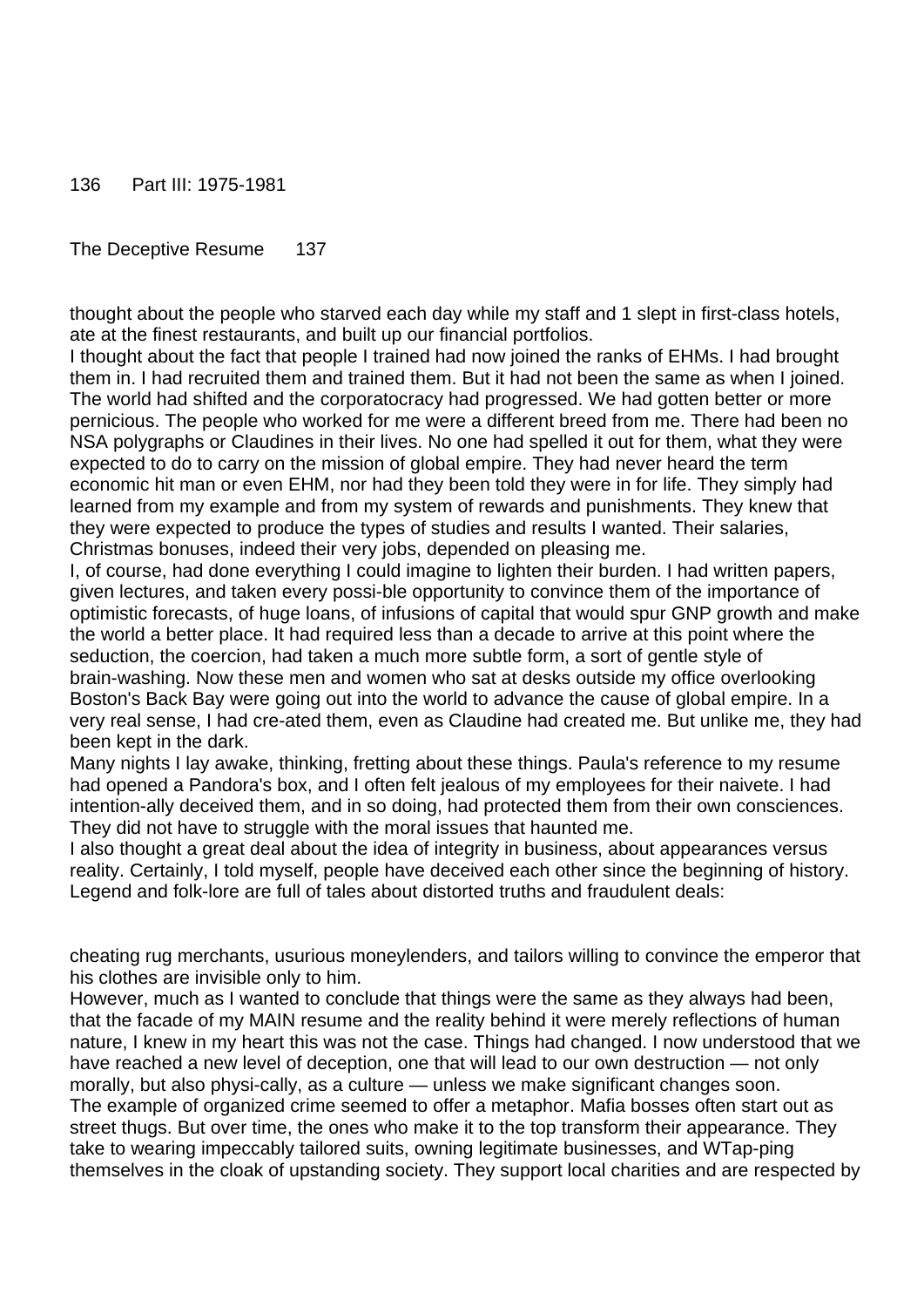their communities. They are quick to lend money to those in desperate straits. Like the John Perkins in the MAIN resume, these men appear to be model citizens. However, beneath this patina is a trail of blood. When the debtors cannot pay, hit men move in to demand their pound of flesh. If this is not granted, the jackals close in with baseball bats. Finally, as a last re-sort, out come the guns.

I realized that my gloss as chief economist, head of Economics and Regional Planning, was not the simple deception of a rug dealer, not something of which a buyer can beware. It was part of a sinister system aimed not at outfoxing an unsuspecting customer, but rather at promoting the most subtle and effective form of imperialism the world has ever known. Every one of the people on my staff also held a title — financial analyst, sociologist, economist, lead economist, econometrician, shadow pricing expert, and so forth — and yet none of those titles indicated that ever}' one of them was, in his or her own way, an EHM, that every one of them was serving the interests of global empire.

Nor did the fact of those titles among my staff suggest that we were just the tip of the iceberg. Every major international company — from ones that marketed shoes and sporting goods to those that manufactured heavy equipment — had its own EHM equivalents. The march had begun and it was rapidly encircling the planet. The hoods had discarded their leather jackets, dressed up in business suits, and taken on an air of respectability. Men and women were

138 Part III: 1975-1981

The Deceptive Resume 139

descending from corporate headquarters in New York, Chicago, San Francisco, London, and Tokyo, streaming across every continent to convince corrupt politicians to allow their countries to be shackled to the corporatocracy, and to induce desperate people to sell their bodies to sweatshops and assembly lines.

It was disturbing to understand that the unspoken details behind the WTitten words of my resume and of that article defined a world of smoke and mirrors intended to keep us all shackled to a system that is morally repugnant and ultimately self-destructive. By getting me to read between the lines, Paula had nudged me to take one more step along a path that would ultimately transform my life.

### **CHAPTER 24**

Ecuador's President Battles Big Oil

My work in Colombia and Panama gave me many opportunities to stay in touch with and to visit the first country to be my home away from home. Ecuador had suffered under a long line of dictators and right-wing oligarchies manipulated by U.S. political and commercial interests. In a way, the country was the quintessential banana re-public, and the corporatocracy had made major inroads there.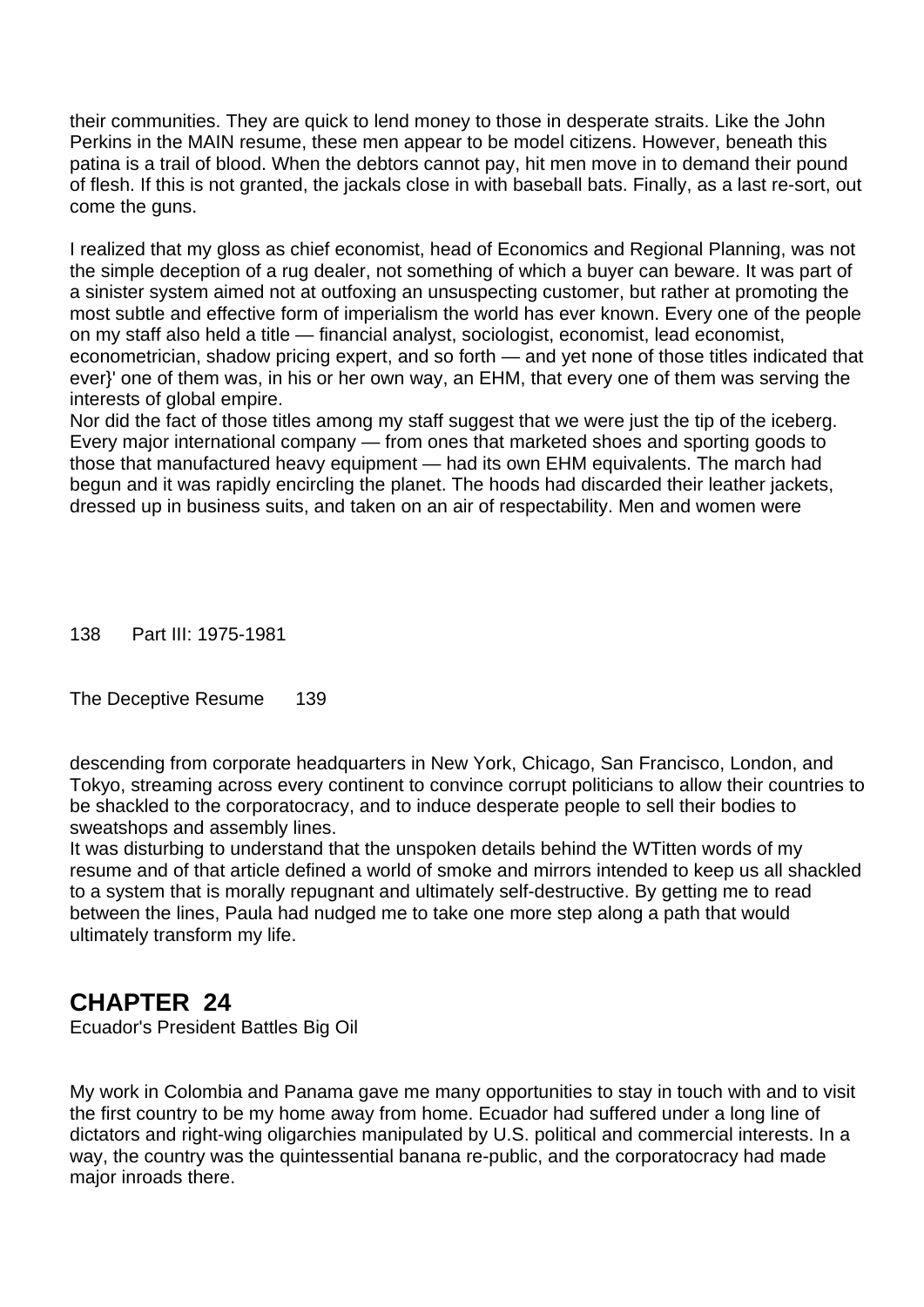The serious exploitation of oil in the Ecuadorian Amazon basin began in the late 1960s, and it resulted in a buying spree in which the small club of families who ran Ecuador played into the hands of the international banks. They saddled their country with huge amounts of debt, backed by the promise of oil revenues. Roads and industrial parks, hydroelectric dams, transmission and distribution systems, and other power projects sprang up all over the country. International engineering and construction companies struck it rich — once again.

One man whose star was rising over this Andean country was the exception to the rule of political corruption and complicity with the corporatocracy. Jaime Roldos was a university professor and attor-ney in his late thirties, whom I had met on several occasions. He was charismatic and charming. Once, I impetuously offered to fly to Quito and provide free consulting services any time he asked. I said it partially in jest, but also because I would gladly have done it on my own vacation time — I liked him and, as I was quick to tell him, was always looking for a good excuse to visit his country. He laughed and

140 Part III: 1975-1981

144

offered me a similar deal, saying that whenever I needed to negoti-ate my oil bill, I could call on him.

He had established a reputation as a populist and a nationalist, a person who believed strongly in the rights of the poor and in the re-sponsibility of politicians to use a country's natural resources pru-dently. When he began campaigning for the presidency in 1978, he captured the attention of his countrymen and of citizens in every na-tion where foreign interests exploited oil — or where people desired independence from the influences of powerful outside forces. Roldos was the rare modern politician who was not afraid to oppose the status quo. He went after the oil companies and the not-so-subtle system that supported them.

For instance, he accused the Summer Institute of Linguistics (SIL), an evangelical missionary group from the United States, of sinister collusion with the oil companies. I was familiar with SIL missionaries from my Peace Corps days. The organization had en-tered Ecuador, as it had so many other countries, under the pretext of studying, recording, and translating indigenous languages.

SIL had been working extensively with the Huaorani tribe in the Amazon basin area, during the early years of oil exploration, when a disturbing pattern emerged. Whenever seismologists reported to corporate headquarters that a certain region had characteristics indicating a high probability of oil beneath the surface, SIL went in and encouraged the indigenous people to move from that land, onto missionary reservations; there they would receive free food, shelter, clothes, medical treatment, and missionary-style education. The con-dition was that they had to deed their lands to the oil companies.

Rumors abounded that SIL missionaries used an assortment of underhanded techniques to persuade the tribes to abandon their homes and move to the missions. A frequently repeated story was that they had donated food heavily laced with laxatives — then offered medicines to cure the diarrhea epidemic. Throughout Huaorani ter-ritory, SIL airdropped false-bottomed food baskets containing tiny radio transmitters; receivers at highly sophisticated communications stations, manned by U.S. military personnel at the army base in Shell, tuned in to these transmitters. Whenever a member of the tribe was bitten by a poisonous snake or became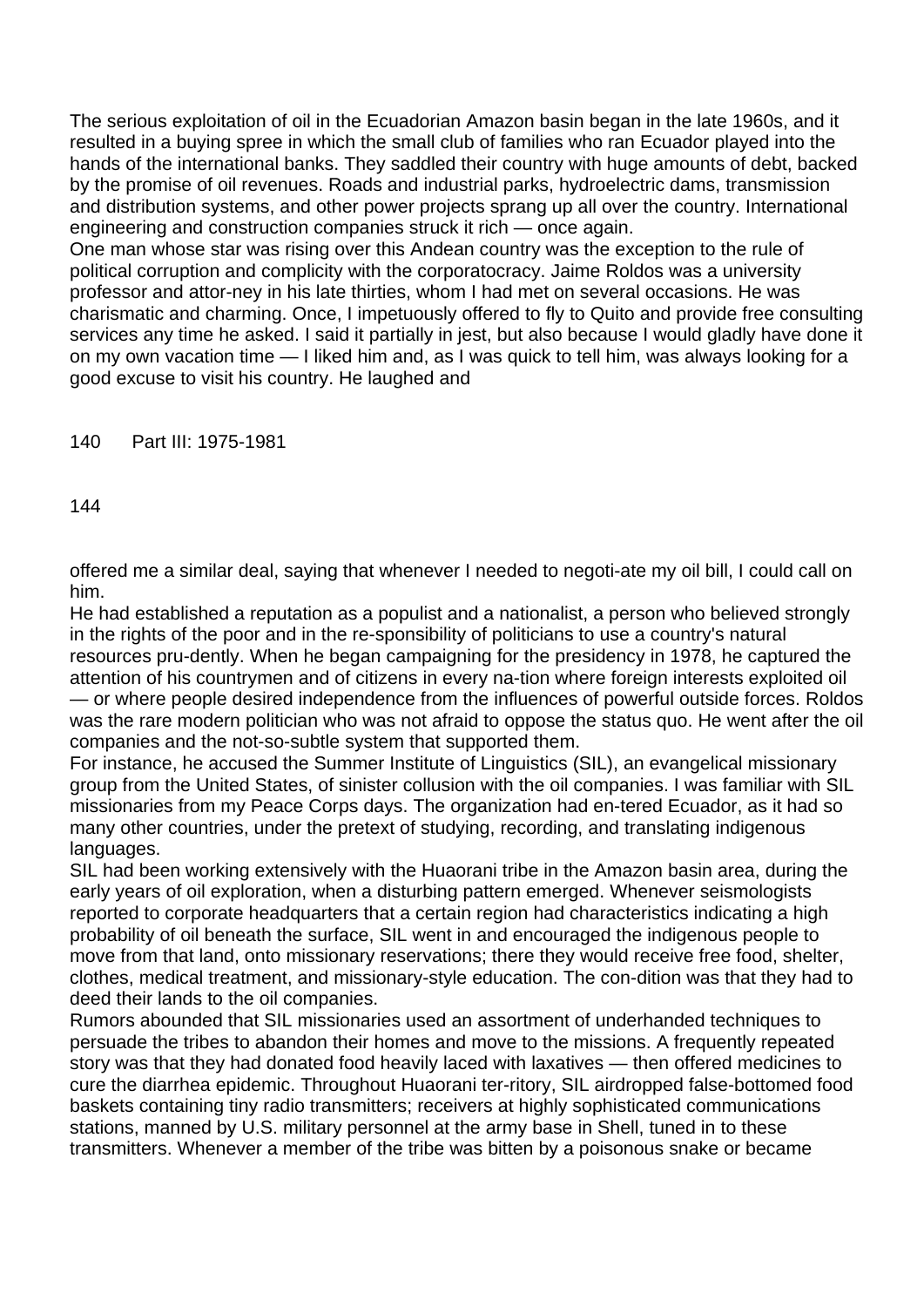seriously ill, an SIL representative arrived with antivenom or the proper medicines — often in oil company helicopters.

During the early days of oil exploration, five SIL missionaries were found dead with Huaorani spears protruding from their bod-ies. Later, the Huaoranis claimed they did this to send SIL a message to keep out. The message went unheeded. In fact, it ultimately had the opposite effect. Rachel Saint, the sister of one of the murdered men, toured the United States, appearing on national television in order to raise money and support for SIL and the oil companies, who she claimed were helping the "savages" become civilized and educated.

SIL received funding from the Rockefeller charities. Jaime Roldos claimed that these Rockefeller connections proved that SIL was re-ally a front for stealing indigenous lands and promoting oil explo-ration; family scion John D. Rockefeller had founded Standard Oil — which later divested into the majors, including Chevron, Exxon, and Mobil.1

Roldos struck me as a man who walked the path blazed by Torrijos. Both stood up to the world's strongest superpower. Torrijos wanted to take back the Canal, while Roldos's strongly nationalistic position on oil threatened the world's most influential companies. Like Torrijos, Roldos was not a Communist, but rather stood for the right of his country to determine its own destiny. And as they had with Torrijos, pundits predicted that big business and Washington would never tolerate Roldos as president, that if elected he would meet a fate similar to that of Guatemala's Arbenz or Chile's Allende.

It seemed to me that the two men together might spearhead a new movement in Latin American politics and that this movement might form the foundation of changes that could affect every nation on the planet. These men were not Castros or Gadhafis. They were not associated with Russia or China or, as in Allende's case, with the international Socialist movement. They were popular, intelligent, charismatic leaders who were pragmatic instead of dogmatic. They were nationalistic but not anti-American. If corporatocracy was built on three pillars — major corporations, international banks, and col-luding governments — Roldos and Torrijos held out the possibility of removing the pillar of government collusion.

A major part of the Roldos platform was what came to be known as the Hydrocarbons Policy. This policy was based on the premise that Ecuador's greatest potential resource was petroleum and that all future exploitation of that resource should be done in a manner that would bring the greatest benefit to the largest percentage of the

142 Part III: 1975-1981

Ecuador's President Battles Big Oil 143

population. Roldos was a tirm believer in the state's obligation to assist the poor and disenfranchised. He expressed hope that the Hydrocarbons Policy could in fact be used as a vehicle for bringing about social reform. He had to walk a fine line, however, because he knew that in Ecuador, as in so many other countries, he could not be elected without the support of at least some of the most influential families, and that even if he should manage to win without them, he would never see his programs implemented without their support.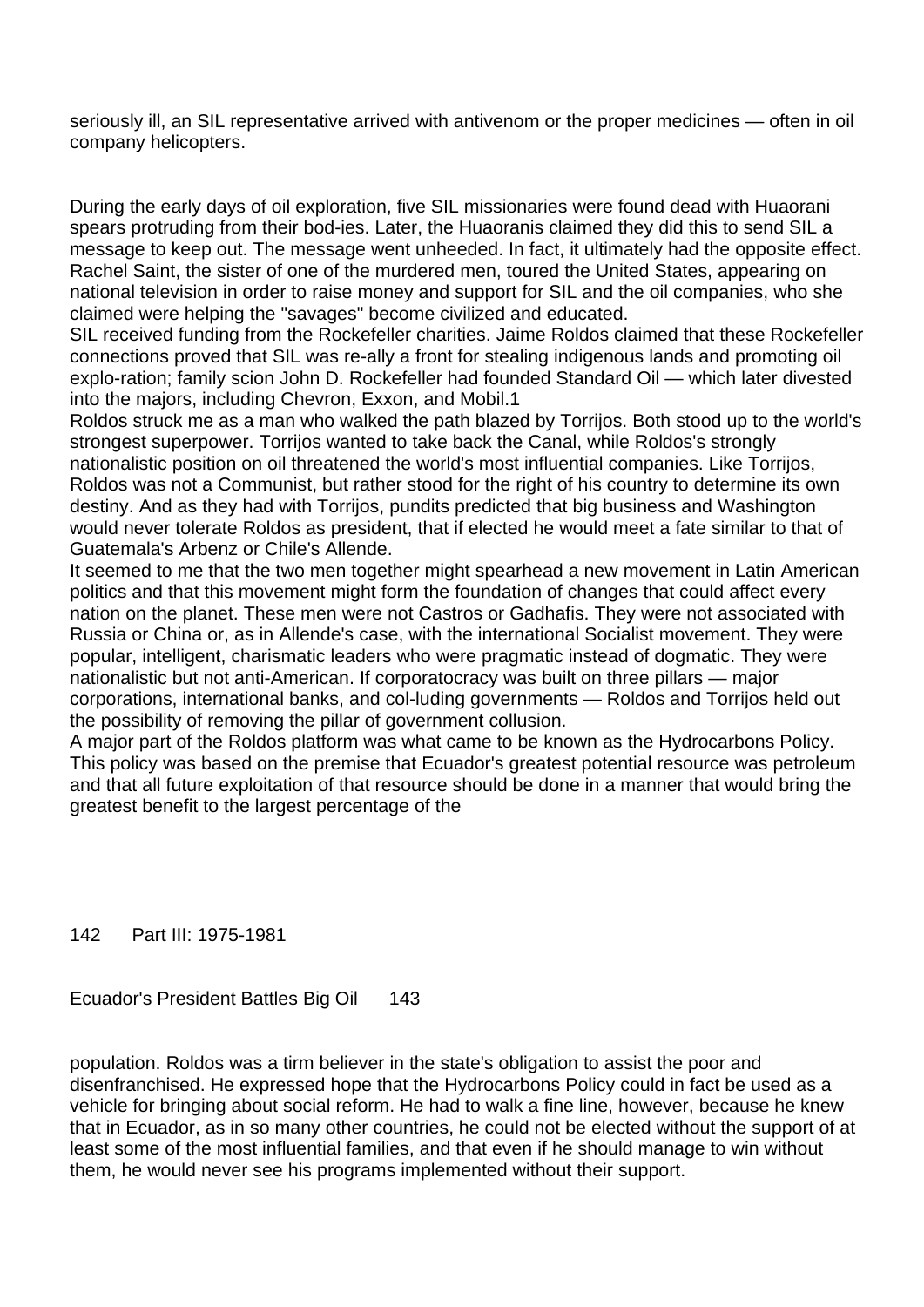I wras personally relieved that Carter was in the White House during this crucial time. Despite pressures from Texaco and other oil interests, Washington stayed pretty much out of the picture. I knew this would not have been the case under most other administrations — Republican or Democrat.

More than any other issue, I believe it was the Hydrocarbons Policy that coroinced Ecuadorians to send Jaime Roldos to the Presidential Palace in Quito — their first democratically elected president after a long line of dictators. He outlined the basis of this policy in his Au-gust 10,1979, inaugural address:

We must take effective measures to defend the energy resources of the nation. The State (must) maintain the diversification of its exports and not lose its economic independence... Our decisions will be inspired solely by national interests and in the unrestricted defense of our sovereign rights.2

Once in office, Roldos had to focus on Texaco, since by that time it had become the main player in the oil game. It was an extremely rocky relationship. The oil giant did not trust the new president and did not want to be part of any policy that would set new precedents. It was very aware that such policies might serve as models in other countries.

A speech delivered by a key advisor to Roldos, Jose Carvajal, summed up the new administration's attitude:

If a partner [Texaco] does not want to take risks, to make investments for exploration, or to exploit the areas of an oil concession, the other partner has the right to make those investments and then to take over as the owner...

We believe our relations with foreign companies have to be just; we have to be tough in the struggle; we have to be prepared for all kinds of pressures, but we should not display fear or an inferiority complex in negotiating with those foreigners.3

On New Year's Day, 1980,1 made a resolution. It was the begin-ning of a new decade. In twenty-eight days, I would turn thirty-five. I resolved that during the next year I would make a major change in my life and that in the future I would try to model myself after mod-ern heroes like Jaime Roldos and Omar Torrijos.

In addition, something shocking had happened months earlier. From a profitability standpoint, Bruno had been the most successful president in MAIN'S history. Nonetheless, suddenly and without warning, Mac Hall had fired him.

144 Part III: 1975-1981

Ecuador's President Battles Big Oil 145

# **CHAPTER 25**

#### I Quit

Mac Hall's firing of Bruno hit MAIN like an earthquake. It caused turmoil and dissension throughout the company. Bruno had his share of enemies, but even some of them were dismayed. To many employees it was obvious that the motive had been jealousy. During discussions across the lunch table or around the coffee wagon, people often confided that they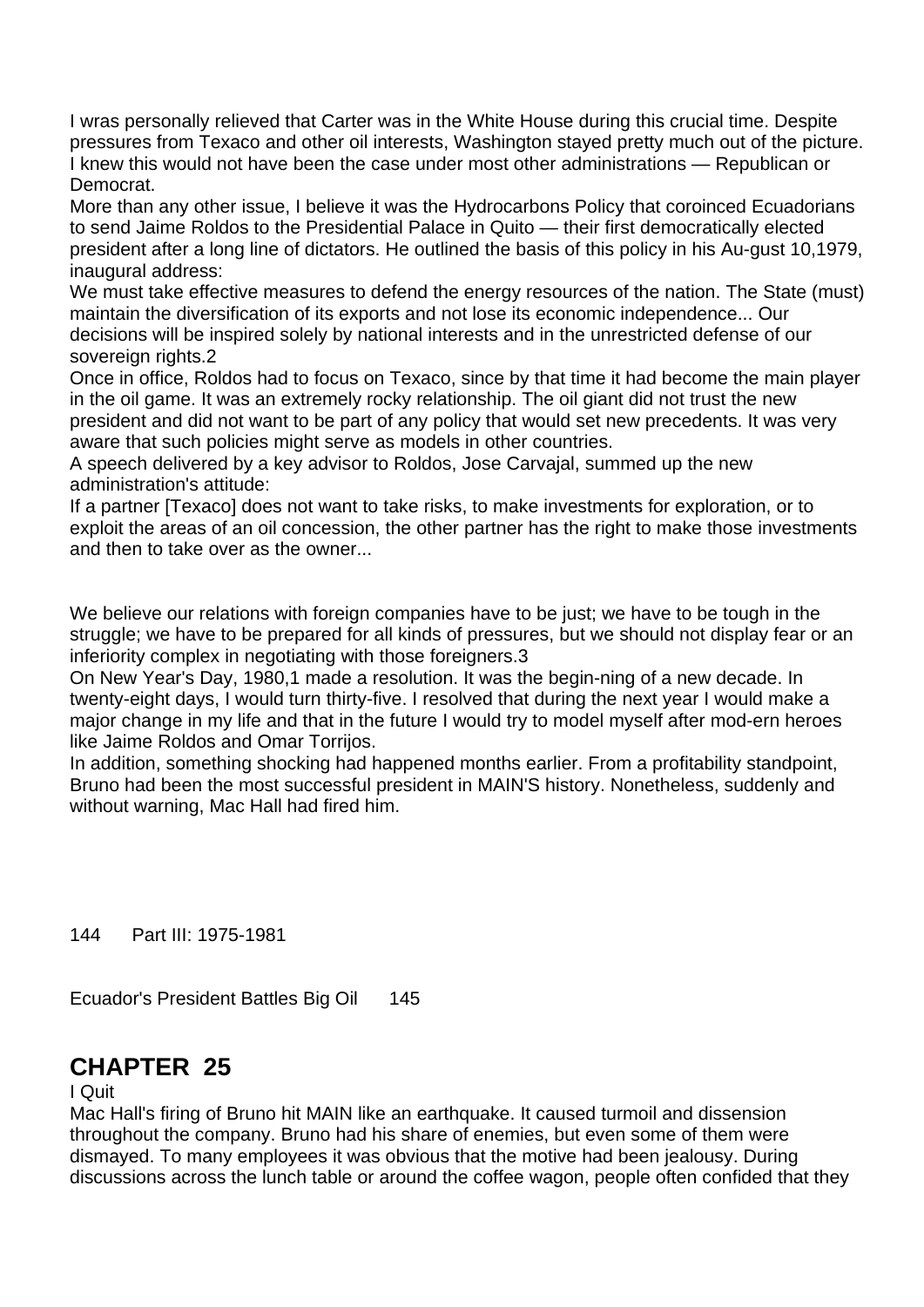thought Hall felt threatened by this man who was more than fifteen years his junior and who had taken the firm to new levels of profitability.

"Hall couldn't allow Bruno to go on looking so good," one man said. "Hall had to know that it was just a matter of time before Bruno would take over and the old man would be out to pasture." As if to prove such theories, Hall appointed Paul Priddy as the new president. Paul had been a vice president at MAIN for years and was an amiable, nuts-and-bolts engineer. In my opinion, he was also lackluster, a yes-man who would bow to the chairman's whims and would never threaten him with stellar profits. My opinion was shared by many others.

For me, Bruno's departure was devastating. He had been a per-sonal mentor and a key factor in our international work. Priddy, on the other hand, had focused on domestic jobs and knew little if any-thing about the true nature of our overseas roles. I had to question where the company would go from here. I called Bruno at his home and found him philosophical.

"Well, John, he knew he had no cause," he said of Hall, "so I

demanded a very good severance package, and I got it. Mac controls a huge block of voting stock, and once he made his move there was nothing I could do." Bruno indicated that he was considering several offers of high-level positions at multinational banks that had been our clients. I asked him what he thought I should do.

"Keep your eyes open," he advised. "Mac Hall has lost touch with reality, but no one will tell him so — especially not now, after what he did to me."

In late March 1980, still smarting from the firing, I took a sailing vacation in the Virgin Islands. I was joined by "Mary," a young woman who also worked for MAIN. Although I did not think about it when I chose the location, I now know that the region's history was a fac-tor in helping me make a decision that would start to fulfill my New Year's resolution. The first inkling occurred early one afternoon as we rounded St. John Island and tacked into Sir Francis Drake Chan-nel, which separates the American from the British Virgin Islands.

The channel was named, of course, after the English scourge of the Spanish gold fleets. That fact reminded me of the many times during the past decade when I had thought about pirates and other historical figures, men like Drake and Sir Henry Morgan, who robbed and plundered and exploited and yet were lauded — even knighted — for their activities. I had often asked myself why, given that I had been raised to respect such people, I should have qualms about ex-ploiting countries like Indonesia, Panama, Colombia, and Ecuador. So many of my heroes — Ethan Allen, Thomas Jefferson, George Washington, Daniel Boone, Davy Crockett, Lewis and Clark, to name just a few —had exploited Indians, slaves, and lands that did not belong to them, and I had drawn upon their examples to assuage my guilt. Now, tacking up Sir Francis Drake Channel, I saw the folly of my past rationalizations.

I remembered some things I had conveniently ignored over the years. Ethan Allen spent several months in fetid and cramped British prison ships, much of the time locked into thirty pounds of iron shackles, and then more time in an English dungeon. He was a pris-oner of war, captured at the 1775 Battle of Montreal while fighting for the same sorts of freedom Jaime Roldos and Omar Torrijos now sought for their people. Thomas Jefferson, George Washington, and all the other Founding Fathers had risked their lives for similar ideals.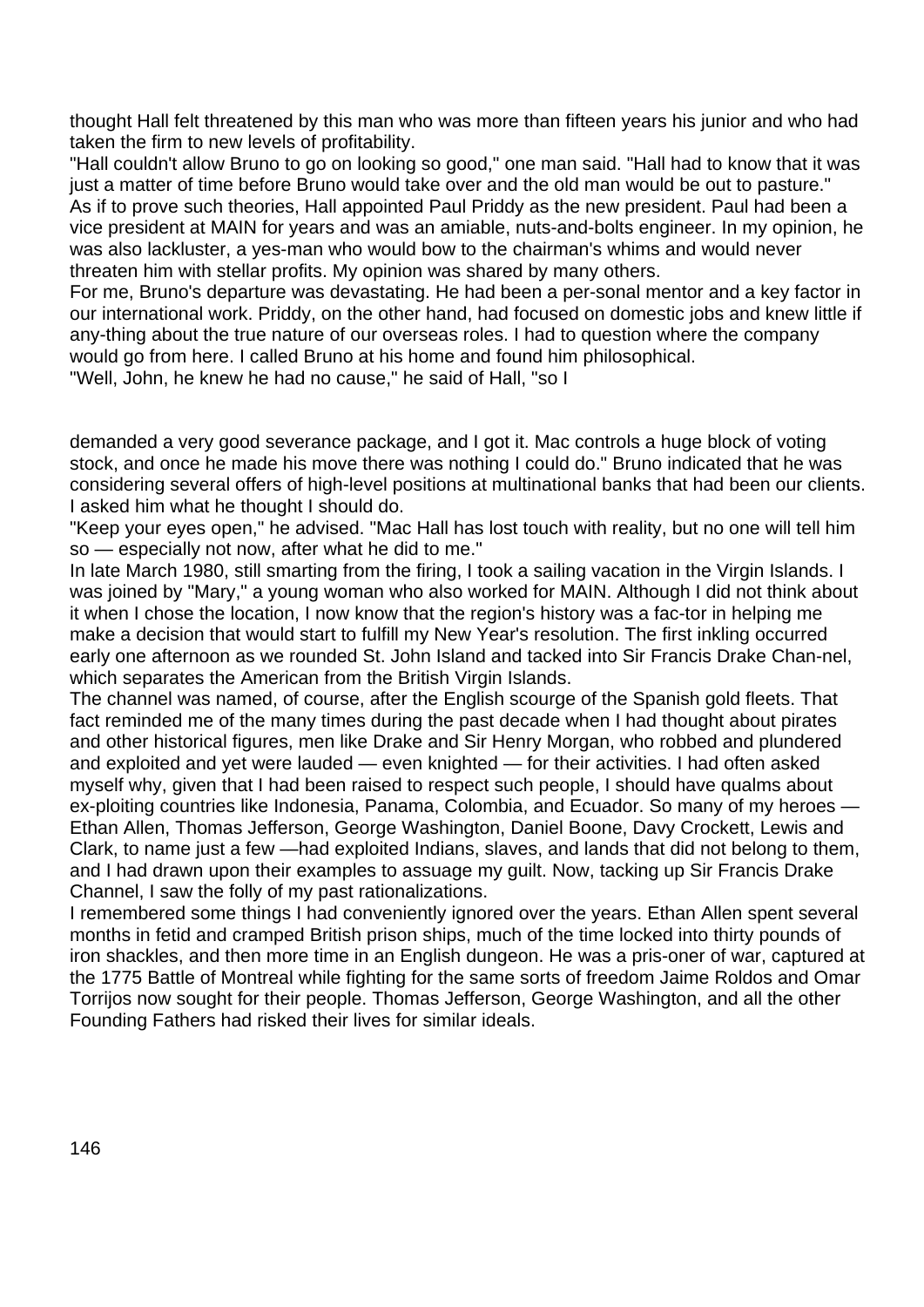I Quit 147

Winning the revolution was no foregone conclusion; they under-stood that if they lost, they would be hanged as traitors. Daniel Boone, Daw Crockett, and Lewis and Clark also had endured great hardships and made many sacrifices.

And Drake and Morgan? I was a bit hazy about that period in his-tory, but I remembered that Protestant England had seen itself sorely threatened by Catholic Spain. I had to admit to the possibility that Drake and Morgan had turned to piracy in order to strike at the heart of the Spanish empire, at those gold ships, to defend the sanctity of England, rather than out of a desire for self-aggrandizement.

As we sailed up that channel, tacking back and forth into the wind, inching closer to the mountains rising from the sea — Great Thatch Island to the north and St. John to the south — I could not erase these thoughts from my mind. Mary handed me a beer and turned up the volume on a Jimmy BufTett song. Yet, despite the beauty that surrounded me and the sense of freedom that sailing usually brings, I felt angry. I tried to brush it off. I chugged down the beer. The emotion would not leave. I was angered by those voices from history and the way I had used them to rationalize my own greed. I was furious at my parents, and at Tilton — that selfrighteous prep school on the hill-—for imposing all that history on me. I popped open another beer. I could have killed Mac Hall for what he had done to Bruno.

A wooden boat with a rainbow flag sailed past us, its sails billow-ing out on both sides, downwinding through the channel. A half dozen young men and women shouted and waved at us, hippies in brightly colored sarongs, one couple stark naked on the foredeck. It was obvious from the boat itself and the look about them that they lived aboard, a communal society, modern pirates, free, uninhibited.

I tried to wave back but my hand would not obey. I felt overcome with jealousy.

Mary stood on the deck, watching them as they faded into the distance at our stern. "How would you like that life?" she asked.

And then I understood. It was not about my parents, Tilton, or Mac Hall. It was my life I hated. Mine. The person responsible, the one I loathed, was me.

Mary shouted something. She was pointing over the starboard bow. She stepped closer to me. "Leinster Bay," she said. "Tonight's anchorage."

There it was, nestled into St. John Island, a cove where pirate ships had lain in wait for the gold fleet when it passed through this very body of water. I sailed in closer, then handed the tiller over to Mary and headed up to the foredeck. As she navigated the boat around Watermelon Cay and into the beautiful bay, I lowered and bagged the jib and hauled the anchor out of its locker. She deftly dropped the mainsail. I nudged the anchor over the side; the chain rattled down into the crystal clear water and the boat drifted to a stop.

After we settled in, Mary took a swim and a nap. I left her a note and rowed the dinghy ashore, beaching it just below the ruins of an old sugar plantation. I sat there next to the water for a long time, try-ing not to think, concentrating on emptying myself of all emotion. But it did not work. Late in the afternoon, I struggled up the steep hill and found my-self standing on the crumbling walls of this ancient plantation, look-ing down at our anchored sloop. I watched the sun sink toward the Caribbean. It all seemed very idyllic, yet I knew that the plantation surrounding me had been the scene of untold misery; hundreds of African slaves had died here — forced at gunpoint to build the stately mansion, to plant and harvest the cane, and to operate the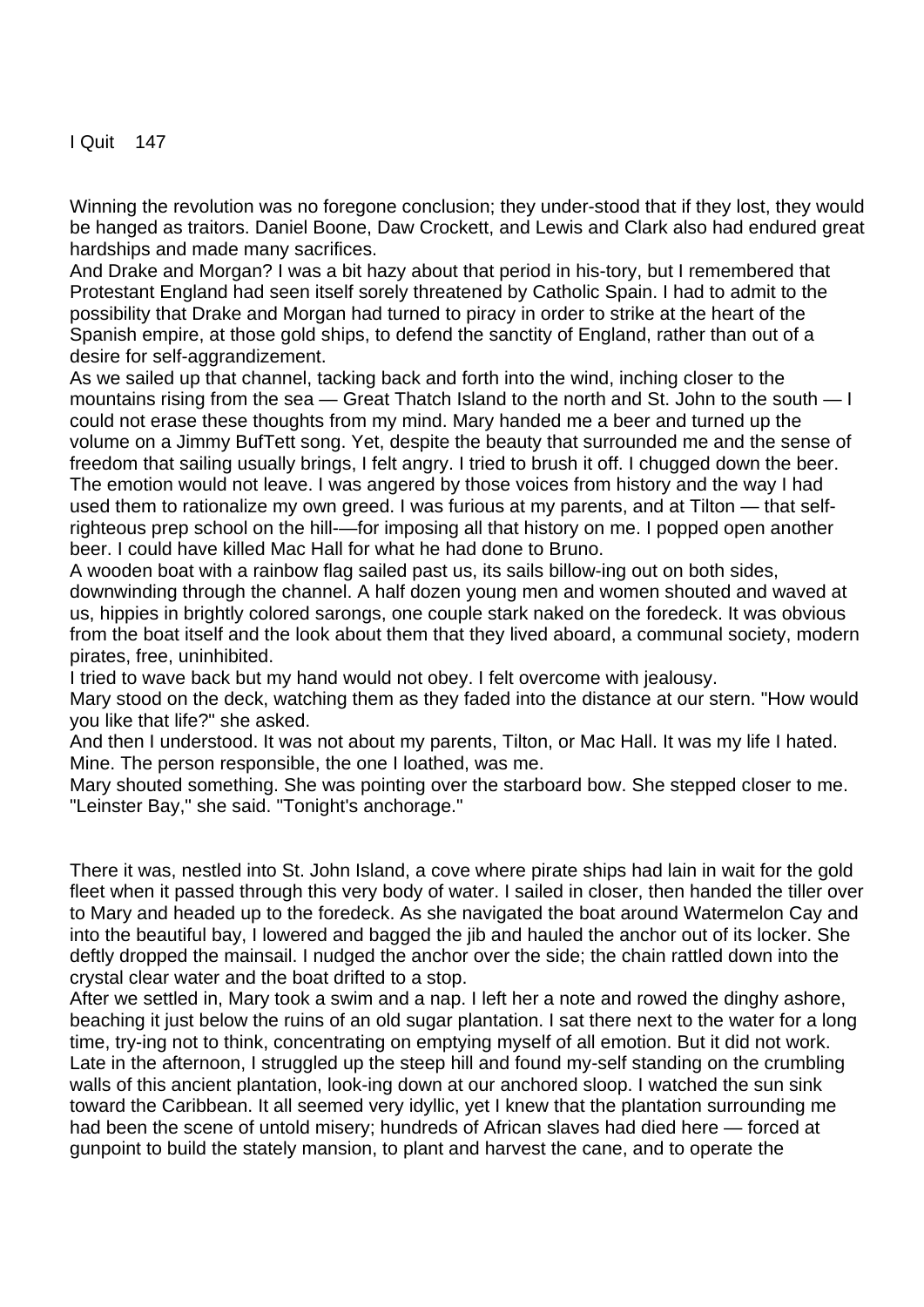equip-ment that turned raw sugar into the basic ingredient of rum. The tranquility of the place masked its history of brutality, even as it masked the rage that surged within me.

The sun disappeared behind a mountain-ridged island. A vast magenta arch spread across the sky. The sea began to darken, and I came face-to-face with the shocking fact that I too had been a slaver, that my job at MAIN had not been just about using debt to draw poor countries into the global empire. My inflated forecasts were not merely vehicles for assuring that when my country needed oil we could call in our pound of flesh, and my position as a partner was not simply about enhancing the firm's profitability. My job was also about people and their families, people akin to the ones who had died to construct the wall I sat on, people I had exploited.

For ten years, I had been the heir of those slavers who had marched into African jungles and hauled men and women off to waiting ships. Mine had been a more modern approach, subtler — I never had to see the dying bodies, smell the rotting flesh, or hear the screams of agony. But what I had done was every bit as sinister, and because I could remove myself from it, because I could cut myself off

148 Part III: 1975-1981

I Quit 149

from the personal aspects, the bodies, the flesh, and the screams, perhaps in the final analysis I was the greater sinner.

I glanced again at the sloop where it rode at anchor, straining against the outflowing tide. Mary was lounging on the deck, proba-bly drinking a margarita and waiting to hand one to me. In that mo-ment, seeing her there in that last light of the day, so relaxed, so trusting, I was struck by what I was doing to her and to all the others who worked for rne, the ways I was turning them into EHMs. I was doing to them what Claudine had done to me, but without Claudine s honesty. I was seducing them through raises and promotions to be slavers, and yet they, like me, were also being shackled to the system. They too were enslaved.

I turned away from the sea and the bay and the magenta sky. I closed my eyes to the walls that had been built by slaves torn from their African homes. I tried to shut it all out. When I opened my eyes, I was staring at a large gnarled stick, as thick as a baseball bat and twice as long. I leaped up, grabbed the stick, and began slam-ming it against the stone walls. I beat on those walls until I collapsed from exhaustion. I lay in the grass after that, watching the clouds drift over me.

Eventually I made my way back down to the dinghy. I stood there on the beach, looking out at our sailboat anchored in the azure wa-ters, and I knew what I had to do. I knew that if I ever went back to my former life, to MAIN and all it represented, I would be lost for-ever. The raises, the pensions, the insurance and perks, the equity... The longer I stayed, the more difficult it was to get out. I had become a slave. I could continue to beat myself up as I had beat on those stone walls, or I could escape.

Two days later I returned to Boston. On April 1,1980,1 walked into Paul Priddy's office and resigned.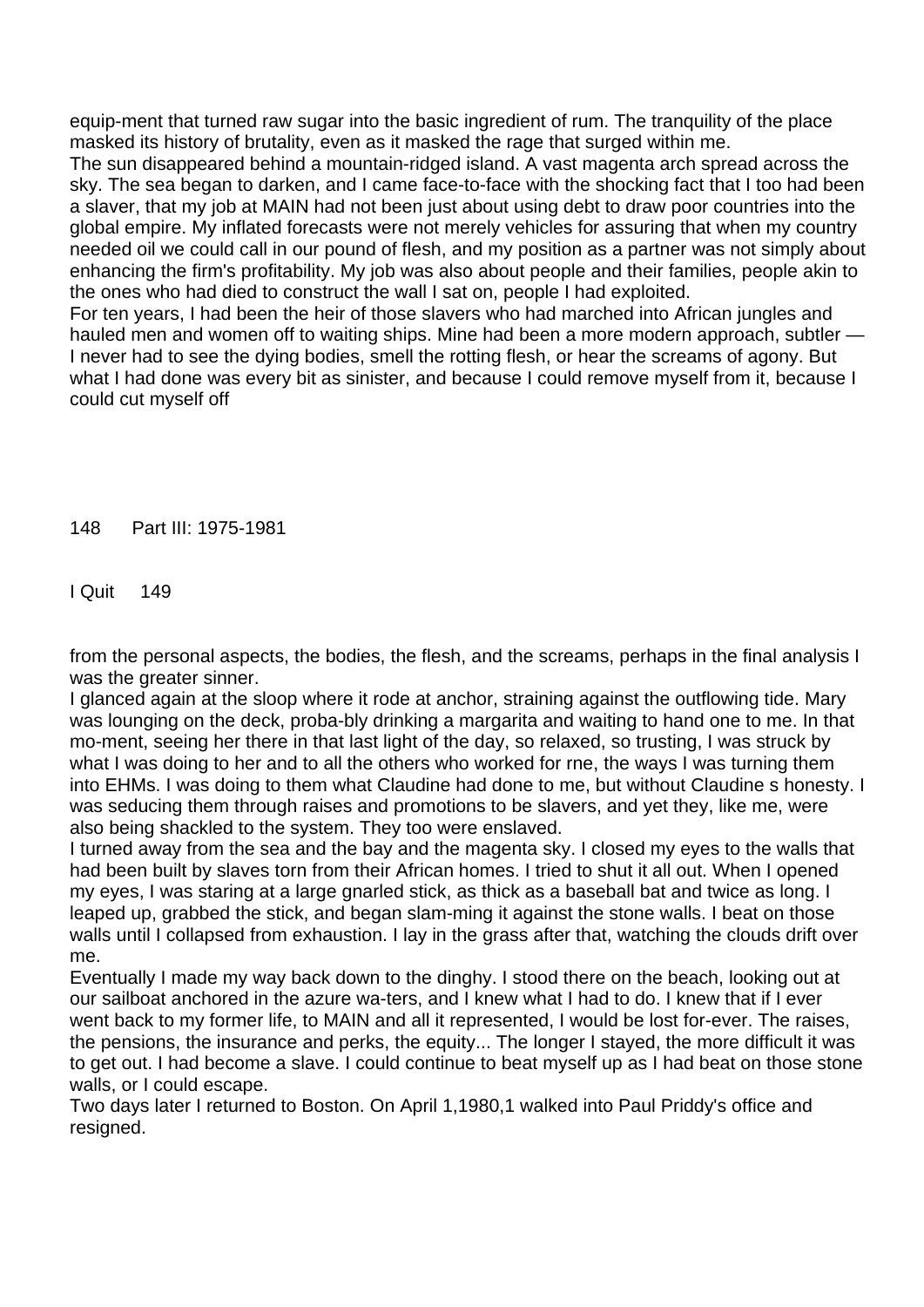# **PART IV: 1981-PRESENT**

### **CHAPTER 26**

Ecuador's Presidential Death

Leaving MAIN was no easy matter; Paul Priddy refused to believe me. "April Fool's," he winked. I assured him that I was serious. Recalling Paula's advice that I should do nothing to antagonize anyone or to give cause for suspicion that I might expose my EHM work, I emphasized that I appreciated everything MAIN had done for me but that I needed to move on. I had always wanted to write about the people that MAIN had intro-duced me to around the world, but nothing political. I said I wanted to freelance for National Geographic and other magazines, and to continue to travel. I declared my loyalty to MAIN and swore that I would sing its praises at every opportunity. Finally, Paul gave in.

After that, everyone else tried to talk me out of resigning. I was reminded frequently about how good I had it, and I was even accused of insanity. I came to understand that no one wanted to accept the fact that 1 was leaving voluntarily, at least in part, because it forced them to look at themselves. If I were not crazy for leaving, then they might have to consider their own sanity in staying. It was easier to see me as a person who had departed from his senses.

Particularly disturbing were the reactions of my staff. In their eyes, I was deserting them, and there was no strong heir apparent. However, I had made up my mind. After all those years of vacilla-tion, I now was determined to make a clean sweep.

Unfortunately, it did not quite work out that way. True, I no longer had a job, but since I had been far from a fully vested partner,

153

the cash-out of my stock was not sufficient for retirement. Had I stayed at MAIN another few years, 1 might have become the forty-year-old millionaire I had once envisioned; however, at thirty-five I had a long way to go to accomplish that objective. Tt was a cold and dreary April in **Boston** 

Then one day Paul Priddy called and pleaded with me to come to his office. "One of our clients is threatening to drop us," he said. "They hired us because they wanted you to represent them on the expert witness stand."

I thought a lot about it. By the time I sat across the desk from Paul, I had made my decision. I named my price — a retainer that was more than three times what my MAIN salary had been. To my sur-prise, he agreed, and that started me on a new career.

For the next several years, I was employed as a highly paid expert witness — primarily for U.S. electric utility7 companies seeking to have new power plants approved for construction by public utilities commissions. One of my clients was the Public Service Company of New Hampshire. My job was to justify, under oath, the economic feasibility of the highly controversial Seabrook nuclear power plant.

Although I was no longer directly involved with Latin America, I continued to follow events there. As an expert witness, I had lots of time between appearances on the stand. I kept in touch with Paula and renewed old friendships from my Peace Corps days in Ecuador — a country that had suddenly jumped to center stage in the world of international oil politics.

Jaime Roldos was moving forward. He took his campaign prom-ises seriously and he was launching an all-out attack on the oil com-panies. He seemed to see clearly the things that many others on both sides of the Panama Canal either missed or chose to ignore. He un-derstood the underlying currents that threatened to turn the world into a global empire and to relegate the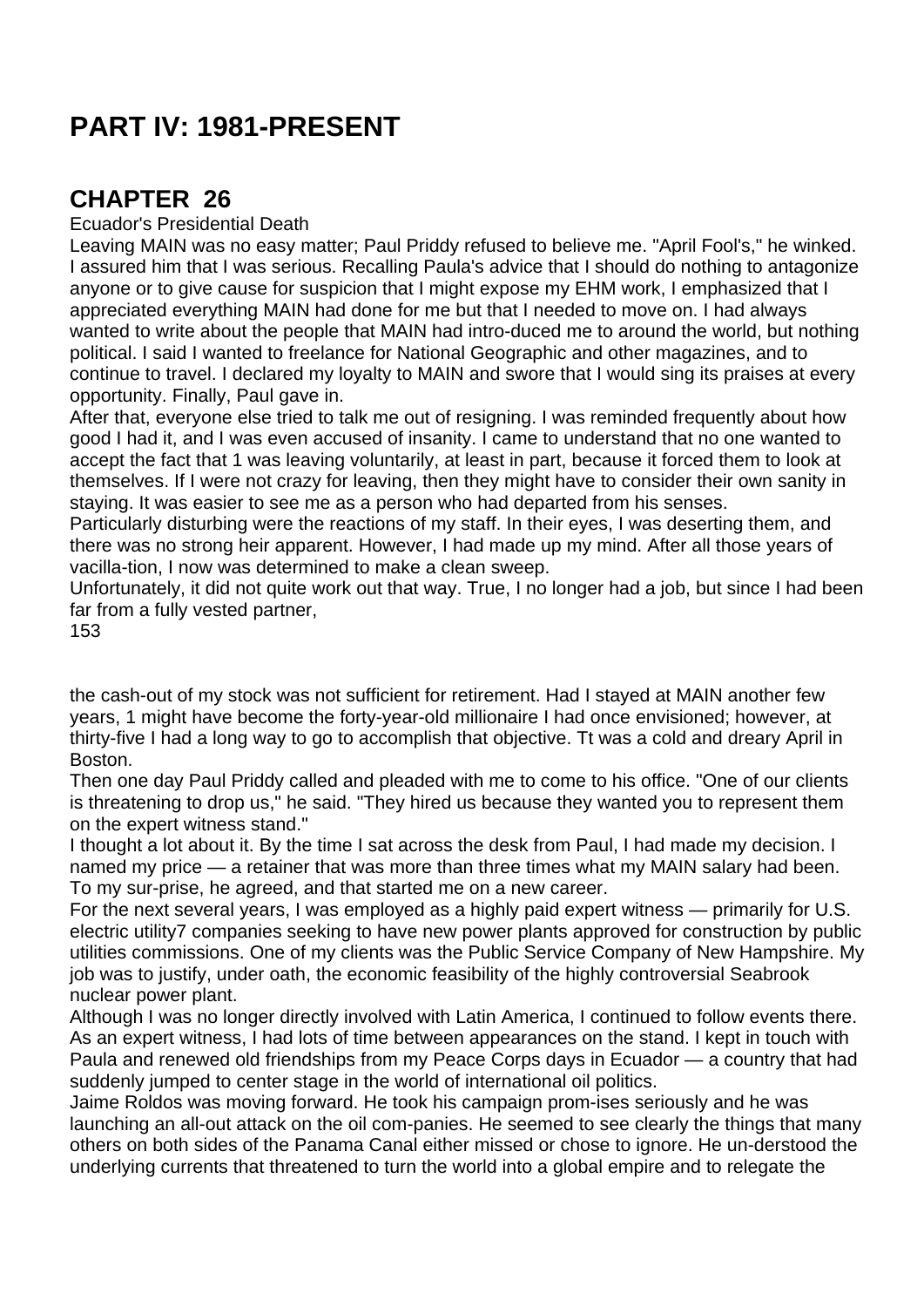citizens of his country to a very minor role, bordering on servitude. As I read the newspaper articles about him, I was impressed not only by his commitment, but also by his ability to perceive the deeper issues. And the deeper issues pointed to the fact that we were entering a new epoch of world politics.

In November 1980, Carter lost the U.S. presidential election to Ronald Reagan. The Panama Canal Treaty he had negotiated with Torrijos, and the situation in Iran, especially the hostages held at the U.S. Embassy and the failed rescue attempt, were major factors.

However, something subtler was also happening. A president whose greatest goal was world peace and who was dedicated to reducing U.S. dependence on oil was replaced by a man who believed that the United States' rightful place was at the top of a world pyramid held up by military muscle, and that controlling oil fields wherever they existed was part of our Manifest Destiny. A president who installed solar panels on White House roofs was replaced by one who, imme-diately upon occupying the Oval Office, had them removed.

Carter may have been an ineffective politician, but he had a vision for America that was consistent with the one defined in our Decla-ration of Independence. In retrospect, he now seems naively archaic, a throwback to the ideals that molded this nation and drew so many of our grandparents to her shores. When we compare him to his im-mediate predecessors and successors, he is an anomaly. His world-view was inconsistent with that of the EHMs. Reagan, on the other hand, was most definitely a global empire builder, a servant of the corporatocracy. At the time of his election, I found it fitting that he was a Hollywood actor, a man who had fol-lowed orders passed down from moguls, who knew how to take di-rection. That would be his signature. He would cater to the men who shuttled back and forth from corporate CEO offices to bank boards and into the halls of government. He would serve the men who ap-peared to serve him but who in fact ran the government — men like Vice President George H. W. Bush, Secretary of State George Shultz, Secretary of Defense Caspar Weinberger, Richard Cheney, Richard Helms, and Robert McNamara. He would advocate what those men wanted: an America that controlled the world and all its resources, a world that answered to the commands of that America, a U.S. mil-itary that would enforce the rules as they were written by America, and an international trade and banking system that supported America as CEO of the global empire.

As I looked into the future, it seemed we were entering a period that would be very good to the EHMs. It was another twist of fate that I had chosen this moment in history to drop out. The more I re-flected on it, however, the better I felt about it. I knew that my timing was right. As for what this meant in the long term, I had no crystal ball; however, I knew from history that empires do not endure and that the pendulum always swings in both directions. From my perspective,

154 Part IV: 1981-Present

Ecuador's Presidential Death 155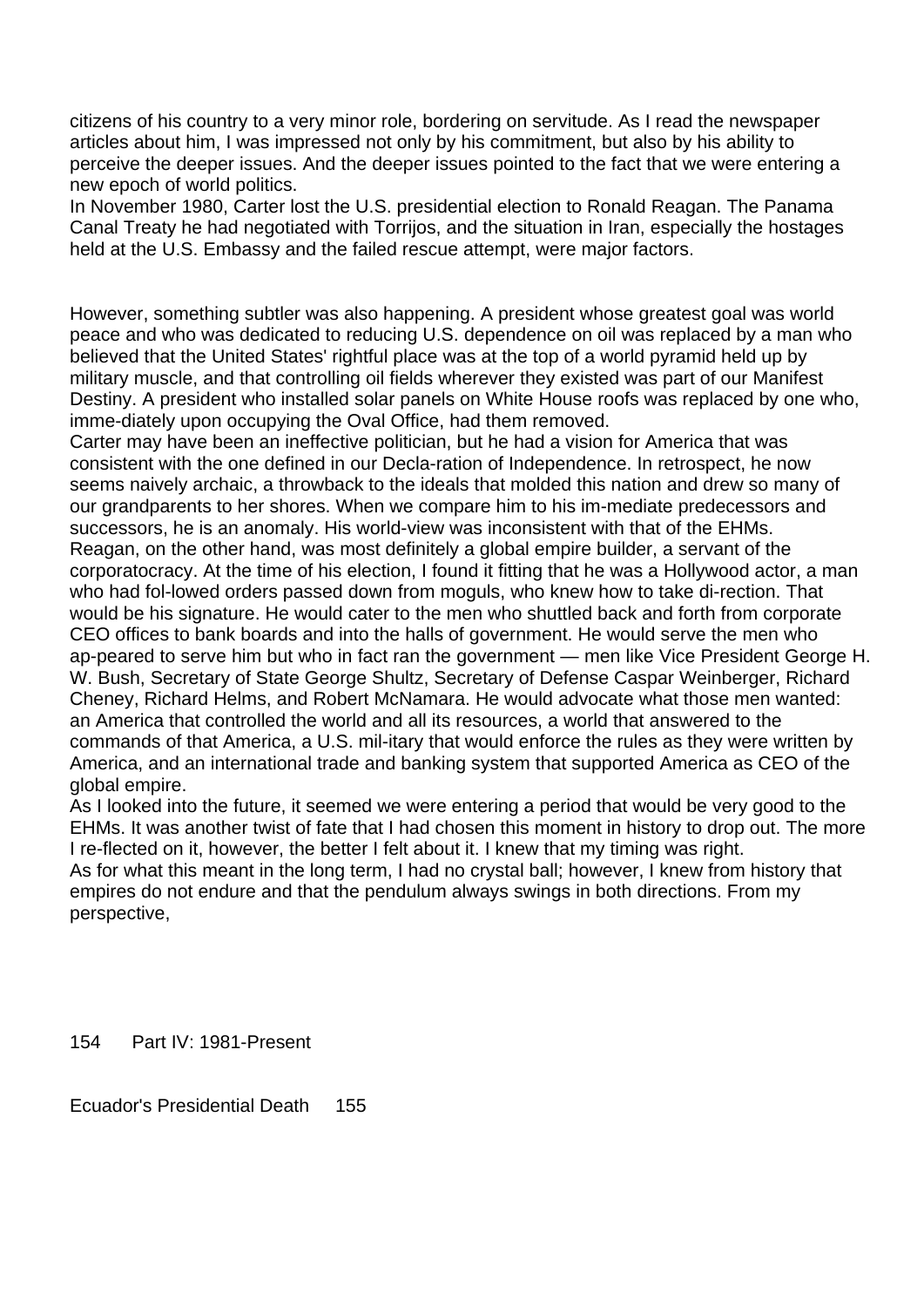men like Roldos offered hope. I was certain that Ecuador's new pres-ident understood many of the subtleties of the current situation. I knew that he had been a Torrijos admirer and had applauded Carter for his courageous stand on the Panama Canal issue. I felt certain that Roldos would not falter. I could only hope that his fortitude would light a candle for the leaders of other countries, who needed the type of inspiration he and Torrijos could provide.

Early in 1981, the Roldos administration formally presented his new hydrocarbons law to the Ecuadorian Congress. If implemented, it would reform the country's relationship to oil companies. By many standards, it was considered revolutionary and even radical. It cer-tainly aimed to change the way business was conducted. Its influ-ence would stretch far beyond Ecuador, into much of Latin America and throughout the world.1

The oil companies reacted predictably — they pulled out all the stops. Their public relations people went to work to vilify Jaime Roldos, and their lobbyists swept into Quito and Washington, brief-cases full of threats and payoffs. They tried to paint the first demo-cratically elected president of Ecuador in modern times as another Castro. But Roldos would not cave in to intimidation. He responded by denouncing the conspiracy between politics and oil — and religion. He openly accused the Summer Institute of Linguistics of colluding with the oil companies and then, in an extremely bold —perhaps reckless — move, he ordered SIL out of the country.2 Only weeks after sending his legislative package to Congress and a couple of days after expelling the SIL missionaries, Roldos warned all foreign interests, including but not limited to oil companies, that unless they implemented plans that would help Ecuador's people, they would be forced to leave his country. He delivered a major speech at the Atahualpa Olympic Stadium in Quito and then headed off to a small community in southern Ecuador. He died there in a fiery airplane crash, on May 24,1981.3

The world was shocked. Latin Americans were outraged. News-papers throughout the hemisphere blazed, "CIA Assassination!" In addition to the fact that Washington and the oil companies hated him, many circumstances appeared to support these allegations, and such suspicions were heightened as more facts became known. Nothing was ever proven, but eyewitnesses claimed that Roldos, forewarned about an attempt on his life, had taken precautions,

including traveling in two airplanes. At the last moment, it was said, one of his security officers had convinced him to board the decoy air-plane. It had blown up.

Despite world reaction, the news hardly made the U.S. press.

Osvaldo Hurtado took over as Ecuador's president. He reinstated the Summer Institute of Linguistics and their oil company sponsors. By the end of the year, he had launched an ambitious program to in-crease oil drilling by Texaco and other foreign companies in the Gulf of Guayaquil and the Amazon basin.4

Omar Torrijos, in eulogizing Roldos, referred to him as "brother." He also confessed to having nightmares about his own assassina-tion; he saw himself dropping from the sky in a gigantic fireball. It was prophetic.

156 Part IV: 1981-Present

Ecuador's Presidential Death 157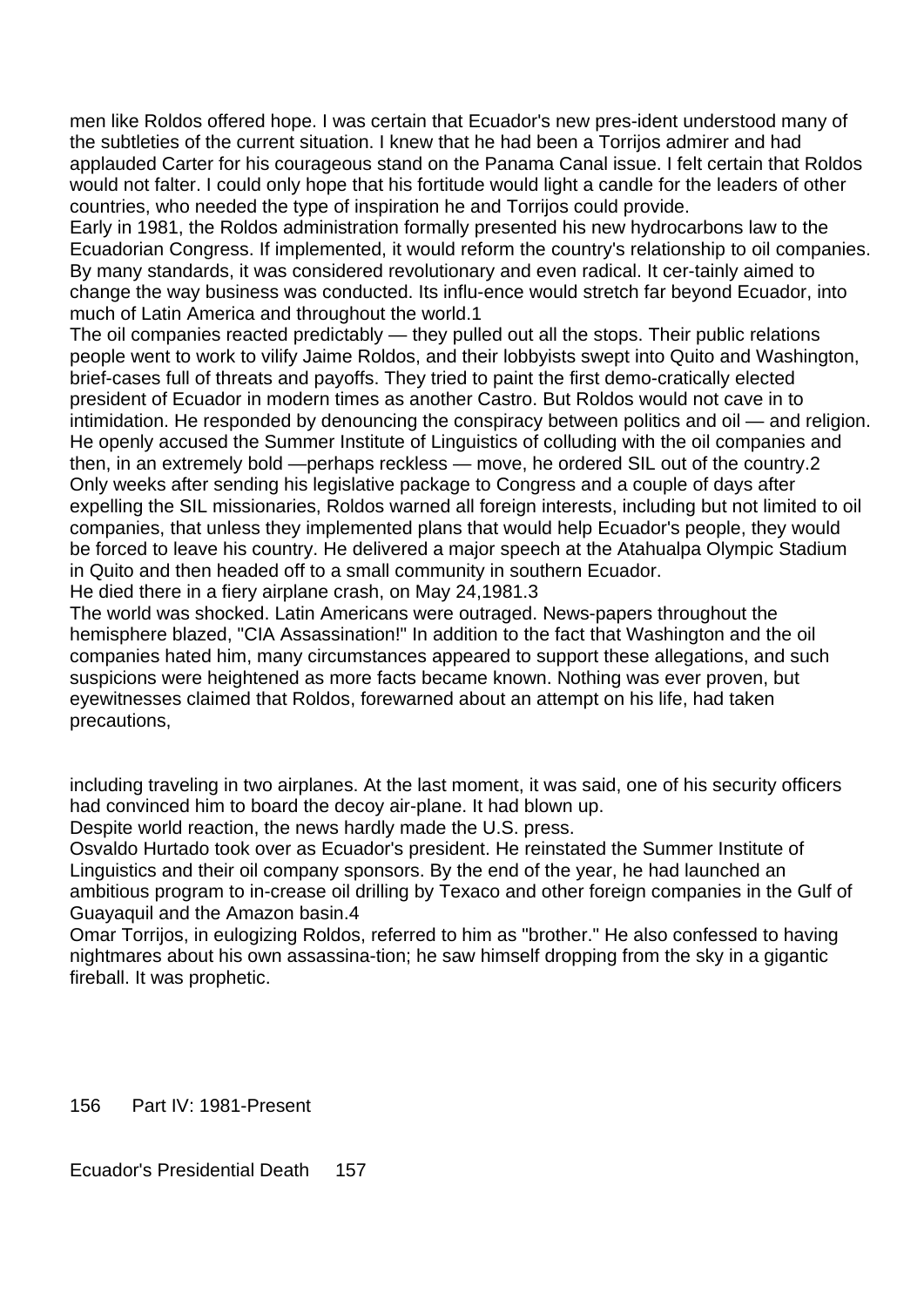### **CHAPTER 27**

Panama: Another Presidential Death

I was stunned by Roldos's death, but perhaps I should not have been. I was anything but naive. I knew about Arbenz, Mossadegh, Allende — and about many other people whose names never made the news-papers or history books but whose lives were destroyed and sometimes cut short because they stood up to the corporatocracy. Nevertheless, I was shocked. It was just so very blatant.

I had concluded, after our phenomenal success in Saudi Arabia, that such wantonly overt actions were things of the past. I thought the jackals had been relegated to zoos. Now I saw that I was wrong. I had no doubt that Roldos's death had not been an accident. It had all the markings of a CIA-orchestrated assassination. I understood that it had been executed so blatantly in order to send a message. The new Reagan administration, complete with its fastdraw Holly-wood cowboy image, was the ideal vehicle for delivering such a mes-sage. The jackals were back, and they wanted Omar Torrijos and everyone else who might consider joining an anti-corporatocracy crusade to know it.

But Torrijos was not buckling. Like Roldos, he refused to be in-timidated. He, too, expelled the Summer Institute of Linguistics, and he adamantly refused to give in to the Reagan administration's de-mands to renegotiate the Canal Treaty.

Two months after Roldos's death, Omar Torrijos's nightmare came true; he died in a plane crash. It was July 31,1981.

Latin America and the world reeled. Torrijos was known across the globe; he was respected as the man who had forced the United States to relinquish the Panama Canal to its rightful owners, and who continued to stand up to Ronald Reagan. He was a champion of human rights, the head of state who had opened his arms to refugees across the political spectrum, including the shah of Iran, a charismatic voice for social justice who, many believed, would be nominated for the Nobel Peace Prize. Now he was dead. "CIA Assassination!" once again headlined articles and editorials.

Graham Greene began his book Getting to Know the General, the one that grew out of the trip when I met him at the Hotel Panama, with the following paragraph:

In August 1981, my bag was packed for my fifth visit to Panama when the news came to me over the telephone of the death of General Omar Torrijos Herrera, my friend and host. The small plane in which he was flying to a house which he owned at Coclesito in the mountains of Panama had crashed, and there were no survivors. A few days later the voice of his security guard, Sergeant Chuchu, alias Jose de Jesus Martinez, ex-professor of Marxist phi-losophy at Panama University, professor of mathematics and a poet, told me, "There was a bomb in that plane. I know there was a bomb in the plane, but I can't tell you why over the telephone."1 People everywhere mourned the death of this man who had earned a reputation as defender of the poor and defenseless, and they clamored for Washington to open investigations into CIA ac-tivities. However, this was not about to happen. There were men who hated Torrijos, and the list included people with immense power. Before his death, he was openly loathed by President Reagan, Vice President Bush, Secretary of Defense Weinberger, and the Joint Chiefs of Staff, as well as by the CEOs of many powerful corporations.

The military chiefs were especially incensed by provisions in the Torrijos-Carter Treaty that forced them to close the School of the Americas and the U.S. Southern Command's tropical warfare center. The chiefs thus had a serious problem. Either they had to figure out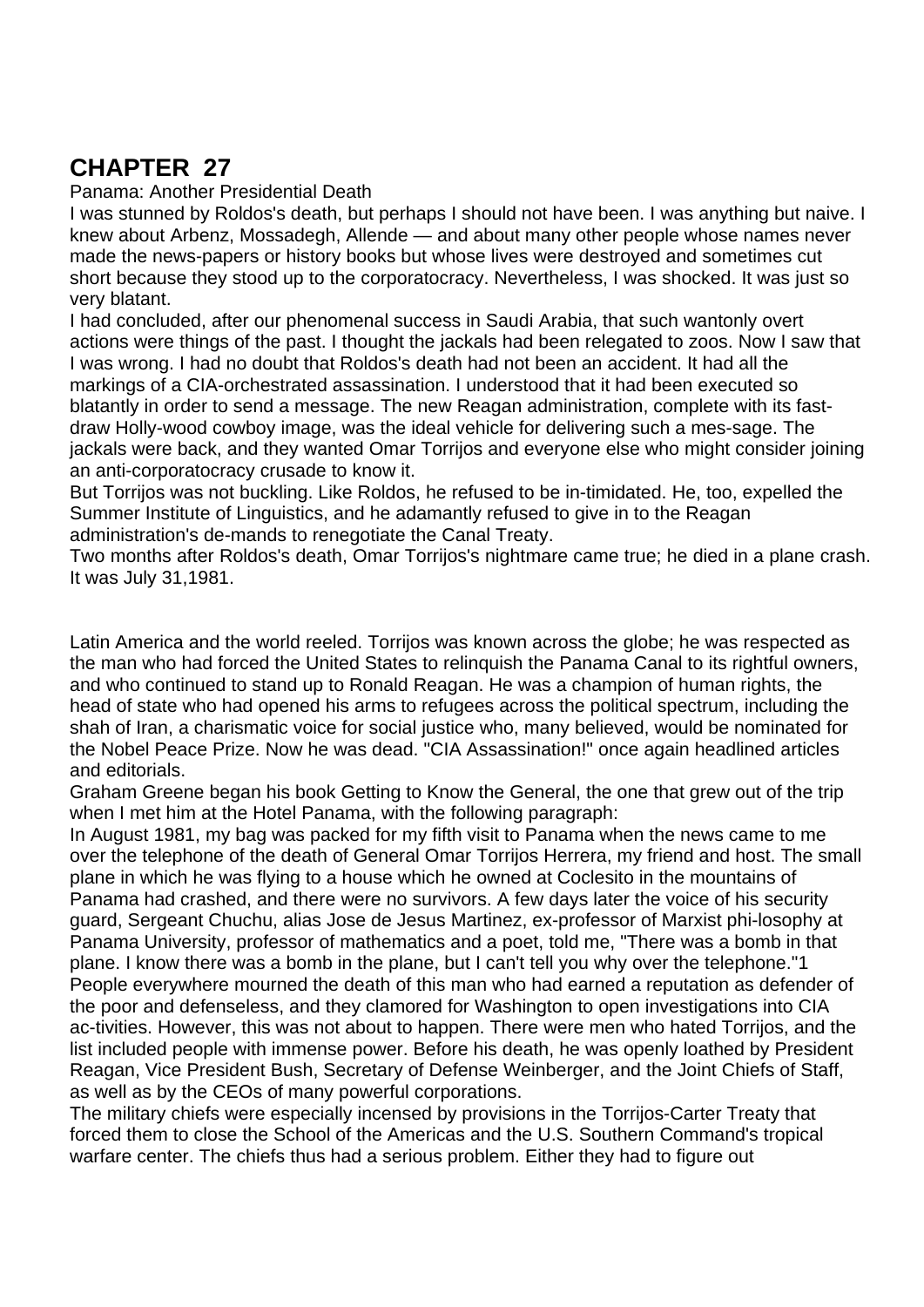#### Panama: Another Presidential Death 159

some way to get around the new treaty, or they needed to find an-other country that would be willing to harbor these facilities — an unlikely prospect in the closing decades of the twentieth century. Of course, there was also another option: dispose of Torrijos and rene-gotiate the treaty with his successor.

Among Torrijos's corporate enemies were the huge multinationals. Most had close ties to U.S. politicians and were involved in exploit-ing Latin American labor forces and natural resources oil, lumber, tin, copper, bauxite, and agricultural lands. They included manu-facturing firms, communications companies, shipping and trans-portation conglomerates, and engineering and other technologically oriented corporations.

The Bechtel Group, Inc. was a prime example of the cozy relation-ship between private companies and the U.S. government. I knew Bechtel well; we at MAIN often worked closely with the company, and its chief architect became a close personal friend. Bechtel was the United States' most influential engineering and construction company. Its president and senior officers included George Shultz and Caspar Weinberger, who despised Torrijos because he brazenly courted a Japanese plan to replace Panama's existing canal with a new, more efficient one.2 Such a move not only would transfer ownership from the United States to Panama but also would exclude Bechtel from participating in the most exciting and potentially lucrative engi-neering project of the century.

Torrijos stood up to these men, and he did so with grace, charm, and a wonderful sense of humor. Now he was dead, and he had been replaced by a protege, Manuel Noriega, a man who lacked Torrijos's wit, charisma, and intelligence, and a man who many suspected had no chance against the Reagans, Bushes, and Bechtels of the world.

I was personally devastated by the tragedy. I spent many hours reflecting on my conversations with Torrijos. Late one night, I sat for a long time staring at his photo in a magazine and recalling my first night in Panama, riding in a cab through the rain, stopping before his gigantic billboard picture. "Omar's ideal is freedom; the missile is not invented that can kill an ideal!" The memory of that inscrip-tion sent a shudder through me, even as it had on that stormy night.

I could not have known back then that Torrijos would collaborate with Carter to return the Panama Canal to the people who rightfully deserved to own it, or that this victory, along with his attempts to

reconcile differences between Latin American Socialists and the dic-tators, would so infuriate the Reagan-Bush administration that i would seek to assassinate him.3 I could not have known that on an-other dark night he would be killed during a routine flight in his Twin Otter, or that most of the world outside the United States would have no doubt that Torrijos's death at the age of fiftytwo was jusl one more in a series of CIA assassinations.

Had Torrijos lived, he undoubtedly would have sought to quell the growing violence that has plagued so many Central and South American nations. Based on his record, we can assume that he would have tried to work out an arrangement to mitigate international oil company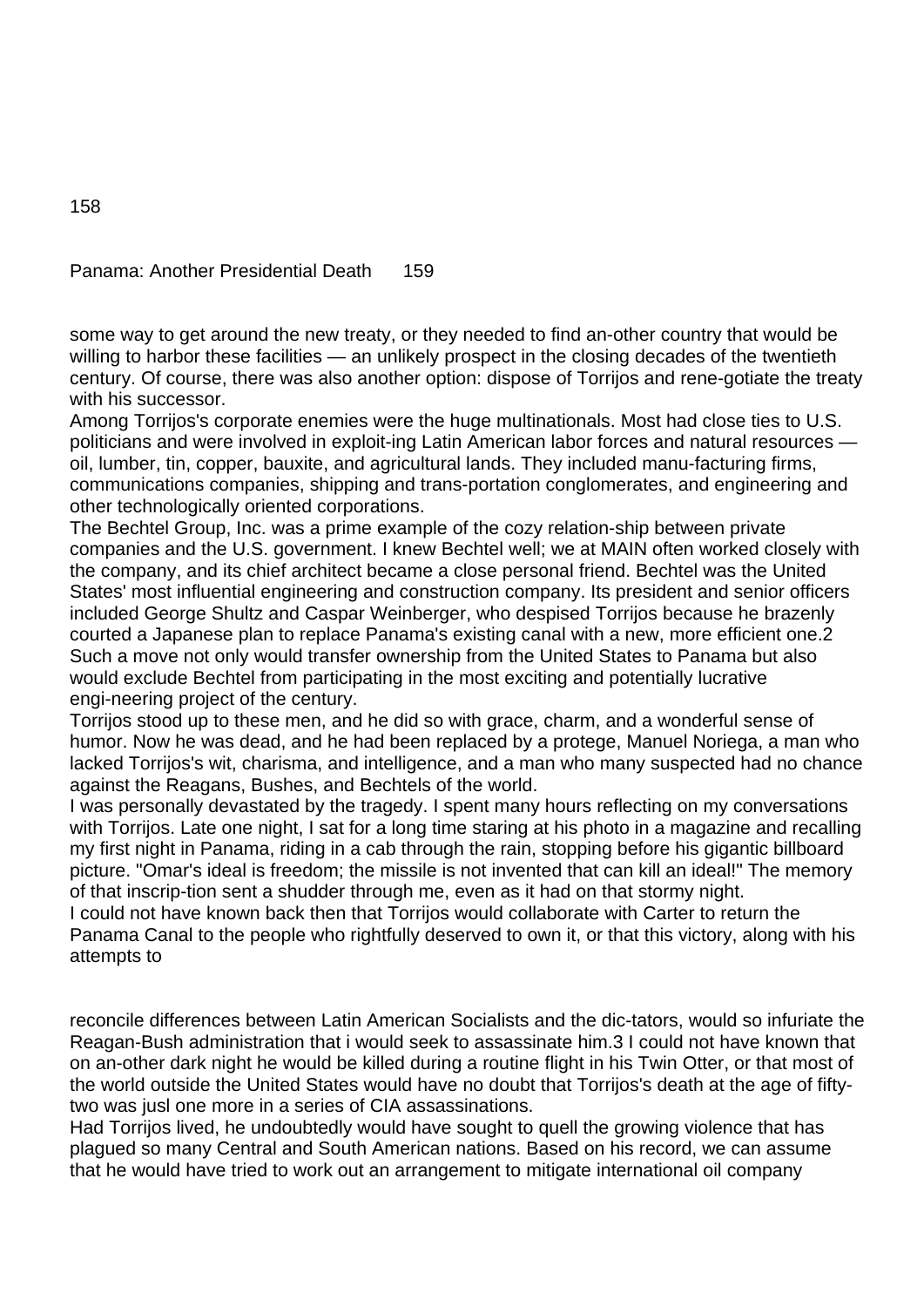destruction of the Amazon regions of Ecuador, Colombia, and Peru. One result of such action would be the alleviation of the terrible conflicts that Washington refers to as terrorist and drug wars, but which Torrijos would have seen as actions taken by des-perate people to protect their families and homes. Most importantly, I feel certain that he would have served as a role model for a new generation of leaders in the Americas, Africa, and Asia — something the CIA, the NSA, and the EHMs could not allow.

160 Part IV: 1981-Present

Panama: Another Presidential Death 161

### **CHAPTER 28**

My Energy Company, Enron, and George W. Bush

At the time of Torrijos's death, I had not seen Paula for several months. I was dating other women, including Winifred Grant, a young environmental planner I had met at MAIN, and whose father happened to be chief architect at Bechtel. Paula was dating a Colom-bian journalist. We remained friends but agreed to sever our ro-mantic ties.

I struggled with my job as an expert witness, particularly in justi-fying the Seabrook nuclear power plant. It often seemed as though I had sold out again, slipping back into an old role simply for the sake of money. Winifred was an immense help to me during this period. She was an avowed environmentalist, yet she understood the prac-tical necessities of providing everincreasing amounts of electricity. She had grown up in the Berkeley area of San Francisco's East Bay and had graduated from UC Berkeley. She was a freethinker whose views on life contrasted with those of my puritanical parents and of Ann.

Our relationship developed. Winifred took a leave of absence from MAIN, and together we sailed my boat down the Atlantic coast toward Florida. We took our time, frequently leaving the boat in dif-ferent ports so I could fly off to provide expert witness testimony. Eventually, we sailed into West Palm Beach, Florida, and rented an apartment. We married, and our daughter, Jessica, was born on May 17,1982. I was thirty-six, considerably older than all the other men who hung out in Lamaze class.

Part of my job on the Seabrook case was to convince the New Hampshire Public Service Commission that nuclear power was the best and most economical choice for generating electricity in the state. Unfortunately, the longer I studied the issue, the more I began to doubt the validity of my own arguments. The literature was constantly changing at that time, reflecting a growth in research, and the evi-dence increasingly indicated that many alternative forms of energy were technically superior and more economical than nuclear power. The balance also was beginning to shift away from the old theory that nuclear power was safe. Serious questions were being raised about the integrity of backup systems, the training of operators, the human tendency to make mistakes, equipment fatigue, and the in-adequacy of nuclear waste disposal. I personally became uncom-fortable with the position I was expected to take—was paid to take under oath in what amounted to a court of law. At the same time, I was becoming convinced that some of the emerging technologies offered electricity-generating methods that could actually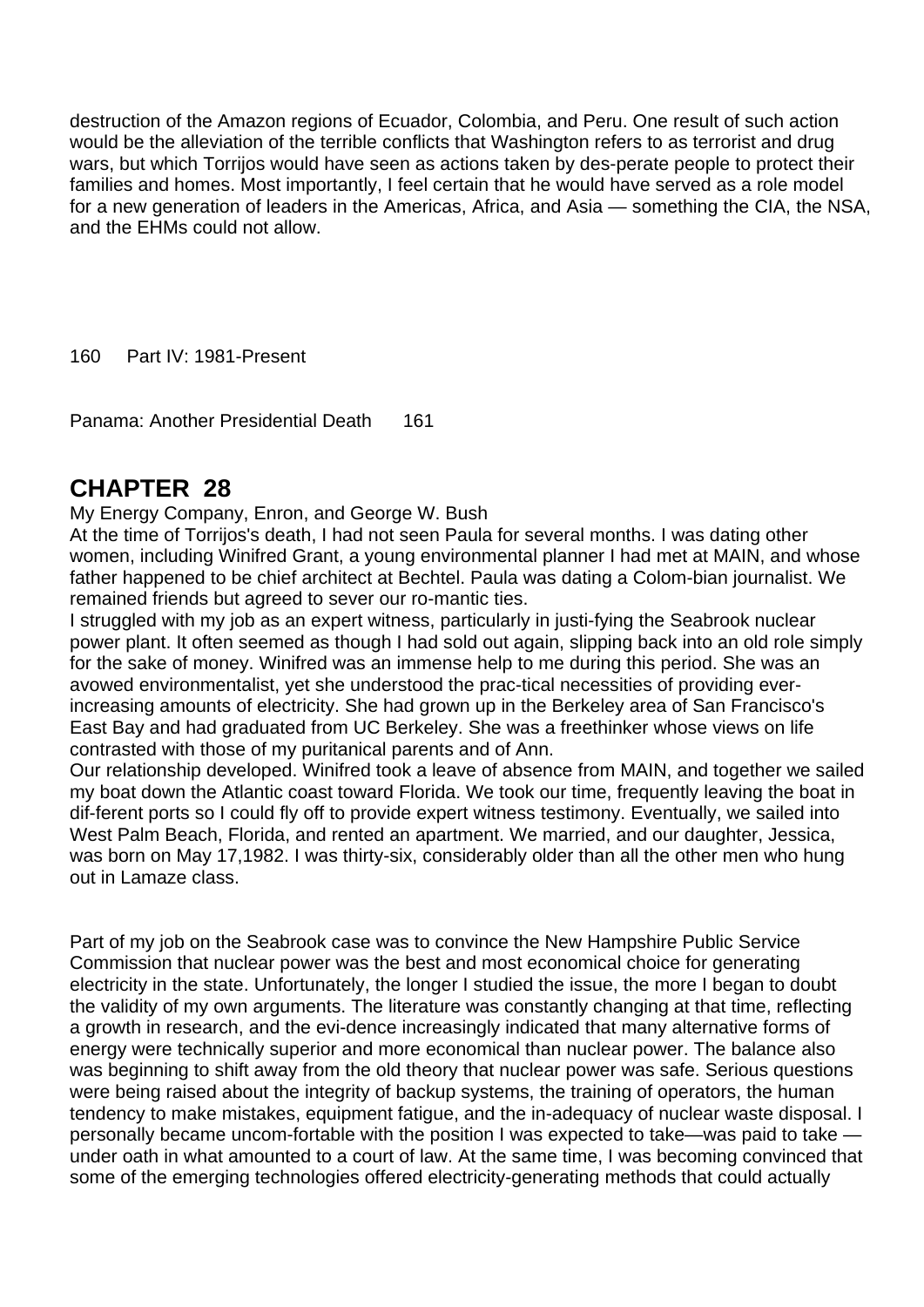help the environment. This was particularly true in the area of generating electricity from substances previously considered waste products.

One day I informed my bosses at the New Hampshire utility com-pany that I could no longer testify on their behalf. I gave up this very lucrative career and decided to create a company that would move some of the new technologies off the drawing boards and put the theories into practice. Winifred supported me one hundred percent, despite the uncertainties of the venture and the fact that, for the first time in her life, she was now starting a family.

Several months after Jessica's birth in 1982,1 founded Indepen-dent Power Systems (IPS), a company whose mission included devel-oping environmentally beneficial power plants and establishing models to inspire others to do likewise. It was a high-risk business, and most of our competitors eventually failed. However, "coinci-dences" came to our rescue. In fact, I was certain that many times someone stepped in to help, that I was being rewarded for my past service and for my commitment to silence.

Bruno Zambotti had accepted a high-level position at the Inter-American Development Bank. He agreed to serve on the IPS board and to help finance the fledgling company. We received backing from Bankers Trust; ESI Energy; Prudential Insurance Company; Chad-bourne and Parke (a major Wall Street law firm, in which former

162

My Energy Company, Enron, and George W. Bush 163

U.S. senator, presidential candidate, and secretary of state Ed Muskie, was a partner): and Riley Stoker Corporation (an engineer-ing firm, owned by Ashland Oil Company, which designed and built highly sophisticated and innovative power plant boilers). We even had backing from the U.S. Congress, which singled out IPS for ex-emption from a specific tax, and in the process gave us a distinct ad-vantage over our competitors.

In 1986, IPS and Bechtel simultaneously—but independently of each other—began construction of power plants that used highly in-novative, state-of-the-art technologies for burning waste coal with-out producing acid rain. By the end of the decade these two plants had revolutionized the utility industry, directly contributing to new national antipollution laws by proving once and for all that many so-called waste products actually can be converted into electricity, and that coal can be burned without creating acid rain, thereby dispelling long-standing utility company claims to the contrary. Our plant also established that such unproven, state-of-the-art technologies could be financed by a small independent company, through Wall Street and other conventional means.1 As an added benefit, the IPS power plant sent vented heat to a three and one-half-acre hydroponic greenhouse, rather than into cooling ponds or cooling towers.

My role as IPS president gave me an inside track on the energy industry. I dealt with some of the most influential people in the busi-ness: lawyers, lobbyists, investment bankers, and high-level execu-tives at the major firms. I also had the advantage of a father-in-law who had spent over thirty years at Bechtel, had risen to the position of chief architect, and now was in charge of building a city in Saudi Arabia — a direct result of the work I had done in the early 1970s, during the Saudi Arabian Money-laundering Affair. Winifred grew up near Bechtel's San Francisco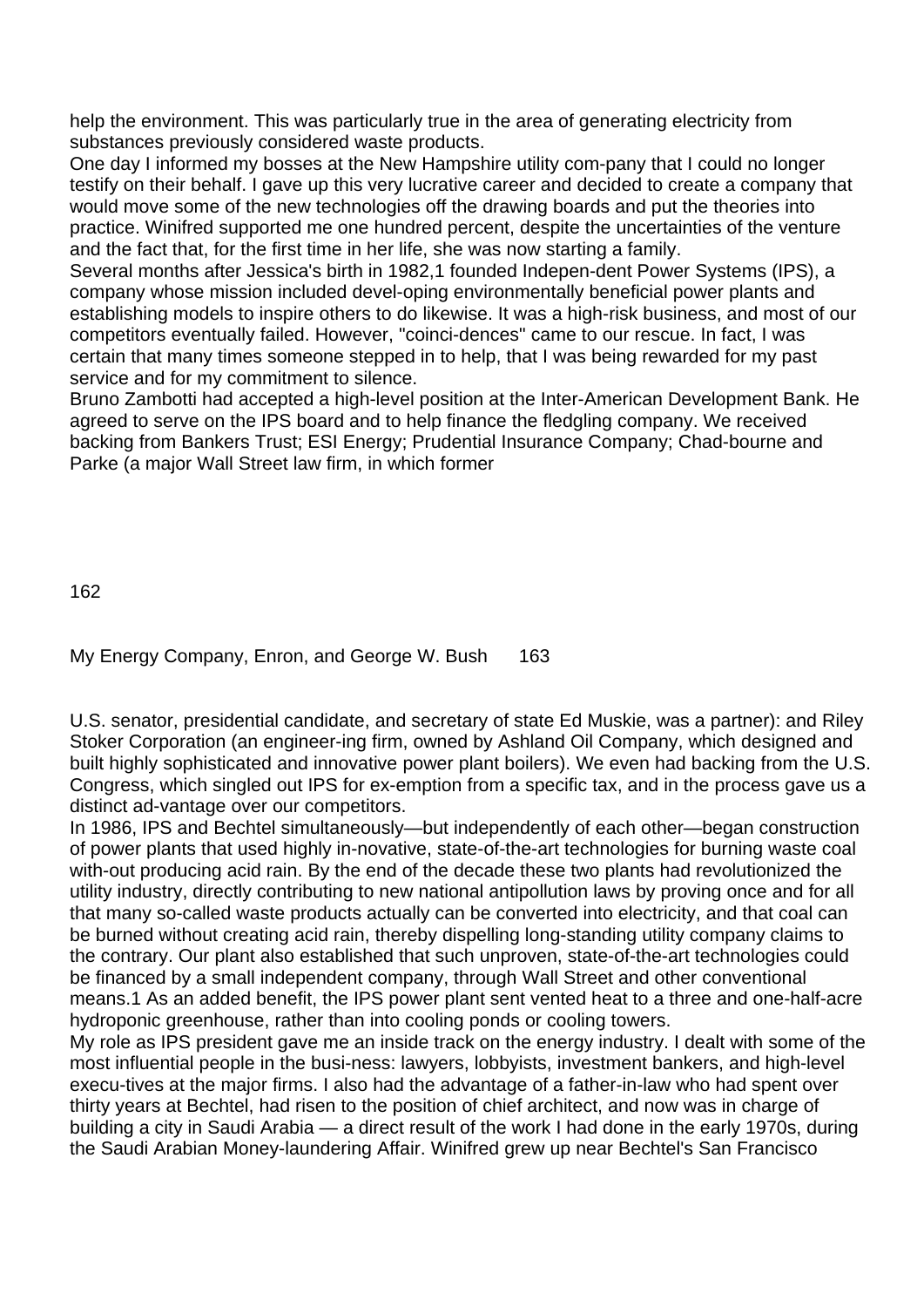world headquarters and was also a member of the corporate family; her first job after graduating from UC Berkeley was at Bechtel.

The energy industry was undergoing major restructuring. The big engineering firms were jockeying to take over — or at least to compete with — the utility companies that previously had enjoyed the privi-leges of local monopolies. Deregulation was the watchword of the day, and rules changed overnight. Opportunities abounded for ambitious people to take advantage of a situation that baffled the courts and Con-gress. Industry pundits dubbed it the "Wild West of Energy" era.

164 Part IV: 1981-Present

One casualty of this process was MAIN. As Bruno predicted, Mac Hall had lost touch with reality and no one dared tell him so. Paul Priddy never asserted control, and MAIN's management not only failed to take advantage of the changes sweeping the industry but also made a series of fatal mistakes. Only a few years after Bruno de-livered record profits, MAIN dropped its EHM role and was in dire financial straits. The partners sold MAIN to one of the large engi-neering and construction firms that had played its cards right.

While I had received almost thirty dollars a share for my stock in 1980, the remaining partners settled for less than half that amount, approximately four years later. Thus did one hundred years of proud service end in humiliation. I was sad to see the company fold, but I felt vindicated that I had gotten out when I did. The MAIN name continued under the new ownership for a while, but then it was dropped. The logo that had once carried such weight in countries around the globe fell into oblivion.

MAIN was one example of a company that did not cope well in the changing atmosphere of the energy industry. At the opposite end of the spectrum was a company we insiders found fascinating: Enron. One of the fastest-growing organizations in the business, it seemed to come out of nowhere and immediately began putting together mammoth deals. Most business meetings open with a few moments of idle chatter while the participants settle into their seats, pour themselves cups of coffee, and arrange their papers; in those days the idle chatter often centered on Enron. No one outside the company could fathom how Enron was able to accomplish such miracles. Those on the inside simply smiled at the rest of us, and kept quiet. Occasionally, when pressed, they talked about new approaches to management, about "creative financing," and about their commit-ment to hiring executives who knew their way through the corridors of power in capitals across the globe.

To me, this all sounded like a new version of old EHM tech-niques. The global empire was marching forward at a rapid pace.

For those of us interested in oil and the international scene, there was another frequently discussed topic: the vice president's son, George W. Bush. His first energy company, Arbusto (Spanish for bush) was a failure that ultimately was rescued through a 1984 merger with Spectrum 7- Then Spectrum 7 found itself poised at the brink of bankruptcy, and was purchased, in 1986, by Harken Energy

My Energy Company, Enron, and George W. Bush 165

Corporation; G. W. Bush was retained as a board member and con-sultant with an annual salary of \$120,000.2

We all assumed that having a father who was the U.S. vice presi-dent factored into this hiring decision, since the younger Bush's record of accomplishment as an oil executive certainly did not war-rant it. It also seemed no coincidence that Harken took this oppor-tunity to branch out into the international field for the first time in its corporate history, and to begin actively searching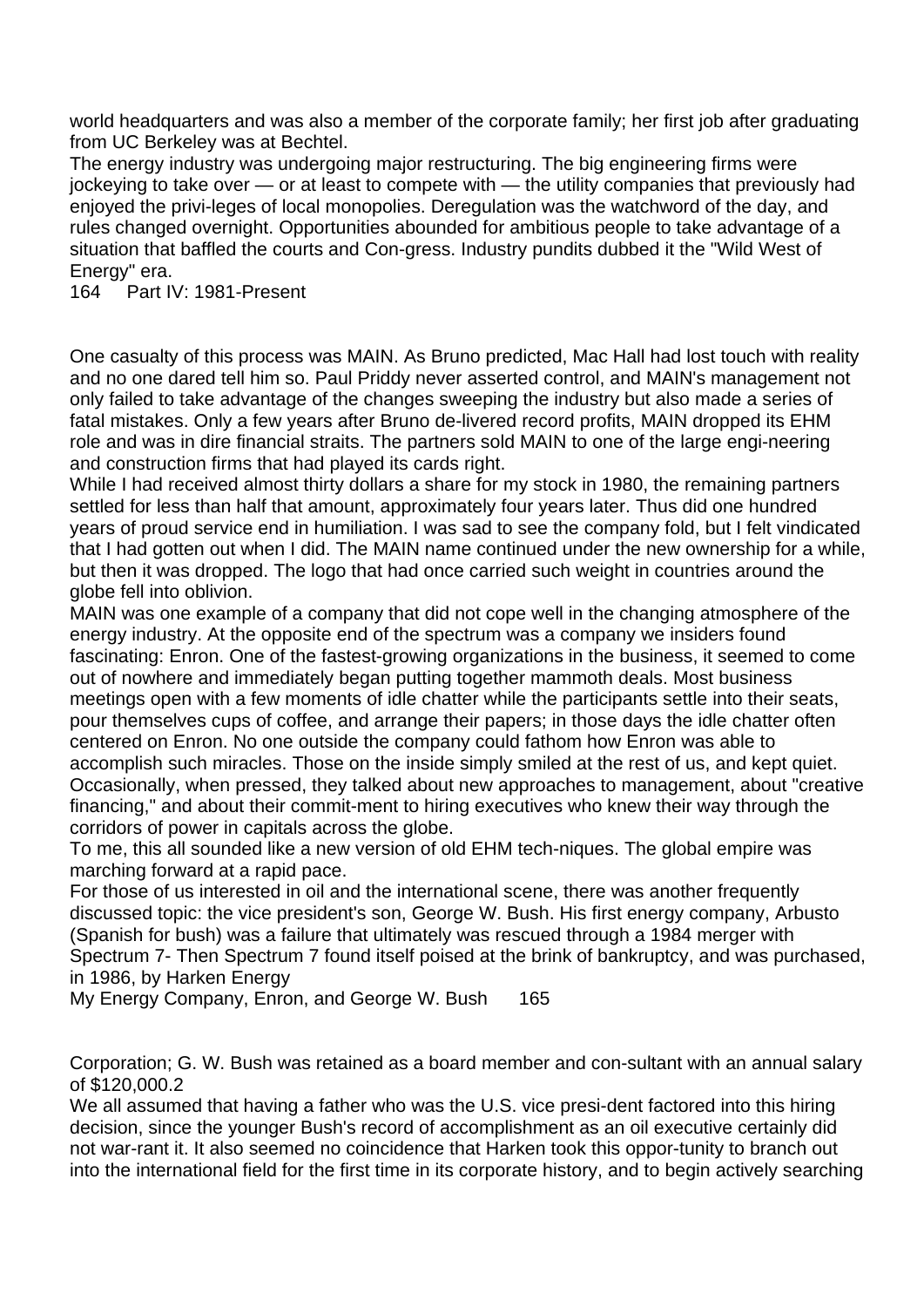for oil invest-ments in the Middle East. Vanity Fair magazine reported, "Once Bush took his seat on the board, wonderful things started to happen to Harken — new investments, unexpected sources of financing, serendipitous drilling rights."3

In 1989, Amoco was negotiating with the government of Bahrain for offshore drilling rights. Then Vice President Bush was elected president. Shortly thereafter, Michael Ameen — a State Department consultant assigned to brief the newly confirmed U.S. ambassador to Bahrain, Charles Hostler — arranged for meetings between the Bahraini government and Harken Energy. Suddenly, Amoco was replaced by Harken. Although Harken had not previously drilled out-side the southeastern United States, and never offshore, it won exclu-sive drilling rights in Bahrain, something previously unheard of in the Arab world. Within a few weeks, the price of Harken Energy stock increased by over twenty percent, from \$4.50 to \$5.50 per share.4 Even seasoned energy people were shocked by what had hap-pened in Bahrain. "I hope G. W. isn't up to something his father will pay for," said a lawyer friend of mine who specialized in the energy industry and also was a major supporter of the Republican Party. We were enjoying cocktails at a bar around the corner from Wall Street, high atop the World Trade Center. He expressed dismay. "I wonder if it's really worth it," he continued, shaking his head sadly. "Is the son's career worth risking the presidency?"

I was less surprised than my peers, but I suppose I had a unique perspective. I had worked for the governments of Kuwait, Saudi Arabia, Egypt, and Iran, I was familiar with Middle Eastern politics, and I knew that Bush, just like the Enron executives, was part of the network I and my EHM colleagues had created; they were the feudal lords and plantation masters.5

# **CHAPTER 29**

#### I Take a Bribe

During this time in my life, I came to realize that we truly had en-tered a new era in world economics. Events set in motion while Robert McNamara—the man who had served as one of my models — reigned as secretary of defense and president of the World Bank had escalated beyond my gravest fears. McNamara's Keynesian-inspired approach to economics, and his advocacy of aggressive leadership, had become pervasive. The EHM concept had expanded to include all manner of executives in a wide variety of businesses. They may not have been recruited or profiled by the NSA, but they were performing similar functions.

The only difference now was that the corporate executive EHMs did not necessarily involve themselves with the use of funds from the international banking community. While the old branch, my branch, continued to thrive, the new version took on aspects that were even more sinister. During the 1980s, young men and women rose up through the ranks of middle management believing that any means justified the end: an enhanced bottom line. Global empire was sim-ply a pathway to increased profits.

The new trends were typified by the energy industry, where I worked. The Public Utility Regulatory Policy Act (PURPA) was passed by Congress in 1978, went through a series of legal challenges, and finally became law in 1982. Congress originally envisioned the law as a way to encourage small, independent companies like mine to develop alternative fuels and other innovative approaches to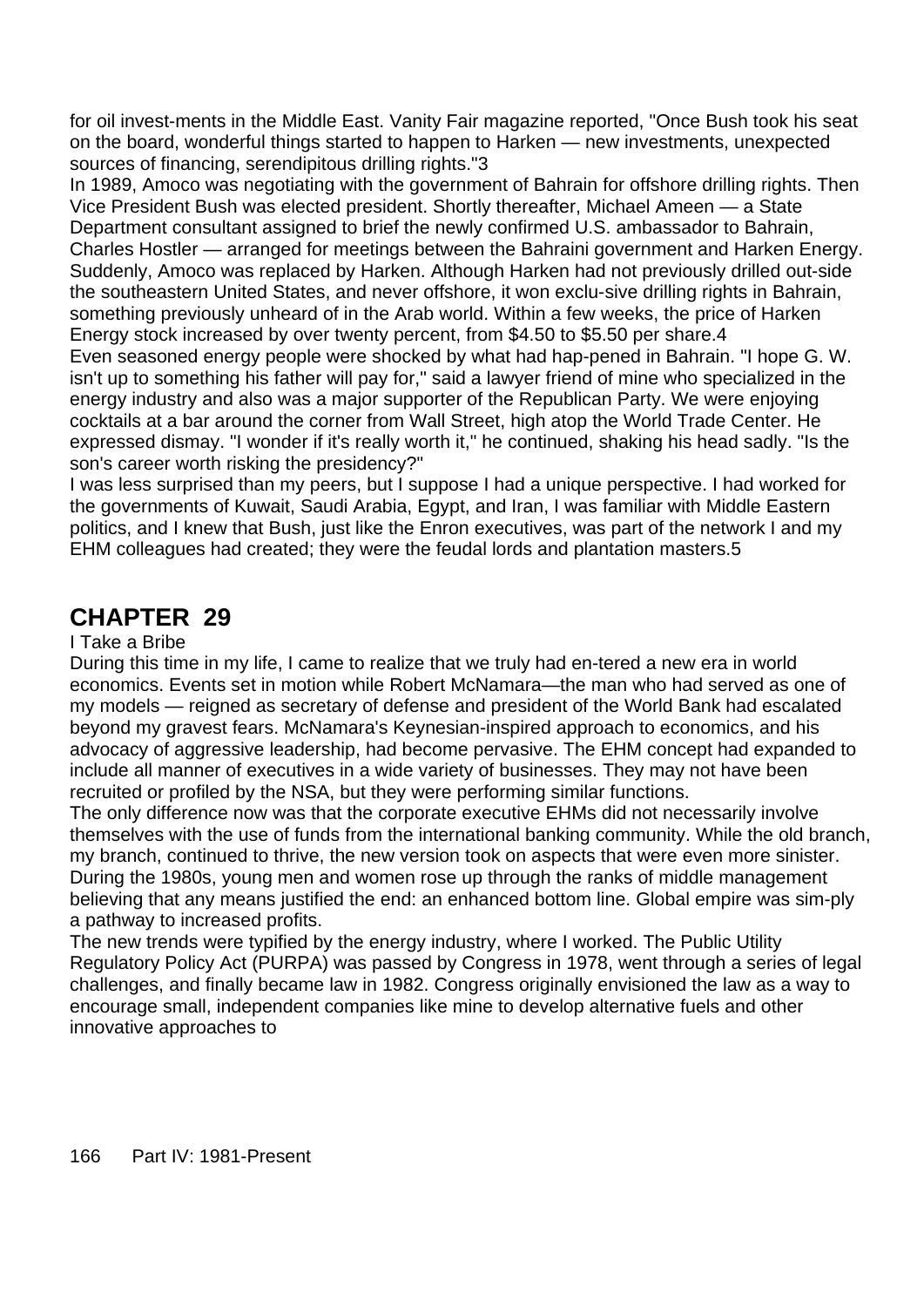producing electricity. Under this law, the major utility companies were required to purchase energy generated by the smaller compa-nies, at fair and reasonable prices. This policy was a result of Carter's desire to reduce U.S. dependence on oil —all oil, not just imported oil. The intent of the law was clearly to encourage both alternative energy sources and the development of independent companies that reflected America's entrepreneurial spirit. However, the reality turned out to be something very different.

During the 1980s and into the 1990s, the emphasis switched from entrepreneurship to deregulation. I watched as most of the other small independents were swallowed up by the large engineering and construction firms, and by the public utility companies themselves. The latter found legal loopholes that allowed them to create holding companies, which could own both the regulated utility companies and the unregulated independent energy-producing corporations. Many of them launched aggressive programs to drive the independ-ents into bankruptcy and then purchase them. Others simply started from scratch and developed their own equivalent of the independents.

The idea of reducing our oil dependence fell by the wayside. Rea-gan was deeply indebted to the oil companies; Bush had made his own fortune as an oilman. And most of the key players and cabinet members in these two administrations were either part of the oil in-dustry or were part of the engineering and construction companies so closely tied to it. Moreover, in the final analysis, oil and construc-tion were not partisan; many Democrats had profited from and were beholden to them also.

IPS continued to maintain a vision of environmentally beneficial energy. We were committed to the original PURPA goals, and we seemed to lead a charmed life. We were one of the few independents that not only survived but also thrived. I have no doubt that the rea-son for this was because of my past services to the corporatocracy.

What was going on in the energy field was symbolic of a trend that was affecting the whole world. Concerns about social welfare, the environment, and other quality-of-life issues took a backseat to greed. In the process, an overwhelming emphasis was placed on pro-moting private businesses. At first, this was justified on theoretical bases, including the idea that capitalism was superior to and would deter communism. Eventually, however, such justification was un-needed. It was simply accepted a priori that there was something

inherently better about projects owned by wealthy investors rather than by governments. International organizations such as the World Bank bought into this notion, advocating deregulation and privati-zation of water and sewer systems, communications networks, utility grids, and other facilities that up until then had been managed by governments. As a result, it wTas easy to expand the EHM concept into the larger community, to send executives from a broad spectrum of businesses on missions previously reserved for the few of us recruited into an exclusive club. These executives fanned out across the planet. They sought the cheapest labor pools, the most accessible resources, and the largest markets. They were ruthless in their approach. Like the EHMs who had gone before them —like me, in Indonesia, in Panama, and in Colombia—they found ways to rationalize their misdeeds. And like us, they ensnared communities and countries. They promised affluence, a way for countries to use the private sec-tor to dig themselves out of debt. They built schools and highways, donated telephones, televisions, and medical services. In the end, however, if they found cheaper workers or more accessible resources elsewhere, they left. When they abandoned a community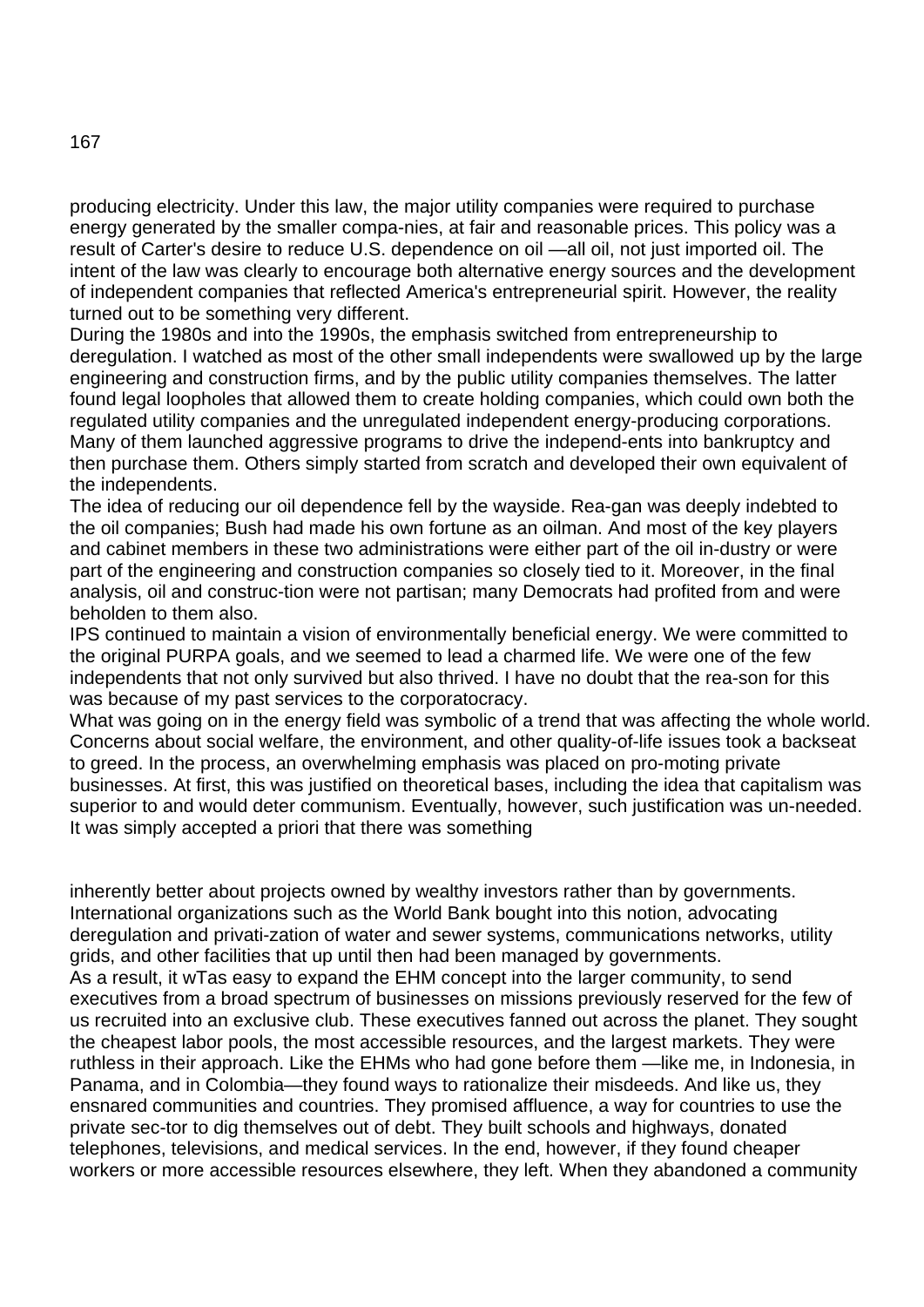whose hopes they had raised, the consequences were often devastating, but they apparently did this without a moment's hesitation or a nod to their own consciences.

I had to wonder, though, what all this was doing to their psyches, whether they had their moments of doubt, as I had had mine. Did they ever stand next to a befouled canal and watch a young woman try to bathe while an old man defecated upriver? Were there no Howard Parkers left to ask the tough questions?

Although I enjoyed my IPS successes and my life as a family man, I could not fight my moments of severe depression. I was now the fa-ther of a young girl, and I feared for the future she would inherit. I was weighed down with guilt for the part I had played.

I also could look back and see a very disturbing historical trend. The modern international financial system was created near the end of World War II, at a meeting of leaders from many countries, held in Bretton Woods, New Hampshire — my home state. The World Bank and the International Monetary Fund were formed in order to reconstruct a devastated Europe, and they achieved remarkable suc-cess. The system expanded rapidly, and it was soon sanctioned by

168 Part IV: 1981-Present

I Take a Bribe 169

every major U.S. ally and hailed as a panacea for oppression. It would, we were assured, save us all from the evil clutches of communism.

But I could not help wondering where all this would lead us. By the late 1980s, with the collapse of the Soviet Union and the world Communist movement, it became apparent that deterring commu-nism was not the goal; it was equally obvious that the global em-pire, which was rooted in capitalism, would have free reign. As Jim Garrison, president of the State of the World forum, observes:

Taken cumulatively, the integration of the world as a whole, particularly in terms of economic globalization and the mythic qualities of "free market" capitalism, represents a veritable "empire" in its own right... No nation on earth has been able to resist the compelling magnetism of glob-alization. Few have been able to escape the "structural adjustments" and "conditionalities" of the World Bank, the International Monetary Fund, or the arbitrations of the World Trade Organization, those international finan-cial institutions that, however inadequate, still determine what economic globalization means, what the rules are, and who is rewarded for submission and punished for infractions. Such is the power of globalization that within our lifetime we are likely to see the integration, even if unevenly, of all national economies in the world into a single global, free market system.1

As I mulled over these issues, I decided it was time to write a tell-all book, Conscience of an Economic Hit Man, but I made no attempt to keep the work quiet. Even today, I am not the sort of writer who writes in isolation. I find it necessary to discuss the work I am doing. I receive inspiration from other people, and I call upon them to help me remember and put into perspective events of the past. I like to read sections of the materials I am working on to friends, so I may hear their reactions. I understand that this may be risky, yet I know no other way for me to write. Thus, it was no secret that I was writ-ing a book about my time with MAIN.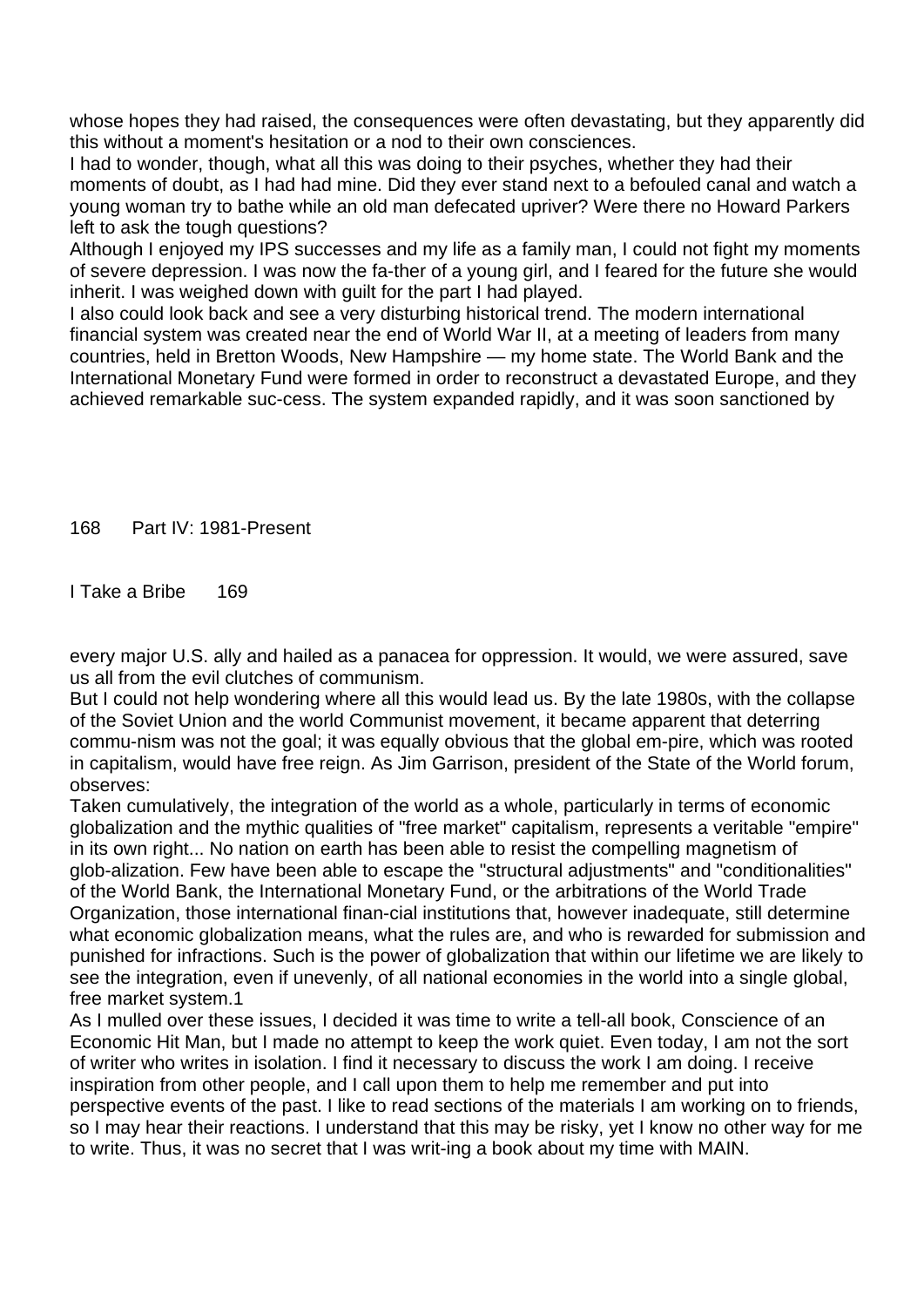One afternoon in 1987, another former MAIN partner contacted me and offered me an extremely lucrative consulting contract with Stone & Webster Engineering Corporation (SWEC). At that time,

SWEC was one of the world's premier engineering and construction companies, and it was trying to forge a place for itself in the chang-ing environment of the energy industry. My contact explained that I would report to their new subsidiary, an independent energy-development branch modeled after companies like my own IPS. I was relieved to learn that I would not be asked to get involved in any international or EHM-type projects.

In fact, he told me, I would not be expected to do very much at all. I was one of the few people who had founded and managed a success-ful independent energy company, and I had an excellent reputation in the industry. SWEC s primary interest was to use my resume and to include me on its list of advisers, which was legal and was consistent with standard industry practices. The offer was especially attractive to me because, due to a number of circumstances, I was considering selling IPS. The idea of joining the SWEC stable and receiving a spectacular retainer was welcome.

The day he hired me, the CEO of SWEC took me out to a private lunch. We chatted informally for some time, and as we did so I real-ized that a side of me was eager to get back into the consulting busi-ness, to leave behind the responsibilities of running a complicated energy company, of being responsible for over a hundred people when we were constructing a facility, and of dealing with all the lia-bilities associated with building and operating power plants. I had already envisioned how I would spend the substantial retainer I knew he was about to offer me. I had decided to use it, among other things, to create a nonprofit organization.

Over dessert, my host brought up the subject of the one book I had already published, The Stress-Free Habit. He told me he had heard wonderful things about it. Then he looked me squarely in the eye. "Do you intend to write any more books?" he asked.

My stomach tightened. Suddenly, I understood what this was all about. I did not hesitate. "No," I said. "I don't intend to try to publish any more books at this time."

"I'm glad to hear that," he said. "We value our privacy at this com-pany. Just like at MAIN." "I understand that."

He sat back and, smiling, seemed to relax. "Of course, books like your last one, about dealing with stress and such things, are perfectly acceptable. Sometimes they can even further a man's career. As a

170 Part IV: 1981-Present

I Take a Bribe 171

consultant to SWEC, you are perfectly free to publish that sort of thing." He looked at me as though expecting a response.

"That's good to know."

"Yes, perfectly acceptable. However, it goes without saying that you'll never mention the name of this company in your books, and that you will not write about anything that touches on the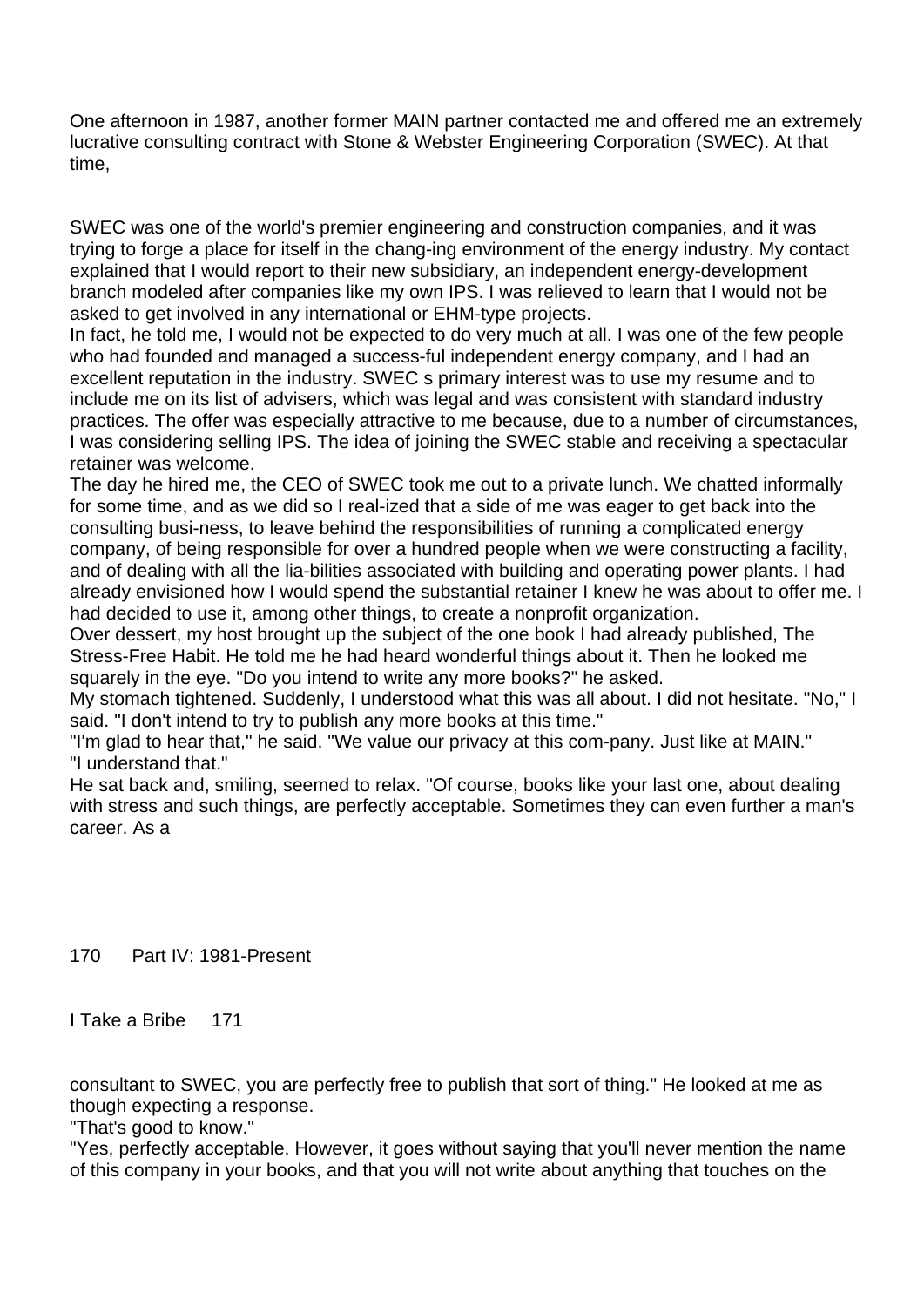nature of our business here or the work you did at MAIN. You will not mention political subjects or any dealings with international banks and devel-opment projects." He peered at me. "Simply a matter of confidentiality."

"It goes without saying," I assured him. For an instant, my heart seemed to stop beating. An old feeling returned, similar to ones I had experienced around Howard Parker in Indonesia, while driving through Panama City beside Fidel, and while sitting in a Colombian coffee shop with Paula. I was selling out — again. This was not a bribe in the legal sense — it was perfectly aboveboard and legitimate for this company to pay to include my name on their roster, to call upon me for advice or to show up at a meeting from time to time, but I understood the real reason I was being hired.

He offered me an annual retainer that was equivalent to an exec-utive's salary. Later that afternoon I sat in an airport, stunned, waiting for my flight back to Florida. I felt like a prostitute. Worse than that, I felt I had betrayed my daughter, my family, and my country. And yet, I told myself, I had little choice. I knew that if I had not accepted this bribe, the threats would have followed.

# **CHAPTER 30**

The United States Invades Panama

Torrijos was dead, but Panama continued to hold a special place in my heart. Living in South Florida, I had access to many sources of information about current events in Central America. Torrijos's legacy lived on, even if it was filtered through people who were not graced with his compassionate personality and strength of character. Attempts to settle differences throughout the hemisphere continued after his death, as did Panamas determination to force the United States to live up to the terms of the Canal Treaty.

Torrijos's successor, Manuel Noriega, at first appeared committed to following in his mentor's footsteps. I never met Noriega person-ally, but by all accounts, he initially endeavored to further the cause of Latin America's poor and oppressed. One of his most important projects was the continued exploration of prospects for building a new canal, to be financed and constructed by the Japanese. Pre-dictably, he encountered a great deal of resistance from Washington and from private U.S. companies. As Noriega himself writes:

Secretary of State George Shultz was a former executive of the multinational construction company Bechtel; Defense Secretary Caspar Weinberger had been a Bechtel vice president. Bechtel would have liked nothing better than to earn the billions of dollars in revenue that canal construction would generate... The Reagan and Bush administrations feared the possibility that Japan might

172 Part IV: 1981-Present

173

dominate an eventual canal construction project; not only was there a misplaced concern about security, there was also the question of commercial rivalry U.S. con-struction firms stood to lose billions of dollars.1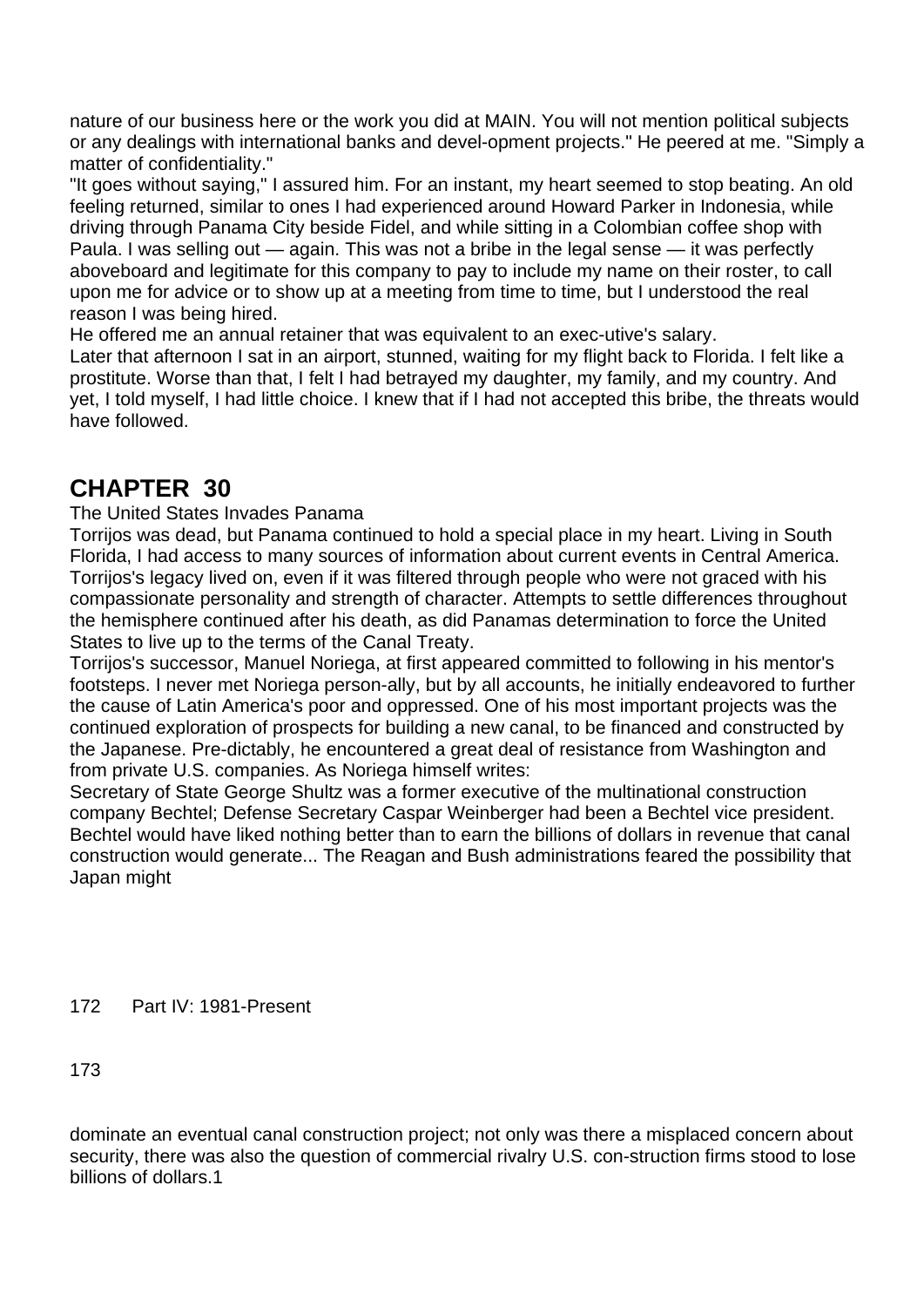But Noriega was no Torrijos. He did not have his former boss's charisma or integrity. Over time, he developed an unsavory reputa-tion for corruption and drug dealing, and was even suspected of ar-ranging the assassination of a political rival, Hugo Spadafora.

Noriega built his reputation as a colonel heading up the Pana-manian Defense Forces' G-2 unit, the military intelligence command that was the national liaison with the CIA. In this capacity, he de-veloped a close relationship with CIA Director William J. Casey. The CIA used this connection to further its agenda throughout the Carib-bean and Central and South America. For example, when the Reagan administration wanted to give Castro advance warning of the 1983 U.S. invasion of Grenada, Casey turned to Noriega, asking him to serve as messenger. The colonel also helped the CIA infiltrate Colom-bian and other drug cartels.

By 1984, Noriega had been promoted to general and commander in chief of the Panamanian Defense Forces. It is reported that when Casey arrived in Panama City that year and was met at the airport by the local CIA chief, he asked, "Where's my boy? Where's Noriega?" When the general visited Washington, the two men met privately at Casey's house. Many years later, Noriega would admit that his close bond with Casey made him feel invincible. He believed that the CIA, like G-2, was the strongest branch of its country's government. He was convinced that Casey would protect him, despite Noriega's stance on the Panama Canal Treaty and U.S. Canal Zone military bases.2

Thus, while Torrijos had been an international icon for justice and equality, Noriega became a symbol of corruption and decadence. His notoriety in this regard was assured when, on June 12,1986, the New York Times ran a front-page article with the headline, "Panama Strongman Said to Trade in Drugs and Illicit Money." The expose, written by a Pulitzer Prize-winning reporter, alleged that the general was a secret and illegal partner in several Latin American busi-nesses; that he had spied on and for both the United States and Cuba, acting as a sort of double agent; that G-2, under his orders, had in

fact beheaded Hugo Spadafora; and that Noriega had personally directed "the most significant drug running in Panama." This article was accompanied by an unflattering portrait of the general, and a follow-up the next day included more details.3

Compounding his other problems, Noriega was also saddled with a U.S. president who suffered from an image problem, what journalists referred to as George H. W. Bush's "wimp factor."4 This took on special significance when Noriega adamantly refused to consider a fifteen-year extension for the School of the Americas. The general's memoirs provide an interesting insight: As determined and proud as we were to follow through with Torrijos's legacy, the United States didn't want any of this to happen. They wanted an extension or a renego-tiation for the installation [School of the Americas], saying that with their growing war preparations in Cen-tral America, they still needed it. But that School of the Americas was an embarrassment to us. We didn't want a training ground for death squads and repressive right-wing militaries on our soil.5 Perhaps, therefore, the world should have anticipated it, but in fact the world was stunned when, on December 20,1989, the United States attacked Panama with what was reported to be the largest air-borne assault on a city since World War II.G It was an unprovoked attack on a civilian population. Panama and her people posed ab-solutely no threat to the United States or to any other country. Politi-cians, governments, and press around the world denounced the unilateral U.S. action as a clear violation of international law.

Had this military operation been directed against a country that had committed mass murder or other human rights crimes — Pino-chet's Chile, Stroessner's Paraguay, Somosa's Nicaragua, D'Aubuissons El Salvador, or Saddam's Iraq, for example — the world might have understood. But Panama had done nothing of the sort; it had merely dared to defy the wishes of a handful of powerful politicians and cor-porate executives. It had insisted that the Canal Treaty be honored,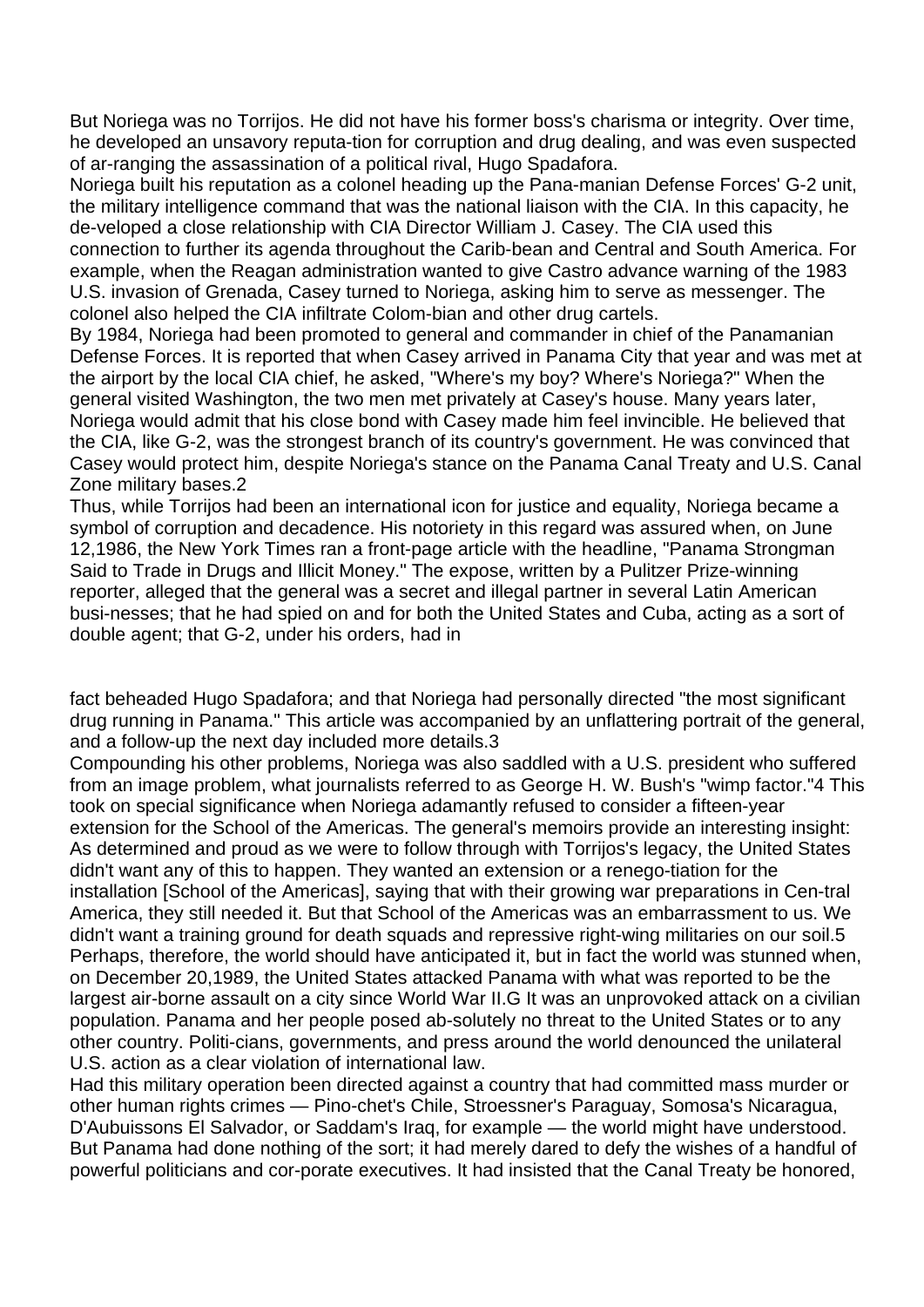it had held discussions with social reformers, and it had explored the possibility of building a new canal with Japanese financing and

### 174 Part IV: 1981-Present

The United States Invades Panama 175

construction companies. As a result, it suffered devastating conse-quences. As Noriega puts it: I want to make it very clear: the destabilization campaign launched by the United States in 1986, ending with the 1989 Panama invasion, was a result of the U.S. rejection of any scenario in which future control of the Panama Canal might be in the hands of an independent, sover-eign Panama—supported by Japan... Shultz and Wein-berger, meanwhile, masquerading as officials operating in the public interest and basking in popular ignorance about the powerful economic interests they represented, were building a propaganda campaign to shoot me down." Washington's stated justification for the attack was based on one man. The United States' sole rationale for sending its young men and women to risk their lives and consciences killing innocent peo-ple, including untold numbers of children, and setting fire to huge sections of Panama City, was Noriega. He was characterized as evil, as the enemy of the people, as a drug-trafficking monster, and as such he provided the administration with an excuse for the massive invasion of a country with two million inhabitants — which coinci-dentally happened to sit on one of the most valuable pieces of real estate in the world.

I found the invasion disturbing to the point of driving me into a depression that lasted many days. I knew that Noriega had body-guards, yet I could not help believing that the jackals could have taken him out, as they had Roldos and Torrijos. Most of his body-guards, I suspected, had been trained by U.S. military personnel and probably could have been paid either to look the other way or to carry out an assassination themselves.

The more I thought and read about the invasion, therefore, the more convinced I became that it signaled a U.S. policy turn back toward the old methods of empire building, that the Bush adminis-tration was determined to go one better than Reagan and to demon-strate to the world that it would not hesitate to use massive force in order to achieve its ends. It also seemed that the goal in Panama, in addition to replacing the Torrijos legacy with a puppet administration 176 Part IV: 1981-Present

favorable to the United States, was to frighten countries like Irag into submission. David Harris, a contributing editor at the New York Times Mag-azine and the author of many books, has an interesting observation. In his 2001 book Shooting the Moon, he states: Of all the thousands of rulers, potentates, strongmen, juntas, and warlords the Americans have dealt with in all corners of the world, General Manuel Antonio Noriega is the only one the Americans came after like this. Just once in its 225 years of formal national existence has the United States ever invaded another country and carried its ruler back to the United States to face trial and im-prisonment for violations of American law committed on that rulers own native foreign turf.8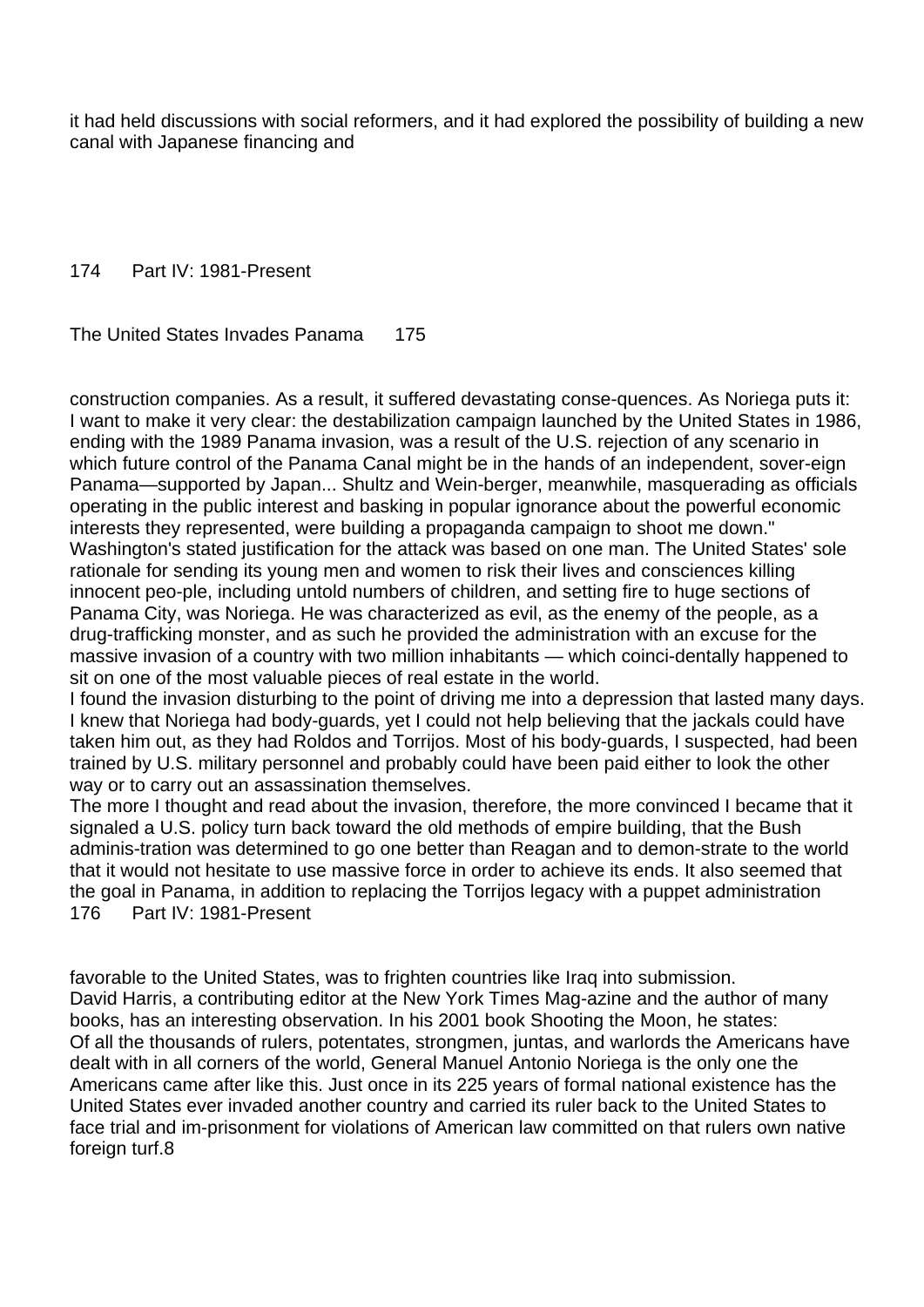Following the bombardment, the United States suddenly found itself in a delicate situation. For a while, it seemed as though the whole thing would backfire. The Bush administration might have quashed the wimp rumors, but now it faced the problem of legiti-macy, of appearing to be a bully caught in an act of terrorism. It was disclosed that the U.S. Army had prohibited the press, the Red Cross, and other outside observers from entering the heavily bombed areas for three days, while soldiers incinerated and buried the casualties. The press asked questions about how much evidence of criminal and other inappropriate behavior was destroyed, and about how many died because they were denied timely medical attention, but such questions were never answered. We shall never know many of the facts about the invasion, nor shall we know the true extent of the massacre. Defense Secretary Richard Cheney claimed a death toll between five hundred and six hundred, but independent human rights groups estimated it at three thousand to five thousand, with another twenty-five thousand left homeless.9 Noriega was arrested, flown to Miami, and sentenced to forty years' imprisonment; at that time, he was the only person in the United States officially classified as a prisoner of war.10

The world was outraged by this breach of international law and by the needless destruction of a defenseless people at the hands of the most powerful military force on the planet, but few in the **United** 

The United States Invades Panama 177

States were aware of either the outrage or the crimes Washington had committed. Press coverage was very limited. A number of fac-tors contributed to this, including government policy, White House phone calls to publishers and television executives, congresspeople who dared not object, lest the wimp factor become their problem, and journalists who thought the public needed heroes rather than objectivity.

One exception was Peter Eisner, a Newsday editor and Associated Press reporter who covered the Panama invasion and continued to analyze it for many years. In The Memoirs of Manuel Noriega: Amer-ica's Prisoner, published in 1997, Eisner writes:

The death, destruction and injustice wrought in the name of fighting Noriega—and the lies surrounding that event —were threats to the basic American principles of democracy... Soldiers were ordered to kill in Panama and they did so after being told they had to rescue a country from the clamp of a cruel, depraved dictator; once they acted, the people of their country (the U.S.) marched lockstep behind them.11

After lengthy research, including interviews with Noriega in his Miami prison cell, Eisner states: On the key points, I do not think the evidence shows Noriega was guilty of the charges against him. I do not think his actions as a foreign military leader or a sover-eign head of state justify the invasion of Panama or that he represented a threat to U.S. national security.12 Eisner concludes:

My analysis of the political situation and my reporting in Panama before, during, and after the invasion brought me to the conclusion that the U.S. invasion of Panama was an abominable abuse of power. The invasion princi-pally served the goals of arrogant American politicians and their Panamanian allies, at the expense of uncon-scionable bloodshed.13

The Arias family and the pre-Torrijos oligarchy, which had served as U.S. puppets from the time when Panama was torn from Colom-bia until Torrijos took over, were reinstated. The new Canal Treaty became a moot point. In essence, Washington once again con-trolled the waterway, despite anything the official documents said.

As I reflected on those incidents and all that I had experienced while working for MAIN, I found myself asking the same questions over and over: How many decisions — including ones of great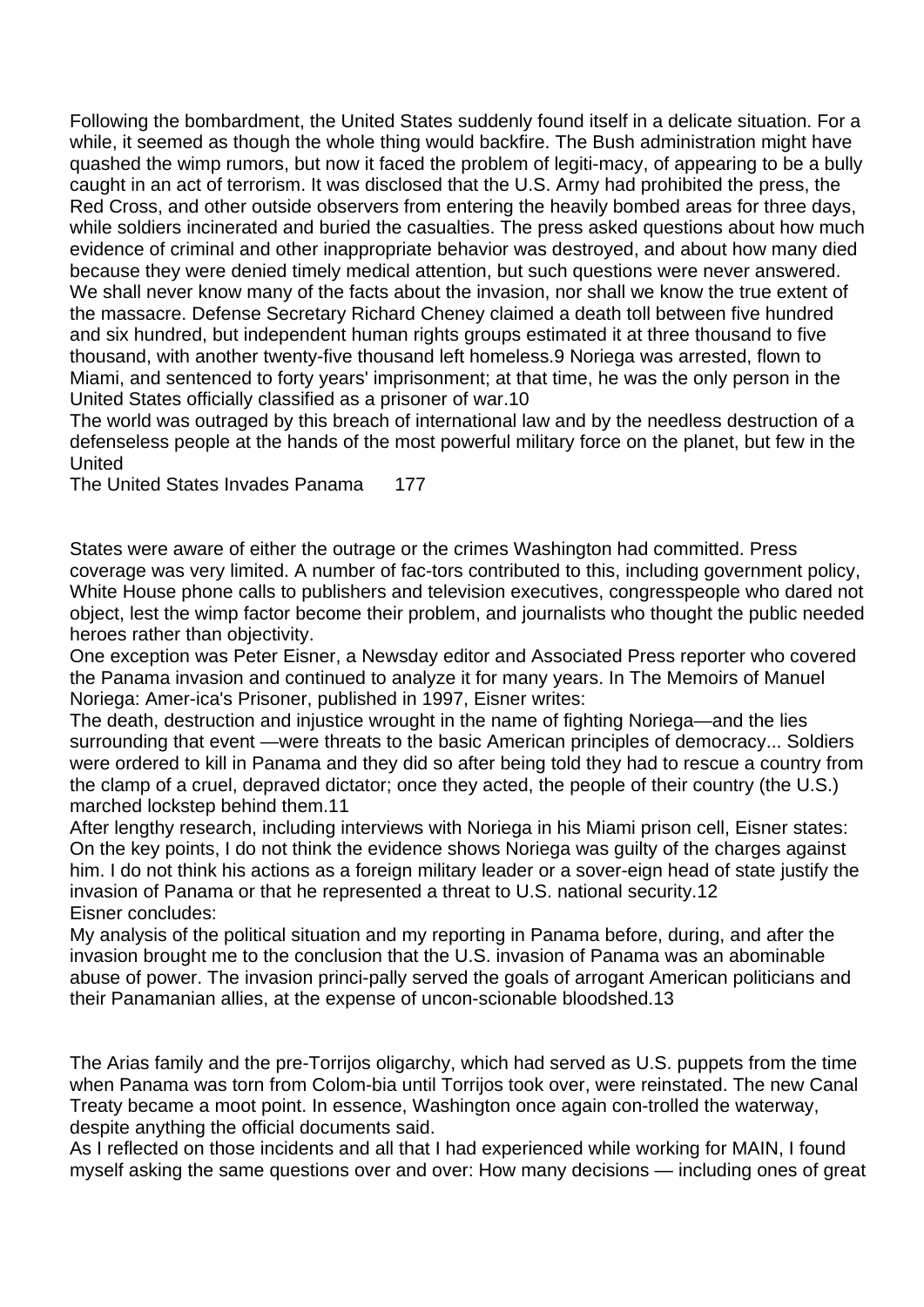his-torical significance that impact millions of people — are made hy-men and women who are driven by personal motives rather than by a desire to do the right thing? How many of our top government of-ficials are driven by personal greed instead of national loyalty? How many wars are fought because a president does not want his con-stituents to perceive him as a wimp? Despite my promises to SWEC's president, my frustration and feelings of impotence about the Panama invasion prodded me into resuming work on my book, except now I decided to focus on Torrijos. I saw his story as a way to expose many of the injustices that infect our world, and as a way to rid myself of my guilt. This time, however, I was determined to keep silent about what I was doing, rather than seeking advice from friends and peers.

As I worked on the book, I was stunned by the magnitude of what we EHMs had accomplished, in so many places. I tried to concen-trate on a few countries that stood out, but the list of places where I had worked and which were worse off afterward was astounding. I also was horrified by the extent of my own corruption. I had done a great deal of soul searching, yet I realized that while I was in the midst of it I had been so focused on my daily activities that I had not seen the larger perspective. Thus, when I was in Indonesia I fretted over the things Howard Parker and I discussed, or the issues raised by Rasy's young Indonesian friends. While I was working in Panama, I was deeply affected by the implications of what I had seen during Fidel's introduction of the slums, the Canal Zone, and the disco-theque. In Iran, my conversations with Yamin and Doc troubled me immensely. Now, the act of writing this book gave me an overview. I understood how easy it had been not to see the larger picture and therefore to miss the true significance of my actions.

How simple this sounds, and how self-evident; yet, how insidious the nature of these experiences. For me it conjures the image of a

178 Part IV: 1981-Present

The United States Invades Panama 179

soldier. In the beginning, he is naive. He may question the morality of killing other people, but mostly he has to deal with his own fear, has to focus on survival. After he kills his first enemy, he is over-whelmed with emotions. He may wonder about the family of the dead man and feel a sense of remorse. But as time goes on and he participates in more battles, kills more people, he becomes hard-ened. He is transformed into a professional soldier.

I had become a professional soldier. Admitting that fact opened the door for a better understanding of the process by which crimes are committed and empires are built. I could now comprehend why so many people have committed atrocious acts — how, for example, good, family-loving Iranians could work for the shah's brutal secret police, how good Germans could follow the orders of Hitler, how-good American men and women could bomb Panama City. As an EHM, I never drew a penny directly from the NSA or any other government agency; MAIN paid my salary. I was a private cit-izen, employed by a private corporation. Understanding this helped me see more clearly the emerging role of the corporate executive-as-EHM. A whole new class of soldier was emerging on the world scene, and these people were becoming desensitized to their own actions. I wrote: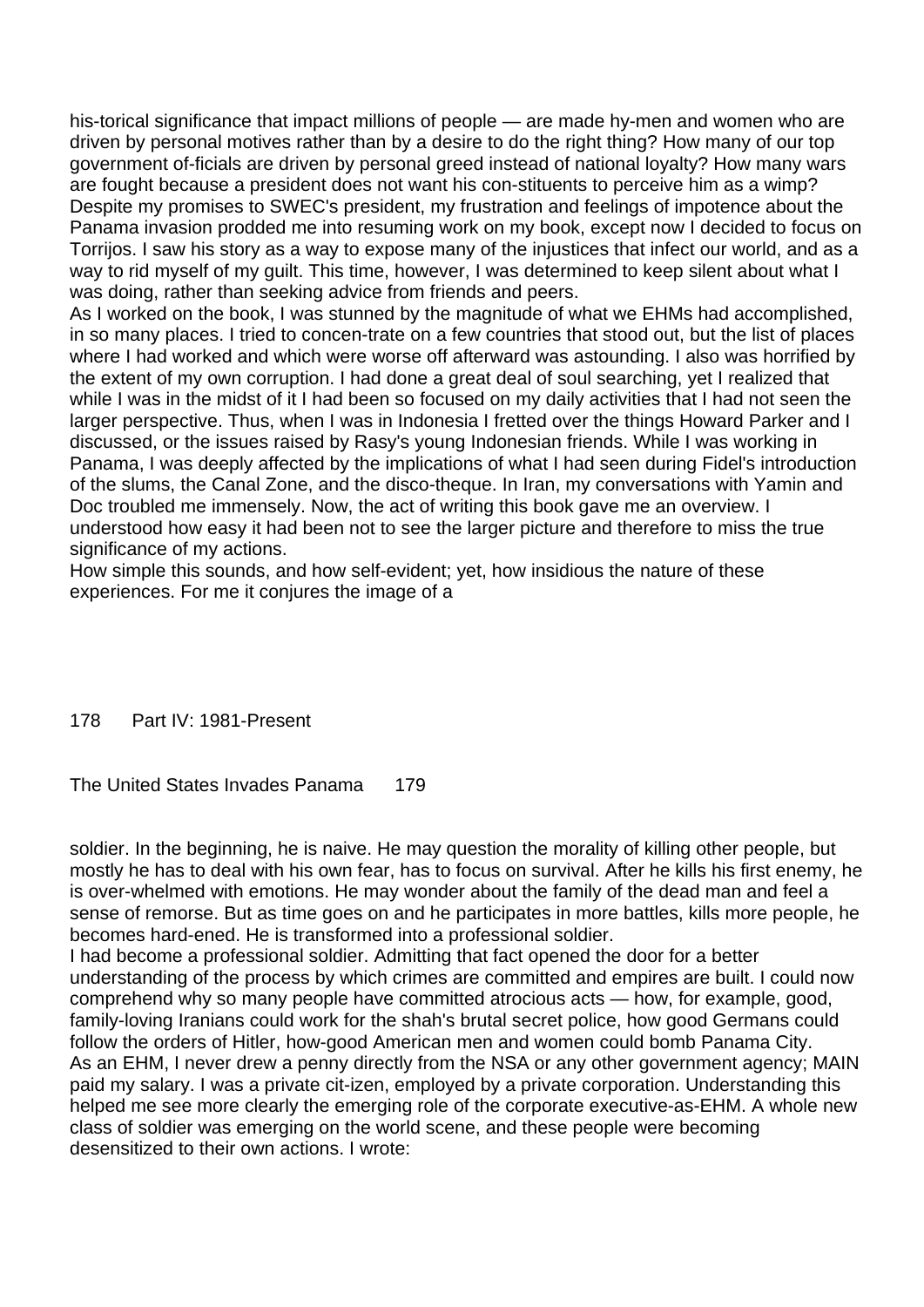Today, men and women are going into Thailand, the Philippines, Botswana, Bolivia, and every other country where they hope to find people desperate for work. They go to these places with the express purpose of exploiting wretched people — people whose children are severely malnourished, even starving, people who live in shanty-towns and have lost all hope of a better life, people who have ceased to even dream of another day. These men and women leave their plush offices in Manhattan or San Francisco or Chicago, streak across continents and oceans in luxurious jetliners, check into first-class hotels, and dine at the finest restaurants the country has to offer. Then they go searching for desperate people.

Today, we still have slave traders. They no longer find it necessary to march into the forests of Africa looking for prime specimens who will bring top dollar on the auction

blocks in Charleston, Cartagena, and Havana. They sim-ply recruit desperate people and build a factory to pro-duce the jackets, blue jeans, tennis shoes, automobile parts, computer components, and thousands of other items they can sell in the markets of their choosing. Or they may elect not even to own the factory themselves; instead, they hire a local businessman to do all their dirty work for them.

These men and women think of themselves as upright. They return to their homes with photographs of quaint sites and ancient ruins, to show to their children. They attend seminars where they pat each other on the back and exchange tidbits of advice about dealing with the ec-centricities of customs in far-off lands. Their bosses hire lawyers who assure them that what they are doing is per-fectly legal. They have a cadre of psychotherapists and other human resource experts at their disposal to con-vince them that they are helping those desperate people.

The old-fashioned slave trader told himself that he was dealing with a species that was not entirely human, and that he was offering them the opportunity to become Christianized. He also understood that slaves were fun-damental to the survival of his own society, that they were the foundation of his economy. The modern slave trader assures himself (or herself) that the desperate people are better off earning one dollar a day than no dollars at all, and that they are receiving the opportunity to become integrated into the larger world community. She also understands that these desperate people are fundamental to the survival of her company, that they are the foundation for her own lifestyle. She never stops to think about the larger implications of what she, her lifestyle, and the economic system behind them are doing to the world — or of how they may ultimately impact her children's future.

180 Part IV: 1981-Present

The United States Invades Panama 181

### **CHAPTER 31**

An EHM Failure in Iraq

My role as president of IPS in the 1980s, and as a consultant to SWEC in the late 1980s and throughout much of the 1990s, gave me access to information about Iraq that was not available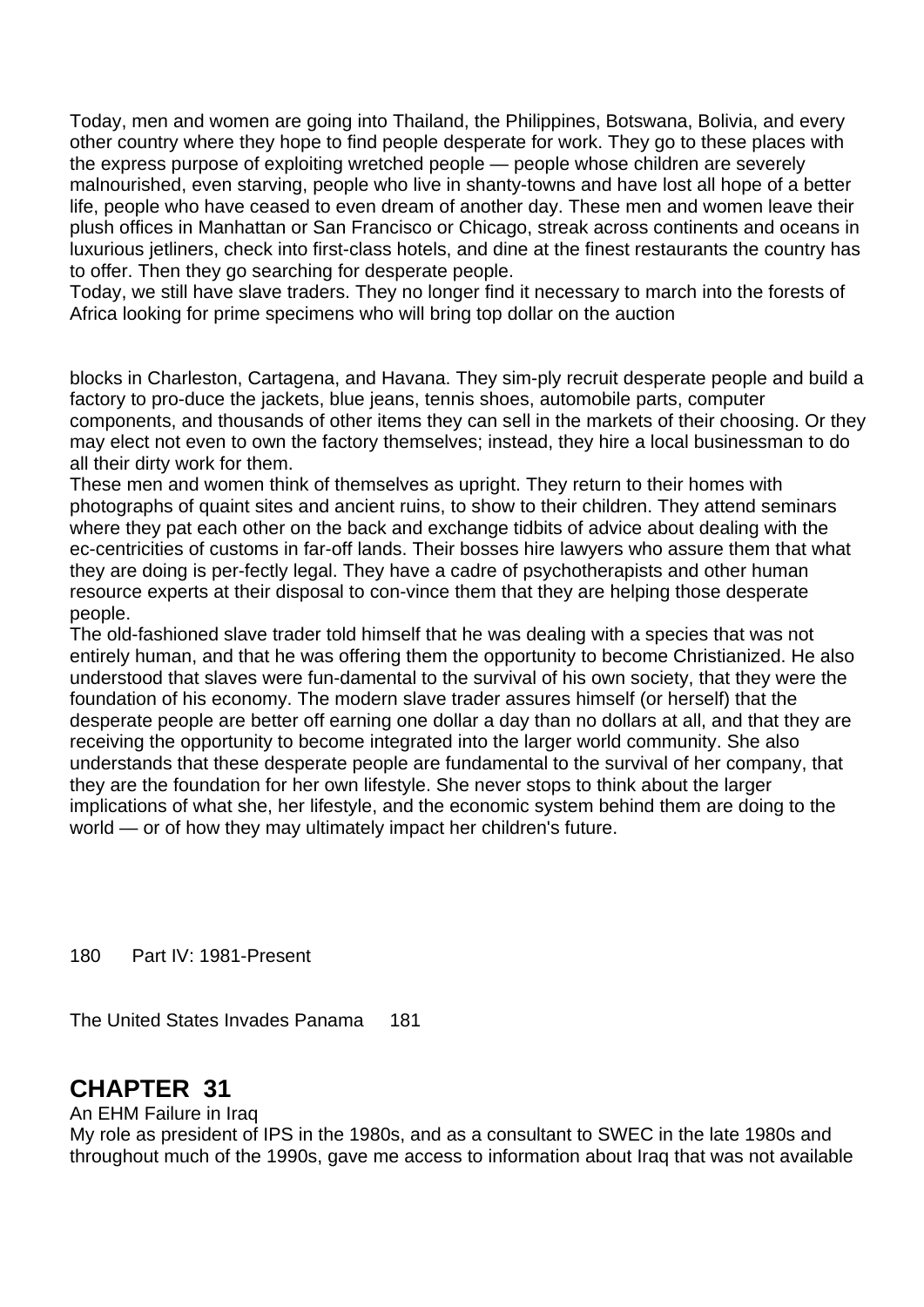to most people. Indeed, during the 1980s the majority of Americans knew little about the country. It simply was not on their radar screen. However, I was fascinated by what was going on there. I kept in touch with old friends who worked for the World Bank, USAID, the IMF, or one of the other international financial organi-zations, and with people at Bechtel, Halliburton, and the other major engineering and construction companies, including my own father-in-law. Many of the engineers employed by IPS subcontractors and other independent power companies were also involved in projects in the Middle East. I was very aware that the EHMs were hard at work in Iraq. The Reagan and Bush administrations were determined to turn Iraq into another Saudi Arabia. There were many compelling rea-sons for Saddam Hussein to follow the example of the House of Saud. He had only to observe the benefits they had reaped from the Money-laundering Affair. Since that deal was struck, modern cities had risen from the Saudi desert, Riyadh's garbagecollecting goats had been transformed into sleek trucks, and now the Saudis enjoyed the fruits of some of the most advanced technologies in the world: state-of-the-art desalinization plants, sewage treatment systems, communications networks, and electric utility grids.

Saddam Hussein undoubtedly was aware that the Saudis also en-joyed special treatment when it came to matters of international law. Their good friends in Washington turned a blind eye to many Saudi activities, including the financing of fanatical groups — many of which were considered by most of the world to be radicals bordering on terrorism — and the harboring of international fugitives. In fact, the United States actively sought and received Saudi Arabian finan-cial support for Osama bin Laden's Afghan war against the Soviet Union. The Reagan and Bush administrations not only encouraged the Saudis in this regard, but also they pressured many other coun-tries to do the same — or at least to look the other way.

The EHM presence in Baghdad was very strong during the 1980s. They believed that Saddam eventually would see the light, and I had to agree with this assumption. After all, if Iraq reached an accord with Washington similar to that of the Saudis, Saddam could basically write his own ticket in ruling his country, and might even expand his circle of influence throughout that part of the world.

It hardly mattered that he was a pathological tyrant, that he had the blood of mass murders on his hands, or that his mannerisms and brutal actions conjured images of Adolph Hitler. The United States had tolerated and even supported such men many times before. We would be happy to offer him U.S. government securities in exchange for petrodollars, for the promise of continued oil supplies, and for a deal whereby the interest on those securities was used to hire U.S. companies to improve infrastructure systems throughout Iraq, to create new cities, and to turn the deserts into oases. We would be will-ing to sell him tanks and fighter planes and to build him chemical and nuclear power plants, as we had done in so many other countries, even if these technologies could conceivably be used to produce ad-vanced weaponry.

Iraq was extremely important to us, much more important than was obvious on the surface. Contrary to common public opinion, Iraq is not simply about oil. It is also about water and geopolitics. Both the Tigris and Euphrates rivers flow through Iraq; thus, of all the countries in that part of the world, Iraq controls the most im-portant sources of increasingly critical water resources. During the 1980s, the importance of water — politically as well as economically was becoming obvious to those of us in the energy and engineering fields. In the rush toward privatization, many of the major companies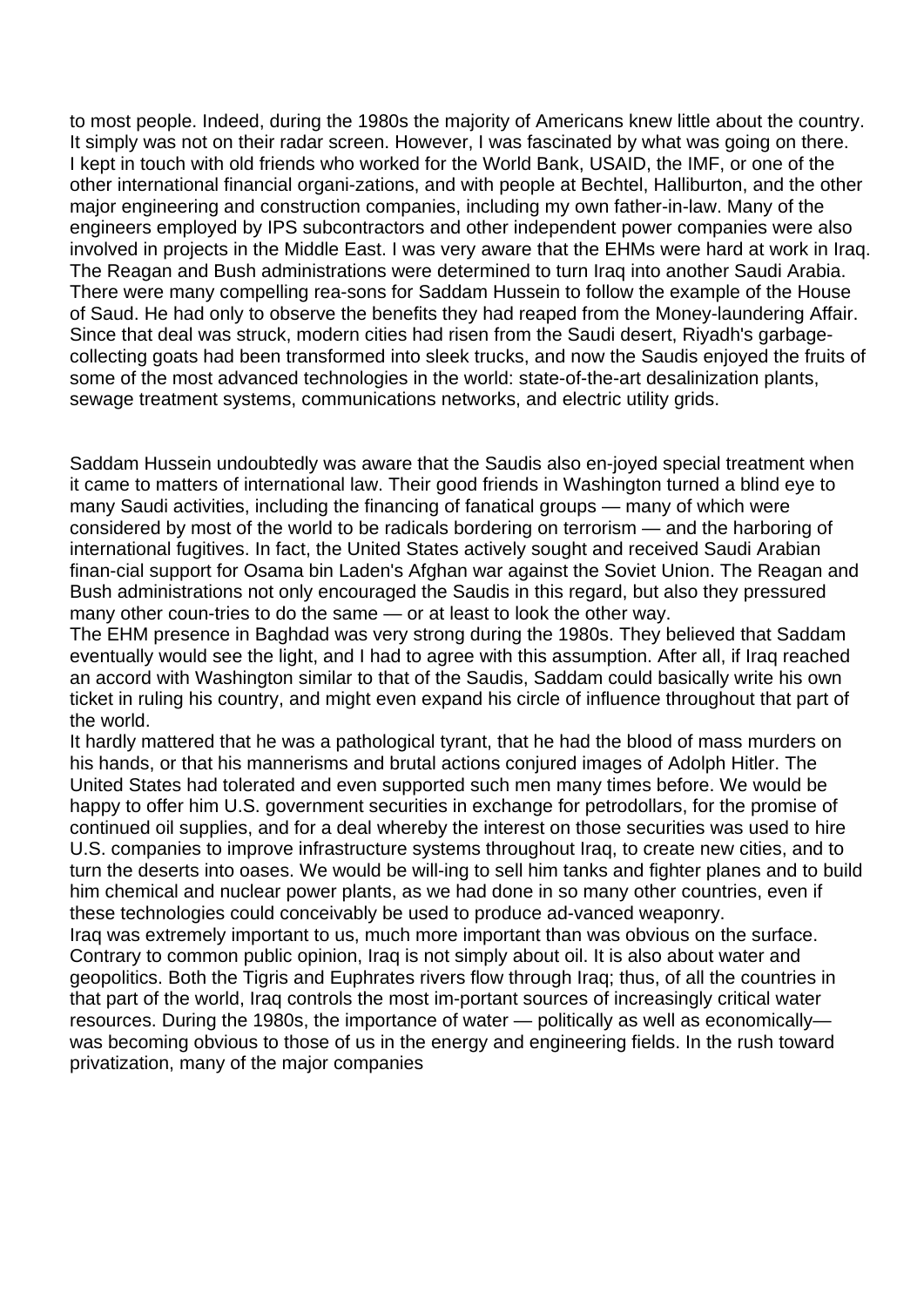An EHM Failure in Iraq 183

that had set their sights on taking over the small independent power companies now looked toward privatizing water systems in Africa, Latin America, and the Middle East. In addition to oil and water, Iraq is situated in a very strategic lo-cation. It borders Iran, Kuwait, Saudi Arabia, Jordan, Syria, and Turkey, and it has a coastline on the Persian Gulf. It is within easy missile-striking distance of both Israel and the former Soviet Union. Military strategists equate modern Iraq to the Hudson River valley during the French and Indian War and the American Revolution. In the eighteenth century, the French, British, and Americans knew that whoever controlled the Hudson River valley controlled the con-tinent. Today, it is common knowledge that whoever controls Iraq holds the key to controlling the Middle East. Above all else, Iraq presented a vast market for American tech-nology and engineering expertise. The fact that it sits atop one of the world's most extensive oil fields (by some estimates, even greater than Saudi Arabia's) assured that it was in a position to finance huge infrastructure and industrialization programs. All the major players — engineering and construction companies; computer systems sup-pliers; aircraft, missile, and tank manufacturers; and pharmaceutical and chemical companies — were focused on Iraq.

However, by the late 1980s it was apparent that Saddam was not buying into the EHM scenario. This was a major frustration and a great embarrassment to the first Bush administration. Like Panama, Iraq contributed to George H. W. Bush's wimp image. As Bush searched for a way out, Saddam played into his hands. In August 1990, he invaded the oil-rich sheikhdom of Kuwait. Bush responded with a denunciation of Saddam for violating international law, even though it had been less than a year since Bush himself had staged the illegal and unilateral invasion of Panama.

It was no surprise when the president finally ordered an all-out military attack. Five hundred thousand U.S. troops were sent in as part of an international force. During the early months of 1991, an aerial assault was launched against Iraqi military and civilian tar-gets. It was followed by a one hundred-hour land assault that routed the outgunned and desperately inferior Iraqi army. Kuwait was safe. A true despot had been chastised, though not brought to justice. Bush's popularity ratings soared to 90 percent among the American people.

I was in Boston attending meetings at the time of the Iraq inva-sion — one of the few occasions when I was actually asked to do something for SWEC. I vividly recall the enthusiasm that greeted Bush's decision. Naturally, people throughout the Stone & Webster organization were excited, though not only because we had taken a stand against a murderous dictator. For them, a U.S. victory in Iraq offered possibilities for huge profits, promotions, and raises.

The excitement was not limited to those of us in businesses that would directly benefit from war. People across the nation seemed al-most desperate to see our country reassert itself militarily. I believe there were many reasons for this attitude, including the philosoph-ical change that occurred when Reagan defeated Carter, the Iranian hostages were released, and Reagan announced his intention to renegotiate the Panama Canal Treaty. Bush's invasion of Panama stirred the already smoldering flames.

Beneath the patriotic rhetoric and the calls for action, however, I believe a much more subtle transformation was occurring in the way U.S. commercial interests — and therefore most of the people who worked for American corporations — viewed the world. The march toward global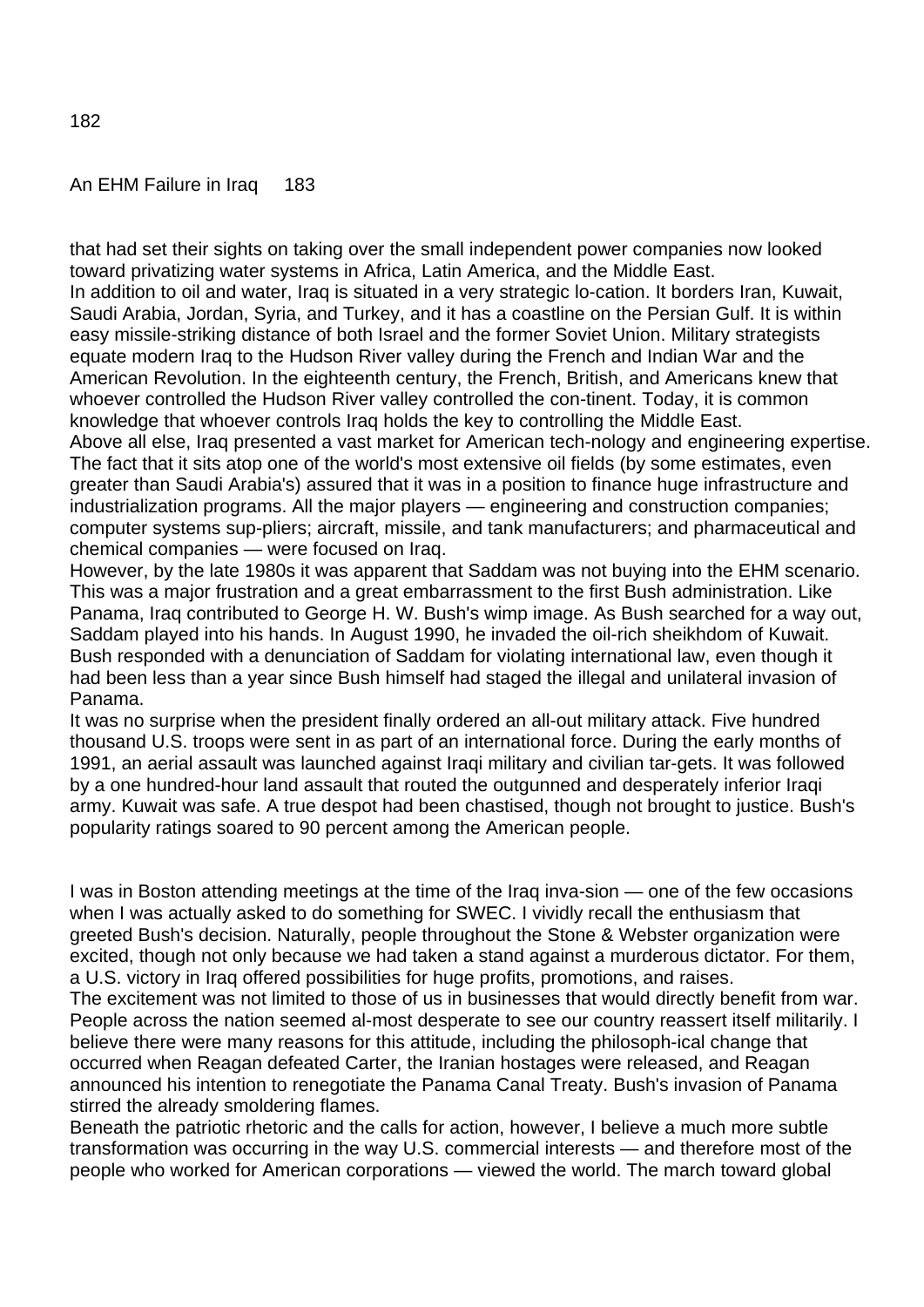empire had become a reality in which much of the country participated. The dual ideas of globalization and priva-tization were making significant inroads into our psyches. In the final analysis, this was not solely about the United States. The global empire had become just that; it reached across all bor-ders. What we had previously considered U.S. coiporations were now truly international, even from a legal standpoint. Many of them were incorporated in a multitude of countries; they could pick and choose from an assortment of rules and regulations under which to conduct their activities, and a multitude of globalizing trade agreements and organizations made this even easier. Words like democracy, social-ism, and capitalism were

becoming almost obsolete. Corporatocracy had become a fact, and it increasingly exerted itself as the single ma-jor influence on world economies and politics.

In a strange turn of events, I succumbed to the corporatocracy when I sold IPS in November 1990. It was a lucrative deal for my partners and me, but we sold out mainlv because Ashland Oil Com-pany put tremendous pressure on us. I knew from experience that fighting them would be extremely costly in many ways, while selling would make us wealthy. However, it did strike me as ironic that an

184 Part IV: 1981-Present

An EHM Failure in Iraq 185

oil company would became the new owners of my alternative energy-company; part of me felt like a traitor.

SWEC demanded very little of my time. Occasionally, I was asked to fly to Boston for meetings or to help prepare a proposal. I was sometimes sent to places like Rio de Janeiro, to hobnob with the movers and shakers there. Once, I flew to Guatemala on a private jet. I frequently called project managers to remind them that I was on the payroll and available. Receiving all that money for doing so very little rubbed at my conscience. I knew the business well and wanted to contribute something useful. But it simply was not on the agenda.

The image of being a man in the middle haunted me. I wanted to take some action that would justify my existence and that might turn all the negatives of my past into something positive. I continued to work surreptitiously — and very irregularly — on Conscience of an Economic Hit Man, and yet I did not deceive myself into believing that it would ever be published.

In 1991,1 began guiding small groups of people into the Amazon to spend time with and learn from the Shuars, who were eager to share their knowledge about environmental stewardship and indige-nous healing techniques. During the next few years, the demand for these trips increased rapidly and resulted in the formation of a non-profit organization, Dream Change Coalition. Dedicated to changing the way people from industrialized countries see the earth and our relationship to it, Dream Change developed a following around the world and empowered people to create organizations with similar missions in many countries. TIME magazine selected it as one of thirteen organizations whose Web sites best reflect the ideals and goals of Earth Dav.1

Throughout the 1990s, I became increasingly involved in the nonprofit world, helping to create several organizations and serving on the board of directors of others. Many of these grew out of the work of highly dedicated people at Dream Change and involved working with indigenous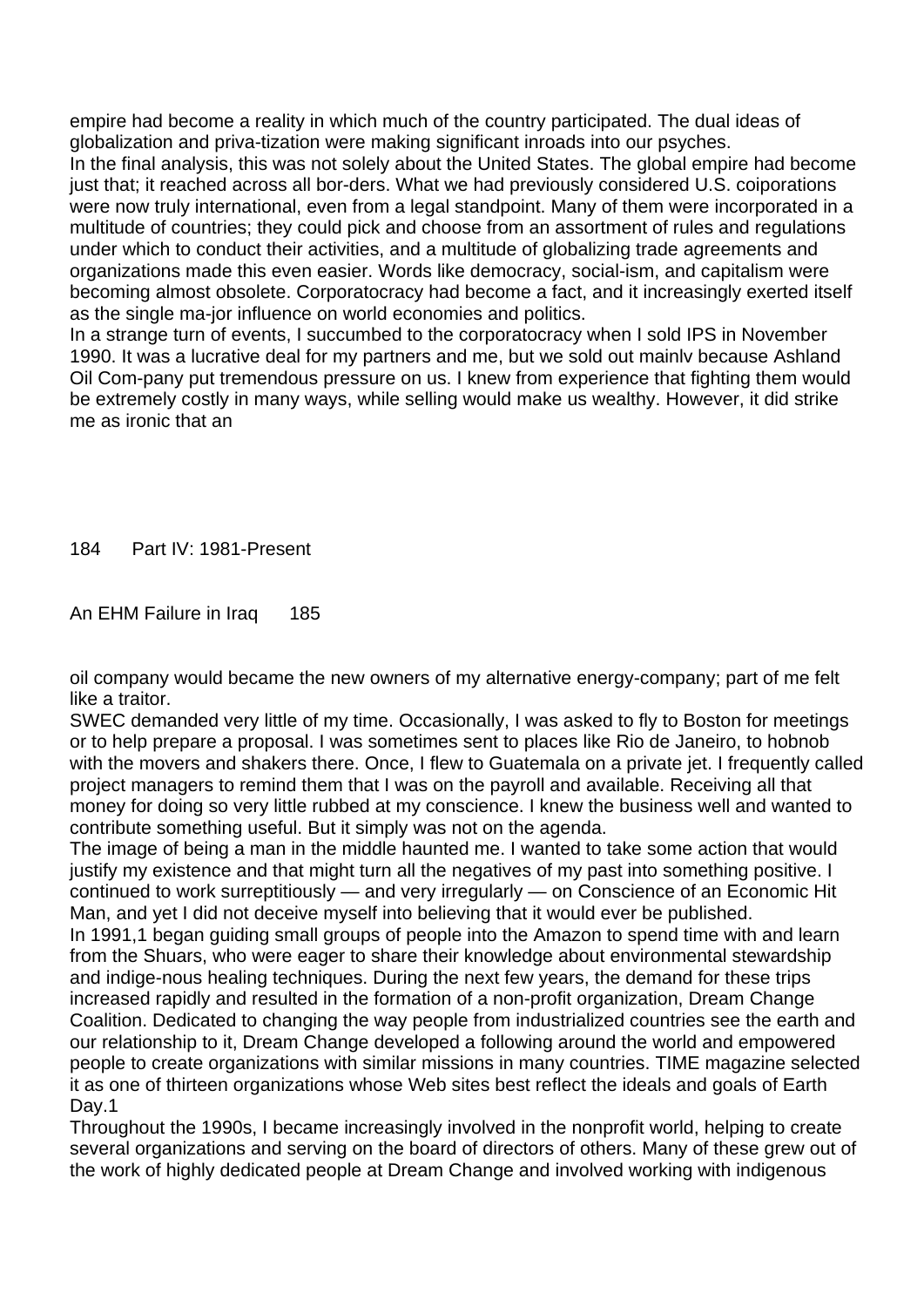people in Latin America—the Shuars and Achuars of the Amazon, the Quechuas of the Andes, the Mayas in Guatemala — or teaching people in the United States and Europe about these cultures. SWEC approved of this philanthropic work; it was consistent with SWEC's own commitment to the United Way. I also wrote more books, always careful to focus on indigenous teach-ings and to avoid references to my EHM activities. Besides alleviating

my boredom, these measures helped me keep in touch with Latin America and the political issues that were dear to me.

But try as I might to convince myself that my nonprofit and writ-ing activities provided a balance, that I was making amends for my past activities, I found this increasingly difficult. In my heart, I knew I was shirking my responsibilities to my daughter. Jessica was in-heriting a world where millions of children are born saddled with debts they will never be able to repay. And I had to accept responsi-bility for it.

My books grew in popularity, especially one titled, The World Is As You Dream It. Its success led to increasing demands for me to give workshops and lectures. Sometimes, standing in front of an au-dience in Boston or New York or Milan, I was struck by the irony. If the world is as you dream it, why had I dreamed such a world? How had I managed to play such an active role in manifesting such a nightmare?

In 1997,1 was commissioned to teach a weeklong Omega Insti-tute workshop in the Caribbean, at a resort on St. John Island. I arrived late at night. When I awoke the next morning, I walked onto a tiny balcony and found myself looking out at the very bay where, seventeen years earlier, I had made the decision to quit MAIN. I col-lapsed into a chair, overcome with emotion. Throughout the week, I spent much of my free time on that bal-cony, looking down at Leinster

Bay, trying to understand my feelings. I came to realize that although I had quit, I had not taken the next step, and that my decision to remain in the middle was exacting a devastating toll. By the end of the week, I had concluded that the world around me was not one that I wanted to dream, and that I needed to do exactly what I was instructing my students to do: to change my dreams in ways that reflected what I really wanted in my life.

When I returned home, I gave up my corporate consulting prac-tice. The president of SWEC who had hired me was now retired. A new man had come aboard, one who was younger than me and was apparently unconcerned about me telling my story. He had initiated a cost-cutting program and was happy not to have to pay me that ex-orbitant retainer any longer.

I decided to complete the book I had been working on for so long, and just making the decision brought a wonderful sense of relief. I shared my ideas about writing with close friends, mostly people in

186 Part IV: 1981-Present

An EHM Failure in Iraq 187

the nonprofit world who were involved with indigenous cultures and rain forest preservation. To my surprise, they were dismayed. They feared that speaking out would undermine my teaching work and jeopardize the nonprofit organizations I supported. Many of us were helping Amazon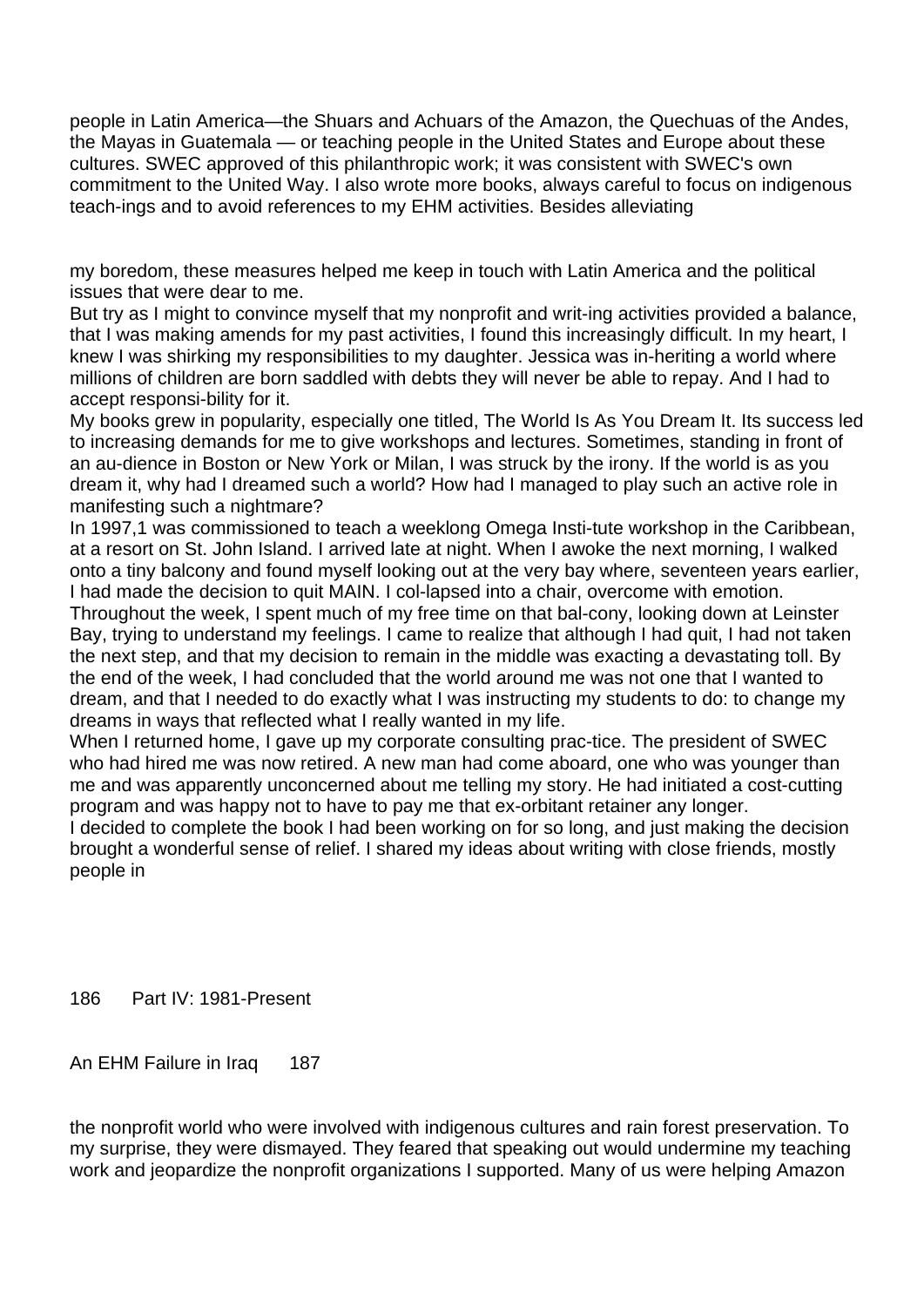tribes protect their lands from oil companies; com-ing clean, I was told, could undermine my credibility, and might set back the whole movement. Some even threatened to withdraw their support.

So, once again, I stopped writing. Instead, I focused on taking people deep into the Amazon, showing them a place and a tribe that are mostly untouched by the modern world. In fact, that is where I was on September 11, 2001.

## **CHAPTER 32**

September 11 and its Aftermath for Me, Personally

On September 10, 2001, I was traveling down a river in the Ecuadorian Amazon with Shakaim Chumpi, the coauthor of my book Spirit of the Shuar. We were leading a group of sixteen North Amer-icans to his community deep in the rain forest. The visitors had come to learn about his people and to help them preserve their precious rain forests.

Shakaim had fought as a soldier in the recent Ecuador-Peru con-flict. Most people in the major oil-consuming nations have never heard about this war, yet it was fought primarily to provide them with oil. Although the border between these two countries was dis-puted for many years, only recently did a resolution become urgent. The reason for the urgency was that the oil companies needed to know with which country to negotiate in order to win concessions for specific tracts of the oil-rich lands. Borders had to be defined.

The Shuars formed Ecuador's first line of defense. They proved themselves to be ferocious fighters, often overcoming superior num-bers and better-equipped forces. The Shuars did not know anything about the politics behind the war or that its resolution would open the door to oil companies. They fought because they come from a long tradition of warriors and because they were not about to allow foreign soldiers onto their lands.

As we paddled down the river, watching a flock of chattering parrots fly overhead, I asked Shakaim whether the truce was still holding.

188 Part IV: 1981-Present

189

"Yes," he said, "but I'm afraid I must tell you that we are now preparing to go to war with you." He went on to explain that, of course, he did not mean me personally or the people in our group. "You are our friends," he assured me. He was, he said, referring to our oil companies and to the military forces that would come into his jungle to defend them.

"We've seen what they did to the Huaorani tribe. They destroyed their forests, polluted the rivers, and killed many people, including children. Today, the Huaorani hardly exist as a people anymore. We won't let that happen to us. We won't allow oil companies into our territory, any more than we would the Peruvians. We have all sworn to fight to the last man."1

That night our group sat around a fire in the center of a beautiful Shuar longhouse built from split bamboo slats placed in the ground and covered with a thatched roof. I told them about my conversation with Shakaim. We all wondered how many other people in the world felt similarly about our oil companies and our country. How many, like the Shuars, were terrified that we would come into their lives and destroy their culture and their lands? How many hated us?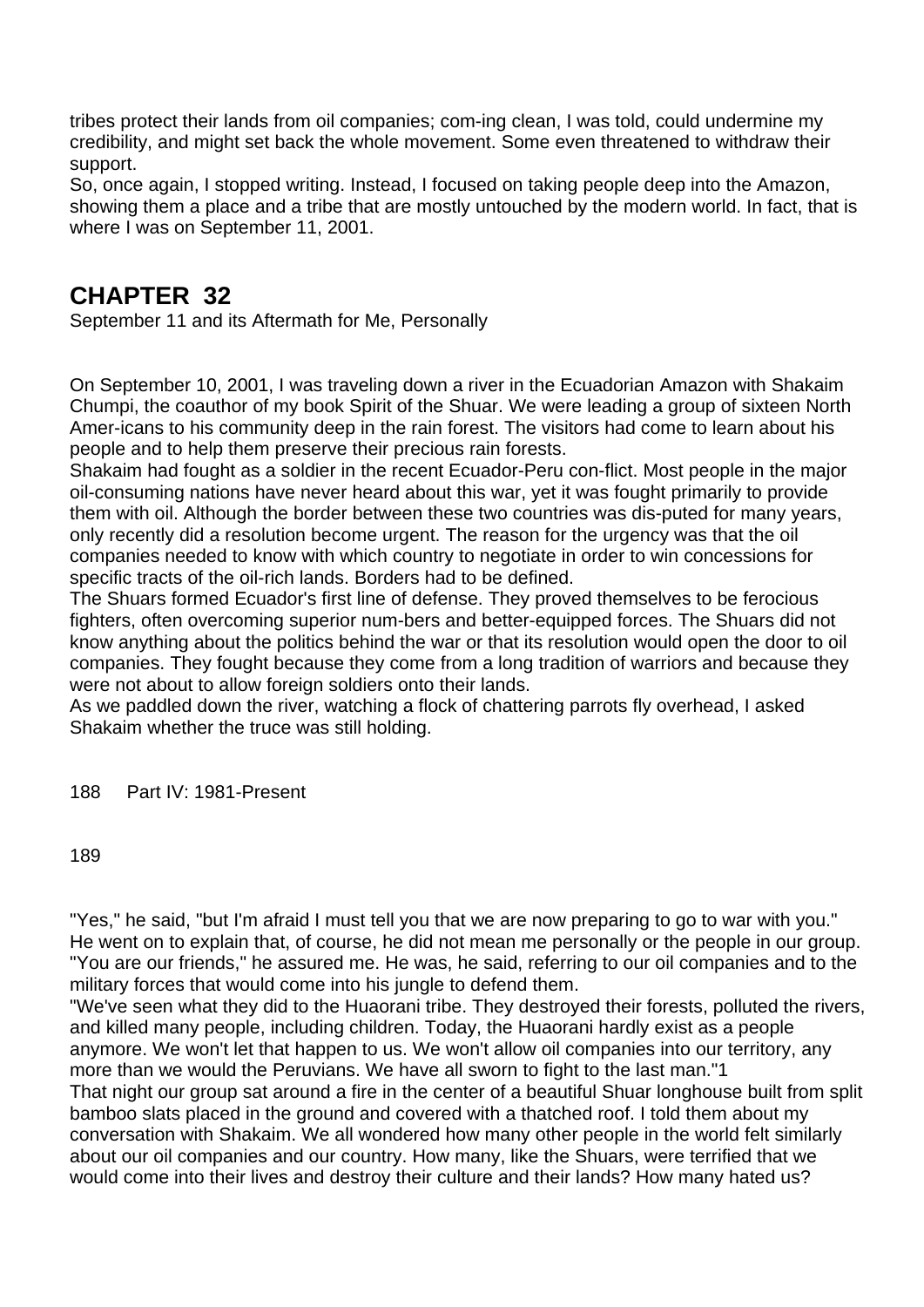The next morning, I went down to the little office where we kept our two-way radio. I needed to arrange for pilots to fly in and pick us up in a few days. As I was talking with them, I heard a shout.

"My God!" the man on the other end of the radio exclaimed. "New York is under attack." He turned up the commercial radio that had been playing music in the background. During the next half hour, we received a minute-by-minute account of the events unfolding in the United States. Like everyone else, it was a moment I shall never forget.

When I returned to my home in Florida, I knew I had to visit Ground Zero, the former site of the World Trade Center towers, so I arranged to fly to New York. I checked into my uptown hotel in early afternoon. It was a sunny November day, unseasonably balmy. I strolled along Central Park, filled with enthusiasm, then headed for a part of the city where once I had spent a lot of time, the area near Wall Street now known as Ground Zero.

As I approached, my enthusiasm was replaced with a sense of horror. The sights and smells were overwhelming — the incredible destruction; the twisted and melted skeletons of those once-great buildings; the debris; the rancid odor of smoke, charred ruins, and

burnt flesh. I had seen it all on TV, but being here was different

I had not been prepared for this — especially not for the people. Two months had passed and still they stood around, those who lived or worked nearby, those who had survived. An Egyptian man was loi-tering outside his small shoe repair shop, shaking his head in disbelief.

"Can't get used to it," he muttered. "I lost many customers, many friends. My nephew died up there." He pointed at the blue sky. "I think I saw him jump. I don'tknow... So many were jumping, hold-ing hands and flapping their arms as though they could fly."

It came as a surprise, the way people talked with one another. In New York City. And it went beyond language. Their eyes met. Al-though somber, they exchanged looks of compassion, halfsmiles that spoke more than a million words.

But there was something else, a sense about the place itself. At first, I couldn't figure it out; then it struck me: the light. Lower Man-hattan had been a dark canyon, back in the days when I made the pilgrimage to this part of town to raise capital for IPS, when I used to plot strategy with my investment bankers over dinner at Windows on the World. You had to go that high, to the top of the World Trade Center, if you wanted to see light. Now, here it was at street level. The canyon had been split wide open, and we who stood on the street beside the ruins were warmed by the sunshine. I couldn't help wondering if the view of the sky, of the light, had helped people open their hearts. I felt guilty just thinking such thoughts.

I turned the corner at Trinity Church and headed down Wall Street. Back to the old New York, enveloped in shadow. No sky, no light. People hurried along the sidewalk, ignoring one another. A cop screamed at a stalled car.

I sat down on the first steps I came to, at number fourteen. From somewhere, the sounds of giant fans or an air blower rose above the other noises. It seemed to come from the massive stone wall of the New York Stock Exchange building. I watched the people. They hus-tled up and down the street, leaving their offices, hurrying home, or heading to a restaurant or bar to discuss business. A few walked in tandem and chatted with each other. Most, though, were alone and silent. I tried to make eye contact; it didn't happen.

The wail of a car alarm drew my attention down the street. A man rushed out of an office and pointed a key at the car; the alarm went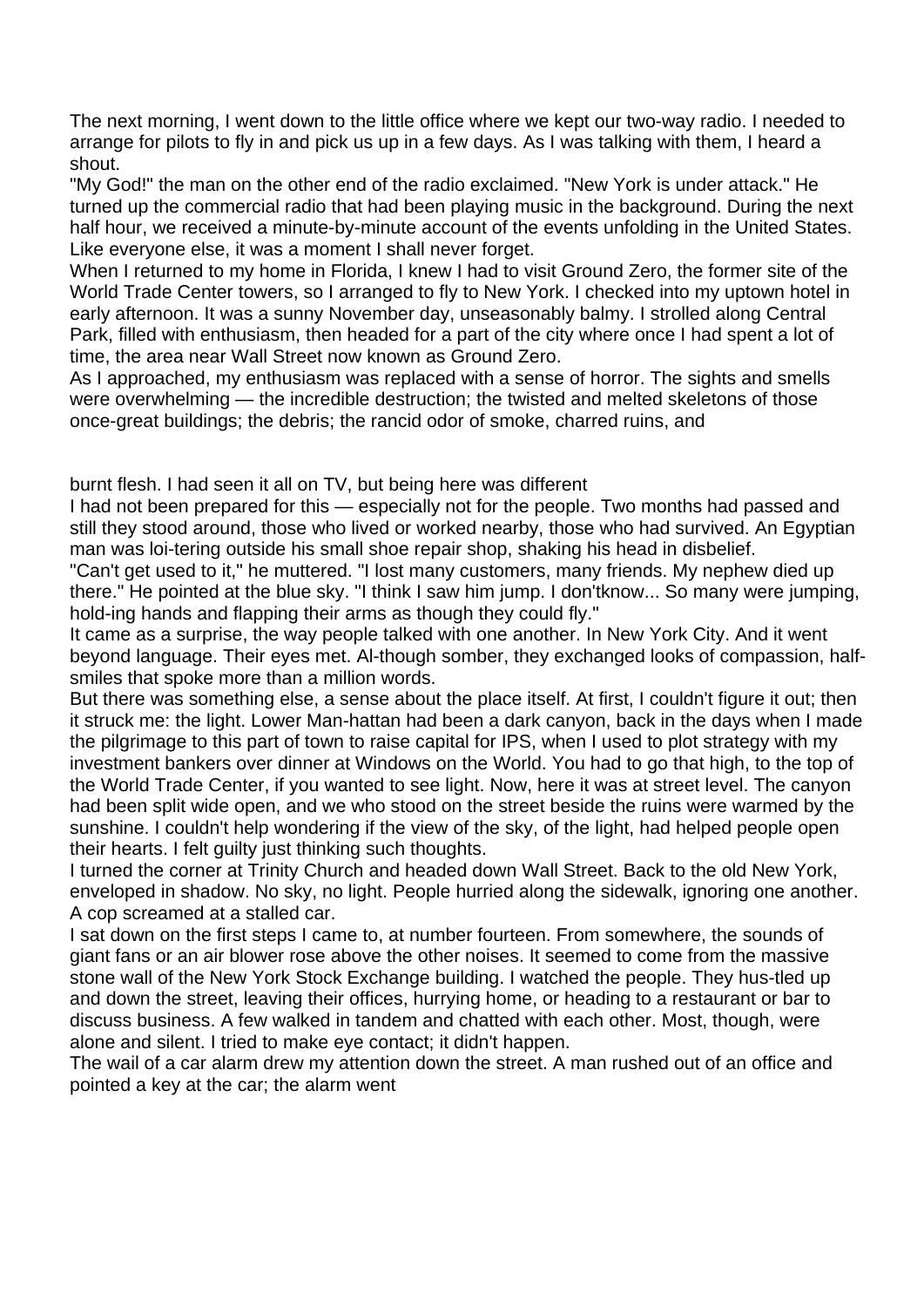#### 190 Part IV: 1981-Present

September 11 and its Aftermath for Me, Personally 191

silent. I sat there quietly for a few long moments. After a while, I reached into my pocket and pulled out a neatly folded piece of paper covered with statistics.

Then I saw him. He shuffled along the street, staring down at his feet. He had a scrawny gray beard and wore a grimy overcoat that looked especially out of place on this warm afternoon on Wall Street. I knew he was Afghan.

He glanced at me. Then, after only a second of hesitation, he started up the steps. He nodded politely and sat down beside me, leaving a yard or two between us. From the way he looked straight ahead, I realized it would be up to me to begin the conversation.

"Nice afternoon."

"Beautiful." His accent was thick. "Times like these, we want sun-shine."

"You mean because of the World Trade Center?"

He nodded.

"You're from Afghanistan?"

He stared at me. "Is it so obvious?"

"I've traveled a lot. Recently, I visited the Himalayas, Kashmir."

"Kashmir." He pulled at his beard. "Fighting."

"Yes, India and Pakistan, Hindus and Muslims. Makes you won-der about religion, doesn't it?" His eyes met mine. They were deep brown, nearly black. They struck me as wise and sad. He turned back toward the New York Stock Exchange building. With a long gnarled finger, he pointed at the building.

"Or maybe," I agreed, "it's about economics, not religion."

"You were a soldier?"

I couldn't help but chuckle. "No. An economic consultant." I handed him the paper with the statistics. "These were my weapons."

He reached over and took them. "Numbers."

"World statistics."

He studied the list, then gave a little laugh. "I can't read." He handed it back to me.

"The numbers tell us that twenty-four thousand people die every day from hunger."

He whistled softly, then took a moment to think about this, and sighed. "I was almost one of them. I had a little pomegranate farm near Kandahar. Russians arrived and mujahideen hid behind trees

192 Part IV: 1981-Present

and in water ditches." He raised his hands and pointed them like a rifle. "Ambushing." He lowered his hands. "All my trees and ditches were destroyed."

'After that, what did you do?"

He nodded at the list I held. "Does it show beggars?"

It did not, but I thought I remembered. "About eighty million in the world, I believe."

"I was one." He shook his head, seemed lost in thought. We sat in silence for a few minutes before he spoke again. "I do not like beg-garing. My child dies. So I raise poppies." "Opium?"

He shrugged. "No trees, no water. The only way to feed our families."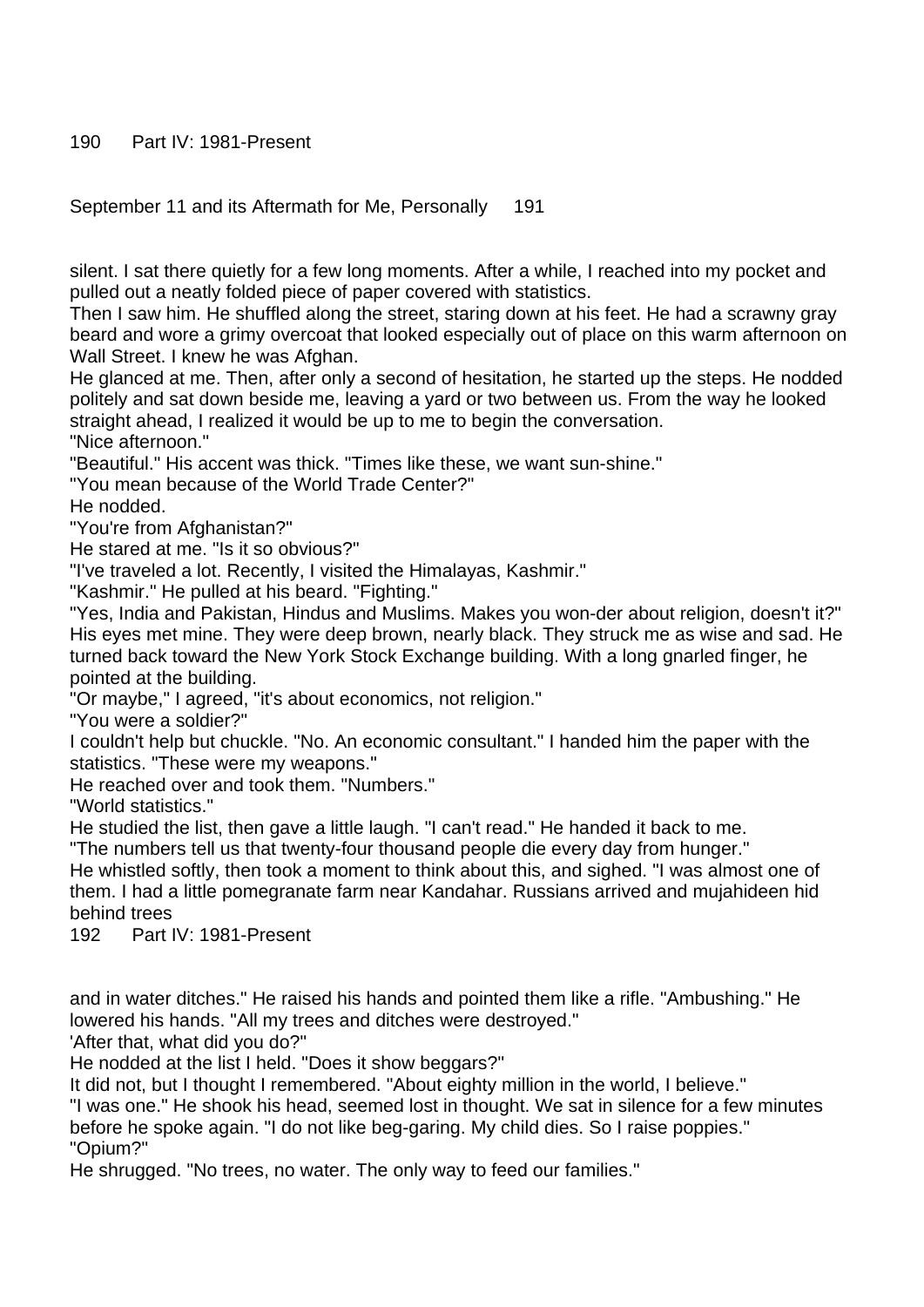I felt a lump in my throat, a depressing sense of sadness com-bined with guilt. "We call raising opium poppies evil, yet many of our wealthiest people owe their fortunes to the drug trade." His eyes met mine and seemed to penetrate my soul. 'You were a soldier," he stated, nodding his head to confirm this simple fact. Then he rose slowly to his feet and hobbled down the steps. I wanted him to stay, but I felt powerless to say anything. I managed to get to my feet and start after him. At the bottom of the steps I was stopped by a sign. It included a picture of the building where I had been seated. At the top, it notified passersby that the sign had been erected by Heritage Trails of New York. It said:

The Mausoleum of Halicarnassus piled on top of the bell tower of St. Mark's in Venice, at the corner of Wall and Broad—that's the design concept behind 14 Wall Street. In its day the world's tallest bank building, the 539-foot-high skyscraper originally housed the headquarters of Bankers Trust, one of the country's wealthiest financial institutions.

I stood there in awe and looked up at this building. Shortly after the turn of the last century, 14 Wall Street had played the role the World Trade Center would later assume; it had been the very symbol of power and economic domination. It had also boused Bankers Trust, one of the firms I had employed to finance my energy com-pany. It was an essential part of my heritage — the heritage, as the old Afghan man so aptly put it, of a soldier.

That I had ended up here this day, talking with him, seemed an

September 11 and its Aftermath for Me, Personally 193

odd coincidence. Coincidence. The word stopped me. I thought about how our reactions to coincidences mold our lives. How should I re-act to this one?

Continuing to walk, I scanned the heads in the crowd, but I could find no sign of him. At the next building, there was an immense statue shrouded in blue plastic. An engraving on the building's stone face revealed that this was Federal Hall, 26 Wall Street, where on April 30, 1789, George Washington had taken the oath of office as first president of the United States. This was the exact spot where the first man given the responsibility to safeguard life, liberty, and the pursuit of happiness for all people was sworn in. So close to Ground Zero; so close to Wall Street. I went on around the block, to Pine Street. There I came face-to-face with the world headquarters of Chase, the bank David Rocke-feller built, a bank seeded with oil money and harvested by men like me. This bank, an institution that served the EHMs and that was a master at promoting global empire, was in many ways the very sym-bol of the corporatocracy. I recalled reading that the World Trade Center was a project started by David Rockefeller in I960, and that in recent years the complex had been considered an albatross. It had the reputation of being a financial misfit, unsuited to modern fiber-optic and Internet technologies, and burdened with an inefficient and costly elevator system. Those two towers once had been nicknamed David and Nel-son. Now the albatross was gone.

I kept walking, slowly, almost reluctantly. Despite the warmth of the afternoon, I felt a chill, and I realized that a strange anxiousness, a foreboding, had taken hold of me. I could not identify its source and I tried to brush it off, picking up my pace. I eventually found myself once again looking at that smoldering hole, the twisted metal, that great scar in the earth. I leaned against a building that had es-caped the destruction and stared into the pit. I tried to imagine the people rushing out of the collapsing tower and the firefighters dashing in to help them. I tried to think about the people who had jumped, the desperation they felt. But none of these things came to me.

Instead, I saw Osama bin Laden accepting money, and weapons worth millions of dollars, from a man employed by a consulting company under contract to the United States government. Then I saw myself sitting at a computer with a blank screen.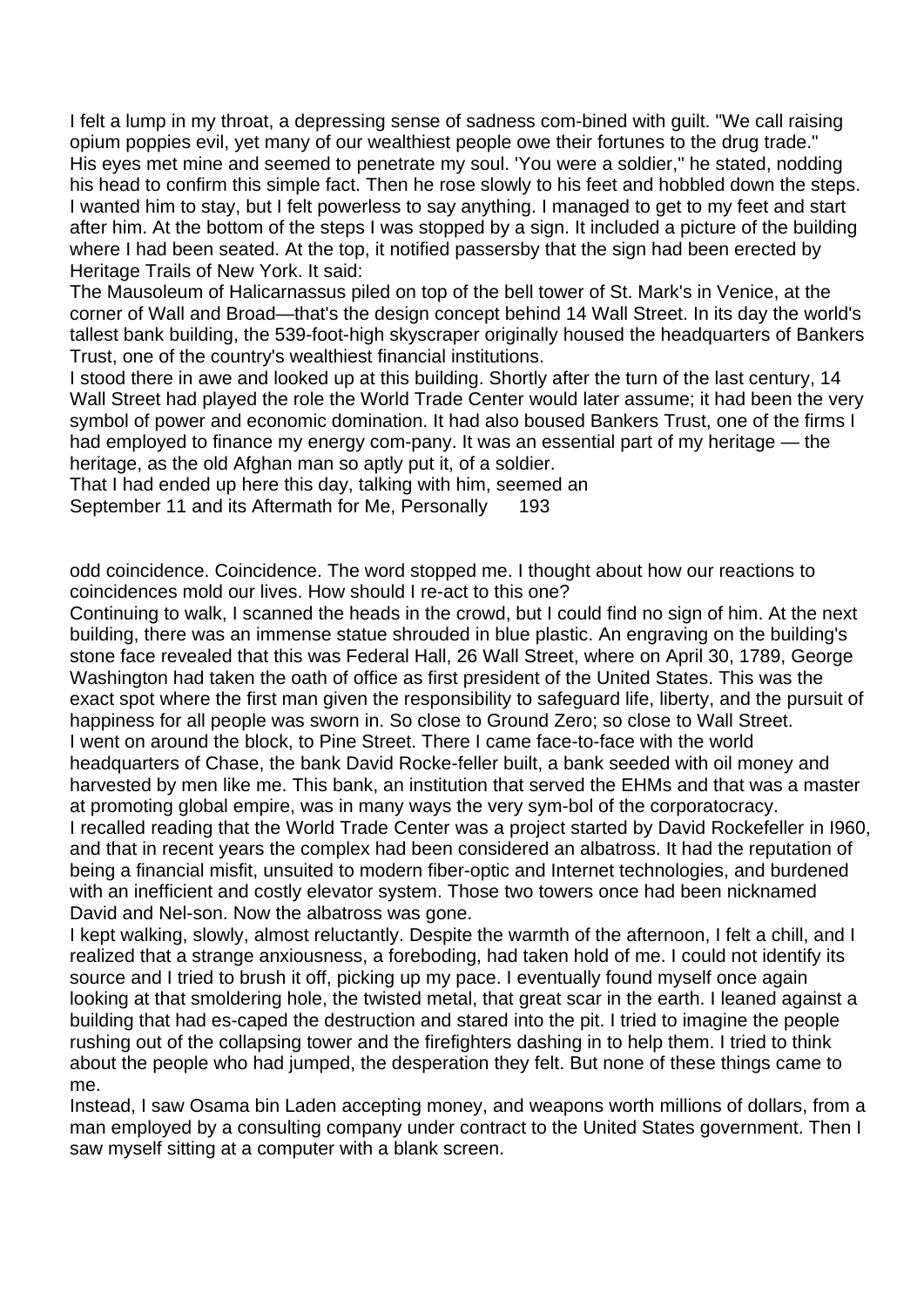I looked around, away from Ground Zero, at the New York streets that had avoided the fire and now were returning to normal. I wondered what the people who walked those streets today thought about all this — not simply about the destruction of the towers, but also about the ruined pomegranate farms and the twenty-four thousand who starve every single day. I wondered if they thought about such things at all, if they could tear themselves away from their jobs and gasguzzling cars and their interest payments long enough to consider their own contribution to the world they were passing on to their children. I wondered what they knew about Af-ghanistan not the Afghanistan on television, the one littered with U.S. military tents and tanks, but the old man's Afghanistan. I won-dered what those twenty-four thousand who die every day think. And then I saw myself again, sitting before a blank computer screen.

I forced my attention back to Ground Zero. At the moment, one thing was certain: my country was thinking about revenge, and it was focusing on countries like Afghanistan. But I was thinking about all the other places in the world where people hate our companies, our military, our policies, and our march toward global empire.

I wondered, What about Panama, Ecuador, Indonesia, Iran, Guatemala, most of Africa? I pushed myself off the wall I had been leaning against and started walking away. A short, swarthy man was waving a newspaper in the air and shouting in Spanish. I stopped.

"Venezuela on the brink of revolution!" he yelled above the noise of the traffic, the honking horns, and the milling people.

I bought his paper and stood there for a moment scanning the lead article. It was about Hugo Chavez, Venezuela's democratically elected, anti-American president, and the undercurrent of hatred generated by U.S. policies in Latin America.

What about Venezuela?

194 Part IV: 1981-Present

September 11 and its Aftermath for Me, Personally 195

### **CHAPTER 33**

Venezuela: Saved by Saddam

I had watched Venezuela for many years. It was a classic example of a country that rose from rags to riches as a result of oil. It was also a model of the turmoil oil wealth foments, of the disequilibrium be-tween rich and poor, and of a country shamelessly exploited by the corporatocracy. It had become the epitome of a place where old-style EHMs like me converged with the new-style, corporate version.

The events I read about in the newspaper that day at Ground Zero were a direct result of the 1998 elections, when the poor and disenfranchised of Venezuela elected Hugo Chavez by a landslide as their president.1 He immediately instituted drastic measures, taking control of the courts and other institutions and dissolving the Vene-zuelan Congress. He denounced the United States for its "shameless imperialism," spoke out forcefully against globalization, and introduced a hydrocarbons law that was reminiscent, even in name, to the one Jaime Roldos had brought to Ecuador shortly before his airplane went down. The law doubled the royalties charged to foreign oil com-panies. Then Chavez defied the traditional independence of the state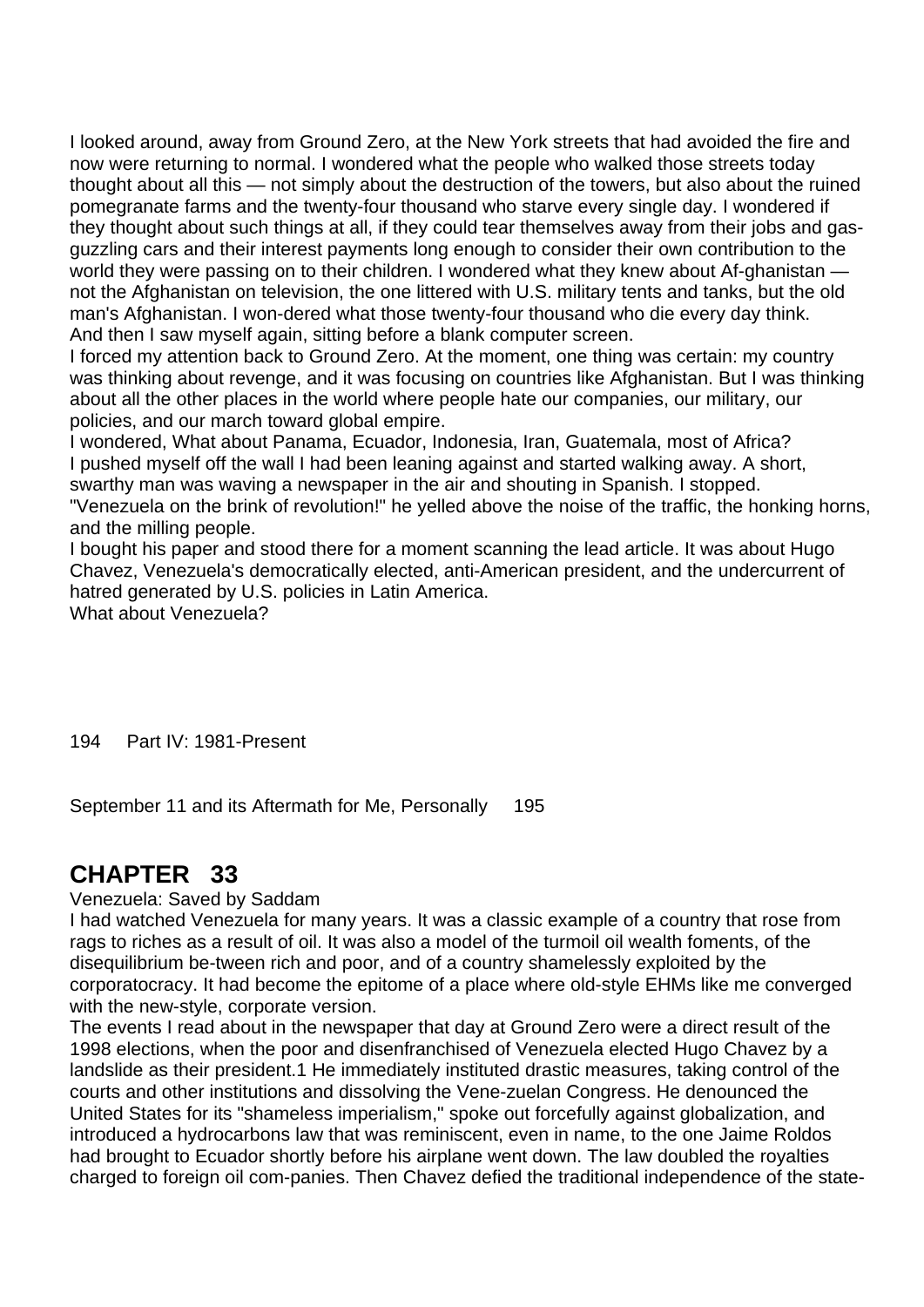owned oil company, Petroleos de Venezuela, by replacing its top executives with people loyal to him.2

Venezuelan oil is crucial to economies around the world. In 2002 the nation was the world's fourth-largest oil exporter and the number-three supplier to the United States.3 Petroleos de Venezuela, with forty thousand employees and \$50 billion a year in sales, provides 80 percent of the country's export revenue. It is by far the most

important factor in Venezuela's economy.\* By taking over the indus-try, Chavez had thrust himself onto the world stage as a major player.

Many Venezuelans saw this as destiny the completion of a process that began eighty years earlier. On December 14, 1922, a huge oil blowout had gushed from the earth near Maracaibo. One hundred thousand barrels of crude sprayed into the air each day for the next three days, and this single geologic event changed Venezuela forever. By 1930, the country was the world's largest oil exporter. Venezue-lans looked to oil as a solution to all their problems.

Oil revenues during the next forty years enabled Venezuela to evolve from one of the most impoverished nations in the world to one of the wealthiest in Latin America. All of the country's vital sta-tistics improved: health care, education, employment, longevity, and infant survival rates. Businesses prospered.

During the 1973 OPEC oil embargo, petroleum prices skyrock-eted and Venezuela's national budget quadrupled. The EHMs went to work. The international banks flooded the country with loans that paid for vast infrastructure and industrial projects and for the highest skyscrapers on the continent. Then, in the 1980s, the corpo-rate-style EHMs arrived. It was an ideal opportunity for them to cut their fledgling teeth. The Venezuelan middle class had become siz-able, and provided a ripe market for a vast array of products, yet there was still a very large poor sector available to labor in the sweat-shops and factories.

Then oil prices crashed, and Venezuela could not repay its debts. In 1989, the IMF imposed harsh austerity measures and pressured Caracas to support the corporatocracy in many other ways. Vene-zuelans reacted violently; riots killed over two hundred people. The illusion of oil as a bottomless source of support was shattered. Between 1978 and 2003, Venezuela's per capita income plummeted by over 40 percent.5

As poverty increased, resentment intensified. Polarization re-sulted, with the middle class pitted against the poor. As so often occurs in countries whose economies depend on oil production, demo-graphics radically shifted. The sinking economy took its toll on the middle class, and many fell into the ranks of the poor.

The new demographics set the stage for Chavez —- and for conflict with Washington. Once in power, the new president took actions

196

Venezuela: Saved by Saddam 197

that challenged the Bush administration. Just before the September 11 attacks, Washington was considering its options. The EHMs had failed; was it time to send in the jackals?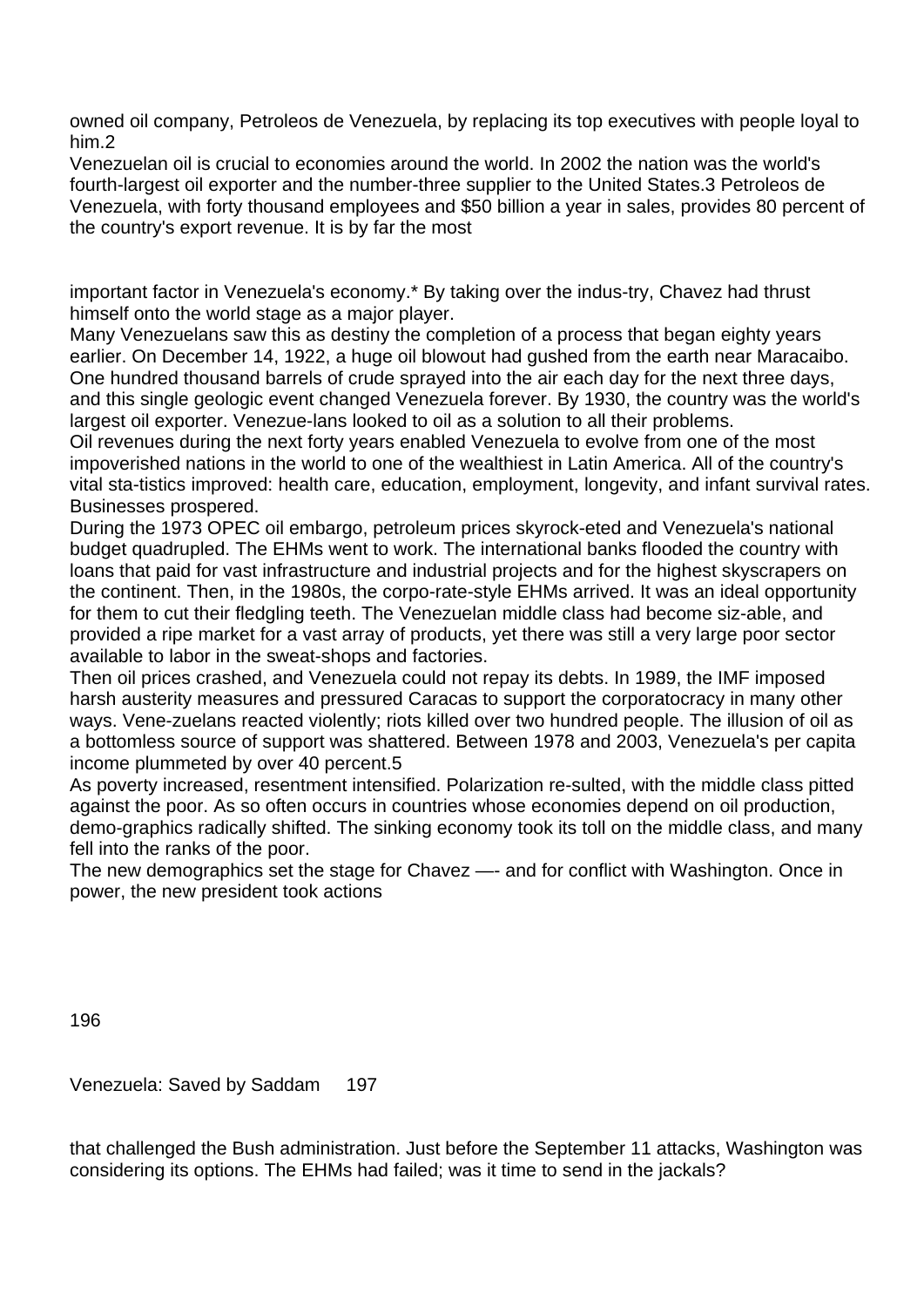Then 9/11 changed all priorities. President Bush and his advisers focused on rallying the world community to support U.S. activities in Afghanistan and an invasion of Iraq. On top of that, the U.S. econ-omy was in the middle of a recession. Venezuela was relegated to a back burner. However, it was obvious that at some point Bush and Chavez would come to blows. With Iraqi and other Middle Eastern oil supplies threatened, Washington could not afford to ignore Venezuela for long.

Wandering around Ground Zero and Wall Street, meeting the old Afghan man, and reading about Chavez's Venezuela brought me to a point I had avoided for many years, and it forced me to take a hard look at the consequences of the things I had done over the past three decades. I could not possibly deny the role I had played or the fact that my work as an EHM now affected my daughter's generation in very negative ways. I knew I could no longer postpone taking action to atone for what I had done. I had to come clean about my life, in a manner that would help people wake up to the fact of corpora-tocracy and understand why so much of the world hates us.

I started writing once again, but as I did so, it seemed to me that my story was too old. Somehow, I needed to bring it up to date. I considered traveling to Afghanistan, Iraq, and Venezuela and writing a contemporary commentary on those three countries. They seemed to embody an irony of current world affairs: each had undergone traumatic political turmoil and ended up with leaders who left a great deal to be desired (a cruel and despotic Taliban, a psychopathic Saddam, and an economically inept Chavez), yet in no case did the corporatocracv respond by attempting to solve the deeper problems of these countries. Rather, the response was simply to undermine leaders who stood in the way of our oil policies. In many respects, Venezuela was the most intriguing case because, while military intervention had already occurred in Afghanistan and appeared inevitable in Iraq, the administration's response to Chavez remained a mystery. As far as I was concerned, the issue was not about whether Chavez was a good leader; it was about Washington's reaction to a leader who stood in the way of the corporatocracy's march to global empire.

Before I had time to organize such a trip, however, circumstances once again intervened. My nonprofit wTork took me to South America several times in 2002. A Venezuelan family whose businesses were go-ing bankrupt under the Chavez regime joined one of my trips to the Amazon. We became close friends, and I heard their side of the story. I also met with Latin Americans from the other end of the economic spectrum, who considered Chavez a savior. The events unfolding in Caracas were symptomatic of the world wre EHMs had created.

By December 2002, the situation in both Venezuela and in Iraq reached crisis points. The two countries were evolving into perfect counterpoints for each other. In Iraq, all the subtle efforts both the EHMs and the jackals — had failed to force Saddam to comply, and now we were preparing for the ultimate solution, invasion. In Vene-zuela, the Bush administration was bringing Kermit Roosevelt's Iranian model into play. As the New York Times reported,

Hundreds of thousands of Venezuelans filled the streets here today to declare their commitment to a national strike, now in its 28th day, to force the ouster of Presi-dent Hugo Chavez. The strike, joined by an estimated 30,000 oil workers, threatens to wreak havoc on this nation, the world's fifth-largest oil producer, for months to come...

In recent days, the strike has reached a kind of stale-mate. Mr. Chavez is using nonstriking workers to try to normalize operations at the state-owned oil company. His opponents, led by a coalition of business and labor leaders, contend, though, that their strike will push the company, and thus the Chavez government, to collapse.6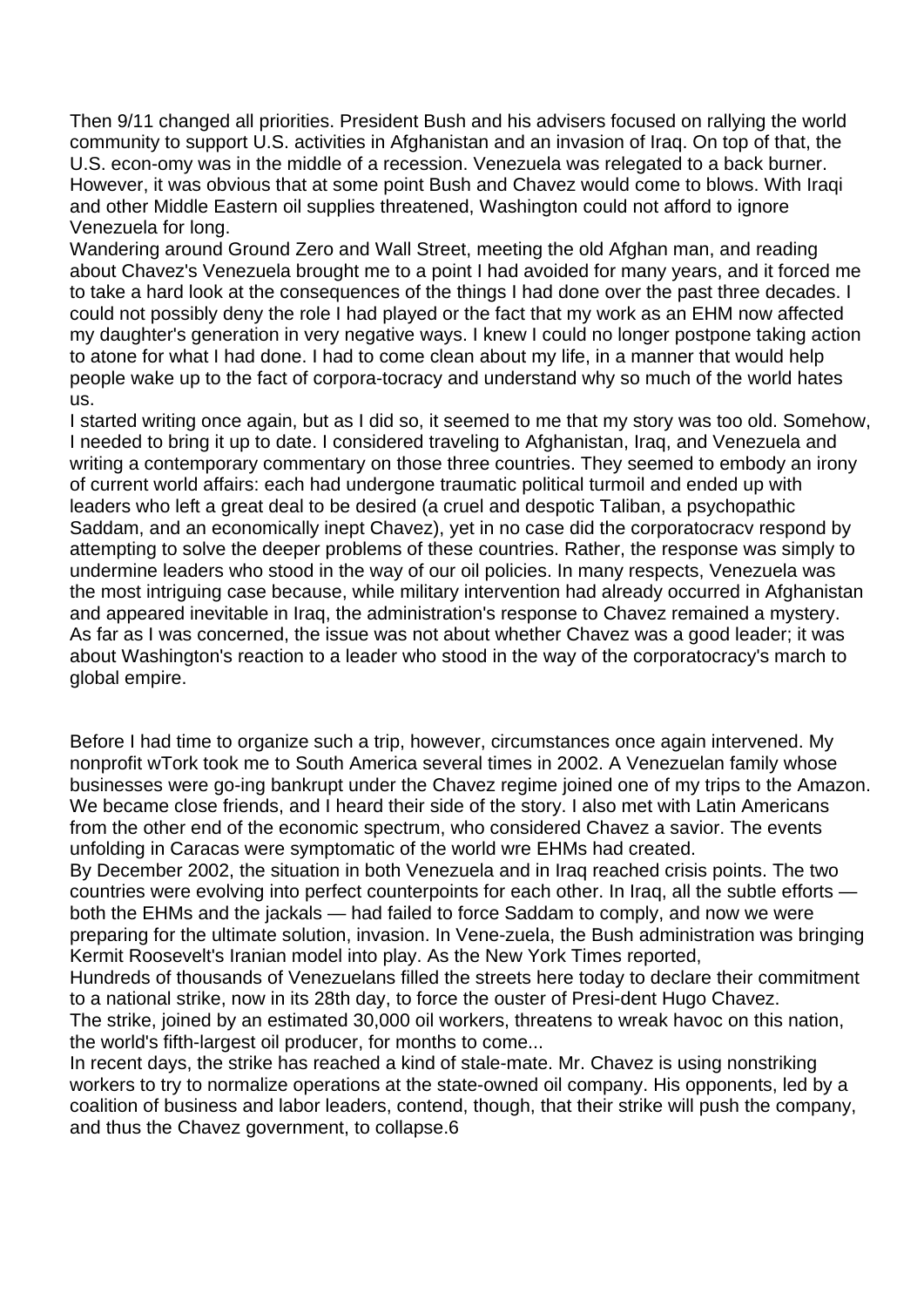This was exactly how the CIA brought dowTi Mossadegh and re-placed him with the shah. The analogy could not have been stronger. It seemed history was uncannily repeating itself, fifty years later. Five decades, and still oil was the driving force.

Chavez's supporters continued to clash with his opponents. Sev-eral people, it was reported, were shot to death and dozens more were wounded. The next day, I talked with an old friend who for many years had been involved with the jackals. Like me, he had

198 Part IV: 1981-Present

Venezuela: Saved by Saddam 199

never worked directly for any government, but he had led clandes-tine operations in many countries. He told me that a private con-tractor had approached him to foment strikes in Caracas and to bribe military officers — many of whom had been trained at the School of the Americas to turn against their elected president. He had turned down the offer, but he confided, "The man who took the job knows what he's doing.""7

Oil company executives and Wall Street feared a rise in oil prices and a decline in American inventories. Given the Middle East situ-ation, I knew the Bush administration was doing everything in its power to overthrow Chavez. Then came the news that they had suc-ceeded; Chavez had been ousted. The New York Times took this turn of events as an opportunity to provide a historical perspective — and also to identify the man who appeared to play the Kermit Roosevelt role in contemporary Venezuela:

The United States... supported authoritarian regimes throughout Central and South America during and after the Cold War in defense of its economic and political interests.

In tiny Guatemala, the Central Intelligence Agency-mounted a coup overthrowing the democratically elected government in 1954, and it backed subsequent right-wing governments against small leftist rebel groups for four decades. Roughly 200,000 civilians died.

In Chile, a CIA-supported coup helped put Gen. Augusto Pinochet in power from 1973 to 1990. In Peru, a fragile democratic government is still unraveling the agency's role in a decade of support for the now-deposed and disgraced president, Alberto K. Fujimori, and his disreputable spy chief, Vladimiro L. Montesinos.

The United States had to invade Panama in 1989 to topple its narco-dictator, Manuel A. Noriega, who, for almost 20 years, was a valued informant for American intelligence. And the struggle to mount an unarmed opposition against Nicaragua's leftists in the 1980s by any means necessary, including selling arms to Iran for cold cash, led to indictments against senior Reagan administration officials.

Among those investigated back then was Otto J. Reich, a veteran of Latin American struggles. No charges were ever filed against Mr. Reich. He later became United States Ambassador to Venezuela and now serves as assistant sec-retary of state for inter-American affairs by presidential ap-pointment. The fall of Mr. Chavez is a feather in his cap.8

If Mr. Reich and the Bush administration were celebrating the coup against Chavez, the party was suddenly cut short. In an amaz-ing turnabout, Chavez regained the upper hand and was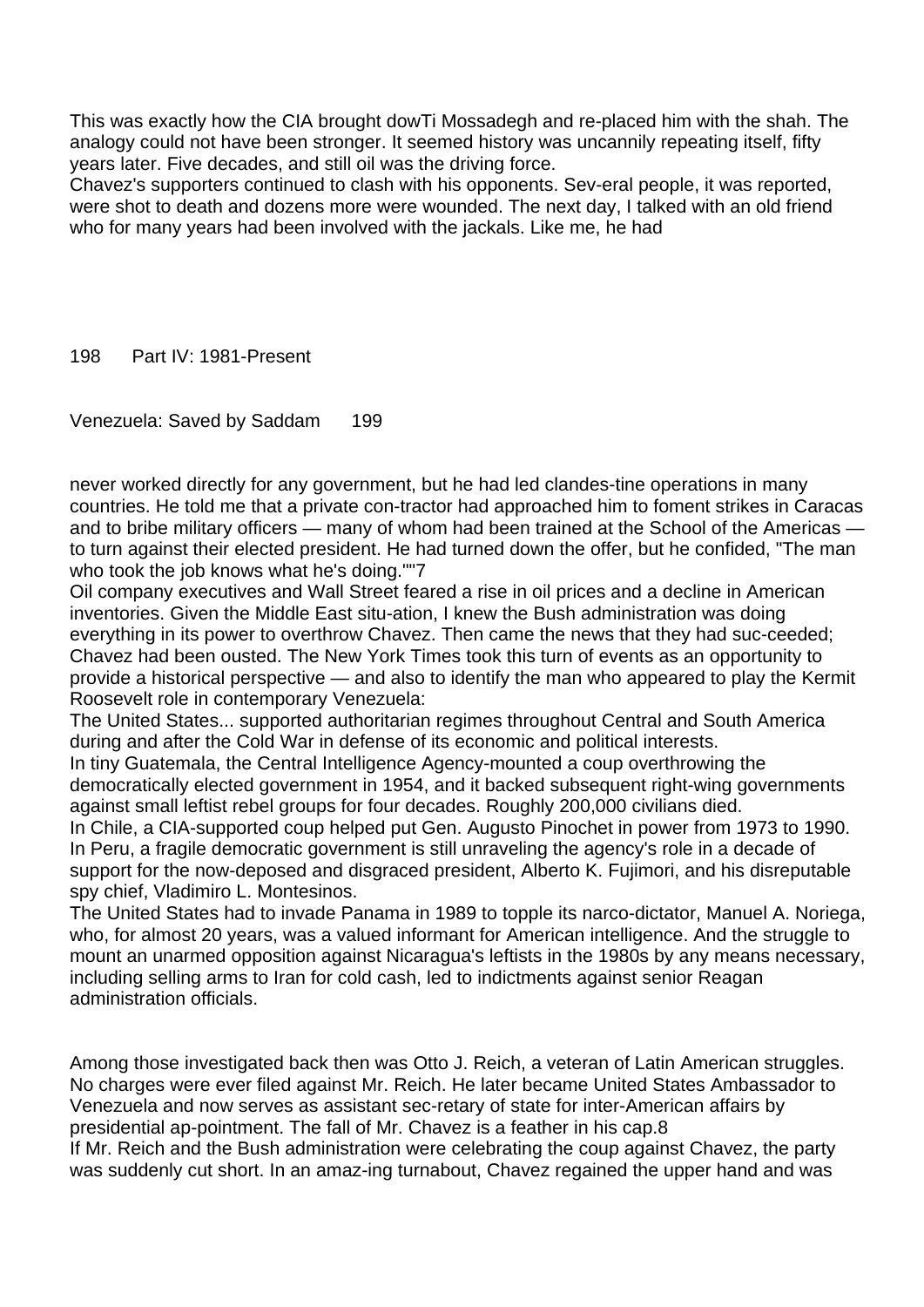back in power less than seventy-two hours later. Unlike Mossadegh in Iran, Chavez had managed to keep the military on his side, despite all at-tempts to turn its highest-ranking officers against him. In addition, he had the powerful state oil company on his side. Petroleos de Venezuela defied the thousands of striking workers and made a comeback.

Once the dust cleared, Chavez tightened his government's grip on oil company employees, purged the military of the few disloyal offi-cers who had been persuaded to betray him, and forced many of his key opponents out of the country. He demanded twenty-year prison terms for two prominent opposition leaders, Washington-connected operatives who had joined the jackals to direct the nationwide strike.9

In the final analysis, the entire sequence of events was a calamity for the Bush administration. As the Los Angeles Times reported,

Bush administration officials acknowledged Tuesday that they had discussed the removal of Venezuelan President Hugo Chavez for months with military and civilian lead-ers from Venezuela... The administration's handling of the abortive coup has come under increasing scrutiny.10

It was obvious that not only had the EHMs failed, but so had the jackals. Venezuela in 2003 turned out to be very different from Iran in 1953.1 wondered if this was a harbinger or simply an anomaly— and what Washington would do next.

At least for the time being, I believe a serious crisis was averted in Venezuela—and Chavez was saved — by Saddam Hussein. The Bush administration could not take on Afghanistan, Iraq, and Venezuela all at once. At the moment, it had neither the military muscle nor the

200 Part IV: 1981-Present

Venezuela: Saved bv Saddam 201

political support to do so. I knew, however, that such circumstances could change quickly, and that President Chavez was likely to face fierce opposition in the near future. Nonetheless, Venezuela was a reminder that not much had changed in fifty years — except the out-come.

# **CHAPTER 34**

Ecuador Revisited

Venezuela was a classic case. However, as I watched events unfold-ing there, I was struck by the fact that the truly significant battle lines were being drawn in yet another country. They were significant not because they represented more in terms of dollars or human lives, but because they involved issues that went far beyond the materialis-tic goals that generally define empires. These battle lines extended beyond the armies of bankers, business executives, and politicians, deep into the soul of modern civilization. And they were being es-tablished in a country I had come to know and love, the one where I had first worked as a Peace Corps volunteer: Ecuador. In the years since I first went there, in 1968, this tiny country had evolved into the quintessential victim of the corporatocracy. My con-temporaries and I, and our modern corporate equivalents,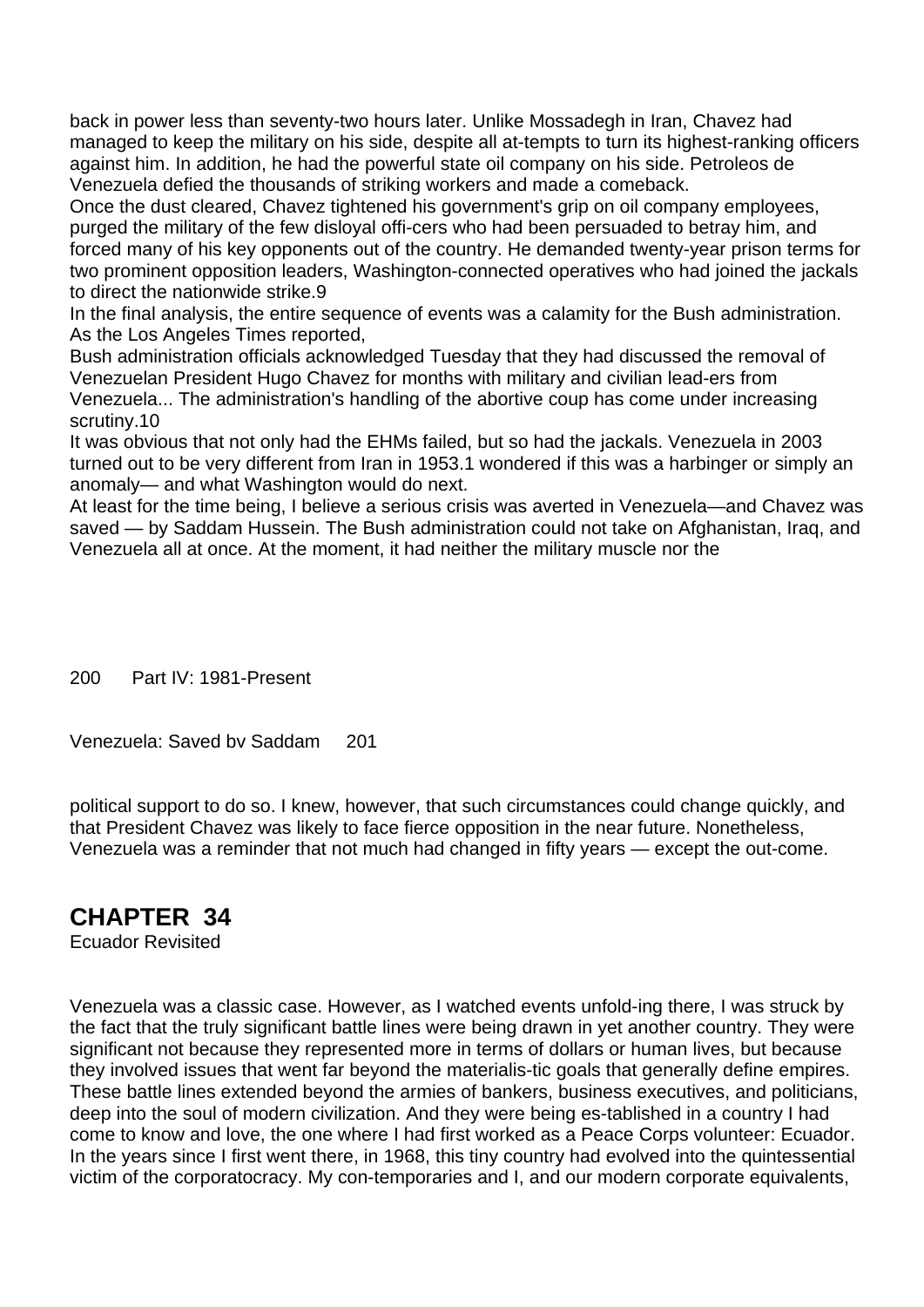had managed to bring it to virtual bankruptcy. We loaned it billions of dollars so it could hire our engineering and construction firms to build projects that would help its richest families. As a result, in those three decades, the official poverty level grew from 50 to 70 per-cent, under- or unemployment increased from 15 to 70 percent, pub-lic debt increased from \$240 million to \$16 billion, and the share of national resources allocated to the poorest citizens declined from 20 percent to 6 percent. Today, Ecuador must devote nearly 50 percent of its national budget simply to paying off its debts — instead of to helping the millions of its citizens who are officially classified as dan-gerously impoverished.1

202 Part IV: 1981-Present

203

The situation in Ecuador clearly demonstrates that this was not the result of a conspiracy; it was a process that had occurred during both Democratic and Republican administrations, a process that had involved all the major multinational banks, many corporations, and foreign aid missions from a multitude of countries. The United States played the lead role, but we had not acted alone. During those three decades, thousands of men and women par-ticipated in bringing Ecuador to the tenuous position it found itself in at the beginning of the millennium. Some of them, like me, had been aware of what they were doing, but the vast majority had merely performed the tasks they had been taught in business, engi-neering, and law schools, or had followed the lead of bosses in my mold, who demonstrated the system by their own greedy example and through rewards and punishments calculated to perpetuate it. Such participants saw the parts they played as benign, at worst; in the most optimistic view, they were helping an impoverished nation.

Although unconscious, deceived, and —in many cases —self-deluded, these players were not members of any clandestine conspir-acy; rather, they were the product of a system that promotes the most subtle and effective form of imperialism the world has ever wit-nessed. No one had to go out and seek men and women who could be bribed or threatened—they had already been recruited by companies, banks, and government agencies. The bribes consisted of salaries, bonuses, pensions, and insurance policies; the threats were based on social mores, peer pressure, and unspoken questions about the fu-ture of their children's education. The system had succeeded spectacularly. By the time the new millennium rolled in, Ecuador was thoroughly entrapped. We had her, just as a Mafia don has the man whose daughter's wedding and small business he has financed and then refinanced. Like any good Mafiosi, we had taken our time. We could afford to be patient, know-ing that beneath Ecuador's rain forests lies a sea of oil, knowing that the proper day would come.

That day had already arrived when, in early 2003, I wound my way from Quito to the jungle town of Shell in my Subaru Outback. Chavez had reestablished himself in Venezuela. He had defied George W. Bush and had won. Saddam was standing his ground and was preparing to be invaded. Oil supplies were depleted to their lowest level in nearly three decades, and the prospects of taking more from

our prime sources looked bleak — and therefore, so did the health of the corporatocracy's balance sheets. We needed an ace in the hole. It was time to cut away our Ecuadorian pound of flesh.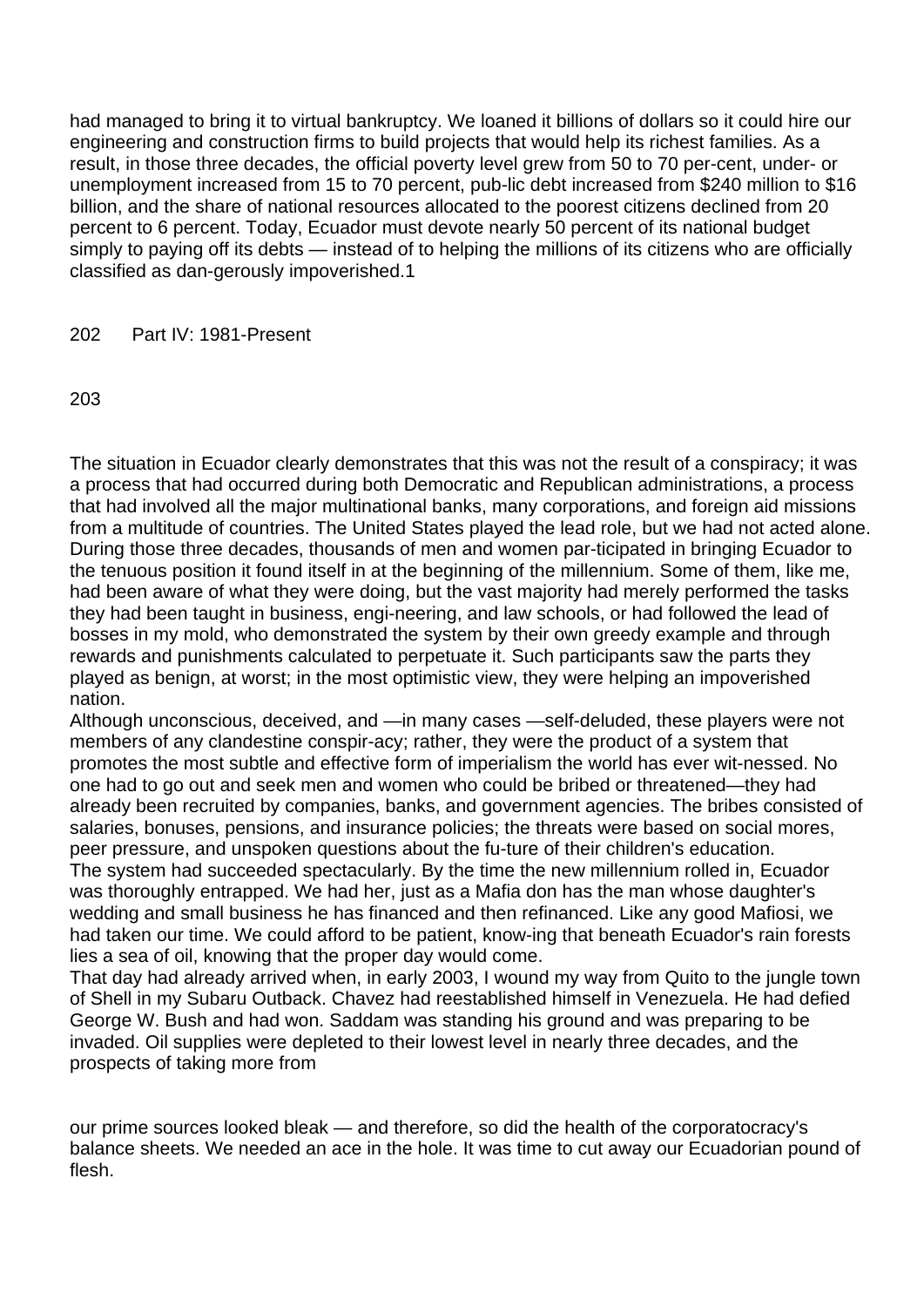As I drove past the monster dam on the Pastaza River, I realized that here in Ecuador the battle was not simply the classic struggle between the rich of the world and the impoverished, between those who exploit and the exploited. These battle lines would ultimately define who we are as a civilization. We were poised to force this tiny country to open its Amazon rain forests to our oil companies. The devastation that would result was immeasurable.

If we insisted on collecting the debt, the repercussions would go far beyond our abilities to quantify them. It was not just about the destruction of indigenous cultures, human lives, and hundreds of thousands of species of animals, reptiles, fish, insects, and plants, some of which might contain the undiscovered cures to any number of diseases. It was not just that rain forests absorb the deadly green-house gases produced by our industries, give off the oxygen that is essential to our lives, and seed the clouds that ultimately create a large percentage of the world's fresh water. It went beyond all the standard arguments made by ecologists for saving such places, and reached deep into our souls.

If we pursued this strategy, we would continue an imperialist pat-tern that had begun long before the Roman Empire. We decry slavery, but our global empire enslaves more people than the Romans and all the other colonial powers before us. I wondered how we could execute such a shortsighted policy in Ecuador and still live with our collec-tive conscience.

Peering through the window of the Subaru at the deforested slopes of the Andes, an area that during my Peace Corps days had been lush with tropical growth, I was suddenly surprised by another realization. It dawned on me that this view of Ecuador as a signifi-cant battle line was purely personal, that in fact every country where I had worked, every country with resources coveted by the empire, was equally significant. I had my own attachment to this one, which stemmed from those days back in the late 1960s when I lost my in-nocence here. However, it was subjective, my personal bias.

Though the Ecuadorian rain forests are precious, as are the in-digenous people and all the other life forms that inhabit them, they are no more precious than the deserts of Iran and the Bedouins of

204. Part IV: 1981-Present

Ecuador Revisited 205

Yamin's heritage. No more precious than the mountains of Java, the seas off the coast of the Philippines, the steppes of Asia, the savannas of Africa, the forests of North America, the icecaps of the Arctic, or hundreds of other threatened places. Every one of these represents a battle line, and every one of them forces us to search the depths of our individual and collective souls.

I was reminded of a statistic that sums it all up: The income ratio of the one-fifth of the world's population in the wealthiest countries to the one-fifth in the poorest countries went from 30 to 1 in i960 to 74 to 1 in 1995.2 And the World Bank, the U.S. Agency for Interna-tional Development, the IMF, and the rest of the banks, corporations, and governments involved in international "aid" continue to tell us that they are doing their jobs, that progress has been made.

So here I was in Ecuador again, in the country that was just one of many battle lines but that holds a special place in my heart. It was 2003, thirty-five years after I had first arrived as a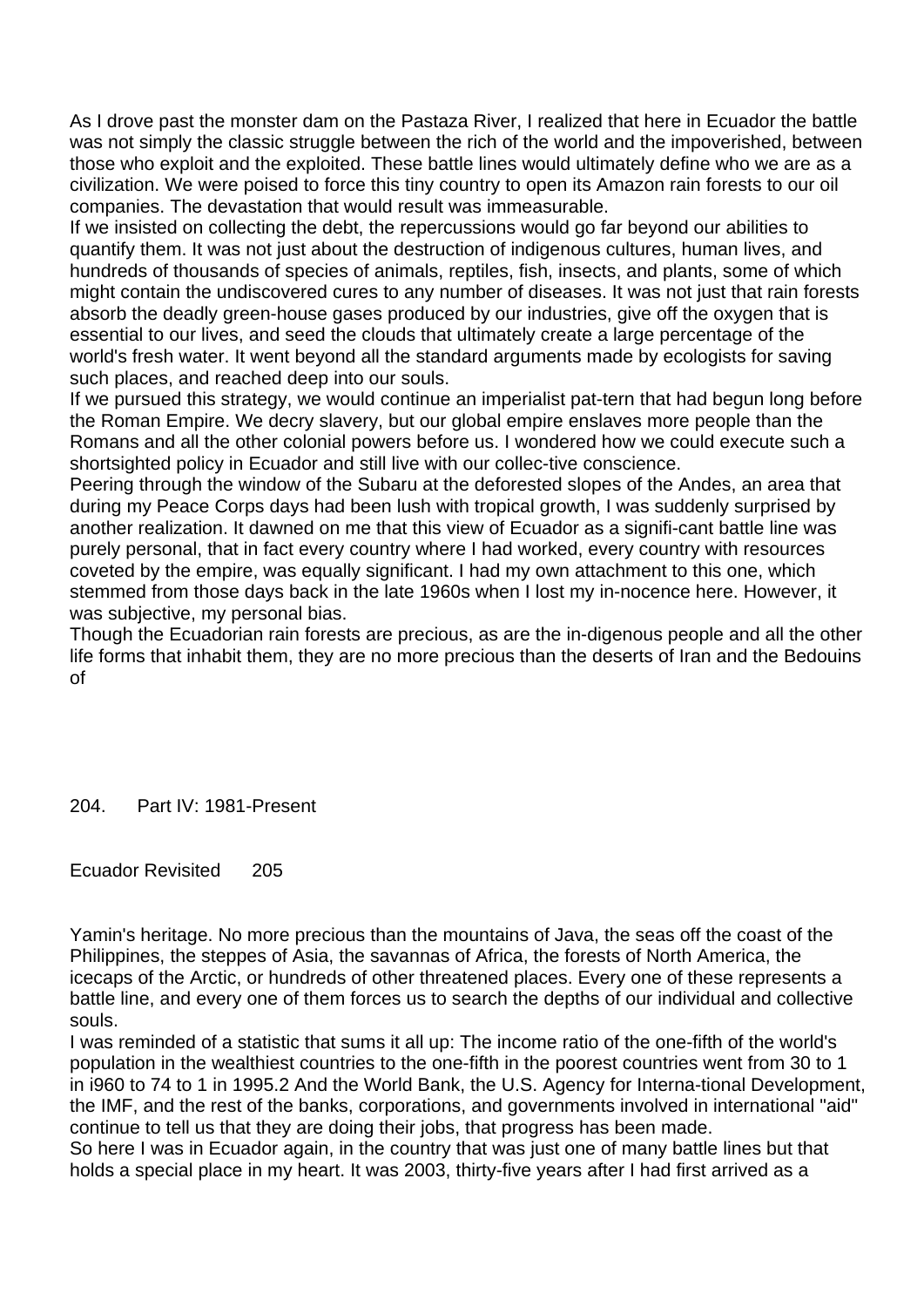member of a U.S. organization that bears the word peace in its name. This time, I had come in order to try to prevent a war that for three decades I had helped to provoke.

It would seem that events in Afghanistan, Iraq, and Venezuela might be enough to deter us from another conflict; yet, in Ecuador the situation was very different. This war would not require the U.S. Army, for it would be fought by a few thousand indigenous warriors equipped only with spears, machetes, and single-shot, muzzle-loaded rifles. They would face off against a modern Ecuadorian army, a handful of U.S. Special Forces advisers, and jackal-trained merce-naries hired by the oil companies. This would be a war, like the 1995 conflict between Ecuador and Peru, that most people in the United States would never hear about, and recent events had escalated the probability of such a war.

In December 2002, oil company representatives accused an in-digenous community of taking a team of its workers hostage; they suggested that the warriors involved were members of a terrorist group, with implications of possible ties to al-Qaeda. It was an issue made especially complicated because the oil company had not received government permission to begin drilling. However, the company claimed its workers had the right to perform preliminary, non-drilling investigations — a claim vehemently disputed by the indige-nous groups a few days later, when they shared their side of the story.

The oil workers, tribal representatives insisted, had trespassed on lands where they were not allowed: the warriors had carried no weapons, nor had they threatened the oil workers with violence of any sort. In fact, they had escorted the workers to their village, where they offered them food and chicha, a local beer. While their visitors feasted, the warriors persuaded the workers' guides to paddle away. However, the tribe claimed, the workers were never held against their will; they were free to go wherever they pleased.3

Driving down that road, I remembered what the Shuars had told me in 1990 when, after selling IPS, I returned to offer to help them save their forests. "The world is as you dream it," they had said, and then pointed out that we in the North had dreamed of huge indus-tries, lots of cars, and gigantic skyscrapers. Now we had discovered that our vision had in fact been a nightmare that would ultimately destroy us all.

"Change that dream," the Shuars had advised me. Yet here it was, more than a decade later, and despite the wTork of many people and nonprofit organizations, including the ones I had worked with, the nightmare had reached new and horrifying proportions.

When my Outback finally pulled into the jungle town of Shell, I was hustled off to a meeting. The men and women who attended represented many tribes: Kichwa, Shuar, Achuar, Shiwiar, and Za-paro. Some had walked for days through the jungle, others had flown in on small planes, funded by nonprofits. A few wore their traditional kilts, face paint, and feathered headbands, though most attempted to emulate the townspeople, wearing slacks, T-shirts, and shoes. Representatives from the community accused of taking hostages spoke first. They told us that shortly after the workers returned to the oil company, over a hundred Ecuadorian soldiers arrived in their small community. They reminded us that this was at the beginning of a special season in the rain forests, the fruiting of the chonta. A tree sacred to indigenous cultures, its fruit comes but once a year and signals the start of the mating season for many of the region's birds, including rare and endangered species. As they flock to it, the birds are extremely vulnerable. The tribes enforce strict policies forbidding the hunting of these birds during chonta season. "The timing of the soldiers couldn't have been worse," a woman explained. I felt her pain and that of her companions as they told their tragic stories about how the soldiers ignored the prohibitions.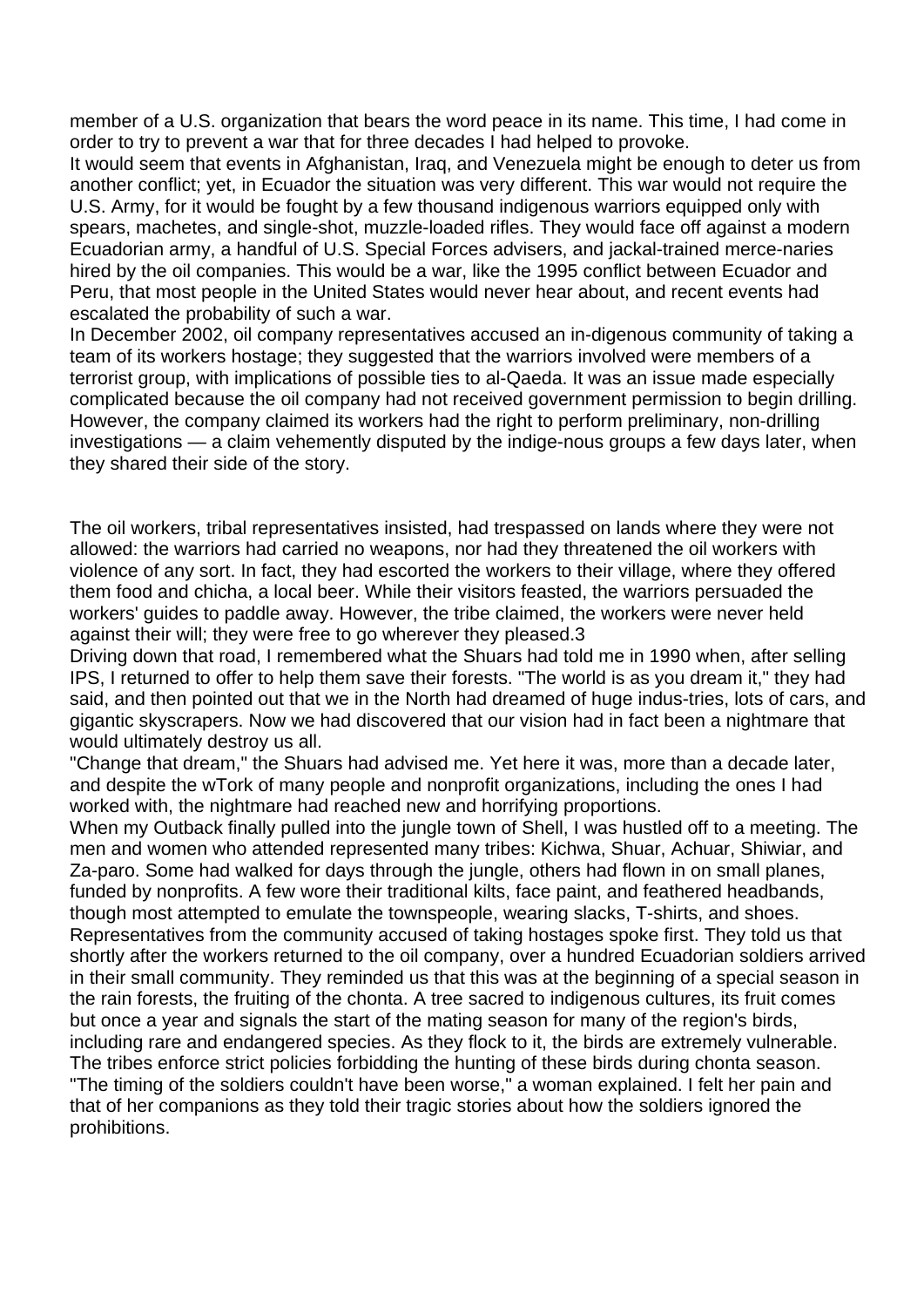Ecuador Revisited 207

They shot down the birds for sport and for food. In addition, they raided family gardens, banana groves, and manioc fields, often ir-reparably destroying the sparse topsoil. They used explosives in the rivers for fishing, and they ate family pets. They confiscated the local hunters' guns and blowguns, dug improper latrines, polluted the rivers with fuel oil and solvents, sexually molested women, and ne-glected to properly dispose of garbage, which attracted insects and vermin. "We had two choices," a man said. "We could fight, or we could swallow our pride and do our best to repair the damage. We decided it was not yet the time to fight." He described how they had attempted to compensate for the military's abuses by encouraging their own people to go without food. He called it a fast, but in fact it sounded closer to voluntary starvation. Old people and children became mal-nourished and grew sick.

They spoke about threats and bribes. "My son," a woman said, "speaks English as well as Spanish and several indigenous dialects. He worked as a guide and translator for an ecotourist company. They paid him a decent salary. The oil company offered him ten times as much. What could he do? Now he writes letters denouncing his old company and all the others who come to help us, and in his letters calls the oil companies our friends," She shook her body, like a dog shaking off water. "He is no longer one of us. My son..."

An elderly man wearing the traditional toucan-feather headdress of a shaman stood up. "You know about those three we elected to represent us against the oil companies, who died in that plane crash? Well, I'm not going to stand here and tell you what so many say, that the oil companies caused the crash. But I can tell you that those three deaths dug a big hole in our organization. The oil companies lost no time filling that hole with their people."

Another man produced a contract and read it. In exchange for three hundred thousand dollars, it ceded a vast territory over to a lumber company. It was signed by three tribal officials.

"These aren't their real signatures," he said. "I ought to know; one is my brother. It's another type of assassination. To discredit our leaders."

It seemed ironic and strangely appropriate that this was taking place in a region of Ecuador where the oil companies had not yet been given permission to drill. They had drilled in many areas around this one, and the indigenous people had seen the results, had

witnessed the destruction of their neighbors. As I sat there listening, I asked myself how the citizens of my country would react if gather-ings like this were featured on CNN or the evening news.

The meetings were fascinating and the revelations deeply disturbing. But something else also happened, outside the formal setting of those sessions. During breaks, at lunch, and in the evening, when I talked with people privately, I frequently was asked why the United States was threatening Iraq. The impending war was discussed on the front pages of Ecuadorian newspapers that made their way into this jungle town, and the coverage was very different from coverage in the States. It included references to the Bush family's ownership of oil companies and United Fruit, and to Vice President Cheney's role as former CEO of Halliburton.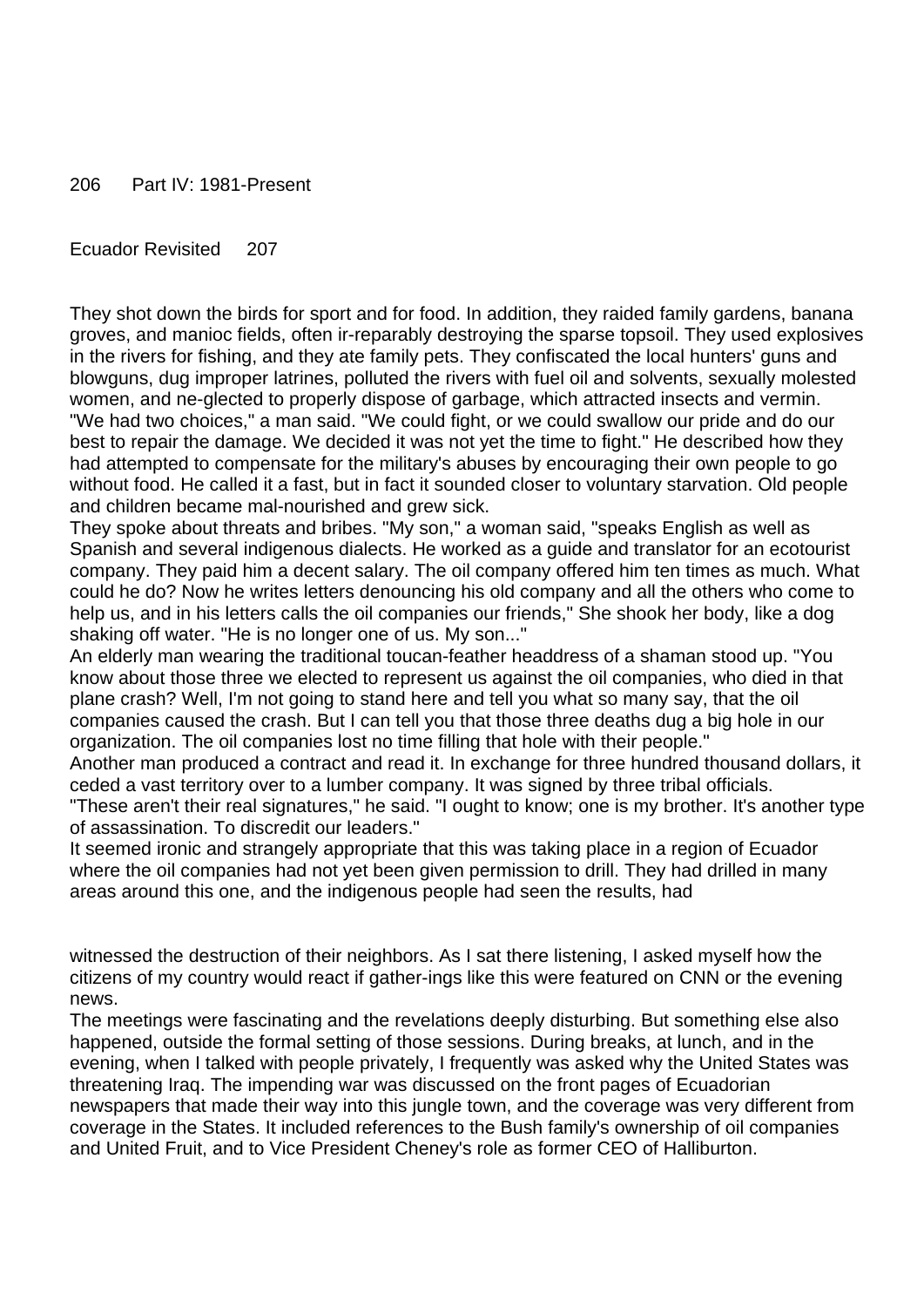These newspapers were read to men and women who had never attended school. Everyone seemed to take an interest in this issue. Here I was, in the Amazon rain forest, among illiterate people many in North America consider "backward," even "savages," and yet prob-ing questions were being asked that struck at the heart of the global empire.

Driving out of Shell, back past the hydroelectric dam and high into the Andes, I kept thinking about the difference between what I had seen and heard during this visit to Ecuador and what I had be-come accustomed to in the United States. It seemed that Amazonian tribes had a great deal to teach us, that despite all our schooling and our many hours reading magazines and watching television news, we lacked an awareness they had somehow found. This line of think-ing made me think of "The Prophecy of the Condor and Eagle," which I have heard many times throughout Latin America, and of similar prophecies I have encountered around the world. Nearly every culture I know prophesies that in the late 1990s we entered a period of remarkable transition. At monasteries in the Hi-malayas, ceremonial sites in Indonesia, and indigenous reservations in North America, from the depths of the Amazon to the peaks of the Andes and into the ancient Mayan cities of Central America, I have heard that ours is a special moment in human history, and that each of us was born at this time because we have a mission to accomplish.

The titles and words of the prophecies differ slightly. They tell variously of a New Age, the Third Millennium, the Age of Aquarius, the Beginning of the Fifth Sun, or the end of old calendars and the

208 Part IV: 1981-Present

Ecuador Revisited 209

commencement of new ones. Despite the varying terminologies, however, they have a great deal in common, and "The Prophecy of the Condor and Eagle" is typical. It states that back in the mists of history, human societies divided and took two different paths: that of the condor (representing the heart, intuitive and mystical) and that of the eagle (representing the brain, rational and material). In the 1490s, the prophecy said, the two paths would converge and the eagle would drive the condor to the verge of extinction. Then, five hundred years later, in the 1990s, a new epoch would begin, one in which the condor and eagle will have the opportunity to reunite and fly together in the same sky, along the same path. If the condor and eagle accept this opportunity, they will create a most remarkable off-spring, unlike any ever seen before. "The Prophecy of the Condor and Eagle" can be taken at many levels —the standard interpretation is that it foretells the sharing of indigenous knowledge with the technologies of science, the bal-ancing of yin and yang, and the bridging of northern and southern cultures. However, most powerful is the message it offers about con-sciousness; it says that we have entered a time when we can benefit from the many diverse ways of seeing ourselves and the world, and that we can use these as a springboard to higher levels of awareness. As human beings, we can truly wake up and evolve into a more con-scious species.

The condor people of the Amazon make it seem so obvious that if we are to address questions about the nature of what it is to be human in this new millennium, and about our commitment to evaluating our intentions for the next several decades, then we need to open our eyes and see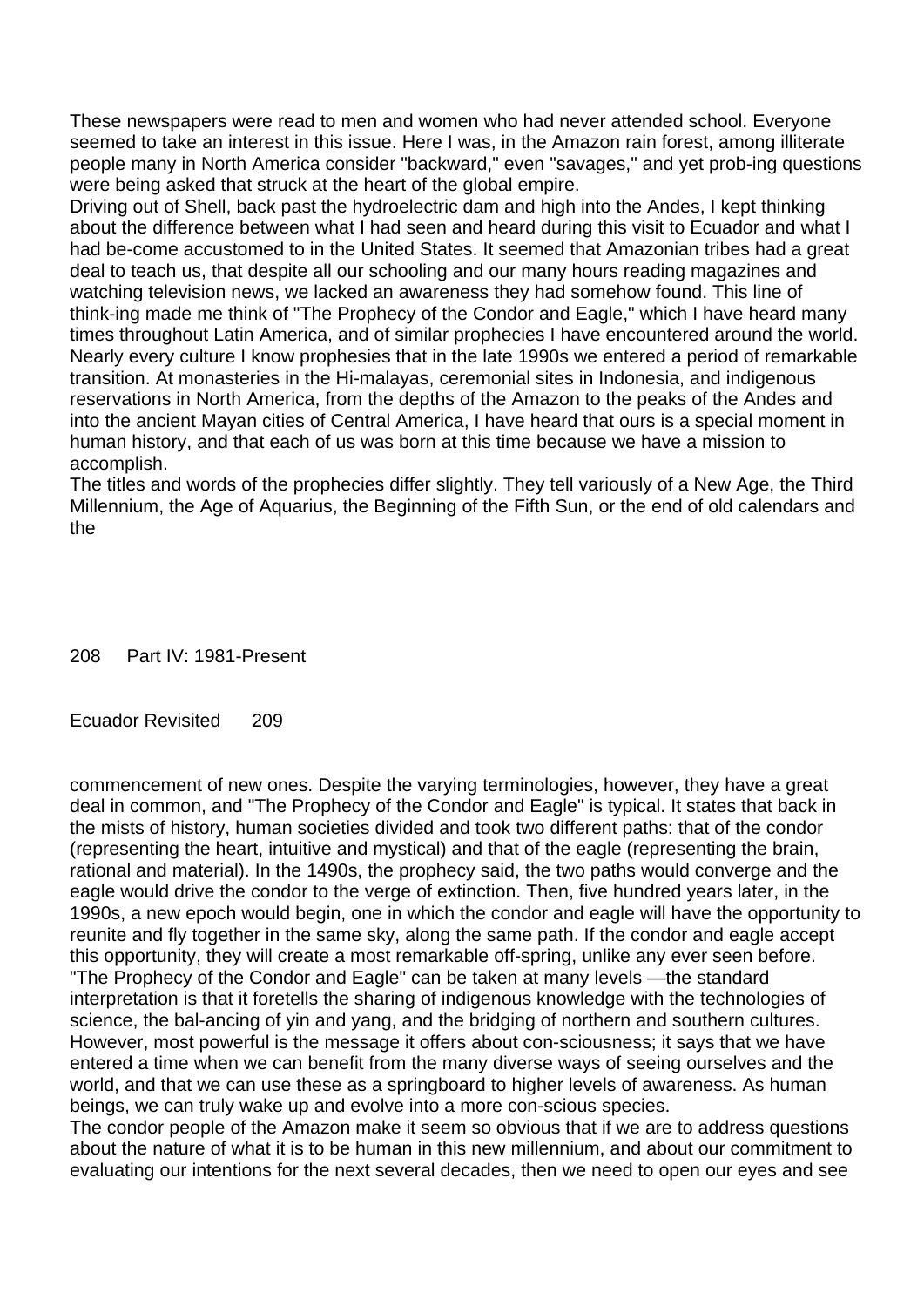the consequences of our actions —the actions of the eagle — in places like Iraq and Ecuador. We must shake ourselves awake. We who live in the most powerful nation history has ever known must stop worrying so much about the outcome of soap op-eras, football games, quarterly balance sheets, and the daily Dow Jones averages, and must instead reevaluate who we are and where we want our children to end up. The alternative to stopping to ask ourselves the important questions is simply too dangerous.

## **CHAPTER 35**

### Piercing the Veneer

Shortly after I returned home from Ecuador in 2003, the United States invaded Iraq for the second time in a little over a decade. The EHMs had failed. The jackals had failed. So young men and women were sent to kill and die among the desert sands. One important question the invasion raised, but one that I figured few Americans would be in a position to consider, was what this would mean for the royal House of Saud. If the United States took over Iraq, which ac-cording to many estimates has more oil than Saudi Arabia, there would seem to be little need to continue honoring the pact we struck with the Saudi royal family in the 1970s, the deal that originated with the Saudi Arabian Money-laundering Affair.

The end of Saddam, like the end of Noriega in Panama, would change the formula. In the case of Panama, once we had reinstated our puppets, we controlled the Canal, regardless of the terms of the treaty Torrijos and Carter had negotiated. Once we controlled Iraq, then, could we break OPEC? Would the Saudi royal family become irrelevant in the arena of global oil politics? A few pundits were al-ready questioning why Bush attacked Iraq rather than funneling all of our resources into pursuing al-Qaeda in Afghanistan. Could it be that from the point of view of this administration — this oil family — establishing oil supplies, as well as a justification for construction contracts, was more important than fighting terrorists?

There also was another possible outcome, however; OPEC might attempt to reassert itself. If the United States took control of Iraq,

210 Part IV: 1981-Present

### 211

the other petroleum-rich countries might have little to lose hy raising oil prices and/or reducing supplies. This possibility tied in with an-other scenario, one with implications that would likely occur to few people outside the world of higher international finance, yet which could tip the scales of the geopolitical balance and ultimately bring down the system the corporatocracy had worked so hard to con-struct. It could, in fact, turn out to be the single factor that would cause history's first truly global empire to self-destruct.

In the final analysis, the global empire depends to a large extent on the fact that the dollar acts as the standard world currency, and that the United States Mint has the right to print those dollars. Thus, we make loans to countries like Ecuador with the full knowledge that they will never repay them; in fact, we do not want them to honor their debts, since the nonpayment is what gives us our leverage, our pound of flesh. Under normal conditions, we would run the risk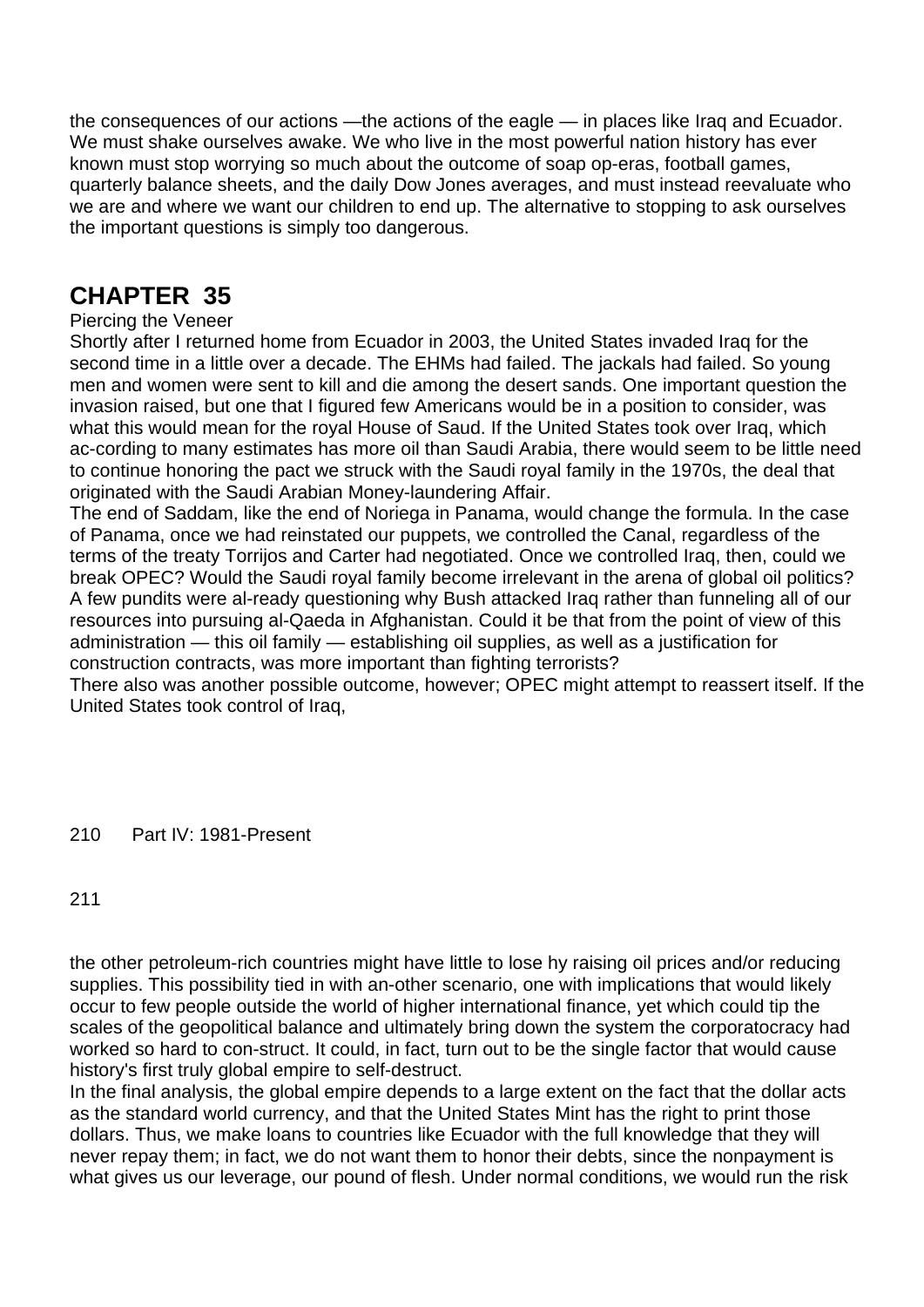of eventually decimating our own funds; after all, no creditor can af-ford too many defaulted loans. However, ours are not normal cir-cumstances. The United States prints currency that is not backed by gold. Indeed, it is not backed by anything other than a general worldwide confidence in our economy and our ability to marshal the forces and resources of the empire we have created to support us.

The ability to print currency gives us immense power. It means, among other things, that we can continue to make loans that will never be repaid —and that we ourselves can accumulate huge debts. By the beginning of 2003, the United States' national debt ex-ceeded a staggering \$6 trillion and was projected to reach \$7 trillion before the end of the year —roughly \$24,000 for each U.S. citizen. Much of this debt is owed to Asian countries, particularly to Japan and China, who purchase U.S. Treasury securities (essentially, IOUs) with funds accumulated through sales of consumer goods — including electronics, computers, automobiles, appliances, and clothing goods — to the United States and the worldwide market.1

As long as the world accepts the dollar as its standard currency, this excessive debt does not pose a serious obstacle to the corpora-tocracy. However, if another currency should come along to replace the dollar, and if some of the United States' creditors (Japan or China, for example) should decide to call in their debts, the situation would change drastically. The United States would suddenly find itself in a most precarious situation.

In fact, today the existence of such a currency is no longer hy-pothetical; the euro entered the international financial scene on January 1, 2002 and is growing in prestige and power with every passing month. The euro offers an unusual opportunity for OPEC, if it chooses to retaliate for the Iraq invasion, or if for any other reason it decides to flex its muscles against the United States. A decision by OPEC to substitute the euro for the dollar as its standard currency would shake the empire to its very foundations. If that were to hap-pen, and if one or two major creditors were to demand that we repay our debts in euros, the impact would be enormous.

I had these things on my mind on the morning of Good Friday, April 18, 2003, as I walked the short distance from my house to the converted garage that serves as my office, sat down at the desk, turned on the computer, and as usual, went to the New York Times Web site. The headline leaped out at me; it immediately transported me from my thoughts about the new realities of international fi-nance, the national debt, and euros back to that of my old profes-sion: "U.S. Gives Bechtel a Major Contract in Rebuilding Iraq."

The article stated, "The Bush administration awarded the Bechtel Group of San Francisco the first major contract today in a vast re-construction plan for Iraq." Farther down the page, the authors in-formed readers that "The Iraqis will then work with the World Bank and the Internationa] Monetary Fund, institutions in which the United States enjoys wide influence, to reshape the country."2

Wide influence! There was an understatement.

I linked to another Times article, "Company Has Ties in Wash-ington, and to Iraq." I skipped through the first several paragraphs, which repeated much of the information from the previous article, and came to:

Bechtel has longstanding ties to the national security establishment... One director is George P. Shultz, who was secretary of state under President Ronald Reagan. Before joining the Reagan administration, Mr. Shultz, who also serves as a senior counselor to Bechtel, was the company's president, working alongside Caspar W. Weinberger, who served as an executive at the San Fran-cisco-based company before his appointment as defense secretary. This year, President Bush appointed Bechtel's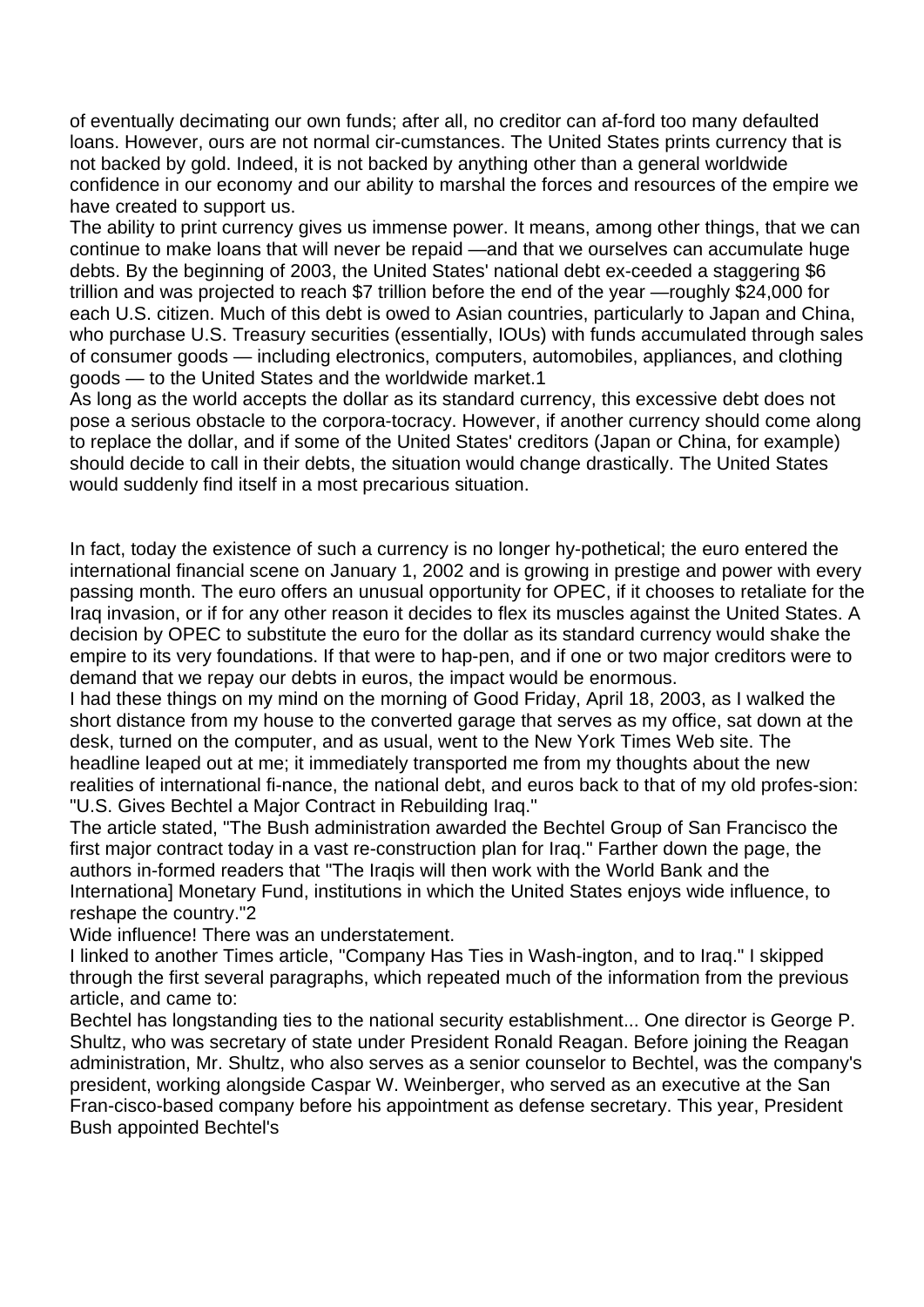Piercing the Veneer 213

chief executive, Riley P. Bechtel, to serve on the Presi-dent's Export Council.3 Here in these articles was the story of modern history, the drive to global empire, in a nutshell. What was going on in Iraq and de-scribed in the morning press was the result of the work Claudine had trained me to do some thirty-five years before, and of the work of other men and women who shared a lust for self-aggrandizement not unlike the one I had known. It marked the current point of the corporatocracy's progress along the road to bringing every person in the world under its influence.

These articles were about the 2003 invasion of Iraq and about the contracts now being signed, both to rebuild that country from the wreckage created by our military and to build anew in the mold of the modern, westernized model. Yet, without saying so, the news of April 18, 2003, also harked back to the early 1970s and the Saudi Arabian Money-laundering Affair. SAMA and the contracts flowing out of it had established new and irrevocable precedents that allowed indeed mandated — U.S. engineering and construction companies and the petroleum industry to co-opt the development of a desert kingdom. In the same mighty blow, SAMA established new rules for the global management of petroleum, redefined geopolitics, and forged with the Saudi royal family an alliance that would ensure their hegemony as well as their commitment to playing by our rules.

As I read those articles, I could not help but wonder how many other people knew, as I did, that Saddam would still be in charge if he had played the game as the Saudis had. He would have his mis-siles and chemical plants; we would have built them for him, and our people would be in charge of upgrading and servicing them. It would be a very sweet deal — even as Saudi Arabia had been.

Until now, the mainstream media had been careful not to publi-cize this story. But today, here it was. True, it was a mere inkling; the articles were only the meekest ghosts of a summary, yet the story seemed to be emerging. Wondering if the New York Times was taking a maverick stance, I visited the CNN Web site and read, "Bechtel Wins Iraq Contract." The CNN story was very similar to the one in the Times, except it added,

Several other companies have at various times been reported as possible competitors for the job, either as

primary bidders or as parts of teams, including the Kellogg Brown & Root (KBR) unit of Halliburton Co. — of which Vice President Dick Cheney once was CEO... [Already] Halliburton has won a contract, which could be worth \$7 billion and could last up to two years, to make emergency repairs to Iraq's oil infrastructure.4

The story of the march to global empire did indeed appear to be leaking out. Not the details, not the fact that it was a tragic story of debt, deception, enslavement, exploitation, and the most blatant grab in history for the hearts, minds, souls, and resources of people around the world. Nothing in these articles hinted that the story of Iraq in 2003 was the continuation of a shameful story. Nor did they disclose that this story, as old as empire, has now taken on new and terrifying dimensions, both because of its magnitude during this time of globalization and because of the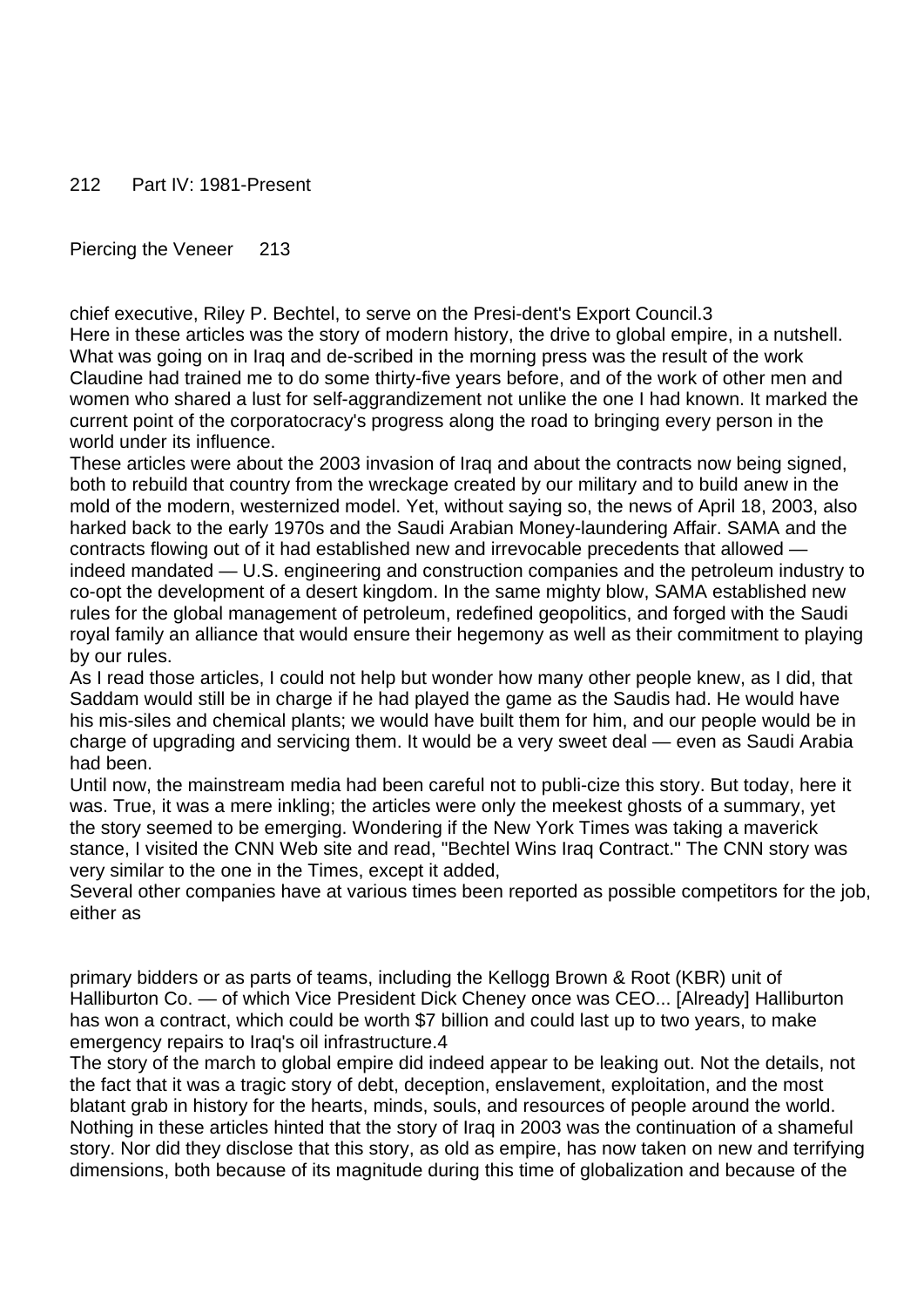subtlety with which it is ex-ecuted. Despite its shortfalls, however, the story did appear to be leaking out, almost reluctantly.

The idea of the reluctant story, leaking out, hit very close to home. It reminded me of my own personal story and of the many years I had postponed telling it. I had known for a very long time that I had a confession to make; still, I postponed making it. Thinking back, I see that my doubts, the whisperings of guilt, were there from the be-ginning. They had started in Claudine's apartment, even before I made the commitment to go to Indonesia on that first trip, and the}7 had haunted me almost incessantly all these years.

I also knew that had the doubts, the pain, and the guilt not con-stantly nagged me, I would never have gotten out. Like so many others, I would have been stuck. I would not have stood on a beach in the Virgin Islands and decided to quit MAIN. Yet, I was still deferring, just as we as a culture continue to defer.

These headlines seemed to hint at the alliance between big cor-porations, international banks, and governments, but like my MAIN resume, the stories barely touched the surface. It was a gloss. The real story had little to do with the fact that the major engineering and construction firms were once again receiving billions of dollars to develop a country in our image — among a people who in all like-lihood had no desire to reflect that image — or that an elite band of

214 Part IV: 1981-Present

Piercing the Veneer 215

men was repeating an age-old ritual of abusing the privileges of their high government positions. That picture is just too simple. It implies that all we need to do, if we decide to right the wrongs of the system, is to throw these men out. It feeds into the conspiracy theories and thereby provides a convenient excuse to turn on the TV and forget about it all, comfortable in our third-grade view of history, which runs: "They" will take care of it; the ship of state is seaworthy and will get nudged back on course. We may have to wait for the next election, but all will turn out for the best.

The real story of modern empire — of the corporatocracy that ex-ploits desperate people and is executing history's most brutal, selfish, and ultimately self-destructive resource-grab — has little to do with what was exposed in the newspapers that morning and has every-thing to do with us. And that, of course, explains why we have such difficulty listening to the real story. We prefer to believe the myth that thousands of years of human social evolution has finally per-fected the ideal economic system, rather than to face the fact we have merely bought into a false concept and accepted it as gospel. We have convinced ourselves that all economic growth benefits humankind, and that the greater the growth, the more widespread the benefits. Finally, we have persuaded one another that the corollary to this concept is valid and morally just: that people who excel at stoking the fires of economic growth should be exalted and rewarded, while those born at the fringes are available for exploitation.

This concept and its corollary are used to justify all manner of piracy — licenses are granted to rape and pillage and murder inno-cent people in Iran, Panama, Colombia, Iraq, and elsewhere. EHMs, jackals, and armies flourish for as long as their activities can be shown to generate economic growth —and they almost always demonstrate such growth. Thanks to the biased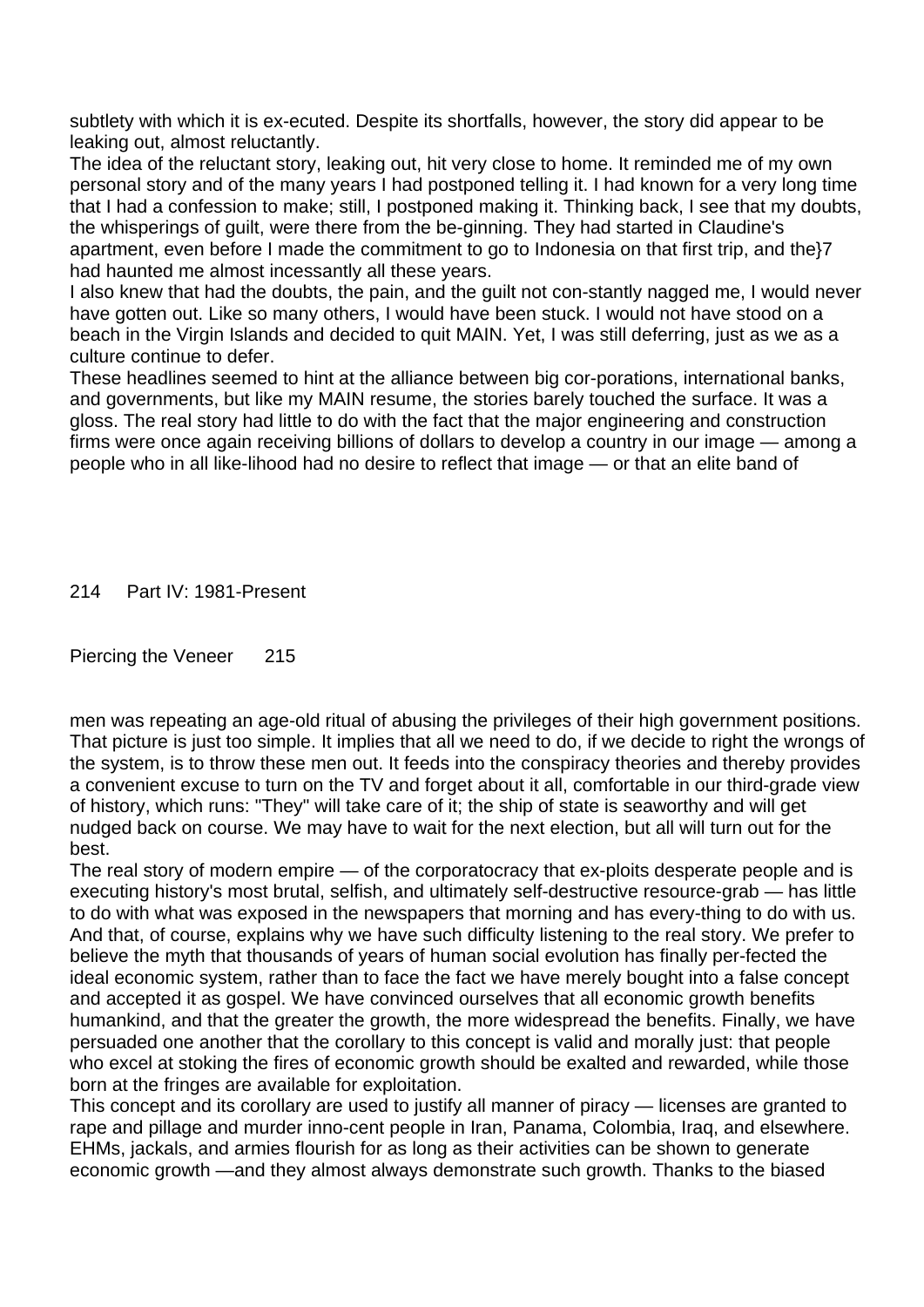"sciences" of fore-casting, econometrics, and statistics, if you bomb a city and then re-build it, the data shows a huge spike in economic growth.

The real story is that we are living a lie. Like my MAIN resume, we have created a veneer that hides the fatal cancers beneath the surface. Those cancers are exposed by the X-rays of our statistics, which disclose the terrifying fact that history's most powerful and wealthiest empire has outrageously high rates of suicide, drug abuse, divorce, child molestation, rape, and murder, and that like a malignant

cancer, these afflictions spread their tentacles in an ever-widening radius every year. In our hearts, each of us feels the pain. We cry out for change. Yet, we slam our fists to our mouths, stifling those cries, and so we go unheard.

It would be great if we could just blame it all on a conspiracy, but we cannot. The empire depends on the efficacy ofbig banks, corporations, and governments—the corporatocracy—but it is not a conspiracy. This corporatocracy is ourselves —we make it happen—which, of course, is why most of us find it difficult to stand up and oppose it. We would rather glimpse conspirators lurking in the shadows, be-cause most of us wrork for one of those banks, corporations, or gov-ernments, or in some way are dependent on them for the goods and services they produce and market. We cannot bring ourselves to bite the hand of the master who feeds us. That is the situation I was pondering as I sat staring at the head-lines on the screen of my computer. And it raised a number of ques-tions. How do you rise up against a system that appears to provide you with your home and car, food and clothes, electricity and health care even when you know that the system also creates a world where twenty-four thousand people starve to death each day and millions more hate you, or at least hate the policies made by repre-sentatives you elected? How do you muster the courage to step out of line and challenge concepts you and your neighbors have always accepted as gospel, even when you suspect that the system is ready to self-destruct? Slowiy, I stood up and headed back to the house to pour myself another cup of coffee.

I took a short detour and picked up my copy of the Palm Beach Post, lying near the mailbox beside our driveway. It had the same Bechtel-Iraq article, copyrighted by the New York Times. But now I noticed the date on the masthead: April 18. It is a famous date, at least in New England, instilled in me by my Revolutionary War-minded parents and by Longfellow's poem: Listen, my children, and you shall hear

Of the midnight ride of Paul Revere,

On the eighteenth of April, in Seventy-five;

Hardly a man is now alive

Who remembers that famous day and year.

216 Part IV: 1981-Present

Piercing the Veneer 217

This year, Good Friday happened to fall on the anniversary- of Paul Revere's ride. Seeing that date on the front page of the Post made me think of the colonial silversmith racing his horse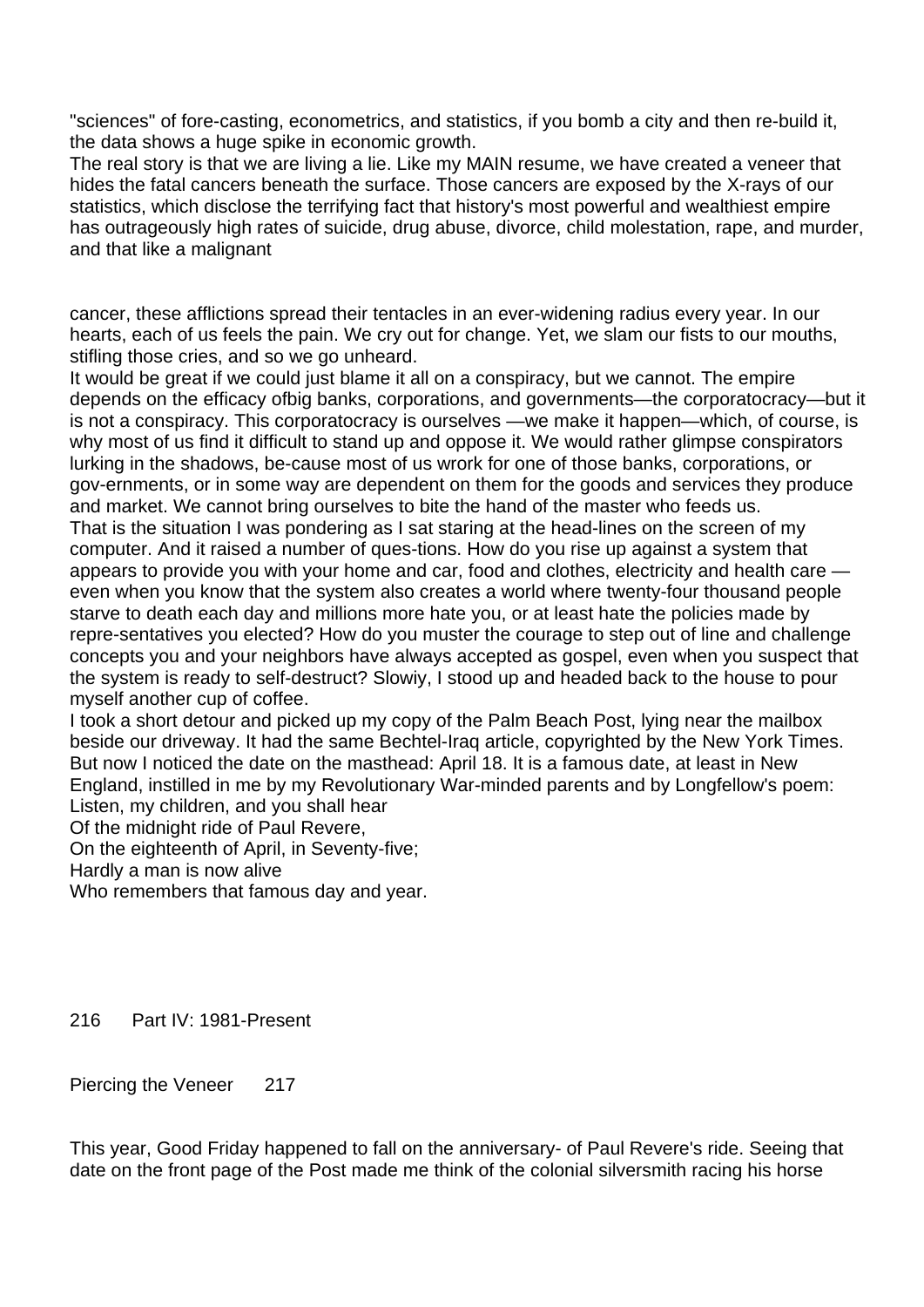through the dark streets of New England towns, waving his hat and shouting, "The British are coming!" Revere had risked his life to spread the word, and loyal Americans responded. They stopped the empire, back then.

I wondered what had motivated them, why those colonial Amer-icans were willing to step out of line. Many of the ringleaders had been prosperous. What had inspired them to risk their businesses, to bite the hand that fed them, to risk their lives? Each of them un-doubtedly had personal reasons, and yet there must have been some unifying force, some energy or catalyst, a spark that ignited all those individual fires at that single moment in history. And then it came to me: words.

The telling of the real story about the British Empire and its selfish and ultimately self-destructive mercantile system had provided that spark. The exposure of the underlying meaning, through the words of men like Tom Paine and Thomas Jefferson, fired the imaginations of their countrymen, opened hearts and minds. The colonists began to question, and when they did, they discovered a new reality that cut away at the deceits. They discerned the truth behind the patina, understood the way the British Empire had manipulated, deceived, and enslaved them. They saw that their English masters had formulated a system and then had managed to convince most people of a lie—that it was the best system mankind could offer, that the prospects for a better world depended on channeling resources through the King of Eng-land, that an imperial approach to commerce and politics was the most efficient and humane means of helping the majority of the peo-ple—when in fact the truth was that the system enriched only a very few at the expense of the many. This lie, and the resulting exploita-tion, endured and expanded for decades, until a handful of philoso-phers, businessmen, farmers, fishermen, frontiersmen, writers, and orators began to speak the truth.

Words. I thought about their power as I refilled my coffee cup, walked back to my office, and returned to the computer.

I logged off the CNN Web site and brought up the file I had been working on the night before. I read the last paragraph I had written:

This story must be told. We live in a time of terrible crisis — and tremendous opportunity. The story of this particular economic hit man is the story of how we got to where we are and why we currently face crises that seem insur-mountable. This story must be told because only by understanding our past mistakes will we be able to take advantage of future opportunities.... Most importantly, this story must be told because today, for the first time in history, one nation has the ability, the money, and the power to change all this. It is the nation where I was born and the one I served as an EHM: the United States of America.

This time I would not stop. The coincidences of my life and the choices I had made around them had brought me to this point. I would move forward.

I thought again of that other man, that lone rider galloping through the dark New England countryside, shouting out his warn-ing. The silversmith knew that the words of Paine had preceded him, that people had read those words in their homes and discussed them in the taverns. Paine had pointed out the truth about the tyranny of the British Empire. Jefferson would proclaim that our nation was dedicated to the principles of life, liberty, and the pursuit of happi-ness. And Revere, riding through the night, understood that men and women throughout the colonies would be empowered by those words; they would rise up and fight for a better world. Words...

I made my decision to stop procrastinating, to finish finally what I had started so many times over all those years, to come clean, to confess — to write the words in this book.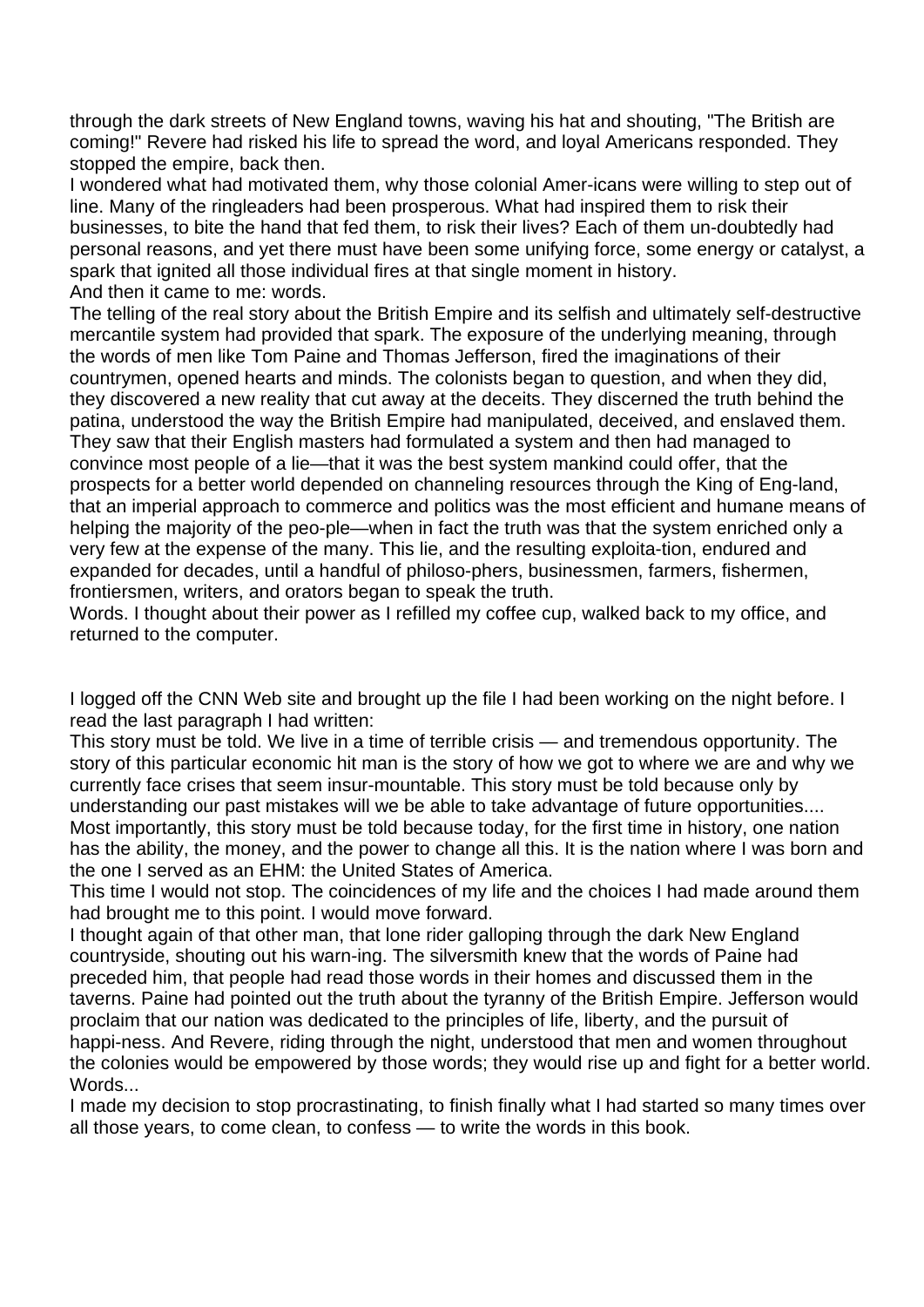Piercing the Veneer 219

## **EPILOGUE**

We have arrived at the end of this book, and also at a beginning. You are probably wondering where to go next, what you can do to stop the corporatocracy and to end this insane and selfdestructive march to global empire. You are ready to leave the book behind and pounce on the world.

You want ideas, and I could offer you some.

I could point out that the chapter you just read, about Bechtel and Halliburton in Iraq, is old news. By the time you read it, it may seem redundant. However, the significance of those newspaper ar-ticles goes far beyond the timeliness of their content. That chapter, I hope, will change the way you view the news, help you to read between the lines of every newspaper article that comes before you and to question the deeper implications of every radio and television report you tune in to.

Things are not as they appear. NBC is owned by General Electric, ABC by Disney, CBS by Viacom, and CNN is part of the huge AOL Time Warner conglomerate. Most of our newspapers, magazines, and publishing houses are owned — and manipulated—by gigantic international corporations. Our media is part of the corporatocracy. The officers and directors who control nearly all our communica-tions outlets know their places; they are taught throughout life that one of their most important jobs is to perpetuate, strengthen, and expand the system they have inherited. They are very efficient at do-ing so, and when opposed, they can be ruthless. So the burden falls on you to see the truth beneath the veneer and to expose it. Speak it to your family and friends; spread the word.

I could give you a list of practical things to do. For instance, cut back on your oil consumption. In 1990, before we first invaded Iraq, we imported 8 million barrels of oil; by 2003 and the second inva-sion, this had increased more than 50 percent, to over 12 million barrels.1 The next time you are tempted to go shopping, read a book instead, exercise, or meditate. Downsize your home, wardrobe, car, office, and most everything else in your life. Protest against "free" 221

trade agreements and against companies that exploit desperate people in sweatshops or that pillage the environment.

I could tell you that there is great hope within the current system, that there is nothing inherently wrong with banks, corporations, and governments — or with the people who manage them and that they certainly do not have to compose a corporatocracy. I could go into detail about how the problems confronting us today are not the result of malicious institutions; rather, they stem from fallacious concepts about economic development. The fault lies not in the insti-tutions themselves, but in our perceptions of the manner in which they function and interact with one another, and of the role their managers play in that process.

In fact, those highly effective worldwide communications and distribution networks could be used to bring about positive and compassionate changes. Imagine if the Nike swoosh, MacDonald's arches, and Coca-Cola logo became symbols of companies whose primary goals were to clothe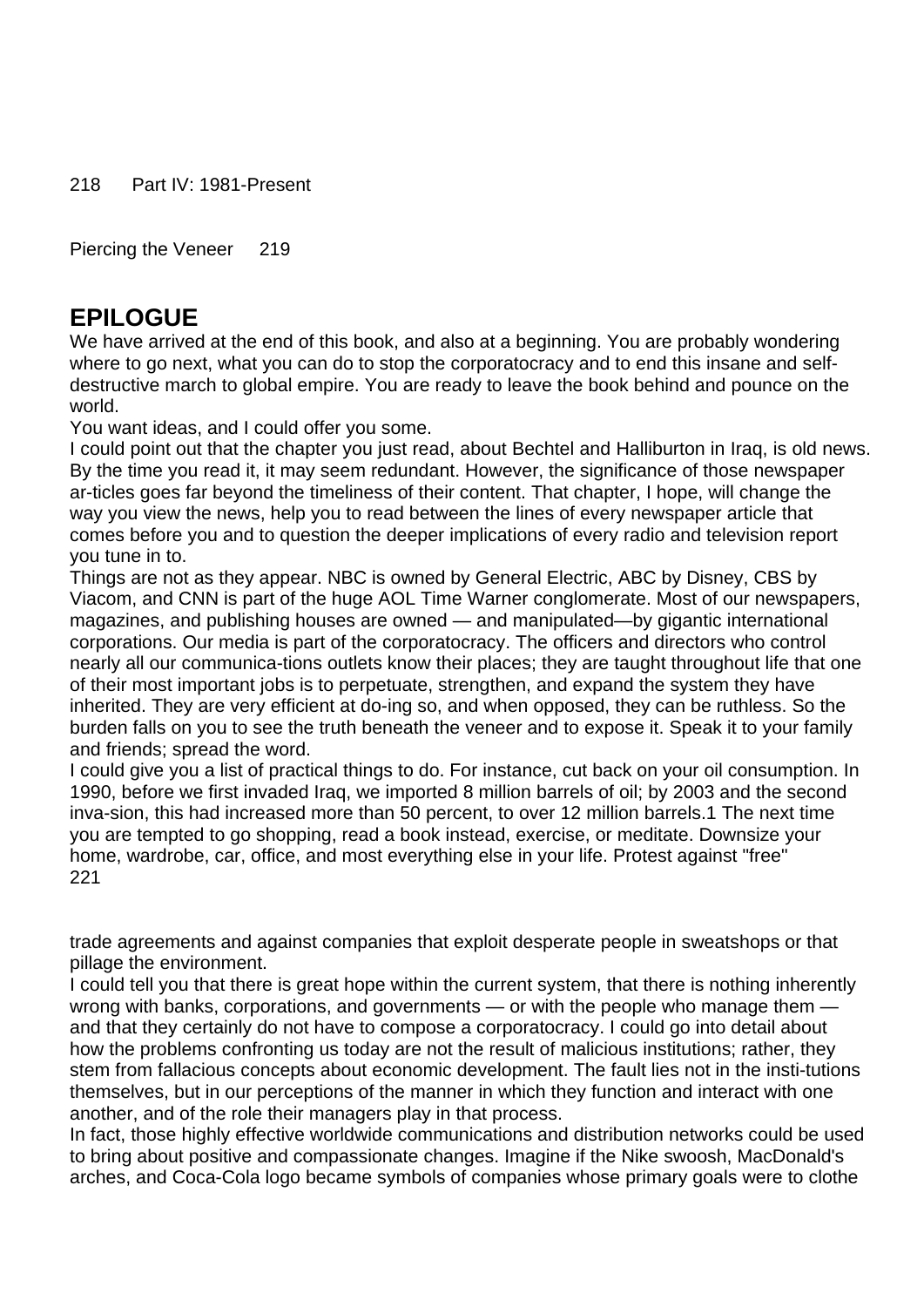and feed the world's poor in environ-mentally beneficial ways. This is no more unrealistic than putting a man on the moon, breaking up the Soviet Union, or creating the in-frastructure that allows those companies to reach every corner of the planet. We need a revolution in our approach to education, to em-power ourselves and our children to think, to question, and to dare to act. You can set an example. Be a teacher and a student; inspire everyone around you through your example.

I could encourage you to take specific actions that will impact the institutions in your life. Speak out whenever any forum presents itself, write letters and e-mails, phone in questions and concerns, vote for enlightened school boards, county commissions, and local ordi-nances. When you must shop, do it consciously; get personally involved.

I could remind you of what the Shuars told me in 1990, that the world is as you dream it, and that we can trade in that old nightmare of polluting industries, clogged highways, and overcrowded cities for a new dream based on Earth-honoring and socially responsible prin-ciples of sustainability and equality. It is within our power to trans-form ourselves, to change the paradigm. I could enumerate the amazing opportunities we have available to us for creating a better world, right now: enough food and water for everyone; medicines to cure diseases and to prevent epidemics that needlessly plague millions of people today; transportation systems

that can deliver life's essentials to even the most remote corners of the planet; the ability to raise literacy levels and to provide Internet services that could make it possible for every person on the planet to communicate with every other person; tools for conflict resolution that could render wars obsolete; technologies that explore both the vastness of space and the most minute, subatomic energy, which could then be applied to developing more ecologic and efficient homes for everyone; sufficient resources to accomplish all of the above; and much more. I could suggest steps for you to take immediately, to help others understand the crises and the opportunities.

• Offer study groups about Confessions of an Economic Hit Man at your local bookstore or library, or both (a guideline for doing this is available at www.JohnPerkins.org).

• Develop a presentation for a nearby elementary school on your favorite subject (sports, cooking, ants — almost anything), and use it to help students wake up to the true nature of the society they are inheriting.

• Send e-mails to all the addresses in your file, expressing feelings triggered by this and other books you read.

But I suspect you have already thought of most of these things. You just need to pick a couple that most appeal to you and do them, and to realize that all of these are part of a much greater commitment that you and I must make. We must commit ourselves absolutely and unequivocally to shaking ourselves and everyone around us awake. We must hear the wisdom of the prophecies, open our hearts and minds to the possibilities, become conscious, and then take action.

However, this book is not a prescription; it is a confession, pure and simple. It is the confession of a man who allowed himself to be-come a pawn, an economic hit man; a man who bought into a cor-rupt system because it offered so many perks, and because buying in was easy to justify; a man who knew better but who could always find excuses for his own greed, for exploiting desperate people and pillaging the planet; a man who took full advantage of the fact that he was born into one of the wealthiest societies history has ever known, and who also could pity himself because his parents were not at the top of the pyramid; a man who listened to his teachers,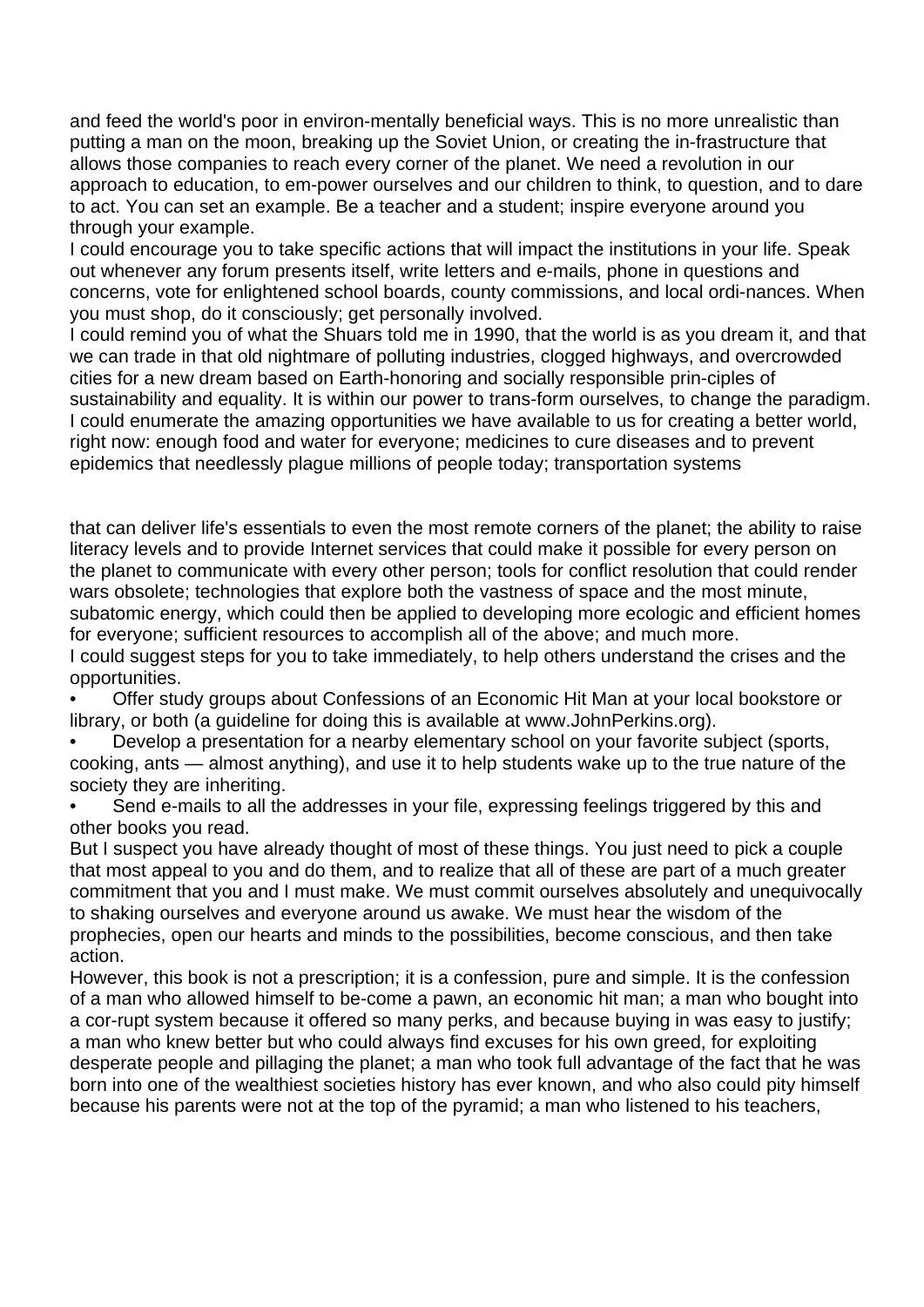#### 222 Confessions of an Economic Hit Man

Epilogue 223

read the textbooks on economic development, and then followed the example of other men and women who legitimatize every action that promotes global empire, even if that action results in murder, geno-cide, and environmental destruction; a man who trained others to follow in his footsteps. It is my confession.

The fact that you have read this far indicates that you can relate on some personal level to my confession, that you and I share a lot in common. We may have traveled different roads, but we have driven similar vehicles, used the same fuels, and stopped to eat at restau-rants owned by the same corporations.

For me, confessing was an essential part of my personal wake-up call. Like all confessions, it is the first step toward redemption.

Now it is your turn. You need to make your own confession. When you come clean on who you are, why you are here during this time in history, why you have done the things you have — the ones you are proud of, and those others — and where you intend to go next, you will experience an immediate sense of relief. It may be nothing less than euphoric.

Believe me when I say that writing this book has been deeply emotional, and often a painful and humiliating experience. It has been frightening in a way nothing I ever faced before has been frightening. But it has opened me to a sense of relief I have never known until now, a feeling I can only describe as ecstatic.

Ask yourself these questions. What do I need to confess? How have I deceived myself and others? Where have I deferred? Why have I allowed myself to be sucked into a system that I know is un-balanced? What will I do to make sure our children, and all children everywhere, are able to fulfill the dream of our Founding Fathers, the dream of life, liberty, and the pursuit of happiness? What course will I take to end the needless starvation, and make sure there is never again a day like September 11? How can I help our children under-stand that people who live gluttonous, unbalanced lives should be pitied but never, ever emulated, even if those people present them-selves, through the media they control, as cultural icons and try to convince us that penthouses and yachts bring happiness? What changes will I commit to making in my attitudes and perceptions? What forums will I use to teach others and to learn more on my own? These are the essential questions of our time. Each of us needs to answer them in our own way and to express our answers clearly,

unequivocally. Paine and Jefferson and all the other patriots are watching over our shoulders. Their words continue to inspire us to-day. The spirits of those men and women who left their farms and fishing boats and headed out to confront the mighty British Empire, and of those who fought to emancipate the slaves during the Civil War, and of those who sacrificed their lives to protect the world from fascism, speak to us. As do the spirits of the ones who stayed at home and produced the food and clothes and gave their moral support, and of all the men and women who have defended what was won on those battlefields: the teachers, poets, artists, entrepreneurs, health workers, the manual laborers... you and me.

The hour is ours. It is now time for each and every one of us to step up to the battle line, to ask the important questions, to search our souls for our own answers, and to take action.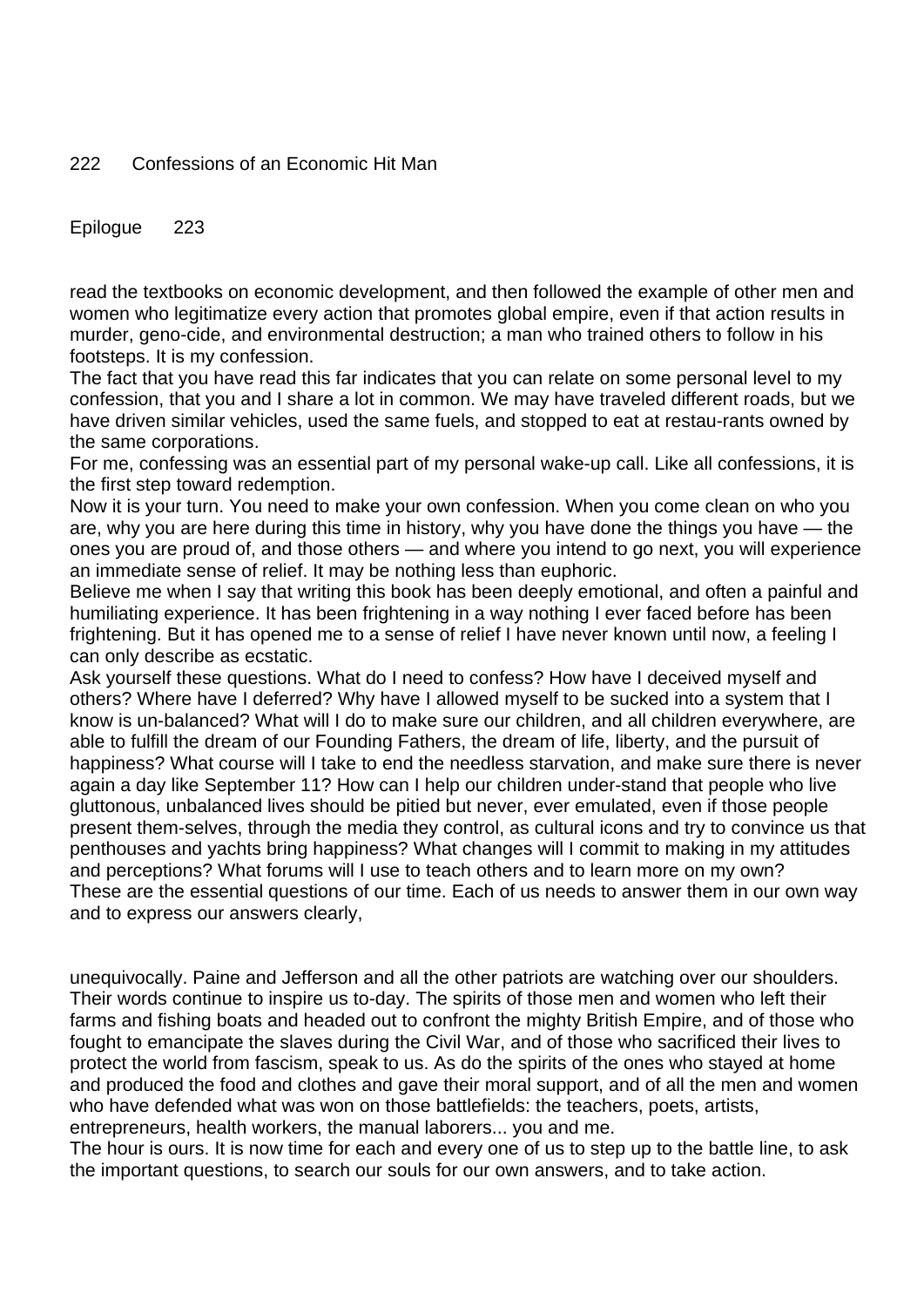The coincidences of your life, and the choices you have made in response to them, have brought you to this point...

224 Confessions of an Economic Hit Man

Epilogue 225

JOHN PERKINS PERSONAL HISTORY 1963 Graduates prep school, enters Middlebury College. 1964 Befriends Farhad, son of an Iranian general. Drops out of Middlebury. 1965 Works for Hearst newspapers in Boston. 1966 Enters Boston University College of Business Administration. 1967 Marries former Middlebury classmate, whose "Uncle Frank" is a top-echelon executive at the National Security Agency (NSA). 1968 Profiled by the NSA as an ideal economic hit man. With Uncle Frank's blessing, joins the Peace Corps and is assigned to the Ecuadorian Amazon, where ancient indigenous tribes battle U.S. oil companies. 1969 Lives in the rain forest and the Andes. Experiences firsthand the deceitful and destructive practices em-ployed by oil companies and government agencies, and their negative impacts on local cultures and environments. 1970 **In Ecuador, meets vice president of international** con-sulting firm MAIN, who is also an NSA liaison officer. 1971 Joins MAIN, undergoes clandestine training in Boston as an economic hit man (EHM), and is sent as part of an eleven-man team to Java, Indonesia. Struggles with conscience over pressure to falsify economic studies. 1972 Due to willingness to "cooperate," is promoted to chief economist and is viewed as a "whiz kid." Meets im-portant leaders, including World Bank president Robert McNamara. Sent on special assignment to Panama. Befriended by Panamanian president and charismatic leader, Omar Torrijos; learns about his-tory of U.S. imperialism and Torrijos's determination to transfer Canal ownership from the United States to Panama. 1973 Career skyrockets. Builds empire within MAIN; continues work in Panama; travels extensively and conducts studies in Asia, Latin America, and the Middle East. 1974 Instrumental in initiating a huge EHM success in Saudi Arabia. Royal family agrees to invest billions of dollars of oil income in U.S. securities and to allow the U.S. Department of the Treasury to use the inter-est from those investments to hire U.S. firms to build power and water systems, highways, ports, and cities in the kingdom. In exchange, the United States guar-antees that the royal family will continue to rule. This will serve as a model for future EHM deals, in-cluding one that ultimately fails in Iraq.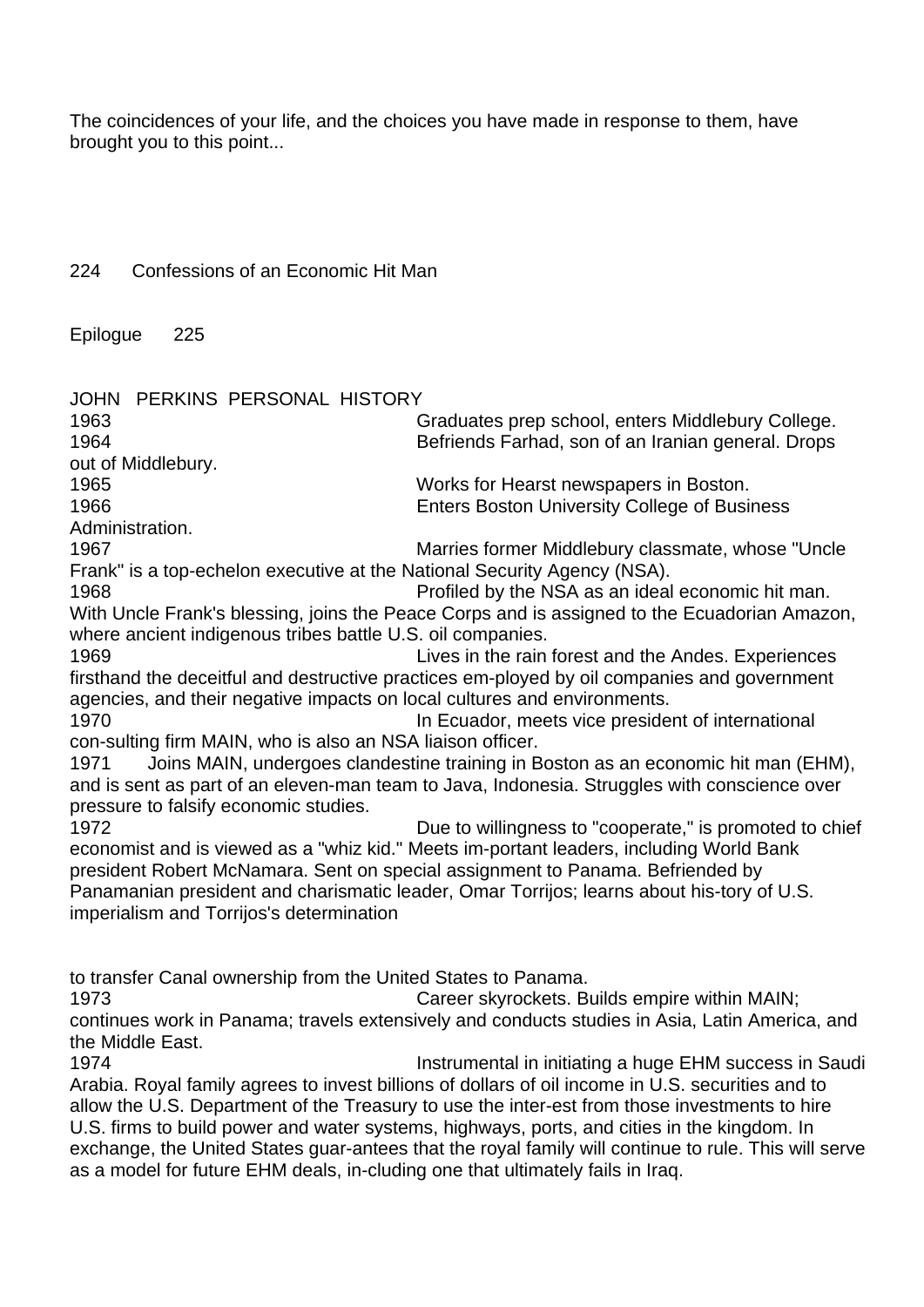1975 **Promoted again — to youngest partner in MAIN's one** hundred-year history—and named manager of Economics and Regional Planning. Publishes series of influential papers; lectures at Harvard and other institutions. 1976 Heads major projects around the world, in Africa, Asia, Latin America, North America, and the Middle East. Learns from the shah of Iran a revolutionary approach to EHM empire building.

1977 Due to personal relationships in Colombia, becomes exposed to the plight of farmers who are branded as communist terrorists and drug traffickers, but are in fact peasants trying to protect their families and homes.

1978 Rushed out of Iran by Farhad. Together, they fly to the Rome home of Farhad's father, an Iranian gen-eral, who predicts the shah's imminent ouster and blames U.S. policy, corrupt leaders, and despotic gov-ernments for the hatred sweeping the Middle East. He warns that if the United States does not become more compassionate, the situation will deteriorate.

1979 Struggles with conscience as the shah flees his country and Iranians storm the U.S. Embassy, taking fifty-two

226

John Perkins Personal History 227

hostages. Realizes that the United States is a nation laboring to deny the truth about its imperialist role in the world. After years of tension and frequent sep-arations, divorces first wife. 1980 Suffers from deep depression, guilt, and the realiza-tion that money and power have trapped him at MAIN. Quits.

1981 Is deeply disturbed when Ecuador's president Jaime Roldos (who has campaigned on an anti-oil platform) and Panama's Omar Torrijos (who has incurred the wrath of powerful Washington interests, due to his positions on the Panama Canal and U.S. military bases) die in fiery airplane crashes that have all the markings of CIA assassinations. Marries for the sec-ond time, to a woman whose father is chief architect at Bechtel Corporation and is in charge of designing and building cities in Saudi Arabia—work financed through the 1974 EHM deal.

1982 Creates Independent Power Systems Inc. (IPS), a company committed to producing environmentally friendly electricity. Fathers Jessica. 1983-1989 Succeeds spectacularly as IPS CEO, with much help from "coincidences" people in high places, tax breaks, etc. As a father, frets over world crises and former EHM role. Begins writing a tell-all book, but is offered a lucrative consultants' retainer on the con-dition that he not write the book.

1990-1991 Following the U.S. invasion of Panama and impris-onment of Noriega, sells IPS and retires at forty-five. Contemplates book about life as an EHM, but in-stead is persuaded to direct energies toward creating a nonprofit organization, an effort which, he is told, would be negatively impacted by such a book.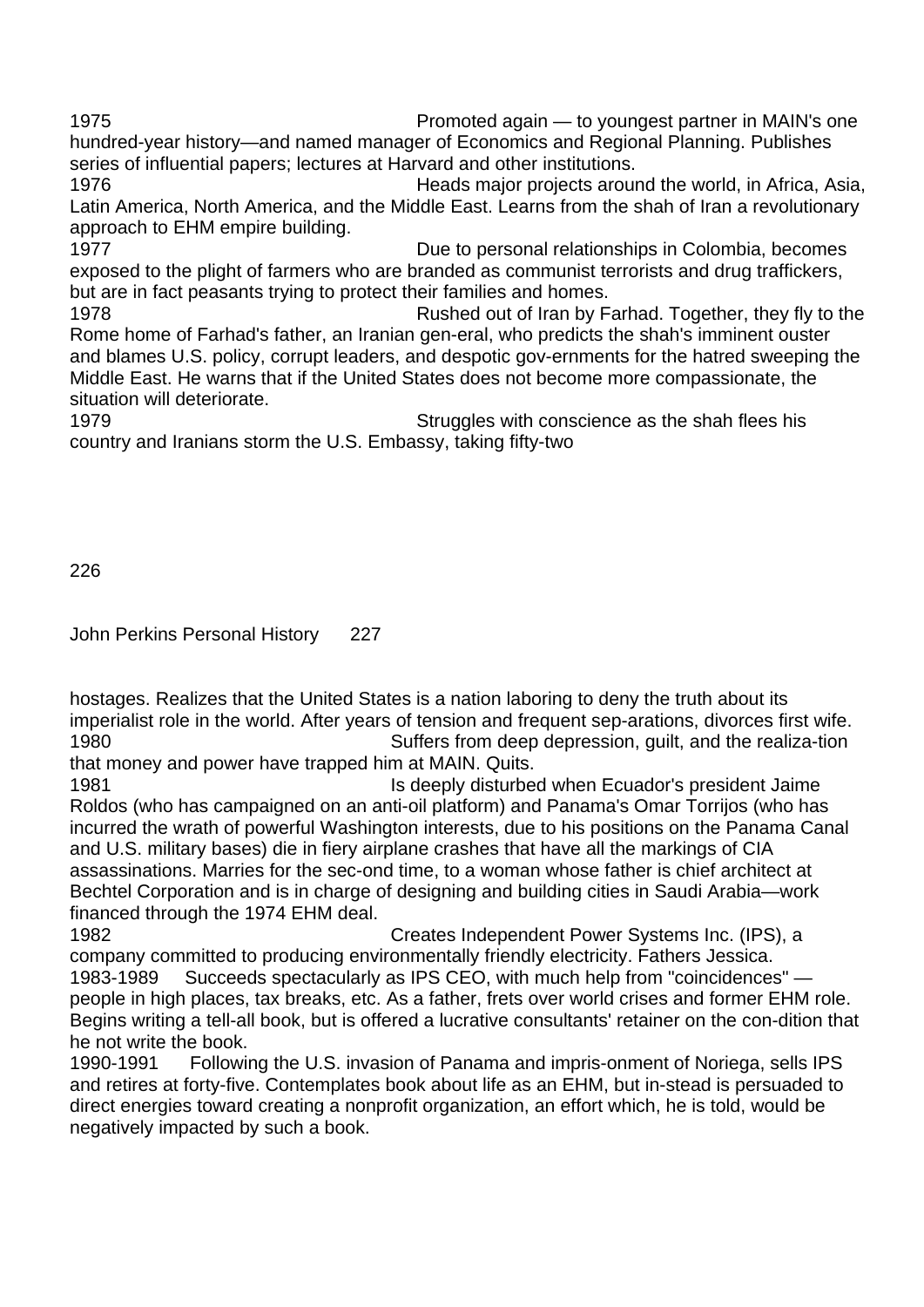1992-2000 Watches the EHM failures in Iraq that result in the first Gulf War. Three times starts to write the EHM book, but instead gives in to threats and bribes. Tries to assuage conscience by writing books about indige-nous peoples, supporting nonprofit organizations,

teaching at New Age forums, traveling to the Amazon and the Himalayas, meeting with the Dalai Lama, etc.

2001-2002 Leads a group of North Americans deep into the Amazon, and is there with an indigenous tribe on September 11, 2001. Spends a day at Ground Zero and commits to writing the book that can heal his pain and expose the truth behind EHMs.

2003-2004 Returns to the Ecuadorian Amazon to meet with the indigenous tribes who have threatened war against the oil companies; writes Confessions of an Economic Hit Man.

228 Confessions of an Economic Hit Man

John Perkins Personal History 229

## NOTES

Preface

1. The United Nations World Food Programme, http://www.wfp.org/

index.asp?section=l (accessed December 27, 2003). In addition, the National Association for the Prevention of Starvation estimates that "Every day 34,000 children under five die of hunger or preventable diseases resulting from hunger" (http://www.napsoc.org, accessed December 27, 2003). Starvation.net estimates that "if we were to add the next two lead-ing ways (after starvation) the poorest of the poor die, waterborne diseases and AIDS, we would be approaching a daily body count of 50,000 deaths" (http://www.starvation.net, accessed December 27, 2003).

2. U.S. Department of Agriculture findings, reported by the Food Research and Action Center (FRAC), http://www.frac.org (accessed December 27, 2003).

3. United Nations. Human Development Report. (New York: United Nations, 1999).

4. "In 1998, the United Nations Development Program estimated that it would cost an additional \$9 billion (above current expenditures) to provide clean water and sanitation for everyone on earth. It would cost an additional \$12 billion, they said, to cover reproductive health services for all women world-wide. Another \$13 billion would be enough not only to give ever)' person on earth enough food to eat but also basic health care. An additional \$6 bil-lion could provide basic education for all... Combined they add up to S40 billion." — John Robbins, author of Diet for a New America and The Food Revolution, http://www.foodrevolution.org (accessed December 27, 2003).

**Prologue** 

1. Gina Chavez et al., Tarimiat — Firmes enNuestro Territorio: FIFSE vs. ARCO, eds. Mario Melo and Juana Sotomayor (Quito, Ecuador: CDES and CONAIE, 2002),

2. Sandy Tolan, "Ecuador: Lost Promises," National Public Radio, Morning Edition, July 9, 2003, http://www.npr.org/programs/morning/features/ 2003/jul/latinoil (accessed July 9, 2003).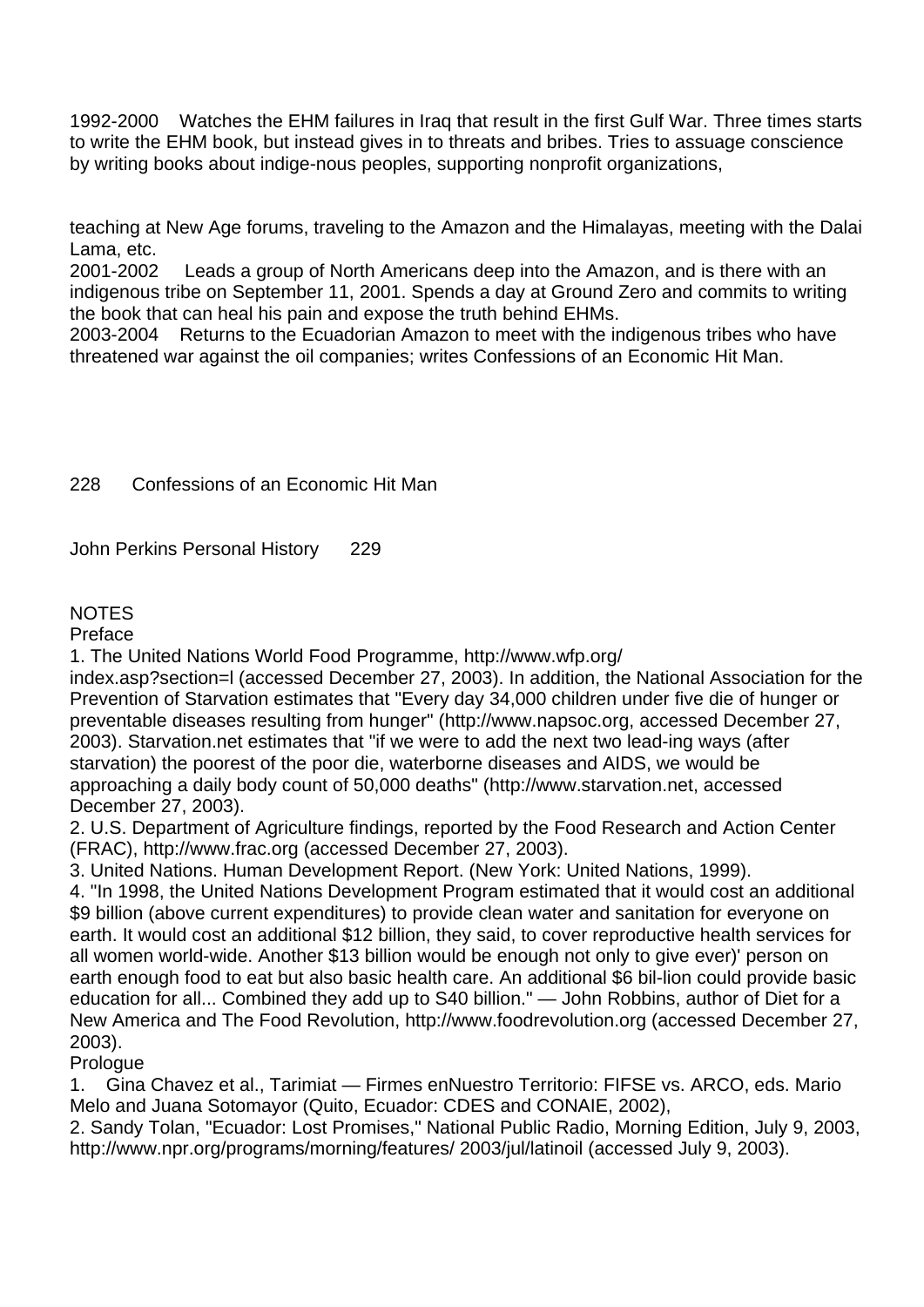3. Juan Forero, "Seeking Balance: Growth vs. Culture in the Amazon," New York Times, December 10, 2003.

4. Abhy Ellin, "Suit Says ChevronTexaco Dumped Poisons in Ecuador," New York Times, May 8, 2003.

5. Chris Jochnick, "Perilous Prosperity," New Internationalist, June 2O01,

http://www.newint.org/issue335/perilous.htm. For more extensive infor-mation, see also Pamela Martin, The Globalization of Contentious Politics: The Amazonian Indigenous Rights Movement (New York: Rutiedge, 2002): ~Kimer\mg, Amazon Crude (New York: Natural Resource Defense Council, 1991); Leslie Wirpsa, trans., Upheaval in the Back Yard: Illegiti-mate Debts and Human Rights — The Case of Ecuador-Norway (Quito, Ecuador: Centre de Derechos Economicos y Sociales, 2002); and Gregory Palast, "Inside Corporate America," Guardian, October 8, 2000. 6. For information about the impact of oil on national and global economies, see Michael T. Klare, Resource Wars: The New Landscape of Global Conflict (New York: Henry Holt and Company, 2001); Daniel Yergin, The Prize: The Epic Quest for Oil, Money &Power (New York: Free Press, 1993); and Daniel Yergin and Joseph Stanislaw, The Commanding Heights: The Battle

for the World Economy (New York: Simon & Schuster, 2001).

7. James S. Henry, "Where the Money Went,"Across the Board, March/April

2004, pp 42-45. For more information, see Henry's book The Blood Bankers: Tales from the Global Underground Economy (New York: Four Walls Eight Windows, 2003).

8. Gina Chavez et al., Tarimiat—Firmes en Nuestro Territorio: FIFSE vs. ARCO, eds. Mario Melo and Juana Sotomayor (Quito, Ecuador: CDES and CONAIE, 2002); Petroleo, Ambiente y Derechos en la Amazonia Centro Sur, Edition Victor Lopez A, Centro de Derechos Economicos y Sociales, OPIP, IACYT-A (under the auspices of Oxfam America) (Quito, Ecuador: Sergrafic, 2002).

9. Sandy Tolan, "Ecuador: Lost Promises," National Public Radio, Morning Edition, July 9, 2003, http://www.npr.org/programs/morning/features/ 2003/jul/latinoil (accessed July 9, 2003).

10. For more on the jackals and other types of hit men, see P. W. Singer, Cor-

porate Warriors: The Rise of the Privatized Military Industry (Ithaca, NY

and London: Cornell University Press, 2003); James R. Davis, Fortune's

Warriors: Private Armies and the New World Order (Vancouver and

Toronto: Douglas & Mclntyre, 2000); Felix I. Rodriguez and John Weis-

man, Shadow Warrior: The CIA Hero of 100 Unknown Battles (New York:

Simon and Schuster, 1989).

Chapter 2. "In for Life"

1. For a detailed account of this fateful operation, see Stephen Kinzer, All the Shah's Men: An American Coup and the Roots of Middle East Terror (Hoboken, NJ: John Wiley & Sons, Inc., 2003).

2. Jane Mayer, "Contract Sport: What Did the Vice-President Do for Hallibur-ton?", New Yorker, February 16 & 23, 2004, p 83.

Chapter 3. Indonesia: Lessons for an EHM

I. For more on Indonesia and its history, see Jean Gelman Taylor, Indonesia: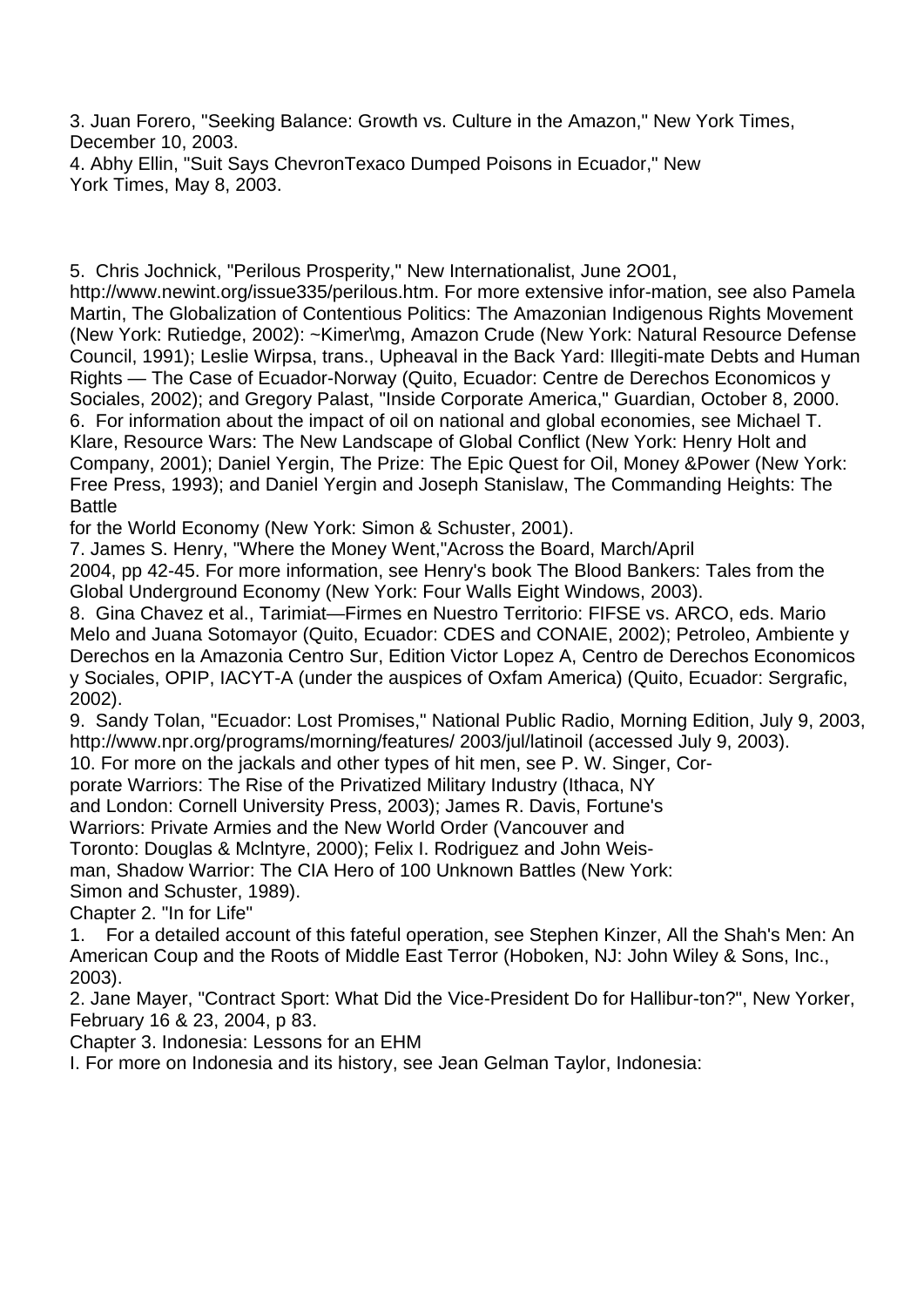Notes 231

Peoples and Histories (New Haven and London: Yale University Press, 2003); and Theodore Friend, Indonesian Destinies- (Cambridge MA and London: The Belknap Press of Harvard University, 2003).

Chapter 6. My Role as Inquisitor

1. Theodore Friend, Indonesian Destinies (Cambridge MA and London: The Belknap Press ofHarvard University, 2003), p 5.

Chapter 10. Panama's President and Hero

1. See David McCullough, The Path Between the Seas: The Creation of the Panama Canal 1870-1914 (New York: Simon and Schuster, 1999); William Friar, Portrait of the Panama Canal: From Construction to the Twenty-First Century (New York: Graphic Arts Publishing Company, 1999); Graham Greene, Conversations with the General (New York: Pocket Books, 1984).

2. See ''Zapata Petroleum Corp.", Fortune, April 1.958, p 248; Darwin Payne, Initiative in Energy: Dresser Industries, Inc. 1880-1978 (New York: Simon and Schuster, 1979); Steve Pizzo et al., Inside Job: The Looting of America's Savings and Loans (New York: McGraw Hill, 1989); Gary Webb, Dark Al-liance: The CIA, The. Contras, and the Crack Cocaine Explosion (New York: Seven Stories Press, 1999); Gerard Colby and Charlotte Dennet, Thy Will Be Done, The Conquest of the Amazon: Nelson Rockefeller and Evangelism in the Age of Oil (New York: HarperCollins, 1995).

3. Manuel Noriega with Peter Eisner, TheMemoirs of'Manuel Noriega, Amer-ica's Prisoner (NewYork: Random House, 1997); OmarTorrijos Herrera, Ideario (Editorial Universitaria Centroamericano, 1983); Graham Greene, Conversations with the General (New York: Pocket Books, 1984).

4. Graham Greene, Conversations with the General (New York: Pocket Books, 1984); Manuel Noriega with Peter Eisner, The Memoirs of Manuel Noriega, America's Prisoner (New York: Random House, 1997).

5. Derrick Jensen, A Language Older than Words (New York: Context Books, 2000), pp 86-88. 6. Graham Greene, Conversations with the General (New York: Pocket Books, 1984); Manuel Noriega with Peter Eisner, The Memoirs of Manuel Noriega. America's Prisoner (New York: Random House, 1997)-

Chapter 13. Conversations with the General

1. William Shawcross: The Shah's Last Ride: The Fate of an Ally (New York:

Simon and Schuster, 1988); Stephen Kinzer, ^4?? the Shah's Men: An Ameri-can Coup and the Roots of Middle East Terror (Hoboken, NJ: John Wiley & Sons, Inc., 2003), p 45.

2. A great deal has been written about Arbenz, United Fruit, and the violent

history of Guatemala; see for example (my Boston University political sci-

ence professor) Howard Zinn,^4 People's History of the United States (New

York: Harper & Row, 1980); Diane K. Stanley, For the Record: The United

Fruit Company's Sixty-Sit: Years in Guatemala (Guatemala City: Centro Impresor Piedra Santa, 1994). For quick references: "The Banana Republic: The United Fruit Company," http://www.mayaparadise.com/ufcle.html; "CIA Involved in Guatemala Coup, 1954,"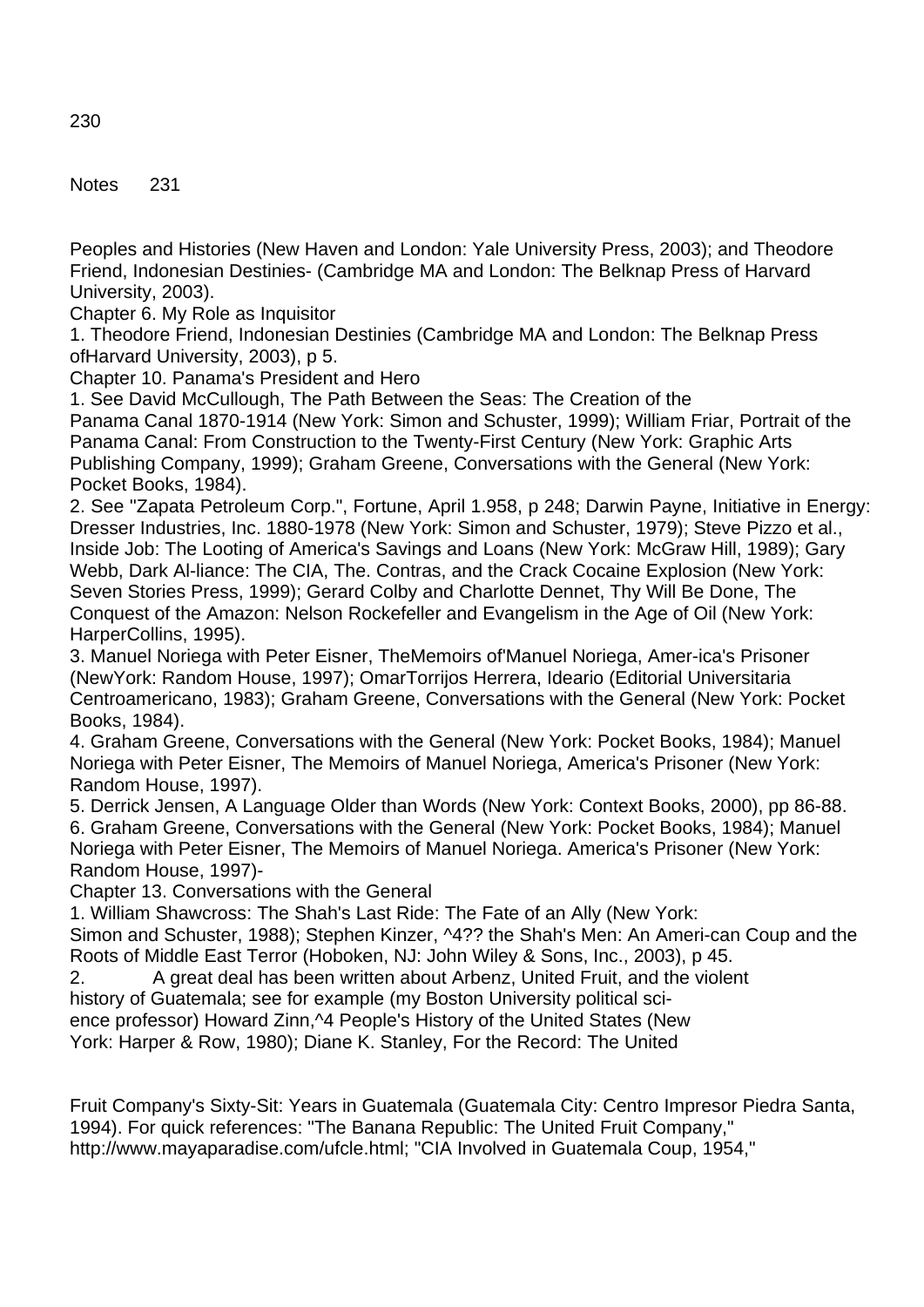http://www.english.upenn.edu/ ~afilreis/50s/guatemala.html. For more on the Bush family's involvement: "Zapata Petroleum Corp.," Fortune, April 1958, p 248.

Chapter 14. Entering a New and Sinister Period in Economic History

1. "Robert S. McNamara: 8th Secretary of Defense,"

http://www.defenselink.mil (accessed December 23, 2003).

Chapter 15. The Saudi Arabian Money-laundering Affair

1. For more on the events leading up to the 1973 oil embargo and the impact of the embargo, see: Thomas W. Lippman, Inside the Mirage: America's Fragile Partnership with Saudi Arabia (Boulder CO: Westview Press, 2004), pp 155-159; Daniel Yergin, The Prize: The Epic Quest for Oil, Money & Power (New York: Free Press, 1993); Stephen Schneider, The Oil Price Revolution (Baltimore: Johns Hopkins University Press, 1983); Ian Sey-mour, OPEC: Instrument of Change (London: McMillan, 1980).

2. Thomas W. Lippman, Inside the Mirage: America's Fragile Partnership with Saudi Arabia (Boulder CO: Westview Press, 2004), p 160.

3. David Holden and Richard Johns, The House ofSaud: The Rise and Rule of the Most Powerful Dynasty in the Arab World (New York: Holt Rinehart and Winston, 1981), p 359. 4. Thomas W. Lippman, Inside the Mirage: America's Fragile Partnership with Saudi Arabia

(Boulder CO: Westview Press, 2004), p 16?.

Chapter 16. Pimping, and Financing Osama bin Laden

1. Robert Baer, Sleeping with the Devil: How Washington Sold Our Soul for Saudi Oil (New York: Crown Publishers, 2003), p 26.

2. Thomas W. Lippman, Inside the Mirage: America's Fragile Partnership with Saudi Arabia (Boulder CO: Westview Press, 2004), p 162.

3. Thomas W. Lippman, Inside the Mirage: America's Fragile Partnership with Saudi Arabia (Boulder CO: Westview Press, 2004), p 2.

4. Henry Wasswa, "Idi Amin, Murderous Ugandan Dictator, Dies," Associated Press, August 17, 2003.

5. "The Saudi Connection," U.S. News & World Report, December 15, 2003, p 21.

6. "The Saudi Connection," U.S. News & World Report, December 15, 2003, pp 19, 20, 26. 7- Craig Unger, "Saving the Saudis," Vanity Fair, October 2003. For more on the Bush family's involvement, Bechtel, etc., see: "Zapata Petroleum Corp.," Fortune, April 1958, p 248; Darwin Payne, Initiative in Energy: Dresser Industries, Inc. 1880-1978 (New York: Simon and Schuster, 1979); Nathan

232 Confessions of an Economic Hit Man

Notes 233

Vardi, "Desert Storm: Bechtel Group Is Leading the Charge," and "Contacts for Contracts," both in Forbes, June 23, 2003, pp 63-66; Graydon Carter, "Editor's Letter: Fly the Friendly Skies..." Vanity Fair, October 2003: Richard A. Oppel with Diana B. Henriques, "A Nation at War: The Con-tractor. Company has ties in Washington, and to Iraq," New York Times, April 18, 2003. Chapter 17. Panama Canal Negotiations and Graham Greene

1. See for example: John M. Perkins, "Colonialism in Panama Has No Place in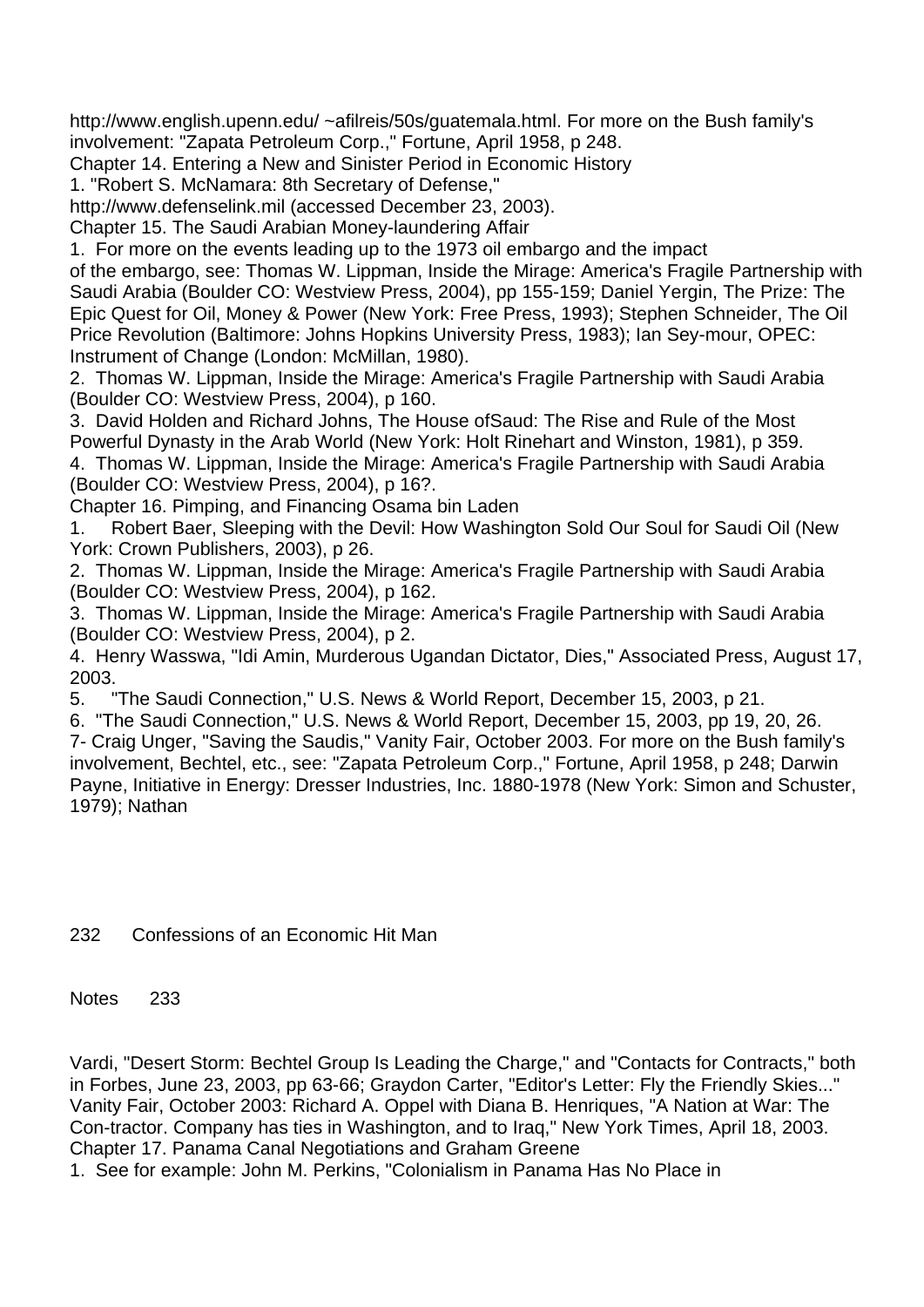1975," Boston Evening Globe, Op-Ed page, September 19,1975; John M. Perkins, "U.S.-Brazil Pact Upsets Ecuador," The Boston Globe, Op-Ed page, May 10,1976.

2. For examples of papers by John Perkins published in technical journals, see: John M. Perkins et al., '"A Markov Process Applied to Forecasting, Part I —- Economic Development" and "A Markov Process Applied to Forecast-ing. Part II — The Demand for Electricity," The Institute of Electrical and Electronics Engineers, Conference Papers C 73 475-1 (July 1973) and C 74 146-7 (January 1974), respectively; John M. Perkins and Nadipuram R. Prasad, ''A Model for Describing Direct and Indirect Interrelationships Between the Economy and the Environment," Consulting Engineer, April 1973; Edwin Vennard, John M. Perkins, and Robert C. Ender, "Electric Demand from Interconnected Systems," TAPPI Journal (Technical Associ-ation of the Pulp and Paper Industry), 28th Conference Edition, 1974: John M. Perkins et al., "Iranian Steel: Implications for the Economy and the Demand for Electricity" and "Markov Method Applied to Planning," presented at the Fourth Iranian Conference on Engineering, Pahlavi Uni-versity, Shiraz, Iran, May 12-16,1974; and Economic Theories and Applica-tions: A Collection of Technical Papers with a Foreward by John M. Perkins (Boston: Chas. T. Main, Inc., 1975).

3. John M. Perkins, "Colonialism in Panama Has No Place in 1975," Boston Evening Globe, Op-Ed page, September 19,1975.

4. Graham Greene, Getting to Know the General (New York: Pocket Books, 1984), pp 8,9-90.

5. Graham Greene, Getting to Know the General (New York: Pocket Books, 1984).

Chapter 18. Iran's King of Kings

1. William Shawcross, The Shah's Last Ride: The Fate of an Ally (New York:

Simon and Schuster, 1988). For more about the Shah's rise to power, see H. D. S. Greenway, "The Iran Conspiracy," New York Review of Books, September 23, 2003; Stephen Kinzer,vl// the Shah's Men: An American Coup and the Roots of Middle East Terror (Hoboken, NJ: John Wiley & Sons, Inc., 2003).

2. For more about Yamin, the Flowering Desert project, and Iran, see John Perkins, Shapeshifting (Rochester, VT: Destiny Books, 1997).

Chapter 20. The Fall of a King

1. For more about the Shah's rise to power, see H.D.S. Greenway, "The Iran Conspiracy," New York Review of Books, September 23, 2003; Stephen Kinzer, All the Shah's

Men: An American Coup and the Roots of Middle East Terror (Hoboken, NJ: John Wiley & Sons, Inc., 2003).

2. See TIME magazine cover articles on the Ayatollah Ruhollah Khomeini,

February 12,1979, January 7,1980, and August 17,1987.

Chapter 21. Colombia: Keystone of Latin America

1. Gerard Colby and Charlotte Dennet, Thy Will Be Done, The Conquest of the Amazon: Nelson Rockefeller and Evangelism in the Age of Oil (New York: HarperCollins, 1995), p 381. Chapter 24, Ecuador's President Battles Big Oil

1. For extensive details on SIL, its history, activities, and association with the

oil companies and the Rockefellers, see Gerard Colby and Charlotte Dennet, Thy Will Be Done, The Conquest of the Amazon: Nelson Rockefeller and Evangelism in the Age of Oil (New York: HarperCollins, 1995); Joe Kane, Savages (New York: Alfred A. Knopf, 1995) (for information on Rachel Saint, pp 85,156, 227).

2. John D. Martz, Politics and Petroleum in Ecuador (New Brunswick and Oxford: Transaction Books, 1987), p 272.

3. Jose Carvajal Candall, "Objetivos y Politicas de CEPE" (Quito, Ecuador: Primer Seminario, 1979), p 88.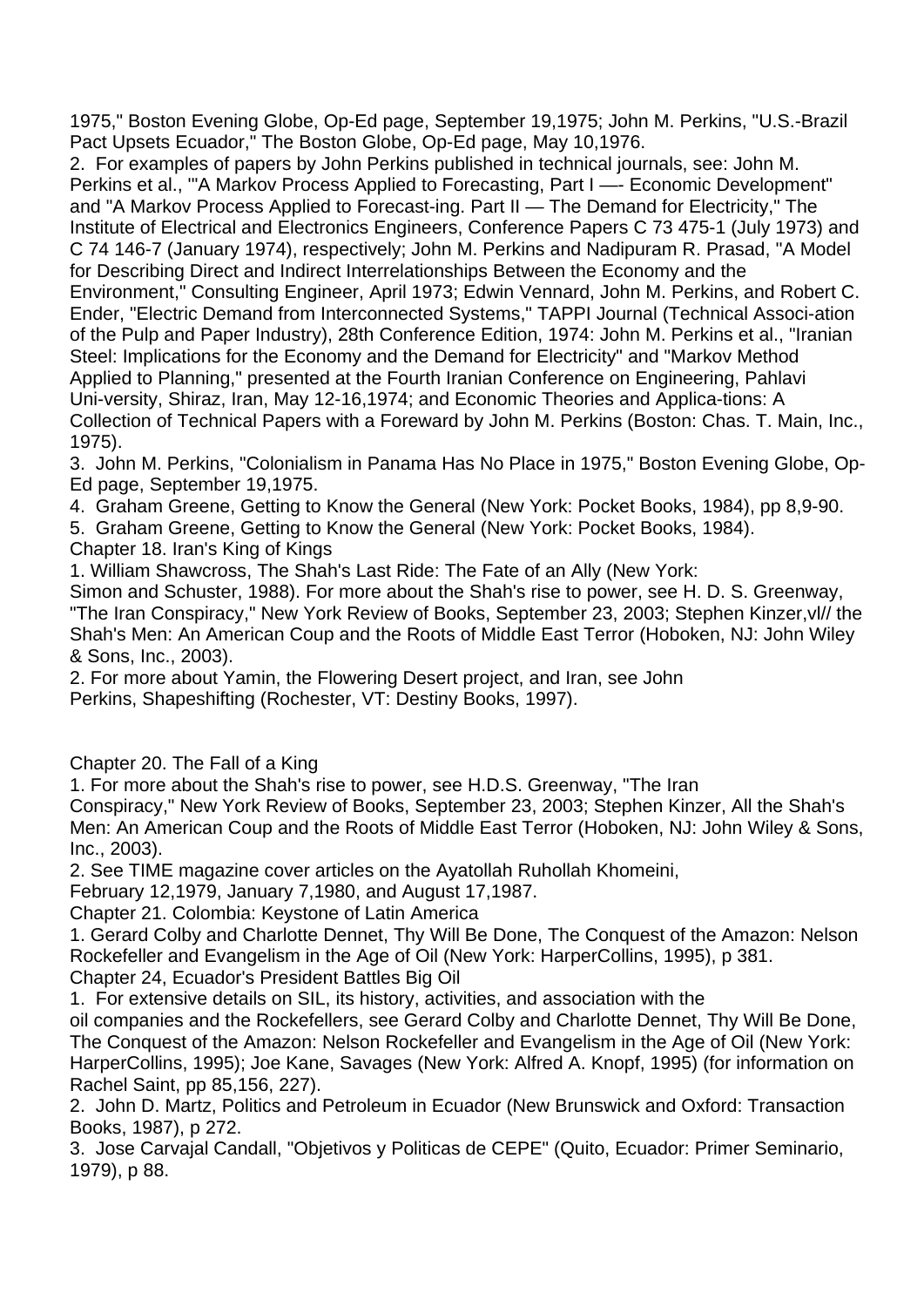Chapter 26. Ecuador's Presidential Death

1. John D. Martz, Politics and Petroleum in Ecuador (New Brunswick and Oxford: Transaction Books, 1987), p 272.

2. Gerard Colby and Charlotte Dennet: Thy Will Be Done, The Conquest of the Amazon: Nelson Rockefeller and Evangelism in the Age of Oil (New York, HarperCollins, 1995), p 813.

3. John D. Martz, Politics and Petroleum in Ecuador (New Brunswick and Ox-ford: Transaction Books, 1987), p 303.

4. John D. Martz, Politics and Petroleum in Ecuador (New Brunswick and Ox-ford: Transaction Books, 1987), pp 381, 400.

Chapter 27. Panama: Another Presidential Death

1. Graham Greene, Getting to Know) the General (New York: Pocket Books, 1984), p 11.

2. George Shultz was secretary of the Treasury and chairman of the Council on Economic Policy under Nixon-Ford, 1972-1974, executive president or

president of Bechtel, 1974-1982, secretary of state under Reagan-Bush,

1982-1989; Caspar Weinberger was director of the Office of Management and Budget and secretary of Health, Education, and Welfare under Nixon-

234 Confessions of an Economic Hit Man

Notes 235

Ford, 1973-7-5, vice president and general counsel of Bechtel Group, 1975-80, secretary of defense under Reagan-Bush, 1980-87.

3. During the 1973 Watergate hearings, in his testimony before the U.S. Sen-ate, John Dean was the first to disclose U.S. plots to assassinate Torrijos; in 1975, at Senate inquiries into the CIA, chaired by Senator Frank Church, additional testimony and documentation of plans to kill both Torrijos and Noriega were presented. See, for example, Manuel Noriega with Peter Eisner, The Memoirs of Manuel Noriega, America's Prisoner (New York: Random House, 1997), p 107 Chapter 28. My Energy Company, Enron, and George W. Bush

1. For additional information on IPS, its wholly-owned subsidiary Archbald

Power Corporation, and former CEO John Perkins, see Jack M. Daly and Thomas J. Duffy, "Burning Coal's Waste at Archbald," Civil Engineering, July 1988; Vinee Coveleskie, "Co-Generation Plant Attributes Cited," The Scranton Times, October 17,1987; Robert Curran, '"Archbald Facility Dedi-cated," Scranton Tribune, October 17,1987; "Archibald Plant Will Turn Coal Waste into Power," Citizens Voice, Wilkes-Barre, PA, June 6,1988; "Liabilities to Assets: Culm to Light, Food," editorial, Citizen's Voice, Wilkes-Barre, PA, June 7,1988.

2. Joe Conason, "The George W. Bush Success Story," Harpers Magazine, Feb-ruary 2000; Craig Unger, "Saving the Saudis," Vanity Fair, October 2003, pl65.

3. Craig Unger, "Saving the Saudis," Vanity Fair, October 2003, p 178.

4. See George Lardner Jr. and Lois Romano, "The Turning Point After Coming Up Dry," Washington Post, July 30,1999; Joe Conason, "The George W. Bush Success Story," Harpers Magazine, February 2000; and Sam Parry, "The Bush Family Oiligarchy — Part Two: The Third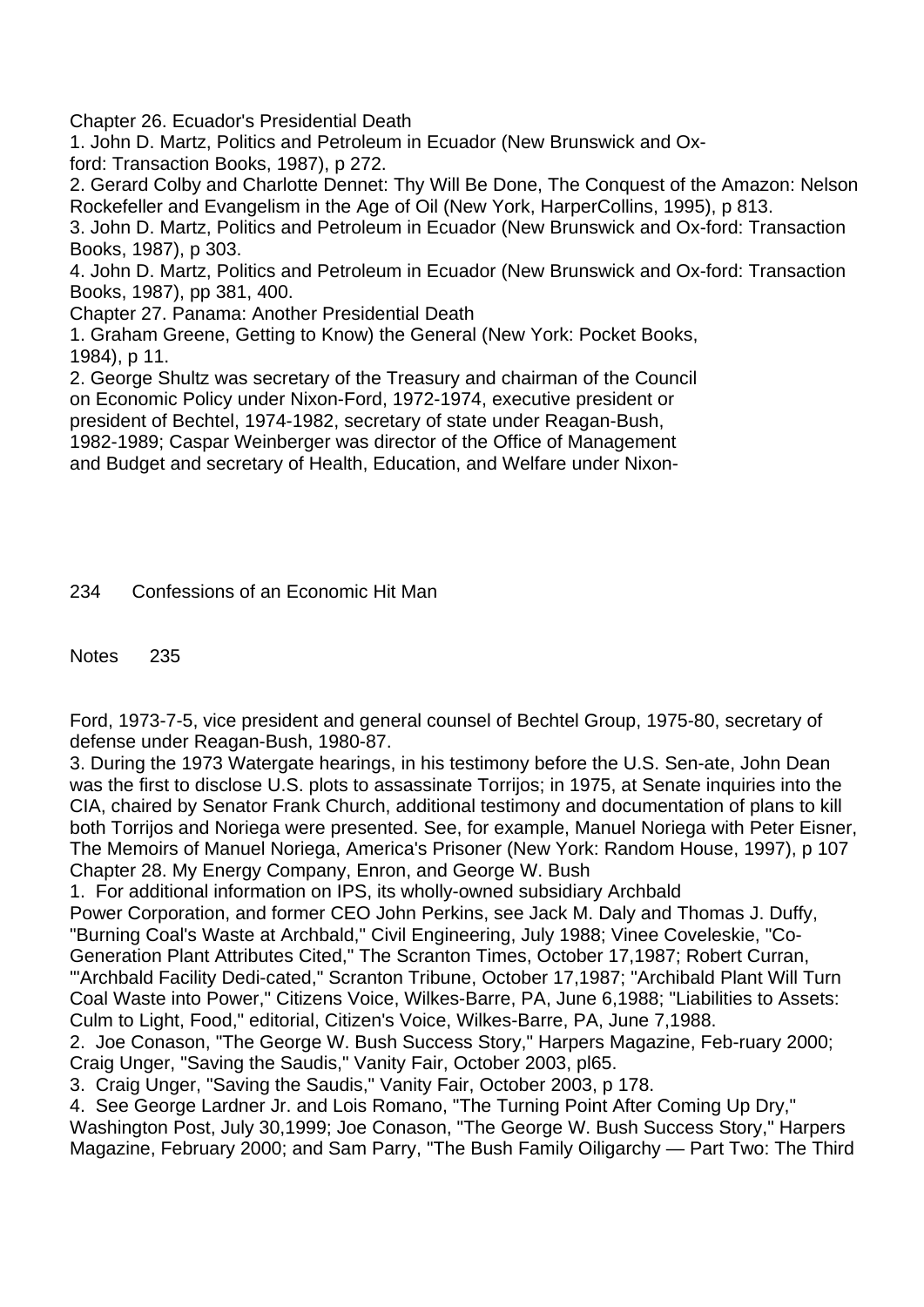Generation," http://www.newnetizen.com/presidential/bushoiligarchy.htm (accessed April 19, 2002).

5. This theory took on new significance and seemed ready to fall under the spotlight of public scrutiny when, years later, it became clear that the highly respected accounting firm of Arthur Andersen had conspired with Enron executives to cheat energy consumers, Enron employees, and the American public out of billions of dollars. The impending 2003 Iraq war pushed the spotlight away. During the war, Bahrain played a critical role in President George W. Bush's strategy.

Chapter 29. I Take a Bribe

1. Jim Garrison, American Empire: Global Leader or Rogue Power? (San Fran-cisco: Berrett-Koehler Publishers, Inc., 2004), p 38.

Chapter 30. The United States Invades Panama

1. Manuel Noriega with Peter Eisner, TheMemoirs of Manuel Noriega, Amer-ica's Prisoner (New York: Random House, 1997), p 56.

2. David Harris, Shooting the Moon: The True Story of an American Manhunt Unlike Any Other, Ever (Boston: Little, Brown and Company, 2001), p 31-34.

3. David Harris, Shooting the Moon: The True Story of an American Manhunt

Unlike Any Other, Ever (Boston: Little, Brown and Company, 2001), p 43.

4. Manuel Noriega with Peter Eisner, TheMemoirs of Manuel Noriega, Amer-ica's Prisoner (New York: Random House, 1997), p 212; see also Craig Unger, "Saving the Saudis," Vanity Fair, October 2003, p 165.

5. Manuel Noriega with Peter Eisner, TheMemoirs of Manuel Noriega, Amer-ica's Prisoner (New York: Random House, 1997), p 114.

6. See www.famoustexans.com/georgebush.htm, p 2.

7- Manuel Noriega with Peter Eisner, TheMemoirs of Manuel Noriega, Amer-ica's Prisoner (New York: Random House, 1997), p 56-57.

8. David Harris, Shooting the Moon: The True Story of an American Manhunt Unlike Any Other, Ever (Boston: Little, Brown and Company, 2001), p 6.

9. www.famoustexans.com/georgebush.htm, p 3.

10.David Harris, Shooting the Moon: The True Story ofan American Manhunt Unlike Any Other, Ever (Boston: Little, Brown and Company, 2001), p 4.

11. Manuel Noriega with Peter Eisner, TheMemoirs of Manuel Noriega, Amer-ica's Prisoner (New York: Random House, 1997), p 248.

12. Manuel Noriega with Peter Eisner, The Memoirs of Manuel Noriega, Amer-ica's Prisoner (New York: Random House, 1997), p 211.

13. Manuel Noriega with Peter Eisner, TheMemoirs of Manuel Noriega, Amer-ica's Prisoner (New York: Random House, 1997), p xxi.

Chapter 31. An EHM Failure in Iraq

1. Morris Barrett, "The WTeb's Wild World," TIME, April 26,1999, p 62.

Chapter 32. September 11 and its Aftermath for Me, Personally

1. For more about the Huaoranis, see Joe Kane, Savages (New York: Alfred A. Knopf, 1995). Chapter 33. Venezuela: Saved by Saddam

1. "Venezuela on the Brink," editorial, New York Times, December 18,2002.

2. The Revolution Will Not Be Televised, directed by Kim Bartley and Donnacha O'Briain (in association with the Irish Film Board, 2003). See www.chavezthefilm.com.

3. "Venezuelan President Forced to Resign," Associated Press, April 12, 2002.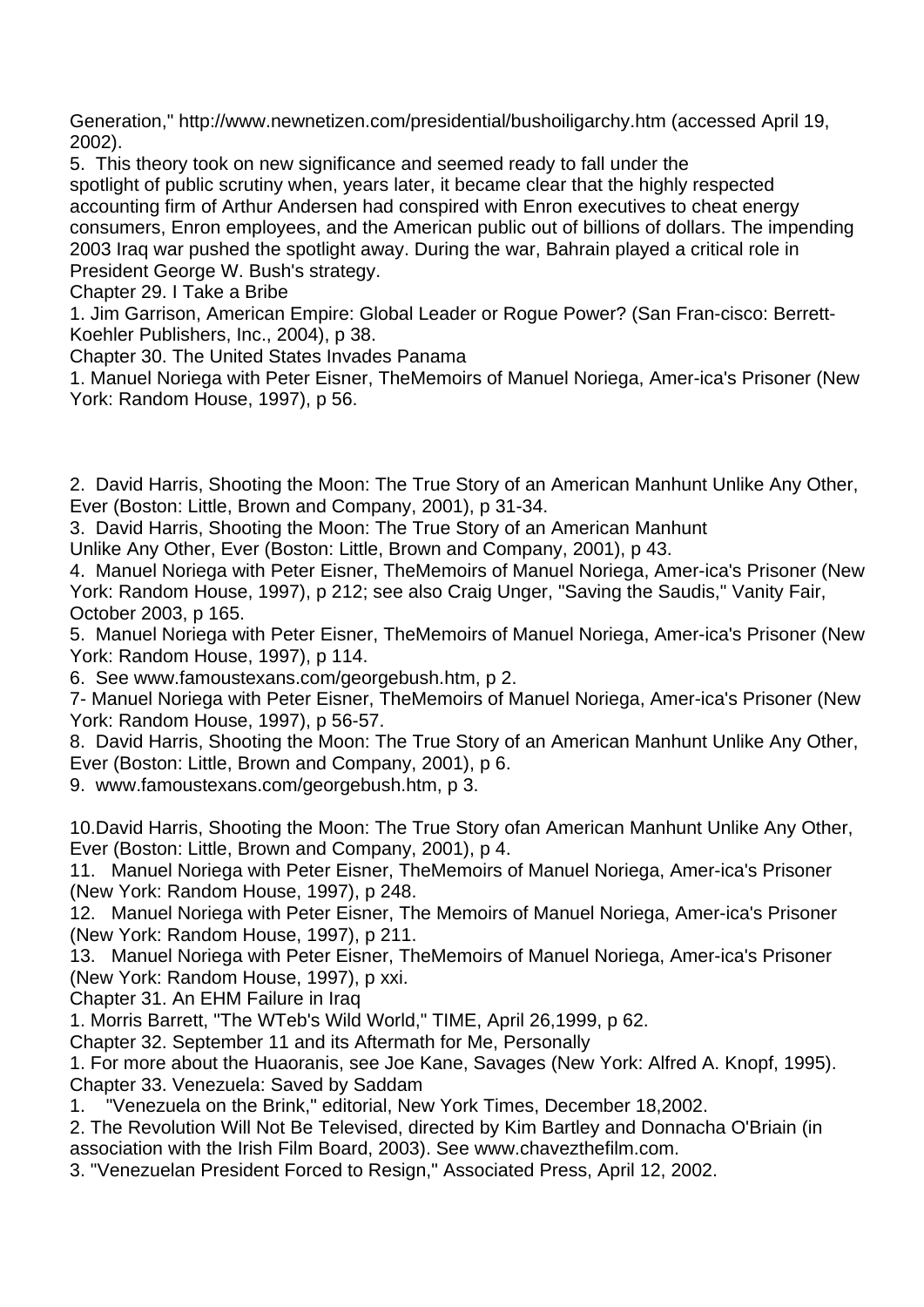4. Simon Romero, "Tenuous Truce in Venezuela for the State and its Oil Com-pany," New York Times, April 24, 2002.

5. Bob Edwards, "What Went Wrong with the Oil Dream in Venezuela," National Public Radio, Morning Edition, July 8, 2003.

236 Confessions of an Economic Hit Man

Notes 237

6. Ginger Thompson, "Venezuela Strikers Keep Pressure on Chavez and Oil Exports,"New York Times, December 30, 2002.

7. For more on the jackals and other types of hit men, see: P. W. Singer, Corporate Warriors: The Rise of the Privatized Military Industry (Ithaca NY and London: Cornell University Press, 2003); James R. Davis, Fortune's War-riors: Private Armies and the New World Order (Vancouver and Toronto: Douglas & Mclntyre, 2000); Felix I. Rodriguez and John Weisman, Shadow Warrior: The CIA Hero of 100 Unknown Battles (New York: Simon and Schuster, 1989).

8. Tim Weiner, "A Coup by Any Other Name," New York Times, April 14, 2002.

9. "Venezuela Leader Urges 20 Years for Strike Chiefs," Associated Press, Feb-ruary 22, 2003.

10. Paul Richter, "U.S. Had Talks on Chavez Ouster," Los Angeles Times, April 17, 2002.

Chapter 34. Ecuador Revisited

1. Chris Jochnick, "Perilous Prosperity," New Internationalist, June 2001,

http://www.ne-wint.org/issue335/perilous.htrn.

2. United Nations. Human Development Report (New York: United Nations, 1999).

3. For additional information on the hostage situation, see Alan Zibel, "Na-tives Seek Redress for Pollution," Oakland Tribune, December 10, 2002; Hoy (Quito, Ecuador daily newspaper) articles of December 10-28, 2003; "Achuar Free Eight Oil Hostages," El Commercio (Quito daily newspaper), December 16, 2002 (also carried by Reuters); "Ecuador: Oil Firm Stops Work because Staff Seized, Demands Government Action," and "Sarayacu — Indigenous Groups to Discuss Release of Kidnapped Oil Men," El Uni-verso (Guayaquil, Ecuador, daily newspaper), http://www.eluniverso.com, December 24, 2002; and Juan Forero, "Seeking Balance: Growth vs. Culture in the Amazon," New York Times, December 10, 2003. Current, updated information about Ecuador's Amazonian people is available at the Pachamama Alliance Web site: http://www.pachamama.org.

Chapter 35, Piercing the Veneer

1. National debt statistics from the Bureau of the Public Debt, reported at www.publicdebt.treas.gov/opd/opdpenny.htm; national income statistics from the World Bank at www.worldbank.org/data/databytopic/GNIPC.pdf.

2. Elizabeth Becker and Richard A. Oppel, "A Nation at War: Reconstruction. U.S. Gives Bechtel a Major Contract in Rebuilding Iraq," New York Times, April 18, 2003,

http://www.n>1:irnes.corn/2003/04/l8/international/ worldspecial/18REBU.html.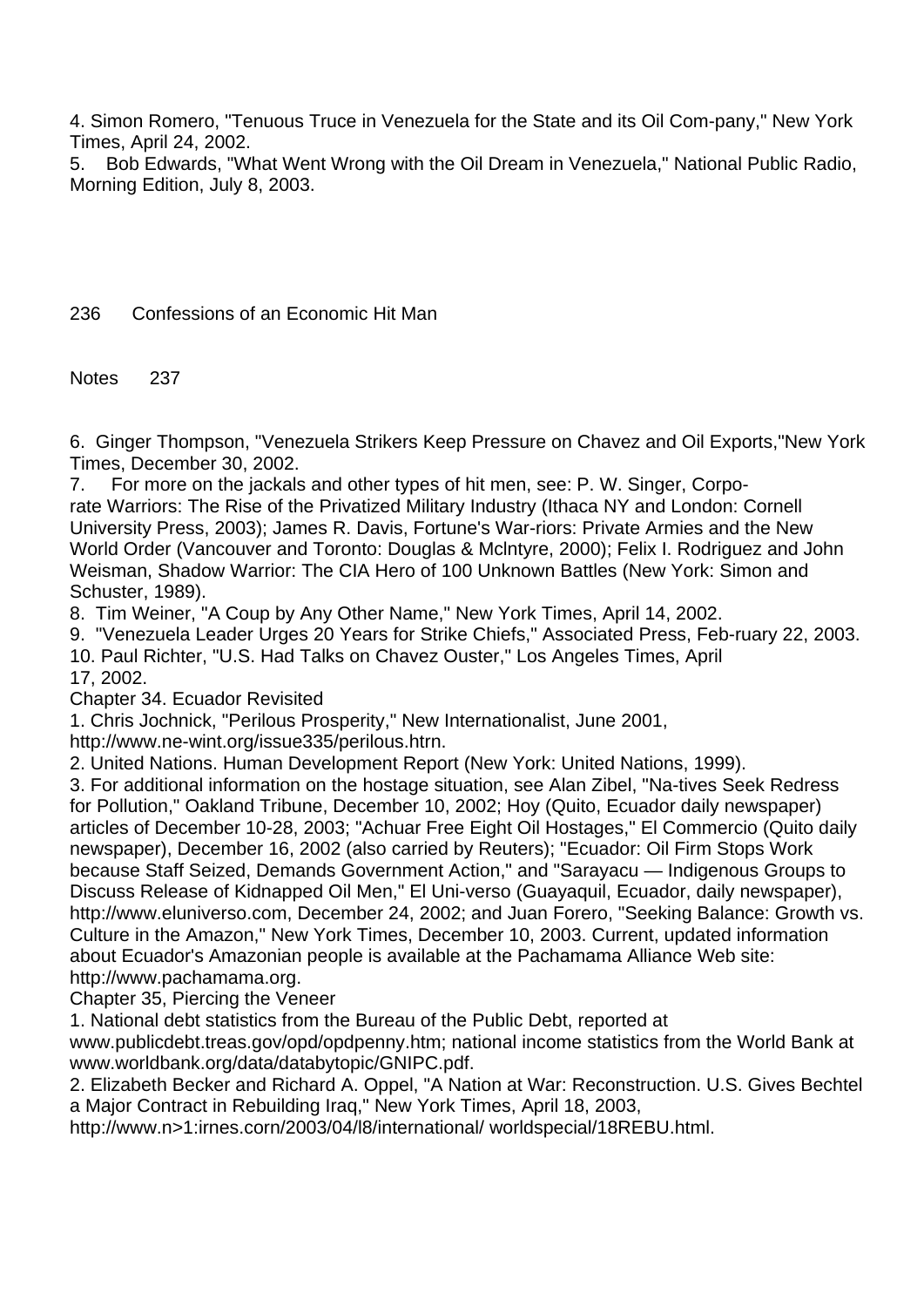3. Richard A. Oppel with Diana B. Henriques, "A Nation at War: The Con-tractor. Company Has Ties in Washington, and to Iraq," New York Times, April 18, 2003, http://www.mtimes.com/2003/04/18/international/ worldspecial/lSCONT.html.

4. http://money.crLn.com/2003/04/17/news/companies/war-bechtel/ index.htm. Epilogue

1. Energy Information Administration, reported in USA Today, March 1, 2004, p 1.

## **ABOUT THE AUTHOR**

John Perkins has lived four lives: as an economic hit man (EHM); as the CEO of a successful alternative energy company, who was re-warded for not disclosing his EHM past; as an expert on indigenous cultures and shamanism, a teacher and writer who used this ex-pertise to promote ecology and sustainability while continuing to honor his vow of silence about his life as an EHM; and now as a writer who, in telling the real-life story about his extraordinary deal-ings as an EHM, has exposed the world of international intrigue and corruption that is turning the American republic into a global em-pire despised by increasing numbers of people around the planet.

As an EHM, John's job was to convince third world countries to accept enormous loans for infrastructure development — loans that were much larger than needed — and to guarantee that the develop-ment projects were contracted to U.S. corporations like Halliburton and Bechtel. Once these countries were saddled with huge debts, the U.S. government and the international aid agencies allied with it were able to control these economies and to ensure that oil and other resources were channeled to serve the interests of building a global empire.

In his EHM capacity, John traveled all over the world and was either a direct participant in or a witness to some of the most dra-matic events in modern history, including the Saudi Arabian Money-laundering Affair, the fall of the shah of Iran, the death of Panama's President Omar Torrijos, the subsequent invasion of Panama, and events leading up to the 2003 invasion of Iraq. In 1980, Perkins founded Independent Power Systems, Inc. (IPS), an alternative energy company. Under his leadership as CEO, IPS became an extremely successful firm in a high-risk business where most of his competitors failed. Many "coincidences" and favors from people in powerful positions helped make IPS an industry leader. John also served as a highly paid consultant to some of the corpora-tions whose pockets he had previously helped to line—taking on this

role partly in response to a series of not-so-veiled threats and lucra-tive payoffs. After selling IPS in 1990, John became a champion for indigenous rights and environmental movements, working especially closely with Amazon tribes to help them preserve their rain forests. He wrote five books, published in many languages, about indigenous cultures, shamanism, ecology, and sustainability; taught at universities and learning centers on four continents; and founded and served on the board of directors of several leading nonprofit organizations.